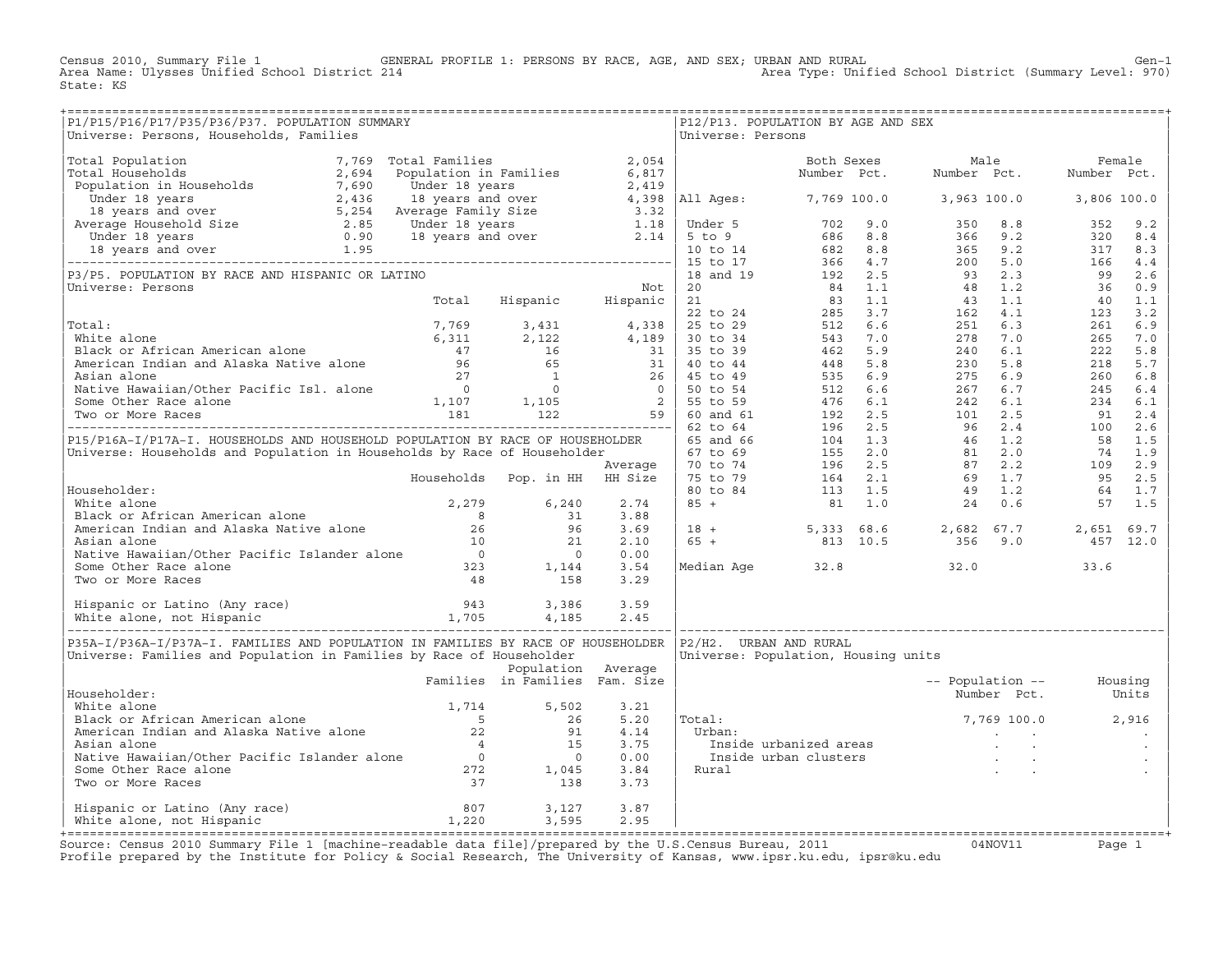Census 2010, Summary File 1 GENERAL PROFILE 2: HOUSEHOLDS & FAMILIES BY TYPE; HOUSEHOLD RELATIONSHIP BY AGE GEN<br>Area Name: Ulysses Unified School District 214 Area Type: Unified School District (Summary Level: 970) Area Type: Unified School District (Summary Level: 970) State: KS

| P38/P39. FAMILY TYPE BY PRESENCE AND AGE OF OWN                                                                                                                                                                             |        |                   | P20. HOUSEHOLDS BY PRESENCE OF PEOPLE UNDER 18 BY                                                                                                                                                                                                                                                                                                                                                                                                                      |                            |   | P31. RELATIONSHIP BY HOUSEHOLD TYPE                                                                    |                                       |                            |
|-----------------------------------------------------------------------------------------------------------------------------------------------------------------------------------------------------------------------------|--------|-------------------|------------------------------------------------------------------------------------------------------------------------------------------------------------------------------------------------------------------------------------------------------------------------------------------------------------------------------------------------------------------------------------------------------------------------------------------------------------------------|----------------------------|---|--------------------------------------------------------------------------------------------------------|---------------------------------------|----------------------------|
| AND RELATED CHILDREN (*)                                                                                                                                                                                                    |        |                   | HOUSEHOLD TYPE BY AGE OF PEOPLE UNDER 18 (*)                                                                                                                                                                                                                                                                                                                                                                                                                           |                            |   |                                                                                                        | FOR THE POPULATION UNDER 18 (*)       |                            |
| Universe: Families                                                                                                                                                                                                          |        |                   | Universe: Households                                                                                                                                                                                                                                                                                                                                                                                                                                                   |                            |   | Universe: Persons under 18                                                                             |                                       |                            |
|                                                                                                                                                                                                                             |        | Presence Presence |                                                                                                                                                                                                                                                                                                                                                                                                                                                                        |                            |   |                                                                                                        |                                       |                            |
|                                                                                                                                                                                                                             | of Own | of Related Total: |                                                                                                                                                                                                                                                                                                                                                                                                                                                                        | 2,694                      |   | Total:<br>Iotal:<br>In households:                                                                     |                                       | 2,436<br>2,436             |
|                                                                                                                                                                                                                             |        | Children Children | Households with one or more people                                                                                                                                                                                                                                                                                                                                                                                                                                     |                            |   |                                                                                                        |                                       |                            |
|                                                                                                                                                                                                                             |        |                   | under 18:                                                                                                                                                                                                                                                                                                                                                                                                                                                              | $1,135$<br>$1,128$         |   | Householder or spouse<br>Related child:<br>Own child:<br>In husband-wife families<br>And Wife families |                                       | $\overline{\phantom{0}}$ 2 |
| Total Families:<br>Husband–wife families:<br>Children under 18: 1,691 1,691 1,691 Children under 18: 809 865<br>Under 6 only 157 171 Under 6 and 6 to 17 259 295 6 to 17 years only 393 399<br>No children under 18 882 826 |        |                   |                                                                                                                                                                                                                                                                                                                                                                                                                                                                        |                            |   |                                                                                                        |                                       | 2,417                      |
|                                                                                                                                                                                                                             |        |                   |                                                                                                                                                                                                                                                                                                                                                                                                                                                                        |                            |   |                                                                                                        |                                       | 2,203                      |
|                                                                                                                                                                                                                             |        |                   |                                                                                                                                                                                                                                                                                                                                                                                                                                                                        |                            |   |                                                                                                        |                                       | 1,739                      |
|                                                                                                                                                                                                                             |        |                   |                                                                                                                                                                                                                                                                                                                                                                                                                                                                        |                            |   | In other families,                                                                                     |                                       |                            |
|                                                                                                                                                                                                                             |        |                   |                                                                                                                                                                                                                                                                                                                                                                                                                                                                        |                            |   | no spouse present:<br>Male householder                                                                 |                                       | 464                        |
|                                                                                                                                                                                                                             |        |                   |                                                                                                                                                                                                                                                                                                                                                                                                                                                                        |                            |   |                                                                                                        |                                       | 163                        |
|                                                                                                                                                                                                                             |        |                   |                                                                                                                                                                                                                                                                                                                                                                                                                                                                        |                            |   |                                                                                                        | Female householder                    | 301                        |
|                                                                                                                                                                                                                             |        |                   | under 18:<br>Family households:<br>Husband–wife families:<br>Under 6 years only<br>Under 6 years and 6 to 17 years<br>6 to 17 years and 6 to 17 years<br>6 to 17 years and 6 to 17 years<br>(all householder:<br>Male householder:<br>Under 6 ye                                                                                                                                                                                                                       |                            |   | Other relatives:                                                                                       |                                       | 214                        |
| Other families,                                                                                                                                                                                                             |        |                   |                                                                                                                                                                                                                                                                                                                                                                                                                                                                        |                            |   | Grandchild<br>Grandchiid<br>Other relatives                                                            |                                       | 159                        |
|                                                                                                                                                                                                                             |        |                   |                                                                                                                                                                                                                                                                                                                                                                                                                                                                        |                            |   |                                                                                                        |                                       | 55                         |
|                                                                                                                                                                                                                             |        |                   |                                                                                                                                                                                                                                                                                                                                                                                                                                                                        |                            |   | Nonrelatives                                                                                           |                                       | 17                         |
|                                                                                                                                                                                                                             |        |                   |                                                                                                                                                                                                                                                                                                                                                                                                                                                                        |                            |   |                                                                                                        |                                       |                            |
|                                                                                                                                                                                                                             |        |                   |                                                                                                                                                                                                                                                                                                                                                                                                                                                                        |                            |   | In group quarters                                                                                      |                                       | $\circ$                    |
|                                                                                                                                                                                                                             |        |                   |                                                                                                                                                                                                                                                                                                                                                                                                                                                                        |                            |   | Institutional                                                                                          |                                       | $\mathbf{0}$               |
|                                                                                                                                                                                                                             |        |                   |                                                                                                                                                                                                                                                                                                                                                                                                                                                                        |                            |   | Noninstitutional                                                                                       |                                       | $\Omega$                   |
|                                                                                                                                                                                                                             |        |                   |                                                                                                                                                                                                                                                                                                                                                                                                                                                                        |                            |   |                                                                                                        |                                       |                            |
|                                                                                                                                                                                                                             |        |                   | Under 6 years only                                                                                                                                                                                                                                                                                                                                                                                                                                                     |                            | 3 |                                                                                                        |                                       |                            |
|                                                                                                                                                                                                                             |        |                   | Under 6 years and 6 to 17 years<br>6 to 17 years and 6 to 17 years<br>Female householder:<br>Under 6 years only                                                                                                                                                                                                                                                                                                                                                        | $\Omega$                   |   |                                                                                                        |                                       |                            |
|                                                                                                                                                                                                                             |        |                   |                                                                                                                                                                                                                                                                                                                                                                                                                                                                        | $\overline{4}$             |   | * Responses of "same-sex spouse" were                                                                  |                                       |                            |
|                                                                                                                                                                                                                             |        |                   | Female householder:                                                                                                                                                                                                                                                                                                                                                                                                                                                    | $\circ$                    |   | edited during processing to "unmarried                                                                 |                                       |                            |
|                                                                                                                                                                                                                             |        |                   | Under 6 years only                                                                                                                                                                                                                                                                                                                                                                                                                                                     | $\Omega$                   |   | partner".                                                                                              |                                       |                            |
|                                                                                                                                                                                                                             |        |                   | Under 6 years and 6 to 17 years                                                                                                                                                                                                                                                                                                                                                                                                                                        | $\overline{0}$<br>$\Omega$ |   |                                                                                                        |                                       |                            |
|                                                                                                                                                                                                                             |        |                   | 6 to 17 years only                                                                                                                                                                                                                                                                                                                                                                                                                                                     |                            |   | P41. AGE OF GRANDCHILDREN UNDER 18 YEARS                                                               |                                       |                            |
| P19. HOUSEHOLD SIZE, HOUSEHOLD TYPE, AND PRESENCE                                                                                                                                                                           |        |                   | Households with no people under 18: 1,559                                                                                                                                                                                                                                                                                                                                                                                                                              |                            |   |                                                                                                        | LIVING WITH A GRANDPARENT HOUSEHOLDER |                            |
| OF OWN CHILDREN (*)                                                                                                                                                                                                         |        |                   | Family households:                                                                                                                                                                                                                                                                                                                                                                                                                                                     |                            |   | 926   Universe: Grandchildren under 18 living                                                          |                                       |                            |
| Universe: Households                                                                                                                                                                                                        |        |                   | Husband-wife families:                                                                                                                                                                                                                                                                                                                                                                                                                                                 | 826                        |   |                                                                                                        | with a grandparent householder        |                            |
|                                                                                                                                                                                                                             |        |                   | Other families, no spouse present: 100                                                                                                                                                                                                                                                                                                                                                                                                                                 |                            |   |                                                                                                        |                                       |                            |
| Total:                                                                                                                                                                                                                      |        | 2,694             |                                                                                                                                                                                                                                                                                                                                                                                                                                                                        |                            |   |                                                                                                        |                                       | 159                        |
| 1-person households:                                                                                                                                                                                                        |        | 570               |                                                                                                                                                                                                                                                                                                                                                                                                                                                                        |                            |   |                                                                                                        |                                       | 55                         |
| Male householder                                                                                                                                                                                                            |        | 293               |                                                                                                                                                                                                                                                                                                                                                                                                                                                                        |                            |   |                                                                                                        |                                       | 20                         |
| Female householder                                                                                                                                                                                                          |        | 277               |                                                                                                                                                                                                                                                                                                                                                                                                                                                                        |                            |   |                                                                                                        |                                       | $\overline{9}$             |
|                                                                                                                                                                                                                             |        |                   |                                                                                                                                                                                                                                                                                                                                                                                                                                                                        |                            |   | 6 to 11 years                                                                                          |                                       | 48                         |
|                                                                                                                                                                                                                             |        |                   | Female householder<br>Monfamily households:<br>Monfamily households:<br>Male householder<br>Monfamily householder<br>Male householder<br>Temale householder<br>Temale householder<br>Temale householder<br>296 6 to 1<br>2-or-more-person households:<br>Family households:<br>Husband-wife families:<br>With own children under 18<br>No own children under 18<br>No own children under 18<br>No own children under 18<br>No own children under 18<br>No own children |                            |   | 6 to 11 years<br>12 to 17 years                                                                        |                                       | 27                         |
|                                                                                                                                                                                                                             |        |                   |                                                                                                                                                                                                                                                                                                                                                                                                                                                                        |                            |   |                                                                                                        |                                       |                            |
|                                                                                                                                                                                                                             |        |                   |                                                                                                                                                                                                                                                                                                                                                                                                                                                                        |                            |   |                                                                                                        |                                       |                            |
|                                                                                                                                                                                                                             |        |                   |                                                                                                                                                                                                                                                                                                                                                                                                                                                                        |                            |   |                                                                                                        |                                       |                            |
|                                                                                                                                                                                                                             |        |                   |                                                                                                                                                                                                                                                                                                                                                                                                                                                                        |                            |   |                                                                                                        |                                       |                            |
| Other families, no spouse present: 363                                                                                                                                                                                      |        |                   |                                                                                                                                                                                                                                                                                                                                                                                                                                                                        |                            |   | In Male                                                                                                | In Female                             |                            |
| Male householder:                                                                                                                                                                                                           |        | 131               |                                                                                                                                                                                                                                                                                                                                                                                                                                                                        |                            |   | In Husband Pct. Householder Pct.                                                                       | Householder Pct.                      |                            |
| With own children under 18                                                                                                                                                                                                  |        | 85                |                                                                                                                                                                                                                                                                                                                                                                                                                                                                        |                            |   | -Wife of No Wife of                                                                                    | No Husband                            | of                         |
|                                                                                                                                                                                                                             |        |                   |                                                                                                                                                                                                                                                                                                                                                                                                                                                                        |                            |   |                                                                                                        |                                       |                            |
|                                                                                                                                                                                                                             |        |                   |                                                                                                                                                                                                                                                                                                                                                                                                                                                                        |                            |   |                                                                                                        |                                       |                            |
|                                                                                                                                                                                                                             |        |                   |                                                                                                                                                                                                                                                                                                                                                                                                                                                                        |                            |   |                                                                                                        |                                       |                            |
|                                                                                                                                                                                                                             |        |                   |                                                                                                                                                                                                                                                                                                                                                                                                                                                                        |                            |   |                                                                                                        |                                       |                            |
| Nonfamily households:                                                                                                                                                                                                       |        |                   |                                                                                                                                                                                                                                                                                                                                                                                                                                                                        |                            |   |                                                                                                        |                                       |                            |
| Male householder                                                                                                                                                                                                            |        |                   |                                                                                                                                                                                                                                                                                                                                                                                                                                                                        |                            |   |                                                                                                        |                                       |                            |
|                                                                                                                                                                                                                             |        |                   |                                                                                                                                                                                                                                                                                                                                                                                                                                                                        |                            |   |                                                                                                        |                                       |                            |
|                                                                                                                                                                                                                             |        |                   |                                                                                                                                                                                                                                                                                                                                                                                                                                                                        |                            |   |                                                                                                        |                                       |                            |
|                                                                                                                                                                                                                             |        |                   |                                                                                                                                                                                                                                                                                                                                                                                                                                                                        |                            |   |                                                                                                        |                                       |                            |

+===================================================================================================================================================+Source: Census 2010 Summary File 1 [machine−readable data file]/prepared by the U.S.Census Bureau, 2011 04NOV11 Page 2 Profile prepared by the Institute for Policy & Social Research, The University of Kansas, www.ipsr.ku.edu, ipsr@ku.edu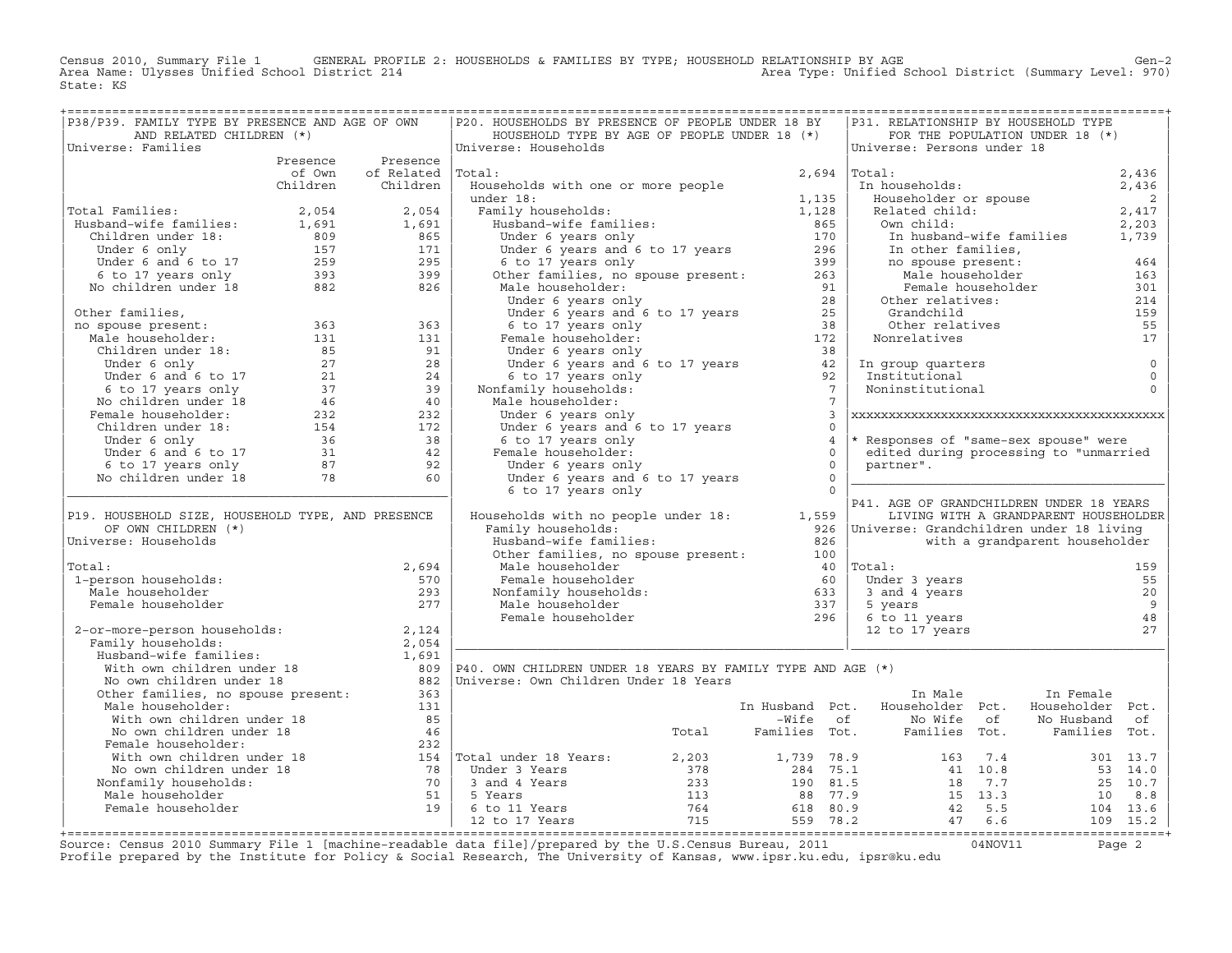Census 2010, Summary File 1 GENERAL PROFILE 3: POPULATION UNDER 20; RELATIONSHIP BY AGE (UNDER 18) Gen−3<br>Area Name: Ulysses Unified School District 214 Area Type: Unified School District (Summary Level: 970) Area Type: Unified School District (Summary Level: 970) State: KS

| P14. SEX BY AGE FOR THE POPULATION UNDER 20 YEARS |             |     |             |     |             |     | P21. HOUSEHOLDS BY AGE OF HOUSEHOLDER BY HOUSEHOLD TYPE BY PRESENCE OF      |            |          |                         |
|---------------------------------------------------|-------------|-----|-------------|-----|-------------|-----|-----------------------------------------------------------------------------|------------|----------|-------------------------|
| Universe: Population Under 20 Years               |             |     |             |     |             |     | RELATED CHILDREN (*)                                                        |            |          |                         |
|                                                   |             |     |             |     |             |     | Universe: Households                                                        |            |          |                         |
|                                                   | Total Pct.  |     | Male Pct.   |     | Female Pct. |     |                                                                             | Total      |          | Householder Householder |
|                                                   |             |     |             |     |             |     |                                                                             | Households | 15 to 64 | 65 and Over             |
| Total:                                            | 2,628 100.0 |     | 1,374 100.0 |     | 1,254 100.0 |     |                                                                             |            |          |                         |
| Under 1                                           | 144         | 5.5 | 73          | 5.3 | 71          | 5.7 | Total:                                                                      | 2,694      | 2,196    | 498                     |
| 1 year                                            | 164         | 6.2 | 82          | 6.0 | 82          | 6.5 | Family households:                                                          | 2,054      | 1,761    | 293                     |
| 2 years                                           | 134         | 5.1 | 60          | 4.4 | 74          | 5.9 | Husband-wife families:                                                      | 1,691      | 1,434    | 257                     |
| 3 years                                           | 123         | 4.7 | 58          | 4.2 | 65          | 5.2 | With related children under 18                                              | 865        | 855      | 10                      |
| 4 years                                           | 137         | 5.2 | 77          | 5.6 | 60          | 4.8 | No related children under 18                                                | 826        | 579      | 247                     |
| 5 years                                           | 125         | 4.8 | 63          | 4.6 | 62          | 4.9 | Other families, no spouse present:                                          | 363        | 327      | 36                      |
| 6 years                                           | 129         | 4.9 | 67          | 4.9 | 62          | 4.9 | Male householder:                                                           | 131        | 122      |                         |
| 7 years                                           | 139         | 5.3 | 73          | 5.3 | 66          | 5.3 | With related children under 18                                              | 91         | 90       |                         |
| 8 years                                           | 148         | 5.6 | 83          | 6.0 | 65          | 5.2 | No related children under 18                                                | 40         | 32       |                         |
| 9 years                                           | 145         | 5.5 | 80          | 5.8 | 65          | 5.2 | Female householder:                                                         | 232        | 205      | 27                      |
| 10 years                                          | 139         | 5.3 | 74          | 5.4 | 65          | 5.2 | With related children under 18                                              | 172        | 168      |                         |
| 11 years                                          | 136         | 5.2 | 69          | 5.0 | 67          | 5.3 | No related children under 18                                                | 60         | 37       | 23                      |
| 12 years                                          | 135         | 5.1 | 74          | 5.4 | 61          | 4.9 |                                                                             |            |          |                         |
| 13 years                                          | 137         | 5.2 | 67          | 4.9 | 70          | 5.6 | Nonfamily households:                                                       | 640        | 435      | 205                     |
| 14 years                                          | 135         | 5.1 | 81          | 5.9 | 54          | 4.3 | Householder living alone                                                    | 570        | 369      | 201                     |
| 15 years                                          | 131         | 5.0 | 65          | 4.7 | 66          | 5.3 | Householder not living alone                                                | 70         | 66       |                         |
| 16 years                                          | 123         | 4.7 | 72          | 5.2 | 51          | 4.1 |                                                                             |            |          |                         |
| 17 years                                          | 112         | 4.3 | 63          | 4.6 | 49          | 3.9 | * Same-sex couple households are included in the family households category |            |          |                         |
| 18 years                                          | 113         | 4.3 | 58          | 4.2 | 55          | 4.4 | if there is at least one additional person related to the householder       |            |          |                         |
| 19 years                                          | 79          | 3.0 | 35          | 2.5 | 44          | 3.5 | by birth or adoption. Same-sex couple households with no relatives of the   |            |          |                         |
|                                                   |             |     |             |     |             |     | householder present are tabulated in nonfamily households. Responses of     |            |          |                         |
|                                                   |             |     |             |     |             |     | "same-sex spouse" were edited during processing to "unmarried partner."     |            |          |                         |

| P32. RELATIONSHIP BY AGE FOR THE POPULATION UNDER 18 YEARS (\*\*) | Universe: Population Under 18 Years

|                   |       |                              |             | -----Related Child----- |           |              |           |                   | ----------Group Quarters--------- |
|-------------------|-------|------------------------------|-------------|-------------------------|-----------|--------------|-----------|-------------------|-----------------------------------|
|                   |       | Excluding Householder/Spouse | Householder |                         | Other     |              |           |                   | Institution- Noninstitution-      |
|                   |       | Total In Households          | or Spouse   | Own Child               | Relatives | Nonrelatives |           | Total alized Pop. | alized Pop.                       |
| Under 18:         | 2,434 | 2,434                        | 2           | 2,203                   | 214       | 17           |           |                   |                                   |
| Under 3           | 442   | 442                          |             | 378                     | 61        |              |           |                   |                                   |
| 3 and 4 years     | 260   | 260                          |             | 233                     | 26        |              |           |                   |                                   |
| 5 years           | 125   | 125                          |             | 113                     | 12        |              |           |                   |                                   |
| 6 to 11 years     | 836   | 836                          |             | 764                     | 65        |              |           |                   |                                   |
| 12 and 13 years   | 272   | 272                          |             | 254                     | 16        |              |           |                   |                                   |
| 14 years          | 135   | 135                          |             | 125                     | 9         |              |           |                   |                                   |
| 15 to 17 years    | 364   | 364                          |             | 336                     | 25        |              |           |                   |                                   |
| % Under 3         | 18.2% | 18.2%                        |             | 17.2%                   | 28.5%     | 17.6%        | . 응       | . 응               | . 응                               |
| % 3 and 4 years   | 10.7% | 10.7%                        |             | 10.6%                   | 12.1%     | 5.9%         | $. \circ$ | . ៖               | . 응                               |
| % 5 years         | 5.1%  | 5.1%                         |             | 5.1%                    | 5.6%      | 0.0%         | . 응       | . 응               |                                   |
| % 6 to 11 years   | 34.3% | 34.3%                        |             | 34.7%                   | 30.4%     | 41.2%        | . 응       | . 응               |                                   |
| % 12 and 13 years | 11.2% | 11.2%                        |             | 11.5%                   | 7.5%      | 11.8%        |           |                   | . 응                               |
| % 14 years        | 5.5%  | 5.5%                         |             | 5.7%                    | 4.2%      | 5.9%         | . 응       | . 응               | . 응                               |
| % 15 to 17 years  | 15.0% | 15.0%                        |             | 15.3%                   | 11.7%     | 17.6%        | .  응      | . ៖               | . 응                               |

|\_\_\_\_\_\_\_\_\_\_\_\_\_\_\_\_\_\_\_\_\_\_\_\_\_\_\_\_\_\_\_\_\_\_\_\_\_\_\_\_\_\_\_\_\_\_\_\_\_\_\_\_\_\_\_\_\_\_\_\_\_\_\_\_\_\_\_\_\_\_\_\_\_\_\_\_\_\_\_\_\_\_\_\_\_\_\_\_\_\_\_\_\_\_\_\_\_\_\_\_\_\_\_\_\_\_\_\_\_\_\_\_\_\_\_\_\_\_\_\_\_\_\_\_\_\_\_\_\_\_\_\_\_\_\_\_\_\_\_\_\_\_\_\_\_\_\_| | |

|\*\* "Spouse" represents spouse of the householder. It does not reflect all spouses in a household. Responses of "same−sex spouse" were edited during| processing to "unmarried partner." Nonrelatives include any household member not related to the householder. This includes unmarried partners. +===================================================================================================================================================+ Source: Census 2010 Summary File 1 [machine−readable data file]/prepared by the U.S.Census Bureau, 2011 04NOV11 Page 3 Profile prepared by the Institute for Policy & Social Research, The University of Kansas, www.ipsr.ku.edu, ipsr@ku.edu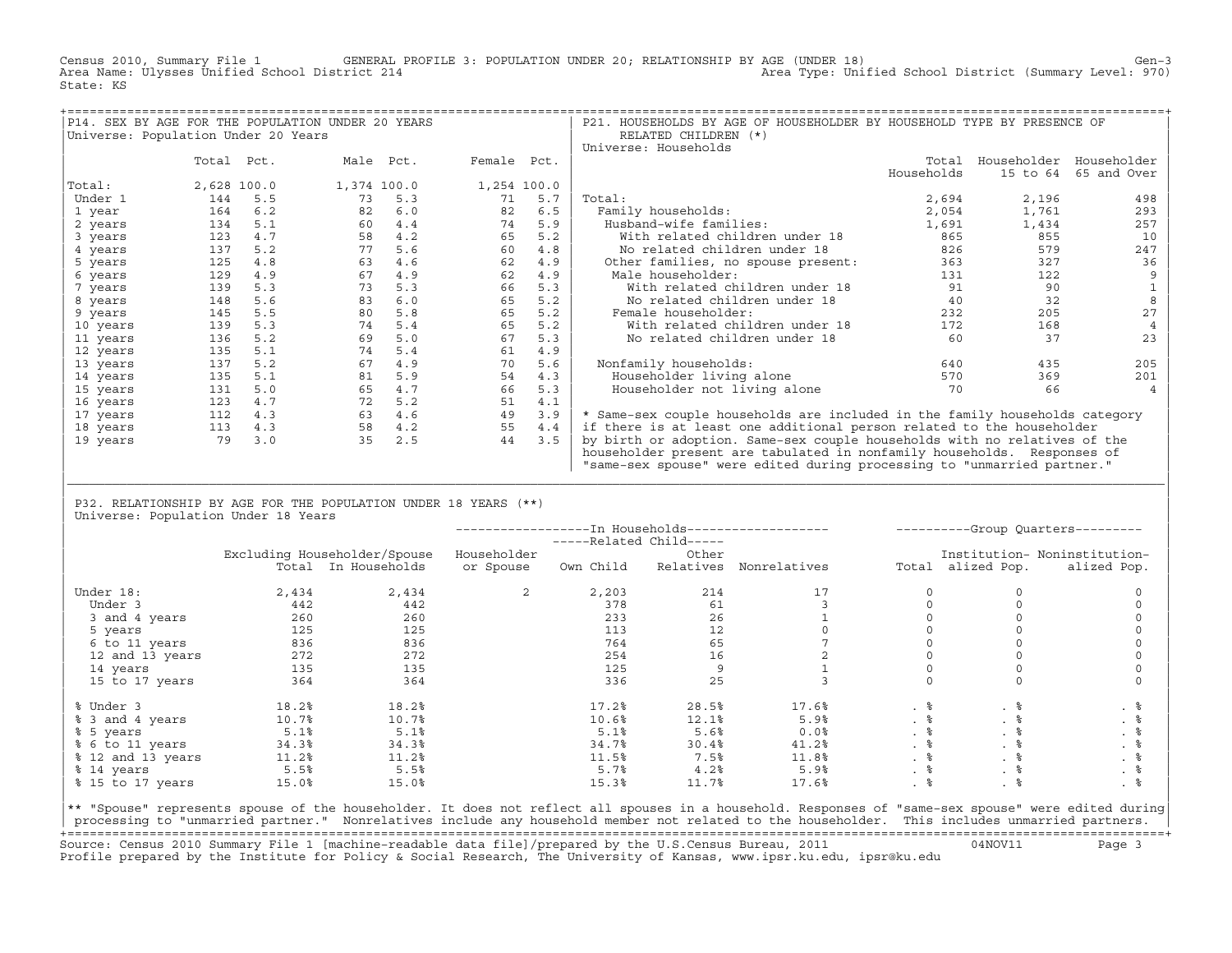Census 2010, Summary File 1 GENERAL PROFILE 4: HOUSEHOLDS & FAMILIES BY TYPE, SIZE, AND AGE OF HOUSEHOLD MEMBERS<br>Area Name: Ulysses Unified School District 214 1990) (Area Type: Unified School District (Summary Level: 970 State: KS

+===================================================================================================================================================+

| P29/P34. RELATIONSHIP BY HOUSEHOLD TYPE (*)                             |            |                      | P28/H13. HOUSEHOLD SIZE BY HOUSEHOLD TYPE (*)                                                                                                                                                                                     |             |                 |             |                                      |             |                         |        |
|-------------------------------------------------------------------------|------------|----------------------|-----------------------------------------------------------------------------------------------------------------------------------------------------------------------------------------------------------------------------------|-------------|-----------------|-------------|--------------------------------------|-------------|-------------------------|--------|
| Universe: Persons                                                       |            |                      | Universe: Households                                                                                                                                                                                                              |             |                 |             |                                      |             |                         |        |
|                                                                         | Total      | 65 and Over          |                                                                                                                                                                                                                                   |             | Total           |             | Family                               |             | Nonfamily               |        |
| Population in households:                                               | 7,690      | 763                  |                                                                                                                                                                                                                                   |             | Households      | Pct.        | Households                           | Pct.        | Households              | Pct.   |
| In family households:                                                   | 6,959      | 553                  | Total:                                                                                                                                                                                                                            |             |                 | 2,694 100.0 |                                      | 2,054 100.0 | 640                     | 100.0  |
| Householder:                                                            | 2,054      | 293                  |                                                                                                                                                                                                                                   |             | 570             | 21.2        | N/A                                  |             | 570                     | 89.1   |
| Male                                                                    |            |                      | 1-person                                                                                                                                                                                                                          |             |                 |             |                                      |             | 53                      |        |
|                                                                         | 1,637      | 252                  | 2-person                                                                                                                                                                                                                          |             | 851             | 31.6        | 798                                  | 38.9        |                         | 8.3    |
| Female                                                                  | 417        | 41                   | 3-person                                                                                                                                                                                                                          |             | 439             | 16.3        | 425                                  | 20.7        | 14                      | 2.2    |
| Spouse                                                                  | 1,691      | 215                  | 4-person                                                                                                                                                                                                                          |             | 400             | 14.8        | 398                                  | 19.4        | $\overline{2}$          | 0.3    |
| Parent                                                                  |            | 27<br>48             | 5-person                                                                                                                                                                                                                          |             | 238             | 8.8         | 237                                  | 11.5        | $\overline{1}$          | 0.2    |
| Parent-in-law                                                           |            | 20<br>12             | 6-person                                                                                                                                                                                                                          |             | 113             | 4.2         | 113                                  | 5.5         | $\Omega$                | 0.0    |
| Biological child                                                        | 2,469      |                      | 7-or-more person                                                                                                                                                                                                                  |             | 83              | 3.1         | 83                                   | 4.0         | $\Omega$                | 0.0    |
| Adopted child                                                           |            | 65                   |                                                                                                                                                                                                                                   |             |                 |             |                                      |             |                         |        |
| Stepchild                                                               | 123        |                      |                                                                                                                                                                                                                                   |             |                 |             |                                      |             |                         |        |
| Grandchild                                                              | 177        |                      | P24/P25/P26. HOUSEHOLDS BY PRESENCE OF PEOPLE (60/65/75) YEARS AND OVER, HOUSEHOLD SIZE                                                                                                                                           |             |                 |             |                                      |             |                         |        |
| Brother or sister                                                       |            | 57                   | AND HOUSEHOLD TYPE (*)                                                                                                                                                                                                            |             |                 |             |                                      |             |                         |        |
| Son-in-law/daughter-in-law                                              |            | 28                   | Universe: Households (Total: 2,694)                                                                                                                                                                                               |             |                 |             |                                      |             |                         |        |
| Other relatives                                                         |            | 85<br>6              |                                                                                                                                                                                                                                   |             |                 | Pct.        |                                      | Pct.        |                         | Pct.   |
| Nonrelatives                                                            | 142        | $\Omega$             |                                                                                                                                                                                                                                   |             |                 | of          |                                      | of          |                         | оf     |
|                                                                         |            |                      |                                                                                                                                                                                                                                   |             | 60+ Years Total |             | 65+ Years Total                      |             | 75+ Years               | Total  |
| In nonfamily households:                                                | 731        | 210                  | Households with one or more                                                                                                                                                                                                       |             |                 |             |                                      |             |                         |        |
| Male householder:                                                       | 344        | 51                   | people $60/65/75$ years & over:                                                                                                                                                                                                   |             | 804             | 29.8        | 553                                  | 20.5        | 254                     | 9.4    |
| Living alone                                                            | 293        | 50                   | 1-person households                                                                                                                                                                                                               |             | 261             |             | 201                                  |             | 111                     |        |
| Not living alone                                                        | 51         | $\overline{1}$       | 2-or-more person households:                                                                                                                                                                                                      |             | 543             |             | 352                                  |             | 143                     |        |
| Female householder:                                                     | 296        | 154                  | Family households                                                                                                                                                                                                                 |             | 530             |             | 346                                  |             | 140                     |        |
| Living alone                                                            | 277        | 151                  | Nonfamily households                                                                                                                                                                                                              |             | 13              |             | 6                                    |             | $\overline{\mathbf{3}}$ |        |
|                                                                         |            | $\overline{3}$       |                                                                                                                                                                                                                                   |             |                 |             |                                      |             |                         |        |
| Not living alone<br>Nonrelatives                                        | 19         |                      |                                                                                                                                                                                                                                   |             |                 |             |                                      |             |                         |        |
|                                                                         |            | 91<br>5              | Households with no people                                                                                                                                                                                                         |             |                 |             |                                      |             |                         |        |
|                                                                         |            |                      | $60/65/75$ years & over:                                                                                                                                                                                                          |             | 1,890           | 70.2        | 2,141                                | 79.5        | 2,440                   | 90.6   |
| Pop. in group quarters:                                                 |            | 79<br>50             | 1-person households                                                                                                                                                                                                               |             | 309             |             | 369                                  |             | 459                     |        |
| Institutional                                                           |            | 79<br>50             | 2-or-more person households:                                                                                                                                                                                                      |             | 1,581           |             | 1,772                                |             | 1,981                   |        |
| Noninstitutional                                                        |            | $\Omega$<br>$\Omega$ | Family households                                                                                                                                                                                                                 |             | 1,524           |             | 1,708                                |             | 1,914                   |        |
|                                                                         |            |                      | Nonfamily households                                                                                                                                                                                                              |             | 57              |             | 64                                   |             | 67                      |        |
|                                                                         |            |                      |                                                                                                                                                                                                                                   |             |                 |             |                                      |             |                         |        |
| P22. HOUSEHOLD TYPE BY AGE OF HOUSEHOLDER (*)                           |            |                      | P23. HOUSEHOLDS BY PRESENCE OF PEOPLE 60 YEARS                                                                                                                                                                                    |             |                 |             | P27. PRESENCE OF NONRELATIVES (*)    |             |                         |        |
| Universe: Households                                                    |            |                      | AND OVER BY HOUSEHOLD TYPE (*)                                                                                                                                                                                                    |             |                 |             | Universe: Households                 |             |                         |        |
|                                                                         |            |                      | Universe: Households                                                                                                                                                                                                              |             |                 |             |                                      |             |                         |        |
|                                                                         | Family     | Nonfamily            |                                                                                                                                                                                                                                   | With One or |                 | With No     | Total:                               |             |                         | 2,694  |
| Householder Age:                                                        | Households | Households           |                                                                                                                                                                                                                                   | More People |                 | People      | Households with one or               |             |                         |        |
|                                                                         |            |                      |                                                                                                                                                                                                                                   | 60+ Years   | 60+ Years       |             | more nonrelatives                    |             |                         | 193    |
| 15 to 24                                                                | 105        | 33                   |                                                                                                                                                                                                                                   |             |                 |             | Households with no                   |             |                         |        |
| 25 to 34                                                                | 401        | 85                   | Total:                                                                                                                                                                                                                            | 804         |                 | 1,890       | nonrelatives                         |             |                         | 2,501  |
| 35 to 44                                                                | 420        | 62                   | Family households:                                                                                                                                                                                                                | 530         |                 | 1,524       |                                      |             |                         |        |
| 45 to 54                                                                | 463        | 120                  | Husband-wife families                                                                                                                                                                                                             | 470         |                 | 1,221       |                                      |             |                         |        |
| 55 to 59                                                                | 210        | 68                   | Other families,                                                                                                                                                                                                                   |             |                 |             |                                      |             |                         |        |
| 60 to 64                                                                | 162        | 67                   | no spouse present:                                                                                                                                                                                                                | 60          |                 | 303         | PCT14. PRESENCE OF MULTIGENERATIONAL |             |                         |        |
| 65 to 74                                                                | 178        | 93                   | Male householder                                                                                                                                                                                                                  | 17          |                 | 114         | HOUSEHOLDS                           |             |                         |        |
|                                                                         |            |                      |                                                                                                                                                                                                                                   |             |                 |             |                                      |             |                         |        |
| 75 to 84                                                                | 104        | 81<br>31             | Female householder                                                                                                                                                                                                                | 43<br>274   |                 | 189<br>366  | Universe: Households                 |             |                         |        |
| $85 +$                                                                  | 11         |                      | Nonfamily households                                                                                                                                                                                                              |             |                 |             |                                      |             |                         |        |
|                                                                         |            |                      |                                                                                                                                                                                                                                   |             |                 |             | Total:                               |             |                         | 2,694  |
|                                                                         |            |                      | * Same-sex couple households are included in the family households category if there is at least one                                                                                                                              |             |                 |             | Household has three                  |             |                         |        |
|                                                                         |            |                      | additional person related to the householder by birth or adoption. Same-sex couple couple households                                                                                                                              |             |                 |             | or more generations                  |             |                         | 112    |
|                                                                         |            |                      | with no relatives of the householder present are tabulated in nonfamily households. Responses of                                                                                                                                  |             |                 |             | Household does not have              |             |                         |        |
| "same-sex spouse" were edited during processing to "unmarried partner." |            |                      |                                                                                                                                                                                                                                   |             |                 |             | three or more generations            |             |                         | 2,582  |
|                                                                         |            |                      |                                                                                                                                                                                                                                   |             |                 |             |                                      |             |                         |        |
|                                                                         |            |                      | Source: Census 2010 Summary File 1 [machine-readable data file]/prepared by the U.S.Census Bureau, 2011<br>Profile prepared by the Institute for Policy & Social Research, The University of Kansas, www.ipsr.ku.edu, ipsr@ku.edu |             |                 |             |                                      | 04NOV11     |                         | Page 4 |
|                                                                         |            |                      |                                                                                                                                                                                                                                   |             |                 |             |                                      |             |                         |        |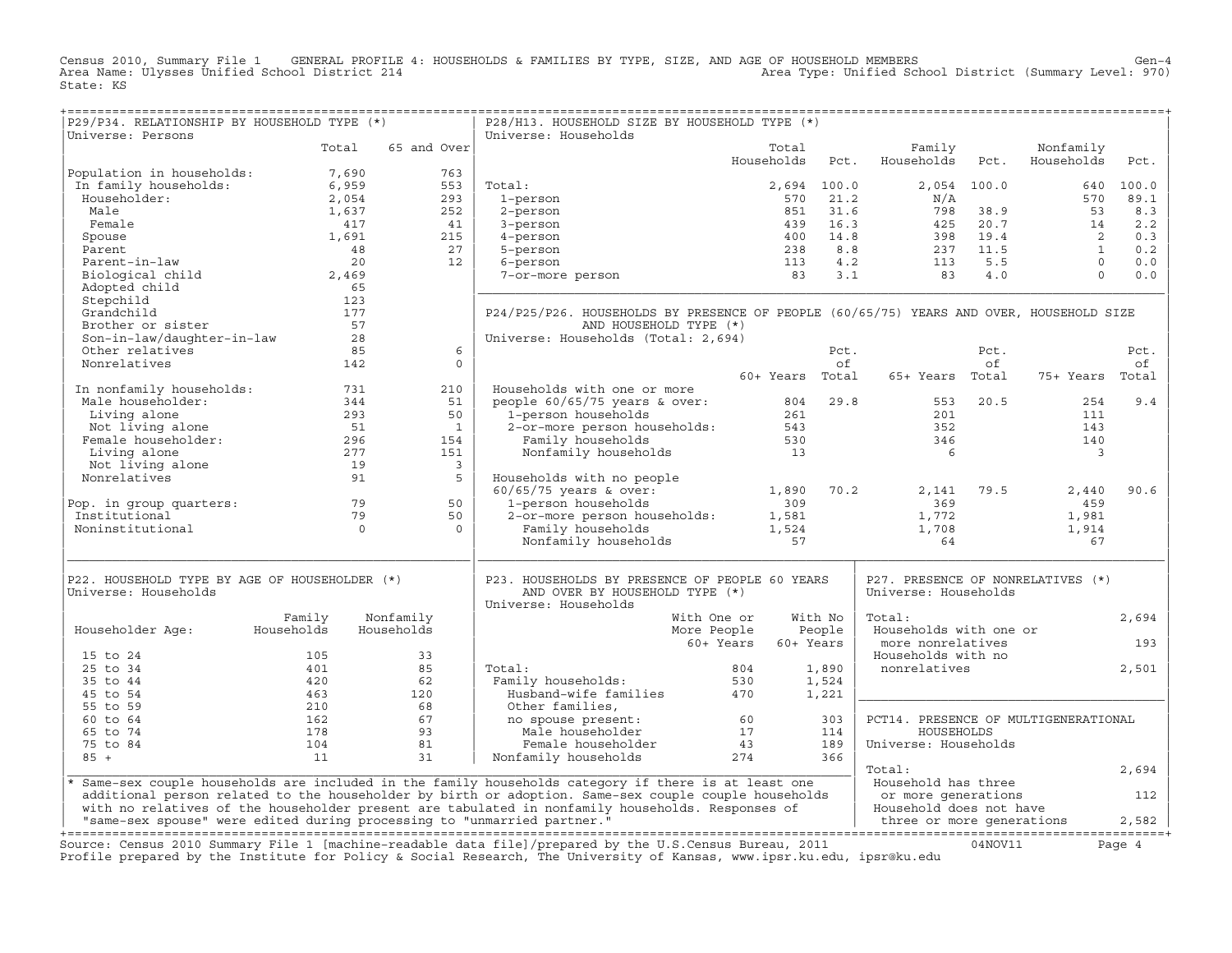Census 2010, Summary File 1 GENERAL PROFILE 5: HUSBAND−WIFE AND UNMARRIED−PARTNER HOUSEHOLDS Gen−5 Area Type: Unified School District (Summary Level: 970) State: KS

| PCT15. HUSBAND-WIFE AND UNMARRIED-PARTNER HOUSEHOLDS BY SEX                                                                                                                                                                                            |          | PCT17. PRESENCE OF UNMARRIED PARTNER OF HOUSEHOLDER BY HOUSEHOLD TYPE                                                                                                                                                                                                                                                                                                                                                      |                                            |             |        |              |
|--------------------------------------------------------------------------------------------------------------------------------------------------------------------------------------------------------------------------------------------------------|----------|----------------------------------------------------------------------------------------------------------------------------------------------------------------------------------------------------------------------------------------------------------------------------------------------------------------------------------------------------------------------------------------------------------------------------|--------------------------------------------|-------------|--------|--------------|
| OF PARTNERS BY PRESENCE OF RELATED AND OWN CHILDREN                                                                                                                                                                                                    |          | FOR THE POPULATION UNDER 18 YEARS IN HOUSEHOLDS                                                                                                                                                                                                                                                                                                                                                                            |                                            |             |        |              |
| UNDER 18 YEARS $(**)$                                                                                                                                                                                                                                  |          | Universe: Population under 18 years in households (excluding householders,                                                                                                                                                                                                                                                                                                                                                 |                                            |             |        |              |
| Universe: Households                                                                                                                                                                                                                                   |          | spouses, and unmarried partners) (**)                                                                                                                                                                                                                                                                                                                                                                                      |                                            |             |        |              |
|                                                                                                                                                                                                                                                        |          |                                                                                                                                                                                                                                                                                                                                                                                                                            |                                            |             |        |              |
| Total:<br>2,694 100.0<br>iband-wife households:<br>iale householder:<br>With related children under 18 years<br>With own children under 18 years<br>No related children under 18 years<br>No related children under 18 years<br>No related children un |          | Total:                                                                                                                                                                                                                                                                                                                                                                                                                     |                                            | 2,434 100.0 |        |              |
| Husband-wife households:                                                                                                                                                                                                                               |          |                                                                                                                                                                                                                                                                                                                                                                                                                            |                                            |             | 6.7    |              |
| Male householder:                                                                                                                                                                                                                                      |          |                                                                                                                                                                                                                                                                                                                                                                                                                            |                                            |             | 6.5    |              |
|                                                                                                                                                                                                                                                        |          |                                                                                                                                                                                                                                                                                                                                                                                                                            |                                            |             |        |              |
|                                                                                                                                                                                                                                                        |          |                                                                                                                                                                                                                                                                                                                                                                                                                            |                                            |             | 0.5    |              |
|                                                                                                                                                                                                                                                        |          |                                                                                                                                                                                                                                                                                                                                                                                                                            |                                            |             | 4.0    |              |
|                                                                                                                                                                                                                                                        |          |                                                                                                                                                                                                                                                                                                                                                                                                                            |                                            |             | 0.2    |              |
|                                                                                                                                                                                                                                                        |          |                                                                                                                                                                                                                                                                                                                                                                                                                            |                                            |             | 1.8    |              |
| Female householder:                                                                                                                                                                                                                                    |          |                                                                                                                                                                                                                                                                                                                                                                                                                            |                                            |             | 0.3    |              |
|                                                                                                                                                                                                                                                        |          |                                                                                                                                                                                                                                                                                                                                                                                                                            |                                            |             | 0.0    |              |
|                                                                                                                                                                                                                                                        |          |                                                                                                                                                                                                                                                                                                                                                                                                                            |                                            |             | 0.3    |              |
|                                                                                                                                                                                                                                                        |          |                                                                                                                                                                                                                                                                                                                                                                                                                            |                                            |             | 0.0    |              |
|                                                                                                                                                                                                                                                        |          |                                                                                                                                                                                                                                                                                                                                                                                                                            |                                            |             | 0.0    |              |
|                                                                                                                                                                                                                                                        |          |                                                                                                                                                                                                                                                                                                                                                                                                                            |                                            |             |        |              |
| No related children under 18 years 75<br>Unmarried-partner households: 126 4.7<br>Male householder and male partner: 126 4.7<br>With related children under 18 years 4<br>No own children under 18 years 4<br>No own children under 18 y               |          | No unmarried partner of householder present:<br>In family households:<br>Husband-wife families<br>Male householder, no wife present<br>Female householder, no husband present<br>The nonfamily households<br>The nonfamily households<br>Th                                                                                                                                                                                |                                            |             |        |              |
|                                                                                                                                                                                                                                                        |          |                                                                                                                                                                                                                                                                                                                                                                                                                            |                                            |             |        |              |
|                                                                                                                                                                                                                                                        |          |                                                                                                                                                                                                                                                                                                                                                                                                                            |                                            |             |        |              |
|                                                                                                                                                                                                                                                        |          |                                                                                                                                                                                                                                                                                                                                                                                                                            |                                            |             |        |              |
|                                                                                                                                                                                                                                                        |          |                                                                                                                                                                                                                                                                                                                                                                                                                            |                                            |             |        |              |
|                                                                                                                                                                                                                                                        |          |                                                                                                                                                                                                                                                                                                                                                                                                                            |                                            |             |        |              |
|                                                                                                                                                                                                                                                        |          |                                                                                                                                                                                                                                                                                                                                                                                                                            |                                            |             |        |              |
|                                                                                                                                                                                                                                                        |          |                                                                                                                                                                                                                                                                                                                                                                                                                            |                                            |             |        |              |
|                                                                                                                                                                                                                                                        |          |                                                                                                                                                                                                                                                                                                                                                                                                                            |                                            |             |        |              |
|                                                                                                                                                                                                                                                        |          |                                                                                                                                                                                                                                                                                                                                                                                                                            |                                            |             |        |              |
|                                                                                                                                                                                                                                                        |          | PCT16. HOUSEHOLD TYPE BY NUMBER OF PEOPLE UNDER 18 YEARS (EXCLUDING HOUSEHOLDERS,                                                                                                                                                                                                                                                                                                                                          |                                            |             |        |              |
|                                                                                                                                                                                                                                                        |          | SPOUSES, AND UNMARRIED PARTNERS (*) (**)                                                                                                                                                                                                                                                                                                                                                                                   |                                            |             |        |              |
|                                                                                                                                                                                                                                                        |          | Universe: Households (Total: 2,694)                                                                                                                                                                                                                                                                                                                                                                                        |                                            |             |        |              |
|                                                                                                                                                                                                                                                        |          |                                                                                                                                                                                                                                                                                                                                                                                                                            |                                            |             |        |              |
|                                                                                                                                                                                                                                                        |          |                                                                                                                                                                                                                                                                                                                                                                                                                            | -------- Family Households --------        |             |        |              |
|                                                                                                                                                                                                                                                        |          |                                                                                                                                                                                                                                                                                                                                                                                                                            | Male                                       |             | Female |              |
|                                                                                                                                                                                                                                                        |          |                                                                                                                                                                                                                                                                                                                                                                                                                            | Householder Householder Nonfamily          |             |        |              |
|                                                                                                                                                                                                                                                        |          |                                                                                                                                                                                                                                                                                                                                                                                                                            | Husband/Wife No Wife No Husband Households |             |        |              |
|                                                                                                                                                                                                                                                        |          |                                                                                                                                                                                                                                                                                                                                                                                                                            |                                            |             |        |              |
|                                                                                                                                                                                                                                                        |          | Total:                                                                                                                                                                                                                                                                                                                                                                                                                     |                                            |             |        | 640          |
|                                                                                                                                                                                                                                                        |          |                                                                                                                                                                                                                                                                                                                                                                                                                            |                                            |             |        | 633          |
|                                                                                                                                                                                                                                                        |          |                                                                                                                                                                                                                                                                                                                                                                                                                            |                                            |             |        |              |
|                                                                                                                                                                                                                                                        |          |                                                                                                                                                                                                                                                                                                                                                                                                                            |                                            |             |        | 6            |
|                                                                                                                                                                                                                                                        |          |                                                                                                                                                                                                                                                                                                                                                                                                                            |                                            |             |        | $\mathbf{1}$ |
| All other households:                                                                                                                                                                                                                                  | 877 32.6 |                                                                                                                                                                                                                                                                                                                                                                                                                            |                                            |             |        | $\mathbb O$  |
|                                                                                                                                                                                                                                                        |          | Total: $\begin{array}{cccccc} \text{Total:} & & & & & 1,691 & & 131 & & 232 \\ \text{With no children under 18} & & & & 826 & & 40 & & 60 \\ \text{With two children under 18} & & & & 273 & & 41 & & 69 \\ \text{With three children under 18} & & & 296 & & 29 & & 60 \\ \text{With three children under 18} & & & 205 & & 9 & & 25 \\ \text{With four or more children under 18} & & & 91 & & 12 & & 18 \\ \end{array}$ |                                            |             |        | $\Omega$     |
|                                                                                                                                                                                                                                                        |          |                                                                                                                                                                                                                                                                                                                                                                                                                            |                                            |             |        |              |
| P33. HOUSEHOLD TYPE FOR THE POPULATION UNDER 18 YEARS IN                                                                                                                                                                                               |          | * "Families" do not include same-sex married couples even if the marriage was                                                                                                                                                                                                                                                                                                                                              |                                            |             |        |              |
| HOUSEHOLDS (**)                                                                                                                                                                                                                                        |          | performed in a state issuing marriage certificates for same-sex couples.                                                                                                                                                                                                                                                                                                                                                   |                                            |             |        |              |
| Universe: Population under 18 years in households excluding                                                                                                                                                                                            |          |                                                                                                                                                                                                                                                                                                                                                                                                                            |                                            |             |        |              |
| householders, spouses, and unmarried partners                                                                                                                                                                                                          |          |                                                                                                                                                                                                                                                                                                                                                                                                                            |                                            |             |        |              |
|                                                                                                                                                                                                                                                        |          |                                                                                                                                                                                                                                                                                                                                                                                                                            |                                            |             |        |              |
| Total:                                                                                                                                                                                                                                                 |          | ** Same-sex couple households are included in the family households category                                                                                                                                                                                                                                                                                                                                               |                                            |             |        |              |
| otal:<br>In family households:<br>In husband-wife families<br>In other families<br>The other families<br>The other families<br>S36<br>S36                                                                                                              |          | if there is at least one additional person related to the householder by                                                                                                                                                                                                                                                                                                                                                   |                                            |             |        |              |
|                                                                                                                                                                                                                                                        |          | birth or adoption. Same-sex couple households with no relatives of the                                                                                                                                                                                                                                                                                                                                                     |                                            |             |        |              |
|                                                                                                                                                                                                                                                        |          |                                                                                                                                                                                                                                                                                                                                                                                                                            |                                            |             |        |              |
|                                                                                                                                                                                                                                                        |          |                                                                                                                                                                                                                                                                                                                                                                                                                            |                                            |             |        |              |
| In other families:                                                                                                                                                                                                                                     |          | householder present are tabulated in nonfamily households. Responses of                                                                                                                                                                                                                                                                                                                                                    |                                            |             |        |              |
|                                                                                                                                                                                                                                                        |          | "same-sex spouse" were edited during processing to "unmarried partner."                                                                                                                                                                                                                                                                                                                                                    |                                            |             |        |              |
|                                                                                                                                                                                                                                                        |          |                                                                                                                                                                                                                                                                                                                                                                                                                            |                                            |             |        |              |
|                                                                                                                                                                                                                                                        |          |                                                                                                                                                                                                                                                                                                                                                                                                                            |                                            |             |        |              |
| Male householder, no spouse present<br>Female householder, no spouse present<br>and the spouse present<br>and the spouse present<br>and the spouse present<br>and the spouse present<br>and the spouse present<br>and the spouse present<br>and the sp |          |                                                                                                                                                                                                                                                                                                                                                                                                                            |                                            |             |        |              |

+===================================================================================================================================================+Source: Census 2010 Summary File 1 [machine−readable data file]/prepared by the U.S.Census Bureau, 2011 04NOV11 Page 5 Profile prepared by the Institute for Policy & Social Research, The University of Kansas, www.ipsr.ku.edu, ipsr@ku.edu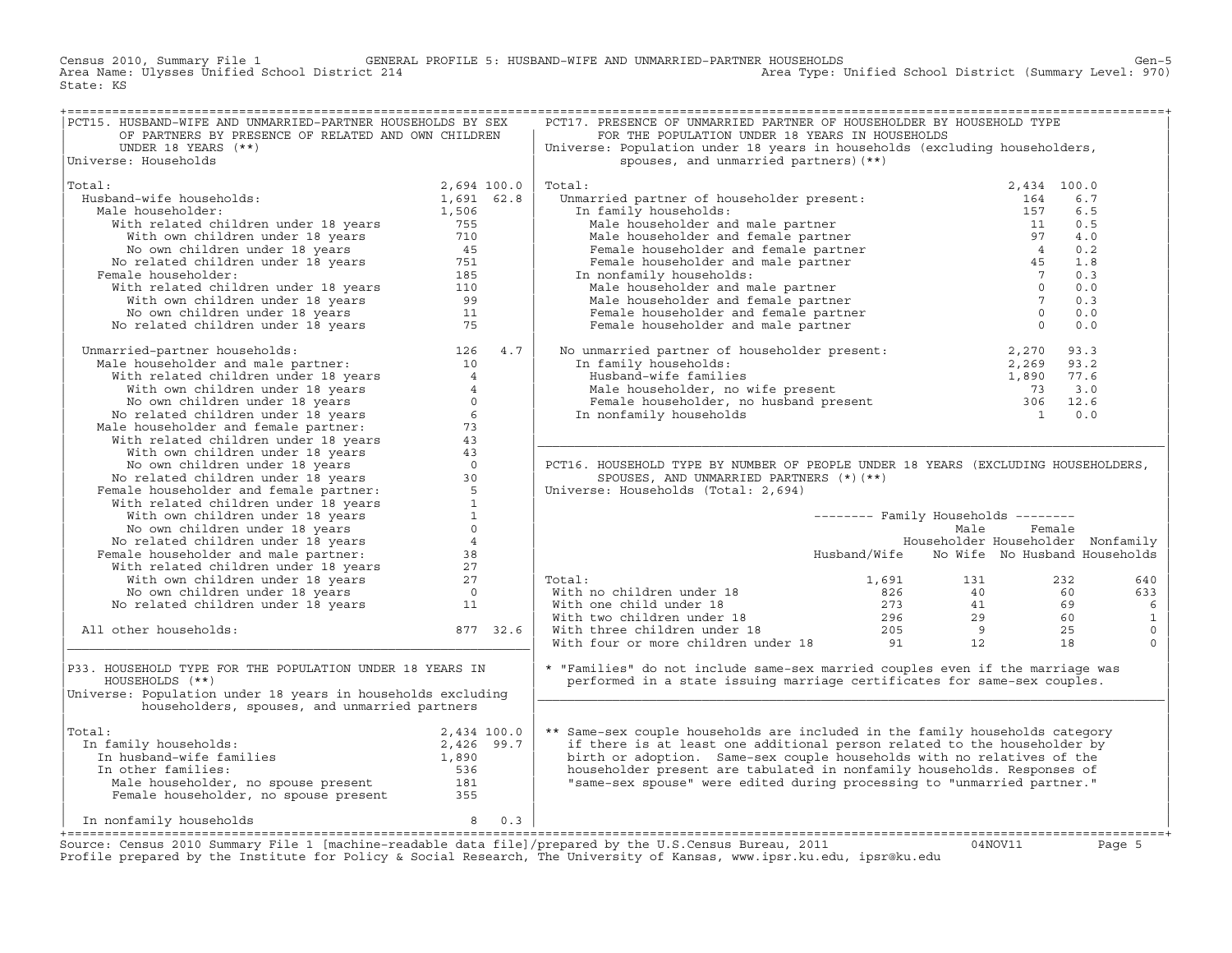Census 2010, Summary File 1 GENERAL PROFILE 6: HOUSING UNIT, TENURE, VACANCY TYPE, HOUSEHOLD SIZE, HOUSEHOLDER RACE/AGE<br>Area Name: Ulysses Unified School District 214 State: KS

| H1/H3/H4/H5/H10/H11/H12. HOUSING UNITS AND HOUSEHOLD POPULATION<br>BY TENURE; VACANCY STATUS BY TYPE<br>Universe: Housing Units and Population                                                                                                 |                   |     |                                                                      |                                                                                                                        |                                                                   |                                   |                                                                                                                                                                                          |                                                             | H13/H16. TENURE BY HOUSEHOLD SIZE<br>Universe: Occupied Housing Units                                                                                                                                                                                                                                      |                               |             |                           |                                         |
|------------------------------------------------------------------------------------------------------------------------------------------------------------------------------------------------------------------------------------------------|-------------------|-----|----------------------------------------------------------------------|------------------------------------------------------------------------------------------------------------------------|-------------------------------------------------------------------|-----------------------------------|------------------------------------------------------------------------------------------------------------------------------------------------------------------------------------------|-------------------------------------------------------------|------------------------------------------------------------------------------------------------------------------------------------------------------------------------------------------------------------------------------------------------------------------------------------------------------------|-------------------------------|-------------|---------------------------|-----------------------------------------|
|                                                                                                                                                                                                                                                |                   |     |                                                                      |                                                                                                                        | Average                                                           |                                   |                                                                                                                                                                                          |                                                             |                                                                                                                                                                                                                                                                                                            | Owner Occupied                |             | Renter Occupied           |                                         |
|                                                                                                                                                                                                                                                | Units Pct.        |     |                                                                      | Population HH Size                                                                                                     |                                                                   |                                   |                                                                                                                                                                                          |                                                             | Total                                                                                                                                                                                                                                                                                                      |                               | Number Pct. |                           | Number Pct.                             |
| Total:                                                                                                                                                                                                                                         | 2,916 100.0       |     |                                                                      |                                                                                                                        |                                                                   |                                   | Total Occupied Units:                                                                                                                                                                    |                                                             | 2,694                                                                                                                                                                                                                                                                                                      |                               | 2,002 74.3  |                           | 692 25.7                                |
| Occupied:                                                                                                                                                                                                                                      | 2,694 92.4        |     |                                                                      | 7,690                                                                                                                  | 2.85                                                              |                                   | 1-person households                                                                                                                                                                      |                                                             | 570                                                                                                                                                                                                                                                                                                        |                               | 330 57.9    |                           | 240 42.1                                |
|                                                                                                                                                                                                                                                |                   |     |                                                                      | 5,904                                                                                                                  | 2.95                                                              |                                   |                                                                                                                                                                                          |                                                             |                                                                                                                                                                                                                                                                                                            |                               |             |                           | 150 17.6                                |
|                                                                                                                                                                                                                                                |                   |     |                                                                      | 4,067                                                                                                                  |                                                                   |                                   |                                                                                                                                                                                          |                                                             |                                                                                                                                                                                                                                                                                                            |                               |             |                           | 129 29.4                                |
|                                                                                                                                                                                                                                                |                   |     |                                                                      | 1,837                                                                                                                  |                                                                   |                                   |                                                                                                                                                                                          |                                                             |                                                                                                                                                                                                                                                                                                            |                               |             |                           | 87 21.8                                 |
| Occupied: 2,694 92.4<br>Owner occupied: 2,002 68.7<br>Owned with a mortgage/loan 1,260 43.2<br>Owned free and clear 742 25.4<br>Renter occupied 692 23.7                                                                                       |                   |     |                                                                      | 1,786                                                                                                                  | 2.58                                                              |                                   |                                                                                                                                                                                          |                                                             |                                                                                                                                                                                                                                                                                                            |                               |             |                           | 44 18.5                                 |
|                                                                                                                                                                                                                                                |                   |     |                                                                      |                                                                                                                        |                                                                   |                                   |                                                                                                                                                                                          |                                                             | 1-person households<br>2-person households<br>3-person households<br>4-person households<br>5-person households<br>5-person households<br>5-person households<br>6-person households<br>7+ person households<br>7+ person households<br>83<br>62 74.                                                       |                               |             |                           | 21 18.6                                 |
| Vacant:                                                                                                                                                                                                                                        | 222               | 7.6 |                                                                      |                                                                                                                        |                                                                   |                                   |                                                                                                                                                                                          |                                                             |                                                                                                                                                                                                                                                                                                            |                               |             |                           | 21 25.3                                 |
| For rent                                                                                                                                                                                                                                       | 66                | 2.3 |                                                                      |                                                                                                                        |                                                                   |                                   |                                                                                                                                                                                          |                                                             |                                                                                                                                                                                                                                                                                                            |                               |             |                           |                                         |
|                                                                                                                                                                                                                                                |                   | 0.2 |                                                                      |                                                                                                                        |                                                                   |                                   |                                                                                                                                                                                          |                                                             |                                                                                                                                                                                                                                                                                                            |                               |             |                           |                                         |
|                                                                                                                                                                                                                                                |                   | 0.7 |                                                                      |                                                                                                                        |                                                                   |                                   |                                                                                                                                                                                          |                                                             |                                                                                                                                                                                                                                                                                                            |                               |             |                           |                                         |
| For rent<br>Rented, not occupied 5<br>For sale only 5<br>Sold, not occupied 14<br>For seasonal, recreational,                                                                                                                                  |                   | 0.5 |                                                                      |                                                                                                                        |                                                                   |                                   |                                                                                                                                                                                          |                                                             |                                                                                                                                                                                                                                                                                                            |                               |             |                           |                                         |
|                                                                                                                                                                                                                                                |                   |     |                                                                      |                                                                                                                        |                                                                   |                                   |                                                                                                                                                                                          |                                                             |                                                                                                                                                                                                                                                                                                            |                               |             |                           |                                         |
| or occasional use                                                                                                                                                                                                                              |                   |     |                                                                      |                                                                                                                        |                                                                   |                                   |                                                                                                                                                                                          |                                                             |                                                                                                                                                                                                                                                                                                            |                               |             |                           |                                         |
| For migrant workers                                                                                                                                                                                                                            | $25$ 0.9<br>6 0.2 |     |                                                                      |                                                                                                                        |                                                                   |                                   |                                                                                                                                                                                          |                                                             |                                                                                                                                                                                                                                                                                                            |                               |             |                           |                                         |
| Other                                                                                                                                                                                                                                          | 86                | 2.9 |                                                                      |                                                                                                                        |                                                                   |                                   |                                                                                                                                                                                          |                                                             |                                                                                                                                                                                                                                                                                                            |                               |             |                           |                                         |
| Universe: Occupied Housing Units<br>Number Pct.<br>Race of Householder<br>Total:<br>Votal:<br>White alone 2,279 84.6<br>Black/African American alone 2,279 84.6<br>American Ind./Alaska Native alone 26 1.0<br>10 0.4<br>Native Hawaiian/Other |                   |     | Total<br>of<br>Total                                                 |                                                                                                                        | Owner Occupied<br>Number Pct.<br>Group<br>$\overline{\mathbf{2}}$ | of<br>Race<br>20.0                | Renter Occupied<br>Number Pct.<br>692<br>$\begin{array}{cccc} 2\, , 002 & 74\, .3 & 692 \\ 1\, , 729 & 75\, .9 & 550 \\ & 1 & 12\, .5 & 7 \\ & 17 & 65\, .4 & 9 \end{array}$<br>550<br>8 | of<br>Race<br>Group<br>25.7<br>24.1<br>87.5<br>34.6<br>80.0 | Universe: Occupied Housing Units<br>Total:<br>with children under 18<br>No children under 18 1,175                                                                                                                                                                                                         |                               | Occupied    | Owner<br>2,002            | Renter<br>Occupied<br>692<br>308<br>384 |
| Pacific Islander alone                                                                                                                                                                                                                         |                   |     | $\begin{array}{ccc} & 0 & 0.0 \\ 323 & 12.0 \\ 48 & 1.8 \end{array}$ |                                                                                                                        | $\overline{0}$                                                    | <b>Contract Contract Contract</b> | $\overline{0}$                                                                                                                                                                           | $\sim 100$                                                  | H17. TENURE BY AGE OF HOUSEHOLDER                                                                                                                                                                                                                                                                          |                               |             |                           |                                         |
| Some Other Race alone                                                                                                                                                                                                                          |                   |     |                                                                      |                                                                                                                        | 222 68.7                                                          |                                   | 101                                                                                                                                                                                      | 31.3                                                        | Universe: Occupied Housing Units                                                                                                                                                                                                                                                                           |                               |             |                           |                                         |
| Two or More Races                                                                                                                                                                                                                              |                   |     |                                                                      |                                                                                                                        | 31 64.6                                                           |                                   | 17                                                                                                                                                                                       | 35.4                                                        |                                                                                                                                                                                                                                                                                                            |                               |             |                           |                                         |
|                                                                                                                                                                                                                                                |                   |     |                                                                      |                                                                                                                        |                                                                   |                                   |                                                                                                                                                                                          |                                                             | Age of<br>Householder                                                                                                                                                                                                                                                                                      | Owner Occupied<br>Number Pct. |             | Renter Occupied<br>Number | Pct.                                    |
| Hispanic or Latino                                                                                                                                                                                                                             | 943               |     | 35.0                                                                 |                                                                                                                        | 694 73.6                                                          |                                   | 249                                                                                                                                                                                      | 26.4                                                        | Total:                                                                                                                                                                                                                                                                                                     | 2,002 100.0                   |             |                           | 692 100.0                               |
| Not Hispanic or Latino: 1,751<br>White alone 1,705<br>Black/African American alone 6<br>American Ind./Alaska Native alone 11<br>American Ind./Alaska Native alone 11                                                                           |                   |     |                                                                      |                                                                                                                        |                                                                   |                                   |                                                                                                                                                                                          |                                                             | 15 to 24                                                                                                                                                                                                                                                                                                   | 57                            | 2.8         | 81                        | 11.7                                    |
|                                                                                                                                                                                                                                                |                   |     | 65.0                                                                 |                                                                                                                        | 1,308 74.7                                                        |                                   | 443                                                                                                                                                                                      | 25.3                                                        | 15 Lo 24<br>25 to 34<br>35 to 44<br>45 to 54<br>45 to 54<br>55 to 59<br>230<br>230<br>11.5<br>48<br>66 to 74<br>55 to 84<br>162<br>8.1<br>27<br>1.3<br>11.5<br>46<br>230<br>11.5<br>48<br>46<br>46<br>46<br>230<br>11.5<br>48<br>46<br>46<br>46<br>11.5<br>48<br>46<br>46<br>11.5<br>48<br>46<br>46<br>11. |                               |             |                           | 29.0                                    |
|                                                                                                                                                                                                                                                |                   |     | 63.3                                                                 |                                                                                                                        |                                                                   |                                   |                                                                                                                                                                                          | 415 24.3                                                    |                                                                                                                                                                                                                                                                                                            |                               |             |                           | 16.3                                    |
|                                                                                                                                                                                                                                                |                   |     | 0.2                                                                  |                                                                                                                        |                                                                   |                                   | $6\quad 100.0$                                                                                                                                                                           |                                                             |                                                                                                                                                                                                                                                                                                            |                               |             |                           | 17.9                                    |
|                                                                                                                                                                                                                                                |                   |     | 0.4                                                                  | $\begin{array}{ccc} 1\,,290 & \quad 75\,.7 \\ \,0\, & \quad 0\,.0 \\ \,5\, & \ 45\,.5 \\ \,2\, & \ 20\,.0 \end{array}$ |                                                                   |                                   |                                                                                                                                                                                          | 654.5                                                       |                                                                                                                                                                                                                                                                                                            |                               |             |                           | 6.9                                     |
|                                                                                                                                                                                                                                                |                   |     | 0.4                                                                  |                                                                                                                        |                                                                   |                                   | $6$ $54.5$<br>8 80.0                                                                                                                                                                     |                                                             |                                                                                                                                                                                                                                                                                                            |                               |             |                           | 6.6                                     |
| Native Hawaiian/Other                                                                                                                                                                                                                          |                   |     |                                                                      |                                                                                                                        |                                                                   |                                   |                                                                                                                                                                                          |                                                             |                                                                                                                                                                                                                                                                                                            |                               |             |                           | 5.9                                     |
| Pacific Islander alone                                                                                                                                                                                                                         |                   |     |                                                                      |                                                                                                                        | $\overline{\phantom{0}}$                                          | <b>Contract Contract</b>          | $\overline{0}$                                                                                                                                                                           |                                                             |                                                                                                                                                                                                                                                                                                            |                               |             |                           | 3.3                                     |
| Some Other Race alone                                                                                                                                                                                                                          |                   |     |                                                                      |                                                                                                                        | $\Omega$                                                          | 0.0                               |                                                                                                                                                                                          | 1 100.0                                                     |                                                                                                                                                                                                                                                                                                            |                               |             |                           | 2.2                                     |
| Two or More Races                                                                                                                                                                                                                              |                   |     | $\begin{array}{cccc} 0 & 0.0 \\ 1 & 0.0 \\ 18 & 0.7 \end{array}$     |                                                                                                                        | 11                                                                | 61.1                              |                                                                                                                                                                                          | 7 38.9                                                      |                                                                                                                                                                                                                                                                                                            |                               |             |                           |                                         |
|                                                                                                                                                                                                                                                |                   |     |                                                                      |                                                                                                                        |                                                                   |                                   |                                                                                                                                                                                          |                                                             |                                                                                                                                                                                                                                                                                                            |                               |             |                           |                                         |

+===================================================================================================================================================+Source: Census 2010 Summary File 1 [machine-readable data file]/prepared by the U.S.Census Bureau, 2011 Page 6<br>Profile prepared by the Institute for Policy & Social Research, The University of Kansas, www.ip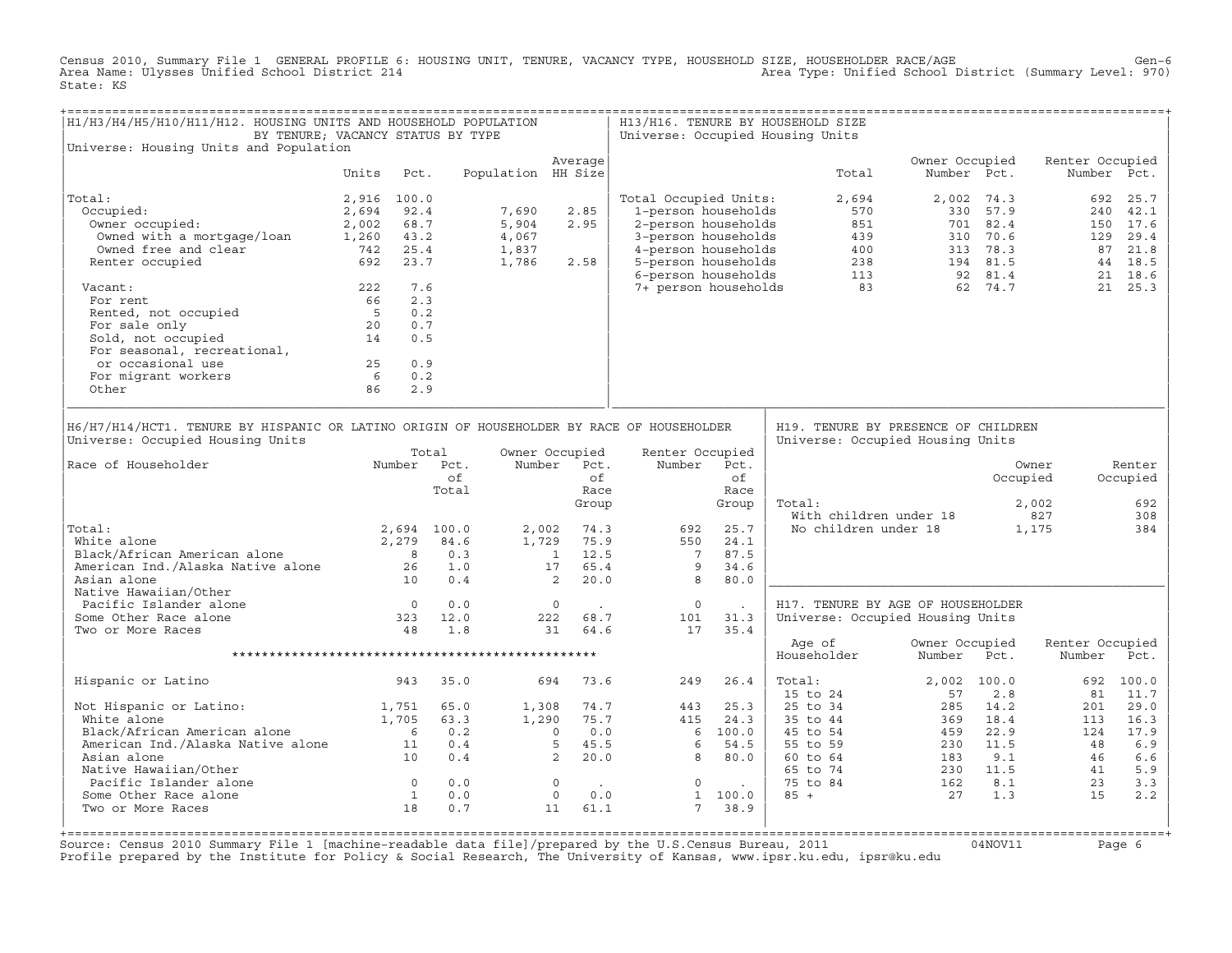Census 2010, Summary File 1 GENERAL PROFILE 7: TENURE BY HOUSEHOLD TYPE BY AGE; NONFAMILY HOUSEHOLDS; NONRELATIVES Gen−7<br>Area Name: Ulysses Unified School District 214 Area Type: Unified School District (Summary Level: 970) State: KS

| H18. TENURE BY HOUSEHOLD TYPE BY AGE OF HOUSEHOLDER (*)                                                                                          |                                                                                       |                                       |                                     |                |                                                                                                      |               |                                                                                                                      |                                                          |                                                  |                             |                                             |
|--------------------------------------------------------------------------------------------------------------------------------------------------|---------------------------------------------------------------------------------------|---------------------------------------|-------------------------------------|----------------|------------------------------------------------------------------------------------------------------|---------------|----------------------------------------------------------------------------------------------------------------------|----------------------------------------------------------|--------------------------------------------------|-----------------------------|---------------------------------------------|
| Universe: Occupied Housing Units                                                                                                                 |                                                                                       |                                       |                                     |                |                                                                                                      |               |                                                                                                                      |                                                          |                                                  |                             |                                             |
|                                                                                                                                                  |                                                                                       |                                       |                                     |                |                                                                                                      |               |                                                                                                                      |                                                          |                                                  |                             |                                             |
|                                                                                                                                                  |                                                                                       | Any Age                               | 15 to 34                            |                | 35 to 64 65+ 65+                                                                                     |               | Householder Householder Householder Householder Pct. Householder Householder Householder Householder Pct.<br>Any Age | 15 to 34                                                 | 35 to 64                                         | $65+$                       | $65+$                                       |
| Family households:                                                                                                                               | $1,640$<br>$1,425$                                                                    |                                       | 312                                 | 1,060          |                                                                                                      | 268 16.3      | 414                                                                                                                  | 194                                                      |                                                  | 195                         | 6.0<br>25                                   |
| Husband-wife families:                                                                                                                           |                                                                                       |                                       | 255                                 | 931            |                                                                                                      | 239 16.8      | 266                                                                                                                  | 109                                                      |                                                  | 139                         | 18<br>6.8                                   |
| Other families, no spouse present: 215                                                                                                           |                                                                                       |                                       | 57                                  | 129            |                                                                                                      | 29 13.5       | 148                                                                                                                  | 85                                                       |                                                  | 56 30                       | $7\overline{ }$<br>4.7                      |
| Male householder                                                                                                                                 |                                                                                       | 85                                    | 32                                  | 47             |                                                                                                      | 6 7.1         | 46                                                                                                                   | 24                                                       |                                                  | 19                          | $\overline{\mathbf{3}}$<br>6.5              |
| Female householder                                                                                                                               |                                                                                       | 130                                   | 25                                  | 82             |                                                                                                      | 23 17.7       | 102                                                                                                                  | 61                                                       |                                                  | 37                          | $\overline{4}$<br>3.9                       |
| Nonfamily households:                                                                                                                            |                                                                                       | 362                                   | 30                                  | 181            |                                                                                                      | 151 41.7      | 278                                                                                                                  | 88                                                       |                                                  | 136                         | 19.4<br>54                                  |
| Male householder:                                                                                                                                |                                                                                       | 170                                   | 22                                  | 109            |                                                                                                      | 39 22.9       | 174                                                                                                                  | 67                                                       |                                                  | 95                          | 12<br>6.9                                   |
| Living alone                                                                                                                                     |                                                                                       | 147                                   | 15                                  | 94             |                                                                                                      | 38 25.9       | 146                                                                                                                  | 47                                                       |                                                  | 87                          | 12<br>8.2                                   |
| Not living alone                                                                                                                                 |                                                                                       | 23                                    | $7^{\circ}$                         | 15             |                                                                                                      | $1 \quad 4.3$ | 28                                                                                                                   | 20                                                       |                                                  | 8                           | $\overline{0}$<br>0.0                       |
| Female householder:                                                                                                                              |                                                                                       | 192                                   | 8                                   | 72             |                                                                                                      | 112 58.3      | 104                                                                                                                  | 21                                                       |                                                  | 41                          | 42<br>40.4                                  |
| Living alone                                                                                                                                     |                                                                                       | 183                                   | 6                                   | 68             |                                                                                                      | 109 59.6      | 94                                                                                                                   | 15                                                       |                                                  | 37                          | 42<br>44.7                                  |
| Not living alone                                                                                                                                 |                                                                                       | $\overline{9}$                        | 2                                   | $\overline{4}$ |                                                                                                      | 3, 33.3       | 10                                                                                                                   | 6                                                        |                                                  | $\overline{4}$              | $\Omega$<br>0.0                             |
| AND TOTAL CHILDREN (EXCLUDING HOUSEHOLDERS,<br>SPOUSES, AND UNMARRIED PARTNERS)<br>Universe: Occupied Housing Units<br>Total:<br>Owner occupied: | Own<br>Children<br>2,694<br>2,002                                                     | Related<br>Children<br>2,694<br>2,002 | Total<br>Children<br>2,694<br>2,002 | Total:         | BY AGE OF HOUSEHOLDER (*)<br>Universe: Nonfamily Households<br>Living alone:<br>Householder 15 to 64 |               | Total<br>640<br>570<br>369                                                                                           | Male<br>Householder Householder Total Householder<br>243 | Pct.<br>of<br>53.8<br>344<br>51.4<br>293<br>65.9 | Female<br>296<br>277<br>126 | Pct.<br>of<br>Total<br>46.3<br>48.6<br>34.1 |
| With children under 18:                                                                                                                          | 758                                                                                   |                                       | 823                                 | 827            | Householder 65 and over                                                                              |               | 201                                                                                                                  |                                                          | 24.9<br>50                                       | 151                         | 75.1                                        |
| Under 6 only                                                                                                                                     |                                                                                       |                                       |                                     | 139            |                                                                                                      |               |                                                                                                                      |                                                          |                                                  |                             |                                             |
| Under 6 and 6 to 17                                                                                                                              |                                                                                       |                                       |                                     | 279            | Not living alone:                                                                                    |               |                                                                                                                      | 70 — 20                                                  | 51 72.9                                          | 19                          | 27.1                                        |
| 6 to 17 years only                                                                                                                               |                                                                                       |                                       |                                     | 409            | Householder 15 to 64                                                                                 |               |                                                                                                                      |                                                          | 75.8<br>50                                       | 16                          | 24.2                                        |
| No children under 18                                                                                                                             | $\begin{array}{ccc} 122 & 222 \\ 137 & 238 \\ 398 & 408 \\ 1,244 & 1,179 \end{array}$ |                                       | 1,175                               |                | Householder 65 and over                                                                              |               | $\frac{1}{4}$                                                                                                        |                                                          | 25.0<br>$\mathbf{1}$                             | $\overline{3}$              | 75.0                                        |
| Renter occupied:                                                                                                                                 | 692                                                                                   |                                       | 692                                 | 692            |                                                                                                      |               |                                                                                                                      |                                                          |                                                  |                             |                                             |
| With children under 18:                                                                                                                          | 290                                                                                   |                                       | 305                                 | 308            |                                                                                                      |               | PCT19. NONRELATIVES BY HOUSEHOLD TYPE (*)                                                                            |                                                          |                                                  |                             |                                             |
| Under 6 only                                                                                                                                     | 98                                                                                    |                                       | 100                                 | 101            | Universe: Nonrelatives                                                                               |               |                                                                                                                      |                                                          |                                                  |                             |                                             |
| Under 6 and 6 to 17                                                                                                                              | 73                                                                                    | 83                                    |                                     | 83             |                                                                                                      |               |                                                                                                                      |                                                          | Pct.                                             |                             | Pct.                                        |
| 6 to 17 years only                                                                                                                               | $\frac{119}{402}$                                                                     |                                       | 122                                 | 124            |                                                                                                      |               | In Total                                                                                                             | In Family                                                |                                                  | of In Nonfamily             | оf                                          |
| No children under 18                                                                                                                             |                                                                                       |                                       | 387                                 | 384            |                                                                                                      |               | Households                                                                                                           | Households                                               | Total                                            | Households                  | Total                                       |
|                                                                                                                                                  |                                                                                       |                                       |                                     | Total:         |                                                                                                      |               | 233                                                                                                                  | 142                                                      | 60.9                                             | 91                          | 39.1                                        |
|                                                                                                                                                  |                                                                                       |                                       |                                     |                | Roomer or boarder                                                                                    |               | 13                                                                                                                   | 10                                                       | 76.9                                             | $\overline{\mathbf{3}}$     | 23.1                                        |
|                                                                                                                                                  |                                                                                       |                                       |                                     |                | Housemate or roommate                                                                                |               | 38                                                                                                                   | 17                                                       | 44.7                                             | 21                          | 55.3                                        |
|                                                                                                                                                  |                                                                                       |                                       |                                     |                | Unmarried partner                                                                                    |               | 126                                                                                                                  | 80                                                       | 63.5                                             | 46                          | 36.5                                        |

design to the control of the control of the control of the control of the control of the control of the control of the control of the control of the control of the control of the control of the control of the control of th |\* Same−sex couple households are included in the family households category if there is at least one additional person related to the householder | | by birth or adoption. Same−sex couple households with no relatives of the householder present are tabulated in nonfamily households. | | "Nonfamily households" consist of people living alone and households which do not have any members related to the householder. Nonrelatives | include any household member not related to the householder by birth, marriage, or adoption. This includes unmarried partners. Responses of | "same−sex spouse" were edited during processing to "unmarried partner." |

 $\vert$  Other nonrelatives  $\vert$  56  $\vert$  35 62.5  $\vert$  21 37.5  $\vert$ |\_\_\_\_\_\_\_\_\_\_\_\_\_\_\_\_\_\_\_\_\_\_\_\_\_\_\_\_\_\_\_\_\_\_\_\_\_\_\_\_\_\_\_\_\_\_\_\_\_\_\_\_\_\_\_\_\_\_\_\_\_\_\_\_|\_\_\_\_\_\_\_\_\_\_\_\_\_\_\_\_\_\_\_\_\_\_\_\_\_\_\_\_\_\_\_\_\_\_\_\_\_\_\_\_\_\_\_\_\_\_\_\_\_\_\_\_\_\_\_\_\_\_\_\_\_\_\_\_\_\_\_\_\_\_\_\_\_\_\_\_\_\_\_\_\_\_|

+===================================================================================================================================================+ Source: Census 2010 Summary File 1 [machine−readable data file]/prepared by the U.S.Census Bureau, 2011 04NOV11 Page 7 Profile prepared by the Institute for Policy & Social Research, The University of Kansas, www.ipsr.ku.edu, ipsr@ku.edu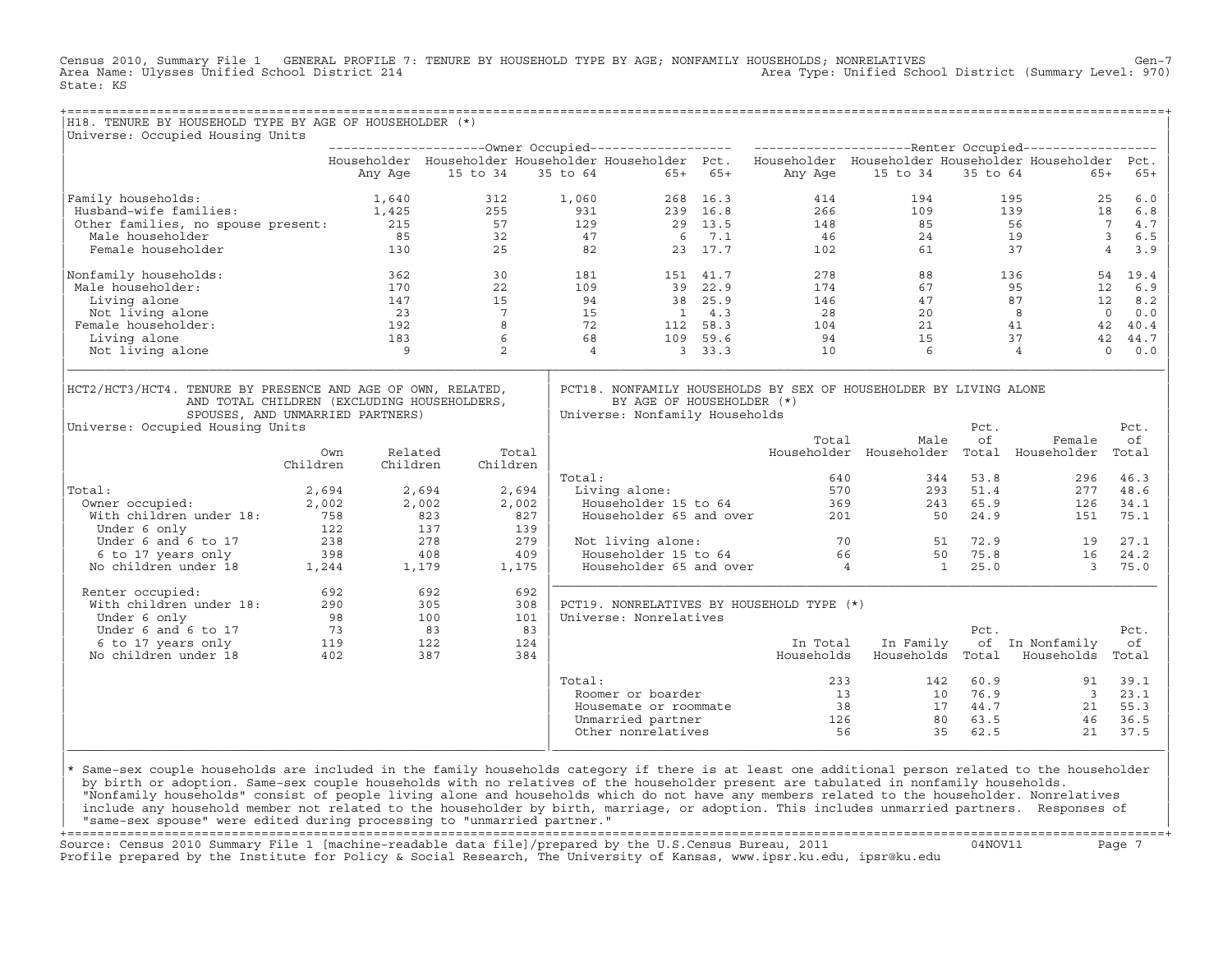Census 2010, Summary File 1 GENERAL PROFILE 8: GROUP QUARTERS POPULATION BY SEX BY AGE BY DETAILED TYPE Gen−8<br>Area Name: Ulysses Unified School District 214 Area Type: Unified School District (Summary Level: 970) Area Type: Unified School District (Summary Level: 970) State: KS

## +===================================================================================================================================================+ |PCT20/PCT21. GROUP QUARTERS POPULATION BY SEX BY AGE BY GROUP QUARTERS TYPE |

| Universe: Population in Group Quarters                  |                     |                |                          |                                                                                                       |                |                          |                         |
|---------------------------------------------------------|---------------------|----------------|--------------------------|-------------------------------------------------------------------------------------------------------|----------------|--------------------------|-------------------------|
|                                                         |                     |                | Total 18 to 64 65 & Over |                                                                                                       |                | Total 18 to 64 65 & Over |                         |
| Total:                                                  | 79                  | 29             | 50                       | Male:                                                                                                 | 37             | 22                       | 15                      |
| Institutionalized population:                           | 79                  | 29             | 50                       | Institutionalized population:<br>Institutionalized population:<br>Correctional facilities for adults: | 37             | 22                       | 15                      |
| Correctional facilities for adults:                     | 22                  | 2.2            | $\Omega$                 |                                                                                                       | 21             | 21                       | $\Omega$                |
| Federal detention centers                               | $\overline{0}$      | $\overline{0}$ | $\Omega$                 | Federal detention centers                                                                             | $\overline{0}$ | $\Omega$                 | $\mathsf{O}$            |
| Federal prisons                                         | $\circ$             | $\Omega$       | $\Omega$                 | Federal prisons                                                                                       | $\Omega$       | $\Omega$                 | $\mathbf{0}$            |
| State prisons                                           | $\Omega$            | $\Omega$       | $\Omega$                 | State prisons                                                                                         | $\Omega$       | $\Omega$                 | $\mathbf{0}$            |
| Local jails and other municipal                         |                     |                |                          | Local jails and other municipal                                                                       |                |                          |                         |
| confinement facilities                                  | 22                  | 22             | $\circ$                  | confinement facilities                                                                                | 21             | 21                       | $\mathsf{O}$            |
| Correctional residential facilities                     | $\Omega$            | $\Omega$       | $\Omega$                 | Correctional residential facilities                                                                   | $\Omega$       | $\Omega$                 | $\mathbf 0$             |
| Military disciplinary barracks & jails                  | $\Omega$            | $\Omega$       | $\Omega$                 | Military disciplinary barracks & jails                                                                | $\Omega$       | $\Omega$                 | $\Omega$                |
| Juvenile facilities:                                    | $\Omega$            | $\Omega$       | $\Omega$                 | Juvenile facilities:                                                                                  | $\Omega$       | $\Omega$                 | $\Omega$                |
| Group homes for juveniles                               |                     |                |                          | Group homes for juveniles                                                                             |                |                          |                         |
| (non-correctional)                                      | $\mathbf{0}$        | $\mathbf 0$    | $\circ$                  | (non-correctional)                                                                                    | $\mathbf{0}$   | $\Omega$                 | $\circ$                 |
| Residential treatment centers for                       |                     |                |                          | Residential treatment centers for                                                                     |                |                          |                         |
| juveniles (non-correctional)                            | $\Omega$            | $\Omega$       | $\Omega$                 | juveniles (non-correctional)                                                                          | $\Omega$       | $\Omega$                 | $\Omega$                |
| Correctional facilities intended for                    |                     |                |                          | Correctional facilities intended for                                                                  |                |                          |                         |
| juveniles                                               | $\Omega$            | $\Omega$       | $\Omega$                 | iuveniles                                                                                             | $\Omega$       | $\Omega$                 | $\mathbf 0$             |
| Nursing facilities/Skilled-nursing fac.                 | 57                  | $7^{\circ}$    | 50                       | Nursing facilities/Skilled-nursing fac.                                                               | 16             | $\mathbf{1}$             | 15                      |
| Other institutional facilities:                         | $\circ$             | $\Omega$       | $\Omega$                 | Other institutional facilities:                                                                       | $\circ$        | $\Omega$                 | $\mathbf 0$             |
| Mental (Psychiatric) hospitals and                      |                     |                |                          | Mental (Psychiatric) hospitals and                                                                    |                |                          |                         |
| psychiatric units in other hospitals                    | $\circ$             | $\Omega$       | $\Omega$                 | psychiatric units in other hospitals                                                                  | $\Omega$       | $\Omega$                 | $\Omega$                |
| Hospitals with patients who have no                     |                     | $\mathbf 0$    | $\Omega$                 | Hospitals with patients who have no                                                                   | $\Omega$       | $\Omega$                 |                         |
| usual home elsewhere                                    | $\circ$<br>$\Omega$ | $\Omega$       | $\Omega$                 | usual home elsewhere                                                                                  | $\Omega$       | $\Omega$                 | $\mathbf 0$<br>$\Omega$ |
| In-patient hospice facilities                           |                     |                |                          | In-patient hospice facilities                                                                         |                |                          |                         |
| Military treatment facilities with<br>assigned patients | $\Omega$            | $\mathbf 0$    | $\Omega$                 | Military treatment facilities with<br>assigned patients                                               | $\Omega$       | $\Omega$                 | $\circ$                 |
| Residential schools for people with                     |                     |                |                          | Residential schools for people with                                                                   |                |                          |                         |
| disabilities                                            | $\Omega$            | $\Omega$       | $\Omega$                 | disabilities                                                                                          | $\Omega$       | $\Omega$                 | $\Omega$                |
|                                                         |                     |                |                          |                                                                                                       |                |                          |                         |
| Noninstitutionalized population:                        | $\circ$             | $\mathbf{0}$   | $\Omega$                 | Noninstitutionalized population:                                                                      | $\Omega$       | $\Omega$                 | $\mathbf 0$             |
| College/University student housing                      | $\Omega$            | $\Omega$       | $\Omega$                 | College/University student housing                                                                    | $\Omega$       | $\Omega$                 | $\Omega$                |
| Military quarters:                                      | $\Omega$            | $\Omega$       | $\Omega$                 | Military quarters:                                                                                    | $\Omega$       | $\Omega$                 | $\mathbf 0$             |
| Military barracks and dormitories                       |                     |                |                          | Military barracks and dormitories                                                                     |                |                          |                         |
| (non-disciplinary)                                      | $\Omega$            | $\Omega$       | $\Omega$                 | (non-disciplinary)                                                                                    | $\Omega$       | $\Omega$                 | $\Omega$                |
| Military ships                                          | $\Omega$            | $\Omega$       | $\Omega$                 | Military ships                                                                                        | $\Omega$       | $\Omega$                 | $\Omega$                |
| Other noninstitutional facilities:                      | $\Omega$            | $\Omega$       | $\Omega$                 | Other noninstitutional facilities:                                                                    | $\Omega$       | $\Omega$                 | $\mathbf 0$             |
| Emergency and transitional shelters                     |                     |                |                          | Emergency and transitional shelters                                                                   |                |                          |                         |
| (with sleeping facilities) for people                   |                     |                |                          | (with sleeping facilities) for people                                                                 |                |                          |                         |
| experiencing homelessness                               | $\Omega$            | $\mathbf 0$    | $\circ$                  | experiencing homelessness                                                                             | $\Omega$       | $\Omega$                 | $\mathbf 0$             |
| Group homes intended for adults                         | $\Omega$            | $\Omega$       | $\Omega$                 | Group homes intended for adults                                                                       | $\Omega$       | $\Omega$                 | $\Omega$                |
| Residential treatment centers, adults                   | $\circ$             | $\mathbf{0}$   | $\circ$                  | Residential treatment centers, adults                                                                 | $\mathbf 0$    | $\mathbf 0$              | 0                       |
| Maritime/merchant vessels                               | $\Omega$            | $\Omega$       | $\Omega$                 | Maritime/merchant vessels                                                                             | $\Omega$       | $\Omega$                 | $\mathbf 0$             |
| Workers group living quarters and                       |                     |                |                          | Workers group living quarters and                                                                     |                |                          |                         |
| Job Corps centers                                       | $\mathbf 0$         | $\mathbb O$    | $\circ$                  | Job Corps centers                                                                                     | $\mathbf 0$    | $\circ$                  | $\mathsf{O}$            |
| Other noninstitutional facilities                       | $\Omega$            | $\Omega$       | $\Omega$                 | Other noninstitutional facilities                                                                     | $\Omega$       | $\Omega$                 | $\mathbf 0$             |
|                                                         |                     |                |                          |                                                                                                       |                |                          |                         |

Source: Census 2010 Summary File 1 [machine-readable data file]/prepared by the U.S.Census Bureau, 2011 Page 8<br>Profile prepared by the Institute for Policy & Social Research, The University of Kansas, www.ip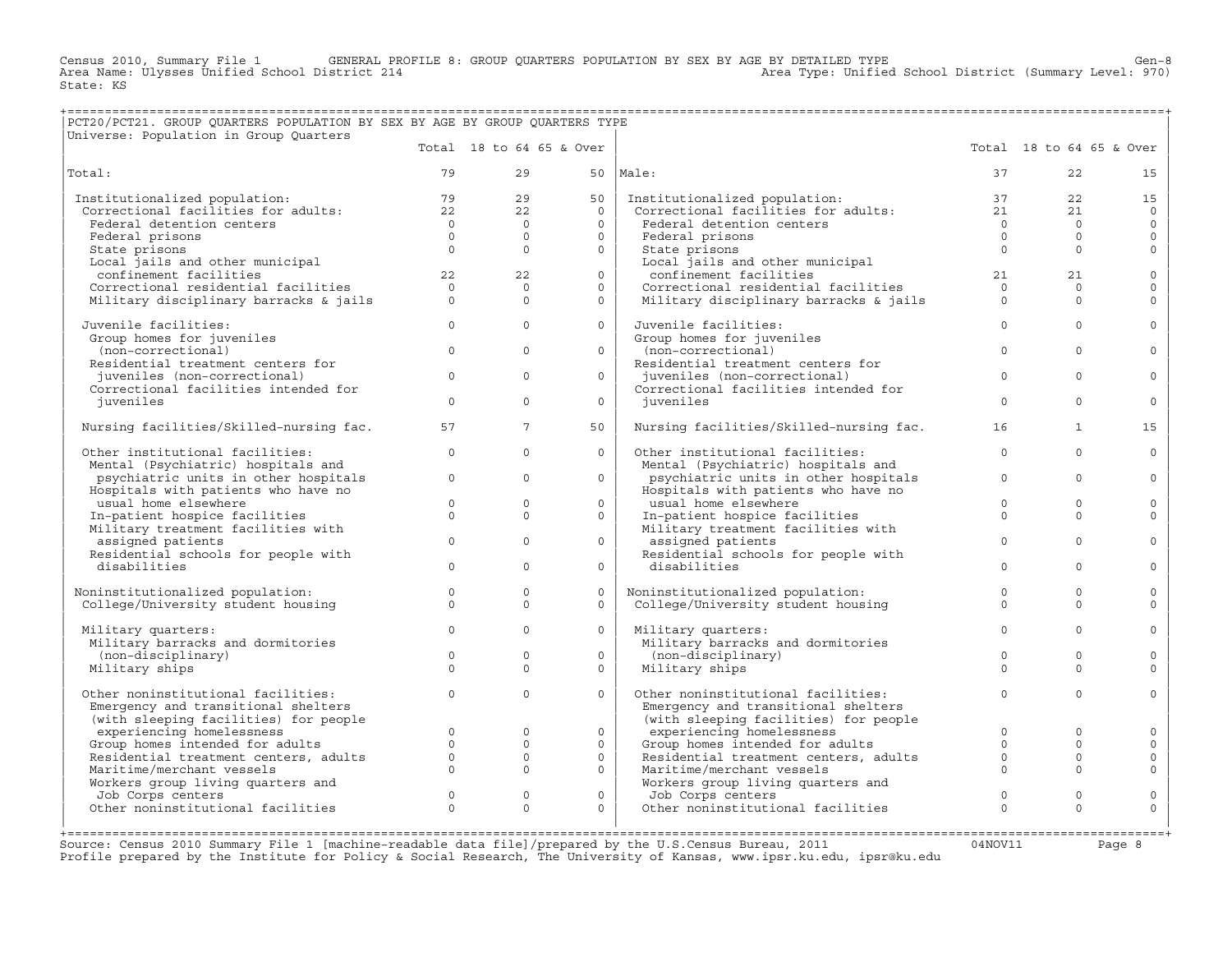Census 2010, Summary File 1 GENERAL PROFILE 9: GROUP QUARTERS POPULATION BY SEX BY DETAILED AGE GENOOL District (Summary Level: 970)<br>Area Name: Ulysses Unified School District 214 Area Type: Unified School District (Summary Level: 970) State: KS

| PCO1-PCO10/PCT21/P12. GROUP QUARTERS POPULATION BY SEX BY AGE BY GROUP QUARTERS TYPE (*** % OF TOTAL POPULATION IN THIS AGE GROUP)<br>Universe: Population in Group Quarters |                |             |         |                |             |                                                   |                                                                                                           |          |            |          |                     |
|------------------------------------------------------------------------------------------------------------------------------------------------------------------------------|----------------|-------------|---------|----------------|-------------|---------------------------------------------------|-----------------------------------------------------------------------------------------------------------|----------|------------|----------|---------------------|
|                                                                                                                                                                              |                |             |         |                |             |                                                   | -------------- Institutionalized Population ------------- - ------ Noninstitutionalized Population ------ |          |            |          |                     |
|                                                                                                                                                                              |                | $***$       |         |                |             |                                                   |                                                                                                           |          | College/   |          |                     |
|                                                                                                                                                                              | Group          | Pct.        |         | Correctional   |             |                                                   |                                                                                                           |          | University |          |                     |
|                                                                                                                                                                              | Quarters Total |             |         | Facilities     | Juvenile    | Nursing                                           | Other                                                                                                     |          | Student    | Military | Other               |
|                                                                                                                                                                              | Total          | Pop.        |         |                |             | Total for Adults Facilities Facilities Facilities |                                                                                                           | Total    | Housing    |          | Quarters Facilities |
| Total:                                                                                                                                                                       |                |             |         |                |             |                                                   |                                                                                                           |          |            |          |                     |
| Under 5 years                                                                                                                                                                |                |             |         |                |             |                                                   |                                                                                                           |          |            |          |                     |
| 5 to 9 years                                                                                                                                                                 |                |             |         |                |             |                                                   |                                                                                                           |          |            |          |                     |
| 10 to 14 years                                                                                                                                                               |                |             |         |                |             |                                                   |                                                                                                           |          |            |          |                     |
| 15 to 19 years                                                                                                                                                               |                |             |         |                |             |                                                   |                                                                                                           |          |            |          |                     |
| 20 to 24 years                                                                                                                                                               |                |             |         |                |             |                                                   |                                                                                                           |          |            |          |                     |
| 25 to 29 years                                                                                                                                                               |                |             |         |                |             |                                                   |                                                                                                           |          |            |          |                     |
| 30 to 34 years                                                                                                                                                               |                |             |         |                |             |                                                   |                                                                                                           |          |            |          |                     |
| 35 to 39 years                                                                                                                                                               |                |             |         |                |             |                                                   |                                                                                                           |          |            |          |                     |
| 40 to 44 years                                                                                                                                                               |                |             |         |                |             |                                                   |                                                                                                           |          |            |          |                     |
| 45 to 49 years                                                                                                                                                               |                |             |         |                |             |                                                   |                                                                                                           |          |            |          |                     |
| 50 to 54 years                                                                                                                                                               |                |             |         |                |             |                                                   |                                                                                                           |          |            |          |                     |
| 55 to 59 years                                                                                                                                                               |                |             |         |                |             |                                                   |                                                                                                           |          |            |          |                     |
| 60 to 64 years                                                                                                                                                               |                |             |         |                |             |                                                   |                                                                                                           |          |            |          |                     |
| 65 to 69 years                                                                                                                                                               |                |             |         |                |             |                                                   |                                                                                                           |          |            |          |                     |
| 70 to 74 years<br>75 to 79 years                                                                                                                                             |                |             |         |                |             |                                                   |                                                                                                           |          |            |          |                     |
| 80 to 84 years                                                                                                                                                               |                |             |         |                |             |                                                   |                                                                                                           |          |            |          |                     |
| 85 years & over                                                                                                                                                              |                |             |         |                |             |                                                   |                                                                                                           |          |            |          |                     |
|                                                                                                                                                                              |                |             |         |                |             |                                                   |                                                                                                           |          |            |          |                     |
| Under 18 years                                                                                                                                                               |                | 0 0.00      | $\circ$ | $\mathbf 0$    | $\circ$     | $\circ$                                           | $\circ$                                                                                                   | $\Omega$ | $\Omega$   | $\Omega$ |                     |
| 18 to 64 years                                                                                                                                                               |                | 29 0.64     | 29      | 22             | $\circ$     | $7\phantom{.0}$                                   | $\circ$                                                                                                   | $\circ$  | $\circ$    | $\circ$  | 0                   |
| 65 years & over                                                                                                                                                              | 50 6.15        |             | 50      | $\mathbb O$    | $\mathbf 0$ | 50                                                | $\circ$                                                                                                   | $\circ$  | $\circ$    | $\Omega$ | $\Omega$            |
|                                                                                                                                                                              |                |             |         |                |             |                                                   |                                                                                                           |          |            |          |                     |
| Male:                                                                                                                                                                        |                |             |         |                |             |                                                   |                                                                                                           |          |            |          |                     |
| Under 5 years                                                                                                                                                                |                |             |         |                |             |                                                   |                                                                                                           |          |            |          |                     |
| 5 to 9 years                                                                                                                                                                 |                |             |         |                |             |                                                   |                                                                                                           |          |            |          |                     |
| 10 to 14 years                                                                                                                                                               |                |             |         |                |             |                                                   |                                                                                                           |          |            |          |                     |
| 15 to 19 years                                                                                                                                                               |                |             |         |                |             |                                                   |                                                                                                           |          |            |          |                     |
| 20 to 24 years                                                                                                                                                               |                |             |         |                |             |                                                   |                                                                                                           |          |            |          |                     |
| 25 to 29 years                                                                                                                                                               |                |             |         |                |             |                                                   |                                                                                                           |          |            |          |                     |
| 30 to 34 years                                                                                                                                                               |                |             |         |                |             |                                                   |                                                                                                           |          |            |          |                     |
| 35 to 39 years<br>40 to 44 years                                                                                                                                             |                |             |         |                |             |                                                   |                                                                                                           |          |            |          |                     |
| 45 to 49 years                                                                                                                                                               |                |             |         |                |             |                                                   |                                                                                                           |          |            |          |                     |
| 50 to 54 years                                                                                                                                                               |                |             |         |                |             |                                                   |                                                                                                           |          |            |          |                     |
| 55 to 59 years                                                                                                                                                               |                |             |         |                |             |                                                   |                                                                                                           |          |            |          |                     |
| 60 to 64 years                                                                                                                                                               |                |             |         |                |             |                                                   |                                                                                                           |          |            |          |                     |
| 65 to 69 years                                                                                                                                                               |                |             |         |                |             |                                                   |                                                                                                           |          |            |          |                     |
| 70 to 74 years                                                                                                                                                               |                |             |         |                |             |                                                   |                                                                                                           |          |            |          |                     |
| 75 to 79 years                                                                                                                                                               |                |             |         |                |             |                                                   |                                                                                                           |          |            |          |                     |
| 80 to 84 years                                                                                                                                                               |                |             |         |                |             |                                                   |                                                                                                           |          |            |          |                     |
| 85 years & over                                                                                                                                                              |                |             |         |                |             |                                                   |                                                                                                           |          |            |          |                     |
| Under 18 years                                                                                                                                                               |                | $0 \t 0.00$ | $\circ$ | $\circ$        | $\circ$     | $\circ$                                           | $\circ$                                                                                                   | $\Omega$ | $\Omega$   | $\Omega$ | 0                   |
| 18 to 64 years                                                                                                                                                               |                | 22 0.95     | 22      | 21             | $\circ$     | <sup>1</sup>                                      | $\circ$                                                                                                   | $\circ$  | $\circ$    | $\Omega$ | 0                   |
| 65 years & over                                                                                                                                                              |                | 15 4.21     | 15      | $\overline{0}$ | $\circ$     | 15                                                | $\mathbf 0$                                                                                               | $\Omega$ | $\Omega$   | $\Omega$ | $\Omega$            |
|                                                                                                                                                                              |                |             |         |                |             |                                                   |                                                                                                           |          |            |          |                     |

+===================================================================================================================================================+Source: Census 2010 Summary File 1 [machine−readable data file]/prepared by the U.S.Census Bureau, 2011 04NOV11 Page 9 Profile prepared by the Institute for Policy & Social Research, The University of Kansas, www.ipsr.ku.edu, ipsr@ku.edu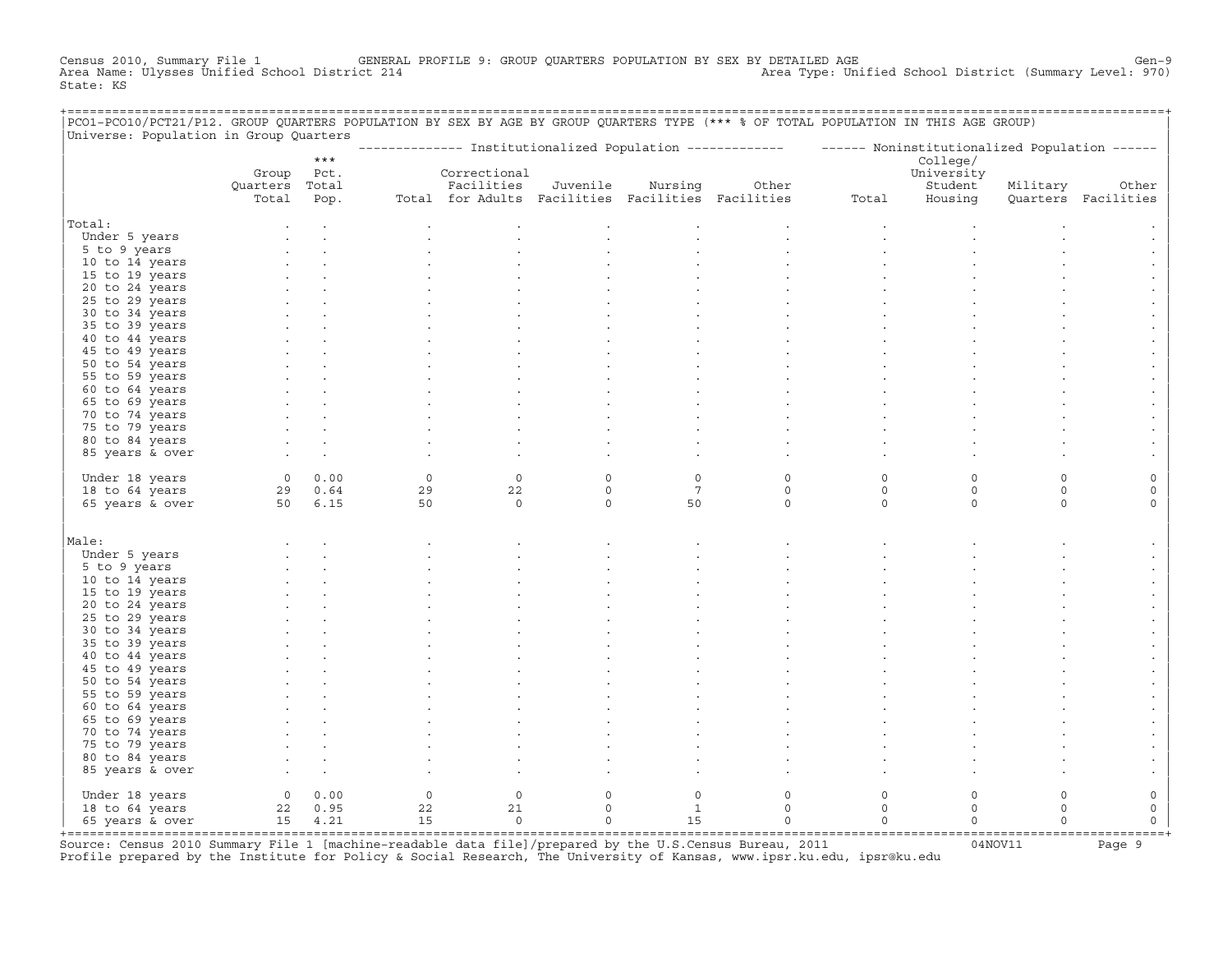Census 2010, Summary File 1 AGE PROFILE 1: AGE BY SEX FOR PERSONS IN HOUSEHOLDS AND PERSONS IN GROUP QUARTERS<br>Area Name: Ulysses Unified School District 214 Area Type: Unified School District (Summary Level:  $970$ ) State: KS

+===================================================================================================================================================+

|P12/PCT13. AGE BY SEX BY RESIDENCE TYPE (PERSONS IN HOUSEHOLDS AND PERSONS IN GROUP QUARTERS) | |Universe: Total Population (7,769; 99.0% in households and 1.0% in group quarters) | | | | −−−−−−−−−−−−−−−−−All Persons−−−−−−−−−−−−−−−−−− | −−−−−−−−−−Persons in Households−−−−−−−−−− | −−−−−−−−Persons in Group Quarters−−−−−−−− | | Total Pct. Male Female %Fem | Total Pct. Male Female | Total Pct. Male Female %Fem | | | | | |All Ages: 7,769 100.0 3,963 3,806 49.0 | 7,690 100.0 3,926 3,764 | 79 100.0 37 42 53.2 | |0 to 4 702 9.0 350 352 50.1 | 702 9.1 350 352 | 0 0.0 0 0 . | |5 to 9 686 8.8 366 320 46.6 | 686 8.9 366 320 | 0 0.0 0 0 . | |10 to 14 682 8.8 365 317 46.5 | 682 8.9 365 317 | 0 0.0 0 0 . | |15 to 17 366 4.7 200 166 45.4 | 366 4.8 200 166 | 0 0.0 0 0 . | |18 and 19 192 2.5 93 99 51.6 | 191 2.5 92 99 | 1 1.3 1 0 0.0 | |20 84 1.1 48 36 42.9 | 82 1.1 46 36 | 2 2.5 2 0 0.0 | |21 83 1.1 43 40 48.2 | 83 1.1 43 40 | 0 0.0 0 0 . | |22 to 24 285 3.7 162 123 43.2 | 274 3.6 152 122 | 11 13.9 10 1 9.1 | |25 to 29 512 6.6 251 261 51.0 | 510 6.6 249 261 | 2 2.5 2 0 0.0 | |30 to 34 543 7.0 278 265 48.8 | 540 7.0 276 264 | 3 3.8 2 1 33.3 | |35 to 39 462 5.9 240 222 48.1 | 461 6.0 239 222 | 1 1.3 1 0 0.0 | |40 to 44 448 5.8 230 218 48.7 | 448 5.8 230 218 | 0 0.0 0 0 . | |45 to 49 535 6.9 275 260 48.6 | 531 6.9 272 259 | 4 5.1 3 1 25.0 | |50 to 54 512 6.6 267 245 47.9 | 510 6.6 266 244 | 2 2.5 1 1 50.0 | |55 to 59 476 6.1 242 234 49.2 | 475 6.2 242 233 | 1 1.3 0 1 100.0 | |60 and 61 192 2.5 101 91 47.4 | 191 2.5 101 90 | 1 1.3 0 1 100.0 | |62 to 64 196 2.5 96 100 51.0 | 195 2.5 96 99 | 1 1.3 0 1 100.0 | |65 and 66 104 1.3 46 58 55.8 | 102 1.3 44 58 | 2 2.5 2 0 0.0 | |67 to 69 155 2.0 81 74 47.7 | 154 2.0 81 73 | 1 1.3 0 1 100.0 | |70 to 74 196 2.5 87 109 55.6 | 192 2.5 86 106 | 4 5.1 1 3 75.0 | |75 to 79 164 2.1 69 95 57.9 | 159 2.1 66 93 | 5 6.3 3 2 40.0 | |80 to 84 113 1.5 49 64 56.6 | 103 1.3 45 58 | 10 12.7 4 6 60.0 | |85 & over 81 1.0 24 57 70.4 | 53 0.7 19 34 | 28 35.4 5 23 82.1 | | | | | | | | | |Additional Aggregations: | | | |0 to 14 2,070 26.6 1,081 989 47.8 | 2,070 26.9 1,081 989 | 0 0.0 0 0 . | |5 to 14 1,368 17.6 731 637 46.6 | 1,368 17.8 731 637 | 0 0.0 0 0 . | |0 to 17 2,436 31.4 1,281 1,155 47.4 | 2,436 31.7 1,281 1,155 | 0 0.0 0 0 . | |5 to 17 1,734 22.3 931 803 46.3 | 1,734 22.5 931 803 | 0 0.0 0 0 . | |0 to 20 2,712 34.9 1,422 1,290 47.6 | 2,709 35.2 1,419 1,290 | 3 3.8 3 0 0.0 | |18 to 21 359 4.6 184 175 48.7 | 356 4.6 181 175 | 3 3.8 3 0 0.0 | |18 to 24  $\begin{array}{cccccccc} 644 & 8.3 & 346 & 298 & 46.3 & | & 630 & 8.2 & 333 & 297 & | & 14 & 17.7 & 13 & 1 & 7.1 \end{array}$ |18 to 64 4,520 58.2 2,326 2,194 48.5 | 4,491 58.4 2,304 2,187 | 29 36.7 22 7 24.1 | |25 to 64 3,876 49.9 1,980 1,896 48.9 | 3,861 50.2 1,971 1,890 | 15 19.0 9 6 40.0 | |60 & over 1,201 15.5 553 648 54.0 | 1,149 14.9 538 611 | 52 65.8 15 37 71.2 | |65 & over 813 10.5 356 457 56.2 | 763 9.9 341 422 | 50 63.3 15 35 70.0 | |70 & over 554 7.1 229 325 58.7 | 507 6.6 216 291 | 47 59.5 13 34 72.3 | |75 & over 358 4.6 142 216 60.3 | 315 4.1 130 185 | 43 54.4 12 31 72.1 | | | | |

|P13/PCT13. MEDIAN AGE BY SEX BY RESIDENCE TYPE (PERSONS IN HOUSEHOLDS AND PERSONS IN GROUP QUARTERS) | Universe: Total Population (7,769)

|            | -----------------All Persons---------------- |      |        | ----------Persons in Households---------- |      |        | 1 --------Persons in Group Quarters-------- ' |      |        |
|------------|----------------------------------------------|------|--------|-------------------------------------------|------|--------|-----------------------------------------------|------|--------|
|            | Both Sexes                                   | Male | Female | Both Sexes                                | Male | Female | Both Sexes                                    | Male | Female |
| Median Age | 32.8                                         | 32.0 | 33.6   | 32.5                                      | 31.8 | 33.2   | 78.5                                          | 45.8 |        |

+===================================================================================================================================================+Source: Census 2010 Summary File 1 [machine−readable data file]/prepared by the U.S.Census Bureau, 2011 04NOV11 Page 10 Profile prepared by the Institute for Policy & Social Research, The University of Kansas, www.ipsr.ku.edu, ipsr@ku.edu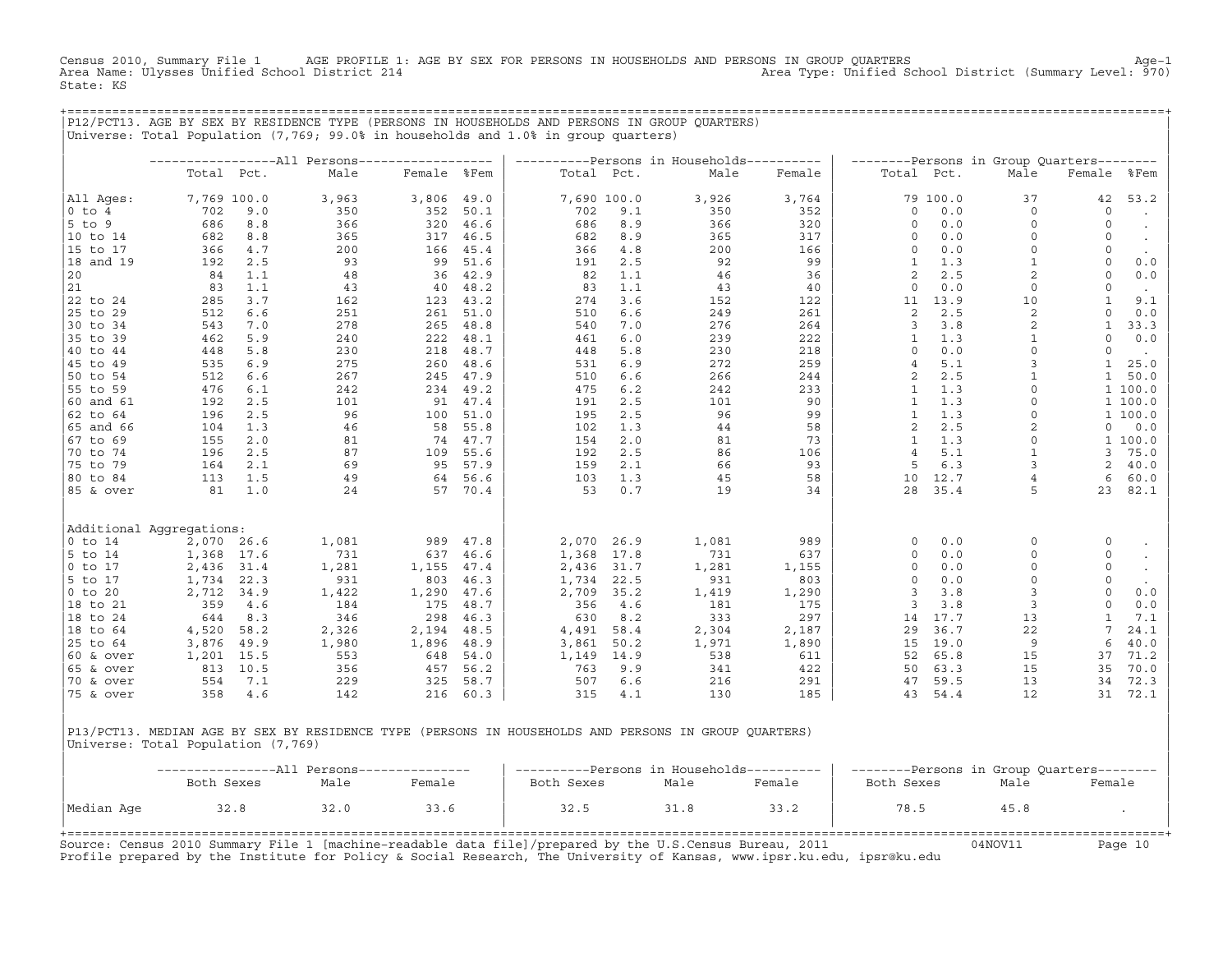Census 2010, Summary File 1 AGE PROFILE 2: FULL AGE DETAIL (ALL AGES) BY SEX, WITH MEDIANS AND ADDITIONAL AGGREGATIONS Age−2 Area Type: Unified School District (Summary Level: 970) State: KS

+===================================================================================================================================================+

|               |       |      | P12/P13/PCT12. DETAILED AGE BY SEX (INCLUDING MEDIANS): ALL RACES COMBINED<br>Universe: Persons of all races combined (7,769 or 100.0% of Total Population: 7,769) |        |          |            |     |              |        |             |                         |      |                |                         |
|---------------|-------|------|--------------------------------------------------------------------------------------------------------------------------------------------------------------------|--------|----------|------------|-----|--------------|--------|-------------|-------------------------|------|----------------|-------------------------|
|               | Total | Pct. | Male                                                                                                                                                               | Female |          | Total Pct. |     | Male         | Female |             | Total                   | Pct. | Male           | Female                  |
| $0$ to $4$    | 702   | 9.0  | 350                                                                                                                                                                | 352    | 40 to 44 | 448        | 5.8 | 230          | 218    | 80 to 84    | 113                     | 1.5  | 49             | 64                      |
| $\Omega$      | 144   | 1.9  | 73                                                                                                                                                                 | 71     | 40       | 87         | 1.1 | 39           | 48     | 80          | 27                      | 0.3  | 8              | 19                      |
| 1             | 164   | 2.1  | 82                                                                                                                                                                 | 82     | 41       | 93         | 1.2 | 50           | 43     | 81          | 24                      | 0.3  | 11             | 13                      |
| $\mathbf{2}$  | 134   | 1.7  | 60                                                                                                                                                                 | 74     | 42       | 92         | 1.2 | 46           | 46     | 82          | 28                      | 0.4  | 10             | 18                      |
| 3             | 123   | 1.6  | 58                                                                                                                                                                 | 65     | 43       | 86         | 1.1 | 51           | 35     | 83          | 19                      | 0.2  | 12             | $7\phantom{.0}$         |
| 4             | 137   | 1.8  | 77                                                                                                                                                                 | 60     | 44       | 90         | 1.2 | 44           | 46     | 84          | 15                      | 0.2  | 8              | $7\phantom{.0}$         |
| $5$ to $9$    | 686   | 8.8  | 366                                                                                                                                                                | 320    | 45 to 49 | 535        | 6.9 | 275          | 260    | 85 to 89    | 52                      | 0.7  | 16             | 36                      |
| 5             | 125   | 1.6  | 63                                                                                                                                                                 | 62     | 45       | 90         | 1.2 | 47           | 43     | 85          | 12                      | 0.2  | 3              | 9                       |
| 6             | 129   | 1.7  | 67                                                                                                                                                                 | 62     | 46       | 102        | 1.3 | 49           | 53     | 86          | 15                      | 0.2  | 5              | 10                      |
|               | 139   | 1.8  | 73                                                                                                                                                                 | 66     | 47       | 104        | 1.3 | 60           | 44     | 87          | 13                      | 0.2  | $\overline{a}$ | 11                      |
| 8             | 148   | 1.9  | 83                                                                                                                                                                 | 65     | 48       | 107        | 1.4 | 51           | 56     | 88          | $7\phantom{.0}$         | 0.1  | $\overline{4}$ | $\overline{3}$          |
| 9             | 145   | 1.9  | 80                                                                                                                                                                 | 65     | 49       | 132        | 1.7 | 68           | 64     | 89          | 5                       | 0.1  | 2              | 3                       |
| 10 to 14      | 682   | 8.8  | 365                                                                                                                                                                | 317    | 50 to 54 | 512        | 6.6 | 267          | 245    | 90 to 94    | 22                      | 0.3  | 6              | 16                      |
| 10            | 139   | 1.8  | 74                                                                                                                                                                 | 65     | 50       | 101        | 1.3 | 50           | 51     | 90          | 9                       | 0.1  | 3              | 6                       |
| 11            | 136   | 1.8  | 69                                                                                                                                                                 | 67     | 51       | 115        | 1.5 | 64           | 51     | 91          | $\overline{\mathbf{c}}$ | 0.0  | $\Omega$       | 2                       |
| 12            | 135   | 1.7  | 74                                                                                                                                                                 | 61     | 52       | 84         | 1.1 | 45           | 39     | 92          | 5                       | 0.1  | $\mathbf{1}$   | 4                       |
| 13            | 137   | 1.8  | 67                                                                                                                                                                 | 70     | 53       | 114        | 1.5 | 56           | 58     | 93          | $\overline{4}$          | 0.1  | $\mathbf{1}$   | 3                       |
| 14            | 135   | 1.7  | 81                                                                                                                                                                 | 54     | 54       | 98         | 1.3 | 52           | 46     | 94          | $\overline{c}$          | 0.0  | $\mathbf{1}$   | $1\,$                   |
| 15 to 19      | 558   | 7.2  | 293                                                                                                                                                                | 265    | 55 to 59 | 476        | 6.1 | 242          | 234    | 95 to 99    | $\overline{4}$          | 0.1  | $\overline{2}$ | $\overline{\mathbf{c}}$ |
| 15            | 131   | 1.7  | 65                                                                                                                                                                 | 66     | 55       | 109        | 1.4 | 60           | 49     | 95          | $\mathbf{1}$            | 0.0  | $\mathbf{1}$   | 0                       |
| 16            | 123   | 1.6  | 72                                                                                                                                                                 | 51     | 56       | 128        | 1.6 | 61           | 67     | 96          | $\overline{c}$          | 0.0  | $\mathbf{1}$   | $1\,$                   |
| 17            | 112   | 1.4  | 63                                                                                                                                                                 | 49     | 57       | 74         | 1.0 | 32           | 42     | 97          | $\circ$                 | 0.0  | $\circ$        | $\mathsf O$             |
| 18            | 113   | 1.5  | 58                                                                                                                                                                 | 55     | 58       | 81         | 1.0 | 39           | 42     | 98          | $\mathbf{1}$            | 0.0  | $\circ$        | $\mathbf{1}$            |
| 19            | 79    | 1.0  | 35                                                                                                                                                                 | 44     | 59       | 84         | 1.1 | 50           | 34     | 99          | $\Omega$                | 0.0  | $\Omega$       | 0                       |
| 20 to 24      | 452   | 5.8  | 253                                                                                                                                                                | 199    | 60 to 64 | 388        | 5.0 | 197          | 191    | $100 - 104$ | 3                       | 0.0  | $\Omega$       | 3                       |
| 20            | 84    | 1.1  | 48                                                                                                                                                                 | 36     | 60       | 105        | 1.4 | 56           | 49     | $105 - 109$ | $\Omega$                | 0.0  | 0              | 0                       |
| 21            | 83    | 1.1  | 43                                                                                                                                                                 | 40     | 61       | 87         | 1.1 | 45           | 42     | 110 plus    | $\Omega$                | 0.0  | $\Omega$       | $\Omega$                |
| 22            | 107   | 1.4  | 63                                                                                                                                                                 | 44     | 62       | 79         | 1.0 | 39           | 40     |             |                         |      |                |                         |
| 23            | 86    | 1.1  | 46                                                                                                                                                                 | 40     | 63       | 54         | 0.7 | 33           | 21     |             |                         |      |                |                         |
| 24            | 92    | 1.2  | 53                                                                                                                                                                 | 39     | 64       | 63         | 0.8 | 24           | 39     | $0$ to $14$ | 2,070                   | 26.6 | 1,081          | 989                     |
| 25 to 29      | 512   | 6.6  | 251                                                                                                                                                                | 261    | 65 to 69 | 259        | 3.3 | 127          | 132    | 5 to 17     | 1,734                   | 22.3 | 931            | 803                     |
| 25            | 83    | 1.1  | 46                                                                                                                                                                 | 37     | 65       | 53         | 0.7 | 24           | 29     | 18 to 21    | 359                     | 4.6  | 184            | 175                     |
| 26            | 101   | 1.3  | 51                                                                                                                                                                 | 50     | 66       | 51         | 0.7 | 22           | 29     | 18 to 24    | 644                     | 8.3  | 346            | 298                     |
| 27            | 106   | 1.4  | 50                                                                                                                                                                 | 56     | 67       | 55         | 0.7 | 33           | 22     | 18 to 64    | 4,520                   | 58.2 | 2,326          | 2,194                   |
| 28            | 102   | 1.3  | 55                                                                                                                                                                 | 47     | 68       | 43         | 0.6 | 21           | 22     | 25 to 64    | 3,876                   | 49.9 | 1,980          | 1,896                   |
| 29            | 120   | 1.5  | 49                                                                                                                                                                 | 71     | 69       | 57         | 0.7 | 27           | 30     | 60 plus     | 1,201                   | 15.5 | 553            | 648                     |
| $30$ to<br>34 | 543   | 7.0  | 278                                                                                                                                                                | 265    | 70 to 74 | 196        | 2.5 | 87           | 109    | 65 plus     | 813                     | 10.5 | 356            | 457                     |
| 30            | 91    | 1.2  | 46                                                                                                                                                                 | 45     | 70       | 31         | 0.4 | 20           | 11     | 70 plus     | 554                     | 7.1  | 229            | 325                     |
| 31            | 111   | 1.4  | 57                                                                                                                                                                 | 54     | 71       | 56         | 0.7 | 24           | 32     | 75 plus     | 358                     | 4.6  | 142            | 216                     |
| 32            | 120   | 1.5  | 60                                                                                                                                                                 | 60     | 72       | 41         | 0.5 | 14           | 27     | 80 plus     | 194                     | 2.5  | 73             | 121                     |
| 33            | 94    | 1.2  | 47                                                                                                                                                                 | 47     | 73       | 36         | 0.5 | 12           | 24     | 85 plus     | 81                      | 1.0  | 24             | 57                      |
| 34            | 127   | 1.6  | 68                                                                                                                                                                 | 59     | 74       | 32         | 0.4 | 17           | 15     | 90 plus     | 29                      | 0.4  | 8              | 21                      |
| 35 to 39      | 462   | 5.9  | 240                                                                                                                                                                | 222    | 75 to 79 | 164        | 2.1 | 69           | 95     |             |                         |      |                |                         |
| 35            | 108   | 1.4  | 58                                                                                                                                                                 | 50     | 75       | 37         | 0.5 | 20           | 17     |             |                         |      |                |                         |
| 36            | 98    | 1.3  | 53                                                                                                                                                                 | 45     | 76       | 46         | 0.6 | 20           | 26     | All Ages    | 7,769 100.0             |      | 3,963          | 3,806                   |
| 37            | 81    | 1.0  | 43                                                                                                                                                                 | 38     | 77       | 23         | 0.3 | 5            | 18     |             |                         |      |                |                         |
| 38            | 88    | 1.1  | 44                                                                                                                                                                 | 44     | 78       | 40         | 0.5 | 16           | 24     | Median Age  | Both Sexes              |      | Male           | Female                  |
| 39            | 87    | 1.1  | 42                                                                                                                                                                 | 45     | 79       | 18         | 0.2 | $\mathsf{R}$ | 10     | By Sex      | 32.8                    |      | 32.0           | 33.6                    |

| | +===================================================================================================================================================+ Source: Census 2010 Summary File 1 [machine−readable data file]/prepared by the U.S.Census Bureau, 2011 04NOV11 Page 11 Profile prepared by the Institute for Policy & Social Research, The University of Kansas, www.ipsr.ku.edu, ipsr@ku.edu

| | | | | | | |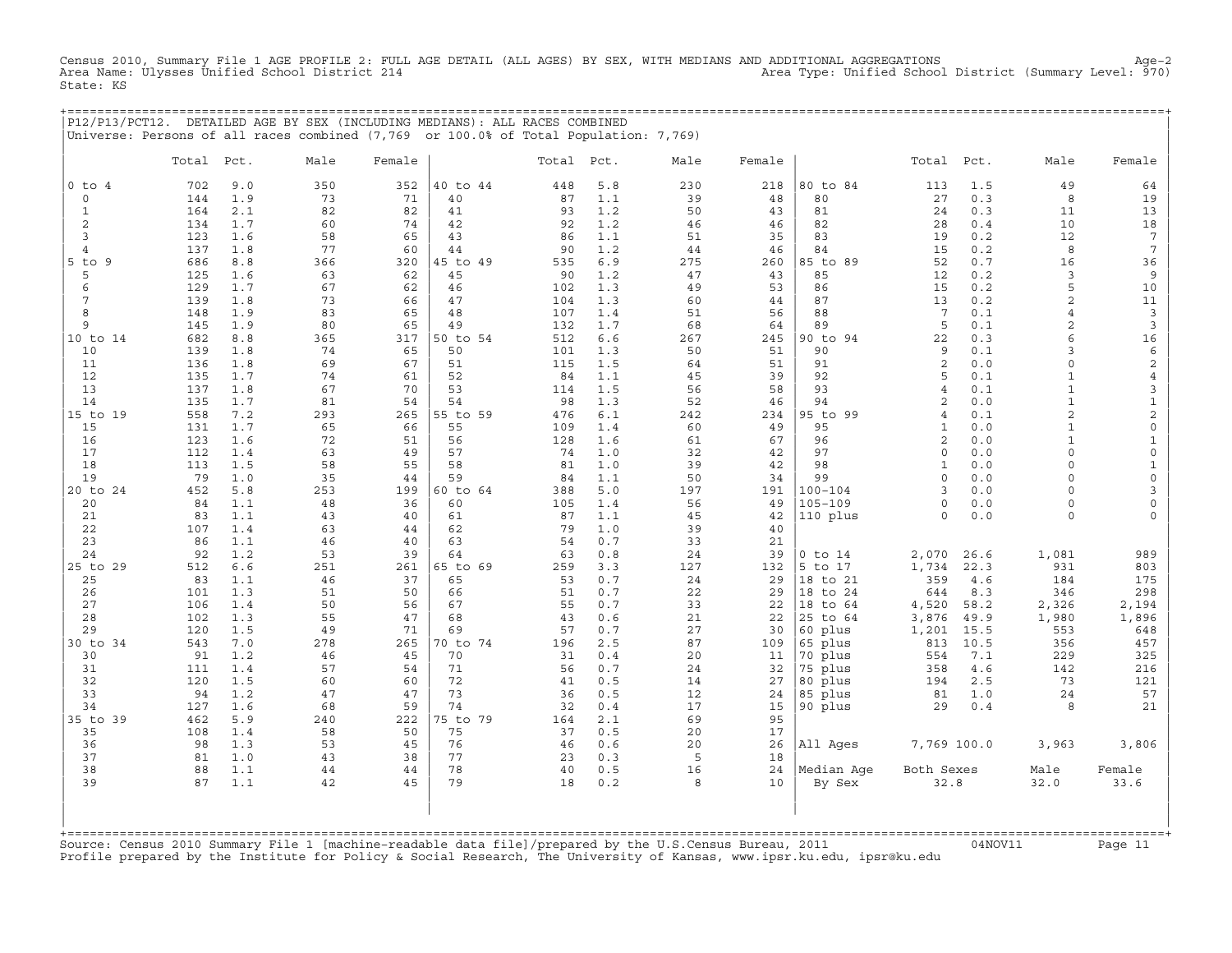Census 2010, Summary File 1 AGE/SEX PROFILE FOR SPECIFIC RACE/ETHNIC GROUP A: WHITE ALONE AgeRace−A Area Type: Unified School District (Summary Level: 970) State: KS

+===================================================================================================================================================+ |P12A/P13A/PCT12A. DETAILED AGE BY SEX (INCLUDING MEDIANS): WHITE ALONE | |Universe: White Alone Persons (6,311 or 81.2% of Total Population: 7,769) |

|                      | Total      | Pct.       | Male      | Female    |                | Total Pct. |            | Male      | Female    |                            | Total                     | Pct.        | Male                | Female                    |
|----------------------|------------|------------|-----------|-----------|----------------|------------|------------|-----------|-----------|----------------------------|---------------------------|-------------|---------------------|---------------------------|
| $0$ to $4$           | 520        | 8.2        | 253       | 267       | 40 to 44       | 355        | 5.6        | 178       | 177       | 80 to 84                   | 110                       | 1.7         | 48                  | 62                        |
| $\circ$              | 108        | 1.7        | 56        | 52        | 40             | 67         | 1.1        | 28        | 39        | 80                         | 27                        | 0.4         | 8                   | 19                        |
| $\mathbf{1}$         | 118        | 1.9        | 59        | 59        | 41             | 74         | 1.2        | 46        | 28        | 81                         | 23                        | 0.4         | 10                  | 13                        |
| 2                    | 97         | 1.5        | 40        | 57        | 42             | 77         | 1.2        | 34        | 43        | 82                         | 27                        | 0.4         | 10                  | 17                        |
| 3                    | 92         | 1.5        | 44        | 48        | 43             | 63         | 1.0        | 34        | 29        | 83                         | 18                        | 0.3         | 12                  | $\epsilon$                |
| $\overline{4}$       | 105        | 1.7        | 54        | 51        | 44             | 74         | 1.2        | 36        | 38        | 84                         | 15                        | 0.2         | 8                   | $7\phantom{.0}$           |
| $5$ to<br>9          | 527        | 8.4        | 283       | 244       | 45 to 49       | 445        | 7.1        | 230       | 215       | 85 to 89                   | 49                        | 0.8         | 16                  | 33                        |
| 5                    | 103        | 1.6        | 52        | 51        | 45             | 70         | 1.1        | 36        | 34        | 85                         | 10                        | 0.2         | 3                   | $7\phantom{.0}$           |
| 6<br>$7\phantom{.0}$ | 90         | 1.4        | 46        | 44<br>51  | 46<br>47       | 83         | 1.3        | 41<br>50  | 42        | 86<br>87                   | 15                        | 0.2         | 5<br>$\overline{c}$ | $10$                      |
| 8                    | 108<br>115 | 1.7<br>1.8 | 57<br>66  | 49        | 48             | 89<br>93   | 1.4<br>1.5 | 45        | 39<br>48  | 88                         | 13<br>7                   | 0.2<br>0.1  | $\overline{4}$      | 11<br>$\overline{3}$      |
| 9                    | 111        | 1.8        | 62        | 49        | 49             | 110        | 1.7        | 58        | 52        | 89                         | $\overline{4}$            | 0.1         | 2                   | $\overline{c}$            |
| 10 to 14             | 532        | 8.4        | 293       | 239       | 50 to 54       | 443        | 7.0        | 229       | 214       | 90 to 94                   | 21                        | 0.3         | 6                   | 15                        |
| 10                   | 114        | 1.8        | 61        | 53        | 50             | 89         | 1.4        | 43        | 46        | 90                         | 9                         | 0.1         | 3                   | $\epsilon$                |
| 11                   | 104        | 1.6        | 55        | 49        | 51             | 98         | 1.6        | 53        | 45        | 91                         | 2                         | 0.0         | $\circ$             | $\sqrt{2}$                |
| 12                   | 100        | 1.6        | 58        | 42        | 52             | 74         | 1.2        | 40        | 34        | 92                         | $\overline{4}$            | 0.1         | $\mathbf{1}$        | $\mathbf{3}$              |
| 13                   | 104        | 1.6        | 52        | 52        | 53             | 99         | 1.6        | 50        | 49        | 93                         | $\overline{4}$            | 0.1         | $\mathbf{1}$        | 3                         |
| 14                   | 110        | 1.7        | 67        | 43        | 54             | 83         | 1.3        | 43        | 40        | 94                         | $\overline{c}$            | 0.0         | $\mathbf{1}$        | $\ensuremath{\mathsf{1}}$ |
| 15 to 19             | 424        | 6.7        | 224       | 200       | 55 to 59       | 431        | 6.8        | 220       | 211       | 95 to 99                   | $\overline{4}$            | 0.1         | $\overline{a}$      | $\overline{c}$            |
| 15                   | 106        | 1.7        | 51        | 55        | 55             | 99         | 1.6        | 52        | 47        | 95                         | $\mathbf{1}$              | 0.0         | $\mathbf{1}$        | $\mathsf{O}\xspace$       |
| 16                   | 95         | 1.5        | 56        | 39        | 56             | 113        | 1.8        | 54        | 59        | 96                         | $\overline{c}$            | 0.0         | $\mathbf{1}$        | $\mathbf{1}$              |
| 17                   | 79         | 1.3        | 49        | 30        | 57             | 68         | 1.1        | 29        | 39        | 97                         | $\Omega$                  | 0.0         | $\Omega$            | $\mathbb O$               |
| 18                   | 87         | 1.4        | 47        | 40        | 58             | 75         | 1.2        | 38        | 37        | 98                         | $\mathbf{1}$              | 0.0         | $\circ$             | $\mathbf{1}$              |
| 19                   | 57         | 0.9        | 21        | 36        | 59             | 76         | 1.2        | 47        | 29        | 99                         | $\circ$                   | 0.0         | 0                   | $\mathbb O$               |
| 20 to 24             | 338<br>59  | 5.4<br>0.9 | 186<br>35 | 152<br>24 | 60 to 64<br>60 | 346<br>96  | 5.5<br>1.5 | 174<br>52 | 172<br>44 | $100 - 104$<br>$105 - 109$ | $\mathcal{R}$<br>$\Omega$ | 0.0<br>0.0  | $\Omega$<br>$\circ$ | 3<br>$\mathsf{O}$         |
| 20<br>21             | 62         | 1.0        | 30        | 32        | 61             | 74         | 1.2        | 39        | 35        | 110 plus                   | $\Omega$                  | 0.0         | $\circ$             | $\mathbf 0$               |
| 22                   | 82         | 1.3        | 47        | 35        | 62             | 71         | 1.1        | 32        | 39        |                            |                           |             |                     |                           |
| 23                   | 65         | 1.0        | 37        | 28        | 63             | 49         | 0.8        | 30        | 19        |                            |                           |             |                     |                           |
| 24                   | 70         | 1.1        | 37        | 33        | 64             | 56         | 0.9        | 21        | 35        | $0$ to $14$                | 1,579                     | 25.0        | 829                 | 750                       |
| 25 to 29             | 403        | $6.4$      | 193       | 210       | 65 to 69       | 234        | 3.7        | 113       | 121       | 5 to 17                    | 1,339                     | 21.2        | 732                 | 607                       |
| 25                   | 60         | 1.0        | 33        | 27        | 65             | 50         | 0.8        | 22        | 28        | 18 to 21                   | 265                       | 4.2         | 133                 | 132                       |
| 26                   | 79         | 1.3        | 40        | 39        | 66             | 44         | 0.7        | 22        | 22        | 18 to 24                   | 482                       | 7.6         | 254                 | 228                       |
| 27                   | 88         | 1.4        | 40        | 48        | 67             | 50         | 0.8        | 28        | 22        | 18 to 64                   | 3,699                     | 58.6        | 1,885               | 1,814                     |
| 28                   | 82         | 1.3        | 40        | 42        | 68             | 41         | 0.6        | 19        | 22        | 25 to 64                   | 3,217                     | 51.0        | 1,631               | 1,586                     |
| 29                   | 94         | 1.5        | 40        | 54        | 69             | 49         | 0.8        | 22        | 27        | 60 plus                    | 1,099                     | 17.4        | 504                 | 595                       |
| 30 to 34             | 430        | 6.8        | 221       | 209       | 70 to 74       | 178        | 2.8        | 78        | 100       | 65 plus                    | 753                       | 11.9        | 330                 | 423                       |
| 30                   | 71         | 1.1        | 38        | 33        | 70             | 29         | 0.5        | 19        | 10        | 70 plus                    | 519                       | 8.2         | 217                 | 302                       |
| 31                   | 88         | 1.4        | 45        | 43        | 71             | 48         | 0.8        | 19        | 29        | 75 plus                    | 341                       | 5.4         | 139                 | 202                       |
| 32                   | 95         | 1.5        | 47        | 48        | 72             | 38         | 0.6        | 13        | 25        | 80 plus                    | 187                       | 3.0         | 72                  | 115                       |
| 33<br>34             | 74<br>102  | 1.2<br>1.6 | 38<br>53  | 36<br>49  | 73<br>74       | 33<br>30   | 0.5<br>0.5 | 10<br>17  | 23<br>13  | 85 plus                    | 77<br>28                  | 1.2<br>0.4  | 24<br>8             | 53<br>20                  |
| 35 to 39             | 364        | 5.8        | 186       | 178       | 75 to 79       | 154        | 2.4        | 67        | 87        | 90 plus                    |                           |             |                     |                           |
| 35                   | 91         | 1.4        | 47        | 44        | 75             | 33         | 0.5        | 18        | 15        |                            |                           |             |                     |                           |
| 36                   | 78         | 1.2        | 44        | 34        | 76             | 44         | 0.7        | 20        | 24        | All Ages                   |                           | 6,311 100.0 | 3,200               | 3,111                     |
| 37                   | 55         | 0.9        | 27        | 28        | 77             | 22         | 0.3        | 5         | 17        |                            |                           |             |                     |                           |
| 38                   | 72         | 1.1        | 35        | 37        | 78             | 37         | 0.6        | 16        | 21        | Median Age                 | Both Sexes                |             | Male                | Female                    |
| 39                   | 68         | 1.1        | 33        | 35        | 79             | 18         | 0.3        | 8         | 10        | By Sex                     |                           | 34.8        | 34.0                | 35.8                      |
|                      |            |            |           |           |                |            |            |           |           |                            |                           |             |                     |                           |

+===================================================================================================================================================+Source: Census 2010 Summary File 1 [machine−readable data file]/prepared by the U.S.Census Bureau, 2011 04NOV11 Page 12 Profile prepared by the Institute for Policy & Social Research, The University of Kansas, www.ipsr.ku.edu, ipsr@ku.edu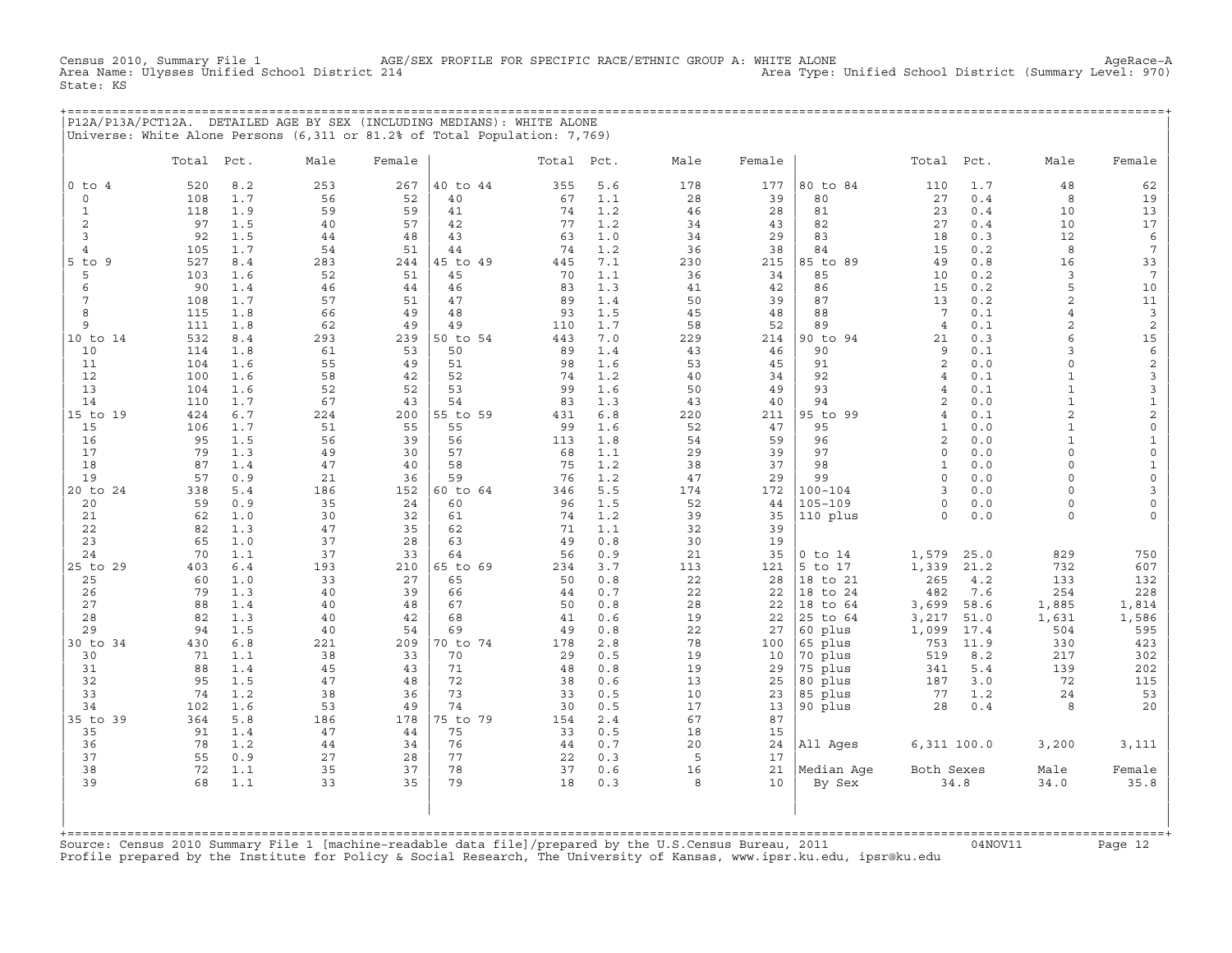Census 2010, Summary File 1 AGE/SEX PROFILE FOR SPECIFIC RACE/ETHNIC GROUP B: BLACK OR AFRICAN AMERICAN ALONE<br>Area Name: Ulysses Unified School District 214 Area Name: Unified School District (Summary Level: 970) State: KS

+===================================================================================================================================================+

|                | P12B/P13B/PCT12B. DETAILED AGE BY SEX (INCLUDING MEDIANS): BLACK OR AFRICAN AMERICAN ALONE<br>Universe: Black or African American Alone Persons (47 or 0.6% of Total Population: 7,769) |                              |                              |          |                          |            |                          |                                     |                                        |                            |              |                      |                          |
|----------------|-----------------------------------------------------------------------------------------------------------------------------------------------------------------------------------------|------------------------------|------------------------------|----------|--------------------------|------------|--------------------------|-------------------------------------|----------------------------------------|----------------------------|--------------|----------------------|--------------------------|
|                | Total Pct.                                                                                                                                                                              | Male                         | Female                       |          | Total                    | Pct.       | Male                     | Female                              |                                        | Total                      | Pct.         | Male                 | Female                   |
| $0$ to $4$     | 19.1<br>9                                                                                                                                                                               | 6                            | 3                            | 40 to 44 | $\overline{c}$           | 4.3        | $\sqrt{2}$               | $\circ$                             | 80 to 84                               | $\circ$                    | $0.0$        | $\circ$              | $\mathsf{O}$             |
| 0              | 2.1<br>1                                                                                                                                                                                | $\mathbf{1}$                 | $\mathbf 0$                  | 40       | $\circ$                  | 0.0        | $\circ$                  | $\mathbf 0$                         | 80                                     | $\circ$                    | 0.0          | $\circ$              | $\mathsf{O}$             |
| $\mathbf{1}$   | 2<br>4.3                                                                                                                                                                                | $\mathbf{1}$                 | $\mathbf{1}$                 | 41       | $\circ$                  | 0.0        | $\circ$                  | $\circ$                             | 81                                     | $\mathsf O$                | 0.0          | $\circ$              | $\mathsf{O}\xspace$      |
| 2              | $\overline{4}$<br>8.5                                                                                                                                                                   | $\overline{2}$               | $\overline{2}$               | 42       | $\mathbf{1}$             | 2.1        | $\mathbf{1}$             | $\circ$                             | 82                                     | $\Omega$                   | 0.0          | $\Omega$             | $\mathbf 0$              |
| 3              | $\circ$<br>0.0                                                                                                                                                                          | $\circ$                      | $\circ$                      | 43       | $\circ$                  | 0.0        | $\Omega$                 | $\circ$                             | 83                                     | $\mathbf 0$                | 0.0          | $\circ$              | 0                        |
| $\overline{4}$ | 2<br>4.3                                                                                                                                                                                | $\overline{c}$               | $\circ$                      | 44       | $\mathbf{1}$             | 2.1        | $\mathbf 1$              | $\mathsf O$                         | 84                                     | $\mathsf O$                | 0.0          | $\circ$              | $\mathsf{O}\xspace$      |
| 5 to 9         | 8.5<br>$\overline{4}$                                                                                                                                                                   | $\overline{c}$               | 2                            | 45 to 49 | $\sqrt{2}$               | 4.3        | $\mathbf 1$              | $\mathbf{1}$                        | 85 to 89                               | $\Omega$                   | $0.0$        | $\Omega$             | $\mathsf{O}\xspace$      |
| 5<br>6         | 2<br>4.3<br>2.1<br>$\mathbf{1}$                                                                                                                                                         | $\mathbf{1}$<br>$\mathbf 1$  | $\mathbf{1}$<br>$\circ$      | 45<br>46 | 2<br>$\mathsf{O}\xspace$ | 4.3<br>0.0 | $\mathbf{1}$<br>$\Omega$ | $\mathbf{1}$<br>$\mathsf{O}\xspace$ | 85<br>86                               | $\mathbf 0$<br>$\mathbf 0$ | 0.0<br>0.0   | $\Omega$<br>$\Omega$ | 0<br>$\mathsf{O}\xspace$ |
| 7              | $\mathbf{1}$<br>2.1                                                                                                                                                                     | 0                            | $\mathbf 1$                  | 47       | $\circ$                  | 0.0        | $\Omega$                 | $\mathsf O$                         | 87                                     | $\Omega$                   | 0.0          | $\Omega$             | $\mathsf{O}\xspace$      |
| 8              | $\Omega$<br>0.0                                                                                                                                                                         | $\Omega$                     | 0                            | 48       | $\circ$                  | 0.0        | $\Omega$                 | 0                                   | 88                                     | $\Omega$                   | 0.0          | $\Omega$             | 0                        |
| 9              | 0.0<br>0                                                                                                                                                                                | $\mathsf{O}\xspace$          | $\circ$                      | 49       | $\mathsf{O}\xspace$      | 0.0        | $\Omega$                 | $\mathsf{O}\xspace$                 | 89                                     | $\mathsf O$                | 0.0          | $\circ$              | $\mathsf{O}\xspace$      |
| 10 to 14       | 21.3<br>10                                                                                                                                                                              | 6                            | 4                            | 50 to 54 | 2                        | 4.3        | $\Omega$                 | $\sqrt{2}$                          | 90 to 94                               | $\Omega$                   | 0.0          | $\Omega$             | $\mathsf{O}\xspace$      |
| 10             | 8.5<br>$\overline{4}$                                                                                                                                                                   | 3                            | $\mathbf{1}$                 | 50       | $\Omega$                 | 0.0        | $\Omega$                 | $\circ$                             | 90                                     | $\Omega$                   | 0.0          | $\Omega$             | 0                        |
| 11             | $\circ$<br>0.0                                                                                                                                                                          | $\mathsf{O}\xspace$          | $\circ$                      | 51       | $\sqrt{2}$               | 4.3        | $\Omega$                 | $\overline{2}$                      | 91                                     | $\mathsf O$                | 0.0          | $\Omega$             | $\mathsf{O}\xspace$      |
| 12             | $\overline{a}$<br>4.3                                                                                                                                                                   | $\overline{2}$               | $\Omega$                     | 52       | $\mathsf{O}\xspace$      | 0.0        | $\Omega$                 | $\mathsf O$                         | 92                                     | $\mathsf O$                | 0.0          | $\Omega$             | $\mathsf{O}\xspace$      |
| 13             | 3<br>6.4                                                                                                                                                                                | $\mathbf{1}$                 | $\overline{2}$               | 53       | $\Omega$                 | 0.0        | $\Omega$                 | $\circ$                             | 93                                     | $\Omega$                   | 0.0          | $\Omega$             | 0                        |
| 14             | 2.1<br>$\mathbf{1}$                                                                                                                                                                     | $\mathsf{O}\xspace$          | $\mathbf{1}$                 | 54       | $\mathsf{O}\xspace$      | 0.0        | $\Omega$                 | $\mathsf{O}\xspace$                 | 94                                     | $\mathbf 0$                | 0.0          | $\circ$              | $\mathsf{O}\xspace$      |
| 15 to 19       | 14.9<br>7                                                                                                                                                                               | 3                            | $\overline{4}$               | 55 to 59 | $\mathbf{1}$             | 2.1        | $\mathbf{1}$             | $\mathsf{O}\xspace$                 | 95 to 99                               | $\mathsf O$                | 0.0          | $\Omega$             | $\mathsf{O}\xspace$      |
| 15             | $\Omega$<br>0.0                                                                                                                                                                         | 0                            | $\Omega$                     | 55       | $\circ$                  | 0.0        | $\Omega$                 | $\circ$                             | 95                                     | $\mathbf 0$                | 0.0          | $\Omega$             | 0                        |
| 16<br>17       | 8.5<br>4<br>$\mathbf{1}$                                                                                                                                                                | 0                            | 4<br>$\Omega$                | 56<br>57 | $\mathbf{1}$<br>$\circ$  | 2.1        | $\mathbf{1}$<br>$\Omega$ | $\mathsf{O}\xspace$<br>$\mathsf O$  | 96<br>97                               | $\mathsf O$<br>$\mathsf O$ | 0.0          | $\circ$<br>0         | $\mathsf{O}\xspace$      |
| 18             | 2.1<br>2.1<br>$\mathbf{1}$                                                                                                                                                              | $\mathbf{1}$<br>$\mathbf{1}$ | 0                            | 58       | $\circ$                  | 0.0<br>0.0 | $\Omega$                 | $\circ$                             | 98                                     | $\mathbf 0$                | 0.0<br>0.0   | $\circ$              | 0<br>$\mathsf O$         |
| 19             | 2.1<br>$\mathbf{1}$                                                                                                                                                                     | $\mathbf 1$                  | $\circ$                      | 59       | $\Omega$                 | 0.0        | $\Omega$                 | $\mathsf{O}\xspace$                 | 99                                     | $\Omega$                   | 0.0          | $\Omega$             | $\mathsf{O}\xspace$      |
| 20 to 24       | $\overline{4}$<br>8.5                                                                                                                                                                   | 3                            | $\mathbf 1$                  | 60 to 64 | $\Omega$                 | 0.0        | $\Omega$                 | 0                                   | $100 - 104$                            | $\mathsf O$                | 0.0          | $\Omega$             | 0                        |
| 20             | 0.0<br>$\Omega$                                                                                                                                                                         | $\mathbf 0$                  | 0                            | 60       | $\Omega$                 | 0.0        | $\Omega$                 | $\mathbf 0$                         | $105 - 109$                            | 0                          | 0.0          | $\circ$              | 0                        |
| 21             | 0.0<br>$\Omega$                                                                                                                                                                         | 0                            | $\circ$                      | 61       | $\circ$                  | 0.0        | $\Omega$                 | $\mathsf{O}\xspace$                 | 110 plus                               | $\Omega$                   | 0.0          | $\circ$              | $\mathsf{O}\xspace$      |
| 22             | $\mathbf{1}$<br>2.1                                                                                                                                                                     | 0                            | $\mathbf 1$                  | 62       | $\circ$                  | 0.0        | $\Omega$                 | $\circ$                             |                                        |                            |              |                      |                          |
| 23             | 0.0<br>$\Omega$                                                                                                                                                                         | 0                            | 0                            | 63       | $\circ$                  | 0.0        | $\Omega$                 | $\circ$                             |                                        |                            |              |                      |                          |
| 24             | $6.4$<br>3                                                                                                                                                                              | 3                            | $\circ$                      | 64       | $\Omega$                 | 0.0        | $\Omega$                 | $\circ$                             | $0$ to $14$                            | 23                         | 48.9         | 14                   | $\overline{9}$           |
| 25 to 29       | 2.1<br>$\mathbf{1}$                                                                                                                                                                     | $\mathbf 1$                  | $\circ$                      | 65 to 69 | $\circ$                  | 0.0        | $\Omega$                 | $\mathsf O$                         | 5 to 17                                | 19                         | 40.4         | 9                    | 10                       |
| 25             | 2.1<br>1                                                                                                                                                                                | $\mathbf{1}$                 | 0                            | 65       | $\circ$                  | 0.0        | $\Omega$                 | $\circ$                             | 18 to 21                               | 2                          | 4.3          | $\overline{a}$       | $\mathsf O$              |
| 26             | $\circ$<br>0.0                                                                                                                                                                          | $\Omega$<br>$\Omega$         | $\Omega$<br>$\Omega$         | 66       | $\circ$                  | 0.0        | $\Omega$<br>$\Omega$     | $\Omega$                            | 18 to 24                               | 6                          | 12.8         | 5                    | $\mathbf{1}$             |
| 27<br>28       | $\circ$<br>0.0<br>0.0<br>$\Omega$                                                                                                                                                       | 0                            | 0                            | 67<br>68 | $\circ$<br>$\circ$       | 0.0<br>0.0 | $\Omega$                 | $\mathsf O$<br>$\circ$              | 18 to 64<br>25 to 64                   | 19<br>13                   | 40.4<br>27.7 | 12<br>7              | $\overline{7}$<br>6      |
| 29             | 0.0<br>$\Omega$                                                                                                                                                                         | $\Omega$                     | $\Omega$                     | 69       | $\Omega$                 | 0.0        | $\Omega$                 | $\circ$                             | 60 plus                                | $\mathsf O$                | 0.0          | $\circ$              | $\mathsf{O}\xspace$      |
| 30 to 34       | 2<br>4.3                                                                                                                                                                                | $\mathbf{1}$                 | $\mathbf 1$                  | 70 to 74 | $\circ$                  | 0.0        | $\Omega$                 | $\mathsf O$                         | 65 plus                                | $\circ$                    | 0.0          | 0                    | 0                        |
| 30             | $\circ$<br>0.0                                                                                                                                                                          | $\Omega$                     | 0                            | 70       | $\circ$                  | 0.0        | $\Omega$                 | 0                                   | 70 plus                                | $\mathbf 0$                | 0.0          | $\circ$              | $\mathsf{O}\xspace$      |
| 31             | 0.0<br>$\circ$                                                                                                                                                                          | $\Omega$                     | $\Omega$                     | 71       | $\Omega$                 | 0.0        | $\Omega$                 | $\circ$                             | 75 plus                                | $\circ$                    | 0.0          | $\Omega$             | $\mathsf{O}\xspace$      |
| 32             | $\circ$<br>0.0                                                                                                                                                                          | 0                            | 0                            | 72       | $\circ$                  | $0.0$      | $\Omega$                 | $\mathsf O$                         | 80 plus                                | $\circ$                    | 0.0          | $\circ$              | $\mathsf{O}\xspace$      |
| 33             | $\Omega$<br>0.0                                                                                                                                                                         | $\Omega$                     | 0                            | 73       | $\circ$                  | 0.0        | $\Omega$                 | $\mathsf O$                         | 85 plus                                | $\circ$                    | 0.0          | $\circ$              | 0                        |
| 34             | 4.3<br>2                                                                                                                                                                                | 1                            | $\mathbf 1$                  | 74       | $\Omega$                 | 0.0        | $\Omega$                 | $\mathsf{O}\xspace$                 | 90 plus                                | $\circ$                    | 0.0          | $\circ$              | $\circ$                  |
| 35 to 39       | 3<br>$6.4$                                                                                                                                                                              | $\mathbf{1}$                 | 2                            | 75 to 79 | 0                        | 0.0        | $\Omega$                 | $\mathsf{O}\xspace$                 |                                        |                            |              |                      |                          |
| 35             | $\circ$<br>0.0                                                                                                                                                                          | $\mathsf{O}\xspace$          | 0                            | 75       | $\circ$                  | 0.0        | $\Omega$                 | $\circ$                             |                                        |                            |              |                      |                          |
| 36             | 0.0<br>$\circ$                                                                                                                                                                          | $\circ$                      | $\circ$                      | 76       | $\circ$                  | 0.0        | $\Omega$                 | $\circ$                             | All Ages                               |                            | 47 100.0     | 27                   | 20                       |
| 37<br>38       | 2<br>4.3<br>$\mathbf{1}$<br>2.1                                                                                                                                                         | $\mathbf{1}$<br>0            | $\mathbf{1}$<br>$\mathbf{1}$ | 77<br>78 | $\circ$<br>$\circ$       | 0.0<br>0.0 | $\Omega$<br>$\Omega$     | $\circ$<br>$\Omega$                 | Median Age                             | Both Sexes                 |              |                      |                          |
| 39             | $\circ$<br>0.0                                                                                                                                                                          | 0                            | $\Omega$                     | 79       | $\circ$                  | 0.0        | $\Omega$                 | $\Omega$                            | By Sex                                 |                            | 16.1         | Male<br>13.5         | Female<br>16.3           |
|                |                                                                                                                                                                                         |                              |                              |          |                          |            |                          |                                     | ====================================== |                            |              |                      |                          |

+===================================================================================================================================================+Source: Census 2010 Summary File 1 [machine−readable data file]/prepared by the U.S.Census Bureau, 2011 04NOV11 Page 13 Profile prepared by the Institute for Policy & Social Research, The University of Kansas, www.ipsr.ku.edu, ipsr@ku.edu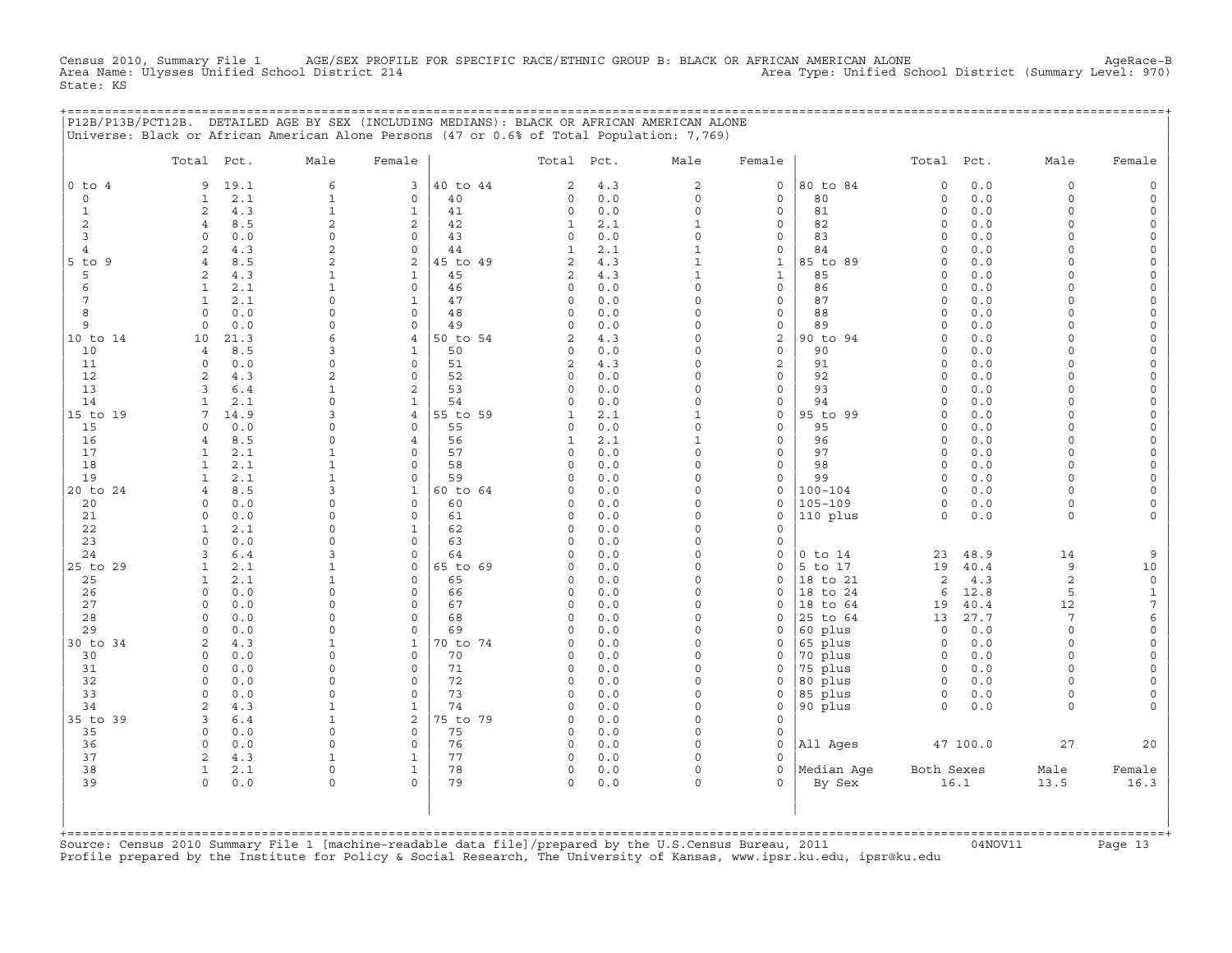Census 2010, Summary File 1 AGE/SEX PROFILE FOR SPECIFIC RACE/ETHNIC GROUP C: AMERICAN INDIAN AND ALASKA NATIVE ALONE AgeRace−C Area Name: Ulysses Unified School District 214 Area Type: Unified School District (Summary Level: 970) State: KS

+===================================================================================================================================================+

|                 | Total Pct.                        | Male                           | Female                         |                | Total Pct.        |            | Male                       | Female                     |                      | Total Pct.          |              | Male                    | Female                             |
|-----------------|-----------------------------------|--------------------------------|--------------------------------|----------------|-------------------|------------|----------------------------|----------------------------|----------------------|---------------------|--------------|-------------------------|------------------------------------|
| $0$ to $4$      | 8<br>8.3                          | 3                              | 5                              | 40 to 44       | 8                 | 8.3        | 5                          | 3                          | 80 to 84             | $\mathbf{1}$        | $1.0\,$      | $\mathbf{1}$            | $\mathsf{O}\xspace$                |
| $\mathbf 0$     | 0.0<br>$\Omega$                   | $\Omega$                       | $\mathbf 0$                    | 40             | 4                 | 4.2        | $\overline{c}$             | 2                          | 80                   | $\circ$             | 0.0          | $\circ$                 | $\mathsf{O}$                       |
| $\mathbf{1}$    | 4.2<br>$\overline{4}$             | $\mathbf{1}$                   | 3                              | 41             | $\overline{c}$    | 2.1        | $\mathbf{1}$               | $\mathbf{1}$               | 81                   | $\mathbf{1}$        | 1.0          | $\mathbf{1}$            | $\mathsf{O}\xspace$                |
| 2               | $\mathbf{1}$<br>1.0               | $\mathbf{1}$                   | $\mathsf{O}$                   | 42             | 0                 | $0.0$      | $\Omega$                   | $\mathsf{O}\xspace$        | 82                   | $\circ$             | 0.0          | 0                       | 0                                  |
| 3               | 2<br>2.1                          | $\Omega$                       | 2                              | 43             | $\overline{c}$    | 2.1        | $\overline{a}$             | $\mathbf 0$                | 83                   | $\circ$             | 0.0          | $\Omega$                | $\mathsf O$                        |
| $\overline{4}$  | 1.0<br>$\mathbf{1}$               | $\mathbf{1}$                   | $\mathbf 0$                    | 44             | $\circ$           | 0.0        | $\overline{O}$             | $\mathsf{O}\xspace$        | 84                   | $\circ$             | 0.0          | $\Omega$                | $\mathsf{O}\xspace$                |
| $5$ to $9$<br>5 | 8<br>8.3<br>2.1<br>$\overline{2}$ | $\overline{4}$<br>1            | $\overline{4}$<br>$\mathbf{1}$ | 45 to 49<br>45 | 7<br>1            | 7.3<br>1.0 | $\overline{a}$<br>$\Omega$ | 5<br>$\mathbf{1}$          | 85 to 89<br>85       | $\circ$<br>$\circ$  | $0.0$<br>0.0 | $\Omega$<br>$\Omega$    | $\mathsf{O}\xspace$<br>0           |
| 6               | 2<br>2.1                          | $\Omega$                       | 2                              | 46             | $\mathbf{1}$      | 1.0        | $\mathbf 0$                | $\mathbf 1$                | 86                   | $\circ$             | 0.0          | $\Omega$                | $\mathsf{O}\xspace$                |
| $\overline{7}$  | $\mathbf{1}$<br>1.0               | $\mathbf{1}$                   | $\mathbf 0$                    | 47             | $\mathbf{2}$      | 2.1        | $\mathbf 1$                | $\mathbf 1$                | 87                   | $\circ$             | $0.0$        | $\circ$                 | $\mathsf{O}\xspace$                |
| 8               | 3.1<br>3                          | 2                              | $\mathbf{1}$                   | 48             | 0                 | 0.0        | $\Omega$                   | $\mathsf{O}\xspace$        | 88                   | $\Omega$            | 0.0          | $\Omega$                | $\mathsf{O}\xspace$                |
| 9               | $\circ$<br>0.0                    | $\Omega$                       | $\mathbf 0$                    | 49             | 3                 | 3.1        | $\mathbf{1}$               | $\sqrt{2}$                 | 89                   | $\circ$             | 0.0          | $\Omega$                | 0                                  |
| 10 to 14        | 10<br>10.4                        | 8                              | 2                              | 50 to 54       | $\overline{4}$    | 4.2        | $\overline{a}$             | $\sqrt{2}$                 | 90 to 94             | $\circ$             | 0.0          | $\Omega$                | $\mathsf O$                        |
| 10              | $\mathbf{1}$<br>1.0               | $\mathbf{1}$                   | 0                              | 50             | $\mathbf{1}$      | 1.0        | $\mathbf{1}$               | $\mathbf 0$                | 90                   | $\Omega$            | 0.0          | $\Omega$                | $\mathsf{O}\xspace$                |
| 11              | 2<br>2.1                          | $\mathbf{1}$                   | $\mathbf{1}$                   | 51             | $\mathbf{1}$      | 1.0        | $\mathbf{1}$               | $\mathsf{O}$               | 91                   | $\circ$             | 0.0          | $\Omega$                | 0                                  |
| 12              | 3<br>3.1                          | $\overline{2}$                 | $\mathbf{1}$                   | 52             | $\mathbf{1}$      | $1.0$      | $\mathbf 0$                | $1\,$                      | 92                   | $\circ$             | 0.0          | $\Omega$                | $\mathsf{O}\xspace$                |
| 13              | 0.0<br>$\Omega$                   | $\Omega$                       | $\mathbf 0$                    | 53             | $\mathbf{1}$      | 1.0        | $\Omega$                   | $\mathbf{1}$               | 93                   | $\Omega$            | 0.0          | $\Omega$                | $\mathsf{O}\xspace$                |
| 14              | 4.2<br>$\overline{4}$             | $\overline{4}$                 | $\Omega$                       | 54             | $\Omega$          | 0.0        | $\Omega$                   | $\mathbf 0$                | 94                   | $\Omega$            | 0.0          | $\Omega$                | 0                                  |
| 15 to 19        | 13.5<br>13                        | 8                              | 5                              | 55 to 59       | $\overline{c}$    | 2.1        | $\mathbf 0$                | $\mathbf 2$                | 95 to 99             | $\mathsf{O}\xspace$ | 0.0          | $\circ$                 | $\mathsf{O}\xspace$                |
| 15              | 2.1<br>2                          | $\mathbf{1}$<br>$\overline{2}$ | $\mathbf{1}$<br>$\Omega$       | 55             | 0                 | 0.0        | $\Omega$<br>$\Omega$       | $\mathbf 0$<br>$\mathbf 0$ | 95                   | $\circ$             | $0.0$        | $\Omega$<br>$\Omega$    | $\mathsf{O}\xspace$                |
| 16<br>17        | 2.1<br>2<br>4.2<br>$\overline{4}$ | 3                              | $\mathbf{1}$                   | 56<br>57       | 0<br>$\mathbf{1}$ | 0.0<br>1.0 | $\mathbf 0$                | $\mathbf{1}$               | 96<br>97             | $\circ$<br>$\circ$  | 0.0<br>0.0   | $\Omega$                | $\mathsf O$<br>$\mathsf{O}\xspace$ |
| 18              | $\overline{a}$<br>2.1             | $\mathbf{1}$                   | $\mathbf{1}$                   | 58             | $\mathbf{1}$      | 1.0        | $\mathbf 0$                | $\mathbf{1}$               | 98                   | $\mathsf{O}\xspace$ | 0.0          | $\circ$                 | $\mathsf{O}\xspace$                |
| 19              | 3.1<br>κ                          | $\mathbf{1}$                   | $\overline{c}$                 | 59             | $\Omega$          | 0.0        | $\Omega$                   | $\mathbf 0$                | 99                   | $\Omega$            | 0.0          | $\Omega$                | $\mathsf{O}\xspace$                |
| 20 to 24        | 5.2<br>5                          | 3                              | $\overline{c}$                 | 60 to 64       | 5                 | 5.2        | $\overline{4}$             | $\mathbf{1}$               | $100 - 104$          | $\circ$             | 0.0          | $\Omega$                | $\mathsf{O}\xspace$                |
| 20              | 1.0<br>$\mathbf{1}$               | $\Omega$                       | $\mathbf{1}$                   | 60             | $\mathbf{1}$      | 1.0        | $\mathbf{1}$               | $\mathbf 0$                | $105 - 109$          | $\mathsf O$         | 0.0          | 0                       | $\mathsf{O}\xspace$                |
| 21              | 0.0<br>$\Omega$                   | $\Omega$                       | $\mathbf 0$                    | 61             | $\mathbf{1}$      | 1.0        | $\mathbf{1}$               | $\mathbf 0$                | 110 plus             | $\circ$             | 0.0          | $\circ$                 | $\mathbf 0$                        |
| 22              | $\mathbf{1}$<br>1.0               | $\mathbf{1}$                   | $\mathbf 0$                    | 62             | 0                 | 0.0        | $\mathbf 0$                | $\mathbf 0$                |                      |                     |              |                         |                                    |
| 23              | $\mathbf{1}$<br>1.0               | $\mathbf 0$                    | $\mathbf{1}$                   | 63             | $\circ$           | 0.0        | $\mathbf 0$                | $\mathbf 0$                |                      |                     |              |                         |                                    |
| 24              | 2.1<br>$\overline{2}$             | $\overline{2}$                 | $\mathbf 0$                    | 64             | 3                 | 3.1        | $\overline{a}$             | $\mathbf{1}$               | $0$ to $14$          | 26                  | 27.1         | 15                      | 11                                 |
| 25 to 29        | 4.2<br>$\overline{4}$             | $\mathbf{1}$                   | 3                              | 65 to 69       | 3                 | 3.1        | $\mathbf{1}$               | 2                          | 5 to 17              | 26                  | 27.1         | 18                      | 8                                  |
| 25              | 1.0<br>$\mathbf{1}$               | $\mathbf{1}$                   | $\circ$                        | 65             | $\mathbf{1}$      | 1.0        | $\mathbf{1}$               | $\mathbf 0$                | 18 to 21             | 6                   | 6.3          | $\sqrt{2}$              | $\overline{4}$                     |
| 26              | $\Omega$<br>0.0                   | $\Omega$                       | $\Omega$                       | 66             | 2                 | 2.1        | $\Omega$<br>$\Omega$       | 2                          | 18 to 24             | 10                  | 10.4         | 5                       | 5                                  |
| 27<br>28        | $\Omega$<br>0.0<br>$\circ$<br>0.0 | $\Omega$<br>$\Omega$           | $\Omega$<br>$\mathbf 0$        | 67<br>68       | 0<br>$\circ$      | 0.0<br>0.0 | $\mathbf 0$                | $\Omega$<br>$\mathbf 0$    | 18 to 64<br>25 to 64 | 54<br>44            | 56.3<br>45.8 | 25<br>20                | 29<br>$2\sqrt{4}$                  |
| 29              | 3.1<br>3                          | $\Omega$                       | 3                              | 69             | $\Omega$          | 0.0        | $\Omega$                   | $\mathbf 0$                | 60 plus              | 13                  | 13.5         | 7                       | $\epsilon$                         |
| 30 to 34        | 4.2<br>$\overline{4}$             | 1                              | 3                              | 70 to 74       | 2                 | 2.1        | $\mathbf{1}$               | 1                          | 65 plus              | 8                   | 8.3          | 3                       | 5                                  |
| 30              | 1.0<br>$\mathbf{1}$               | $\Omega$                       | $\mathbf{1}$                   | 70             | 0                 | 0.0        | $\mathbf 0$                | $\mathsf{O}\xspace$        | 70 plus              | 5                   | 5.2          | $\overline{\mathbf{c}}$ | 3                                  |
| 31              | $\overline{2}$<br>2.1             | 0                              | $\mathbf{2}$                   | 71             | 2                 | 2.1        | $\mathbf{1}$               | 1                          | 75 plus              | 3                   | 3.1          | $\mathbf{1}$            | $\overline{c}$                     |
| 32              | 0.0<br>$\Omega$                   | $\Omega$                       | $\Omega$                       | 72             | $\Omega$          | 0.0        | $\Omega$                   | $\Omega$                   | 80 plus              | $\mathbf{1}$        | 1.0          | $\mathbf{1}$            | $\mathsf{O}\xspace$                |
| 33              | $\mathbf{1}$<br>1.0               | $\mathbf{1}$                   | $\mathbf 0$                    | 73             | $\circ$           | 0.0        | $\mathbf 0$                | $\mathsf{O}\xspace$        | 85 plus              | $\mathsf{O}$        | 0.0          | $\circ$                 | $\mathsf{O}\xspace$                |
| 34              | 0.0<br>$\mathbf 0$                | $\mathsf{O}\xspace$            | $\mathbf 0$                    | 74             | 0                 | 0.0        | $\mathbf 0$                | $\mathsf{O}$               | 90 plus              | $\mathsf O$         | 0.0          | $\circ$                 | $\mathbf 0$                        |
| 35 to 39        | 10.4<br>10                        | 5                              | 5                              | 75 to 79       | 2                 | 2.1        | $\Omega$                   | 2                          |                      |                     |              |                         |                                    |
| 35              | 2<br>2.1                          | $\overline{2}$                 | $\mathbf 0$                    | 75             | 0                 | 0.0        | $\mathbf 0$                | $\mathsf{O}\xspace$        |                      |                     |              |                         |                                    |
| 36              | 1.0<br>$\mathbf{1}$               | $\mathsf{O}\xspace$            | $\mathbf{1}$                   | 76             | $\mathbf{1}$      | 1.0        | $\mathbf 0$                | $\mathbf{1}$               | All Ages             |                     | 96 100.0     | 49                      | 47                                 |
| 37              | 2<br>2.1                          | 2                              | $\mathbf 0$                    | 77             | 0                 | 0.0        | $\Omega$                   | $\Omega$                   |                      |                     |              |                         |                                    |
| 38              | 2<br>2.1                          | $\mathbf{1}$<br>$\circ$        | 1                              | 78             | 1                 | 1.0        | $\mathbf 0$                | $\mathbf{1}$<br>$\Omega$   | Median Age           | Both Sexes          |              | Male                    | Female                             |
| 39              | 3.1<br>3                          |                                | 3                              | 79             | 0                 | $0.0$      | $\circ$                    |                            | By Sex               |                     | 30.0         | 24.3                    | 31.8                               |

+===================================================================================================================================================+Source: Census 2010 Summary File 1 [machine−readable data file]/prepared by the U.S.Census Bureau, 2011 04NOV11 Page 14 Profile prepared by the Institute for Policy & Social Research, The University of Kansas, www.ipsr.ku.edu, ipsr@ku.edu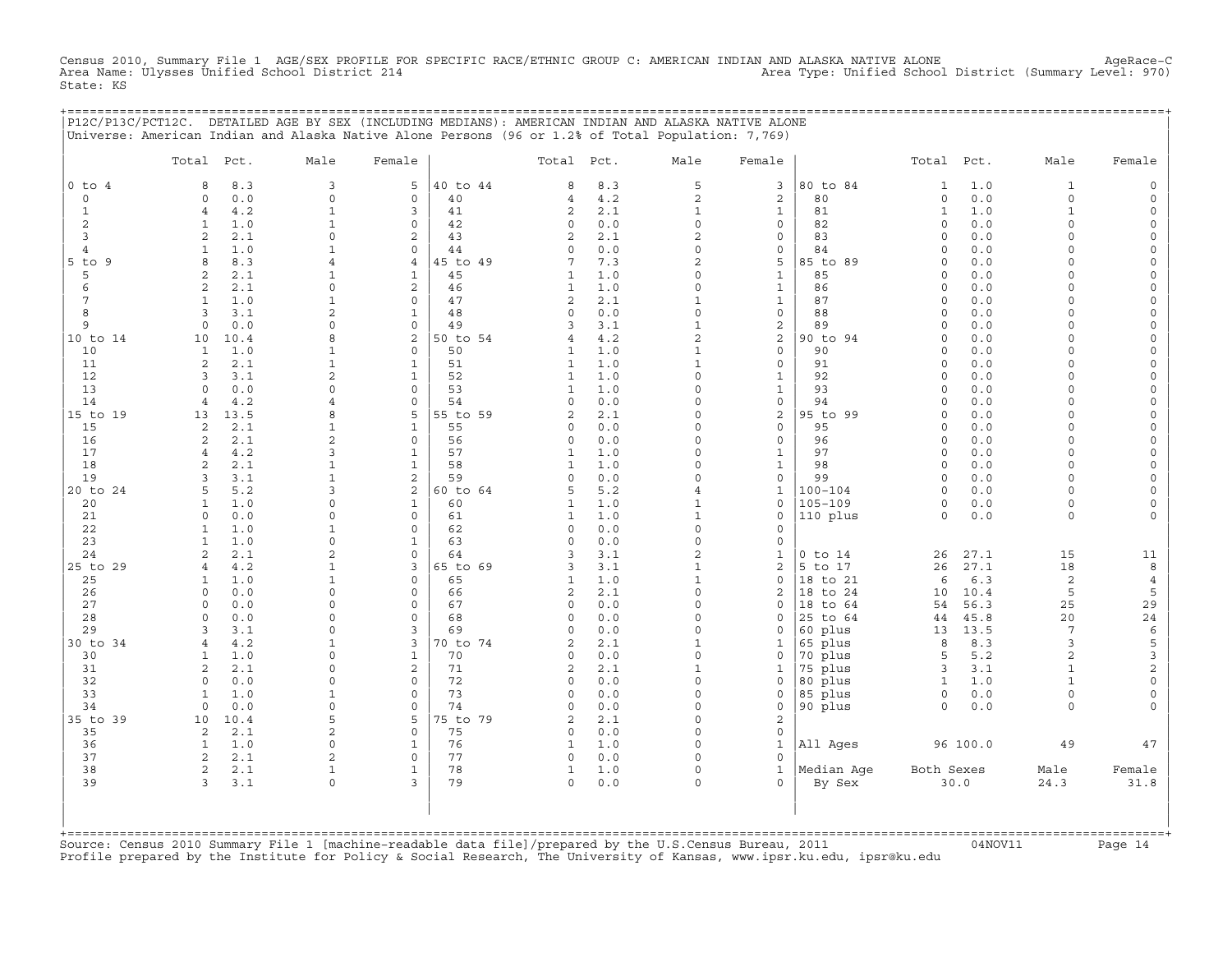Census 2010, Summary File 1 AGE/SEX PROFILE FOR SPECIFIC RACE/ETHNIC GROUP D: ASIAN ALONE AgeRace-D<br>Area Name: Ulysses Unified School District 214 Area Type: Unified School District (Summary Level: 970) Area Type: Unified School District (Summary Level: 970) State: KS

+===================================================================================================================================================+ |P12D/P13D/PCT12D. DETAILED AGE BY SEX (INCLUDING MEDIANS): ASIAN ALONE | |Universe: Asian Alone Persons (27 or 0.3% of Total Population: 7,769) |

|                | Total                        | Pct.        | Male                | Female              |          | Total Pct.              |            | Male                 | Female                     |                      | Total Pct.              |            | Male                 | Female                                     |
|----------------|------------------------------|-------------|---------------------|---------------------|----------|-------------------------|------------|----------------------|----------------------------|----------------------|-------------------------|------------|----------------------|--------------------------------------------|
| $0$ to $4$     | 2                            | 7.4         | $\mathbf{1}$        | $\mathbf 1$         | 40 to 44 | $\mathbf{1}$            | 3.7        | $\mathbf{1}$         | $\mathbf 0$                | 80 to 84             | $\circ$                 | 0.0        | $\circ$              | $\mathbb O$                                |
| $\circ$        | 0                            | 0.0         | $\circ$             | 0                   | 40       | $\circ$                 | $0.0$      | $\circ$              | $\mathbf 0$                | 80                   | $\mathbf 0$             | 0.0        | $\circ$              | $\mathsf{O}\xspace$                        |
| $\mathbf{1}$   | $\mathbf{0}$                 | 0.0         | $\mathsf{O}\xspace$ | 0                   | 41       | $\mathbf{1}$            | 3.7        | $\mathbf{1}$         | $\mathbf 0$                | 81                   | $\circ$                 | 0.0        | $\circ$              | $\mathsf{O}\xspace$                        |
| 2              | $\mathbf{1}$                 | 3.7         | $\mathbf{1}$        | $\Omega$            | 42       | $\circ$                 | 0.0        | $\Omega$             | $\mathbf 0$                | 82                   | $\mathbf 0$             | 0.0        | $\circ$              | $\circ$                                    |
| 3              | $\mathbf{1}$                 | 3.7         | $\circ$             | $\mathbf{1}$        | 43       | $\Omega$                | 0.0        | $\Omega$             | $\mathbf 0$                | 83                   | $\Omega$                | 0.0        | $\Omega$             | $\mathsf{O}\xspace$                        |
| $\overline{4}$ | $\cap$                       | 0.0         | $\Omega$            | $\Omega$            | 44       | $\cap$                  | 0.0        | $\Omega$             | $\mathbf 0$                | 84                   | $\Omega$                | 0.0        | $\Omega$             | $\mathsf{O}\xspace$                        |
| $5$ to $9$     | 5                            | 18.5        | 3                   | $\overline{a}$      | 45 to 49 | $\circ$                 | 0.0        | $\Omega$             | $\mathbf 0$                | 85 to 89             | $\mathbf{1}$            | 3.7        | $\Omega$             | $\mathbf{1}$                               |
| 5<br>6         | 1<br>$\overline{4}$          | 3.7         | $\mathbf{1}$<br>2   | 0<br>$\overline{a}$ | 45<br>46 | $\circ$<br>$\circ$      | 0.0<br>0.0 | $\Omega$<br>$\Omega$ | $\mathbf 0$<br>$\mathbf 0$ | 85<br>86             | $\Omega$<br>$\Omega$    | 0.0<br>0.0 | $\Omega$<br>$\Omega$ | $\mathsf{O}\xspace$<br>$\mathsf{O}\xspace$ |
| 7              | $\cap$                       | 14.8<br>0.0 | 0                   | $\Omega$            | 47       | $\Omega$                | 0.0        | $\Omega$             | $\Omega$                   | 87                   | $\Omega$                | 0.0        | $\Omega$             | $\circ$                                    |
| 8              | $\Omega$                     | 0.0         | $\Omega$            | $\Omega$            | 48       | $\Omega$                | 0.0        | $\Omega$             | $\mathbf 0$                | 88                   | $\Omega$                | 0.0        | $\Omega$             | $\mathsf O$                                |
| 9              | $\Omega$                     | 0.0         | $\Omega$            | $\Omega$            | 49       | $\Omega$                | 0.0        | $\Omega$             | $\mathsf{O}\xspace$        | 89                   | $\mathbf{1}$            | 3.7        | $\Omega$             | $1\,$                                      |
| 10 to 14       | $\Omega$                     | 0.0         | 0                   | 0                   | 50 to 54 | $\mathbf{1}$            | 3.7        | $\Omega$             | $\mathbf{1}$               | 90 to 94             | $\Omega$                | 0.0        | $\Omega$             | $\mathsf{O}\xspace$                        |
| 10             | $\Omega$                     | 0.0         | 0                   | $\Omega$            | 50       | $\Omega$                | 0.0        | $\Omega$             | $\mathbf 0$                | 90                   | $\mathbf 0$             | 0.0        | $\Omega$             | $\mathsf{O}\xspace$                        |
| 11             | $\circ$                      | 0.0         | 0                   | $\circ$             | 51       | $\circ$                 | 0.0        | $\mathbf 0$          | $\mathsf{O}\xspace$        | 91                   | $\mathsf O$             | 0.0        | $\Omega$             | $\mathsf{O}\xspace$                        |
| 12             | $\Omega$                     | 0.0         | 0                   | $\Omega$            | 52       | $\mathbf{1}$            | 3.7        | $\Omega$             | 1                          | 92                   | $\Omega$                | 0.0        | $\Omega$             | $\mathsf{O}\xspace$                        |
| 13             | $\Omega$                     | 0.0         | $\Omega$            | $\Omega$            | 53       | $\Omega$                | 0.0        | $\Omega$             | $\mathbf 0$                | 93                   | $\Omega$                | 0.0        | $\Omega$             | $\circ$                                    |
| 14             | $\Omega$                     | 0.0         | $\Omega$            | $\Omega$            | 54       | $\Omega$                | 0.0        | $\Omega$             | $\mathbf 0$                | 94                   | $\mathbf 0$             | 0.0        | $\Omega$             | $\mathsf{O}$                               |
| 15 to 19       | 1                            | 3.7         | 0                   | $\mathbf{1}$        | 55 to 59 | $\circ$                 | 0.0        | $\Omega$             | $\circ$                    | 95 to 99             | $\Omega$                | 0.0        | $\Omega$             | $\mathsf{O}$                               |
| 15<br>16       | $\circ$                      | 0.0         | 0<br>0              | $\circ$             | 55<br>56 | $\Omega$<br>$\circ$     | 0.0        | $\Omega$<br>$\Omega$ | $\mathbf 0$<br>$\mathbf 0$ | 95<br>96             | $\Omega$<br>$\mathbf 0$ | 0.0        | $\Omega$<br>$\Omega$ | $\mathsf{O}\xspace$                        |
| 17             | 1<br>$\Omega$                | 3.7<br>0.0  | $\Omega$            | 1<br>$\Omega$       | 57       | $\Omega$                | 0.0<br>0.0 | $\Omega$             | $\Omega$                   | 97                   | $\Omega$                | 0.0<br>0.0 | $\Omega$             | 0<br>$\mathsf{O}\xspace$                   |
| 18             | $\Omega$                     | 0.0         | $\Omega$            | $\Omega$            | 58       | $\circ$                 | 0.0        | $\Omega$             | $\mathbf 0$                | 98                   | $\circ$                 | 0.0        | $\Omega$             | $\circ$                                    |
| 19             | $\Omega$                     | 0.0         | $\Omega$            | $\Omega$            | 59       | $\circ$                 | 0.0        | $\Omega$             | $\circ$                    | 99                   | $\Omega$                | 0.0        | $\Omega$             | $\mathsf{O}\xspace$                        |
| 20 to 24       | $\mathbf{1}$                 | 3.7         | $\Omega$            | $\mathbf{1}$        | 60 to 64 | 3                       | 11.1       | $\overline{c}$       | $\mathbf{1}$               | $100 - 104$          | $\Omega$                | 0.0        | $\Omega$             | $\mathsf{O}\xspace$                        |
| 20             | $\circ$                      | 0.0         | $\Omega$            | $\circ$             | 60       | $\circ$                 | 0.0        | $\Omega$             | $\circ$                    | $105 - 109$          | $\circ$                 | 0.0        | $\circ$              | $\mathsf{O}\xspace$                        |
| 21             | 0                            | 0.0         | 0                   | 0                   | 61       | $\mathbf{2}$            | 7.4        | $\mathbf{1}$         | $\mathbf{1}$               | 110 plus             | $\circ$                 | 0.0        | 0                    | 0                                          |
| 22             | $\Omega$                     | 0.0         | $\Omega$            | $\Omega$            | 62       | $\Omega$                | 0.0        | $\Omega$             | $\Omega$                   |                      |                         |            |                      |                                            |
| 23             | $\mathbf{1}$                 | 3.7         | $\Omega$            | $\mathbf{1}$        | 63       | $\mathbf{1}$            | 3.7        | $\mathbf{1}$         | $\circ$                    |                      |                         |            |                      |                                            |
| 24             | $\Omega$                     | 0.0         | $\circ$             | $\circ$             | 64       | $\Omega$                | 0.0        | $\Omega$             | $\circ$                    | $0$ to $14$          | 7                       | 25.9       | $\overline{4}$       | $\mathbf{3}$                               |
| 25 to 29       | 3                            | 11.1        | $\mathbf{1}$        | $\overline{a}$      | 65 to 69 | $\mathbf{1}$            | 3.7        | $\Omega$             | $\mathbf{1}$               | 5 to 17              | 6                       | 22.2       | 3                    | $\mathbf{3}$                               |
| 25             | 1<br>1                       | 3.7<br>3.7  | 0<br>$\mathbf{1}$   | 1<br>0              | 65<br>66 | $\mathbf{1}$<br>$\circ$ | 3.7<br>0.0 | $\Omega$<br>$\Omega$ | $\mathbf{1}$<br>$\Omega$   | 18 to 21             | $\circ$<br>$\mathbf{1}$ | 0.0<br>3.7 | $\circ$<br>$\circ$   | $\mathsf{O}$                               |
| 26<br>27       | $\Omega$                     | 0.0         | $\Omega$            | $\Omega$            | 67       | $\circ$                 | 0.0        | $\Omega$             | $\Omega$                   | 18 to 24<br>18 to 64 | 16                      | 59.3       | 6                    | $\mathbf{1}$<br>10                         |
| 28             | $\cap$                       | 0.0         | $\Omega$            | 0                   | 68       | $\Omega$                | 0.0        | $\Omega$             | $\circ$                    | 25 to 64             | 15                      | 55.6       | 6                    | $\mathsf 9$                                |
| 29             |                              | 3.7         | $\Omega$            | $\mathbf{1}$        | 69       | $\Omega$                | 0.0        | $\Omega$             | $\circ$                    | 60 plus              | 6                       | 22.2       | 3                    | $\mathsf 3$                                |
| 30 to 34       | 3                            | 11.1        | 0                   | 3                   | 70 to 74 | $\mathbf 1$             | 3.7        | $\mathbf{1}$         | $\mathbf 0$                | 65 plus              | 3                       | 11.1       | $\mathbf{1}$         | $\sqrt{2}$                                 |
| 30             | $\overline{2}$               | 7.4         | 0                   | $\overline{c}$      | 70       | $\circ$                 | 0.0        | $\Omega$             | $\mathsf O$                | 70 plus              | $\overline{c}$          | 7.4        | $\mathbf{1}$         | $\mathbf{1}$                               |
| 31             | $\mathbf 0$                  | 0.0         | 0                   | 0                   | 71       | $\mathbf 1$             | 3.7        | $\mathbf{1}$         | $\mathsf O$                | 75 plus              | $\mathbf{1}$            | 3.7        | $\Omega$             | $\mathbf 1$                                |
| 32             | $\Omega$                     | 0.0         | $\Omega$            | $\Omega$            | 72       | $\Omega$                | 0.0        | $\Omega$             | $\circ$                    | 80 plus              | $\mathbf{1}$            | 3.7        | $\cap$               | $\mathbf{1}$                               |
| 33             | $\Omega$                     | 0.0         | $\Omega$            | $\Omega$            | 73       | $\Omega$                | 0.0        | $\Omega$             | $\circ$                    | 85 plus              | $\mathbf{1}$            | 3.7        | $\Omega$             | $\mathbf{1}$                               |
| 34             | $\mathbf{1}$                 | 3.7         | $\circ$             | $\mathbf{1}$        | 74       | $\circ$                 | 0.0        | $\Omega$             | $\circ$                    | 90 plus              | $\circ$                 | 0.0        | $\Omega$             | $\circ$                                    |
| 35 to 39       | $\overline{4}$               | 14.8        | 2                   | 2                   | 75 to 79 | $\circ$                 | 0.0        | $\Omega$             | $\mathbf 0$                |                      |                         |            |                      |                                            |
| 35             | $\Omega$                     | 0.0<br>3.7  | $\mathsf{O}\xspace$ | 0<br>0              | 75       | $\circ$<br>$\circ$      | 0.0<br>0.0 | $\Omega$<br>$\Omega$ | 0<br>$\mathbf 0$           |                      |                         |            |                      |                                            |
| 36<br>37       | $\mathbf{1}$<br>$\mathbf{1}$ | 3.7         | $1\,$<br>$\circ$    | 1                   | 76<br>77 | $\circ$                 | 0.0        | $\Omega$             | $\Omega$                   | All Ages             |                         | 27 100.0   | 11                   | 16                                         |
| 38             | $\mathbf{1}$                 | 3.7         | $\Omega$            | $\mathbf{1}$        | 78       | $\circ$                 | $0.0$      | $\Omega$             | $\Omega$                   | Median Age           | Both Sexes              |            | Male                 | Female                                     |
| 39             | $\mathbf{1}$                 | 3.7         | $\mathbf{1}$        | $\Omega$            | 79       | $\Omega$                | 0.0        | $\Omega$             | $\Omega$                   | By Sex               |                         | 30.8       | 36.5                 | 30.5                                       |
|                |                              |             |                     |                     |          |                         |            |                      |                            |                      |                         |            |                      |                                            |

+===================================================================================================================================================+Source: Census 2010 Summary File 1 [machine−readable data file]/prepared by the U.S.Census Bureau, 2011 04NOV11 Page 15 Profile prepared by the Institute for Policy & Social Research, The University of Kansas, www.ipsr.ku.edu, ipsr@ku.edu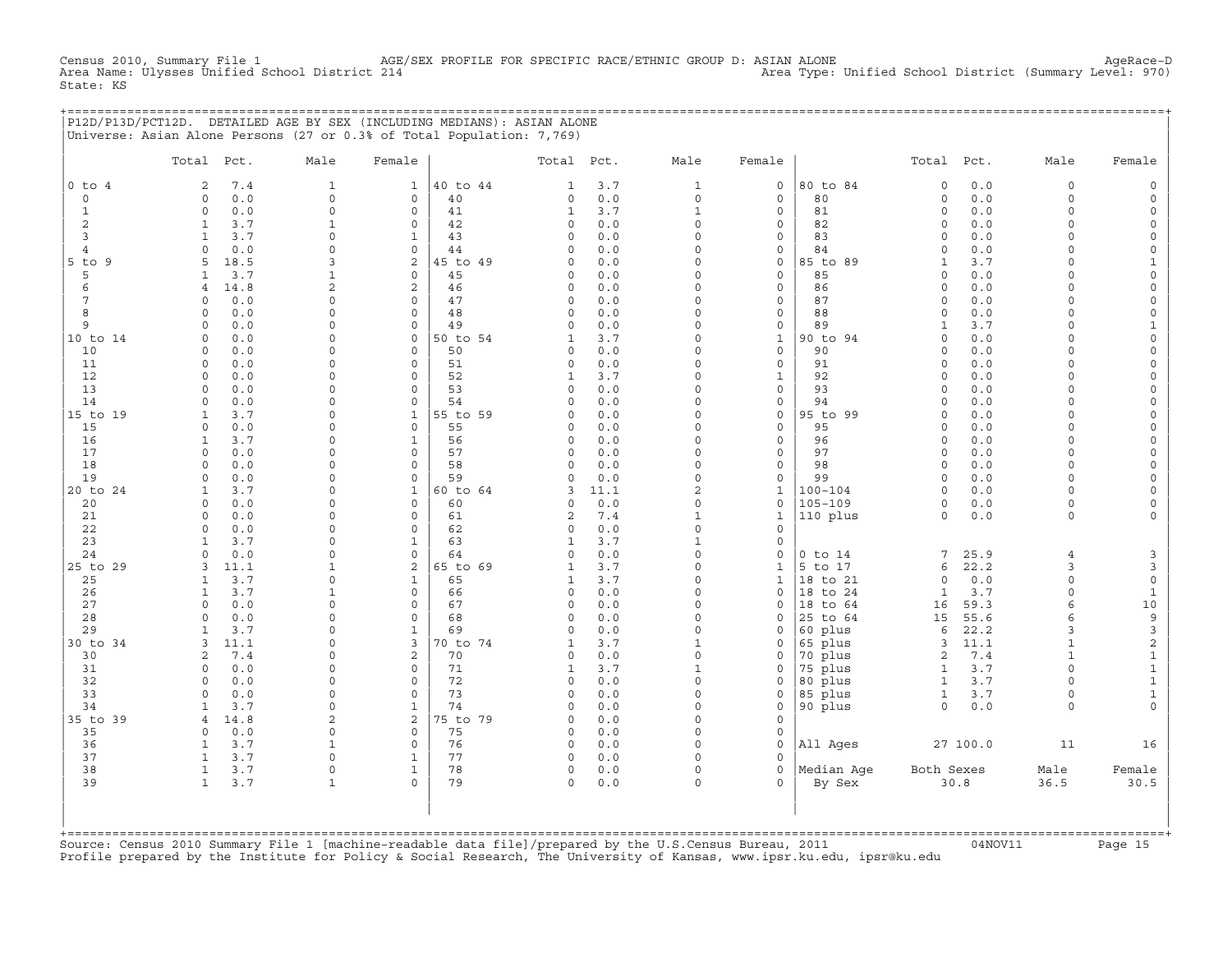Census 2010, Summary File 1 AGE/SEX PROFILE FOR SPECIFIC RACE/ETHNIC GROUP E: NAT HAWAIIAN/OTH. PACIFIC ISLANDER ALONE AgeRace-E<br>Area Name: Ulysses Unified School District 214 State: KS

|                              | P12E/P13E/PCT12E. DETAILED AGE BY SEX (INCLUDING MEDIANS): NAT HAWAIIAN/OTH. PACIFIC ISLANDER ALONE<br>Universe: Nat Hawaiian/Oth. Pacific Islander Alone Persons (0 or 0.0% of Total Population: 7,769) |                      |                             |                |               |                                 |                      |                            | ========================= |                      |        |                    |        |
|------------------------------|----------------------------------------------------------------------------------------------------------------------------------------------------------------------------------------------------------|----------------------|-----------------------------|----------------|---------------|---------------------------------|----------------------|----------------------------|---------------------------|----------------------|--------|--------------------|--------|
|                              | Total Pct.                                                                                                                                                                                               | Male                 | Female                      |                | Total Pct.    |                                 | Male                 | Female                     |                           | Total Pct.           |        | Male               | Female |
| $0$ to $4$                   | $\circ$                                                                                                                                                                                                  | $\mathbf 0$          | 0                           | 40 to 44       | $\circ$       | $\ddot{\phantom{a}}$            | $\circ$              | $\circ$                    | 80 to 84                  | $\circ$              |        | $\circ$            |        |
| $\circ$                      | $\Omega$                                                                                                                                                                                                 | $\mathbf 0$          | $\mathbf{0}$                | 40             | $\Omega$      | $\cdot$                         | 0                    | $\mathbf 0$                | 80                        | $\circ$              | $\sim$ | $\circ$            | $\cap$ |
| 1                            | $\Omega$                                                                                                                                                                                                 | $\Omega$             | $\mathbf 0$                 | 41             | $\Omega$      | $\cdot$                         | $\Omega$             | $\mathbf 0$                | 81                        | $\Omega$             |        | $\Omega$           |        |
| 2                            | $\Omega$                                                                                                                                                                                                 | $\Omega$             | $\mathbf 0$                 | 42             | $\Omega$      |                                 | $\Omega$             | 0                          | 82                        | $\Omega$             |        | $\Omega$           |        |
| 3                            | $\Omega$<br>$\Omega$                                                                                                                                                                                     | n                    | $\Omega$                    | 43             | $\cap$        |                                 | $\Omega$             | 0                          | 83                        | $\cap$<br>$\Omega$   |        | $\Omega$<br>$\cap$ |        |
| $\overline{4}$<br>$5$ to $9$ | $\Omega$                                                                                                                                                                                                 |                      | $\mathbf{0}$<br>$\mathbf 0$ | 44<br>45 to 49 | $\Omega$      | $\cdot$                         | $\Omega$<br>$\Omega$ | 0<br>0                     | 84<br>85 to 89            | $\Omega$             |        |                    |        |
| 5                            | $\Omega$                                                                                                                                                                                                 |                      | $\mathbf 0$                 | 45             | $\Omega$      | $\cdot$<br>$\bullet$            | $\Omega$             | $\mathbf 0$                | 85                        | $\Omega$             |        |                    |        |
| 6                            | $\Omega$                                                                                                                                                                                                 |                      | $\mathbf 0$                 | 46             | $\Omega$      | $\bullet$                       | $\Omega$             | 0                          | 86                        | $\Omega$             |        | $\Omega$           |        |
| 7                            | $\Omega$                                                                                                                                                                                                 | $\Omega$             | $\mathbf 0$                 | 47             | $\Omega$      |                                 | $\Omega$             | $\mathbf 0$                | 87                        | $\Omega$             |        | $\cap$             |        |
| 8                            | $\circ$                                                                                                                                                                                                  | $\Omega$             | $\mathsf{O}$                | 48             | $\circ$       | $\cdot$                         | $\Omega$             | 0                          | 88                        | $\circ$              |        | $\Omega$           |        |
| 9                            | $\Omega$                                                                                                                                                                                                 | $\Omega$             | 0                           | 49             | $\Omega$      | $\cdot$                         | $\Omega$             | 0                          | 89                        | $\Omega$             |        | $\cap$             |        |
| 10 to 14                     | $\Omega$                                                                                                                                                                                                 | $\Omega$             | $\mathbf 0$                 | 50 to 54       |               | $\ddot{\phantom{a}}$            | $\Omega$             | $\mathbf 0$                | 90 to 94                  | $\Omega$             |        | $\Omega$           |        |
| 10                           | $\Omega$                                                                                                                                                                                                 | $\Omega$             | $\mathbf 0$                 | 50             | 0             |                                 | $\Omega$             | 0                          | 90                        | $\Omega$             |        | $\Omega$           |        |
| 11                           | $\Omega$                                                                                                                                                                                                 |                      | $\mathbf 0$                 | 51             | $\Omega$      | $\bullet$                       | $\cap$               | 0                          | 91                        | $\cap$               |        | $\cap$             |        |
| 12                           | $\cap$                                                                                                                                                                                                   |                      | $\mathbf 0$                 | 52             | <sup>o</sup>  | $\ddot{\phantom{a}}$            | O                    | $\circ$                    | 92                        | $\Omega$             |        |                    |        |
| 13                           | $\cap$                                                                                                                                                                                                   |                      | $\mathbf 0$                 | 53             | $\Omega$      | $\ddot{\phantom{a}}$            | $\Omega$             | $\Omega$                   | 93                        | $\Omega$             |        |                    |        |
| 14                           |                                                                                                                                                                                                          |                      | $\mathbf 0$                 | 54             |               | $\cdot$                         | $\Omega$             | 0                          | 94                        | $\Omega$             |        |                    |        |
| 15 to 19                     | $\cap$                                                                                                                                                                                                   | $\cap$               | $\mathbf{0}$                | 55 to 59       | U             |                                 | $\Omega$             | 0                          | 95 to 99                  | $\Omega$             |        | $\cap$<br>$\cap$   |        |
| 15<br>16                     | $\Omega$<br>$\Omega$                                                                                                                                                                                     | $\Omega$<br>$\Omega$ | $\Omega$<br>$\mathbf 0$     | 55<br>56       | $\cap$<br>0   | $\cdot$                         | $\Omega$<br>$\Omega$ | $\mathbf 0$<br>$\mathbf 0$ | 95<br>96                  | $\Omega$<br>$\circ$  |        | $\cap$             |        |
| 17                           | $\Omega$                                                                                                                                                                                                 |                      | $\mathbf{0}$                | 57             | $\Omega$      | $\cdot$                         | 0                    | $\circ$                    | 97                        | $\circ$              |        | $\Omega$           |        |
| 18                           | $\cap$                                                                                                                                                                                                   | $\cap$               | $\mathbf{0}$                | 58             | C)            |                                 | $\Omega$             | 0                          | 98                        | $\Omega$             |        | $\Omega$           |        |
| 19                           | $\Omega$                                                                                                                                                                                                 | $\Omega$             | $\mathbf 0$                 | 59             | $\Omega$      |                                 | $\Omega$             | 0                          | 99                        | $\circ$              |        | $\Omega$           |        |
| 20 to 24                     | $\cap$                                                                                                                                                                                                   | $\cap$               | $\mathsf{O}$                | 60 to 64       | $\cap$        |                                 | $\Omega$             | 0                          | $100 - 104$               | $\circ$              |        | $\Omega$           |        |
| 20                           | $\Omega$                                                                                                                                                                                                 |                      | $\mathbf 0$                 | 60             | C)            | $\ddot{\phantom{a}}$            | $\Omega$             | 0                          | $105 - 109$               | $\mathsf O$          |        | $\Omega$           |        |
| 21                           | $\Omega$                                                                                                                                                                                                 |                      | $\mathbf 0$                 | 61             | $\Omega$      |                                 | $\Omega$             | 0                          | 110 plus                  | $\circ$              |        | $\circ$            |        |
| 22                           | $\Omega$                                                                                                                                                                                                 |                      | $\mathbf 0$                 | 62             | $\Omega$      |                                 | $\Omega$             | $\Omega$                   |                           |                      |        |                    |        |
| 23                           | $\Omega$                                                                                                                                                                                                 |                      | $\mathbf 0$                 | 63             | O             |                                 | $\Omega$             | 0                          |                           |                      |        |                    |        |
| 24                           | $\cap$                                                                                                                                                                                                   |                      | $\circ$                     | 64             |               |                                 | $\Omega$             | 0                          | $0$ to $14$               | 0                    |        | $\Omega$           |        |
| 25 to 29                     | $\circ$                                                                                                                                                                                                  | $\cap$               | $\mathsf{O}$                | 65 to 69       | 0             | $\cdot$                         | $\Omega$             | 0                          | $5$ to 17                 | $\circ$              |        | $\Omega$           |        |
| 25                           | $\Omega$                                                                                                                                                                                                 |                      | 0                           | 65             | O             | $\ddot{\phantom{a}}$            | $\Omega$             | 0                          | 18 to 21                  | 0                    |        | $\Omega$           |        |
| 26                           | $\cap$                                                                                                                                                                                                   |                      | $\Omega$                    | 66             | U             | $\cdot$                         | $\Omega$             | $\Omega$                   | 18 to 24                  | $\Omega$             |        | $\cap$             |        |
| 27                           | $\Omega$                                                                                                                                                                                                 | $\cap$               | $\mathbf 0$                 | 67             | $\Omega$      |                                 | $\Omega$             | 0                          | $ 18$ to $64$             | $\Omega$             |        | $\cap$             |        |
| 28                           | $\cap$<br>$\cap$                                                                                                                                                                                         | $\cap$<br>$\Omega$   | $\mathbf 0$<br>$\mathbf 0$  | 68<br>69       | $\Omega$<br>O | $\cdot$                         | $\Omega$<br>$\Omega$ | $\circ$<br>$\Omega$        | 25 to 64                  | $\Omega$<br>$\Omega$ |        | $\cap$<br>$\Omega$ |        |
| 29<br>30 to 34               | $\Omega$                                                                                                                                                                                                 | $\Omega$             | $\mathbf{0}$                | 70 to 74       | $\Omega$      | $\cdot$                         | $\Omega$             | 0                          | 60 plus<br>65 plus        | $\Omega$             |        | $\Omega$           |        |
| 30                           | $\Omega$                                                                                                                                                                                                 | $\Omega$             | 0                           | 70             | $\Omega$      | $\cdot$<br>$\ddot{\phantom{a}}$ | $\Omega$             | 0                          | 70 plus                   | $\circ$              |        | $\Omega$           |        |
| 31                           | $\Omega$                                                                                                                                                                                                 | ∩                    | $\mathbf 0$                 | 71             | $\Omega$      | $\bullet$                       | 0                    | 0                          | 75 plus                   | $\circ$              |        | $\Omega$           |        |
| 32                           | $\cap$                                                                                                                                                                                                   | $\Omega$             | $\mathbf 0$                 | 72             | $\Omega$      | $\ddot{\phantom{a}}$            | $\Omega$             | $\mathbf 0$                | 80 plus                   | $\Omega$             |        | $\cap$             |        |
| 33                           | $\Omega$                                                                                                                                                                                                 | $\Omega$             | $\mathbf 0$                 | 73             | $\Omega$      | $\ddot{\phantom{a}}$            | $\Omega$             | $\mathbf 0$                | 85 plus                   | $\circ$              |        | $\Omega$           |        |
| 34                           | $\Omega$                                                                                                                                                                                                 | $\Omega$             | $\mathbf 0$                 | 74             | $\Omega$      | $\ddot{\phantom{a}}$            | $\Omega$             | 0                          | 90 plus                   | $\circ$              |        | $\Omega$           |        |
| 35 to 39                     | $\Omega$                                                                                                                                                                                                 | $\Omega$             | $\mathbf 0$                 | 75 to 79       | $\Omega$      |                                 | $\Omega$             | $\Omega$                   |                           |                      |        |                    |        |
| 35                           | $\circ$                                                                                                                                                                                                  | $\Omega$             | $\mathbf 0$                 | 75             | $\mathsf{O}$  |                                 | $\Omega$             | 0                          |                           |                      |        |                    |        |
| 36                           | $\circ$                                                                                                                                                                                                  | $\Omega$             | $\mathsf{O}$                | 76             | $\mathsf{O}$  | $\cdot$                         | $\Omega$             | 0                          | All Ages                  | $\mathsf O$          |        | 0                  |        |
| 37                           | $\circ$                                                                                                                                                                                                  | $\Omega$             | $\mathbf 0$                 | 77             | 0             | $\cdot$                         | $\Omega$             | 0                          |                           |                      |        |                    |        |
| 38                           | $\circ$                                                                                                                                                                                                  | $\Omega$             | 0                           | 78             | 0             |                                 | $\Omega$             | 0                          | Median Age                | Both Sexes           |        | Male               | Female |
| 39                           | $\Omega$                                                                                                                                                                                                 | $\Omega$             | $\Omega$                    | 79             | $\Omega$      |                                 | $\cap$               | $\Omega$                   | By Sex                    |                      | $0.0$  | 0.0                | 0.0    |
|                              |                                                                                                                                                                                                          |                      |                             |                |               |                                 |                      |                            |                           |                      |        |                    |        |
|                              |                                                                                                                                                                                                          |                      |                             |                |               |                                 |                      |                            |                           |                      |        |                    |        |
|                              |                                                                                                                                                                                                          |                      |                             |                |               |                                 |                      |                            |                           |                      |        |                    |        |

+===================================================================================================================================================+Source: Census 2010 Summary File 1 [machine−readable data file]/prepared by the U.S.Census Bureau, 2011 04NOV11 Page 16 Profile prepared by the Institute for Policy & Social Research, The University of Kansas, www.ipsr.ku.edu, ipsr@ku.edu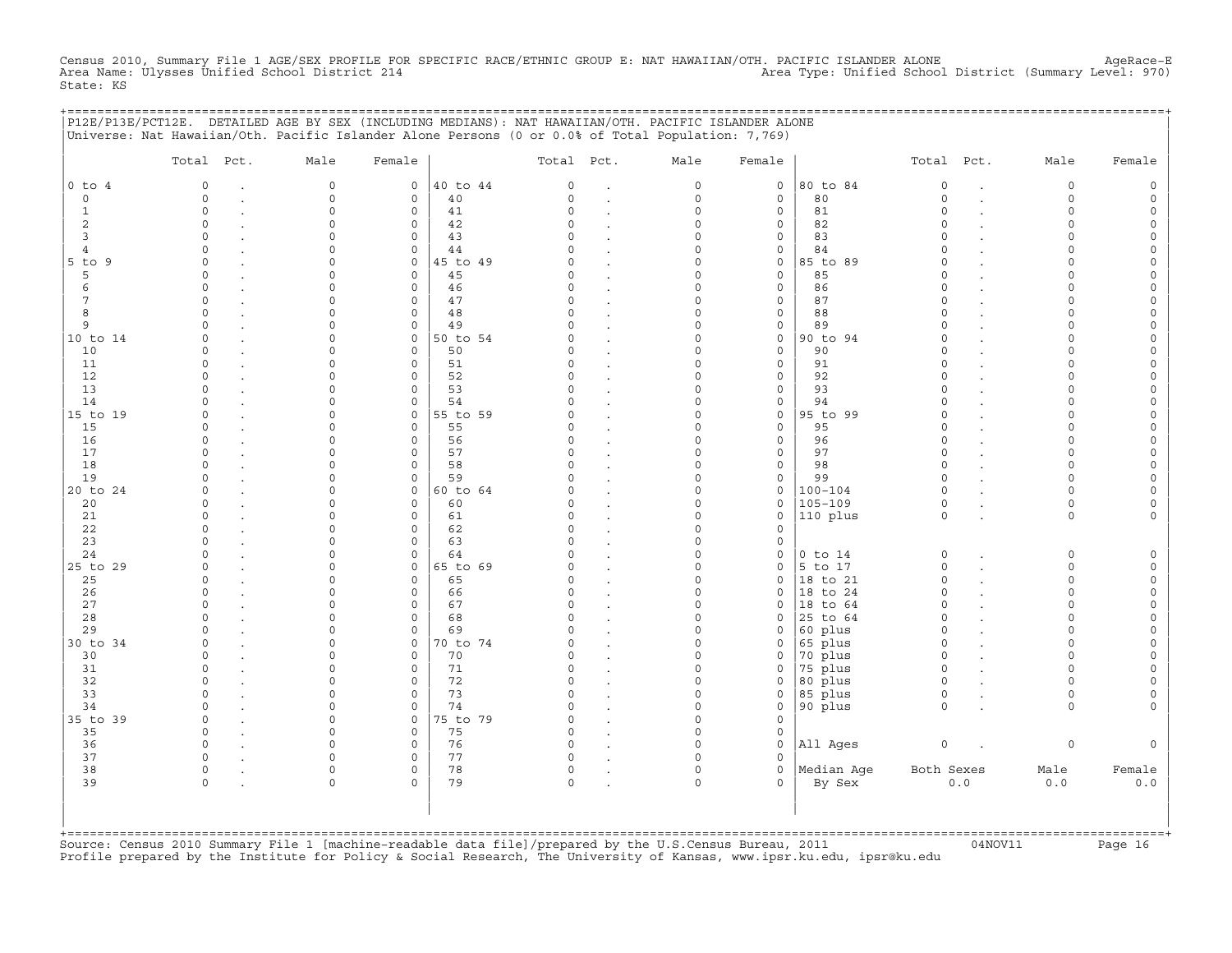Census 2010, Summary File 1 AGE/SEX PROFILE FOR SPECIFIC RACE/ETHNIC GROUP F: SOME OTHER RACE ALONE AgeRace−F Area Name: Ulysses Unified School District 214 Area Type: Unified School District (Summary Level: 970) State: KS

+===================================================================================================================================================+

|                |                               |             | P12F/P13F/PCT12F. DETAILED AGE BY SEX (INCLUDING MEDIANS): SOME OTHER RACE ALONE<br>Universe: Some Other Race Alone Persons (1,107 or 14.2% of Total Population: 7,769) |                       |                |                   |            |                                  |                     |                      |                              |              |                      |                                 |
|----------------|-------------------------------|-------------|-------------------------------------------------------------------------------------------------------------------------------------------------------------------------|-----------------------|----------------|-------------------|------------|----------------------------------|---------------------|----------------------|------------------------------|--------------|----------------------|---------------------------------|
|                | Total Pct.                    |             | Male                                                                                                                                                                    | Female                |                | Total             | Pct.       | Male                             | Female              |                      | Total Pct.                   |              | Male                 | Female                          |
| $0$ to $4$     | 132                           | 11.9        | 70                                                                                                                                                                      | 62                    | 40 to 44       | 75                | 6.8        | 40                               | 35                  | 80 to 84             | $\mathbf{2}$                 | 0.2          | $\circ$              | 2                               |
| 0              | 28                            | 2.5         | 14                                                                                                                                                                      | 14                    | 40             | 13                | 1.2        | $7\overline{ }$                  | 6                   | 80                   | $\mathsf O$                  | 0.0          | $\circ$              | $\mathsf O$                     |
| $\mathbf{1}$   | 31                            | 2.8         | 17                                                                                                                                                                      | 14                    | 41             | 14                | 1.3        | $\mathbf{1}$                     | 13                  | 81                   | $\circ$                      | 0.0          | $\Omega$             | $\circ$                         |
| 2<br>3         | 27<br>21                      | 2.4<br>1.9  | 12<br>10                                                                                                                                                                | 15<br>11              | 42<br>43       | 14<br>19          | 1.3<br>1.7 | 11<br>14                         | 3<br>5              | 82<br>83             | $\mathbf{1}$<br>$\mathbf{1}$ | 0.1<br>0.1   | $\Omega$<br>$\Omega$ | $\mathbf{1}$<br>$\mathbf 1$     |
| 4              | 25                            | 2.3         | 17                                                                                                                                                                      | 8                     | 44             | 15                | 1.4        | $7\phantom{.0}$                  | 8                   | 84                   | $\mathsf{O}\xspace$          | 0.0          | $\Omega$             | $\mathsf{O}\xspace$             |
| $5$ to $9$     | 118                           | 10.7        | 59                                                                                                                                                                      | 59                    | 45 to 49       | 68                | 6.1        | 38                               | 30                  | 85 to 89             | $\overline{2}$               | 0.2          | $\Omega$             | $\sqrt{2}$                      |
| 5              | 15                            | 1.4         | $7\phantom{.0}$                                                                                                                                                         | 8                     | 45             | 14                | 1.3        | 9                                | 5                   | 85                   | $\overline{2}$               | 0.2          | $\cap$               | $\sqrt{2}$                      |
| 6              | 29                            | 2.6         | 16                                                                                                                                                                      | 13                    | 46             | 14                | 1.3        | 8                                | 6                   | 86                   | $\circ$                      | 0.0          | $\Omega$             | $\mathsf{O}\xspace$             |
| 7              | 22                            | 2.0         | 10                                                                                                                                                                      | 12                    | 47             | 13                | 1.2        | 9                                | 4                   | 87                   | $\Omega$                     | 0.0          | $\Omega$             | $\mathsf{O}\xspace$             |
| 8              | 25                            | 2.3         | 12                                                                                                                                                                      | 13                    | 48             | 10                | 0.9        | 3                                | 7                   | 88                   | $\Omega$                     | 0.0          | $\Omega$             | $\Omega$                        |
| 9<br>10 to 14  | 27<br>114                     | 2.4<br>10.3 | 14<br>50                                                                                                                                                                | 13<br>64              | 49<br>50 to 54 | 17<br>58          | 1.5<br>5.2 | 9<br>32                          | 8<br>26             | 89<br>90 to 94       | $\Omega$<br>$\Omega$         | 0.0<br>0.0   | $\Omega$<br>$\Omega$ | $\Omega$<br>$\mathsf{O}\xspace$ |
| 10             | 19                            | 1.7         | 9                                                                                                                                                                       | 10                    | 50             | 10                | 0.9        | 5                                | 5                   | 90                   | $\Omega$                     | 0.0          | $\Omega$             | $\Omega$                        |
| 11             | 25                            | 2.3         | 10                                                                                                                                                                      | 15                    | 51             | 12                | 1.1        | 8                                | $\overline{4}$      | 91                   | $\Omega$                     | 0.0          | $\Omega$             | $\Omega$                        |
| 12             | 28                            | 2.5         | 12                                                                                                                                                                      | 16                    | 52             | 8                 | 0.7        | 5                                | 3                   | 92                   | $\Omega$                     | 0.0          | $\Omega$             | $\mathsf{O}\xspace$             |
| 13             | 26                            | 2.3         | 12                                                                                                                                                                      | 14                    | 53             | 13                | 1.2        | 5                                | 8                   | 93                   | $\Omega$                     | 0.0          | $\Omega$             | $\mathsf O$                     |
| 14             | 16                            | 1.4         | 7                                                                                                                                                                       | 9                     | 54             | 15                | 1.4        | 9                                | 6                   | 94                   | $\Omega$                     | 0.0          | $\Omega$             | $\Omega$                        |
| 15 to 19       | 96                            | 8.7         | 49                                                                                                                                                                      | 47<br>$7\phantom{.0}$ | 55 to 59       | 35                | 3.2        | 19<br>7                          | 16                  | 95 to 99             | $\Omega$<br>$\Omega$         | 0.0          | $\Omega$<br>$\Omega$ | $\Omega$<br>$\circ$             |
| 15<br>16       | 17<br>20                      | 1.5<br>1.8  | 10<br>13                                                                                                                                                                | $7\phantom{.0}$       | 55<br>56       | 8<br>11           | 0.7<br>1.0 | 6                                | $\mathbf{1}$<br>5   | 95<br>96             | $\Omega$                     | 0.0<br>0.0   | $\Omega$             | $\mathsf O$                     |
| 17             | 24                            | 2.2         | 8                                                                                                                                                                       | 16                    | 57             | $\overline{4}$    | 0.4        | $\overline{2}$                   | $\mathbf{2}$        | 97                   | $\circ$                      | 0.0          | $\Omega$             | $\Omega$                        |
| 18             | 18                            | 1.6         | $7\phantom{.0}$                                                                                                                                                         | 11                    | 58             | $\overline{4}$    | 0.4        | $\mathbf{1}$                     | 3                   | 98                   | $\Omega$                     | 0.0          | $\Omega$             | $\Omega$                        |
| 19             | 17                            | 1.5         | 11                                                                                                                                                                      | 6                     | 59             | 8                 | 0.7        | $\overline{3}$                   | 5                   | 99                   | $\Omega$                     | 0.0          | $\Omega$             | $\circ$                         |
| 20 to 24       | 93                            | 8.4         | 55                                                                                                                                                                      | 38                    | 60 to 64       | 32                | 2.9        | 16                               | 16                  | 100-104              | $\circ$                      | 0.0          | $\Omega$             | $\mathbf 0$                     |
| 20             | 21                            | 1.9         | 11                                                                                                                                                                      | 10                    | 60             | 7                 | 0.6        | $\overline{2}$                   | 5                   | $105 - 109$          | $\Omega$                     | 0.0          | $\Omega$             | $\Omega$                        |
| 21<br>22       | 21<br>20                      | 1.9<br>1.8  | 13<br>14                                                                                                                                                                | 8<br>6                | 61<br>62       | 9<br>8            | 0.8<br>0.7 | 4<br>7                           | 5<br>$\mathbf{1}$   | 110 plus             | $\Omega$                     | 0.0          | $\Omega$             | $\Omega$                        |
| 23             | 15                            | 1.4         | 7                                                                                                                                                                       | 8                     | 63             | $\overline{4}$    | 0.4        | $\overline{a}$                   | 2                   |                      |                              |              |                      |                                 |
| 24             | 16                            | 1.4         | 10                                                                                                                                                                      | 6                     | 64             | $\overline{4}$    | 0.4        | $\mathbf{1}$                     | 3                   | $0$ to $14$          | 364                          | 32.9         | 179                  | 185                             |
| 25 to 29       | 89                            | 8.0         | 51                                                                                                                                                                      | 38                    | 65 to 69       | 17                | 1.5        | 12                               | 5                   | 5 to 17              | 293                          | 26.5         | 140                  | 153                             |
| 25             | 16                            | 1.4         | 10                                                                                                                                                                      | 6                     | 65             | $\mathbf{1}$      | 0.1        | $\mathbf{1}$                     | $\mathsf{O}\xspace$ | 18 to 21             | 77                           | 7.0          | 42                   | 35                              |
| 26             | 18                            | 1.6         | 10                                                                                                                                                                      | 8                     | 66             | 3                 | 0.3        | $\Omega$                         | 3                   | 18 to 24             | 128                          | 11.6         | 73                   | 55                              |
| 27<br>28       | 18<br>17                      | 1.6<br>1.5  | 10<br>13                                                                                                                                                                | 8<br>$\overline{4}$   | 67<br>68       | 4<br>$\mathbf{2}$ | 0.4<br>0.2 | $\overline{4}$<br>$\overline{2}$ | 0<br>0              | 18 to 64<br>25 to 64 | 645<br>517                   | 58.3<br>46.7 | 354<br>281           | 291<br>236                      |
| 29             | 20                            | 1.8         | 8                                                                                                                                                                       | 12                    | 69             | 7                 | 0.6        | 5                                | 2                   | 60 plus              | 69                           | 6.2          | 35                   | 34                              |
| 30 to 34       | 90                            | 8.1         | 46                                                                                                                                                                      | 44                    | 70 to 74       | 12                | 1.1        | 6                                | 6                   | 65 plus              | 37                           | 3.3          | 19                   | 18                              |
| 30             | 12                            | 1.1         | 5                                                                                                                                                                       | 7                     | 70             | $\overline{c}$    | 0.2        | $\mathbf{1}$                     | 1                   | 70 plus              | 20                           | 1.8          | $7\phantom{.0}$      | 13                              |
| 31             | 16                            | 1.4         | 9                                                                                                                                                                       | $7\phantom{.0}$       | 71             | 5                 | 0.5        | 3                                | $\mathbf{2}$        | 75 plus              | 8                            | 0.7          | $\mathbf{1}$         | $7\phantom{.0}$                 |
| 32             | 22                            | 2.0         | 11                                                                                                                                                                      | 11                    | 72             | $\mathbf{1}$      | 0.1        | 0                                | $\mathbf{1}$        | 80 plus              | $\overline{4}$               | 0.4          | $\Omega$             | $\,4$                           |
| 33             | 18<br>22                      | 1.6         | $7\phantom{.0}$                                                                                                                                                         | 11<br>8               | 73             | 3<br>$\mathbf{1}$ | 0.3        | $\overline{a}$<br>0              | $\mathbf{1}$        | 85 plus              | $\mathbf{2}$<br>$\Omega$     | $0.2$        | $\Omega$<br>$\Omega$ | 2                               |
| 34<br>35 to 39 | 70                            | 2.0<br>6.3  | 14<br>39                                                                                                                                                                | 31                    | 74<br>75 to 79 | $\overline{4}$    | 0.1<br>0.4 | $\mathbf{1}$                     | $\mathbf{1}$<br>3   | 90 plus              |                              | 0.0          |                      |                                 |
| 35             | 15                            | 1.4         | 9                                                                                                                                                                       | 6                     | 75             | 2                 | 0.2        | $\mathbf{1}$                     | $\mathbf{1}$        |                      |                              |              |                      |                                 |
| 36             | 17                            | 1.5         | 8                                                                                                                                                                       | 9                     | 76             | $\mathbf{1}$      | 0.1        | $\Omega$                         | $\mathbf{1}$        | All Aqes             | 1,107 100.0                  |              | 583                  | 524                             |
| 37             | 18                            | 1.6         | 12                                                                                                                                                                      | 6                     | 77             | 0                 | 0.0        | $\Omega$                         | $\Omega$            |                      |                              |              |                      |                                 |
| 38             | $7\overline{ }$               | 0.6         | 3                                                                                                                                                                       | $\overline{4}$        | 78             | $\mathbf{1}$      | 0.1        | $\mathbf 0$                      | $\mathbf{1}$        | Median Aqe           | Both Sexes                   |              | Male                 | Female                          |
| 39             | 13                            | 1.2         | 7                                                                                                                                                                       | 6                     | 79             | $\Omega$          | 0.0        | $\Omega$                         | $\Omega$            | By Sex               |                              | 25.0         | 25.9                 | 23.8                            |
|                |                               |             |                                                                                                                                                                         |                       |                |                   |            |                                  |                     |                      |                              |              |                      |                                 |
|                |                               |             |                                                                                                                                                                         |                       |                |                   |            |                                  |                     |                      |                              |              |                      |                                 |
|                | +============================ |             |                                                                                                                                                                         |                       |                |                   |            |                                  |                     |                      |                              |              |                      |                                 |

Source: Census 2010 Summary File 1 [machine-readable data file]/prepared by the U.S.Census Bureau, 2011 Page 17<br>Profile prepared by the Institute for Policy & Social Research, The University of Kansas, www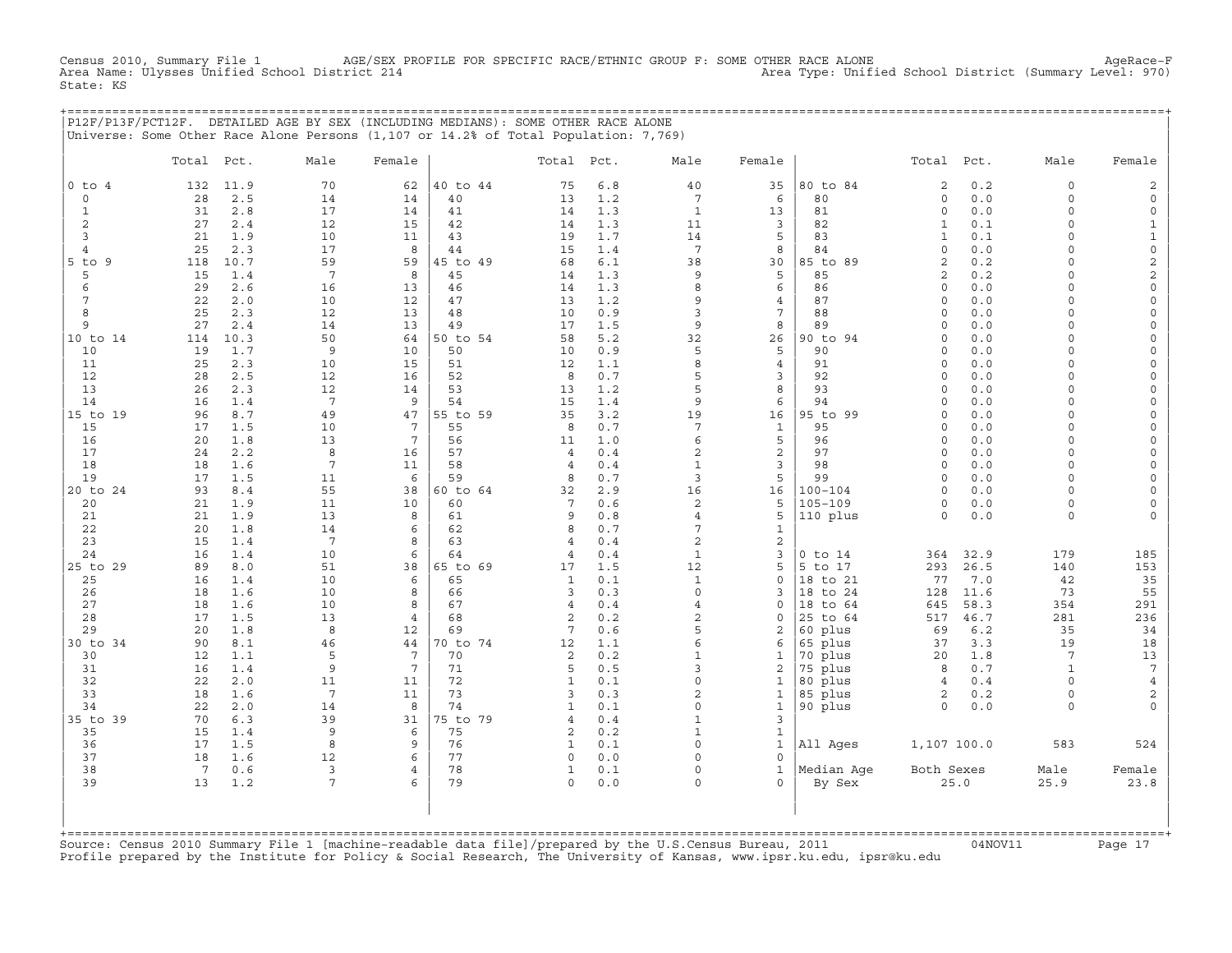Census 2010, Summary File 1 AGE/SEX PROFILE FOR SPECIFIC RACE/ETHNIC GROUP G: TWO OR MORE RACES AgeRace−G<br>Area Name: Ulysses Unified School District 214 Area Nove: Unified School District (Summary Level: 970) Area Name: Ulysses Unified School District 214 State: KS

+===================================================================================================================================================+

|P12G/P13G/PCT12G. DETAILED AGE BY SEX (INCLUDING MEDIANS): TWO OR MORE RACES | |Universe: Two or More Races Persons (181 or 2.3% of Total Population: 7,769) | | | | Total Pct. Male Female | Total Pct. Male Female | Total Pct. Male Female | | | | | |0 to 4 31 17.1 17 14 |40 to 44 7 3.9 4 3 |80 to 84 0 0.0 0 0 0 0 | | 0 7 3.9 2 5 | 40 3 1.7 2 1 | 80 0 0.0 0 0 | | 1 9 5.0 4 5 | 41 2 1.1 1 1 | 81 0 0.0 0 0 | | 2 4 2.2 4 0 | 42 0 0.0 0 0 | 82 0 0.0 0 0 | | 3 7 3.9 4 3 | 43 2 1.1 1 1 | 83 0 0.0 0 0 | | 4 4 2.2 3 1 | 44 0 0.0 0 0 | 84 0 0.0 0 0 | |5 to 9 24 13.3 15 9 |45 to 49 13 7.2 4 9 |85 to 89 0 0.0 0 0 | | 5 2 1.1 1 1 | 45 3 1.7 1 2 | 85 0 0.0 0 0 | | 6 3 1.7 2 1 | 46 4 2.2 0 4 | 86 0 0.0 0 0 | | 7 7 3.9 5 2 | 47 0 0.0 0 0 | 87 0 0.0 0 0 | | 8 5 2.8 3 2 | 48 4 2.2 3 1 | 88 0 0.0 0 0 | | 9 7 3.9 4 3 | 49 2 1.1 0 2 | 89 0 0.0 0 0 | |10 to 14 16 8.8 8 8 |50 to 54 4 2.2 4 0 |90 to 94 1 0.6 0 1 | | 10 1 0.6 0 1 | 50 1 0.6 1 0 | 90 0 0.0 0 0 | | 11 5 2.8 3 2 | 51 2 1.1 2 0 | 91 0 0.0 0 0 | | 12 2 1.1 0 2 | 52 0 0.0 0 0 | 92 1 0.6 0 1 | | 13 4 2.2 2 2 | 53 1 0.6 1 0 | 93 0 0.0 0 0 | | 14 4 2.2 3 1 | 54 0 0.0 0 0 | 94 0 0.0 0 0 | |15 to 19 17 9.4 9 8 |55 to 59 7 3.9 2 5 |95 to 99 0 0.0 0 0 | | 15 6 3.3 3 3 | 55 2 1.1 1 1 | 95 0 0.0 0 0 | | 16 1 0.6 1 0 | 56 3 1.7 0 3 | 96 0 0.0 0 0 | | 17 4 2.2 2 2 | 57 1 0.6 1 0 | 97 0 0.0 0 0 | | 18 5 2.8 2 3 | 58 1 0.6 0 1 | 98 0 0.0 0 0 | | 19 1 0.6 1 0 | 59 0 0.0 0 0 | 99 0 0.0 0 0 | |20 to 24 11 6.1 6 5 |60 to 64 2 1.1 1 1 1 |100−104 0 0.0 0 0 0 0 | 20 3 1.7 2 1 | 60 1 0.6 1 0 | 105−109 0 0.0 0 0 0 | 21 0 0.0 0 0 | 61 1 0.6 0 1 |110 plus 0 0.0 0 0 | | 22 3 1.7 1 2 | 62 0 0.0 0 0 | | | 23 4 2.2 2 2 | 63 0 0.0 0 0 | | | 24 1 0.6 1 0 | 64 0 0.0 0 0 |0 to 14 71 39.2 40 31 | |25 to 29 12 6.6 4 8 |65 to 69 4 2.2 1 3 |5 to 17 51 28.2 29 22 | | 25 4 2.2 1 3 | 65 0 0.0 0 0 |18 to 21 9 5.0 5 4 | | 26 3 1.7 0 3 | 66 2 1.1 0 2 |18 to 24 17 9.4 9 8 | | 27 0 0.0 0 0 | 67 1 0.6 1 0 |18 to 64 87 48.1 44 43 | | 28 3 1.7 2 1 | 68 0 0.0 0 0 |25 to 64 70 38.7 35 35 | | 29 2 1.1 1 1 | 69 1 0.6 0 1 |60 plus 14 7.7 4 10 | |30 to 34 14 7.7 9 5 |70 to 74 3 1.7 1 2 |65 plus 12 6.6 3 9 | | 30 5 2.8 3 2 | 70 0 0.0 0 0 |70 plus 8 4.4 2 6 | | 31 5 2.8 3 2 | 71 0 0.0 0 0 |75 plus 5 2.8 1 4 | | 32 3 1.7 2 1 | 72 2 1.1 1 1 |80 plus 1 0.6 0 1 | | 33 1 0.6 1 0 | 73 0 0.0 0 0 |85 plus 1 0.6 0 1 | | 34 0 0.0 0 0 | 74 1 0.6 0 1 | 90 plus 1 0.6 0 1 |  $|35 \text{ to } 39 \qquad 11 \quad 6.1 \qquad 7 \qquad 4 \quad |75 \text{ to } 79 \qquad 4 \quad 2.2 \qquad 1 \qquad 3 \qquad |$ | 35 0 0.0 0 0 | 75 2 1.1 1 1 | | | 36 1 0.6 0 1 | 76 0 0.0 0 0 |All Ages 181 100.0 93 88 | | 37 3 1.7 1 2 77 1 0.6 0 1 | 38 5 2.8 5 0 | 78 1 0.6 0 1 |Median Age Both Sexes Male Female | | 39 2 1.1 1 1 | 79 0 0.0 0 0 | By Sex 20.8 18.3 24.5 | | | | |

| | +===================================================================================================================================================+Source: Census 2010 Summary File 1 [machine−readable data file]/prepared by the U.S.Census Bureau, 2011 04NOV11 Page 18 Profile prepared by the Institute for Policy & Social Research, The University of Kansas, www.ipsr.ku.edu, ipsr@ku.edu

| | | |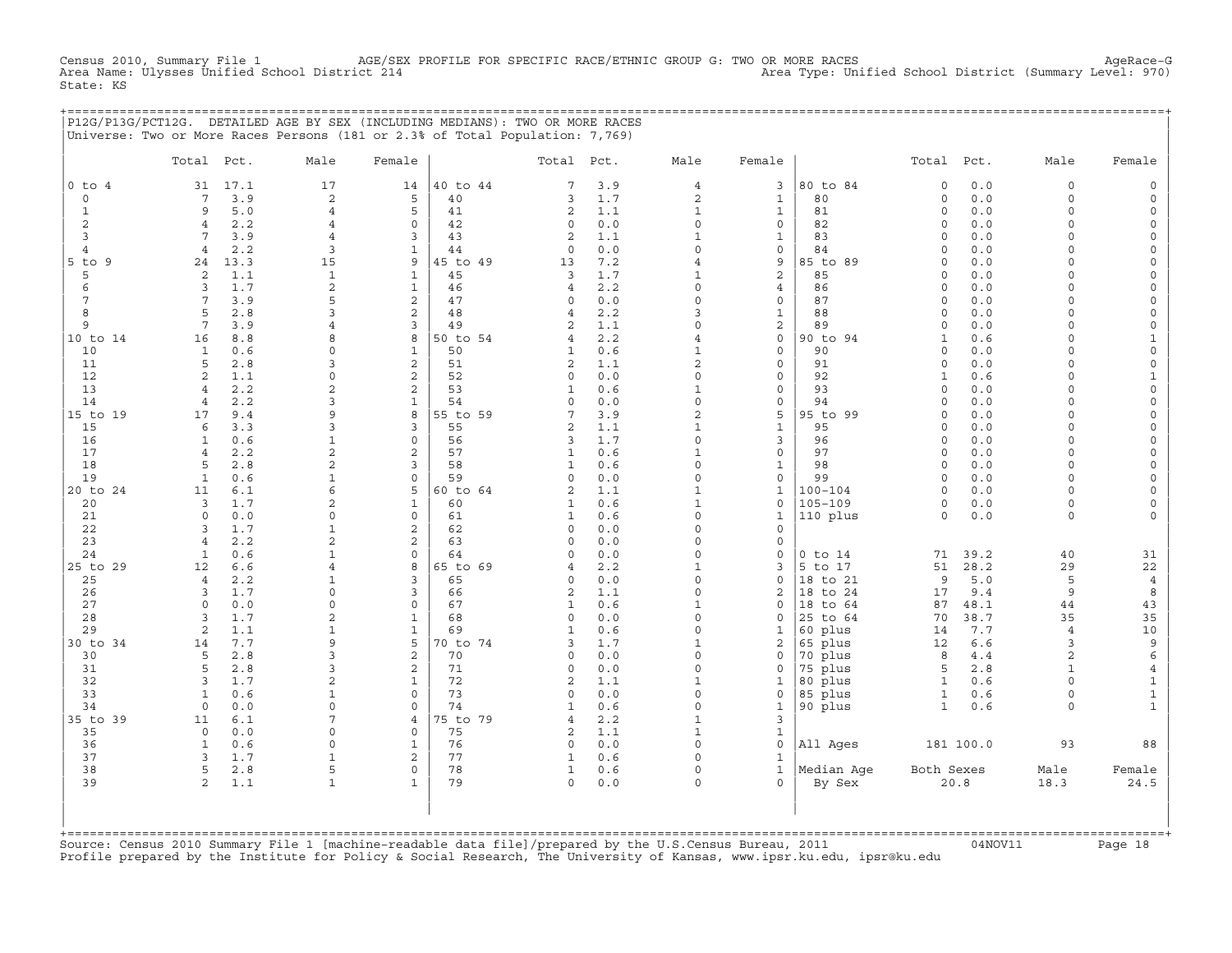Census 2010, Summary File 1 AGE/SEX PROFILE FOR SPECIFIC RACE/ETHNIC GROUP H: HISPANIC OR LATINO OF ANY RACE<br>Area Name: Ulysses Unified School District 214 Area Type: Unified School District (Summary Level: 970) State: KS

+===================================================================================================================================================+

| P12H/P13H/PCT12H. | Universe: Hispanic or Latino of Any Race Persons (3,431 or 44.2% of Total Population: 7,769) |           |           |                |                       |            | DETAILED AGE BY SEX (INCLUDING MEDIANS): HISPANIC OR LATINO OF ANY RACE |                |                      |                           |             |                          |                                            |
|-------------------|----------------------------------------------------------------------------------------------|-----------|-----------|----------------|-----------------------|------------|-------------------------------------------------------------------------|----------------|----------------------|---------------------------|-------------|--------------------------|--------------------------------------------|
|                   | Total<br>Pct.                                                                                | Male      | Female    |                | Total                 | Pct.       | Male                                                                    | Female         |                      | Total                     | Pct.        | Male                     | Female                                     |
| $0$ to $4$<br>0   | 458<br>13.3<br>2.9<br>98                                                                     | 236<br>51 | 222<br>47 | 40 to 44<br>40 | 203<br>41             | 5.9<br>1.2 | 115<br>22                                                               | 88<br>19       | 80 to 84<br>80       | 5<br>$\mathbf{1}$         | 0.1<br>0.0  | $\mathbf{1}$<br>$\Omega$ | 4<br>$\mathbf{1}$                          |
| $\mathbf{1}$      | 101<br>2.9                                                                                   | 49        | 52        | 41             | 39                    | 1.1        | 21                                                                      | 18             | 81                   | $\mathbf 0$               | 0.0         | $\circ$                  | 0                                          |
| 2                 | 91<br>2.7                                                                                    | 44        | 47        | 42             | 41                    | 1.2        | 25                                                                      | 16             | 82                   | $\mathbf{1}$              | 0.0         | $\circ$                  | $\mathbf{1}$                               |
| 3                 | 77<br>2.2                                                                                    | 37        | 40        | 43             | 44                    | 1.3        | 28                                                                      | 16             | 83                   | 3                         | 0.1         | $\mathbf{1}$             | $\overline{c}$                             |
| 4<br>5 to 9       | 2.7<br>91<br>11.2                                                                            | 55<br>203 | 36        | 44<br>45 to 49 | 38<br>200             | 1.1<br>5.8 | 19                                                                      | 19             | 84<br>85 to 89       | $\circ$<br>$\overline{4}$ | 0.0<br>0.1  | 0<br>$\mathbf{1}$        | $\mathsf{O}\xspace$<br>3                   |
| 5                 | 384<br>57<br>1.7                                                                             | 28        | 181<br>29 | 45             | 42                    | 1.2        | 106<br>27                                                               | 94<br>15       | 85                   | 2                         | 0.1         | $\Omega$                 | 2                                          |
| 6                 | 82<br>2.4                                                                                    | 40        | 42        | 46             | 37                    | 1.1        | 17                                                                      | 20             | 86                   | $\mathbf{1}$              | 0.0         | $\Omega$                 | $\mathbf{1}$                               |
| 7                 | 81<br>2.4                                                                                    | 39        | 42        | 47             | 37                    | 1.1        | 25                                                                      | 12             | 87                   | $\circ$                   | 0.0         | $\circ$                  | $\mathsf{O}\xspace$                        |
| 8                 | 75<br>2.2                                                                                    | 46        | 29        | 48             | 39                    | 1.1        | 17                                                                      | 22             | 88                   | $\mathbf{1}$              | 0.0         | $\mathbf{1}$             | $\mathbf 0$                                |
| 9                 | 89<br>2.6                                                                                    | 50        | 39        | 49             | 45                    | 1.3        | 20                                                                      | 25             | 89                   | $\Omega$                  | 0.0         | $\Omega$                 | 0                                          |
| 10 to 14          | 11.3<br>387                                                                                  | 209       | 178       | 50 to 54       | 166                   | $4.8$      | 92                                                                      | 74             | 90 to 94             | $\Omega$                  | 0.0         | $\Omega$                 | $\mathsf{O}\xspace$                        |
| 10                | 2.0<br>68                                                                                    | 38        | 30        | 50             | 32                    | 0.9        | 17                                                                      | 15             | 90                   | $\Omega$                  | $0.0$       | $\Omega$                 | 0                                          |
| 11                | 83<br>2.4                                                                                    | 40        | 43        | 51             | 45                    | 1.3        | 28                                                                      | 17             | 91                   | $\Omega$                  | 0.0         | $\Omega$                 | $\mathbf 0$                                |
| 12                | 73<br>2.1                                                                                    | 43        | 30        | 52             | 24                    | 0.7        | 14                                                                      | 10             | 92                   | $\Omega$                  | 0.0         | $\Omega$                 | $\mathsf{O}\xspace$                        |
| 13                | 82<br>2.4                                                                                    | 41        | 41        | 53             | 36                    | 1.0        | 18                                                                      | 18             | 93                   | $\Omega$                  | 0.0         | $\Omega$                 | 0                                          |
| 14                | 81<br>2.4                                                                                    | 47        | 34        | 54             | 29                    | 0.8        | 15                                                                      | 14             | 94                   | $\Omega$<br>$\Omega$      | 0.0         | $\Omega$                 | $\mathbf 0$                                |
| 15 to 19<br>15    | 290<br>8.5<br>1.8<br>61                                                                      | 165<br>32 | 125<br>29 | 55 to 59<br>55 | 103<br>27             | 3.0<br>0.8 | 56<br>17                                                                | 47<br>10       | 95 to 99<br>95       | $\Omega$                  | 0.0<br>0.0  | $\circ$<br>$\Omega$      | $\mathsf{O}\xspace$<br>$\mathsf{O}\xspace$ |
| 16                | 1.9<br>64                                                                                    | 43        | 21        | 56             | 29                    | 0.8        | 15                                                                      | 14             | 96                   | $\Omega$                  | 0.0         | $\Omega$                 | 0                                          |
| 17                | 60<br>1.7                                                                                    | 31        | 29        | 57             | 10                    | 0.3        | 5                                                                       | 5              | 97                   | $\Omega$                  | 0.0         | 0                        | 0                                          |
| 18                | 1.8<br>61                                                                                    | 37        | 24        | 58             | 18                    | 0.5        | 9                                                                       | 9              | 98                   | $\circ$                   | 0.0         | $\circ$                  | $\mathsf{O}\xspace$                        |
| 19                | 44<br>1.3                                                                                    | 22        | 22        | 59             | 19                    | 0.6        | 10                                                                      | 9              | 99                   | $\Omega$                  | 0.0         | $\Omega$                 | 0                                          |
| 20 to 24          | 7.3<br>252                                                                                   | 139       | 113       | 60 to 64       | 95                    | 2.8        | 50                                                                      | 45             | $100 - 104$          | $\mathbf{1}$              | 0.0         | $\Omega$                 | $\mathbf{1}$                               |
| 20                | 1.5<br>52                                                                                    | 29        | 23        | 60             | 21                    | 0.6        | 10                                                                      | 11             | $105 - 109$          | $\mathsf{O}\xspace$       | 0.0         | $\circ$                  | $\mathsf{O}\xspace$                        |
| 21                | 1.3<br>44                                                                                    | 22        | 22        | 61             | 23                    | 0.7        | 12                                                                      | 11             | 110 plus             | $\circ$                   | 0.0         | $\Omega$                 | $\mathbf 0$                                |
| 22                | 55<br>1.6                                                                                    | 34        | 21        | 62             | 17                    | 0.5        | 12                                                                      | 5              |                      |                           |             |                          |                                            |
| 23                | 41<br>1.2                                                                                    | 19        | 22        | 63             | 13                    | 0.4        | 8                                                                       | 5              |                      |                           |             |                          |                                            |
| 24                | 1.7<br>60                                                                                    | 35        | 25        | 64             | 21                    | 0.6        | 8                                                                       | 13             | $0$ to $14$          | 1,229                     | 35.8        | 648                      | 581                                        |
| 25 to 29          | 7.2<br>248                                                                                   | 134       | 114       | 65 to 69       | 57                    | 1.7        | 24                                                                      | 33             | 5 to 17              | 956                       | 27.9        | 518                      | 438                                        |
| 25<br>26          | 1.2<br>40<br>49<br>1.4                                                                       | 23<br>25  | 17<br>24  | 65<br>66       | 14<br>12              | 0.4<br>0.3 | 6<br>$\mathbf{1}$                                                       | 8<br>11        | 18 to 21<br>18 to 24 | 201<br>357                | 5.9<br>10.4 | 110<br>198               | 91<br>159                                  |
| 27                | 48<br>1.4                                                                                    | 29        | 19        | 67             | 10                    | 0.3        | 8                                                                       | 2              | 18 to 64             | 1,886                     | 55.0        | 1,022                    | 864                                        |
| 28                | 1.7<br>59                                                                                    | 36        | 23        | 68             | $7\phantom{.0}$       | 0.2        | 3                                                                       | $\overline{4}$ | 25 to 64             | 1,529                     | 44.6        | 824                      | 705                                        |
| 29                | 52<br>1.5                                                                                    | 21        | 31        | 69             | 14                    | 0.4        | 6                                                                       | 8              | 60 plus              | 226                       | 6.6         | 106                      | 120                                        |
| 30 to 34          | 8.4<br>289                                                                                   | 148       | 141       | 70 to 74       | 37                    | 1.1        | 20                                                                      | 17             | 65 plus              | 131                       | 3.8         | 56                       | 75                                         |
| 30                | 49<br>1.4                                                                                    | 24        | 25        | 70             | $7\phantom{.0}$       | 0.2        | 6                                                                       | $\mathbf{1}$   | 70 plus              | 74                        | 2.2         | 32                       | 42                                         |
| 31                | 50<br>1.5                                                                                    | 24        | 26        | 71             | 9                     | 0.3        | $\overline{4}$                                                          | 5              | 75 plus              | 37                        | 1.1         | 12                       | 25                                         |
| 32                | 65<br>1.9                                                                                    | 30        | 35        | 72             | 7                     | 0.2        | $\overline{2}$                                                          | 5              | 80 plus              | 10                        | 0.3         | 2                        | 8                                          |
| 33                | 51<br>1.5                                                                                    | 25        | 26        | 73             | 6                     | 0.2        | 5                                                                       | 1              | 85 plus              | 5                         | 0.1         | 1                        | 4                                          |
| 34                | 74<br>2.2                                                                                    | 45        | 29        | 74             | 8                     | 0.2        | 3                                                                       | 5              | 90 plus              | $\mathbf{1}$              | 0.0         | 0                        | $\mathbf{1}$                               |
| 35 to<br>39       | 225<br>6.6                                                                                   | 123       | 102       | 75 to 79       | 27                    | 0.8        | 10                                                                      | 17             |                      |                           |             |                          |                                            |
| 35<br>36          | 48<br>1.4<br>56<br>1.6                                                                       | 28<br>30  | 20<br>26  | 75<br>76       | 10<br>$7\phantom{.0}$ | 0.3<br>0.2 | 6<br>$\overline{2}$                                                     | 4<br>5         | All Ages             | 3,431 100.0               |             | 1,832                    | 1,599                                      |
| 37                | 1.2<br>41                                                                                    | 23        | 18        | 77             | 1                     | 0.0        | $\Omega$                                                                | 1              |                      |                           |             |                          |                                            |
| 38                | 35<br>1.0                                                                                    | 21        | 14        | 78             | 6                     | 0.2        | $\Omega$                                                                | 6              | Median Age           | Both Sexes                |             | Male                     | Female                                     |
| 39                | 45<br>1.3                                                                                    | 21        | 24        | 79             | 3                     | 0.1        | $\overline{2}$                                                          | $\mathbf{1}$   | By Sex               |                           | 24.1        | 23.9                     | 24.2                                       |
|                   | +============================                                                                |           |           |                |                       |            |                                                                         |                |                      |                           |             |                          |                                            |

+===================================================================================================================================================+Source: Census 2010 Summary File 1 [machine−readable data file]/prepared by the U.S.Census Bureau, 2011 04NOV11 Page 19 Profile prepared by the Institute for Policy & Social Research, The University of Kansas, www.ipsr.ku.edu, ipsr@ku.edu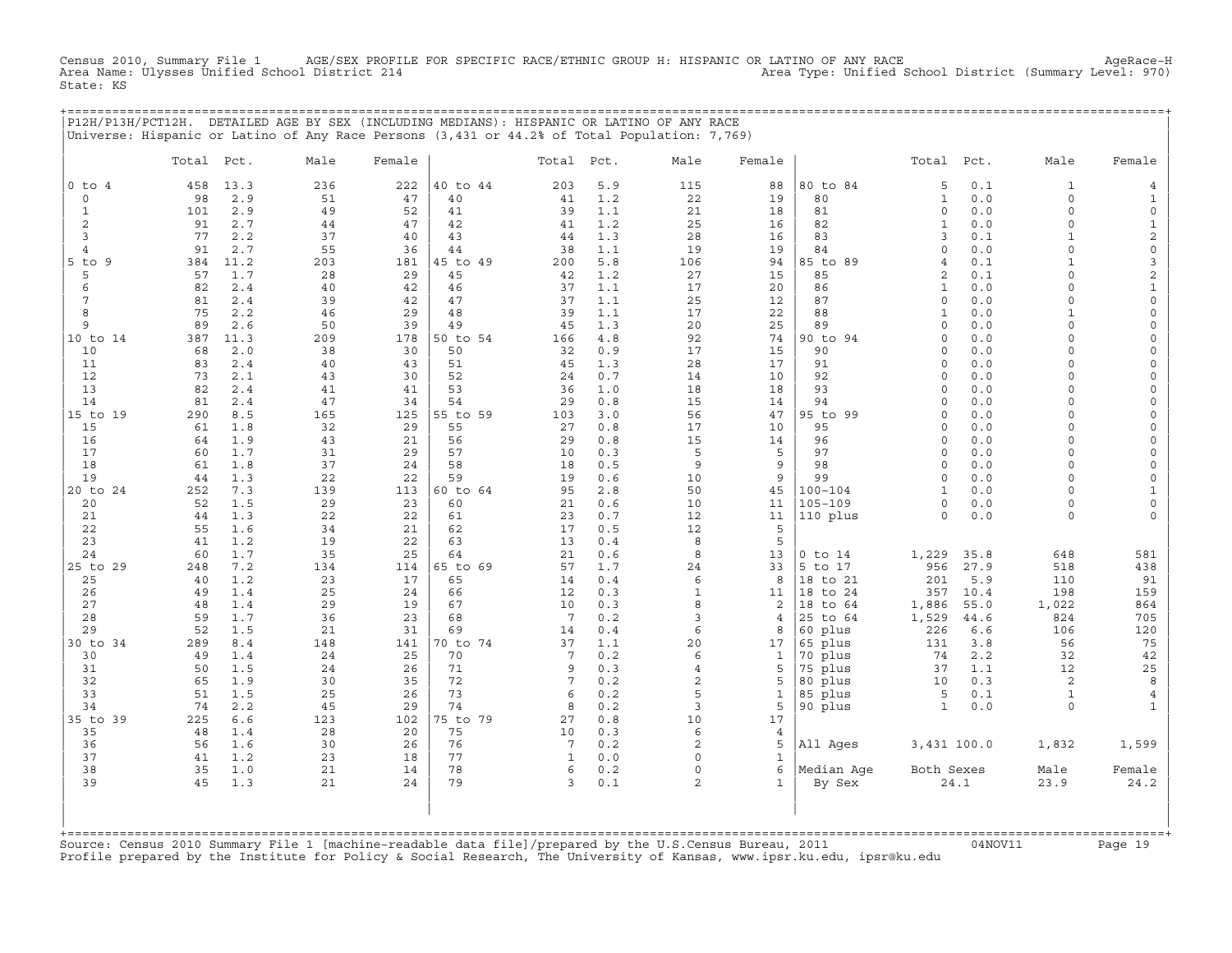Census 2010, Summary File 1 AGE/SEX PROFILE FOR SPECIFIC RACE/ETHNIC GROUP I: WHITE ALONE, NOT HISPANIC OR LATINO AgeRace−I Area Name: Ulysses Unified School District 214 Area Type: Unified School District (Summary Level: 970) State: KS

|                       |            |            | P12I/P13I/PCT12I. DETAILED AGE BY SEX (INCLUDING MEDIANS): WHITE ALONE, NOT HISPANIC OR LATINO<br>Universe: White Alone, Not Hispanic or Latino Persons (4,189 or 53.9% of Total Population: 7,769) |           |                |            |            |                       |           | ================     |                   |              |                              |                          |
|-----------------------|------------|------------|-----------------------------------------------------------------------------------------------------------------------------------------------------------------------------------------------------|-----------|----------------|------------|------------|-----------------------|-----------|----------------------|-------------------|--------------|------------------------------|--------------------------|
|                       | Total Pct. |            | Male                                                                                                                                                                                                | Female    |                | Total Pct. |            | Male                  | Female    |                      | Total Pct.        |              | Male                         | Female                   |
| $0$ to $4$<br>$\circ$ | 232<br>46  | 5.5<br>1.1 | 108<br>22                                                                                                                                                                                           | 124<br>24 | 40 to 44<br>40 | 242<br>46  | 5.8<br>1.1 | 113<br>17             | 129<br>29 | 80 to 84<br>80       | 107<br>26         | 2.6<br>0.6   | 47<br>8                      | 60<br>18                 |
| 1                     | 58         | 1.4        | 30                                                                                                                                                                                                  | 28        | 41             | 52         | 1.2        | 28                    | 24        | 81                   | 23                | 0.5          | 10                           | 13                       |
| $\overline{c}$        | 40         | 1.0        | 15                                                                                                                                                                                                  | 25        | 42             | 51         | 1.2        | 21                    | 30        | 82                   | 27                | 0.6          | 10                           | 17                       |
| 3                     | 44         | 1.1        | 21                                                                                                                                                                                                  | 23        | 43             | 41         | 1.0        | 22                    | 19        | 83                   | 16                | 0.4          | 11                           | 5                        |
| $\overline{4}$        | 44         | 1.1        | 20                                                                                                                                                                                                  | 24        | 44             | 52         | 1.2        | 25                    | 27        | 84                   | 15                | 0.4          | 8                            | $\overline{7}$           |
| - 9<br>5 to<br>5      | 282<br>65  | 6.7<br>1.6 | 151<br>34                                                                                                                                                                                           | 131<br>31 | 45 to 49<br>45 | 327<br>46  | 7.8<br>1.1 | 166<br>19             | 161<br>27 | 85 to 89<br>85       | 47<br>10          | 1.1<br>0.2   | 15<br>3                      | 32<br>7                  |
| 6                     | 41         | 1.0        | 23                                                                                                                                                                                                  | 18        | 46             | 63         | 1.5        | 32                    | 31        | 86                   | 14                | 0.3          | 5                            | 9                        |
| 7                     | 54         | 1.3        | 31                                                                                                                                                                                                  | 23        | 47             | 66         | 1.6        | 34                    | 32        | 87                   | 13                | 0.3          | 2                            | 11                       |
| 8                     | 70         | 1.7        | 35                                                                                                                                                                                                  | 35        | 48             | 67         | 1.6        | 33                    | 34        | 88                   | 6                 | 0.1          | 3                            | 3                        |
| 9                     | 52         | 1.2        | 28                                                                                                                                                                                                  | 24        | 49             | 85         | 2.0        | 48                    | 37        | 89                   | $\overline{4}$    | 0.1          | $\mathbf{2}$                 | 2                        |
| 10 to 14              | 282        | 6.7        | 149                                                                                                                                                                                                 | 133       | 50 to 54       | 337        | 8.0        | 171                   | 166       | 90 to 94             | 21                | 0.5          | $\epsilon$                   | 15                       |
| 10<br>11              | 70<br>48   | 1.7<br>1.1 | 35<br>26                                                                                                                                                                                            | 35<br>22  | 50<br>51       | 68<br>66   | 1.6<br>1.6 | 32<br>34              | 36<br>32  | 90<br>91             | 9<br>2            | 0.2<br>0.0   | 3<br>$\Omega$                | 6<br>$\sqrt{2}$          |
| 12                    | 59         | 1.4        | 29                                                                                                                                                                                                  | 30        | 52             | 58         | 1.4        | 31                    | 27        | 92                   | 4                 | 0.1          |                              | 3                        |
| 13                    | 52         | 1.2        | 26                                                                                                                                                                                                  | 26        | 53             | 76         | 1.8        | 37                    | 39        | 93                   | 4                 | 0.1          | $\mathbf{1}$                 | $\mathsf 3$              |
| 14                    | 53         | 1.3        | 33                                                                                                                                                                                                  | 20        | 54             | 69         | 1.6        | 37                    | 32        | 94                   | $\overline{2}$    | 0.0          | $\mathbf{1}$                 | $\mathbf{1}$             |
| 15 to 19              | 251        | 6.0        | 123                                                                                                                                                                                                 | 128       | 55 to 59       | 368        | 8.8        | 186                   | 182       | 95 to 99             | 4                 | 0.1          | 2                            | $\overline{2}$           |
| 15<br>16              | 67<br>53   | 1.6<br>1.3 | 33<br>28                                                                                                                                                                                            | 34<br>25  | 55<br>56       | 81<br>97   | 1.9<br>2.3 | 43<br>46              | 38<br>51  | 95<br>96             | $\mathbf{1}$<br>2 | 0.0<br>0.0   | $\mathbf{1}$<br>$\mathbf{1}$ | $\mathsf{O}\xspace$<br>1 |
| 17                    | 50         | 1.2        | 31                                                                                                                                                                                                  | 19        | 57             | 64         | 1.5        | 27                    | 37        | 97                   | $\Omega$          | 0.0          | $\Omega$                     | $\circ$                  |
| 18                    | 49         | 1.2        | 19                                                                                                                                                                                                  | 30        | 58             | 61         | 1.5        | 30                    | 31        | 98                   | $\mathbf{1}$      | 0.0          | $\Omega$                     | 1                        |
| 19                    | 32         | 0.8        | 12                                                                                                                                                                                                  | 20        | 59             | 65         | 1.6        | 40                    | 25        | 99                   | $\mathbf 0$       | 0.0          | $\Omega$                     | $\mathbf 0$              |
| 20 to 24              | 190        | 4.5        | 109                                                                                                                                                                                                 | 81        | 60 to 64       | 288        | 6.9        | 143                   | 145       | $100 - 104$          | 2                 | 0.0          | $\cap$                       | 2                        |
| 20                    | 30         | 0.7        | 19                                                                                                                                                                                                  | 11        | 60             | 83         | 2.0        | 45                    | 38        | $105 - 109$          | $\Omega$          | 0.0          | $\Omega$                     |                          |
| 21<br>22              | 39<br>52   | 0.9<br>1.2 | 21<br>29                                                                                                                                                                                            | 18<br>23  | 61<br>62       | 61<br>62   | 1.5<br>1.5 | 31<br>27              | 30<br>35  | 110 plus             | $\Omega$          | 0.0          | $\cap$                       |                          |
| 23                    | 40         | 1.0        | 25                                                                                                                                                                                                  | 15        | 63             | 40         | 1.0        | 24                    | 16        |                      |                   |              |                              |                          |
| 24                    | 29         | 0.7        | 15                                                                                                                                                                                                  | 14        | 64             | 42         | 1.0        | 16                    | 26        | $0$ to $14$          | 796               | 19.0         | 408                          | 388                      |
| 25 to 29              | 254        | 6.1        | 113                                                                                                                                                                                                 | 141       | 65 to 69       | 199        | 4.8        | 103                   | 96        | 5 to 17              | 734               | 17.5         | 392                          | 342                      |
| 25                    | 39         | 0.9        | 20                                                                                                                                                                                                  | 19        | 65             | 38         | 0.9        | 18                    | 20        | 18 to 21             | 150               | 3.6          | 71                           | 79                       |
| 26<br>27              | 50         | 1.2<br>1.4 | 25                                                                                                                                                                                                  | 25<br>37  | 66<br>67       | 38         | 0.9<br>1.1 | 21                    | 17        | 18 to 24             | 271               | 6.5          | 140                          | 131                      |
| 28                    | 58<br>43   | 1.0        | 21<br>19                                                                                                                                                                                            | 24        | 68             | 45<br>36   | 0.9        | 25<br>18              | 20<br>18  | 18 to 64<br>25 to 64 | 2,554<br>2,283    | 61.0<br>54.5 | 1,270<br>1,130               | 1,284<br>1,153           |
| 29                    | 64         | 1.5        | 28                                                                                                                                                                                                  | 36        | 69             | 42         | 1.0        | 21                    | 21        | 60 plus              | 957               | 22.8         | 439                          | 518                      |
| 30 to 34              | 243        | 5.8        | 127                                                                                                                                                                                                 | 116       | 70 to 74       | 155        | 3.7        | 64                    | 91        | 65 plus              | 669               | 16.0         | 296                          | 373                      |
| 30                    | 38         | 0.9        | 22                                                                                                                                                                                                  | 16        | 70             | 24         | 0.6        | 14                    | 10        | 70 plus              | 470               | 11.2         | 193                          | 277                      |
| 31                    | 58         | 1.4        | 32                                                                                                                                                                                                  | 26        | 71             | 45         | 1.1        | 18                    | 27        | 75 plus              | 315               | 7.5          | 129                          | 186                      |
| 32                    | 55         | 1.3        | 30                                                                                                                                                                                                  | 25        | 72             | 33         | 0.8        | 11                    | 22        | 80 plus              | 181               | 4.3          | 70                           | 111                      |
| 33<br>34              | 42<br>50   | 1.0<br>1.2 | 21<br>22                                                                                                                                                                                            | 21<br>28  | 73<br>74       | 30<br>23   | 0.7<br>0.5 | $7\phantom{.0}$<br>14 | 23<br>9   | 85 plus<br>90 plus   | 74<br>27          | 1.8<br>0.6   | 23<br>8                      | 51<br>19                 |
| 35 to 39              | 224        | 5.3        | 111                                                                                                                                                                                                 | 113       | 75 to 79       | 134        | 3.2        | 59                    | 75        |                      |                   |              |                              |                          |
| 35                    | 60         | 1.4        | 30                                                                                                                                                                                                  | 30        | 75             | 27         | 0.6        | 14                    | 13        |                      |                   |              |                              |                          |
| 36                    | 40         | 1.0        | 22                                                                                                                                                                                                  | 18        | 76             | 39         | 0.9        | 18                    | 21        | All Ages             | 4,189 100.0       |              | 2,066                        | 2,123                    |
| 37                    | 35         | 0.8        | 18                                                                                                                                                                                                  | 17        | 77             | 21         | 0.5        | 5                     | 16        |                      |                   |              |                              |                          |
| 38<br>39              | 50<br>39   | 1.2<br>0.9 | 21<br>20                                                                                                                                                                                            | 29<br>19  | 78<br>79       | 32<br>15   | 0.8<br>0.4 | 16<br>6               | 16<br>9   | Median Age<br>By Sex | Both Sexes        | 42.8         | Male<br>41.9                 | Female<br>43.6           |
|                       |            |            |                                                                                                                                                                                                     |           |                |            |            |                       |           |                      |                   |              |                              |                          |

Source: Census 2010 Summary File 1 [machine-readable data file]/prepared by the U.S.Census Bureau, 2011 Page 20<br>Profile prepared by the Institute for Policy & Social Research, The University of Kansas, www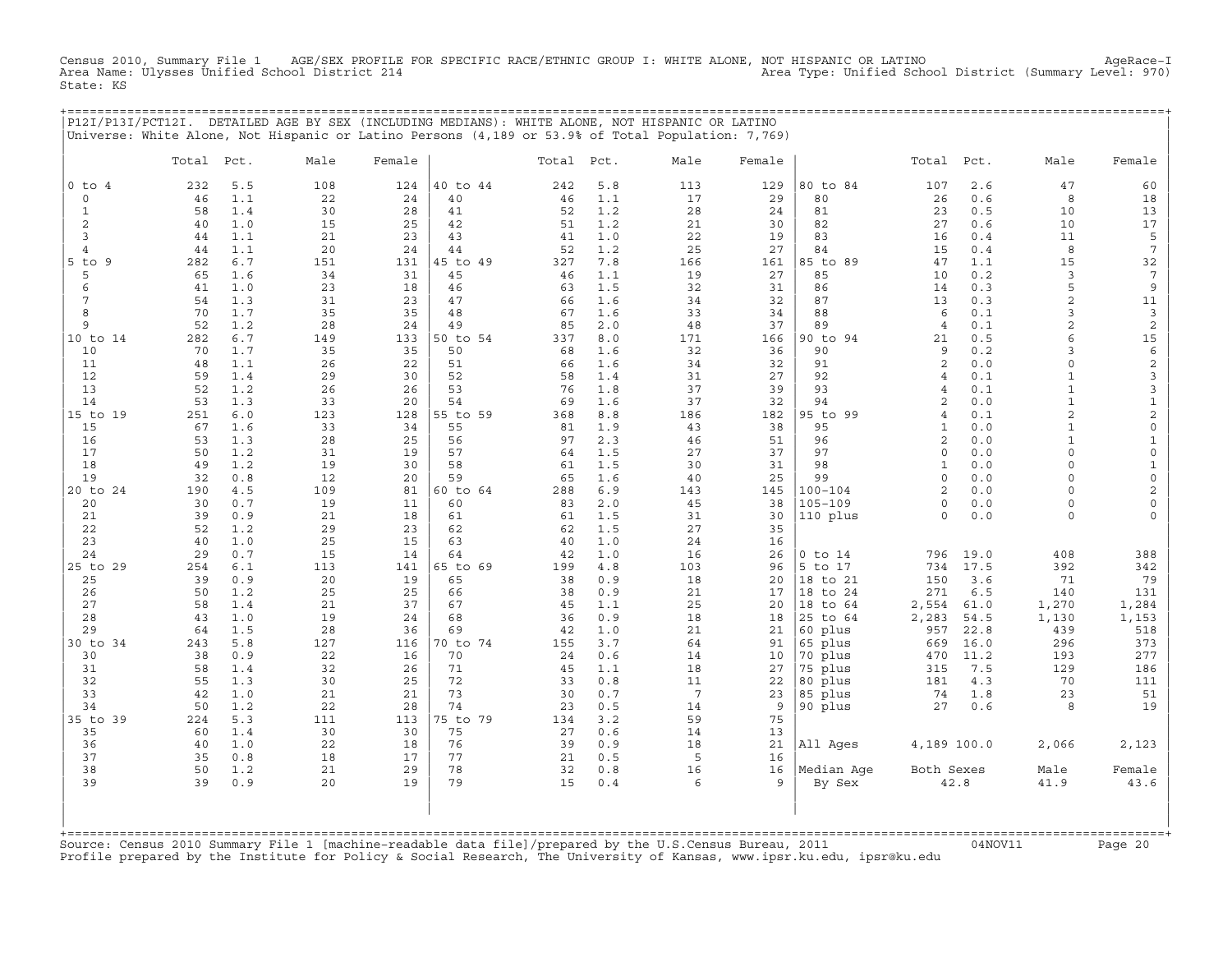Census 2010, Summary File 1 AGE/SEX PROFILE FOR SPECIFIC RACE/ETHNIC GROUP J: BLACK/AFRICAN AM ALONE, NOT HISP/LATINO<br>Area Name: Ulysses Unified School District 214 State: KS

|                | P12J/P13J/PCT12J. DETAILED AGE BY SEX (INCLUDING MEDIANS): BLACK/AFRICAN AM ALONE, NOT HISP/LATINO<br>Universe: Black/African Am Alone, Not Hisp/Latino Persons (31 or 0.4% of Total Population: 7,769) |                      |                                    |                |                |            |                              |                             |                    |                        |              |                      |                      |
|----------------|---------------------------------------------------------------------------------------------------------------------------------------------------------------------------------------------------------|----------------------|------------------------------------|----------------|----------------|------------|------------------------------|-----------------------------|--------------------|------------------------|--------------|----------------------|----------------------|
|                | Total Pct.                                                                                                                                                                                              | Male                 | Female                             |                | Total Pct.     |            | Male                         | Female                      |                    | Total Pct.             |              | Male                 | Female               |
| $0$ to $4$     | 6<br>19.4                                                                                                                                                                                               | $\overline{3}$       | $\mathbf{3}$                       | 40 to 44       | 0              | 0.0        | $\circ$                      | $\mathbf 0$                 | 80 to 84           | $\circ$                | 0.0          | $\mathbf 0$          |                      |
| $\circ$        | 0.0<br>0                                                                                                                                                                                                | $\circ$              | 0                                  | 40             | 0              | 0.0        | $\circ$                      | 0                           | 80                 | 0                      | 0.0          | $\mathbf 0$          | $\Omega$             |
| $\mathbf{1}$   | 2<br>6.5                                                                                                                                                                                                | $\mathbf{1}$         | $\mathbf{1}$                       | 41             | 0              | 0.0        | $\circ$                      | $\mathbf 0$                 | 81                 | $\mathbf 0$            | 0.0          | $\Omega$             | $\Omega$             |
| 2              | 2<br>6.5                                                                                                                                                                                                | $\mathsf{O}\xspace$  | 2                                  | 42             | 0              | 0.0        | 0                            | $\circ$                     | 82                 | $\circ$                | 0.0          | $\Omega$             | $\Omega$             |
| 3              | $\circ$<br>0.0                                                                                                                                                                                          | 0                    | $\mathbf 0$                        | 43             | $\Omega$       | 0.0        | $\circ$                      | $\mathbf 0$                 | 83                 | $\Omega$               | 0.0          | $\Omega$             | $\Omega$             |
| $\overline{4}$ | 2<br>6.5                                                                                                                                                                                                | 2                    | $\Omega$                           | 44             | $\Omega$       | 0.0        | $\circ$                      | $\mathbf 0$                 | 84                 | $\Omega$               | 0.0          | $\Omega$             |                      |
| 5 to 9<br>5    | 3<br>9.7<br>3.2<br>$\mathbf{1}$                                                                                                                                                                         | $\mathbf{1}$<br>0    | 2<br>$\mathbf{1}$                  | 45 to 49<br>45 | 1<br>1         | 3.2<br>3.2 | $\mathbf{1}$<br>$\mathbf{1}$ | $\mathsf{O}$<br>$\mathbf 0$ | 85 to 89<br>85     | $\mathbf 0$<br>$\circ$ | 0.0<br>0.0   | $\Omega$<br>$\Omega$ | $\Omega$<br>$\Omega$ |
| 6              | 3.2<br>$\mathbf{1}$                                                                                                                                                                                     | $\mathbf 1$          | $\mathsf{O}\xspace$                | 46             | 0              | 0.0        | $\mathsf O$                  | $\mathsf{O}$                | 86                 | $\Omega$               | 0.0          | $\Omega$             |                      |
| 7              | 3.2<br>1                                                                                                                                                                                                | 0                    | $\mathbf{1}$                       | 47             | 0              | 0.0        | $\Omega$                     | $\mathbf 0$                 | 87                 | $\Omega$               | 0.0          | $\Omega$             |                      |
| 8              | $\Omega$<br>0.0                                                                                                                                                                                         | $\Omega$             | $\circ$                            | 48             | 0              | 0.0        | $\circ$                      | $\mathbf 0$                 | 88                 | $\circ$                | 0.0          | $\Omega$             | $\Omega$             |
| 9              | $\Omega$<br>0.0                                                                                                                                                                                         | 0                    | $\mathsf{O}\xspace$                | 49             | 0              | 0.0        | 0                            | $\mathsf{O}$                | 89                 | $\Omega$               | 0.0          | $\Omega$             | $\Omega$             |
| 10 to 14       | 5<br>16.1                                                                                                                                                                                               | 3                    | 2                                  | 50 to 54       | $\overline{2}$ | 6.5        | $\circ$                      | 2                           | 90 to 94           | $\Omega$               | 0.0          | $\Omega$             |                      |
| 10             | 3.2<br>1                                                                                                                                                                                                | 1                    | $\mathbf 0$                        | 50             | 0              | 0.0        | $\circ$                      | $\mathbf 0$                 | 90                 | $\Omega$               | 0.0          | $\Omega$             | $\Omega$             |
| 11             | $\mathbf 0$<br>0.0                                                                                                                                                                                      | 0                    | $\mathbf{0}$                       | 51             | 2              | 6.5        | $\circ$                      | 2                           | 91                 | $\circ$                | 0.0          | $\Omega$             | $\Omega$             |
| 12             | 2<br>6.5                                                                                                                                                                                                | $\overline{2}$       | $\mathbf 0$                        | 52             | 0              | 0.0        | $\circ$                      | $\circ$                     | 92                 | $\circ$                | 0.0          | $\Omega$<br>$\Omega$ | $\Omega$             |
| 13<br>14       | 2<br>6.5<br>0.0<br>$\Omega$                                                                                                                                                                             | 0<br>$\Omega$        | 2<br>$\mathsf{O}$                  | 53<br>54       | 0<br>$\Omega$  | 0.0<br>0.0 | 0<br>$\Omega$                | $\circ$<br>0                | 93<br>94           | $\circ$<br>$\Omega$    | 0.0<br>0.0   | $\Omega$             | $\Omega$             |
| 15 to 19       | 19.4<br>6                                                                                                                                                                                               | 2                    | $\overline{4}$                     | 55 to 59       | $\Omega$       | 0.0        | $\Omega$                     | $\mathbf 0$                 | 95 to 99           | $\Omega$               | 0.0          | $\cap$               | $\Omega$             |
| 15             | 0.0<br>0                                                                                                                                                                                                | $\Omega$             | $\mathbf 0$                        | 55             | 0              | 0.0        | $\circ$                      | $\mathbf 0$                 | 95                 | $\Omega$               | 0.0          | $\Omega$             |                      |
| 16             | 12.9<br>4                                                                                                                                                                                               | 0                    | $\overline{4}$                     | 56             | 0              | 0.0        | $\Omega$                     | $\mathsf{O}$                | 96                 | $\circ$                | 0.0          | $\Omega$             | $\Omega$             |
| 17             | $\circ$<br>0.0                                                                                                                                                                                          | $\Omega$             | $\mathbf{0}$                       | 57             | $\Omega$       | 0.0        | $\Omega$                     | $\mathsf{O}$                | 97                 | $\Omega$               | 0.0          | $\Omega$             |                      |
| 18             | 3.2<br>1                                                                                                                                                                                                | $\mathbf{1}$         | $\mathbf 0$                        | 58             | $\Omega$       | 0.0        | $\circ$                      | $\mathbf 0$                 | 98                 | $\circ$                | 0.0          | $\Omega$             | $\Omega$             |
| 19             | 3.2<br>1                                                                                                                                                                                                | $\mathbf{1}$         | $\circ$                            | 59             | 0              | 0.0        | $\circ$                      | $\mathbf 0$                 | 99                 | $\circ$                | 0.0          | $\Omega$             | $\circ$              |
| 20 to 24       | 9.7<br>3                                                                                                                                                                                                | 3                    | $\mathsf{O}$                       | 60 to 64       | 0              | 0.0        | $\circ$                      | $\mathsf{O}$                | $100 - 104$        | $\circ$                | 0.0          | $\Omega$             |                      |
| 20             | $\mathbf 0$<br>0.0                                                                                                                                                                                      | 0                    | $\mathbf 0$                        | 60             | $\Omega$       | 0.0        | $\Omega$                     | $\mathbf 0$                 | $105 - 109$        | $\circ$                | $0.0$        | $\mathbf 0$          |                      |
| 21<br>22       | $\Omega$<br>0.0<br>0.0<br>$\mathbf 0$                                                                                                                                                                   | $\Omega$<br>$\Omega$ | $\mathbf 0$<br>$\circ$             | 61<br>62       | 0<br>0         | 0.0<br>0.0 | $\Omega$<br>$\circ$          | $\mathbf 0$<br>$\mathbf 0$  | 110 plus           | $\circ$                | 0.0          | $\mathbf 0$          | $\Omega$             |
| 23             | $\circ$<br>0.0                                                                                                                                                                                          | $\Omega$             | $\circ$                            | 63             | 0              | 0.0        | $\circ$                      | $\mathbf 0$                 |                    |                        |              |                      |                      |
| 24             | 9.7<br>3                                                                                                                                                                                                | 3                    | $\mathbf 0$                        | 64             | $\Omega$       | 0.0        | $\mathsf O$                  | $\mathsf{O}\xspace$         | $0$ to $14$        | 14                     | 45.2         | $7\phantom{.0}$      |                      |
| 25 to 29       | 3.2<br>1                                                                                                                                                                                                | $\mathbf 1$          | 0                                  | 65 to 69       | $\Omega$       | 0.0        | 0                            | $\mathsf{O}$                | 5 to 17            | 12                     | 38.7         | $\overline{4}$       | R                    |
| 25             | $\mathbf{1}$<br>3.2                                                                                                                                                                                     | $\mathbf 1$          | $\Omega$                           | 65             | $\Omega$       | 0.0        | $\circ$                      | $\Omega$                    | 18 to 21           | 2                      | 6.5          | 2                    | $\circ$              |
| 26             | 0<br>0.0                                                                                                                                                                                                | 0                    | $\circ$                            | 66             | 0              | 0.0        | 0                            | 0                           | 18 to 24           | 5                      | 16.1         | 5                    | $\Omega$             |
| 27             | $\circ$<br>0.0                                                                                                                                                                                          | $\Omega$             | $\mathbf{0}$                       | 67             | 0              | 0.0        | $\Omega$                     | $\mathbf 0$                 | 18 to 64           | 13                     | 41.9         | 9                    |                      |
| 28             | $\circ$<br>0.0                                                                                                                                                                                          | $\Omega$             | $\circ$                            | 68             | $\cap$         | 0.0        | $\Omega$                     | $\cap$                      | 25 to 64           | 8                      | 25.8         | $\overline{4}$       |                      |
| 29             | $\circ$<br>0.0                                                                                                                                                                                          | $\Omega$             | $\mathbf 0$                        | 69             | $\Omega$       | 0.0        | $\circ$<br>$\circ$           | $\mathbf 0$                 | 60 plus            | $\circ$                | 0.0          | $\Omega$<br>$\Omega$ | $\Omega$             |
| 30 to 34<br>30 | 6.5<br>2<br>0.0<br>$\mathbf 0$                                                                                                                                                                          | 1<br>$\Omega$        | $\mathbf{1}$<br>$\mathbf 0$        | 70 to 74<br>70 | 0<br>$\Omega$  | 0.0<br>0.0 | $\circ$                      | $\mathbf 0$<br>$\mathbf 0$  | 65 plus<br>70 plus | $\mathbf 0$<br>$\circ$ | 0.0<br>$0.0$ | $\Omega$             |                      |
| 31             | $\circ$<br>0.0                                                                                                                                                                                          | 0                    | $\mathsf O$                        | 71             | 0              | 0.0        | 0                            | $\mathsf{O}\xspace$         | 75 plus            | $\circ$                | 0.0          | $\Omega$             |                      |
| 32             | $\circ$<br>0.0                                                                                                                                                                                          | $\Omega$             | $\circ$                            | 72             | 0              | 0.0        | $\circ$                      | $\mathbf 0$                 | 80 plus            | $\circ$                | 0.0          | $\Omega$             | $\Omega$             |
| 33             | $\circ$<br>0.0                                                                                                                                                                                          | 0                    | $\circ$                            | 73             | $\Omega$       | 0.0        | $\circ$                      | $\mathbf 0$                 | 85 plus            | $\circ$                | 0.0          | $\mathbf 0$          |                      |
| 34             | 2<br>6.5                                                                                                                                                                                                | $\mathbf{1}$         | $\mathbf{1}$                       | 74             | 0              | 0.0        | $\circ$                      | $\mathbf 0$                 | 90 plus            | $\circ$                | 0.0          | $\mathbf 0$          |                      |
| 35 to 39       | 2<br>6.5                                                                                                                                                                                                | $\mathbf{1}$         | $\mathbf{1}$                       | 75 to 79       | 0              | 0.0        | $\circ$                      | $\mathbf 0$                 |                    |                        |              |                      |                      |
| 35             | $\circ$<br>0.0                                                                                                                                                                                          | 0                    | $\mathsf{O}\xspace$                | 75             | 0              | 0.0        | 0                            | $\mathsf{O}$                |                    |                        |              |                      |                      |
| 36             | $\mathbf 0$<br>0.0                                                                                                                                                                                      | 0                    | $\mathbf 0$                        | 76             | $\Omega$       | 0.0        | $\Omega$                     | $\mathbf 0$                 | All Ages           |                        | 31 100.0     | 16                   | 15                   |
| 37             | 2<br>6.5                                                                                                                                                                                                | 1                    | $\mathbf{1}$                       | 77             | 0              | 0.0        | $\circ$                      | $\mathbf 0$                 |                    |                        |              |                      |                      |
| 38<br>39       | $\circ$<br>0.0<br>$\circ$                                                                                                                                                                               | 0<br>$\circ$         | $\mathsf{O}\xspace$<br>$\mathbf 0$ | 78<br>79       | 0<br>$\circ$   | 0.0        | $\Omega$<br>$\circ$          | $\mathbf 0$<br>$\Omega$     | Median Age         | Both Sexes             | 16.1         | Male                 | Female<br>15.4       |
|                | 0.0                                                                                                                                                                                                     |                      |                                    |                |                | 0.0        |                              |                             | By Sex             |                        |              | 19.0                 |                      |
|                |                                                                                                                                                                                                         |                      |                                    |                |                |            |                              |                             |                    |                        |              |                      |                      |
|                |                                                                                                                                                                                                         |                      |                                    |                |                |            |                              |                             |                    |                        |              |                      |                      |
|                |                                                                                                                                                                                                         |                      |                                    |                |                |            |                              |                             |                    |                        |              |                      |                      |

+===================================================================================================================================================+Source: Census 2010 Summary File 1 [machine−readable data file]/prepared by the U.S.Census Bureau, 2011 04NOV11 Page 21 Profile prepared by the Institute for Policy & Social Research, The University of Kansas, www.ipsr.ku.edu, ipsr@ku.edu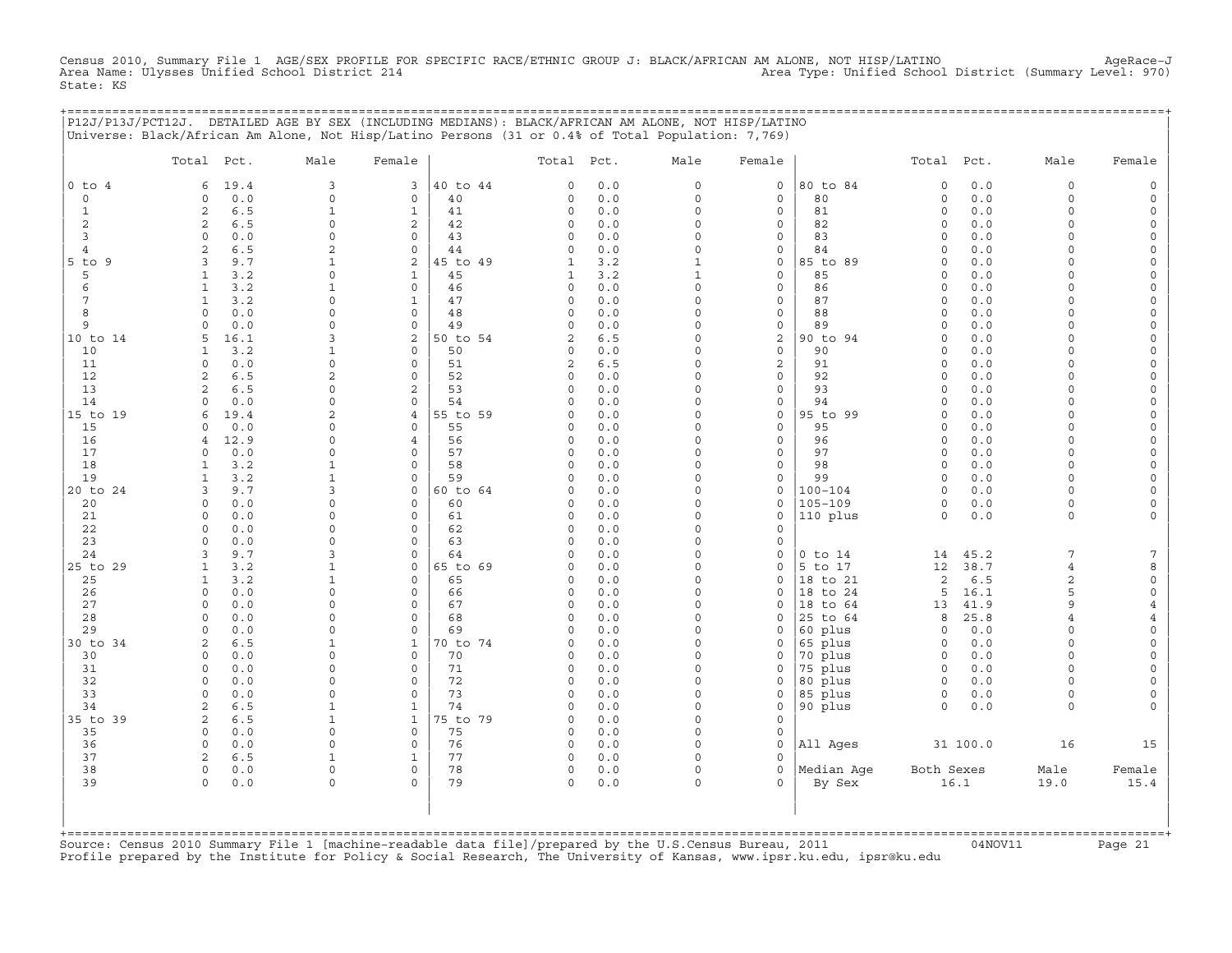Census 2010, Summary File 1 AGE/SEX PROFILE FOR SPECIFIC RACE/ETHNIC GROUP K: AM IND/ALASKA NAT ALONE, NOT HISP/LATINO<br>Area Name: Ulysses Unified School District 214 (Summary Level: 970) State: KS

+===================================================================================================================================================+

|                          | P12K/P13K/PCT12K. DETAILED AGE BY SEX (INCLUDING MEDIANS): AM IND/ALASKA NAT ALONE, NOT HISP/LATINO <br>Universe: Am Ind/Alaska Nat Alone, Not Hisp/Latino Persons (31 or 0.4% of Total Population: 7,769) |                         |                         |                |                   |              |                         |                                            |                         |                     |              |                      |                          |
|--------------------------|------------------------------------------------------------------------------------------------------------------------------------------------------------------------------------------------------------|-------------------------|-------------------------|----------------|-------------------|--------------|-------------------------|--------------------------------------------|-------------------------|---------------------|--------------|----------------------|--------------------------|
|                          | Total Pct.                                                                                                                                                                                                 | Male                    | Female                  |                | Total Pct.        |              | Male                    | Female                                     |                         | Total Pct.          |              | Male                 | Female                   |
| $0$ to<br>$\overline{4}$ | 0.0<br>$\Omega$                                                                                                                                                                                            | $\Omega$                | $\circ$                 | 40 to 44       | 1                 | 3.2          | 1                       | 0                                          | 80 to 84                | 1                   | 3.2          | 1                    | $\mathsf{O}$             |
| $\circ$                  | $0.0$<br>$\circ$                                                                                                                                                                                           | $\Omega$                | $\circ$                 | 40             | 0                 | $0.0$        | $\circ$                 | $\mathsf{O}\xspace$                        | 80                      | $\circ$             | 0.0          | 0                    | $\mathsf{O}$             |
| $\mathbf{1}$             | $\circ$<br>0.0                                                                                                                                                                                             | $\Omega$                | $\mathbf 0$             | 41             | 0                 | 0.0          | $\mathsf{O}\xspace$     | 0                                          | 81                      | $\mathbf{1}$        | 3.2          | $\mathbf{1}$         | $\mathsf{O}$             |
| $\overline{c}$           | 0<br>0.0                                                                                                                                                                                                   | $\Omega$                | $\circ$                 | 42             | 0                 | 0.0          | 0                       | $\mathsf{O}\xspace$                        | 82                      | $\mathbf 0$         | 0.0          | $\Omega$             | $\mathsf{O}\xspace$      |
| 3                        | 0.0<br>$\Omega$                                                                                                                                                                                            | $\Omega$                | $\Omega$                | 43             | 1                 | 3.2          | $\mathbf{1}$            | 0                                          | 83                      | $\Omega$            | 0.0          | $\Omega$             | $\mathsf{O}$             |
| 4<br>$5$ to<br>9         | 0.0<br>$\Omega$<br>3.2<br>$\mathbf{1}$                                                                                                                                                                     | $\Omega$                | $\circ$<br>$\mathsf O$  | 44<br>45 to 49 | $\Omega$<br>4     | 0.0<br>12.9  | $\circ$<br>$\mathbf{1}$ | 0<br>3                                     | 84<br>85 to 89          | $\circ$<br>$\Omega$ | 0.0<br>0.0   | $\Omega$<br>0        | 0<br>$\mathsf{O}\xspace$ |
| 5                        | 0.0<br>0                                                                                                                                                                                                   | $\Omega$                | $\mathbf 0$             | 45             | 1                 | 3.2          | $\Omega$                | $\mathbf{1}$                               | 85                      | $\Omega$            | 0.0          | $\Omega$             | $\mathsf{O}\xspace$      |
| 6                        | $\mathbf 0$<br>0.0                                                                                                                                                                                         | $\Omega$                | $\circ$                 | 46             | 0                 | 0.0          | $\Omega$                | 0                                          | 86                      | $\Omega$            | 0.0          | 0                    | 0                        |
| 7                        | $\circ$<br>0.0                                                                                                                                                                                             | $\Omega$                | $\circ$                 | 47             | $\mathbf{1}$      | 3.2          | $\mathbf{1}$            | $\mathsf{O}\xspace$                        | 87                      | $\circ$             | 0.0          | $\Omega$             | $\mathsf{O}\xspace$      |
| 8                        | 3.2<br>$\mathbf{1}$                                                                                                                                                                                        | $\mathbf{1}$            | $\mathbf 0$             | 48             | $\Omega$          | 0.0          | $\Omega$                | $\mathsf{O}\xspace$                        | 88                      | $\circ$             | 0.0          | $\Omega$             | $\mathsf{O}\xspace$      |
| 9                        | 0.0<br>$\Omega$                                                                                                                                                                                            | $\Omega$                | $\mathsf{O}\xspace$     | 49             | $\overline{2}$    | 6.5          | $\Omega$                | $\boldsymbol{2}$                           | 89                      | $\circ$             | 0.0          | 0                    | $\mathsf{O}\xspace$      |
| 10 to 14                 | 2<br>6.5                                                                                                                                                                                                   | $\Omega$                | $\mathbf{2}$            | 50 to 54       | 2                 | 6.5          | $\Omega$                | $\mathbf 2$                                | 90 to 94                | $\Omega$            | 0.0          | $\Omega$             | 0                        |
| 10                       | 0.0<br>$\mathbf 0$                                                                                                                                                                                         | $\Omega$                | $\mathbf 0$             | 50             | 0                 | 0.0          | $\Omega$                | 0                                          | 90                      | $\mathbf 0$         | 0.0          | $\Omega$             | 0                        |
| 11                       | 3.2<br>$\mathbf{1}$<br>$\mathbf{1}$                                                                                                                                                                        | $\Omega$<br>$\Omega$    | $\mathbf{1}$            | 51             | 0                 | 0.0          | 0<br>$\Omega$           | $\mathsf{O}\xspace$                        | 91                      | $\circ$<br>$\circ$  | 0.0          | $\Omega$<br>$\Omega$ | $\mathsf{O}\xspace$      |
| 12<br>13                 | 3.2<br>0.0<br>0                                                                                                                                                                                            | $\Omega$                | $\mathbf{1}$<br>$\circ$ | 52<br>53       | $\mathbf{1}$<br>1 | 3.2<br>3.2   | $\Omega$                | $\mathbf{1}$<br>$\mathbf{1}$               | 92<br>93                | $\mathbf 0$         | 0.0<br>0.0   | $\Omega$             | 0<br>0                   |
| 14                       | $\Omega$<br>0.0                                                                                                                                                                                            | $\Omega$                | $\mathbf 0$             | 54             | $\Omega$          | $0.0$        | $\Omega$                | $\mathsf{O}\xspace$                        | 94                      | $\circ$             | 0.0          | $\Omega$             | $\mathsf{O}\xspace$      |
| 15 to 19                 | 12.9<br>$\overline{4}$                                                                                                                                                                                     | 2                       | 2                       | 55 to 59       | 1                 | 3.2          | $\Omega$                | $\mathbf{1}$                               | 95 to 99                | $\mathbf 0$         | 0.0          | $\Omega$             | 0                        |
| 15                       | 0.0<br>$\circ$                                                                                                                                                                                             | $\mathbf 0$             | 0                       | 55             | 0                 | 0.0          | $\Omega$                | $\mathsf{O}\xspace$                        | 95                      | $\circ$             | 0.0          | $\Omega$             | $\mathsf{O}\xspace$      |
| 16                       | 3.2<br>1                                                                                                                                                                                                   | $\mathbf{1}$            | $\Omega$                | 56             | $\Omega$          | 0.0          | $\Omega$                | 0                                          | 96                      | $\circ$             | 0.0          | $\Omega$             | 0                        |
| 17                       | $\mathbf{1}$<br>3.2                                                                                                                                                                                        | $\mathbf{1}$            | $\circ$                 | 57             | 0                 | 0.0          | $\Omega$                | 0                                          | 97                      | $\mathbf 0$         | 0.0          | $\Omega$             | $\mathsf{O}$             |
| 18                       | 0.0<br>$\Omega$                                                                                                                                                                                            | $\mathbf 0$             | $\mathbf 0$             | 58             | $\mathbf{1}$      | 3.2          | 0                       | $\mathbf{1}$                               | 98                      | $\circ$             | 0.0          | $\Omega$             | $\mathsf{O}\xspace$      |
| 19<br>20 to 24           | 6.5<br>$\overline{a}$<br>6.5<br>2                                                                                                                                                                          | $\Omega$<br>$\Omega$    | 2<br>2                  | 59<br>60 to 64 | $\Omega$<br>2     | 0.0<br>$6.5$ | $\Omega$<br>2           | 0<br>$\mathsf{O}\xspace$                   | 99<br>$100 - 104$       | $\circ$<br>$\circ$  | 0.0<br>0.0   | $\Omega$<br>$\Omega$ | 0<br>$\mathsf{O}\xspace$ |
| 20                       | 3.2<br>1                                                                                                                                                                                                   | $\Omega$                | 1                       | 60             | 1                 | 3.2          | $\mathbf{1}$            | 0                                          | $105 - 109$             | $\circ$             | 0.0          | $\Omega$             | 0                        |
| 21                       | 0.0<br>0                                                                                                                                                                                                   | $\Omega$                | $\circ$                 | 61             | 1                 | 3.2          | $\mathbf{1}$            | 0                                          | 110 plus                | $\Omega$            | 0.0          | $\circ$              | 0                        |
| 22                       | $\circ$<br>0.0                                                                                                                                                                                             | $\Omega$                | $\mathsf{O}\xspace$     | 62             | 0                 | 0.0          | $\mathsf{O}\xspace$     | $\mathsf{O}\xspace$                        |                         |                     |              |                      |                          |
| 23                       | 3.2<br>1                                                                                                                                                                                                   | $\Omega$                | 1                       | 63             | $\Omega$          | 0.0          | $\Omega$                | $\mathsf O$                                |                         |                     |              |                      |                          |
| 24                       | 0.0<br>$\Omega$                                                                                                                                                                                            | $\Omega$                | $\Omega$                | 64             | $\Omega$          | 0.0          | $\Omega$                | $\Omega$                                   | $0$ to $14$             | 3                   | 9.7          | $\mathbf{1}$         | $\mathbf 2$              |
| 25 to 29                 | 3<br>9.7                                                                                                                                                                                                   | $\mathbf{1}$            | $\sqrt{2}$              | 65 to 69       | $\mathbf{1}$      | 3.2          | 0                       | $\mathbf{1}$                               | 5 to 17                 | 5                   | 16.1         | 3                    | $\overline{c}$           |
| 25                       | 3.2<br>1                                                                                                                                                                                                   | 1                       | $\mathbf 0$             | 65             | 0                 | 0.0          | $\Omega$                | $\mathbf 0$                                | 18 to 21                | 3                   | 9.7          | $\Omega$             | $\mathbf{3}$             |
| 26                       | $\Omega$<br>0.0                                                                                                                                                                                            | $\Omega$                | $\Omega$<br>$\Omega$    | 66             | 1                 | 3.2          | $\Omega$<br>$\Omega$    | $\mathbf 1$                                | 18 to 24                | $\overline{4}$      | 12.9         | $\Omega$<br>7        | $\,4\,$                  |
| 27<br>28                 | 0.0<br>$\mathbf 0$<br>0.0<br>$\circ$                                                                                                                                                                       | $\Omega$<br>$\Omega$    | $\circ$                 | 67<br>68       | 0<br>$\Omega$     | 0.0<br>0.0   | $\Omega$                | 0<br>0                                     | 18<br>to 64<br>25 to 64 | 22<br>18            | 71.0<br>58.1 | 7                    | 15<br>11                 |
| 29                       | 6.5<br>2                                                                                                                                                                                                   | $\Omega$                | $\sqrt{2}$              | 69             | $\Omega$          | 0.0          | $\Omega$                | $\Omega$                                   | 60 plus                 | 6                   | 19.4         | $\overline{4}$       | $\mathbf{2}$             |
| 30 to 34                 | 2<br>6.5                                                                                                                                                                                                   | $\mathbf{1}$            | 1                       | 70 to 74       | 1                 | 3.2          | $\mathbf{1}$            | 0                                          | 65 plus                 | $\overline{4}$      | 12.9         | $\overline{c}$       | $\overline{c}$           |
| 30                       | 3.2<br>$\mathbf{1}$                                                                                                                                                                                        | $\Omega$                | $\mathbf{1}$            | 70             | 0                 | $0.0$        | $\mathsf{O}\xspace$     | 0                                          | 70 plus                 | 3                   | 9.7          | 2                    | $\mathbf 1$              |
| 31                       | 0<br>0.0                                                                                                                                                                                                   | $\Omega$                | $\Omega$                | 71             | $\mathbf{1}$      | 3.2          | $\mathbf{1}$            | $\Omega$                                   | 75 plus                 | $\overline{c}$      | 6.5          | $\mathbf{1}$         | $\mathbf 1$              |
| 32                       | 0.0<br>$\mathbf 0$                                                                                                                                                                                         | $\Omega$                | $\Omega$                | 72             | 0                 | 0.0          | $\Omega$                | 0                                          | 80 plus                 | 1                   | 3.2          | $\mathbf{1}$         | $\mathsf{O}\xspace$      |
| 33                       | 3.2<br>$\mathbf{1}$                                                                                                                                                                                        | $\mathbf{1}$            | $\circ$                 | 73             | 0                 | $0.0$        | 0                       | $\mathsf{O}\xspace$                        | 85 plus                 | $\circ$             | 0.0          | $\mathbf 0$          | $\mathsf{O}\xspace$      |
| 34                       | 0.0<br>0                                                                                                                                                                                                   | $\Omega$                | $\circ$                 | 74             | $\Omega$          | 0.0          | $\Omega$                | $\mathsf{O}\xspace$                        | 90 plus                 | $\circ$             | 0.0          | $\circ$              | $\mathbf 0$              |
| 35 to<br>39              | 3<br>9.7                                                                                                                                                                                                   | $\mathbf{1}$            | $\overline{c}$          | 75 to 79       | 1                 | 3.2          | $\Omega$<br>$\Omega$    | $\mathbf{1}$                               |                         |                     |              |                      |                          |
| 35<br>36                 | 0<br>0.0<br>3.2<br>1                                                                                                                                                                                       | $\mathbf 0$<br>$\Omega$ | $\mathsf O$<br>1        | 75<br>76       | 0<br>0            | 0.0<br>0.0   | $\Omega$                | $\mathsf{O}\xspace$<br>$\mathsf{O}\xspace$ | All Ages                |                     | 31 100.0     | 12                   | 19                       |
| 37                       | 3.2<br>$\mathbf{1}$                                                                                                                                                                                        | $\mathbf{1}$            | $\mathsf{O}\xspace$     | 77             | 0                 | $0.0$        | $\Omega$                | $\Omega$                                   |                         |                     |              |                      |                          |
| 38                       | $\circ$<br>0.0                                                                                                                                                                                             | $\Omega$                | $\circ$                 | 78             | $\mathbf{1}$      | 3.2          | $\circ$                 | $\mathbf{1}$                               | Median Age              | Both Sexes          |              | Male                 | Female                   |
| 39                       | $\mathbf{1}$<br>3.2                                                                                                                                                                                        | $\Omega$                | 1                       | 79             | 0                 | 0.0          | $\circ$                 | $\Omega$                                   | By Sex                  |                     | 37.5         | 40.0                 | 36.3                     |
|                          |                                                                                                                                                                                                            |                         |                         |                |                   |              |                         |                                            |                         |                     |              |                      |                          |

+===================================================================================================================================================+Source: Census 2010 Summary File 1 [machine−readable data file]/prepared by the U.S.Census Bureau, 2011 04NOV11 Page 22 Profile prepared by the Institute for Policy & Social Research, The University of Kansas, www.ipsr.ku.edu, ipsr@ku.edu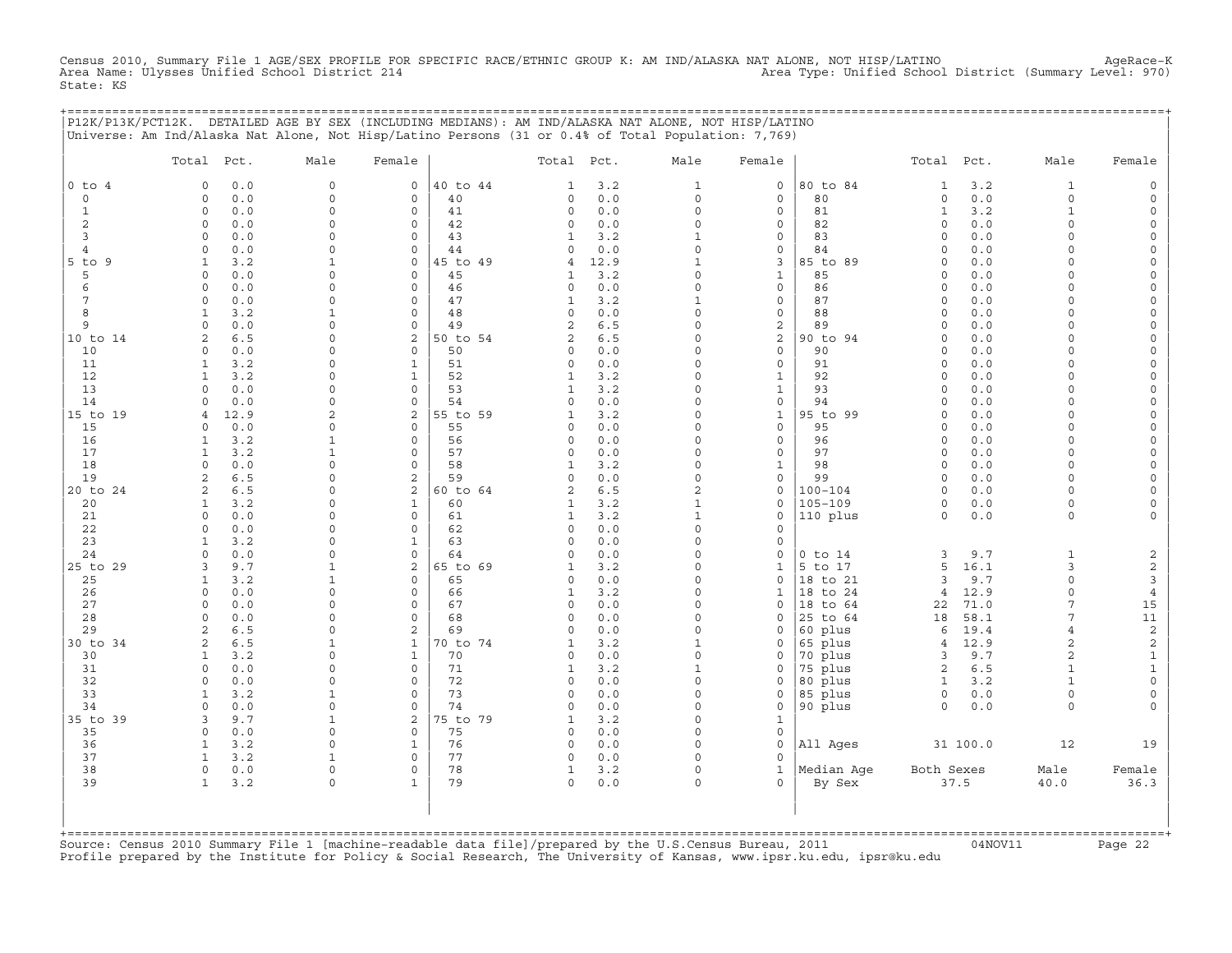Census 2010, Summary File 1 AGE/SEX PROFILE FOR SPECIFIC RACE/ETHNIC GROUP L: ASIAN ALONE, NOT HISPANIC OR LATINO AgeRace−L Area Name: Ulysses Unified School District 214 Area Type: Unified School District (Summary Level: 970) State: KS

+===================================================================================================================================================+

|                                | P12L/P13L/PCT12L. DETAILED AGE BY SEX (INCLUDING MEDIANS): ASIAN ALONE, NOT HISPANIC OR LATINO<br>Universe: Asian Alone, Not Hispanic or Latino Persons (26 or 0.3% of Total Population: 7,769) |                            |                                    |                |                          |                |                          |                     |                     |                             |              |                      |                                          |
|--------------------------------|-------------------------------------------------------------------------------------------------------------------------------------------------------------------------------------------------|----------------------------|------------------------------------|----------------|--------------------------|----------------|--------------------------|---------------------|---------------------|-----------------------------|--------------|----------------------|------------------------------------------|
|                                | Total Pct.                                                                                                                                                                                      | Male                       | Female                             |                | Total Pct.               |                | Male                     | Female              |                     | Total Pct.                  |              | Male                 | Female                                   |
| $0$ to $4$                     | 3.8<br>1                                                                                                                                                                                        | $\Omega$                   | $\mathbf{1}$                       | 40 to 44       | 1                        | 3.8            | 1                        | $\mathsf{O}\xspace$ | 80 to 84            | $\mathbf 0$                 | 0.0          | $\mathbf 0$          |                                          |
| $\mathbf 0$                    | 0.0<br>$\mathbf 0$                                                                                                                                                                              | $\mathbf 0$                | $\mathbf 0$                        | 40             | $\Omega$                 | 0.0            | $\mathbf 0$              | 0                   | 80                  | $\mathbf 0$                 | 0.0          | $\Omega$             | $\Omega$                                 |
| $\mathbf{1}$<br>$\overline{c}$ | $\mathsf O$<br>0.0<br>$\mathbf 0$<br>0.0                                                                                                                                                        | $\mathbf 0$<br>$\Omega$    | $\mathsf{O}\xspace$<br>$\mathbf 0$ | 41<br>42       | $\mathbf{1}$<br>$\Omega$ | 3.8<br>0.0     | $\mathbf{1}$<br>$\Omega$ | $\circ$<br>0        | 81<br>82            | $\mathsf O$<br>$\circ$      | 0.0<br>0.0   | $\Omega$<br>$\Omega$ | $\Omega$<br>$\Omega$                     |
| 3                              | 3.8<br>1                                                                                                                                                                                        | $\Omega$                   | $\mathbf 1$                        | 43             | $\Omega$                 | 0.0            | $\Omega$                 | 0                   | 83                  | $\circ$                     | 0.0          | $\Omega$             |                                          |
| $\overline{4}$                 | $\mathsf O$<br>0.0                                                                                                                                                                              | $\Omega$                   | $\mathbf 0$                        | 44             | $\circ$                  | 0.0            | $\Omega$                 | 0                   | 84                  | 0                           | 0.0          | $\Omega$             | $\Omega$                                 |
| $5$ to<br>9                    | 5<br>19.2                                                                                                                                                                                       | 3                          | 2                                  | 45 to 49       | $\cap$                   | 0.0            | $\Omega$                 | 0                   | 85 to 89            | $\mathbf{1}$                | 3.8          | $\Omega$             | $\mathbf{1}$                             |
| 5                              | 3.8<br>1                                                                                                                                                                                        | $\mathbf{1}$               | $\mathbf 0$                        | 45             | $\circ$                  | 0.0            | $\Omega$                 | 0                   | 85                  | 0                           | 0.0          | $\Omega$             | $\Omega$                                 |
| 6                              | 15.4<br>$\overline{4}$                                                                                                                                                                          | $\overline{c}$             | $\overline{c}$                     | 46             | $\circ$                  | 0.0            | $\Omega$                 | $\circ$             | 86                  | $\circ$                     | 0.0          | $\Omega$             | $\Omega$                                 |
| 7                              | $\mathbf 0$<br>0.0                                                                                                                                                                              | $\circ$                    | $\Omega$                           | 47             | $\Omega$                 | 0.0            | $\Omega$                 | 0                   | 87                  | $\mathbf 0$                 | 0.0          | $\Omega$             | $\Omega$                                 |
| 8<br>9                         | 0.0<br>$\mathbf 0$<br>0.0<br>$\mathsf{O}$                                                                                                                                                       | $\mathbf 0$<br>$\mathbf 0$ | $\mathbf 0$<br>$\mathbf 0$         | 48<br>49       | $\circ$<br>$\Omega$      | 0.0<br>0.0     | $\Omega$<br>$\Omega$     | 0<br>0              | 88<br>89            | $\mathbf 0$<br>$\mathbf{1}$ | 0.0<br>3.8   | $\Omega$<br>$\Omega$ | $\Omega$<br>$\mathbf{1}$                 |
| 10 to 14                       | 0.0<br>$\mathbf 0$                                                                                                                                                                              | $\Omega$                   | $\Omega$                           | 50 to 54       | 1                        | 3.8            | $\Omega$                 | $\mathbf{1}$        | 90 to 94            | $\mathbf 0$                 | $0.0$        | $\Omega$             | $\circ$                                  |
| 10                             | 0.0<br>0                                                                                                                                                                                        | 0                          | $\mathbf 0$                        | 50             | $\circ$                  | 0.0            | $\Omega$                 | 0                   | 90                  | 0                           | 0.0          | $\Omega$             | $\Omega$                                 |
| 11                             | $\mathsf O$<br>0.0                                                                                                                                                                              | $\mathbf 0$                | $\mathbf 0$                        | 51             | $\circ$                  | $0.0$          | $\Omega$                 | $\circ$             | 91                  | $\mathbf 0$                 | 0.0          | $\Omega$             | $\mathbf 0$                              |
| 12                             | $\mathbf 0$<br>0.0                                                                                                                                                                              | $\Omega$                   | $\Omega$                           | 52             | 1                        | 3.8            | $\Omega$                 | $\mathbf{1}$        | 92                  | $\mathbf 0$                 | 0.0          | $\Omega$             | $\Omega$                                 |
| 13                             | $\circ$<br>0.0                                                                                                                                                                                  | $\Omega$                   | $\Omega$                           | 53             | $\circ$                  | 0.0            | 0                        | 0                   | 93                  | 0                           | 0.0          | $\Omega$             | $\Omega$                                 |
| 14                             | 0.0<br>$\mathbf 0$                                                                                                                                                                              | $\mathbf 0$                | $\mathbf 0$                        | 54             | $\Omega$                 | 0.0            | $\Omega$                 | 0                   | 94                  | $\mathbf 0$                 | 0.0          | $\Omega$             | $\Omega$                                 |
| 15 to 19                       | $\mathbf{1}$<br>3.8<br>$\mathbf 0$<br>0.0                                                                                                                                                       | $\Omega$<br>0              | $\mathbf{1}$<br>$\mathbf 0$        | 55 to 59<br>55 | $\Omega$<br>$\Omega$     | 0.0            | $\Omega$<br>0            | $\circ$             | 95 to 99<br>95      | $\mathbf 0$<br>$\Omega$     | 0.0<br>0.0   | $\Omega$<br>$\Omega$ | $\Omega$<br>$\Omega$                     |
| 15<br>16                       | $\mathbf{1}$<br>3.8                                                                                                                                                                             | $\mathbf 0$                | $\mathbf 1$                        | 56             | $\Omega$                 | 0.0<br>0.0     | $\Omega$                 | 0<br>0              | 96                  | $\Omega$                    | 0.0          | $\Omega$             | $\Omega$                                 |
| 17                             | $\mathbf 0$<br>0.0                                                                                                                                                                              | $\mathbf 0$                | $\mathbf 0$                        | 57             | $\circ$                  | 0.0            | $\Omega$                 | 0                   | 97                  | $\mathbf 0$                 | 0.0          | $\Omega$             | $\Omega$                                 |
| 18                             | $\mathbf 0$<br>0.0                                                                                                                                                                              | $\Omega$                   | $\mathbf 0$                        | 58             | $\Omega$                 | 0.0            | $\Omega$                 | 0                   | 98                  | $\mathbf 0$                 | 0.0          | $\Omega$             | $\Omega$                                 |
| 19                             | 0.0<br>$\Omega$                                                                                                                                                                                 | $\Omega$                   | $\mathbf 0$                        | 59             | $\Omega$                 | 0.0            | $\Omega$                 | 0                   | 99                  | $\Omega$                    | 0.0          | $\Omega$             | $\Omega$                                 |
| 20 to 24                       | $\mathbf{1}$<br>3.8                                                                                                                                                                             | $\mathbf 0$                | $\mathbf{1}$                       | 60 to 64       | 3                        | 11.5           | 2                        | $\mathbf{1}$        | $100 - 104$         | $\mathbf 0$                 | 0.0          | $\Omega$             | $\Omega$                                 |
| 20                             | $\mathbf 0$<br>0.0                                                                                                                                                                              | 0                          | $\mathbf 0$                        | 60             | $\Omega$                 | $0.0$          | $\mathbf 0$              | 0                   | $105 - 109$         | $\mathbf 0$                 | 0.0          | $\circ$              | $\Omega$                                 |
| 21<br>22                       | 0.0<br>$\mathbf 0$<br>$\mathsf{O}$<br>0.0                                                                                                                                                       | $\Omega$<br>$\mathbf 0$    | $\mathbf 0$<br>$\mathbf 0$         | 61<br>62       | 2<br>$\circ$             | $7.7\,$<br>0.0 | $\mathbf{1}$<br>$\Omega$ | $1\,$<br>0          | 110 plus            | $\circ$                     | 0.0          | $\Omega$             |                                          |
| 23                             | $\mathbf{1}$<br>3.8                                                                                                                                                                             | 0                          | $\mathbf{1}$                       | 63             | 1                        | 3.8            | $\mathbf{1}$             | 0                   |                     |                             |              |                      |                                          |
| 24                             | $0.0$<br>$\mathsf{O}$                                                                                                                                                                           | $\mathbf 0$                | $\mathbf 0$                        | 64             | $\Omega$                 | 0.0            | $\Omega$                 | 0                   | $0$ to $14$         | 6                           | 23.1         | 3                    | 3                                        |
| 25 to 29                       | 3<br>11.5                                                                                                                                                                                       | $\mathbf{1}$               | 2                                  | 65 to 69       | 1                        | 3.8            | $\Omega$                 | 1                   | 5 to 17             | 6                           | 23.1         | 3                    | $\mathsf 3$                              |
| 25                             | $\mathbf{1}$<br>3.8                                                                                                                                                                             | 0                          | $\mathbf 1$                        | 65             | 1                        | 3.8            | $\Omega$                 | $\mathbf{1}$        | 18 to 21            | $\mathbf 0$                 | 0.0          | $\circ$              | $\mathsf{O}\xspace$                      |
| 26                             | 3.8<br>$\mathbf{1}$                                                                                                                                                                             | $\mathbf{1}$               | $\mathsf{O}$                       | 66             | $\circ$                  | $0.0$          | $\Omega$                 | 0                   | 18 to 24            | $\mathbf{1}$                | 3.8          | $\mathbf 0$          | $\mathbf{1}$                             |
| 27                             | $\mathbf 0$<br>0.0                                                                                                                                                                              | $\mathbf 0$                | $\mathbf 0$                        | 67             | $\Omega$                 | 0.0            | $\Omega$                 | $\Omega$            | 18 to 64            | 16                          | 61.5         | 6                    | $10$                                     |
| 28<br>29                       | $\mathbf 0$<br>0.0<br>3.8<br>$\mathbf{1}$                                                                                                                                                       | $\Omega$<br>$\Omega$       | $\mathbf 0$<br>$\mathbf{1}$        | 68<br>69       | $\Omega$<br>$\Omega$     | 0.0<br>$0.0$   | $\Omega$<br>$\Omega$     | 0<br>0              | 25 to 64<br>60 plus | 15<br>6                     | 57.7<br>23.1 | 6<br>3               | $\mathsf 9$<br>$\ensuremath{\mathsf{3}}$ |
| 30 to 34                       | 3<br>11.5                                                                                                                                                                                       | $\Omega$                   | 3                                  | 0 to 74        | 1                        | 3.8            | $\mathbf{1}$             | $\Omega$            | 65 plus             | 3                           | 11.5         | $\mathbf{1}$         | $\overline{\mathbf{c}}$                  |
| 30                             | 7.7<br>2                                                                                                                                                                                        | $\Omega$                   | 2                                  | 70             | $\circ$                  | 0.0            | $\Omega$                 | 0                   | 70 plus             | $\mathbf{2}$                | 7.7          | $\mathbf{1}$         | $\mathbf 1$                              |
| 31                             | 0.0<br>$\mathsf{O}$                                                                                                                                                                             | $\Omega$                   | $\mathbf 0$                        | 71             | 1                        | 3.8            | $\mathbf{1}$             | 0                   | 75 plus             | $\mathbf{1}$                | 3.8          | $\Omega$             | $\mathbf 1$                              |
| 32                             | $\circ$<br>0.0                                                                                                                                                                                  | $\mathbf 0$                | $\Omega$                           | 72             | $\Omega$                 | 0.0            | $\Omega$                 | $\Omega$            | 80 plus             | $\mathbf{1}$                | 3.8          | $\Omega$             | $\mathbf{1}$                             |
| 33                             | $\circ$<br>0.0                                                                                                                                                                                  | $\Omega$                   | $\mathbf 0$                        | 73             | $\circ$                  | 0.0            | $\Omega$                 | $\Omega$            | 85 plus             | $\mathbf{1}$                | 3.8          | $\Omega$             | $\mathbf 1$                              |
| 34                             | 3.8<br>$\mathbf{1}$                                                                                                                                                                             | $\mathbf 0$                | $\mathbf{1}$                       | 74             | $\circ$                  | 0.0            | $\mathbf 0$              | 0                   | 90 plus             | $\circ$                     | $0.0$        | $\Omega$             | $\Omega$                                 |
| 35 to 39                       | 15.4<br>$\overline{4}$                                                                                                                                                                          | 2                          | 2<br>$\mathbf 0$                   | 75 to 79       | $\Omega$                 | 0.0            | $\Omega$<br>$\mathbf 0$  | $\Omega$            |                     |                             |              |                      |                                          |
| 35<br>36                       | $\circ$<br>0.0<br>3.8<br>$\mathbf{1}$                                                                                                                                                           | 0<br>$\mathbf{1}$          | $\mathsf{O}$                       | 75<br>76       | $\circ$<br>$\circ$       | 0.0<br>0.0     | $\Omega$                 | 0<br>0              | All Ages            |                             | 26 100.0     | 10                   | 16                                       |
| 37                             | 3.8<br>$\mathbf{1}$                                                                                                                                                                             | $\Omega$                   | $\mathbf{1}$                       | 77             | $\Omega$                 | 0.0            | $\Omega$                 | 0                   |                     |                             |              |                      |                                          |
| 38                             | $\mathbf{1}$<br>3.8                                                                                                                                                                             | 0                          | $\mathbf{1}$                       | 78             | $\circ$                  | 0.0            | $\Omega$                 | 0                   | Median Age          | Both Sexes                  |              | Male                 | Female                                   |
| 39                             | $\mathbf{1}$<br>3.8                                                                                                                                                                             | $\mathbf{1}$               | $\Omega$                           | 79             | $\mathbf 0$              | 0.0            | $\Omega$                 | $\Omega$            | By Sex              |                             | 33.3         | 37.5                 | 31.7                                     |
|                                |                                                                                                                                                                                                 |                            |                                    |                |                          |                |                          |                     |                     |                             |              |                      |                                          |

Source: Census 2010 Summary File 1 [machine-readable data file]/prepared by the U.S.Census Bureau, 2011 Page 23<br>Profile prepared by the Institute for Policy & Social Research, The University of Kansas, www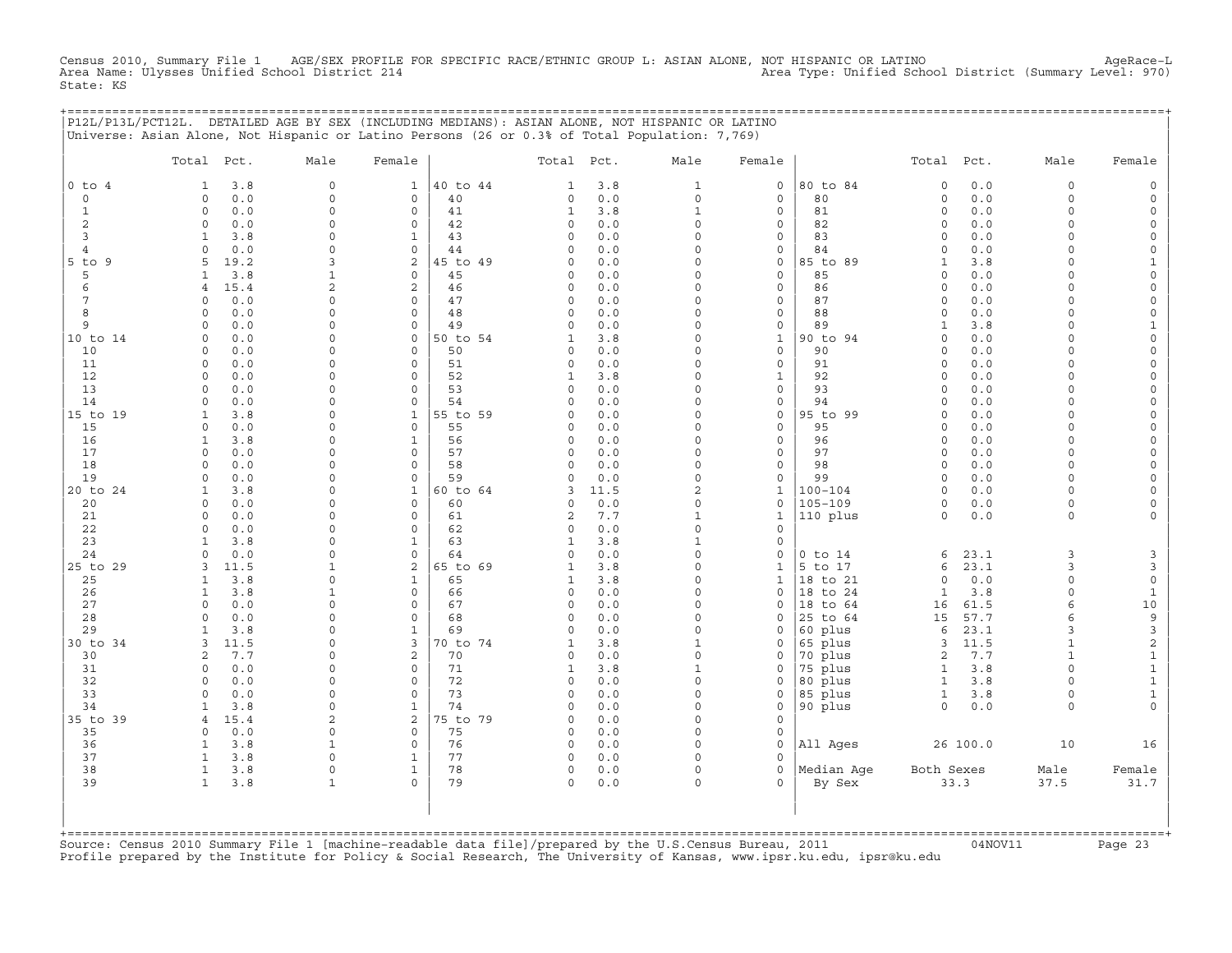Census 2010, Summary File 1 AGE/SEX PROFILE FOR SPECIFIC RACE/ETHNIC GROUP M: NAT HAWAIIAN/OPI ALONE, NOT HISP/LATINO<br>Area Name: Ulysses Unified School District 214 State: KS

|                | P12M/P13M/PCT12M. DETAILED AGE BY SEX (INCLUDING MEDIANS): NAT HAWAIIAN/OPI ALONE, NOT HISP/LATINO<br>Universe: Nat Hawaiian/OPI Alone, Not Hisp/Latino Persons (0 or 0.0% of Total Population: 7,769) |                     |                     |                |                      |                      |          |              | ;====================== |                      |                      |        |
|----------------|--------------------------------------------------------------------------------------------------------------------------------------------------------------------------------------------------------|---------------------|---------------------|----------------|----------------------|----------------------|----------|--------------|-------------------------|----------------------|----------------------|--------|
|                | Total Pct.                                                                                                                                                                                             | Male                | Female              |                | Total Pct.           |                      | Male     | Female       |                         | Total Pct.           | Male                 | Female |
| $0$ to $4$     | $\circ$                                                                                                                                                                                                | $\mathsf{O}\xspace$ | $\circ$             | 40 to 44       | 0                    |                      | 0        | $\circ$      | 80 to 84                | $\mathsf O$          | $\circ$              |        |
| $\circ$        | $\Omega$                                                                                                                                                                                               | $\circ$             | $\circ$             | 40             | 0                    | $\ddot{\phantom{0}}$ | $\circ$  | 0            | 80                      | $\mathbf 0$          | $\circ$              |        |
| 1              | $\circ$                                                                                                                                                                                                | $\Omega$            | $\circ$             | 41             | $\Omega$             |                      | $\Omega$ | 0            | 81                      | $\Omega$             | $\Omega$             |        |
| 2              | $\Omega$                                                                                                                                                                                               | <sup>n</sup>        | $\mathsf{O}$        | 42             | $\Omega$             |                      | $\Omega$ | 0            | 82                      | $\Omega$             | $\cap$               |        |
| 3              | $\cap$                                                                                                                                                                                                 |                     | $\mathbf 0$         | 43             |                      |                      | U        | 0            | 83                      | $\Omega$             |                      |        |
| 4              |                                                                                                                                                                                                        |                     | $\circ$             | 44             |                      |                      | O        | 0            | 84                      | $\Omega$             |                      |        |
| 5 to 9<br>5    | $\Omega$<br>$\Omega$                                                                                                                                                                                   |                     | $\circ$<br>$\circ$  | 45 to 49<br>45 | $\Omega$<br>$\Omega$ |                      | U<br>O   | 0<br>0       | 85 to 89<br>85          | $\Omega$<br>$\Omega$ |                      |        |
| 6              | $\Omega$                                                                                                                                                                                               | ∩                   | $\circ$             | 46             | $\Omega$             |                      | 0        | 0            | 86                      | $\Omega$             | $\cap$               |        |
| 7              | $\Omega$                                                                                                                                                                                               |                     | $\mathsf{O}\xspace$ | 47             | 0                    |                      | 0        | 0            | 87                      | $\Omega$             |                      |        |
| 8              | $\Omega$                                                                                                                                                                                               |                     | $\circ$             | 48             | $\Omega$             |                      | U        | 0            | 88                      | $\Omega$             |                      |        |
| 9              |                                                                                                                                                                                                        |                     | $\mathbf 0$         | 49             | 0                    |                      | U        | 0            | 89                      | $\Omega$             | ∩                    |        |
| 10 to 14       | $\Omega$                                                                                                                                                                                               |                     | $\mathbf 0$         | 50 to 54       | ∩                    |                      | O        | 0            | 90 to 94                | $\Omega$             | ∩                    |        |
| 10             | $\Omega$                                                                                                                                                                                               |                     | $\mathsf O$         | 50             | $\Omega$             |                      | 0        | $\circ$      | 90                      | $\Omega$             | ∩                    |        |
| 11             | $\Omega$                                                                                                                                                                                               |                     | $\mathsf{O}$        | 51             | $\Omega$             | $\overline{a}$       | 0        | 0            | 91                      | $\Omega$             | $\cap$               |        |
| 12             | $\Omega$                                                                                                                                                                                               |                     | $\mathbf 0$         | 52             | $\Omega$             |                      | O        | 0            | 92                      | $\Omega$             | $\cap$               |        |
| 13             | $\Omega$                                                                                                                                                                                               | ∩                   | $\mathsf{O}$        | 53             | $\Omega$             |                      | $\Omega$ | 0            | 93                      | $\Omega$             | $\cap$               |        |
| 14             | $\Omega$                                                                                                                                                                                               |                     | $\mathbf 0$         | 54             | $\Omega$             |                      | O        | 0            | 94                      | $\Omega$             | $\cap$               |        |
| 15 to 19       | $\Omega$                                                                                                                                                                                               |                     | $\circ$             | 55 to 59       |                      |                      | O        | $\mathbf{0}$ | 95 to 99                | $\Omega$             |                      |        |
| 15             | $\Omega$                                                                                                                                                                                               |                     | $\mathbf 0$         | 55             | $\Omega$             |                      | U        | 0            | 95                      | $\Omega$             |                      |        |
| 16             | $\Omega$                                                                                                                                                                                               |                     | $\circ$             | 56             | 0                    |                      | U        | 0            | 96                      | $\Omega$             | ∩                    |        |
| 17             |                                                                                                                                                                                                        |                     | $\mathsf{O}$        | 57             |                      |                      | 0        | 0            | 97                      | $\Omega$             | $\cap$               |        |
| 18             | $\Omega$                                                                                                                                                                                               |                     | $\mathsf{O}$        | 58             | $\Omega$<br>$\cap$   |                      | O        | 0            | 98                      | $\Omega$             |                      |        |
| 19<br>20 to 24 |                                                                                                                                                                                                        |                     | $\mathsf{O}$<br>0   | 59<br>60 to 64 |                      |                      | ∩<br>U   | 0<br>0       | 99<br>$100 - 104$       | $\Omega$<br>$\Omega$ |                      |        |
| 20             | $\Omega$                                                                                                                                                                                               |                     | $\Omega$            | 60             | $\Omega$             |                      | U        | $\mathbf{0}$ | $105 - 109$             | $\Omega$             | $\cap$               |        |
| 21             | $\Omega$                                                                                                                                                                                               | ∩                   | $\mathbf 0$         | 61             | $\Omega$             |                      | 0        | 0            | $ 110\rangle$ plus      | $\mathbf 0$          | $\Omega$             |        |
| 22             | $\Omega$                                                                                                                                                                                               |                     | $\mathsf{O}$        | 62             | 0                    | $\ddot{\phantom{a}}$ | 0        | 0            |                         |                      |                      |        |
| 23             | $\Omega$                                                                                                                                                                                               |                     | $\circ$             | 63             | $\Omega$             |                      | 0        | 0            |                         |                      |                      |        |
| 24             | $\Omega$                                                                                                                                                                                               | U                   | $\mathsf{O}$        | 64             | $\Omega$             |                      | 0        | 0            | $0$ to $14$             | $\circ$              | $\Omega$             |        |
| 25 to 29       | $\Omega$                                                                                                                                                                                               |                     | $\mathsf{O}$        | 65 to 69       | $\Omega$             |                      | O        | 0            | 5 to 17                 | $\circ$              | $\cap$               |        |
| 25             | $\Omega$                                                                                                                                                                                               |                     | $\circ$             | 65             | O                    |                      | O        | $\Omega$     | 18 to 21                | $\Omega$             | $\cap$               |        |
| 26             | $\Omega$                                                                                                                                                                                               |                     | $\circ$             | 66             | $\Omega$             |                      | O        | 0            | 18 to 24                | $\Omega$             | $\cap$               |        |
| 27             | $\Omega$                                                                                                                                                                                               |                     | $\circ$             | 67             | $\Omega$             |                      | U        | 0            | 18 to 64                | $\Omega$             | ∩                    |        |
| 28             | $\Omega$                                                                                                                                                                                               | U                   | $\mathbf 0$         | 68             | $\Omega$             |                      | 0        | 0            | 25 to 64                | $\Omega$             | $\cap$               |        |
| 29             | $\Omega$                                                                                                                                                                                               |                     | $\mathsf O$         | 69             | $\Omega$             |                      | 0        | $\mathbf{0}$ | 60 plus                 | $\circ$              | $\cap$               |        |
| 30 to 34       | $\Omega$                                                                                                                                                                                               |                     | $\mathsf{O}$        | 70 to 74       | $\Omega$             |                      | 0        | 0            | 65 plus                 | $\circ$              | $\cap$               |        |
| 30             | $\Omega$                                                                                                                                                                                               |                     | $\mathsf{O}$        | 70             | $\Omega$             |                      | U        | 0            | 70 plus                 | $\circ$              | $\cap$               |        |
| 31             | $\Omega$                                                                                                                                                                                               | ∩                   | $\mathbf 0$         | 71             | $\Omega$             |                      | $\Omega$ | $\mathbf{0}$ | 75 plus                 | $\Omega$             | $\cap$               |        |
| 32             | $\Omega$                                                                                                                                                                                               | ∩                   | $\mathsf{O}$        | 72             | $\Omega$             |                      | 0        | 0            | 80 plus                 | $\circ$              | $\cap$               |        |
| 33             |                                                                                                                                                                                                        |                     | $\circ$             | 73             | $\Omega$             | $\ddot{\phantom{a}}$ | 0        | 0            | 85 plus                 | $\circ$<br>$\Omega$  | $\Omega$<br>$\Omega$ |        |
| 34             | $\Omega$<br>$\Omega$                                                                                                                                                                                   | ∩                   | $\mathbf 0$         | 74             |                      |                      | 0<br>O   | $\mathbf 0$  | 90 plus                 |                      |                      |        |
| 35 to 39       | $\Omega$                                                                                                                                                                                               |                     | $\circ$             | 75 to 79       | $\Omega$<br>$\Omega$ |                      | O        | $\mathbf{0}$ |                         |                      |                      |        |
| 35<br>36       | $\Omega$                                                                                                                                                                                               |                     | $\circ$<br>$\circ$  | 75<br>76       | $\Omega$             |                      | O        | 0<br>0       | All Ages                | $\circ$              | $\Omega$             |        |
| 37             | $\Omega$                                                                                                                                                                                               |                     | $\circ$             | 77             | 0                    |                      | O        | $\Omega$     |                         |                      |                      |        |
| 38             | 0                                                                                                                                                                                                      | $\Omega$            | $\circ$             | 78             | 0                    |                      | $\Omega$ | $\mathbf{0}$ | Median Aqe              | Both Sexes           | Male                 | Female |
| 39             | $\Omega$                                                                                                                                                                                               | $\Omega$            | $\Omega$            | 79             | $\circ$              |                      | $\Omega$ | $\Omega$     | By Sex                  |                      | $\ddot{\phantom{a}}$ |        |
|                |                                                                                                                                                                                                        |                     |                     |                |                      |                      |          |              |                         |                      |                      |        |

+===================================================================================================================================================+Source: Census 2010 Summary File 1 [machine−readable data file]/prepared by the U.S.Census Bureau, 2011 04NOV11 Page 24 Profile prepared by the Institute for Policy & Social Research, The University of Kansas, www.ipsr.ku.edu, ipsr@ku.edu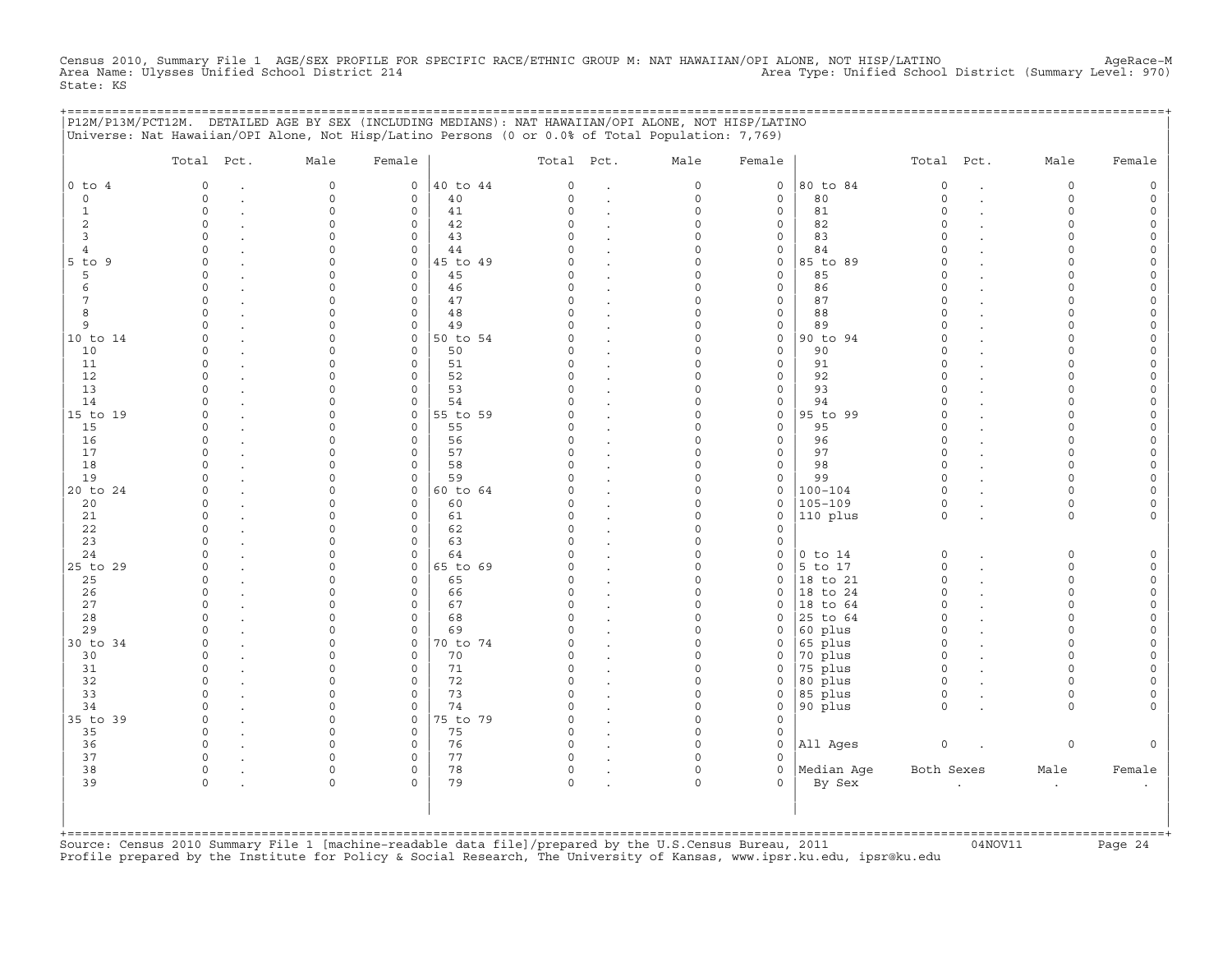Census 2010, Summary File 1 AGE/SEX PROFILE FOR SPECIFIC RACE/ETHNIC GROUP N: SOME OTHER RACE ALONE, NOT HISP/LATINO<br>Area Name: Ulysses Unified School District 214 (Summary Level: 970) State: KS

+===================================================================================================================================================+

|                 | Total Pct.          |            | Male                 | Female                             |                | Total Pct.        |            | Male                    | Female                      |                      | Total Pct.                     |              | Male                 | Female                             |
|-----------------|---------------------|------------|----------------------|------------------------------------|----------------|-------------------|------------|-------------------------|-----------------------------|----------------------|--------------------------------|--------------|----------------------|------------------------------------|
| $0$ to $4$      | 1                   | 50.0       | $\circ$              | $\mathbf{1}$                       | 40 to 44       | 0                 | 0.0        | $\circ$                 | $\mathbf 0$                 | 80 to 84             | $\Omega$                       | 0.0          | $\circ$              | $\mathsf{O}\xspace$                |
| $\mathbf 0$     | $\Omega$            | 0.0        | $\Omega$             | $\mathbf 0$                        | 40             | $\Omega$          | 0.0        | $\Omega$                | $\mathbf 0$                 | 80                   | $\circ$                        | 0.0          | $\circ$              | $\circ$                            |
| $\mathbf{1}$    | $\mathbf{1}$        | 50.0       | $\Omega$             | $\mathbf{1}$                       | 41             | 0                 | 0.0        | $\mathbf 0$             | $\mathsf{O}\xspace$         | 81                   | $\mathsf{O}\xspace$            | 0.0          | $\circ$              | $\mathsf{O}\xspace$                |
| 2               | $\Omega$            | 0.0        | $\Omega$             | $\mathsf{O}\xspace$                | 42             | 0                 | 0.0        | $\Omega$                | $\mathsf{O}\xspace$         | 82                   | $\circ$                        | 0.0          | $\Omega$             | 0                                  |
| 3               | 0                   | 0.0        | $\Omega$             | $\mathbf 0$                        | 43             | $\Omega$          | 0.0        | $\Omega$                | $\mathbf 0$                 | 83                   | $\circ$                        | 0.0          | $\Omega$             | $\mathsf O$                        |
| $\overline{4}$  | $\Omega$            | 0.0        | $\Omega$<br>$\Omega$ | $\mathsf{O}\xspace$                | 44             | 0                 | 0.0        | $\mathbf 0$<br>$\Omega$ | $\mathsf{O}\xspace$         | 84                   | $\circ$                        | $0.0$        | $\Omega$<br>$\Omega$ | $\mathsf{O}\xspace$                |
| $5$ to $9$<br>5 | $\circ$<br>0        | 0.0<br>0.0 | $\Omega$             | $\mathsf{O}\xspace$<br>$\mathbf 0$ | 45 to 49<br>45 | 0<br>0            | 0.0<br>0.0 | $\Omega$                | $\mathsf O$<br>$\mathbf 0$  | 85 to 89<br>85       | $\circ$<br>$\circ$             | $0.0$<br>0.0 | $\circ$              | $\mathsf{O}\xspace$<br>0           |
| 6               | $\Omega$            | 0.0        | $\Omega$             | $\mathbf 0$                        | 46             | 0                 | 0.0        | $\Omega$                | $\mathsf{O}\xspace$         | 86                   | $\circ$                        | 0.0          | $\Omega$             | $\mathsf{O}\xspace$                |
| 7               | $\circ$             | 0.0        | $\Omega$             | $\mathbf 0$                        | 47             | 0                 | $0.0$      | $\mathbf 0$             | $\mathsf{O}\xspace$         | 87                   | $\mathbf 0$                    | 0.0          | $\circ$              | $\mathsf{O}\xspace$                |
| 8               | $\Omega$            | 0.0        | $\Omega$             | $\mathbf 0$                        | 48             | 0                 | 0.0        | $\Omega$                | $\mathbf 0$                 | 88                   | $\circ$                        | 0.0          | $\Omega$             | 0                                  |
| 9               | $\Omega$            | 0.0        | $\Omega$             | $\mathbf 0$                        | 49             | 0                 | 0.0        | $\Omega$                | $\mathsf{O}$                | 89                   | $\circ$                        | 0.0          | $\Omega$             | 0                                  |
| 10 to 14        | $\circ$             | 0.0        | $\Omega$             | $\mathsf{O}\xspace$                | 50 to 54       | $\mathbf{1}$      | 50.0       | $1\,$                   | $\mathsf{O}$                | 90 to 94             | $\circ$                        | 0.0          | $\Omega$             | $\mathsf{O}\xspace$                |
| 10              | $\Omega$            | 0.0        | $\Omega$             | 0                                  | 50             | 0                 | 0.0        | $\Omega$                | $\mathbf 0$                 | 90                   | $\Omega$                       | 0.0          | $\Omega$             | 0                                  |
| 11              | $\circ$             | 0.0        | $\Omega$             | $\mathbf 0$                        | 51             | 1                 | 50.0       | $\mathbf{1}$            | $\mathsf{O}$                | 91                   | $\circ$                        | 0.0          | $\circ$              | 0                                  |
| 12              | $\circ$             | 0.0        | $\Omega$             | $\mathbf 0$                        | 52             | 0                 | 0.0        | $\mathbf 0$             | $\mathsf{O}\xspace$         | 92                   | $\circ$                        | 0.0          | $\Omega$             | $\mathsf{O}\xspace$                |
| 13              | $\Omega$            | 0.0        | $\Omega$             | $\mathbf 0$                        | 53             | $\Omega$          | 0.0        | $\Omega$                | $\mathbf 0$                 | 93                   | $\Omega$                       | 0.0          | $\Omega$             | 0                                  |
| 14              | $\Omega$            | 0.0        | $\Omega$             | $\Omega$                           | 54             | <sup>o</sup>      | 0.0        | $\Omega$                | $\mathbf 0$                 | 94                   | $\Omega$                       | 0.0          | $\Omega$             | 0                                  |
| 15 to 19        | $\circ$<br>$\Omega$ | 0.0        | $\Omega$<br>$\Omega$ | $\mathsf{O}\xspace$<br>$\mathbf 0$ | 55 to 59<br>55 | 0<br><sup>o</sup> | 0.0<br>0.0 | $\mathbf 0$<br>$\Omega$ | $\mathsf{O}$<br>$\mathbf 0$ | 95 to 99<br>95       | $\mathsf{O}\xspace$<br>$\circ$ | 0.0          | $\circ$<br>$\Omega$  | $\mathsf{O}\xspace$                |
| 15<br>16        | $\Omega$            | 0.0<br>0.0 | $\Omega$             | $\mathbf 0$                        | 56             | 0                 | 0.0        | $\Omega$                | $\mathbf 0$                 | 96                   | $\circ$                        | $0.0$<br>0.0 | $\Omega$             | $\mathsf{O}\xspace$<br>0           |
| 17              | $\mathbf 0$         | 0.0        | $\Omega$             | $\mathsf{O}\xspace$                | 57             | 0                 | 0.0        | $\mathbf 0$             | $\mathsf{O}\xspace$         | 97                   | $\circ$                        | 0.0          | $\circ$              | $\mathsf{O}\xspace$                |
| 18              | $\Omega$            | 0.0        | 0                    | 0                                  | 58             | 0                 | 0.0        | $\mathbf 0$             | $\mathsf{O}$                | 98                   | $\circ$                        | 0.0          | $\circ$              | $\mathsf{O}\xspace$                |
| 19              | $\Omega$            | 0.0        | $\Omega$             | $\Omega$                           | 59             | O                 | 0.0        | $\Omega$                | $\mathbf 0$                 | 99                   | $\Omega$                       | 0.0          | $\Omega$             | $\mathsf{O}\xspace$                |
| 20 to 24        | $\Omega$            | 0.0        | 0                    | 0                                  | 60 to 64       | 0                 | 0.0        | $\mathbf 0$             | $\mathsf{O}\xspace$         | $100 - 104$          | $\circ$                        | 0.0          | $\Omega$             | $\mathsf{O}\xspace$                |
| 20              | $\circ$             | 0.0        | $\Omega$             | $\mathbf 0$                        | 60             | 0                 | 0.0        | $\mathbf 0$             | $\mathsf{O}$                | $105 - 109$          | 0                              | 0.0          | 0                    | $\mathsf{O}\xspace$                |
| 21              | 0                   | 0.0        | $\Omega$             | $\mathbf 0$                        | 61             | 0                 | 0.0        | $\Omega$                | $\mathbf 0$                 | 110 plus             | $\circ$                        | 0.0          | $\circ$              | $\mathbf 0$                        |
| 22              | $\Omega$            | 0.0        | $\Omega$             | $\mathsf{O}$                       | 62             | 0                 | 0.0        | $\mathbf 0$             | $\mathbf 0$                 |                      |                                |              |                      |                                    |
| 23              | $\Omega$            | 0.0        | $\Omega$             | $\mathbf 0$                        | 63             | 0                 | 0.0        | $\mathbf 0$             | $\mathbf 0$                 |                      |                                |              |                      |                                    |
| 24              | $\Omega$            | 0.0        | $\Omega$             | $\mathbf 0$                        | 64             | 0                 | 0.0        | $\Omega$                | $\mathbf 0$                 | $0$ to $14$          | 1                              | 50.0         | $\circ$              | $\mathbf{1}$                       |
| 25 to 29        | 0                   | 0.0        | $\Omega$             | $\mathbf 0$                        | 65 to 69       | 0                 | 0.0        | $\Omega$<br>$\mathbf 0$ | $\mathbf 0$                 | 5 to 17              | $\circ$                        | 0.0          | $\circ$              | $\mathsf{O}\xspace$                |
| 25<br>26        | $\circ$<br>$\Omega$ | 0.0<br>0.0 | $\Omega$<br>$\Omega$ | $\mathbf 0$<br>$\Omega$            | 65<br>66       | 0<br>0            | 0.0<br>0.0 | $\Omega$                | $\mathbf 0$<br>$\Omega$     | 18 to 21<br>18 to 24 | $\circ$<br>$\Omega$            | 0.0<br>0.0   | 0<br>$\circ$         | $\mathsf O$<br>$\mathsf{O}\xspace$ |
| 27              | $\Omega$            | 0.0        | $\Omega$             | $\mathbf 0$                        | 67             | 0                 | 0.0        | $\Omega$                | $\mathbf 0$                 | 18 to 64             | $\mathbf{1}$                   | 50.0         | $\mathbf{1}$         | 0                                  |
| 28              | $\circ$             | 0.0        | $\Omega$             | $\mathbf 0$                        | 68             | 0                 | 0.0        | $\mathbf 0$             | $\mathbf 0$                 | 25 to 64             | $\mathbf{1}$                   | 50.0         | $\mathbf 1$          | $\mathsf{O}\xspace$                |
| 29              | $\Omega$            | 0.0        | $\Omega$             | $\Omega$                           | 69             | C)                | 0.0        | $\Omega$                | $\mathbf 0$                 | 60 plus              | $\circ$                        | 0.0          | $\circ$              | $\mathsf{O}\xspace$                |
| 30 to 34        | $\Omega$            | 0.0        | $\Omega$             | $\mathbf 0$                        | 70 to 74       | $\Omega$          | 0.0        | $\Omega$                | $\mathbf 0$                 | 65 plus              | $\circ$                        | 0.0          | $\Omega$             | 0                                  |
| 30              | $\circ$             | 0.0        | $\Omega$             | $\mathsf{O}\xspace$                | 70             | 0                 | 0.0        | $\mathbf 0$             | $\mathsf{O}$                | 70 plus              | $\mathsf{O}$                   | 0.0          | $\circ$              | $\mathsf{O}\xspace$                |
| 31              | $\Omega$            | 0.0        | 0                    | $\Omega$                           | 71             | 0                 | 0.0        | $\Omega$                | $\Omega$                    | 75 plus              | $\circ$                        | 0.0          | $\Omega$             | $\mathsf{O}\xspace$                |
| 32              | $\Omega$            | 0.0        | $\Omega$             | $\Omega$                           | 72             | $\Omega$          | 0.0        | $\Omega$                | $\Omega$                    | 80 plus              | $\Omega$                       | 0.0          | $\Omega$             | 0                                  |
| 33              | $\circ$             | 0.0        | $\Omega$             | $\mathsf{O}\xspace$                | 73             | $\circ$           | 0.0        | $\mathbf 0$             | $\mathsf{O}\xspace$         | 85 plus              | $\mathsf{O}$                   | 0.0          | $\circ$              | $\mathsf{O}\xspace$                |
| 34              | $\Omega$            | 0.0        | 0                    | $\mathbf 0$                        | 74             | 0                 | 0.0        | $\mathbf 0$             | $\mathsf{O}$                | 90 plus              | 0                              | 0.0          | $\circ$              | $\mathbf 0$                        |
| 35 to 39        | $\Omega$            | 0.0        | $\Omega$             | $\Omega$                           | 75 to 79       | $\Omega$          | $0.0$      | $\Omega$                | $\mathbf 0$                 |                      |                                |              |                      |                                    |
| 35              | $\circ$             | 0.0        | $\Omega$             | $\mathbf 0$                        | 75             | 0                 | 0.0        | $\mathbf 0$             | $\mathbf 0$                 |                      |                                |              |                      |                                    |
| 36              | $\circ$             | 0.0        | $\Omega$             | 0                                  | 76             | 0                 | 0.0        | $\mathbf 0$             | $\mathsf{O}\xspace$         | All Ages             |                                | 2 100.0      | $\mathbf{1}$         | $\mathbf{1}$                       |
| 37<br>38        | 0<br>$\circ$        | 0.0        | $\Omega$<br>$\Omega$ | $\mathbf 0$<br>$\mathbf 0$         | 77<br>78       | 0<br>0            | 0.0        | $\Omega$<br>$\mathbf 0$ | $\Omega$<br>$\mathbf 0$     | Median Age           | Both Sexes                     |              | Male                 | Female                             |
| 39              | $\circ$             | 0.0<br>0.0 | $\circ$              | $\Omega$                           | 79             | 0                 | 0.0<br>0.0 | $\circ$                 | $\Omega$                    | By Sex               |                                |              | 52.5                 | $\sim$                             |
|                 |                     |            |                      |                                    |                |                   |            |                         |                             |                      |                                |              |                      |                                    |

+===================================================================================================================================================+Source: Census 2010 Summary File 1 [machine−readable data file]/prepared by the U.S.Census Bureau, 2011 04NOV11 Page 25 Profile prepared by the Institute for Policy & Social Research, The University of Kansas, www.ipsr.ku.edu, ipsr@ku.edu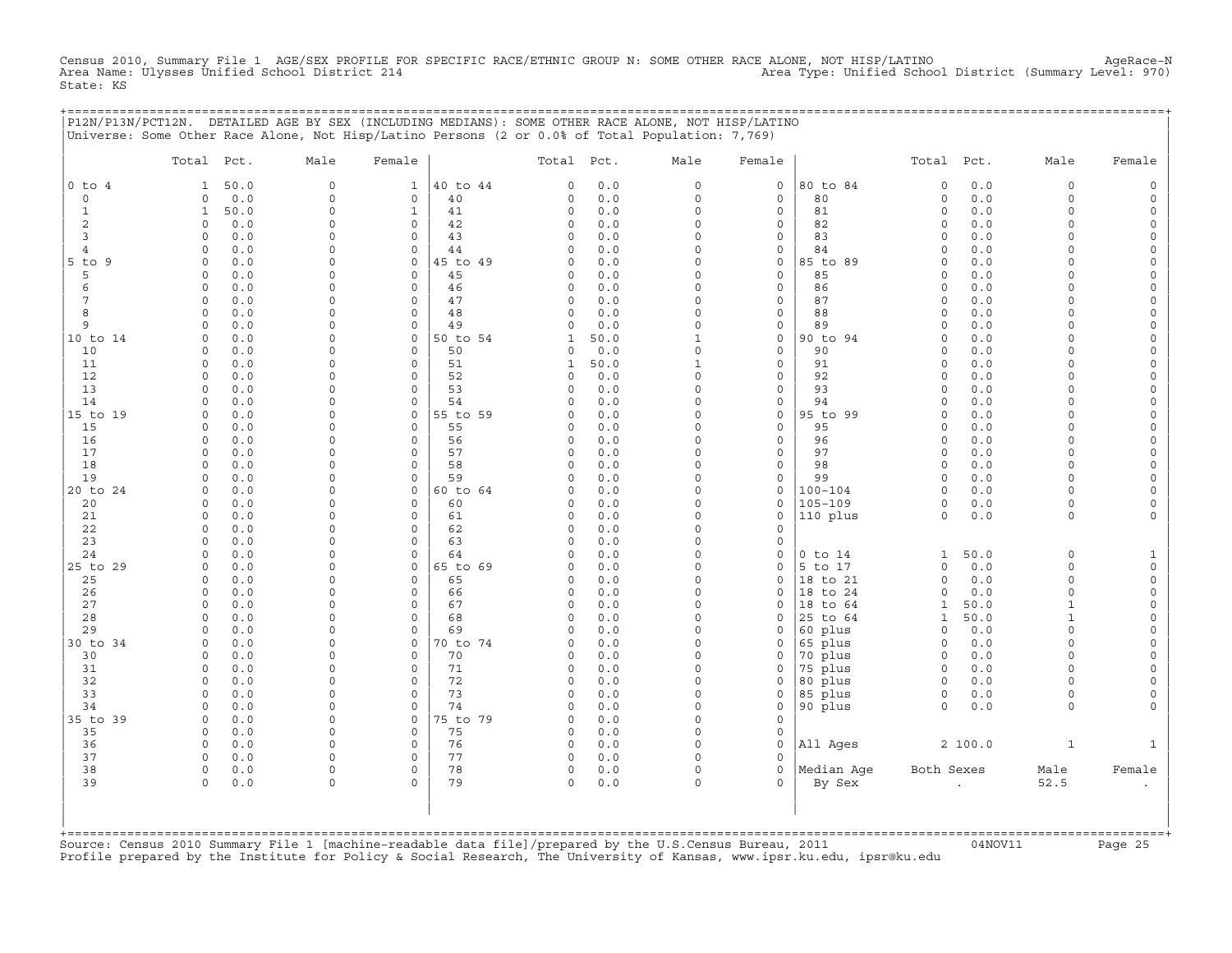Census 2010, Summary File 1 AGE/SEX PROFILE FOR SPECIFIC RACE/ETHNIC GROUP O: TWO OR MORE RACES, NOT HISPANIC/LATINO AgeRace-O<br>Area Name: Ulysses Unified School District 214 State: KS

|                     | P120/P130/PCT120. DETAILED AGE BY SEX (INCLUDING MEDIANS): TWO OR MORE RACES, NOT HISPANIC/LATINO<br>Universe: Two or More Races, Not Hispanic/Latino Persons (59 or 0.8% of Total Population: 7,769) |                      |                             |                |                     |              |                         |                              | ================================= |                              |              |                         |                              |
|---------------------|-------------------------------------------------------------------------------------------------------------------------------------------------------------------------------------------------------|----------------------|-----------------------------|----------------|---------------------|--------------|-------------------------|------------------------------|-----------------------------------|------------------------------|--------------|-------------------------|------------------------------|
|                     | Total Pct.                                                                                                                                                                                            | Male                 | Female                      |                | Total Pct.          |              | Male                    | Female                       |                                   | Total Pct.                   |              | Male                    | Female                       |
| $0$ to $4$          | 6.8<br>$\overline{4}$                                                                                                                                                                                 | 3                    | $\mathbf{1}$                | 40 to 44       | 1                   | 1.7          | 0                       | $\mathbf{1}$                 | 80 to 84                          | $\mathsf O$                  | 0.0          | $\mathbf 0$             |                              |
| $\circ$             | 0.0<br>$\mathbf 0$                                                                                                                                                                                    | $\mathsf O$          | 0                           | 40             | 0                   | 0.0          | 0                       | 0                            | 80                                | $\circ$                      | 0.0          | $\mathbf 0$             |                              |
| 1                   | 2<br>3.4                                                                                                                                                                                              | 2                    | $\Omega$                    | 41             | 1                   | 1.7          | $\Omega$                | $\mathbf{1}$                 | 81                                | $\Omega$                     | 0.0          | $\Omega$                |                              |
| 2                   | 1.7<br>1                                                                                                                                                                                              | 1                    | $\mathbf 0$                 | 42             | 0                   | 0.0          | 0<br>$\Omega$           | 0                            | 82<br>83                          | $\mathbf 0$<br>$\Omega$      | 0.0          | $\Omega$<br>∩           |                              |
| 3<br>$\overline{4}$ | 1.7<br>1<br>0.0<br>$\Omega$                                                                                                                                                                           | $\Omega$<br>$\Omega$ | $\mathbf{1}$<br>$\circ$     | 43<br>44       | $\circ$<br>$\Omega$ | 0.0<br>0.0   | $\Omega$                | $\mathbf{0}$<br>$\mathbf{0}$ | 84                                | $\Omega$                     | 0.0<br>0.0   | $\Omega$                |                              |
| 5 to 9              | 11<br>18.6                                                                                                                                                                                            | 7                    | $\overline{4}$              | 45 to 49       | 3                   | 5.1          | $\mathbf{1}$            | 2                            | 85 to 89                          | $\Omega$                     | 0.0          | $\Omega$                |                              |
| 5                   | $\mathbf{1}$<br>1.7                                                                                                                                                                                   | $\Omega$             | $\mathbf{1}$                | 45             | 0                   | 0.0          | $\Omega$                | $\mathbf{0}$                 | 85                                | $\Omega$                     | 0.0          | ∩                       | $\cap$                       |
| 6                   | $\mathbf{1}$<br>1.7                                                                                                                                                                                   | 1                    | $\circ$                     | 46             | 2                   | 3.4          | $\Omega$                | 2                            | 86                                | $\Omega$                     | 0.0          | $\Omega$                |                              |
| 7                   | 5.1<br>3                                                                                                                                                                                              | 3                    | $\circ$                     | 47             | 0                   | 0.0          | 0                       | $\mathbf{0}$                 | 87                                | $\Omega$                     | 0.0          | $\cap$                  |                              |
| 8                   | 2<br>3.4                                                                                                                                                                                              | 1                    | $\mathbf{1}$                | 48             | $\mathbf{1}$        | 1.7          | $\mathbf{1}$            | 0                            | 88                                | $\mathbf 0$                  | 0.0          | $\Omega$<br>$\Omega$    | $\Omega$                     |
| 9<br>10 to 14       | 6.8<br>$\overline{4}$<br>10.2<br>6                                                                                                                                                                    | 2<br>$\overline{4}$  | 2<br>2                      | 49<br>50 to 54 | 0<br>3              | 0.0<br>5.1   | 0<br>3                  | 0<br>0                       | 89<br>90 to 94                    | $\mathbf 0$<br>$\mathbf{1}$  | 0.0<br>1.7   | $\cap$                  | $\Omega$<br>1                |
| 10                  | 0.0<br>$\Omega$                                                                                                                                                                                       | $\Omega$             | $\mathbf 0$                 | 50             | 1                   | 1.7          | 1                       | $\mathbf{0}$                 | 90                                | $\Omega$                     | 0.0          | $\cap$                  | $\Omega$                     |
| 11                  | 6.8<br>$\overline{4}$                                                                                                                                                                                 | 3                    | 1                           | 51             | 1                   | 1.7          | 1                       | 0                            | 91                                | $\Omega$                     | 0.0          |                         | $\Omega$                     |
| 12                  | $\Omega$<br>0.0                                                                                                                                                                                       | $\Omega$             | $\Omega$                    | 52             | $\Omega$            | 0.0          | $\Omega$                | $\circ$                      | 92                                | 1                            | 1.7          | ∩                       | 1                            |
| 13                  | 1.7<br>1                                                                                                                                                                                              | $\Omega$             | $\mathbf{1}$                | 53             | 1                   | 1.7          | $\mathbf{1}$            | 0                            | 93                                | $\circ$                      | 0.0          | $\Omega$                | $\Omega$                     |
| 14                  | 1.7<br>1                                                                                                                                                                                              | $\mathbf{1}$         | 0                           | 54             | $\circ$             | 0.0          | $\Omega$                | 0                            | 94                                | $\mathbf 0$                  | 0.0          | $\Omega$                | $\Omega$                     |
| 15 to 19<br>15      | 10.2<br>6<br>5.1<br>3                                                                                                                                                                                 | 1<br>$\Omega$        | 5<br>3                      | 55 to 59<br>55 | 4<br>1              | 6.8<br>1.7   | $\Omega$<br>0           | 4<br>$\mathbf{1}$            | 95 to 99<br>95                    | $\Omega$<br>$\mathbf 0$      | 0.0<br>0.0   | $\cap$<br>$\cap$        | $\Omega$                     |
| 16                  | 0.0<br>$\Omega$                                                                                                                                                                                       | $\Omega$             | 0                           | 56             | 2                   | 3.4          | $\Omega$                | 2                            | 96                                | $\mathbf 0$                  | $0.0$        | $\Omega$                | $\Omega$                     |
| 17                  | 1.7<br>1                                                                                                                                                                                              | $\Omega$             | $\mathbf{1}$                | 57             | $\circ$             | 0.0          | $\Omega$                | $\circ$                      | 97                                | $\Omega$                     | 0.0          | $\Omega$                | $\Omega$                     |
| 18                  | 2<br>3.4                                                                                                                                                                                              | 1                    | $\mathbf{1}$                | 58             | 1                   | 1.7          | $\Omega$                | 1                            | 98                                | $\Omega$                     | 0.0          | $\Omega$                |                              |
| 19                  | 0.0<br>$\Omega$                                                                                                                                                                                       | $\Omega$             | $\mathbf 0$                 | 59             | 0                   | 0.0          | $\Omega$                | 0                            | 99                                | $\circ$                      | 0.0          | $\Omega$                | $\Omega$                     |
| 20 to 24            | 6.8                                                                                                                                                                                                   | 2                    | 2                           | 60 to 64       | $\Omega$            | 0.0          | $\Omega$                | $\mathsf{O}$                 | $100 - 104$                       | 0                            | 0.0          | $\cap$                  | $\cap$                       |
| 20<br>21            | 1.7<br>$\mathbf{1}$<br>0.0<br>$\mathbf 0$                                                                                                                                                             | $\Omega$<br>$\Omega$ | $\mathbf{1}$<br>$\mathbf 0$ | 60<br>61       | $\Omega$<br>0       | 0.0<br>$0.0$ | $\Omega$<br>$\Omega$    | $\mathbf{0}$<br>$\mathbf 0$  | $105 - 109$<br>110 plus           | $\circ$<br>$\mathbf 0$       | 0.0<br>0.0   | $\Omega$<br>$\mathbf 0$ |                              |
| 22                  | 0.0<br>$\Omega$                                                                                                                                                                                       | $\Omega$             | $\circ$                     | 62             | 0                   | 0.0          | $\Omega$                | $\mathbf 0$                  |                                   |                              |              |                         |                              |
| 23                  | 5.1<br>3                                                                                                                                                                                              | $\overline{2}$       | $\mathbf{1}$                | 63             | $\Omega$            | 0.0          | $\Omega$                | 0                            |                                   |                              |              |                         |                              |
| 24                  | $\Omega$<br>0.0                                                                                                                                                                                       | $\Omega$             | 0                           | 64             | 0                   | 0.0          | 0                       | 0                            | $0$ to $14$                       | 21                           | 35.6         | 14                      | 7                            |
| 25 to 29            | 5.1<br>3                                                                                                                                                                                              | 1                    | 2                           | 65 to 69       | 1                   | 1.7          | $\Omega$                | 1                            | 5 to 17                           | 21                           | 35.6         | 11                      | 10                           |
| 25                  | 1.7<br>1                                                                                                                                                                                              | 1<br>$\Omega$        | $\Omega$                    | 65             | $\Omega$            | 0.0          | $\Omega$<br>$\Omega$    | $\Omega$                     | 18 to 21                          | 3                            | 5.1          | 1                       | 2                            |
| 26<br>27            | 1.7<br>1<br>$\Omega$<br>0.0                                                                                                                                                                           | $\Omega$             | $\mathbf{1}$<br>$\mathbf 0$ | 66<br>67       | 0<br>0              | 0.0<br>0.0   | $\Omega$                | 0<br>0                       | 18 to 24<br>18 to 64              | 6<br>28                      | 10.2<br>47.5 | 3<br>11                 | 3<br>17                      |
| 28                  | 0.0<br>$\Omega$                                                                                                                                                                                       | $\Omega$             | $\mathbf 0$                 | 68             | $\circ$             | 0.0          | $\Omega$                | 0                            | 25 to 64                          | 22                           | 37.3         | 8                       | 14                           |
| 29                  | 1.7<br>-1                                                                                                                                                                                             | $\Omega$             | 1                           | 69             | $\mathbf{1}$        | 1.7          | $\Omega$                | 1                            | 60 plus                           | 6                            | 10.2         | $\mathbf{1}$            | 5                            |
| 30 to 34            | 6.8<br>$\overline{4}$                                                                                                                                                                                 | 1                    | 3                           | 70 to 74       | 2                   | 3.4          | 1                       | $\mathbf{1}$                 | 65 plus                           | 6                            | 10.2         | 1                       | 5                            |
| 30                  | 1.7<br>$\mathbf{1}$                                                                                                                                                                                   | $\Omega$             | $\mathbf{1}$                | 70             | 0                   | 0.0          | 0                       | 0                            | 70 plus                           | 5                            | 8.5          | 1                       | $\overline{4}$               |
| 31<br>32            | 5.1<br>3<br>$\mathbf 0$<br>0.0                                                                                                                                                                        | 1<br>$\Omega$        | 2<br>$\mathbf 0$            | 71<br>72       | $\circ$             | 0.0<br>1.7   | $\circ$<br>$\mathbf{1}$ | $\mathbf 0$                  | 75 plus<br>80 plus                | 3                            | 5.1<br>1.7   | $\Omega$<br>$\Omega$    | 3                            |
| 33                  | 0.0<br>$\mathbf 0$                                                                                                                                                                                    | $\Omega$             | 0                           | 73             | 1<br>0              | 0.0          | 0                       | 0<br>0                       | 85 plus                           | $\mathbf{1}$<br>$\mathbf{1}$ | 1.7          | $\Omega$                | $\mathbf{1}$<br>$\mathbf{1}$ |
| 34                  | 0.0<br>$\Omega$                                                                                                                                                                                       | $\Omega$             | $\Omega$                    | 74             | 1                   | 1.7          | $\Omega$                | $\mathbf{1}$                 | 90 plus                           | $\mathbf{1}$                 | 1.7          | $\Omega$                | $\mathbf{1}$                 |
| 35 to 39            | 6.8<br>$\overline{4}$                                                                                                                                                                                 | 2                    | 2                           | 75 to 79       | 2                   | 3.4          | $\circ$                 | 2                            |                                   |                              |              |                         |                              |
| 35                  | 0.0<br>0                                                                                                                                                                                              | $\Omega$             | $\circ$                     | 75             | $\circ$             | 0.0          | $\Omega$                | $\mathbf 0$                  |                                   |                              |              |                         |                              |
| 36                  | $\Omega$<br>0.0                                                                                                                                                                                       | $\Omega$             | $\circ$                     | 76             | $\mathbf 0$         | 0.0          | $\Omega$                | $\mathbf 0$                  | All Ages                          |                              | 59 100.0     | 26                      | 33                           |
| 37                  | 1.7<br>1                                                                                                                                                                                              | $\Omega$             | $\mathbf{1}$<br>$\circ$     | 77<br>78       | 1<br>$\mathbf{1}$   | 1.7          | 0<br>$\Omega$           | 1<br>$\mathbf{1}$            |                                   |                              |              |                         |                              |
| 38<br>39            | 2<br>3.4<br>$\mathbf{1}$<br>1.7                                                                                                                                                                       | 2<br>$\mathbf 0$     | $\mathbf{1}$                | 79             | $\Omega$            | 1.7<br>0.0   | $\Omega$                | $\Omega$                     | Median Aqe<br>By Sex              | Both Sexes                   | 23.5         | Male<br>13.8            | Female<br>30.8               |
|                     |                                                                                                                                                                                                       |                      |                             |                |                     |              |                         |                              |                                   |                              |              |                         |                              |

+===================================================================================================================================================+Source: Census 2010 Summary File 1 [machine−readable data file]/prepared by the U.S.Census Bureau, 2011 04NOV11 Page 26 Profile prepared by the Institute for Policy & Social Research, The University of Kansas, www.ipsr.ku.edu, ipsr@ku.edu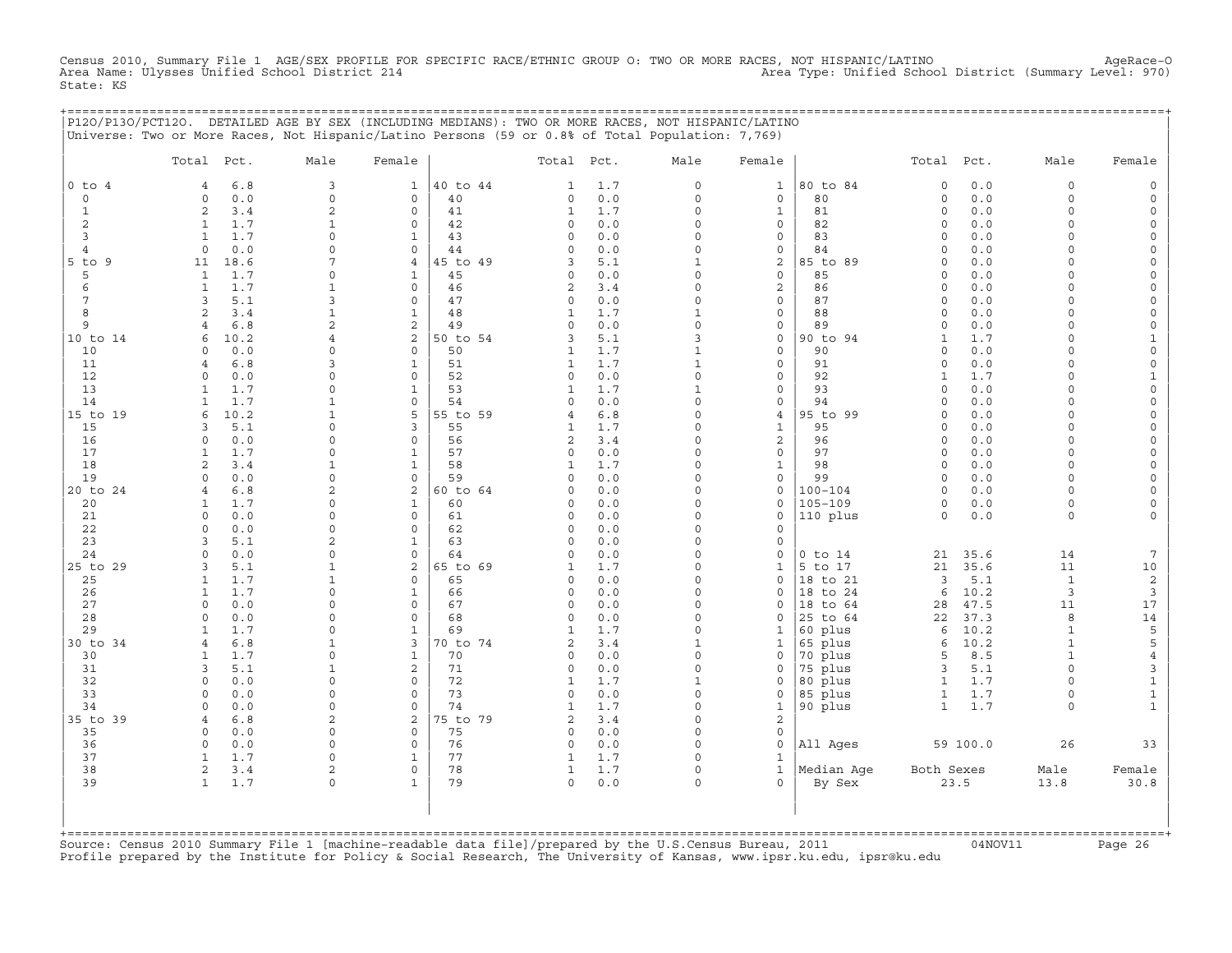Census 2010, Summary File 1 RACE PROFILE 1: DETAILED RACE BY HISPANIC/LATINO ETHNICITY, WITH TOTAL TALLIES Race:1<br>Area Name: Ulysses Unified School District 214 area Type: Unified School District (Summary Level: 970) Area Type: Unified School District (Summary Level: 970) State: KS

| P8/P9. RACE BY HISPANIC/LATINO ETHNICITY                                      |                |            |                    |      |                     |       |
|-------------------------------------------------------------------------------|----------------|------------|--------------------|------|---------------------|-------|
| Universe: Total Population                                                    | Total          |            | Hispanic or Latino |      | Not Hispanic/Latino |       |
|                                                                               | Number Pct.    |            | Number Pct.        |      | Number Pct.         |       |
| Total:                                                                        | 7,769 100.0    |            | 3,431 100.0        |      | 4,338 100.0         |       |
| Population of one race:                                                       |                | 7,588 97.7 | 3,309 96.4         |      | 4,279               | 98.6  |
| White alone                                                                   | 6,311 81.2     |            | 2,122 61.8         |      | 4,189               | 96.6  |
| Black or African American alone                                               | 47             | 0.6        | 16                 | 0.5  | 31                  | 0.7   |
| American Indian and Alaska Native alone                                       | 96             | 1.2        | 65                 | 1.9  | 31                  | 0.7   |
| Asian alone                                                                   | 27             | 0.3        | 1                  | 0.0  | 26                  | 0.6   |
| Native Hawaiian and Other Pacific Islander alone                              | $\Omega$       | 0.0        | $\Omega$           | 0.0  | $\Omega$            | 0.0   |
| Some Other Race alone                                                         | 1,107 14.2     |            | 1,105              | 32.2 | $\overline{2}$      | 0.0   |
| Population of two or more races:                                              | 181            | 2.3        | 122                | 3.6  | 59                  | 1.4   |
| Population of two races:                                                      | 179            | 2.3        | 122                | 3.6  | 57                  | 1.3   |
| White; Black or African American                                              | 11             | 0.1        | 2                  | 0.1  | 9                   | 0.2   |
| White; American Indian and Alaska Native                                      | 63             | 0.8        | 27                 | 0.8  | 36                  | 0.8   |
| White: Asian                                                                  | 8              | 0.1        | $\Omega$           | 0.0  | 8                   | 0.2   |
| White; Native Hawaiian and Other Pacific Islander                             | $\Omega$       | 0.0        | $\Omega$           | 0.0  | $\cap$              | $0.0$ |
| White; Some other race                                                        | 80             | 1.0        | 76                 | 2.2  | $\overline{4}$      | 0.1   |
| Black or African American; American Indian and Alaska Native                  | $\circ$        | 0.0        | $\Omega$           | 0.0  | $\Omega$            | 0.0   |
| Black or African American; Asian                                              | $\Omega$       | 0.0        | $\Omega$           | 0.0  | $\Omega$            | 0.0   |
| Black or African American; Native Hawaiian and Other Pacific Islander         | $\Omega$       | 0.0        | $\Omega$           | 0.0  |                     | 0.0   |
| Black or African American; Some Other Race                                    |                | 0.0        | $\overline{2}$     | 0.1  |                     | 0.0   |
| American Indian and Alaska Native; Asian                                      |                | 0.0        | $\Omega$           | 0.0  |                     | 0.0   |
| American Indian and Alaska Native; Native Hawaiian and Other Pacific Islander |                | 0.0        | $\Omega$           | 0.0  |                     | 0.0   |
| American Indian and Alaska Native; Some Other Race                            | 1.5            | 0.2        | 15                 | 0.4  |                     | 0.0   |
| Asian; Native Hawaiian and Other Pacific Islander                             | $\Omega$       | 0.0        | $\Omega$           | 0.0  |                     | 0.0   |
| Asian; Some Other Race                                                        |                | 0.0        |                    | 0.0  |                     | 0.0   |
| Native Hawaiian and Other Pacific Islander; Some Other Race                   |                | 0.0        |                    | 0.0  |                     | 0.0   |
| Population of three or more races:                                            | $\overline{a}$ | 0.0        | $\Omega$           | 0.0  | $\overline{2}$      | 0.0   |
| Population of three races*                                                    |                | 0.0        | $\Omega$           | 0.0  | $\overline{a}$      | 0.0   |
| Population of four races*                                                     | $\Omega$       | 0.0        |                    | 0.0  | $\cap$              | 0.0   |
| Population of five races*                                                     |                | 0.0        |                    | 0.0  |                     | 0.0   |
| Population of all six races                                                   | $\Omega$       | 0.0        | $\cap$             | 0.0  | $\Omega$            | 0.0   |

|\*Tables P8 and p9 also include counts for all 41 specific combinations of three, four, and five races. They are not shown here to save space. | For more information, contact the Census Bureau or the State Data Center which produced this report. See also Race Profile 3.

| |

|\_\_\_\_\_\_\_\_\_\_\_\_\_\_\_\_\_\_\_\_\_\_\_\_\_\_\_\_\_\_\_\_\_\_\_\_\_\_\_\_\_\_\_\_\_\_\_\_\_\_\_\_\_\_\_\_\_\_\_\_\_\_\_\_\_\_\_\_\_\_\_\_\_\_\_\_\_\_\_\_\_\_\_\_\_\_\_\_\_\_\_\_\_\_\_\_\_\_\_\_\_\_\_\_\_\_\_\_\_\_\_\_\_\_\_\_\_\_\_\_\_\_\_\_\_\_\_\_\_\_\_\_\_\_\_\_\_\_\_\_\_\_\_\_\_\_\_|

| Source: Census 2010 Summary File 1 [machine-readable data file]/prepared by the U.S.Census Bureau, 2011<br>Profile prepared by the Institute for Policy & Social Research, The University of Kansas, www.ipsr.ku.edu, ipsr@ku.edu |       | 04NOV11   | Page 27      |
|-----------------------------------------------------------------------------------------------------------------------------------------------------------------------------------------------------------------------------------|-------|-----------|--------------|
| Some Other Race alone or in combination with one or more other races                                                                                                                                                              | 15.1  | 33.7      | 0.1          |
| Native Hawaiian and Other Pacific Islander alone or in combination with one or more other races                                                                                                                                   | 0.0   | 0.0       | 0.0          |
| Asian alone or in combination with one or more other races                                                                                                                                                                        | 0.5   | 0.0       | 0.8          |
| American Indian and Alaska Native alone or in combination with one or more other races                                                                                                                                            | 2.2   | 3.0       | 1.6          |
| Black or African American alone or in combination with one or more other races                                                                                                                                                    | 0.8   | 0.6       | 0.9          |
| White alone or in combination with one or more other races                                                                                                                                                                        | 81.4  | 62.7      | 96.6         |
| As a Percent of Total Race Tallies:                                                                                                                                                                                               | 100.0 | 100.0     | 100.0        |
| Some Other Race alone or in combination with one or more other races                                                                                                                                                              | 1,204 | 1,198     |              |
| Native Hawaiian and Other Pacific Islander alone or in combination with one or more other races                                                                                                                                   |       |           |              |
| Asian alone or in combination with one or more other races                                                                                                                                                                        | 36    |           | 35           |
| American Indian and Alaska Native alone or in combination with one or more other races                                                                                                                                            | 176   | 107       | 69           |
| Black or African American alone or in combination with one or more other races                                                                                                                                                    | 61    | 20        | 41           |
| White alone or in combination with one or more other races                                                                                                                                                                        | 6,475 | 2,227     | 4,248        |
| Total Races Tallied:                                                                                                                                                                                                              | 7,952 | 3,553     | 4,399        |
|                                                                                                                                                                                                                                   | Total | or Latino | or Latino    |
| (Greater than the total population because of multiple race reporting)                                                                                                                                                            |       | Hispanic  | Not Hispanic |
| Universe: Total Races Tallied (7,952 or 102.4% of the total population)                                                                                                                                                           |       |           |              |
| P6/P7. TOTAL RACES TALLIED BY HISPANIC/LATINO ETHNICITY                                                                                                                                                                           |       |           |              |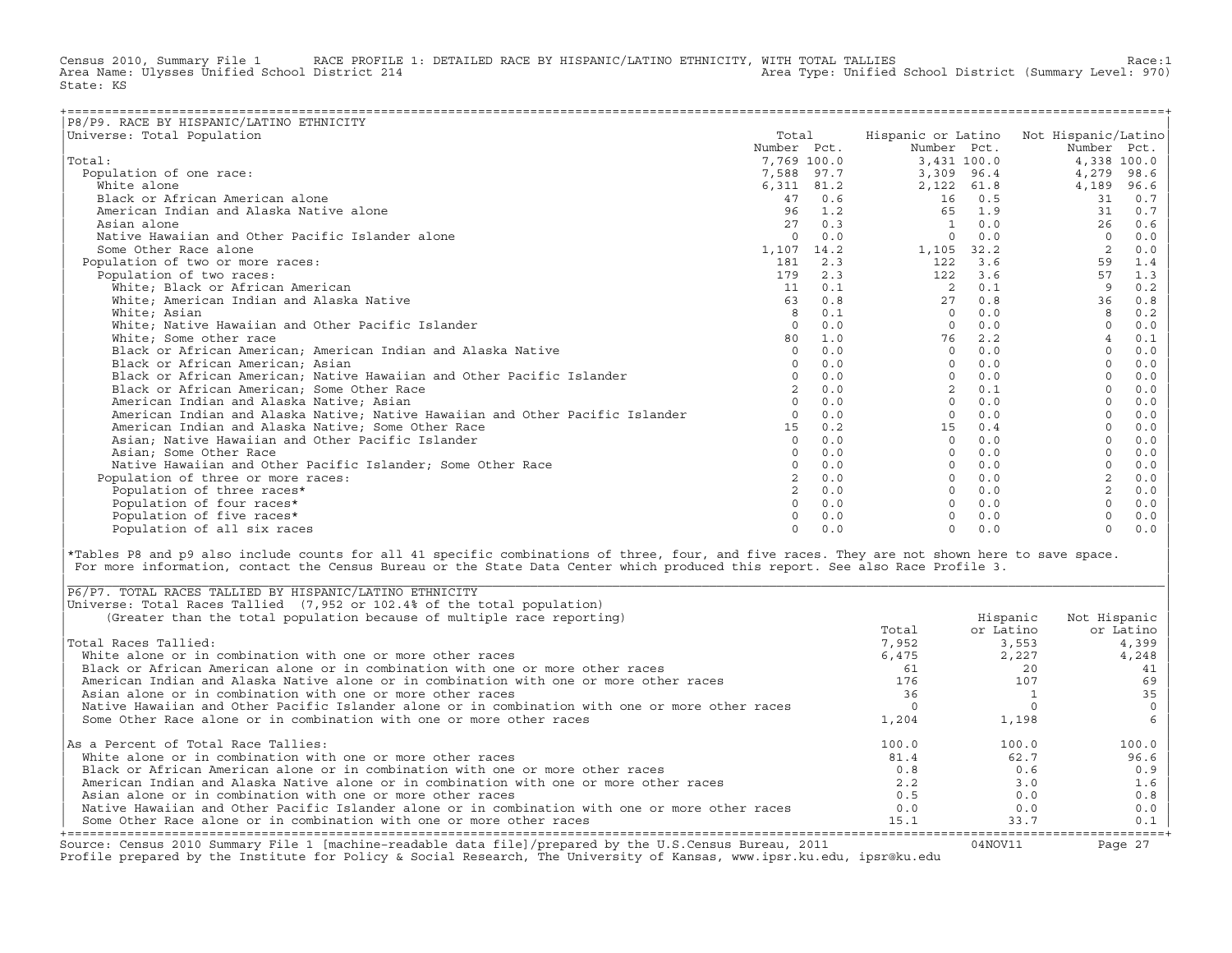Census 2010, Summary File 1 RACE PROFILE 2: DETAILED RACE BY HISP./LATINO ETHNICITY (18+); TALLIES FOR HOUSEHOLDERS Race:2<br>Area Name: Ulysses Unified School District 214 Area Type: Unified School District (Summary Level: 970) State: KS

| P10/P11. RACE BY HISPANIC/LATINO ETHNICITY FOR THE POPULATION 18 AND OVER     |                 |      |             |          |                                        |       |
|-------------------------------------------------------------------------------|-----------------|------|-------------|----------|----------------------------------------|-------|
| Universe: Population 18 and over                                              | Total 18 & over |      |             |          | Hispanic or Latino Not Hispanic/Latino |       |
|                                                                               | Number Pct.     |      | Number Pct. |          | Number Pct.                            |       |
| Total 18 and over:                                                            | 5,333 100.0     |      | 2,017 100.0 |          | 3,316 100.0                            |       |
| Population of one race:                                                       | 5,234 98.1      |      | 1,952 96.8  |          | 3,282                                  | 99.0  |
| White alone                                                                   | 4,452 83.5      |      | 1,229       | 60.9     | 3,223                                  | 97.2  |
| Black or African American alone                                               | 19              | 0.4  | 6           | 0.3      | 13                                     | 0.4   |
| American Indian and Alaska Native alone                                       | 62              | 1.2  | 36          | 1.8      | 26                                     | 0.8   |
| Asian alone                                                                   | 19              | 0.4  | $\Omega$    | 0.0      | 19                                     | 0.6   |
| Native Hawaiian and Other Pacific Islander alone                              | $\Omega$        | 0.0  | $\Omega$    | 0.0      | $\Omega$                               | 0.0   |
| Some Other Race alone                                                         | 682             | 12.8 |             | 681 33.8 |                                        | 0.0   |
| Population of two or more races:                                              | 99              | 1.9  | 65          | 3.2      | 34                                     | 1.0   |
| Population of two races:                                                      | 98              | 1.8  | 65          | 3.2      | 33                                     | 1.0   |
| White; Black or African American                                              | 1               | 0.0  | $\Omega$    | 0.0      |                                        | 0.0   |
| White; American Indian and Alaska Native                                      | 38              | 0.7  | 13          | 0.6      | 25                                     | 0.8   |
| White; Asian                                                                  | -5              | 0.1  | $\Omega$    | 0.0      | 5                                      | 0.2   |
| White; Native Hawaiian and Other Pacific Islander                             | $\cap$          | 0.0  | $\Omega$    | 0.0      | $\Omega$                               | 0.0   |
| White; Some Other Race                                                        | 42              | 0.8  | 40          | 2.0      |                                        | 0.1   |
| Black or African American; American Indian and Alaska Native                  | $\Omega$        | 0.0  | $\Omega$    | 0.0      | $\mathbf 0$                            | 0.0   |
| Black or African American; Asian                                              |                 | 0.0  | $\Omega$    | 0.0      |                                        | 0.0   |
| Black or African American; Native Hawaiian and Other Pacific Islander         |                 | 0.0  | $\Omega$    | 0.0      |                                        | 0.0   |
| Black or African American; Some Other Race                                    |                 | 0.0  |             | 0.0      |                                        | 0.0   |
| American Indian and Alaska Native; Asian                                      |                 | 0.0  | $\Omega$    | 0.0      |                                        | 0.0   |
| American Indian and Alaska Native; Native Hawaiian and Other Pacific Islander |                 | 0.0  | $\Omega$    | 0.0      |                                        | 0.0   |
| American Indian and Alaska Native; Some Other Race                            | 11              | 0.2  | 11          | 0.5      |                                        | 0.0   |
| Asian; Native Hawaiian and Other Pacific Islander                             | $\Omega$        | 0.0  | $\Omega$    | 0.0      | $\Omega$                               | 0.0   |
| Asian; Some Other Race                                                        |                 | 0.0  | $\Omega$    | 0.0      |                                        | 0.0   |
| Native Hawaiian and Other Pacific Islander: Some Other Race                   |                 | 0.0  | $\Omega$    | 0.0      |                                        | 0.0   |
| Population of three or more races:                                            |                 | 0.0  | $\Omega$    | 0.0      |                                        | 0.0   |
| Population of three races*                                                    |                 | 0.0  | $\Omega$    | 0.0      |                                        | 0.0   |
| Population of four races*                                                     |                 | 0.0  | $\Omega$    | 0.0      |                                        | 0.0   |
| Population of five races*                                                     |                 | 0.0  |             | 0.0      |                                        | $0.0$ |
| Population of all six races                                                   | $\cap$          | 0.0  | $\Omega$    | 0.0      | $\Omega$                               | 0.0   |

|\*Tables P10 and P11 also include counts for all 41 specific combinations of three, four, and five races. They are not shown here to save | space. For more information, contact the Census Bureau or the State Data Center which produced this report.

| Source: Census 2010 Summary File 1 [machine-readable data file]/prepared by the U.S.Census Bureau, 2011<br>Profile prepared by the Institute for Policy & Social Research, The University of Kansas, www.ipsr.ku.edu, ipsr@ku.edu |       | 04NOV11   | Page 28      |
|-----------------------------------------------------------------------------------------------------------------------------------------------------------------------------------------------------------------------------------|-------|-----------|--------------|
| Some Other Race alone or in combination with one or more other races                                                                                                                                                              | 12.7  | 35.6      | 0.1          |
| Native Hawaiian and Other Pacific Islander alone or in combination with one or more other races                                                                                                                                   | 0.0   | 0.0       | 0.0          |
| Asian alone or in combination with one or more other races                                                                                                                                                                        | 0.4   | 0.0       | 0.6          |
| American Indian and Alaska Native alone or in combination with one or more other races                                                                                                                                            | 2.0   | 2.8       | 1.5          |
| Black or African American alone or in combination with one or more other races                                                                                                                                                    | 0.3   | 0.2       | 0.4          |
| White alone or in combination with one or more other races                                                                                                                                                                        | 84.6  | 61.5      | 97.3         |
| As a Percent of Total Race Tallies for Householders:                                                                                                                                                                              | 100.0 | 100.0     | 100.0        |
| Some Other Race alone or in combination with one or more other races                                                                                                                                                              | 348   | 346       |              |
| Native Hawaiian and Other Pacific Islander alone or in combination with one or more other races                                                                                                                                   |       |           |              |
| Asian alone or in combination with one or more other races                                                                                                                                                                        |       |           |              |
| American Indian and Alaska Native alone or in combination with one or more other races                                                                                                                                            |       |           |              |
| Black or African American alone or in combination with one or more other races                                                                                                                                                    |       |           |              |
| White alone or in combination with one or more other races                                                                                                                                                                        | 2,321 | 598       | 1,723        |
| Total Races Tallied for Householders:                                                                                                                                                                                             | 2,743 | 973       | 1,770        |
|                                                                                                                                                                                                                                   | Total | or Latino | or Latino    |
| (Note: Greater than the total number of households because of multiple race reporting)                                                                                                                                            |       | Hispanic  | Not Hispanic |
| Universe: Total Races Tallied For Householders In Occupied Housing Units (2,743 or 101.8% of total households)                                                                                                                    |       |           |              |
| H8/H9. TOTAL RACES TALLIED FOR HOUSEHOLDERS BY HISPANIC/LATINO ETHNICITY                                                                                                                                                          |       |           |              |

| |

|\_\_\_\_\_\_\_\_\_\_\_\_\_\_\_\_\_\_\_\_\_\_\_\_\_\_\_\_\_\_\_\_\_\_\_\_\_\_\_\_\_\_\_\_\_\_\_\_\_\_\_\_\_\_\_\_\_\_\_\_\_\_\_\_\_\_\_\_\_\_\_\_\_\_\_\_\_\_\_\_\_\_\_\_\_\_\_\_\_\_\_\_\_\_\_\_\_\_\_\_\_\_\_\_\_\_\_\_\_\_\_\_\_\_\_\_\_\_\_\_\_\_\_\_\_\_\_\_\_\_\_\_\_\_\_\_\_\_\_\_\_\_\_\_\_\_\_|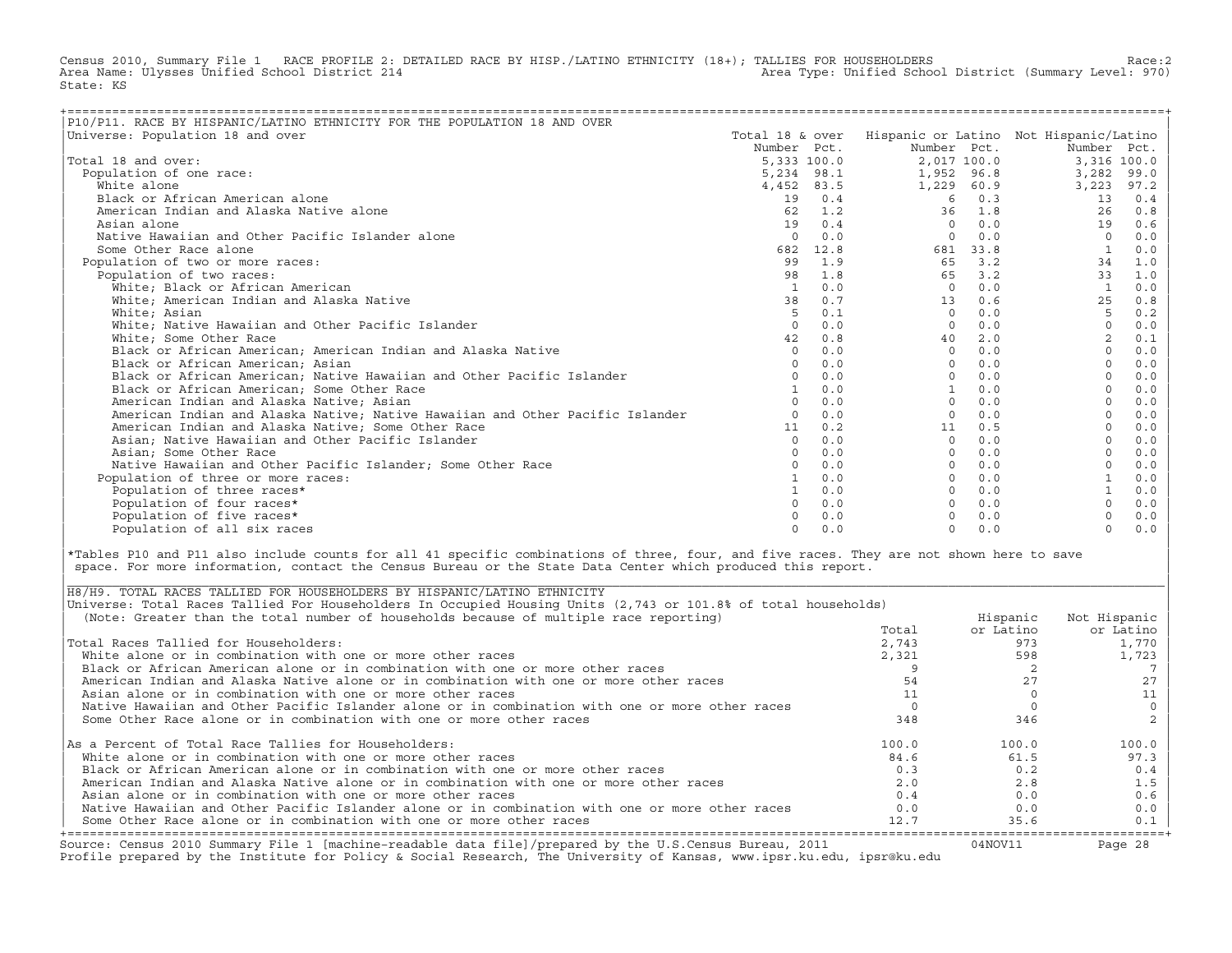Census 2010, Summary File 1 RACE PROFILE 3: MATRIX PRESENTATION OF MULTIPLE RACE COMBINATIONS Race:3 Area Type: Unified School District (Summary Level: 970) State: KS

| P6/P8. RACE COMBINATIONS AND<br>SHARE OF TOTAL TALLIES | White                                |         | Black or<br>African American |              |               | American Indian<br>& Alaska Native |              |           | Asian   | =================================== | Other Pacific   | Native Hawaiian &                   | Some other race    |             |              |
|--------------------------------------------------------|--------------------------------------|---------|------------------------------|--------------|---------------|------------------------------------|--------------|-----------|---------|-------------------------------------|-----------------|-------------------------------------|--------------------|-------------|--------------|
| Two Universes:<br>Total Population (7,769)             |                                      | (WHITE) |                              |              | (BLACK)       |                                    |              | (AIAN)    |         | (ASIAN)                             | Islander (NHPI) |                                     |                    |             | (OTHER)      |
| and Total Races Tallied*                               | Persons                              | Pct of  | Persons                      |              | Pct of        | Persons                            |              | Pct of    | Persons | Pct of                              | Persons         | Pct of                              | Persons            |             | Pct of       |
| $(7,952 \text{ or } 97.7\text{* of})$                  | or                                   | WHITE   | or                           |              | <b>BLACK</b>  | or                                 |              | AIAN      | or      | ASIAN                               | or              | NHPI                                | or                 |             | <b>OTHER</b> |
| the Total Population)                                  | Tallies                              | Tallies | Tallies                      |              | Tallies       | Tallies                            |              | Tallies   | Tallies | Tallies                             | Tallies         | Tallies                             | Tallies            |             | Tallies      |
| ----------------------------------                     | ==================                   |         | ==================           |              |               | ------------------                 |              |           |         | ------------------                  |                 | ==================                  | ================== |             |              |
| One Race Alone                                         | 6,311 97.5                           |         |                              |              | 47 77.0       |                                    |              | 96 54.5   |         | 27 75.0                             |                 | $\Omega$<br>$\Delta$                |                    | 1,107 91.9  |              |
| Two-Race combinations (15 in                           |                                      |         |                              |              |               |                                    |              |           |         |                                     |                 |                                     |                    |             |              |
| all, each presented twice)--                           |                                      |         |                              |              |               |                                    |              |           |         |                                     |                 |                                     |                    |             |              |
| Total Tallies*                                         | 162                                  | 2.5     |                              |              | 13 21.3       |                                    |              | 78 44.3   |         | 8 22.2                              |                 | $\mathbf 0$                         |                    | 97          | 8.1          |
| WHITE and                                              | ________________                     |         |                              |              | 11 18.0       |                                    | 63           | 35.8      |         | 22.2<br>8                           |                 | $\Omega$                            |                    | 80          | 6.6          |
| BLACK and                                              | 11                                   | 0.2     |                              |              | $---$         |                                    | $\circ$      | 0.0       |         | $\Omega$<br>0.0                     |                 | $\Omega$                            |                    | 2           | 0.2          |
| AIAN and                                               | 63                                   | 1.0     |                              | $\Omega$     | $0.0$         |                                    |              | $- - - -$ |         | $\Omega$<br>0.0                     |                 | $\Omega$                            |                    | 15          | 1.2          |
| ASIAN and                                              | 8                                    | 0.1     |                              | $\Omega$     | 0.0           |                                    | $\Omega$     | 0.0       |         | $\frac{1}{2}$                       |                 | $\Omega$                            |                    | $\Omega$    | 0.0          |
| NHPI and                                               | $\circ$                              | 0.0     |                              | $\circ$      | 0.0           |                                    | $\circ$      | 0.0       |         | $\circ$<br>0.0                      |                 |                                     |                    | $\Omega$    | 0.0          |
| OTHER and                                              | 80                                   | 1.2     |                              | 2            | 3.3           |                                    | 15           | 8.5       |         | $\Omega$<br>0.0                     |                 | $\Omega$                            |                    |             |              |
| Three-Race combinations (20,                           |                                      |         |                              |              |               |                                    |              |           |         |                                     |                 |                                     |                    |             |              |
| each presented three times)--                          |                                      |         |                              |              |               |                                    |              |           |         |                                     |                 |                                     |                    |             |              |
| Total Tallies*                                         | $2^{\circ}$                          | 0.0     |                              |              | $1 \quad 1.6$ |                                    |              | 2, 1.1    |         | $\mathbf{1}$<br>2.8                 |                 | $\mathbf 0$                         |                    | $\Omega$    | 0.0          |
| WHITE; BLACK; and                                      | _________________                    |         | ________________             |              |               |                                    | $\mathbf{1}$ | 0.6       |         | 0.0<br>$\Omega$                     |                 | $\Omega$                            |                    | $\Omega$    | 0.0          |
| WHITE; AIAN; and                                       | _________________                    |         |                              | $\mathbf{1}$ | 1.6           |                                    |              |           |         | 2.8<br>$\mathbf{1}$                 |                 | $\circ$                             |                    | $\Omega$    | 0.0          |
| WHITE; ASIAN; and                                      |                                      |         |                              | $\Omega$     | 0.0           |                                    | $\mathbf{1}$ | 0.6       |         | $---$                               |                 | $\Omega$                            |                    | $\Omega$    | 0.0          |
| WHITE; NHPI; and                                       |                                      |         |                              | $\circ$      | 0.0           |                                    | $\circ$      | 0.0       |         | $\circ$<br>0.0                      |                 |                                     |                    | $\Omega$    | 0.0          |
| WHITE; OTHER; and                                      | <u> Liberal Liberal Liberal Libe</u> |         |                              | $\Omega$     | 0.0           |                                    | $\Omega$     | 0.0       |         | $\Omega$<br>0.0                     |                 | $\circ$                             |                    |             |              |
| BLACK; AIAN; and                                       | $\mathbf{1}$                         | 0.0     |                              |              |               | -----------------                  |              |           |         | $\Omega$<br>0.0                     |                 | $\Omega$                            |                    | $\Omega$    | 0.0          |
| BLACK; ASIAN; and                                      | $\Omega$                             | 0.0     |                              |              |               |                                    | $\Omega$     | 0.0       |         | $- - -$                             |                 | $\Omega$                            |                    | $\Omega$    | 0.0          |
| BLACK; NHPI; and                                       | $\circ$                              | 0.0     |                              |              |               |                                    | $\circ$      | 0.0       |         | $\circ$<br>0.0                      |                 |                                     |                    | $\Omega$    | 0.0          |
| BLACK; OTHER; and                                      | $\Omega$                             | 0.0     |                              |              |               |                                    | $\Omega$     | 0.0       |         | 0.0<br>$\Omega$                     |                 | $\Omega$                            |                    |             |              |
| AIAN; ASIAN; and                                       | $\mathbf{1}$                         | 0.0     |                              | $\Omega$     | 0.0           | _________________                  |              |           |         |                                     |                 | $\Omega$                            |                    | $\Omega$    | 0.0          |
| AIAN; NHPI; and                                        | $\circ$                              | 0.0     |                              | $\Omega$     | 0.0           |                                    |              |           |         | $\circ$<br>0.0                      |                 |                                     |                    | $\Omega$    | 0.0          |
| AIAN; OTHER; and                                       | $\Omega$                             | 0.0     |                              | $\Omega$     | 0.0           |                                    |              |           |         | $\Omega$<br>0.0                     |                 | $\Omega$                            |                    |             |              |
| ASIAN; NHPI; and                                       | $\circ$                              | 0.0     |                              | $\Omega$     | 0.0           |                                    | $\Omega$     | 0.0       |         |                                     |                 |                                     |                    | $\Omega$    | 0.0          |
| ASIAN; OTHER; and                                      | $\circ$                              | 0.0     |                              | $\Omega$     | 0.0           |                                    | $\Omega$     | 0.0       |         |                                     |                 | $\Omega$                            |                    |             |              |
| NHPI; OTHER; and                                       | $\Omega$                             | 0.0     |                              | $\Omega$     | 0.0           |                                    | $\Omega$     | 0.0       |         | $\Omega$<br>0.0                     |                 |                                     |                    |             |              |
|                                                        |                                      |         |                              |              |               |                                    |              |           |         |                                     |                 |                                     |                    |             |              |
| Four Races (15)--Total Tallies*:                       | $\Omega$                             | 0.0     |                              | $\Omega$     | 0.0           |                                    | $\Omega$     | 0.0       |         | $\Omega$<br>0.0                     |                 | $\Omega$                            |                    | $\Omega$    | 0.0          |
| Five Races (6)--Total Tallies*:                        | $\circ$<br>$\Omega$                  | 0.0     |                              | $\circ$      | 0.0           |                                    | 0            | 0.0       |         | 0.0<br>$\circ$                      |                 | $\mathsf O$                         |                    | $\circ$     | 0.0          |
| Six Races (1)--Total Tallies*:                         |                                      | 0.0     |                              | $\Omega$     | 0.0           |                                    | $\Omega$     | 0.0       |         | 0.0<br>$\Omega$                     |                 | $\Omega$                            |                    | $\Omega$    | 0.0          |
| Total Tallies* for each race                           |                                      |         |                              |              |               |                                    |              |           |         |                                     |                 |                                     |                    |             |              |
| alone or in any combination:                           | 6,475,100.0                          |         |                              |              | 61 100.0      |                                    |              | 176 100.0 |         | 36 100.0                            |                 | $\mathsf O$<br>$\ddot{\phantom{a}}$ |                    | 1,204 100.0 |              |
|                                                        |                                      |         |                              |              |               |                                    |              |           |         |                                     |                 |                                     |                    |             |              |

|\*Notes: Summing across Total Tallies rows would give results greater than the corresponding population counts because of multiple counting (e.g., | each person of three races would be counted three times). Detail is not shown for the four-race and five-race combinations. Each Percent shown represents that combination's share of total tallies for the race indicated in the column header. See Race Profile 1 for Grand Total Tallies. +===================================================================================================================================================+ Source: Census 2010 Summary File 1 [machine−readable data file]/prepared by the U.S.Census Bureau, 2011 04NOV11 Page 29 Profile prepared by the Institute for Policy & Social Research, The University of Kansas, www.ipsr.ku.edu, ipsr@ku.edu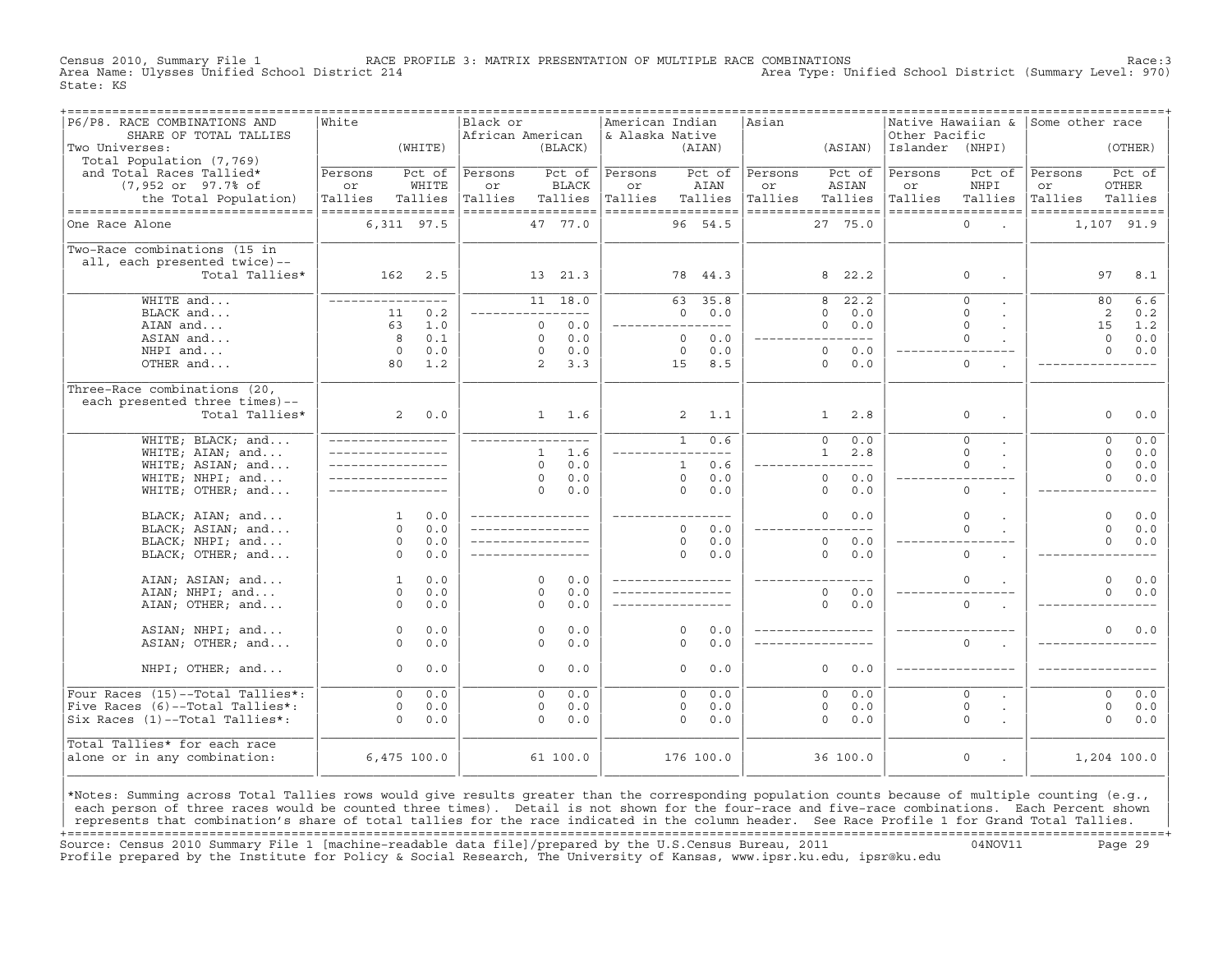Census 2010, Summary File 1 RACE PROFILE 4: DETAILED NATIVE AMERICAN, ASIAN, PACIFIC ISLANDER, & HISP/LATINO SUBGROUPS Race:4 Area Type: Unified School District (Summary Level: 970) State: KS

| PCT1. AMERICAN INDIAN AND ALASKA NATIVE BY TRIBE<br>Universe: Persons who are American Indian and Alaska Native Alone                                                                                            |                             |                                                                                                                                                                                                                                                                                                                                                                                              |                                                                                                                                                                                                                                                     |              |                                                                                                                                                                                                                                                                                                     |                         |                                      |
|------------------------------------------------------------------------------------------------------------------------------------------------------------------------------------------------------------------|-----------------------------|----------------------------------------------------------------------------------------------------------------------------------------------------------------------------------------------------------------------------------------------------------------------------------------------------------------------------------------------------------------------------------------------|-----------------------------------------------------------------------------------------------------------------------------------------------------------------------------------------------------------------------------------------------------|--------------|-----------------------------------------------------------------------------------------------------------------------------------------------------------------------------------------------------------------------------------------------------------------------------------------------------|-------------------------|--------------------------------------|
|                                                                                                                                                                                                                  |                             |                                                                                                                                                                                                                                                                                                                                                                                              |                                                                                                                                                                                                                                                     |              |                                                                                                                                                                                                                                                                                                     |                         |                                      |
|                                                                                                                                                                                                                  |                             |                                                                                                                                                                                                                                                                                                                                                                                              |                                                                                                                                                                                                                                                     |              |                                                                                                                                                                                                                                                                                                     |                         |                                      |
|                                                                                                                                                                                                                  |                             |                                                                                                                                                                                                                                                                                                                                                                                              |                                                                                                                                                                                                                                                     |              |                                                                                                                                                                                                                                                                                                     |                         | $\mathsf{O}\xspace$                  |
|                                                                                                                                                                                                                  |                             |                                                                                                                                                                                                                                                                                                                                                                                              |                                                                                                                                                                                                                                                     |              |                                                                                                                                                                                                                                                                                                     |                         | 3<br>5<br>0<br>0<br>0<br>0<br>0<br>0 |
|                                                                                                                                                                                                                  |                             |                                                                                                                                                                                                                                                                                                                                                                                              |                                                                                                                                                                                                                                                     |              |                                                                                                                                                                                                                                                                                                     |                         |                                      |
|                                                                                                                                                                                                                  |                             |                                                                                                                                                                                                                                                                                                                                                                                              |                                                                                                                                                                                                                                                     |              |                                                                                                                                                                                                                                                                                                     |                         |                                      |
|                                                                                                                                                                                                                  |                             |                                                                                                                                                                                                                                                                                                                                                                                              |                                                                                                                                                                                                                                                     |              |                                                                                                                                                                                                                                                                                                     |                         |                                      |
|                                                                                                                                                                                                                  |                             |                                                                                                                                                                                                                                                                                                                                                                                              |                                                                                                                                                                                                                                                     |              |                                                                                                                                                                                                                                                                                                     |                         |                                      |
|                                                                                                                                                                                                                  |                             |                                                                                                                                                                                                                                                                                                                                                                                              |                                                                                                                                                                                                                                                     |              |                                                                                                                                                                                                                                                                                                     |                         |                                      |
|                                                                                                                                                                                                                  |                             |                                                                                                                                                                                                                                                                                                                                                                                              |                                                                                                                                                                                                                                                     |              |                                                                                                                                                                                                                                                                                                     |                         |                                      |
|                                                                                                                                                                                                                  |                             |                                                                                                                                                                                                                                                                                                                                                                                              |                                                                                                                                                                                                                                                     |              |                                                                                                                                                                                                                                                                                                     |                         |                                      |
|                                                                                                                                                                                                                  |                             |                                                                                                                                                                                                                                                                                                                                                                                              |                                                                                                                                                                                                                                                     |              |                                                                                                                                                                                                                                                                                                     |                         | $\circ$                              |
|                                                                                                                                                                                                                  |                             |                                                                                                                                                                                                                                                                                                                                                                                              |                                                                                                                                                                                                                                                     |              |                                                                                                                                                                                                                                                                                                     |                         | $\circ$                              |
|                                                                                                                                                                                                                  |                             |                                                                                                                                                                                                                                                                                                                                                                                              |                                                                                                                                                                                                                                                     |              |                                                                                                                                                                                                                                                                                                     |                         | 41                                   |
|                                                                                                                                                                                                                  |                             |                                                                                                                                                                                                                                                                                                                                                                                              |                                                                                                                                                                                                                                                     |              |                                                                                                                                                                                                                                                                                                     |                         | $\Omega$                             |
|                                                                                                                                                                                                                  |                             |                                                                                                                                                                                                                                                                                                                                                                                              |                                                                                                                                                                                                                                                     |              |                                                                                                                                                                                                                                                                                                     |                         |                                      |
| (An additional 80 persons are Native American in combination with other races.)                                                                                                                                  |                             |                                                                                                                                                                                                                                                                                                                                                                                              |                                                                                                                                                                                                                                                     |              |                                                                                                                                                                                                                                                                                                     |                         |                                      |
| PCT5/PCT7. ASIAN POPULATION--DETAILED GROUPS                                                                                                                                                                     |                             |                                                                                                                                                                                                                                                                                                                                                                                              | PCT8. NATIVE HAWAIIAN AND OTHER PACIFIC                                                                                                                                                                                                             |              | PCT11. HISPANIC/LATINO BY SPECIFIC                                                                                                                                                                                                                                                                  |                         |                                      |
| Two Universes: (1) Persons who are Asian Alone, and                                                                                                                                                              |                             |                                                                                                                                                                                                                                                                                                                                                                                              | ISLANDER POPULATION--DETAILED GROUPS                                                                                                                                                                                                                |              | ORIGIN                                                                                                                                                                                                                                                                                              |                         |                                      |
| (2) Total Asian Tallies reported by all persons*                                                                                                                                                                 |                             |                                                                                                                                                                                                                                                                                                                                                                                              | Univ.: Persons who are Native Hawaiian and<br>other Pacific Islander Alone                                                                                                                                                                          |              | Univ.: Hispanic/Latino population **                                                                                                                                                                                                                                                                |                         |                                      |
|                                                                                                                                                                                                                  | Persons(1) Pct. Tallies*(2) |                                                                                                                                                                                                                                                                                                                                                                                              |                                                                                                                                                                                                                                                     |              | Total Hispanic/Latino 3,431 100.0                                                                                                                                                                                                                                                                   |                         |                                      |
|                                                                                                                                                                                                                  |                             | 36                                                                                                                                                                                                                                                                                                                                                                                           |                                                                                                                                                                                                                                                     | Persons Pct. |                                                                                                                                                                                                                                                                                                     |                         |                                      |
|                                                                                                                                                                                                                  |                             | $\frac{1}{2} \frac{1}{2} \frac{1}{2} \frac{1}{2} \frac{1}{2} \frac{1}{2} \frac{1}{2} \frac{1}{2} \frac{1}{2} \frac{1}{2} \frac{1}{2} \frac{1}{2} \frac{1}{2} \frac{1}{2} \frac{1}{2} \frac{1}{2} \frac{1}{2} \frac{1}{2} \frac{1}{2} \frac{1}{2} \frac{1}{2} \frac{1}{2} \frac{1}{2} \frac{1}{2} \frac{1}{2} \frac{1}{2} \frac{1}{2} \frac{1}{2} \frac{1}{2} \frac{1}{2} \frac{1}{2} \frac{$ |                                                                                                                                                                                                                                                     |              | Mexican<br>Puerto Rican                                                                                                                                                                                                                                                                             | $3,218$ 93.8<br>7 0.2   |                                      |
|                                                                                                                                                                                                                  |                             | 2                                                                                                                                                                                                                                                                                                                                                                                            | Total:                                                                                                                                                                                                                                              | 0, 100, 0    | Cuban                                                                                                                                                                                                                                                                                               | $\overline{\mathbf{3}}$ | 0.1                                  |
|                                                                                                                                                                                                                  |                             | $\Omega$                                                                                                                                                                                                                                                                                                                                                                                     | Total: 0 100.0<br>Only one group specified: 0 100.0<br>Polynesian: 0 .<br>Native Hawaiian 0 .<br>Samoan 0 .<br>Samoan 0 .<br>Other Polynesian 0 .<br>Micronesian: 0 .<br>Micronesian: 0 .<br>Micronesian: 0 .<br>Micronesian: 0 .<br>Micronesian: 0 |              | Dominican Republic<br>Central American 0 0.0                                                                                                                                                                                                                                                        |                         |                                      |
|                                                                                                                                                                                                                  |                             | $\Omega$                                                                                                                                                                                                                                                                                                                                                                                     |                                                                                                                                                                                                                                                     |              | Central American<br>Central American<br>excluding Mexican: $\begin{array}{ccc} 42 & 1.2 \\ \text{Costa Rican} & 0 & 0.0 \\ \text{Guetemalan} & 10 & 0.3 \\ \text{Honduran} & 24 & 0.7 \\ \text{Nicaraguan} & 0 & 0.0 \\ \text{Pamamantian} & 0 & 0.0 \\ \text{Salvadoran} & 0 & 0.0 \\ \end{array}$ |                         |                                      |
|                                                                                                                                                                                                                  |                             | $\circ$                                                                                                                                                                                                                                                                                                                                                                                      |                                                                                                                                                                                                                                                     |              |                                                                                                                                                                                                                                                                                                     |                         |                                      |
|                                                                                                                                                                                                                  |                             | $\circ$                                                                                                                                                                                                                                                                                                                                                                                      |                                                                                                                                                                                                                                                     |              |                                                                                                                                                                                                                                                                                                     |                         |                                      |
|                                                                                                                                                                                                                  |                             | $7\overline{ }$                                                                                                                                                                                                                                                                                                                                                                              |                                                                                                                                                                                                                                                     |              | Guatemalan<br>Honduran 24 0.7<br>Nicaraguan 24 0.7<br>Panamanian 0 0.0<br>Salvadoran 8 0.2<br>Other Cent. American 0 0.0<br>4 0.1                                                                                                                                                                   |                         |                                      |
|                                                                                                                                                                                                                  |                             | 9                                                                                                                                                                                                                                                                                                                                                                                            |                                                                                                                                                                                                                                                     |              |                                                                                                                                                                                                                                                                                                     |                         |                                      |
|                                                                                                                                                                                                                  |                             | $\Omega$                                                                                                                                                                                                                                                                                                                                                                                     |                                                                                                                                                                                                                                                     |              |                                                                                                                                                                                                                                                                                                     |                         |                                      |
|                                                                                                                                                                                                                  |                             | $\circ$                                                                                                                                                                                                                                                                                                                                                                                      |                                                                                                                                                                                                                                                     |              |                                                                                                                                                                                                                                                                                                     |                         |                                      |
|                                                                                                                                                                                                                  |                             | $5^{\circ}$                                                                                                                                                                                                                                                                                                                                                                                  |                                                                                                                                                                                                                                                     |              |                                                                                                                                                                                                                                                                                                     |                         |                                      |
|                                                                                                                                                                                                                  |                             | $7^{\circ}$                                                                                                                                                                                                                                                                                                                                                                                  |                                                                                                                                                                                                                                                     |              |                                                                                                                                                                                                                                                                                                     |                         |                                      |
| Laotian                                                                                                                                                                                                          | $0 \qquad 0.0$              | $\Omega$                                                                                                                                                                                                                                                                                                                                                                                     |                                                                                                                                                                                                                                                     |              |                                                                                                                                                                                                                                                                                                     |                         |                                      |
| Malaysian                                                                                                                                                                                                        | $0 \qquad 0.0$              | $\Omega$                                                                                                                                                                                                                                                                                                                                                                                     | Marshallese 0<br>Other Micronesian 0<br>Melanesian: 0<br>Fijian 0<br>Other Melanesian 0<br>No subgroup specified 0<br>More than one specified 0<br>$\blacksquare$                                                                                   |              | Fourier and terms.<br>South American:<br>Argentinean de 0.1<br>Argentinean de 0.1<br>Bolivian 0.000<br>Chilean 0.0000<br>Colombian 1.0000001<br>Ecuadorian Paraguayan 0.0000000001                                                                                                                  |                         |                                      |
|                                                                                                                                                                                                                  |                             | $\mathbf{1}$                                                                                                                                                                                                                                                                                                                                                                                 |                                                                                                                                                                                                                                                     |              |                                                                                                                                                                                                                                                                                                     |                         |                                      |
|                                                                                                                                                                                                                  |                             | $\Omega$                                                                                                                                                                                                                                                                                                                                                                                     |                                                                                                                                                                                                                                                     |              |                                                                                                                                                                                                                                                                                                     |                         |                                      |
|                                                                                                                                                                                                                  |                             | $\Omega$                                                                                                                                                                                                                                                                                                                                                                                     |                                                                                                                                                                                                                                                     |              |                                                                                                                                                                                                                                                                                                     |                         |                                      |
|                                                                                                                                                                                                                  |                             | $\mathbf{1}$<br>$\Omega$                                                                                                                                                                                                                                                                                                                                                                     |                                                                                                                                                                                                                                                     |              |                                                                                                                                                                                                                                                                                                     |                         |                                      |
|                                                                                                                                                                                                                  |                             |                                                                                                                                                                                                                                                                                                                                                                                              |                                                                                                                                                                                                                                                     |              |                                                                                                                                                                                                                                                                                                     |                         |                                      |
|                                                                                                                                                                                                                  |                             | $\overline{4}$                                                                                                                                                                                                                                                                                                                                                                               | **Hispanic/Latino persons can be of any race                                                                                                                                                                                                        |              |                                                                                                                                                                                                                                                                                                     |                         |                                      |
| mataysian<br>Nepalese 13.7<br>Pakistani 00.0<br>Sri Lankan 00.0<br>Taiwanese 13.7<br>Thai 00.0<br>Vietnamese 13.7<br>Other specified subgroup 00.0<br>No subgroup specified 00.0<br>Nore than one specified 00.0 |                             | $\Omega$                                                                                                                                                                                                                                                                                                                                                                                     |                                                                                                                                                                                                                                                     |              | Colombian<br>Ecuadorian<br>Paraguayan<br>Peruvian<br>Uruguayan<br>Colombian<br>Colombian<br>Colombian<br>Colombian<br>Colombian<br>Colombian<br>Colombian<br>Colombian<br>Colombian<br>Colombian<br>Colombian<br>Colombian<br>Colombian<br>Colombian<br>Colombian<br>                               |                         |                                      |
|                                                                                                                                                                                                                  |                             | $\circ$                                                                                                                                                                                                                                                                                                                                                                                      |                                                                                                                                                                                                                                                     |              |                                                                                                                                                                                                                                                                                                     |                         |                                      |
|                                                                                                                                                                                                                  |                             |                                                                                                                                                                                                                                                                                                                                                                                              |                                                                                                                                                                                                                                                     |              |                                                                                                                                                                                                                                                                                                     |                         |                                      |
|                                                                                                                                                                                                                  |                             |                                                                                                                                                                                                                                                                                                                                                                                              |                                                                                                                                                                                                                                                     |              |                                                                                                                                                                                                                                                                                                     |                         |                                      |
|                                                                                                                                                                                                                  |                             |                                                                                                                                                                                                                                                                                                                                                                                              |                                                                                                                                                                                                                                                     |              |                                                                                                                                                                                                                                                                                                     |                         |                                      |
|                                                                                                                                                                                                                  |                             |                                                                                                                                                                                                                                                                                                                                                                                              |                                                                                                                                                                                                                                                     |              |                                                                                                                                                                                                                                                                                                     |                         |                                      |
|                                                                                                                                                                                                                  |                             |                                                                                                                                                                                                                                                                                                                                                                                              |                                                                                                                                                                                                                                                     |              |                                                                                                                                                                                                                                                                                                     |                         |                                      |
|                                                                                                                                                                                                                  |                             |                                                                                                                                                                                                                                                                                                                                                                                              |                                                                                                                                                                                                                                                     |              |                                                                                                                                                                                                                                                                                                     |                         |                                      |

Source: Census 2010 Summary File 1 [machine-readable data file]/prepared by the U.S.Census Bureau, 2011 Page 30<br>Profile prepared by the Institute for Policy & Social Research, The University of Kansas, www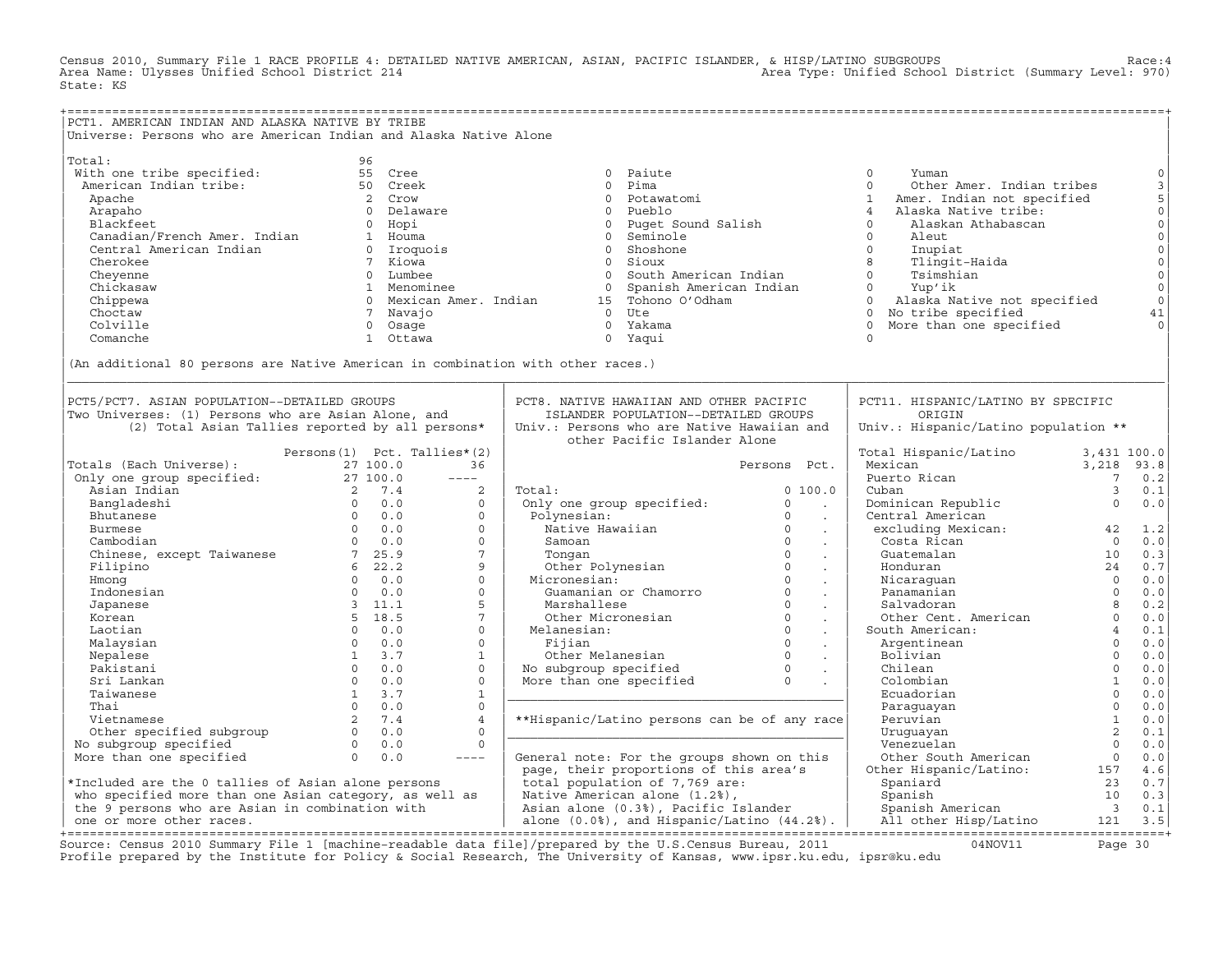Census 2010, Summary File 1 PROFILE OF SPECIFIC RACE/ETHNIC GROUP A: WHITE ALONE Race:A [1 of 3] Area Name: Ulysses Unified School District 214 Area Type: Unified School District (Summary Level: 970) State: KS

| P29/P29A. POPULATION SUMMARY BY RESIDENCE TYPE FOR DESIGNATED UNIVERSE                                                                                         |  |                                                                                                                                                                                                                                                                    |  | P38A/39A. FAMILY TYPE BY PRESENCE AND AGE OF OWN OR RELATED CHILDREN           |                               |  |  |
|----------------------------------------------------------------------------------------------------------------------------------------------------------------|--|--------------------------------------------------------------------------------------------------------------------------------------------------------------------------------------------------------------------------------------------------------------------|--|--------------------------------------------------------------------------------|-------------------------------|--|--|
| Universe: PERSONS Who Are White Alone                                                                                                                          |  |                                                                                                                                                                                                                                                                    |  | Universe: Families With A Householder Who Is                                   |                               |  |  |
|                                                                                                                                                                |  |                                                                                                                                                                                                                                                                    |  | White Alone $(**)$ $(***)$                                                     |                               |  |  |
|                                                                                                                                                                |  |                                                                                                                                                                                                                                                                    |  |                                                                                |                               |  |  |
| Population As % of Population of all Races<br>Total Persons: 6,311 81.2% of 7,769<br>In Households(*) 6,234 81.1% of 7,690<br>In Group Quarters 77 97.5% of 79 |  |                                                                                                                                                                                                                                                                    |  |                                                                                |                               |  |  |
|                                                                                                                                                                |  |                                                                                                                                                                                                                                                                    |  | By Presence of: Own Children Related Children<br>Families Pct.   Families Pct. |                               |  |  |
|                                                                                                                                                                |  |                                                                                                                                                                                                                                                                    |  |                                                                                | Families Pct.   Families Pct. |  |  |
|                                                                                                                                                                |  |                                                                                                                                                                                                                                                                    |  |                                                                                |                               |  |  |
|                                                                                                                                                                |  |                                                                                                                                                                                                                                                                    |  |                                                                                |                               |  |  |
|                                                                                                                                                                |  |                                                                                                                                                                                                                                                                    |  |                                                                                |                               |  |  |
|                                                                                                                                                                |  |                                                                                                                                                                                                                                                                    |  |                                                                                |                               |  |  |
|                                                                                                                                                                |  |                                                                                                                                                                                                                                                                    |  |                                                                                |                               |  |  |
|                                                                                                                                                                |  |                                                                                                                                                                                                                                                                    |  |                                                                                |                               |  |  |
|                                                                                                                                                                |  |                                                                                                                                                                                                                                                                    |  |                                                                                |                               |  |  |
|                                                                                                                                                                |  |                                                                                                                                                                                                                                                                    |  |                                                                                |                               |  |  |
|                                                                                                                                                                |  |                                                                                                                                                                                                                                                                    |  |                                                                                |                               |  |  |
|                                                                                                                                                                |  |                                                                                                                                                                                                                                                                    |  |                                                                                |                               |  |  |
|                                                                                                                                                                |  |                                                                                                                                                                                                                                                                    |  |                                                                                |                               |  |  |
|                                                                                                                                                                |  |                                                                                                                                                                                                                                                                    |  |                                                                                |                               |  |  |
|                                                                                                                                                                |  |                                                                                                                                                                                                                                                                    |  |                                                                                |                               |  |  |
|                                                                                                                                                                |  |                                                                                                                                                                                                                                                                    |  |                                                                                |                               |  |  |
|                                                                                                                                                                |  |                                                                                                                                                                                                                                                                    |  |                                                                                |                               |  |  |
|                                                                                                                                                                |  |                                                                                                                                                                                                                                                                    |  |                                                                                |                               |  |  |
|                                                                                                                                                                |  |                                                                                                                                                                                                                                                                    |  |                                                                                |                               |  |  |
|                                                                                                                                                                |  |                                                                                                                                                                                                                                                                    |  |                                                                                |                               |  |  |
|                                                                                                                                                                |  |                                                                                                                                                                                                                                                                    |  |                                                                                |                               |  |  |
|                                                                                                                                                                |  |                                                                                                                                                                                                                                                                    |  |                                                                                |                               |  |  |
|                                                                                                                                                                |  |                                                                                                                                                                                                                                                                    |  |                                                                                |                               |  |  |
|                                                                                                                                                                |  |                                                                                                                                                                                                                                                                    |  |                                                                                |                               |  |  |
|                                                                                                                                                                |  |                                                                                                                                                                                                                                                                    |  |                                                                                |                               |  |  |
|                                                                                                                                                                |  |                                                                                                                                                                                                                                                                    |  |                                                                                |                               |  |  |
|                                                                                                                                                                |  |                                                                                                                                                                                                                                                                    |  |                                                                                |                               |  |  |
|                                                                                                                                                                |  |                                                                                                                                                                                                                                                                    |  |                                                                                |                               |  |  |
|                                                                                                                                                                |  |                                                                                                                                                                                                                                                                    |  | P31A. RELATIONSHIP BY HOUSEHOLD TYPE FOR THE POPULATION UNDER 18 YEARS         |                               |  |  |
|                                                                                                                                                                |  |                                                                                                                                                                                                                                                                    |  |                                                                                |                               |  |  |
|                                                                                                                                                                |  |                                                                                                                                                                                                                                                                    |  |                                                                                |                               |  |  |
|                                                                                                                                                                |  |                                                                                                                                                                                                                                                                    |  |                                                                                |                               |  |  |
|                                                                                                                                                                |  |                                                                                                                                                                                                                                                                    |  |                                                                                |                               |  |  |
|                                                                                                                                                                |  |                                                                                                                                                                                                                                                                    |  |                                                                                |                               |  |  |
|                                                                                                                                                                |  |                                                                                                                                                                                                                                                                    |  |                                                                                |                               |  |  |
|                                                                                                                                                                |  |                                                                                                                                                                                                                                                                    |  |                                                                                |                               |  |  |
|                                                                                                                                                                |  |                                                                                                                                                                                                                                                                    |  |                                                                                |                               |  |  |
|                                                                                                                                                                |  |                                                                                                                                                                                                                                                                    |  |                                                                                |                               |  |  |
|                                                                                                                                                                |  |                                                                                                                                                                                                                                                                    |  |                                                                                |                               |  |  |
|                                                                                                                                                                |  |                                                                                                                                                                                                                                                                    |  |                                                                                |                               |  |  |
|                                                                                                                                                                |  |                                                                                                                                                                                                                                                                    |  |                                                                                |                               |  |  |
|                                                                                                                                                                |  |                                                                                                                                                                                                                                                                    |  |                                                                                |                               |  |  |
|                                                                                                                                                                |  |                                                                                                                                                                                                                                                                    |  |                                                                                |                               |  |  |
|                                                                                                                                                                |  |                                                                                                                                                                                                                                                                    |  |                                                                                |                               |  |  |
|                                                                                                                                                                |  |                                                                                                                                                                                                                                                                    |  |                                                                                |                               |  |  |
|                                                                                                                                                                |  |                                                                                                                                                                                                                                                                    |  |                                                                                |                               |  |  |
|                                                                                                                                                                |  |                                                                                                                                                                                                                                                                    |  |                                                                                |                               |  |  |
|                                                                                                                                                                |  |                                                                                                                                                                                                                                                                    |  |                                                                                |                               |  |  |
|                                                                                                                                                                |  |                                                                                                                                                                                                                                                                    |  |                                                                                |                               |  |  |
|                                                                                                                                                                |  |                                                                                                                                                                                                                                                                    |  |                                                                                |                               |  |  |
|                                                                                                                                                                |  |                                                                                                                                                                                                                                                                    |  |                                                                                |                               |  |  |
|                                                                                                                                                                |  |                                                                                                                                                                                                                                                                    |  |                                                                                |                               |  |  |
|                                                                                                                                                                |  |                                                                                                                                                                                                                                                                    |  |                                                                                |                               |  |  |
|                                                                                                                                                                |  |                                                                                                                                                                                                                                                                    |  |                                                                                |                               |  |  |
|                                                                                                                                                                |  | $\begin{tabular}{lllllllllllllllllllll} \hline 0 & t_0 & 17 & & & 1,859 & 29.5 & & 985 & 30.8 & & 874 & 28.1 \\ 18 & t_0 & 64 & & 3,699 & 58.6 & & 1,885 & 58.9 & & 1,814 & 58.3 \\ 65 & \text{plus} & & & 753 & 11.9 & & 330 & 10.3 & & 423 & 13.6 \end{tabular}$ |  | Note: (*) Tables with PERSONS as the universe enumerate persons according      |                               |  |  |
|                                                                                                                                                                |  |                                                                                                                                                                                                                                                                    |  | to their own race or ethnic category. (**) Tables with HOUSEHOLDS or           |                               |  |  |
|                                                                                                                                                                |  |                                                                                                                                                                                                                                                                    |  | HOUSEHOLDERS as the universe enumerate persons in households according         |                               |  |  |
|                                                                                                                                                                |  |                                                                                                                                                                                                                                                                    |  | to the race or ethnic category of the householder. (***) Responses of          |                               |  |  |
|                                                                                                                                                                |  |                                                                                                                                                                                                                                                                    |  | 'same-sex spouse' were edited during processing to 'unmarried partner.'        |                               |  |  |

|Median Age 34.8 34.0 35.8 | 'same−sex spouse' were edited during processing to 'unmarried partner.' | +===================================================================================================================================================+ Source: Census 2010 Summary File 1 [machine−readable data file]/prepared by the U.S.Census Bureau, 2011 04NOV11 Page 31 Profile prepared by the Institute for Policy & Social Research, The University of Kansas, www.ipsr.ku.edu, ipsr@ku.edu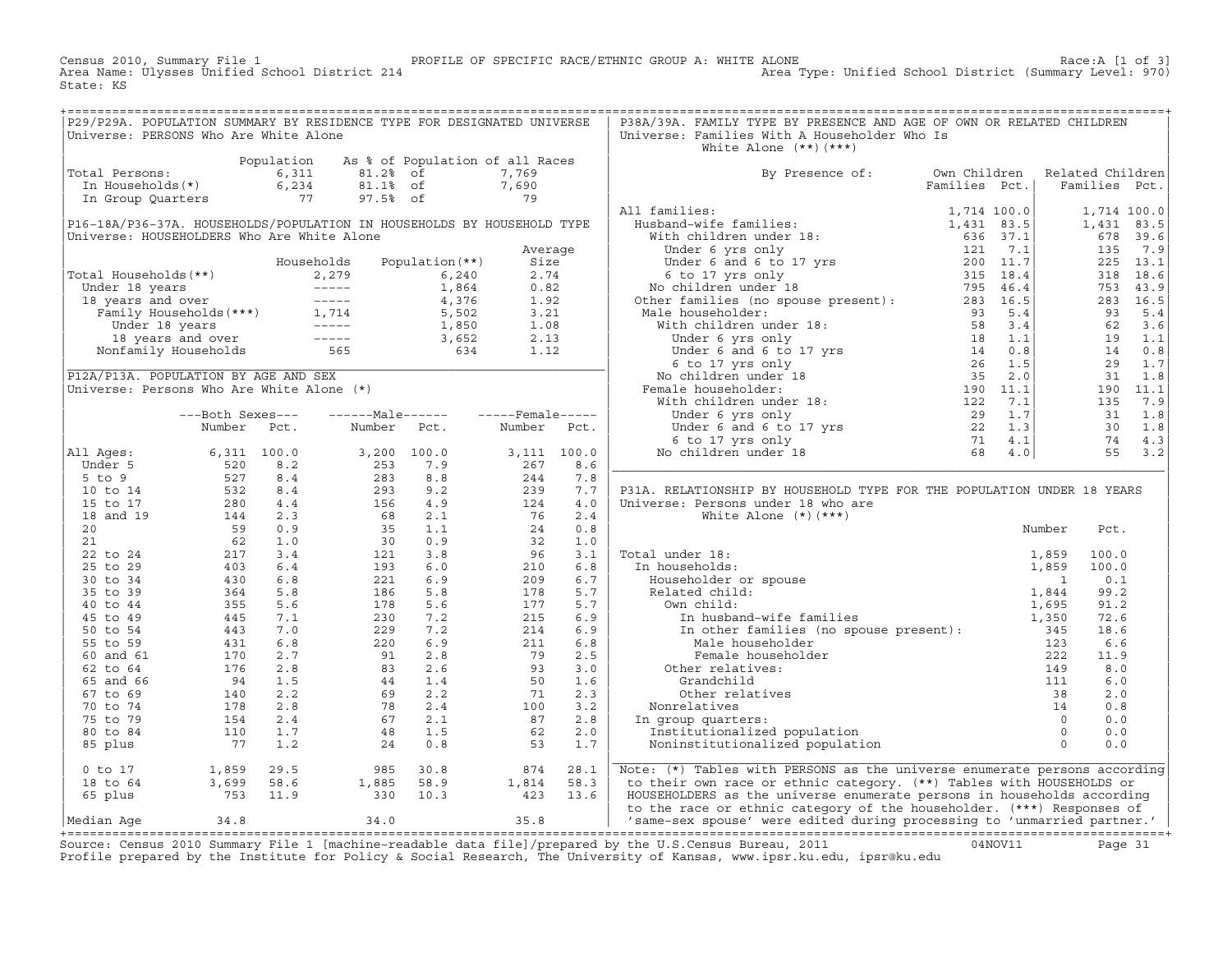Census 2010, Summary File 1 PROFILE OF SPECIFIC RACE/ETHNIC GROUP A: WHITE ALONE Race:A [2 of 3] Area Type: Unified School District (Summary Level: 970) State: KS

| P29A/P34A. RELATIONSHIP BY HOUSEHOLD TYPE FOR ALL PERSONS & PERSONS 65+<br>Universe: Persons Who Are White Alone $(*)$ $(***)$                                                                                                      |                    |       |            |                             |       | PCT14A. PRESENCE OF MULTIGENERATIONAL HOUSEHOLDS<br>Universe: Households With A Householder Who Is<br>White Alone $(**)$   |                  |                                                         |                 |             |
|-------------------------------------------------------------------------------------------------------------------------------------------------------------------------------------------------------------------------------------|--------------------|-------|------------|-----------------------------|-------|----------------------------------------------------------------------------------------------------------------------------|------------------|---------------------------------------------------------|-----------------|-------------|
|                                                                                                                                                                                                                                     | All Ages<br>Number | Pct.  |            | 65 years and over<br>Number | Pct.  |                                                                                                                            |                  |                                                         | Number          | Pct.        |
|                                                                                                                                                                                                                                     |                    |       |            |                             |       | Total:                                                                                                                     |                  |                                                         |                 | 2,279 100.0 |
| Total:                                                                                                                                                                                                                              | 6,311              | 100.0 |            | 753                         | 100.0 |                                                                                                                            |                  |                                                         | 81              | 3.6         |
| :al:<br>1 households:<br>In family households:<br>Householder:<br>In households:                                                                                                                                                    | 6,234              | 98.8  |            | 703                         | 93.4  | Jousehold has 3 or more generations<br>Household does not have 3+ generations                                              |                  |                                                         | 2,198           | 96.4        |
|                                                                                                                                                                                                                                     | 5,597              | 88.7  |            | 506                         | 67.2  |                                                                                                                            |                  |                                                         |                 |             |
|                                                                                                                                                                                                                                     | 1,714              | 27.2  |            | 272                         | 36.1  |                                                                                                                            |                  |                                                         |                 |             |
|                                                                                                                                                                                                                                     | 1,375              | 21.8  |            | 236                         | 31.3  |                                                                                                                            |                  |                                                         |                 |             |
| Female                                                                                                                                                                                                                              | 339                | 5.4   |            | 36                          | 4.8   |                                                                                                                            |                  |                                                         |                 |             |
| Spouse                                                                                                                                                                                                                              | 1,436              | 22.8  |            | 207                         | 27.5  | PCT19A. NONRELATIVES BY HOUSEHOLD TYPE (*) (***)                                                                           |                  |                                                         |                 |             |
| Parent                                                                                                                                                                                                                              | 30                 | 0.5   |            | 14                          | 1.9   | Universe: Nonrelatives who are                                                                                             |                  |                                                         |                 |             |
|                                                                                                                                                                                                                                     |                    |       |            |                             |       |                                                                                                                            |                  |                                                         |                 |             |
| Parent-in-law                                                                                                                                                                                                                       | 18                 | 0.3   |            | 10                          | 1.3   | White Alone (Total: 171)                                                                                                   |                  |                                                         |                 |             |
| Child:                                                                                                                                                                                                                              | 2,053              | 32.5  |            |                             |       |                                                                                                                            |                  |                                                         |                 |             |
| Biological                                                                                                                                                                                                                          | 1,915              | 30.3  |            |                             |       |                                                                                                                            | In Family        |                                                         | In Nonfamily    |             |
| Adopted                                                                                                                                                                                                                             | 42                 | 0.7   |            |                             |       |                                                                                                                            | Households       |                                                         | Households      |             |
| Step                                                                                                                                                                                                                                | 96                 | 1.5   |            |                             |       |                                                                                                                            | Number Pct.      |                                                         | Number Pct.     |             |
| Grandchild                                                                                                                                                                                                                          | 127                | 2.0   |            |                             |       |                                                                                                                            |                  |                                                         |                 |             |
| Brother or sister                                                                                                                                                                                                                   | 44                 | 0.7   |            |                             |       | Nonrelatives:                                                                                                              |                  | 99 100.0                                                |                 | 72 100.0    |
| Son-in-law/daughter-in-law                                                                                                                                                                                                          | 19                 | 0.3   |            |                             |       | Roomer or boarder                                                                                                          |                  | $\begin{array}{ccc} 8 & & 8.1 \\ 8 & & 8.1 \end{array}$ |                 | $3 \t 4.2$  |
| Other relatives (#)                                                                                                                                                                                                                 | 57                 | 0.9   |            | 3                           | 0.4   | Housemate or roommate                                                                                                      |                  |                                                         |                 | 15 20.8     |
| Nonrelatives                                                                                                                                                                                                                        | 99                 | 1.6   |            | $\Omega$                    | 0.0   | Housemate or roommate $\begin{array}{cccc} 8 & 8.1 & 15 \\ 54 & 54.5 & 37 \\ 0$ ther nonrelatives $\end{array}$ 29 29.3 17 |                  |                                                         | 37              | 51.4        |
| 99<br>In nonfamily households: 637<br>Male householder: 297<br>This is the completed of the set of the set of the set of the set of the set of the set of the set of the set of the set of the set of the set of the set of the set |                    | 10.1  |            | 197                         | 26.2  |                                                                                                                            |                  |                                                         |                 | 23.6        |
|                                                                                                                                                                                                                                     |                    | 4.7   |            | 49                          | 6.5   |                                                                                                                            |                  |                                                         |                 |             |
| Living alone<br>Not living alone<br>emale householder:                                                                                                                                                                              | 260                | 4.1   |            | 48                          | 6.4   |                                                                                                                            |                  |                                                         |                 |             |
|                                                                                                                                                                                                                                     | 37                 | 0.6   |            | $\overline{1}$              | 0.1   |                                                                                                                            |                  |                                                         |                 |             |
| Female householder:                                                                                                                                                                                                                 | 268                | 4.2   |            | 143                         | 19.0  | H17A. HOUSING UNITS BY HOUSEHOLDER'S AGE AND TENURE                                                                        |                  |                                                         |                 |             |
| Living alone                                                                                                                                                                                                                        |                    | 4.0   |            | 140                         | 18.6  | Universe: Occupied Housing Units With A Householder Who Is                                                                 |                  |                                                         |                 |             |
|                                                                                                                                                                                                                                     |                    | 0.3   |            | $\overline{\mathbf{3}}$     | 0.4   | White Alone $(**)$                                                                                                         |                  |                                                         |                 |             |
|                                                                                                                                                                                                                                     |                    | 1.1   |            | $5^{\circ}$                 | 0.7   |                                                                                                                            |                  |                                                         |                 |             |
| In group quarters:                                                                                                                                                                                                                  |                    | 1.2   |            | 50                          | 6.6   | Age of                                                                                                                     | Owner Occupied   |                                                         | Renter Occupied |             |
| Alving alone and the method of the Monte Captive State of the Monte Captive Control of the Monte Captive Control of the Monte Control of the Monte Control of the Monte Control of the Monte Control of the Monte Control of t      |                    | 1.2   |            | 50                          | 6.6   | Householder                                                                                                                | Number           | Pct.                                                    | Number Pct.     |             |
| Noninstitutionalized by the contract of the contract of the contract of the contract of the contract of the contract of the contract of the contract of the contract of the contract of the contract of the contract of the co      |                    | 0.0   |            | $\circ$                     | 0.0   |                                                                                                                            |                  |                                                         |                 |             |
|                                                                                                                                                                                                                                     |                    |       |            |                             |       | All Ages:                                                                                                                  | 1,729 100.0      |                                                         |                 | 550 100.0   |
| (#) For 65 yrs & over, includes children, siblings, etc. not shown separately                                                                                                                                                       |                    |       |            |                             |       | 15 to 24                                                                                                                   | 39               | 2.3                                                     |                 | 58 10.5     |
|                                                                                                                                                                                                                                     |                    |       |            |                             |       | 25 to 34                                                                                                                   | 237              | 13.7                                                    | 154             | 28.0        |
|                                                                                                                                                                                                                                     |                    |       |            |                             |       | 35 to 44                                                                                                                   | 290              | 16.8                                                    | 86              | 15.6        |
|                                                                                                                                                                                                                                     |                    |       |            |                             |       | 45 to 54                                                                                                                   | 394              | 22.8                                                    | 100             | 18.2        |
| P18A. HOUSEHOLD TYPE                                                                                                                                                                                                                |                    |       |            |                             |       | 55 to 59                                                                                                                   | 210              | 12.1                                                    | 42              | 7.6         |
| Universe: Households with a Householder Who is                                                                                                                                                                                      |                    |       |            |                             |       | 60 to 64                                                                                                                   | 166              | 9.6                                                     | 39              | 7.1         |
| White Alone $(**)$                                                                                                                                                                                                                  |                    |       |            |                             |       | 65 to 74                                                                                                                   |                  | 212 12.3                                                | 35              | 6.4         |
|                                                                                                                                                                                                                                     |                    |       | Number     | Pct.                        |       | 75 to 84                                                                                                                   |                  | 155 9.0                                                 | $\frac{35}{22}$ | 4.0         |
|                                                                                                                                                                                                                                     |                    |       |            |                             |       | 85 and over                                                                                                                | $\frac{155}{26}$ | 1.5                                                     |                 | 2.5         |
| Total:                                                                                                                                                                                                                              |                    |       |            | 2,279 100.0                 |       |                                                                                                                            |                  |                                                         |                 |             |
| Family households (***) :                                                                                                                                                                                                           |                    |       | 1,714 75.2 |                             |       |                                                                                                                            |                  |                                                         |                 |             |
| Husband-wife families                                                                                                                                                                                                               |                    |       | 1,431 62.8 |                             |       | Note: $(*)$ Tables with PERSONS as the universe enumerate persons                                                          |                  |                                                         |                 |             |
| Other families:                                                                                                                                                                                                                     |                    |       | 283 12.4   |                             |       | according to their own race or ethnic category. (**) Tables with                                                           |                  |                                                         |                 |             |
| دفة للمصدر Eher families:<br>Male householder, no wife present and the semale householder, no husband present<br>190                                                                                                                |                    |       |            | 4.1                         |       | HOUSEHOLDS or HOUSEHOLDERS as the universe enumerate persons in                                                            |                  |                                                         |                 |             |
|                                                                                                                                                                                                                                     |                    |       |            | 8.3                         |       | households according to the race or ethnic category of the                                                                 |                  |                                                         |                 |             |
| Nonfamily households:                                                                                                                                                                                                               |                    |       | 565        | 24.8                        |       | householder. (***) Responses of 'same-sex spouse' were edited                                                              |                  |                                                         |                 |             |
| Householder living alone                                                                                                                                                                                                            |                    |       | 511 22.4   |                             |       | during processing to 'unmarried partner.'                                                                                  |                  |                                                         |                 |             |
|                                                                                                                                                                                                                                     |                    |       |            |                             |       |                                                                                                                            |                  |                                                         |                 |             |
|                                                                                                                                                                                                                                     |                    |       |            |                             |       |                                                                                                                            |                  |                                                         |                 |             |
| Householder not living alone                                                                                                                                                                                                        |                    |       | 54         | 2.4                         |       |                                                                                                                            |                  |                                                         |                 |             |

| | | +===================================================================================================================================================+Source: Census 2010 Summary File 1 [machine−readable data file]/prepared by the U.S.Census Bureau, 2011 04NOV11 Page 32 Profile prepared by the Institute for Policy & Social Research, The University of Kansas, www.ipsr.ku.edu, ipsr@ku.edu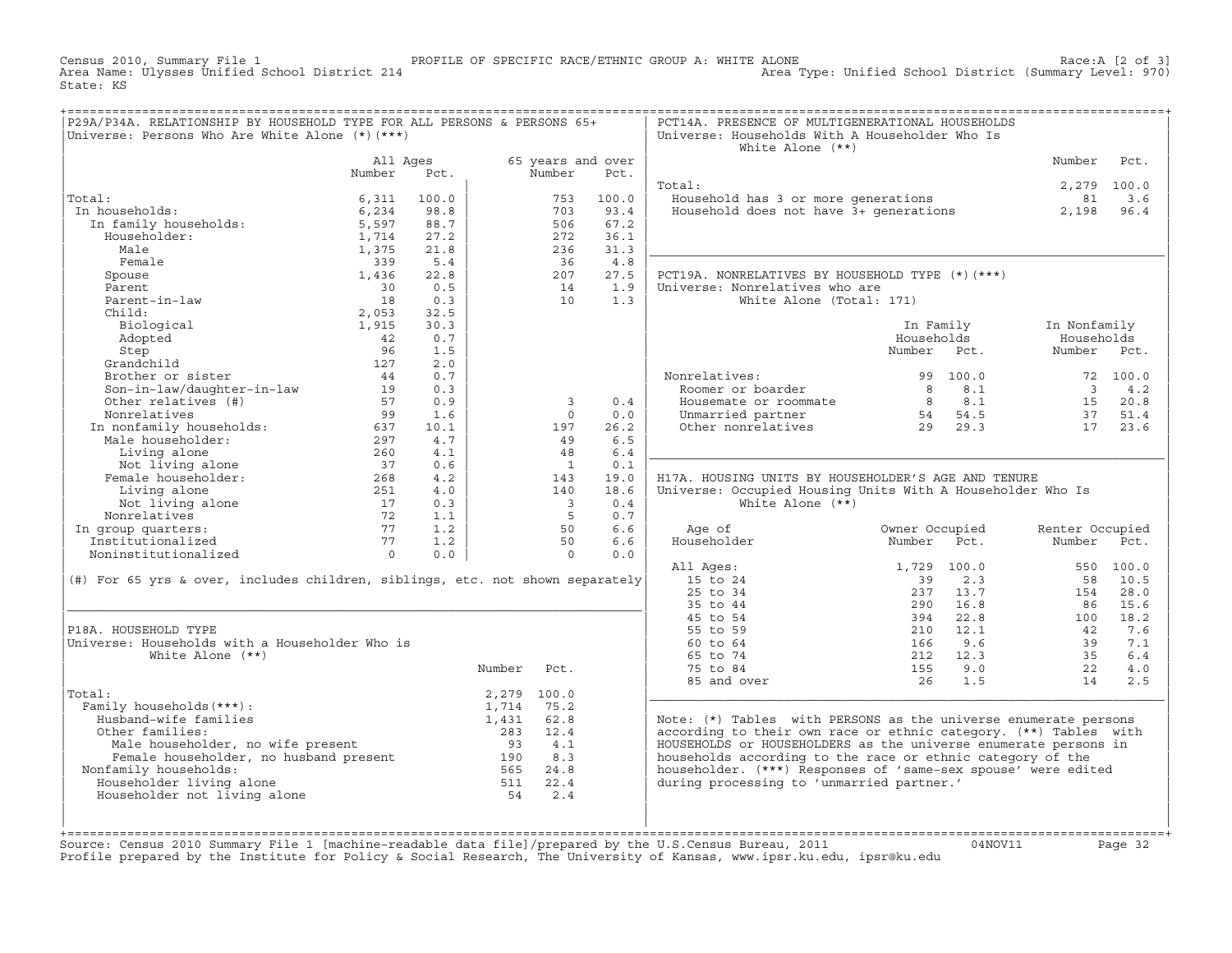Census 2010, Summary File 1 PROFILE OF SPECIFIC RACE/ETHNIC GROUP A: WHITE ALONE Race:A [3 of 3] Area Type: Unified School District (Summary Level: 970) State: KS

+===================================================================================================================================================+|P28A/H16A. HOUSEHOLDS (OCCUPIED HOUSING UNITS) BY HOUSEHOLD SIZE BY TYPE AND BY TENURE | |Universe: Households (Occupied Housing Units) With A Householder Who Is White Alone (\*\*)(\*\*\*) |

|                             | All<br>Households | Pct.  | Family<br>Households    | Pct.  | Nonfamily<br>Households | Pct.  | Owner<br>Occupied | Pct.  | Renter<br>Occupied | Pct.  |
|-----------------------------|-------------------|-------|-------------------------|-------|-------------------------|-------|-------------------|-------|--------------------|-------|
| household sizes:<br>All     | 2,279             | 100.0 | 1,714                   | 100.0 | 565                     | 100.0 | 1,729             | 100.0 | 550                | 100.0 |
| 1-person households         | 511               | 22.4  | (Family always >1 pers) |       | 511                     | 90.4  | 306               | 17.7  | 205                | 37.3  |
| 2-person households         | 773               | 33.9  | 731                     | 42.6  | 42                      | 7.4   | 651               | 37.7  | 122                | 22.2  |
| 3-person households         | 357               | 15.7  | 347                     | 20.2  | 10                      | 1.8   | 260               | 15.0  | 97                 | 17.6  |
| 4-person households         | 314               | 13.8  | 313                     | 18.3  |                         | 0.2   | 249               | 14.4  | 65                 | 11.8  |
| 5-person households         | 185               | 8.1   | 184                     | 10.7  |                         | 0.2   | 154               | 8.9   | 31                 | 5.6   |
| 6-person households         | 84                | 3.7   | 84                      | 4.9   | $\Omega$                | 0.0   | 69                | 4.0   |                    | 2.7   |
| 7-or-more person households | 55                | 2.4   | 55                      | 3.2   | $\Omega$                | 0.0   | 40                | 2.3   |                    | 2.7   |

|P16A/P17A/P36A/P37A/H11A/H12A. POPULATION IN HOUSEHOLDS AND AVERAGE HOUSEHOLD SIZE BY TYPE AND BY TENURE | |Universe: Population in Households (Occupied Housing Units) With A Householder Who Is White Alone (\*\*) |

|                                | Total<br>Population | Pct.          | In<br>Families | Pct.     | In.<br>Nonfamilies | Pct.     | In Owner<br>Occupied | Pct.                      | In Renter<br>Occupied | Pct.                      |
|--------------------------------|---------------------|---------------|----------------|----------|--------------------|----------|----------------------|---------------------------|-----------------------|---------------------------|
| Total population in households |                     | $6,240$ 100.0 | 5,502          | 88.2     | 634                | 10.2     | 4,876                | 78.1                      | 1,364 21.9            |                           |
| Under 18 years                 | 1,864               | 100.0         | 1,850          | 99.2     |                    |          |                      |                           |                       |                           |
| 18 years and over              |                     | 4,376 100.0   | 3,652          | 83.5     |                    |          |                      |                           |                       |                           |
| Average Household Size         |                     | $2.74$ -----  | 3.21           | $------$ | 1.12               | $------$ | 2.82                 | $\qquad \qquad - - - - -$ | 2.48                  | $\qquad \qquad - - - - -$ |
| Under 18 years                 | 0.82                | $------$      | 1.08           | $------$ |                    |          |                      |                           |                       |                           |
| 18 years and over              |                     | $1.92$ -----  | 2.13           |          |                    |          |                      | $- - - - -$               |                       | $- - - - -$               |
|                                |                     |               |                |          |                    |          |                      |                           |                       |                           |

Note: Family household numbers include nonrelatives living with families.

| | PCT20/PCT22A. GROUP OUARTERS POPULATION BY SEX BY AGE BY GROUP OUARTERS TYPE Universe: Population in group quarters for persons who are White Alone  $(*)$ 

|                                               | Number |       |       | Pct. of<br>All |      | Pct. of |        | Pct. of |
|-----------------------------------------------|--------|-------|-------|----------------|------|---------|--------|---------|
|                                               |        |       |       |                |      | Total   |        | Total   |
|                                               |        | Pct.  | Total | Ages           | Male | $18+$   | Female | $18+$   |
| All types of group quarters:                  |        | 100.0 | 77    | 100.0          | 36   | 46.8    | 41     | 53.2    |
| Institutionalized population:                 | 77     | 100.0 | 77    | 100.0          | 36   | 46.8    | 41     | 53.2    |
| Correctional facilities for adults            | 2.2    | 28.6  | 22.2  | 28.6           | 21   | 27.3    |        | 1.3     |
| Juvenile facilities                           |        | 0.0   |       | 0.0            |      | 0.0     |        | 0.0     |
| Nursing facilities/skilled-nursing facilities | 55     | 71.4  | 55    | 71.4           | 15   | 19.5    | 40     | 51.9    |
| Other institutional facilities                |        | 0.0   |       | 0.0            |      | 0.0     |        | 0.0     |
| Noninstitutionalized population:              |        | 0.0   |       | 0.0            |      | 0.0     |        | 0.0     |
| College/university student housing            |        | 0.0   |       | 0.0            |      | 0.0     |        | 0.0     |
| Military quarters                             |        | 0.0   |       | 0.0            |      | 0.0     |        | 0.0     |
| Other noninstitutional facilities             |        | 0.0   |       | 0.0            |      | 0.0     |        | 0.0     |

|\_\_\_\_\_\_\_\_\_\_\_\_\_\_\_\_\_\_\_\_\_\_\_\_\_\_\_\_\_\_\_\_\_\_\_\_\_\_\_\_\_\_\_\_\_\_\_\_\_\_\_\_\_\_\_\_\_\_\_\_\_\_\_\_\_\_\_\_\_\_\_\_\_\_\_\_\_\_\_\_\_\_\_\_\_\_\_\_\_\_\_\_\_\_\_\_\_\_\_\_\_\_\_\_\_\_\_\_\_\_\_\_\_\_\_\_\_\_\_\_\_\_\_\_\_\_\_\_\_\_\_\_\_\_\_\_\_\_\_\_\_\_\_\_\_\_\_|

| |

|Note: (\*) Tables with PERSONS as the universe enumerate persons according to their own race or ethnic category. (\*\*) Tables with HOUSEHOLDS | or HOUSEHOLDERS as the universe enumerate persons in households according to the race or ethnic category of the householder. | (\*\*\*) Same−sex couple households are included in the family households category if there is at least one additional person | | related to householder by birth or adoption. Same−sex couple households with no relatives of the householder present are tabulated | | in nonfamily households. Responses of 'same−sex spouse' were edited during processing to 'unmarried partner.' |

+===================================================================================================================================================+ Source: Census 2010 Summary File 1 [machine−readable data file]/prepared by the U.S.Census Bureau, 2011 04NOV11 Page 33 Profile prepared by the Institute for Policy & Social Research, The University of Kansas, www.ipsr.ku.edu, ipsr@ku.edu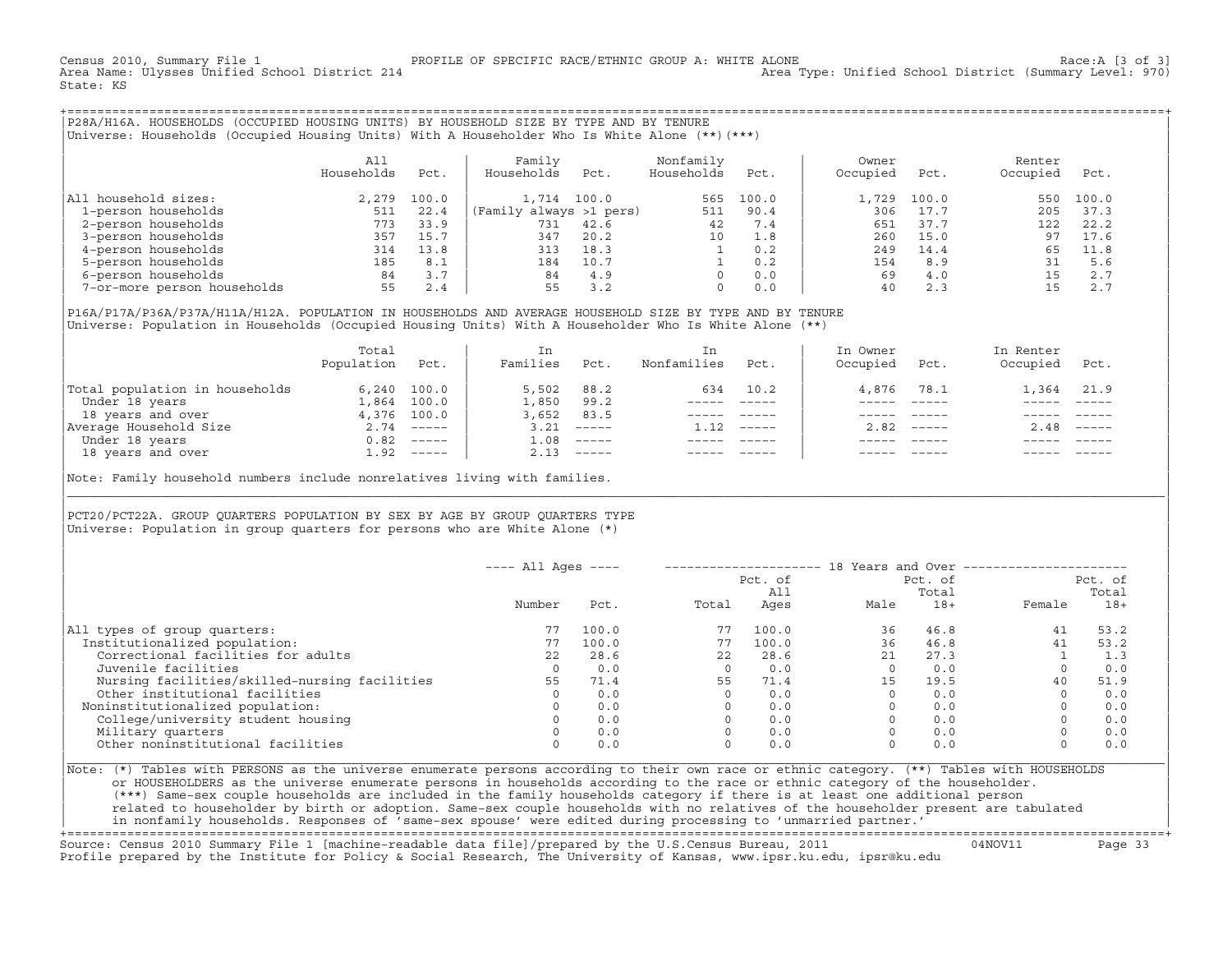Census 2010, Summary File 1 PROFILE OF SPECIFIC RACE/ETHNIC GROUP B: BLACK OR AFRICAN AMERICAN ALONE Race:B [1 of 3]<br>Area Name: Ulysses Unified School District 214 Area Type: Unified School District (Summary Level: 970) Area Type: Unified School District (Summary Level: 970) State: KS

| P29/P29B. POPULATION SUMMARY BY RESIDENCE TYPE FOR DESIGNATED UNIVERSE<br>Universe: PERSONS Who Are Black or African American Alone<br>Universe: Families With A Householder Who Is<br>Black or African American Alone (**)(***)<br>Population<br>As % of Population of all Races<br>Cotal Persons: $\begin{array}{ccc} 47 & 0.68 & 6 \end{array}$<br>In Households (*) $\begin{array}{ccc} 47 & 0.68 & 6 \end{array}$ of<br>In Group Quarters $\begin{array}{ccc} 0.68 & 6 \end{array}$<br>By Presence of: Own Children Related Children<br>Families Pot   Families Pot<br>Total Persons:<br>7,769<br>$\begin{array}{c} 7,690 \\ 79 \end{array}$<br>Families Pct. Families Pct.<br>$\begin{tabular}{l c c c} & & & & & & \text{Families} & & \\ \hline \text{All families:} & & & & & & 5 & 100.0 \\ \text{Hubband-wife families:} & & & & 5 & 100.0 \\ \text{With children under 18:} & & & 4 & 80.0 \\ \text{Under 6 and 6 to 17 yrs} & & 2 & 40.0 \\ \text{Under 6 and 6 to 17 yrs} & & 1 & 20.0 \\ \text{So, the ramiles (no space present):} & & 1 & 20.0 \\ \text{No children under 18:} & & 0 & 0.0 \\ \text{Male householder:} & & 1 & 20.0 \\ \$<br>5, 100.0<br>P16-18B/P36-37B. HOUSEHOLDS/POPULATION IN HOUSEHOLDS BY HOUSEHOLD TYPE<br>4 80.0<br>Universe: HOUSEHOLDERS Who Are Black or African American Alone<br>80.0<br>4<br>2, 40.0<br>Average<br>Households<br>Population $(**)$<br>Size<br>1 20.0<br>$\begin{bmatrix} 1 & 20.0 \ 1 & 20.0 \ 0 & 0.0 \ 0 & 0.0 \ 0 & 0.0 \ 0 & 0.0 \ 0 & 0.0 \ 0 & 0.0 \ 0 & 0.0 \ 0 & 0.0 \ 0 & 0.0 \ 1 & 20.0 \ 1 & 20.0 \ 0 & 0.0 \end{bmatrix}$<br>Total Households(**)<br>Votal Households (**)<br>Under 18 years<br>18 years and over<br>18 years and over<br>18 years and over<br>15 1.88<br>Under 18 years<br>15 1.88<br>Under 18 years<br>15 1.88<br>Under 18 years<br>15 1.88<br>15 1.88<br>26 5.20<br>16 3.20<br>16 3.20<br>16 3.2<br>P12B/P13B. POPULATION BY AGE AND SEX<br>Universe: Persons Who Are Black or African American Alone (*)<br>$0 \quad 0.0$<br>---Both Sexes---<br>------Male------<br>$---$ Female-----<br>$1 \quad 20.0$<br>Number<br>Pct.<br>Number Pct.<br>Number Pct.<br>$0 \t 0.0$<br>$\begin{array}{ccc} & & 0 & 0 & 0 \end{array}$<br>All Ages:<br>P31B. RELATIONSHIP BY HOUSEHOLD TYPE FOR THE POPULATION UNDER 18 YEARS<br>Universe: Persons under 18 who are<br>Black or African American Alone (*) (***)<br>Number<br>Pct.<br>100.0<br>100.0<br>0.0<br>100.0<br>96.4<br>60.7<br>35.7<br>$0 \qquad 0.0$<br>35.7<br>3.6<br>3.6<br>Other relatives<br>0.0<br>Nonrelatives<br>0.0<br>0.0<br>In group quarters:<br>Institutionalized population<br>0.0<br>Noninstitutionalized population<br>0.0<br>$\begin{array}{cc} 28 & 59.6 \\ 19 & 40.4 \\ 0 & 0.0 \end{array}$<br>15<br>13<br>Note: (*) Tables with PERSONS as the universe enumerate persons according<br>$0$ to $17$<br>55.6<br>65.0<br>$12$ $44.4$<br>0 0.0<br>$\begin{bmatrix} 7 & 35.0 \\ 0 & 0.0 \end{bmatrix}$<br>to their own race or ethnic category. (**) Tables with HOUSEHOLDS or<br>18 to 64<br>HOUSEHOLDERS as the universe enumerate persons in households according<br>65 plus<br>to the race or ethnic category of the householder. (***) Responses of<br>Median Age $16.1$ $13.5$ $16.3$<br>'same-sex spouse' were edited during processing to 'unmarried partner.'<br>$\sim$ . The state of the state of the state of the state of the state of the state of the state of the state of the state of the state of the state of the state of the state of the state of the state of the state of the st |  |  |  | P38B/39B. FAMILY TYPE BY PRESENCE AND AGE OF OWN OR RELATED CHILDREN |  |  |
|----------------------------------------------------------------------------------------------------------------------------------------------------------------------------------------------------------------------------------------------------------------------------------------------------------------------------------------------------------------------------------------------------------------------------------------------------------------------------------------------------------------------------------------------------------------------------------------------------------------------------------------------------------------------------------------------------------------------------------------------------------------------------------------------------------------------------------------------------------------------------------------------------------------------------------------------------------------------------------------------------------------------------------------------------------------------------------------------------------------------------------------------------------------------------------------------------------------------------------------------------------------------------------------------------------------------------------------------------------------------------------------------------------------------------------------------------------------------------------------------------------------------------------------------------------------------------------------------------------------------------------------------------------------------------------------------------------------------------------------------------------------------------------------------------------------------------------------------------------------------------------------------------------------------------------------------------------------------------------------------------------------------------------------------------------------------------------------------------------------------------------------------------------------------------------------------------------------------------------------------------------------------------------------------------------------------------------------------------------------------------------------------------------------------------------------------------------------------------------------------------------------------------------------------------------------------------------------------------------------------------------------------------------------------------------------------------------------------------------------------------------------------------------------------------------------------------------------------------------------------------------------------------------------------------------------------------------------------------------------------------------------------------------------------------------------------------------------------------------------------------------------------------------------------------------------------------------------------------------------------------------------------------------------------------------------------------------------------------------------------------------------------------------------------------------------------------------------------------------------------------------------------------------------------------------------------|--|--|--|----------------------------------------------------------------------|--|--|
|                                                                                                                                                                                                                                                                                                                                                                                                                                                                                                                                                                                                                                                                                                                                                                                                                                                                                                                                                                                                                                                                                                                                                                                                                                                                                                                                                                                                                                                                                                                                                                                                                                                                                                                                                                                                                                                                                                                                                                                                                                                                                                                                                                                                                                                                                                                                                                                                                                                                                                                                                                                                                                                                                                                                                                                                                                                                                                                                                                                                                                                                                                                                                                                                                                                                                                                                                                                                                                                                                                                                                                      |  |  |  |                                                                      |  |  |
|                                                                                                                                                                                                                                                                                                                                                                                                                                                                                                                                                                                                                                                                                                                                                                                                                                                                                                                                                                                                                                                                                                                                                                                                                                                                                                                                                                                                                                                                                                                                                                                                                                                                                                                                                                                                                                                                                                                                                                                                                                                                                                                                                                                                                                                                                                                                                                                                                                                                                                                                                                                                                                                                                                                                                                                                                                                                                                                                                                                                                                                                                                                                                                                                                                                                                                                                                                                                                                                                                                                                                                      |  |  |  |                                                                      |  |  |
|                                                                                                                                                                                                                                                                                                                                                                                                                                                                                                                                                                                                                                                                                                                                                                                                                                                                                                                                                                                                                                                                                                                                                                                                                                                                                                                                                                                                                                                                                                                                                                                                                                                                                                                                                                                                                                                                                                                                                                                                                                                                                                                                                                                                                                                                                                                                                                                                                                                                                                                                                                                                                                                                                                                                                                                                                                                                                                                                                                                                                                                                                                                                                                                                                                                                                                                                                                                                                                                                                                                                                                      |  |  |  |                                                                      |  |  |
|                                                                                                                                                                                                                                                                                                                                                                                                                                                                                                                                                                                                                                                                                                                                                                                                                                                                                                                                                                                                                                                                                                                                                                                                                                                                                                                                                                                                                                                                                                                                                                                                                                                                                                                                                                                                                                                                                                                                                                                                                                                                                                                                                                                                                                                                                                                                                                                                                                                                                                                                                                                                                                                                                                                                                                                                                                                                                                                                                                                                                                                                                                                                                                                                                                                                                                                                                                                                                                                                                                                                                                      |  |  |  |                                                                      |  |  |
|                                                                                                                                                                                                                                                                                                                                                                                                                                                                                                                                                                                                                                                                                                                                                                                                                                                                                                                                                                                                                                                                                                                                                                                                                                                                                                                                                                                                                                                                                                                                                                                                                                                                                                                                                                                                                                                                                                                                                                                                                                                                                                                                                                                                                                                                                                                                                                                                                                                                                                                                                                                                                                                                                                                                                                                                                                                                                                                                                                                                                                                                                                                                                                                                                                                                                                                                                                                                                                                                                                                                                                      |  |  |  |                                                                      |  |  |
|                                                                                                                                                                                                                                                                                                                                                                                                                                                                                                                                                                                                                                                                                                                                                                                                                                                                                                                                                                                                                                                                                                                                                                                                                                                                                                                                                                                                                                                                                                                                                                                                                                                                                                                                                                                                                                                                                                                                                                                                                                                                                                                                                                                                                                                                                                                                                                                                                                                                                                                                                                                                                                                                                                                                                                                                                                                                                                                                                                                                                                                                                                                                                                                                                                                                                                                                                                                                                                                                                                                                                                      |  |  |  |                                                                      |  |  |
|                                                                                                                                                                                                                                                                                                                                                                                                                                                                                                                                                                                                                                                                                                                                                                                                                                                                                                                                                                                                                                                                                                                                                                                                                                                                                                                                                                                                                                                                                                                                                                                                                                                                                                                                                                                                                                                                                                                                                                                                                                                                                                                                                                                                                                                                                                                                                                                                                                                                                                                                                                                                                                                                                                                                                                                                                                                                                                                                                                                                                                                                                                                                                                                                                                                                                                                                                                                                                                                                                                                                                                      |  |  |  |                                                                      |  |  |
|                                                                                                                                                                                                                                                                                                                                                                                                                                                                                                                                                                                                                                                                                                                                                                                                                                                                                                                                                                                                                                                                                                                                                                                                                                                                                                                                                                                                                                                                                                                                                                                                                                                                                                                                                                                                                                                                                                                                                                                                                                                                                                                                                                                                                                                                                                                                                                                                                                                                                                                                                                                                                                                                                                                                                                                                                                                                                                                                                                                                                                                                                                                                                                                                                                                                                                                                                                                                                                                                                                                                                                      |  |  |  |                                                                      |  |  |
|                                                                                                                                                                                                                                                                                                                                                                                                                                                                                                                                                                                                                                                                                                                                                                                                                                                                                                                                                                                                                                                                                                                                                                                                                                                                                                                                                                                                                                                                                                                                                                                                                                                                                                                                                                                                                                                                                                                                                                                                                                                                                                                                                                                                                                                                                                                                                                                                                                                                                                                                                                                                                                                                                                                                                                                                                                                                                                                                                                                                                                                                                                                                                                                                                                                                                                                                                                                                                                                                                                                                                                      |  |  |  |                                                                      |  |  |
|                                                                                                                                                                                                                                                                                                                                                                                                                                                                                                                                                                                                                                                                                                                                                                                                                                                                                                                                                                                                                                                                                                                                                                                                                                                                                                                                                                                                                                                                                                                                                                                                                                                                                                                                                                                                                                                                                                                                                                                                                                                                                                                                                                                                                                                                                                                                                                                                                                                                                                                                                                                                                                                                                                                                                                                                                                                                                                                                                                                                                                                                                                                                                                                                                                                                                                                                                                                                                                                                                                                                                                      |  |  |  |                                                                      |  |  |
|                                                                                                                                                                                                                                                                                                                                                                                                                                                                                                                                                                                                                                                                                                                                                                                                                                                                                                                                                                                                                                                                                                                                                                                                                                                                                                                                                                                                                                                                                                                                                                                                                                                                                                                                                                                                                                                                                                                                                                                                                                                                                                                                                                                                                                                                                                                                                                                                                                                                                                                                                                                                                                                                                                                                                                                                                                                                                                                                                                                                                                                                                                                                                                                                                                                                                                                                                                                                                                                                                                                                                                      |  |  |  |                                                                      |  |  |
|                                                                                                                                                                                                                                                                                                                                                                                                                                                                                                                                                                                                                                                                                                                                                                                                                                                                                                                                                                                                                                                                                                                                                                                                                                                                                                                                                                                                                                                                                                                                                                                                                                                                                                                                                                                                                                                                                                                                                                                                                                                                                                                                                                                                                                                                                                                                                                                                                                                                                                                                                                                                                                                                                                                                                                                                                                                                                                                                                                                                                                                                                                                                                                                                                                                                                                                                                                                                                                                                                                                                                                      |  |  |  |                                                                      |  |  |
|                                                                                                                                                                                                                                                                                                                                                                                                                                                                                                                                                                                                                                                                                                                                                                                                                                                                                                                                                                                                                                                                                                                                                                                                                                                                                                                                                                                                                                                                                                                                                                                                                                                                                                                                                                                                                                                                                                                                                                                                                                                                                                                                                                                                                                                                                                                                                                                                                                                                                                                                                                                                                                                                                                                                                                                                                                                                                                                                                                                                                                                                                                                                                                                                                                                                                                                                                                                                                                                                                                                                                                      |  |  |  |                                                                      |  |  |
|                                                                                                                                                                                                                                                                                                                                                                                                                                                                                                                                                                                                                                                                                                                                                                                                                                                                                                                                                                                                                                                                                                                                                                                                                                                                                                                                                                                                                                                                                                                                                                                                                                                                                                                                                                                                                                                                                                                                                                                                                                                                                                                                                                                                                                                                                                                                                                                                                                                                                                                                                                                                                                                                                                                                                                                                                                                                                                                                                                                                                                                                                                                                                                                                                                                                                                                                                                                                                                                                                                                                                                      |  |  |  |                                                                      |  |  |
|                                                                                                                                                                                                                                                                                                                                                                                                                                                                                                                                                                                                                                                                                                                                                                                                                                                                                                                                                                                                                                                                                                                                                                                                                                                                                                                                                                                                                                                                                                                                                                                                                                                                                                                                                                                                                                                                                                                                                                                                                                                                                                                                                                                                                                                                                                                                                                                                                                                                                                                                                                                                                                                                                                                                                                                                                                                                                                                                                                                                                                                                                                                                                                                                                                                                                                                                                                                                                                                                                                                                                                      |  |  |  |                                                                      |  |  |
|                                                                                                                                                                                                                                                                                                                                                                                                                                                                                                                                                                                                                                                                                                                                                                                                                                                                                                                                                                                                                                                                                                                                                                                                                                                                                                                                                                                                                                                                                                                                                                                                                                                                                                                                                                                                                                                                                                                                                                                                                                                                                                                                                                                                                                                                                                                                                                                                                                                                                                                                                                                                                                                                                                                                                                                                                                                                                                                                                                                                                                                                                                                                                                                                                                                                                                                                                                                                                                                                                                                                                                      |  |  |  |                                                                      |  |  |
|                                                                                                                                                                                                                                                                                                                                                                                                                                                                                                                                                                                                                                                                                                                                                                                                                                                                                                                                                                                                                                                                                                                                                                                                                                                                                                                                                                                                                                                                                                                                                                                                                                                                                                                                                                                                                                                                                                                                                                                                                                                                                                                                                                                                                                                                                                                                                                                                                                                                                                                                                                                                                                                                                                                                                                                                                                                                                                                                                                                                                                                                                                                                                                                                                                                                                                                                                                                                                                                                                                                                                                      |  |  |  |                                                                      |  |  |
|                                                                                                                                                                                                                                                                                                                                                                                                                                                                                                                                                                                                                                                                                                                                                                                                                                                                                                                                                                                                                                                                                                                                                                                                                                                                                                                                                                                                                                                                                                                                                                                                                                                                                                                                                                                                                                                                                                                                                                                                                                                                                                                                                                                                                                                                                                                                                                                                                                                                                                                                                                                                                                                                                                                                                                                                                                                                                                                                                                                                                                                                                                                                                                                                                                                                                                                                                                                                                                                                                                                                                                      |  |  |  |                                                                      |  |  |
|                                                                                                                                                                                                                                                                                                                                                                                                                                                                                                                                                                                                                                                                                                                                                                                                                                                                                                                                                                                                                                                                                                                                                                                                                                                                                                                                                                                                                                                                                                                                                                                                                                                                                                                                                                                                                                                                                                                                                                                                                                                                                                                                                                                                                                                                                                                                                                                                                                                                                                                                                                                                                                                                                                                                                                                                                                                                                                                                                                                                                                                                                                                                                                                                                                                                                                                                                                                                                                                                                                                                                                      |  |  |  |                                                                      |  |  |
|                                                                                                                                                                                                                                                                                                                                                                                                                                                                                                                                                                                                                                                                                                                                                                                                                                                                                                                                                                                                                                                                                                                                                                                                                                                                                                                                                                                                                                                                                                                                                                                                                                                                                                                                                                                                                                                                                                                                                                                                                                                                                                                                                                                                                                                                                                                                                                                                                                                                                                                                                                                                                                                                                                                                                                                                                                                                                                                                                                                                                                                                                                                                                                                                                                                                                                                                                                                                                                                                                                                                                                      |  |  |  |                                                                      |  |  |
|                                                                                                                                                                                                                                                                                                                                                                                                                                                                                                                                                                                                                                                                                                                                                                                                                                                                                                                                                                                                                                                                                                                                                                                                                                                                                                                                                                                                                                                                                                                                                                                                                                                                                                                                                                                                                                                                                                                                                                                                                                                                                                                                                                                                                                                                                                                                                                                                                                                                                                                                                                                                                                                                                                                                                                                                                                                                                                                                                                                                                                                                                                                                                                                                                                                                                                                                                                                                                                                                                                                                                                      |  |  |  |                                                                      |  |  |
|                                                                                                                                                                                                                                                                                                                                                                                                                                                                                                                                                                                                                                                                                                                                                                                                                                                                                                                                                                                                                                                                                                                                                                                                                                                                                                                                                                                                                                                                                                                                                                                                                                                                                                                                                                                                                                                                                                                                                                                                                                                                                                                                                                                                                                                                                                                                                                                                                                                                                                                                                                                                                                                                                                                                                                                                                                                                                                                                                                                                                                                                                                                                                                                                                                                                                                                                                                                                                                                                                                                                                                      |  |  |  |                                                                      |  |  |
|                                                                                                                                                                                                                                                                                                                                                                                                                                                                                                                                                                                                                                                                                                                                                                                                                                                                                                                                                                                                                                                                                                                                                                                                                                                                                                                                                                                                                                                                                                                                                                                                                                                                                                                                                                                                                                                                                                                                                                                                                                                                                                                                                                                                                                                                                                                                                                                                                                                                                                                                                                                                                                                                                                                                                                                                                                                                                                                                                                                                                                                                                                                                                                                                                                                                                                                                                                                                                                                                                                                                                                      |  |  |  |                                                                      |  |  |
|                                                                                                                                                                                                                                                                                                                                                                                                                                                                                                                                                                                                                                                                                                                                                                                                                                                                                                                                                                                                                                                                                                                                                                                                                                                                                                                                                                                                                                                                                                                                                                                                                                                                                                                                                                                                                                                                                                                                                                                                                                                                                                                                                                                                                                                                                                                                                                                                                                                                                                                                                                                                                                                                                                                                                                                                                                                                                                                                                                                                                                                                                                                                                                                                                                                                                                                                                                                                                                                                                                                                                                      |  |  |  |                                                                      |  |  |
|                                                                                                                                                                                                                                                                                                                                                                                                                                                                                                                                                                                                                                                                                                                                                                                                                                                                                                                                                                                                                                                                                                                                                                                                                                                                                                                                                                                                                                                                                                                                                                                                                                                                                                                                                                                                                                                                                                                                                                                                                                                                                                                                                                                                                                                                                                                                                                                                                                                                                                                                                                                                                                                                                                                                                                                                                                                                                                                                                                                                                                                                                                                                                                                                                                                                                                                                                                                                                                                                                                                                                                      |  |  |  |                                                                      |  |  |
|                                                                                                                                                                                                                                                                                                                                                                                                                                                                                                                                                                                                                                                                                                                                                                                                                                                                                                                                                                                                                                                                                                                                                                                                                                                                                                                                                                                                                                                                                                                                                                                                                                                                                                                                                                                                                                                                                                                                                                                                                                                                                                                                                                                                                                                                                                                                                                                                                                                                                                                                                                                                                                                                                                                                                                                                                                                                                                                                                                                                                                                                                                                                                                                                                                                                                                                                                                                                                                                                                                                                                                      |  |  |  |                                                                      |  |  |
|                                                                                                                                                                                                                                                                                                                                                                                                                                                                                                                                                                                                                                                                                                                                                                                                                                                                                                                                                                                                                                                                                                                                                                                                                                                                                                                                                                                                                                                                                                                                                                                                                                                                                                                                                                                                                                                                                                                                                                                                                                                                                                                                                                                                                                                                                                                                                                                                                                                                                                                                                                                                                                                                                                                                                                                                                                                                                                                                                                                                                                                                                                                                                                                                                                                                                                                                                                                                                                                                                                                                                                      |  |  |  |                                                                      |  |  |
|                                                                                                                                                                                                                                                                                                                                                                                                                                                                                                                                                                                                                                                                                                                                                                                                                                                                                                                                                                                                                                                                                                                                                                                                                                                                                                                                                                                                                                                                                                                                                                                                                                                                                                                                                                                                                                                                                                                                                                                                                                                                                                                                                                                                                                                                                                                                                                                                                                                                                                                                                                                                                                                                                                                                                                                                                                                                                                                                                                                                                                                                                                                                                                                                                                                                                                                                                                                                                                                                                                                                                                      |  |  |  |                                                                      |  |  |
|                                                                                                                                                                                                                                                                                                                                                                                                                                                                                                                                                                                                                                                                                                                                                                                                                                                                                                                                                                                                                                                                                                                                                                                                                                                                                                                                                                                                                                                                                                                                                                                                                                                                                                                                                                                                                                                                                                                                                                                                                                                                                                                                                                                                                                                                                                                                                                                                                                                                                                                                                                                                                                                                                                                                                                                                                                                                                                                                                                                                                                                                                                                                                                                                                                                                                                                                                                                                                                                                                                                                                                      |  |  |  |                                                                      |  |  |
|                                                                                                                                                                                                                                                                                                                                                                                                                                                                                                                                                                                                                                                                                                                                                                                                                                                                                                                                                                                                                                                                                                                                                                                                                                                                                                                                                                                                                                                                                                                                                                                                                                                                                                                                                                                                                                                                                                                                                                                                                                                                                                                                                                                                                                                                                                                                                                                                                                                                                                                                                                                                                                                                                                                                                                                                                                                                                                                                                                                                                                                                                                                                                                                                                                                                                                                                                                                                                                                                                                                                                                      |  |  |  |                                                                      |  |  |
|                                                                                                                                                                                                                                                                                                                                                                                                                                                                                                                                                                                                                                                                                                                                                                                                                                                                                                                                                                                                                                                                                                                                                                                                                                                                                                                                                                                                                                                                                                                                                                                                                                                                                                                                                                                                                                                                                                                                                                                                                                                                                                                                                                                                                                                                                                                                                                                                                                                                                                                                                                                                                                                                                                                                                                                                                                                                                                                                                                                                                                                                                                                                                                                                                                                                                                                                                                                                                                                                                                                                                                      |  |  |  |                                                                      |  |  |
|                                                                                                                                                                                                                                                                                                                                                                                                                                                                                                                                                                                                                                                                                                                                                                                                                                                                                                                                                                                                                                                                                                                                                                                                                                                                                                                                                                                                                                                                                                                                                                                                                                                                                                                                                                                                                                                                                                                                                                                                                                                                                                                                                                                                                                                                                                                                                                                                                                                                                                                                                                                                                                                                                                                                                                                                                                                                                                                                                                                                                                                                                                                                                                                                                                                                                                                                                                                                                                                                                                                                                                      |  |  |  |                                                                      |  |  |
|                                                                                                                                                                                                                                                                                                                                                                                                                                                                                                                                                                                                                                                                                                                                                                                                                                                                                                                                                                                                                                                                                                                                                                                                                                                                                                                                                                                                                                                                                                                                                                                                                                                                                                                                                                                                                                                                                                                                                                                                                                                                                                                                                                                                                                                                                                                                                                                                                                                                                                                                                                                                                                                                                                                                                                                                                                                                                                                                                                                                                                                                                                                                                                                                                                                                                                                                                                                                                                                                                                                                                                      |  |  |  |                                                                      |  |  |
|                                                                                                                                                                                                                                                                                                                                                                                                                                                                                                                                                                                                                                                                                                                                                                                                                                                                                                                                                                                                                                                                                                                                                                                                                                                                                                                                                                                                                                                                                                                                                                                                                                                                                                                                                                                                                                                                                                                                                                                                                                                                                                                                                                                                                                                                                                                                                                                                                                                                                                                                                                                                                                                                                                                                                                                                                                                                                                                                                                                                                                                                                                                                                                                                                                                                                                                                                                                                                                                                                                                                                                      |  |  |  |                                                                      |  |  |
|                                                                                                                                                                                                                                                                                                                                                                                                                                                                                                                                                                                                                                                                                                                                                                                                                                                                                                                                                                                                                                                                                                                                                                                                                                                                                                                                                                                                                                                                                                                                                                                                                                                                                                                                                                                                                                                                                                                                                                                                                                                                                                                                                                                                                                                                                                                                                                                                                                                                                                                                                                                                                                                                                                                                                                                                                                                                                                                                                                                                                                                                                                                                                                                                                                                                                                                                                                                                                                                                                                                                                                      |  |  |  |                                                                      |  |  |
|                                                                                                                                                                                                                                                                                                                                                                                                                                                                                                                                                                                                                                                                                                                                                                                                                                                                                                                                                                                                                                                                                                                                                                                                                                                                                                                                                                                                                                                                                                                                                                                                                                                                                                                                                                                                                                                                                                                                                                                                                                                                                                                                                                                                                                                                                                                                                                                                                                                                                                                                                                                                                                                                                                                                                                                                                                                                                                                                                                                                                                                                                                                                                                                                                                                                                                                                                                                                                                                                                                                                                                      |  |  |  |                                                                      |  |  |
|                                                                                                                                                                                                                                                                                                                                                                                                                                                                                                                                                                                                                                                                                                                                                                                                                                                                                                                                                                                                                                                                                                                                                                                                                                                                                                                                                                                                                                                                                                                                                                                                                                                                                                                                                                                                                                                                                                                                                                                                                                                                                                                                                                                                                                                                                                                                                                                                                                                                                                                                                                                                                                                                                                                                                                                                                                                                                                                                                                                                                                                                                                                                                                                                                                                                                                                                                                                                                                                                                                                                                                      |  |  |  |                                                                      |  |  |
|                                                                                                                                                                                                                                                                                                                                                                                                                                                                                                                                                                                                                                                                                                                                                                                                                                                                                                                                                                                                                                                                                                                                                                                                                                                                                                                                                                                                                                                                                                                                                                                                                                                                                                                                                                                                                                                                                                                                                                                                                                                                                                                                                                                                                                                                                                                                                                                                                                                                                                                                                                                                                                                                                                                                                                                                                                                                                                                                                                                                                                                                                                                                                                                                                                                                                                                                                                                                                                                                                                                                                                      |  |  |  |                                                                      |  |  |
|                                                                                                                                                                                                                                                                                                                                                                                                                                                                                                                                                                                                                                                                                                                                                                                                                                                                                                                                                                                                                                                                                                                                                                                                                                                                                                                                                                                                                                                                                                                                                                                                                                                                                                                                                                                                                                                                                                                                                                                                                                                                                                                                                                                                                                                                                                                                                                                                                                                                                                                                                                                                                                                                                                                                                                                                                                                                                                                                                                                                                                                                                                                                                                                                                                                                                                                                                                                                                                                                                                                                                                      |  |  |  |                                                                      |  |  |
|                                                                                                                                                                                                                                                                                                                                                                                                                                                                                                                                                                                                                                                                                                                                                                                                                                                                                                                                                                                                                                                                                                                                                                                                                                                                                                                                                                                                                                                                                                                                                                                                                                                                                                                                                                                                                                                                                                                                                                                                                                                                                                                                                                                                                                                                                                                                                                                                                                                                                                                                                                                                                                                                                                                                                                                                                                                                                                                                                                                                                                                                                                                                                                                                                                                                                                                                                                                                                                                                                                                                                                      |  |  |  |                                                                      |  |  |
|                                                                                                                                                                                                                                                                                                                                                                                                                                                                                                                                                                                                                                                                                                                                                                                                                                                                                                                                                                                                                                                                                                                                                                                                                                                                                                                                                                                                                                                                                                                                                                                                                                                                                                                                                                                                                                                                                                                                                                                                                                                                                                                                                                                                                                                                                                                                                                                                                                                                                                                                                                                                                                                                                                                                                                                                                                                                                                                                                                                                                                                                                                                                                                                                                                                                                                                                                                                                                                                                                                                                                                      |  |  |  |                                                                      |  |  |
|                                                                                                                                                                                                                                                                                                                                                                                                                                                                                                                                                                                                                                                                                                                                                                                                                                                                                                                                                                                                                                                                                                                                                                                                                                                                                                                                                                                                                                                                                                                                                                                                                                                                                                                                                                                                                                                                                                                                                                                                                                                                                                                                                                                                                                                                                                                                                                                                                                                                                                                                                                                                                                                                                                                                                                                                                                                                                                                                                                                                                                                                                                                                                                                                                                                                                                                                                                                                                                                                                                                                                                      |  |  |  |                                                                      |  |  |
|                                                                                                                                                                                                                                                                                                                                                                                                                                                                                                                                                                                                                                                                                                                                                                                                                                                                                                                                                                                                                                                                                                                                                                                                                                                                                                                                                                                                                                                                                                                                                                                                                                                                                                                                                                                                                                                                                                                                                                                                                                                                                                                                                                                                                                                                                                                                                                                                                                                                                                                                                                                                                                                                                                                                                                                                                                                                                                                                                                                                                                                                                                                                                                                                                                                                                                                                                                                                                                                                                                                                                                      |  |  |  |                                                                      |  |  |
|                                                                                                                                                                                                                                                                                                                                                                                                                                                                                                                                                                                                                                                                                                                                                                                                                                                                                                                                                                                                                                                                                                                                                                                                                                                                                                                                                                                                                                                                                                                                                                                                                                                                                                                                                                                                                                                                                                                                                                                                                                                                                                                                                                                                                                                                                                                                                                                                                                                                                                                                                                                                                                                                                                                                                                                                                                                                                                                                                                                                                                                                                                                                                                                                                                                                                                                                                                                                                                                                                                                                                                      |  |  |  |                                                                      |  |  |
|                                                                                                                                                                                                                                                                                                                                                                                                                                                                                                                                                                                                                                                                                                                                                                                                                                                                                                                                                                                                                                                                                                                                                                                                                                                                                                                                                                                                                                                                                                                                                                                                                                                                                                                                                                                                                                                                                                                                                                                                                                                                                                                                                                                                                                                                                                                                                                                                                                                                                                                                                                                                                                                                                                                                                                                                                                                                                                                                                                                                                                                                                                                                                                                                                                                                                                                                                                                                                                                                                                                                                                      |  |  |  |                                                                      |  |  |
|                                                                                                                                                                                                                                                                                                                                                                                                                                                                                                                                                                                                                                                                                                                                                                                                                                                                                                                                                                                                                                                                                                                                                                                                                                                                                                                                                                                                                                                                                                                                                                                                                                                                                                                                                                                                                                                                                                                                                                                                                                                                                                                                                                                                                                                                                                                                                                                                                                                                                                                                                                                                                                                                                                                                                                                                                                                                                                                                                                                                                                                                                                                                                                                                                                                                                                                                                                                                                                                                                                                                                                      |  |  |  |                                                                      |  |  |
|                                                                                                                                                                                                                                                                                                                                                                                                                                                                                                                                                                                                                                                                                                                                                                                                                                                                                                                                                                                                                                                                                                                                                                                                                                                                                                                                                                                                                                                                                                                                                                                                                                                                                                                                                                                                                                                                                                                                                                                                                                                                                                                                                                                                                                                                                                                                                                                                                                                                                                                                                                                                                                                                                                                                                                                                                                                                                                                                                                                                                                                                                                                                                                                                                                                                                                                                                                                                                                                                                                                                                                      |  |  |  |                                                                      |  |  |
|                                                                                                                                                                                                                                                                                                                                                                                                                                                                                                                                                                                                                                                                                                                                                                                                                                                                                                                                                                                                                                                                                                                                                                                                                                                                                                                                                                                                                                                                                                                                                                                                                                                                                                                                                                                                                                                                                                                                                                                                                                                                                                                                                                                                                                                                                                                                                                                                                                                                                                                                                                                                                                                                                                                                                                                                                                                                                                                                                                                                                                                                                                                                                                                                                                                                                                                                                                                                                                                                                                                                                                      |  |  |  |                                                                      |  |  |
|                                                                                                                                                                                                                                                                                                                                                                                                                                                                                                                                                                                                                                                                                                                                                                                                                                                                                                                                                                                                                                                                                                                                                                                                                                                                                                                                                                                                                                                                                                                                                                                                                                                                                                                                                                                                                                                                                                                                                                                                                                                                                                                                                                                                                                                                                                                                                                                                                                                                                                                                                                                                                                                                                                                                                                                                                                                                                                                                                                                                                                                                                                                                                                                                                                                                                                                                                                                                                                                                                                                                                                      |  |  |  |                                                                      |  |  |
|                                                                                                                                                                                                                                                                                                                                                                                                                                                                                                                                                                                                                                                                                                                                                                                                                                                                                                                                                                                                                                                                                                                                                                                                                                                                                                                                                                                                                                                                                                                                                                                                                                                                                                                                                                                                                                                                                                                                                                                                                                                                                                                                                                                                                                                                                                                                                                                                                                                                                                                                                                                                                                                                                                                                                                                                                                                                                                                                                                                                                                                                                                                                                                                                                                                                                                                                                                                                                                                                                                                                                                      |  |  |  |                                                                      |  |  |
|                                                                                                                                                                                                                                                                                                                                                                                                                                                                                                                                                                                                                                                                                                                                                                                                                                                                                                                                                                                                                                                                                                                                                                                                                                                                                                                                                                                                                                                                                                                                                                                                                                                                                                                                                                                                                                                                                                                                                                                                                                                                                                                                                                                                                                                                                                                                                                                                                                                                                                                                                                                                                                                                                                                                                                                                                                                                                                                                                                                                                                                                                                                                                                                                                                                                                                                                                                                                                                                                                                                                                                      |  |  |  |                                                                      |  |  |
|                                                                                                                                                                                                                                                                                                                                                                                                                                                                                                                                                                                                                                                                                                                                                                                                                                                                                                                                                                                                                                                                                                                                                                                                                                                                                                                                                                                                                                                                                                                                                                                                                                                                                                                                                                                                                                                                                                                                                                                                                                                                                                                                                                                                                                                                                                                                                                                                                                                                                                                                                                                                                                                                                                                                                                                                                                                                                                                                                                                                                                                                                                                                                                                                                                                                                                                                                                                                                                                                                                                                                                      |  |  |  |                                                                      |  |  |
|                                                                                                                                                                                                                                                                                                                                                                                                                                                                                                                                                                                                                                                                                                                                                                                                                                                                                                                                                                                                                                                                                                                                                                                                                                                                                                                                                                                                                                                                                                                                                                                                                                                                                                                                                                                                                                                                                                                                                                                                                                                                                                                                                                                                                                                                                                                                                                                                                                                                                                                                                                                                                                                                                                                                                                                                                                                                                                                                                                                                                                                                                                                                                                                                                                                                                                                                                                                                                                                                                                                                                                      |  |  |  |                                                                      |  |  |
|                                                                                                                                                                                                                                                                                                                                                                                                                                                                                                                                                                                                                                                                                                                                                                                                                                                                                                                                                                                                                                                                                                                                                                                                                                                                                                                                                                                                                                                                                                                                                                                                                                                                                                                                                                                                                                                                                                                                                                                                                                                                                                                                                                                                                                                                                                                                                                                                                                                                                                                                                                                                                                                                                                                                                                                                                                                                                                                                                                                                                                                                                                                                                                                                                                                                                                                                                                                                                                                                                                                                                                      |  |  |  |                                                                      |  |  |
|                                                                                                                                                                                                                                                                                                                                                                                                                                                                                                                                                                                                                                                                                                                                                                                                                                                                                                                                                                                                                                                                                                                                                                                                                                                                                                                                                                                                                                                                                                                                                                                                                                                                                                                                                                                                                                                                                                                                                                                                                                                                                                                                                                                                                                                                                                                                                                                                                                                                                                                                                                                                                                                                                                                                                                                                                                                                                                                                                                                                                                                                                                                                                                                                                                                                                                                                                                                                                                                                                                                                                                      |  |  |  |                                                                      |  |  |

+===================================================================================================================================================+Source: Census 2010 Summary File 1 [machine−readable data file]/prepared by the U.S.Census Bureau, 2011 04NOV11 Page 34 Profile prepared by the Institute for Policy & Social Research, The University of Kansas, www.ipsr.ku.edu, ipsr@ku.edu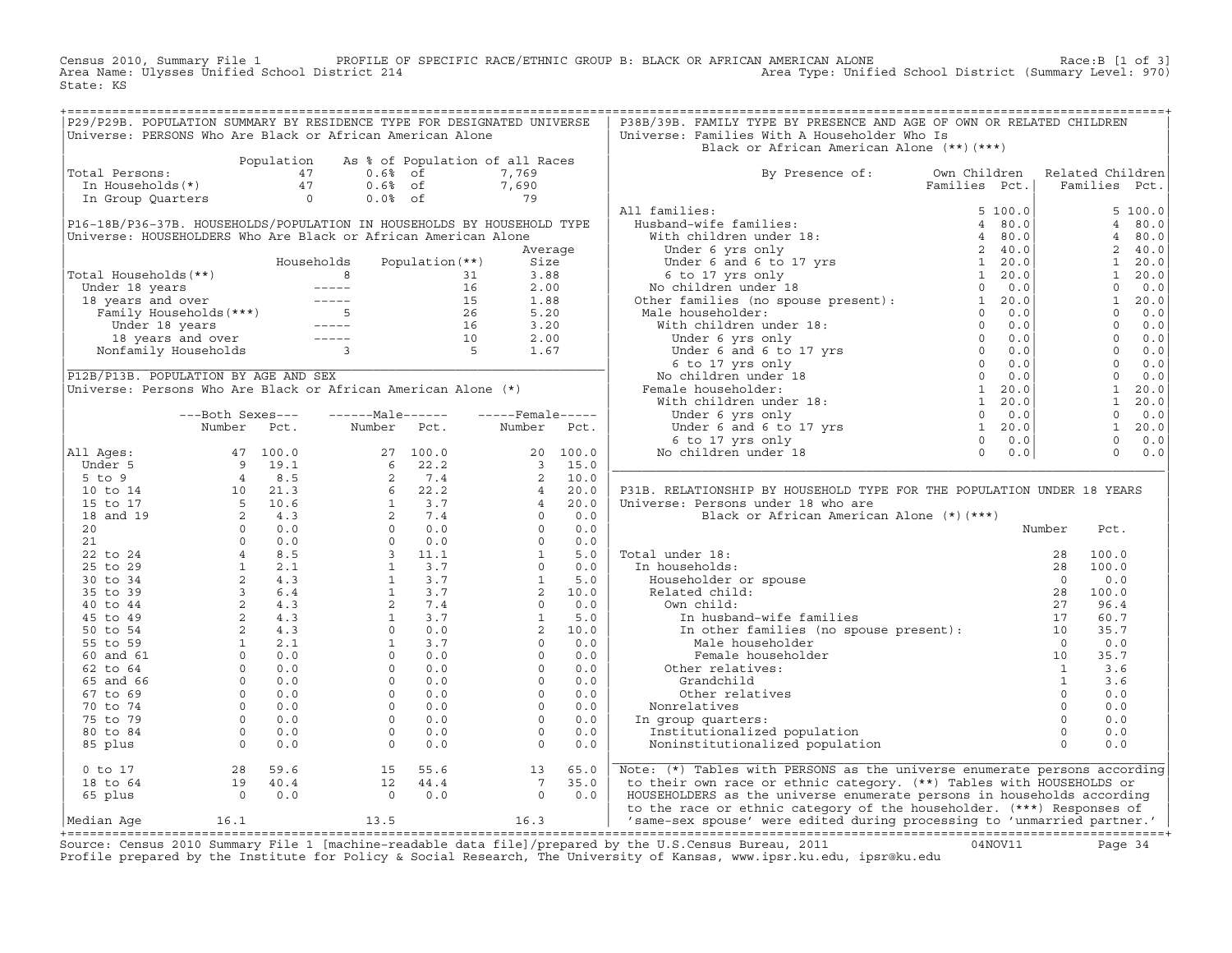Census 2010, Summary File 1 PROFILE OF SPECIFIC RACE/ETHNIC GROUP B: BLACK OR AFRICAN AMERICAN ALONE Race:B [2 of 3] Area Name: Ulysses Unified School District 214 Area Type: Unified School District (Summary Level: 970) State: KS

| Universe: Persons Who Are Black or African American Alone (*) (***)           | P29B/P34B. RELATIONSHIP BY HOUSEHOLD TYPE FOR ALL PERSONS & PERSONS 65+ |                 |                |                   |                                        | PCT14B. PRESENCE OF MULTIGENERATIONAL HOUSEHOLDS<br>Universe: Households With A Householder Who Is |                                                       |                 |                 |                 |
|-------------------------------------------------------------------------------|-------------------------------------------------------------------------|-----------------|----------------|-------------------|----------------------------------------|----------------------------------------------------------------------------------------------------|-------------------------------------------------------|-----------------|-----------------|-----------------|
|                                                                               |                                                                         |                 |                |                   |                                        | Black or African American Alone (**)                                                               |                                                       |                 |                 |                 |
|                                                                               | All Ages                                                                |                 |                | 65 years and over |                                        |                                                                                                    |                                                       |                 | Number          | Pct.            |
|                                                                               | Number                                                                  | Pct.            |                | Number            | Pct.                                   |                                                                                                    |                                                       |                 |                 |                 |
|                                                                               |                                                                         |                 |                |                   |                                        | Total:                                                                                             |                                                       |                 |                 | 8 100.0         |
| Total:                                                                        | 47                                                                      | 100.0           |                | $\Omega$          |                                        | Household has 3 or more generations                                                                |                                                       |                 | $\Omega$        | 0.0             |
| In households:                                                                | 47                                                                      | 100.0           |                | $\Omega$          | $\ddot{\phantom{0}}$                   | Household does not have 3+ generations                                                             |                                                       |                 | 8               | 100.0           |
| In family households:                                                         | 42                                                                      | 89.4            |                | $\Omega$          | $\blacksquare$                         |                                                                                                    |                                                       |                 |                 |                 |
| Householder:                                                                  | $-5$                                                                    | 10.6            |                | $\Omega$          | $\ddot{\phantom{a}}$                   |                                                                                                    |                                                       |                 |                 |                 |
| Male                                                                          | $\overline{3}$                                                          | 6.4             |                | $\Omega$          | $\ddot{\phantom{a}}$                   |                                                                                                    |                                                       |                 |                 |                 |
| Female                                                                        | $\overline{2}$                                                          | 4.3             |                | $\circ$           | $\sim$                                 |                                                                                                    |                                                       |                 |                 |                 |
| Spouse                                                                        | $4\overline{ }$                                                         | 8.5             |                | $\circ$           | $\mathcal{L}^{\mathcal{L}}$            | PCT19B. NONRELATIVES BY HOUSEHOLD TYPE (*)(***)                                                    |                                                       |                 |                 |                 |
| Parent                                                                        | $\Omega$                                                                | 0.0             |                | $\Omega$          | $\sim$                                 | Universe: Nonrelatives who are                                                                     |                                                       |                 |                 |                 |
| Parent-in-law                                                                 | $\Omega$                                                                | 0.0             |                | $\Omega$          | $\ddot{\phantom{a}}$                   | Black or African American Alone (Total: 4)                                                         |                                                       |                 |                 |                 |
| Child:                                                                        | 30                                                                      | 63.8            |                |                   |                                        |                                                                                                    |                                                       |                 |                 |                 |
| Biological                                                                    | 25                                                                      | 53.2            |                |                   |                                        |                                                                                                    | In Family                                             |                 | In Nonfamily    |                 |
| Adopted                                                                       | $\overline{3}$                                                          | 6.4             |                |                   |                                        |                                                                                                    | Households                                            |                 | Households      |                 |
| Step                                                                          | $\overline{2}$                                                          | 4.3             |                |                   |                                        |                                                                                                    | Number Pct.                                           |                 | Number Pct.     |                 |
| Grandchild                                                                    | $\overline{1}$<br>$\Omega$                                              | 2.1             |                |                   |                                        |                                                                                                    |                                                       |                 |                 |                 |
| Brother or sister<br>Son-in-law/daughter-in-law                               | $\Omega$                                                                | 0.0<br>0.0      |                |                   |                                        | Nonrelatives:<br>Roomer or boarder                                                                 | $\Omega$                                              | 2, 100.0<br>0.0 | $\Omega$        | 2 100.0         |
| Other relatives (#)                                                           |                                                                         | $\Omega$<br>0.0 |                | $\Omega$          |                                        | Housemate or roommate                                                                              |                                                       | $0 \t 0.0$      | $\Omega$        | 0.0<br>0.0      |
| Nonrelatives                                                                  | $\overline{2}$                                                          | 4.3             |                | $\Omega$          | $\cdot$                                | Unmarried partner                                                                                  |                                                       |                 | $\mathbf{1}$    | 50.0            |
|                                                                               | 5                                                                       | 10.6            |                | $\Omega$          |                                        | Other nonrelatives                                                                                 | $\begin{array}{ccc} 2 & 100.0 \\ 0 & 0.0 \end{array}$ |                 | $\mathbf{1}$    | 50.0            |
| In nonfamily households:<br>Male householder:                                 | 1                                                                       | 2.1             |                | $\circ$           | $\ddot{\phantom{0}}$                   |                                                                                                    |                                                       |                 |                 |                 |
| Living alone                                                                  | $\Omega$                                                                | 0.0             |                | $\Omega$          | $\sim$                                 |                                                                                                    |                                                       |                 |                 |                 |
| Not living alone                                                              | 1                                                                       | 2.1             |                | $\Omega$          | $\ddot{\phantom{a}}$<br>$\mathbb{Z}^2$ |                                                                                                    |                                                       |                 |                 |                 |
|                                                                               |                                                                         |                 |                |                   |                                        |                                                                                                    |                                                       |                 |                 |                 |
|                                                                               |                                                                         |                 |                |                   |                                        |                                                                                                    |                                                       |                 |                 |                 |
| Female householder:                                                           | $2^{\circ}$                                                             | 4.3             |                | $\circ$           | $\ddot{\phantom{a}}$                   | H17B. HOUSING UNITS BY HOUSEHOLDER'S AGE AND TENURE                                                |                                                       |                 |                 |                 |
| Living alone                                                                  | $\overline{2}$                                                          | 4.3             |                | $\Omega$          | $\ddot{\phantom{a}}$                   | Universe: Occupied Housing Units With A Householder Who Is                                         |                                                       |                 |                 |                 |
| Not living alone                                                              | $\circ$                                                                 | 0.0             |                | $\circ$           | $\sim$                                 | Black or African American Alone (**)                                                               |                                                       |                 |                 |                 |
| Nonrelatives                                                                  | $2^{\circ}$                                                             | 4.3             |                | $\Omega$          | $\Box$                                 |                                                                                                    |                                                       |                 |                 |                 |
| In group quarters:                                                            | $\Omega$                                                                | 0.0             |                | $\Omega$          | $\Box$                                 | Age of                                                                                             | Owner Occupied                                        |                 | Renter Occupied |                 |
| Institutionalized                                                             | $\Omega$                                                                | 0.0             |                | $\Omega$          |                                        | Householder                                                                                        | Number Pct.                                           |                 | Number          | Pct.            |
| Noninstitutionalized                                                          | $\Omega$                                                                | 0.0             |                | $\Omega$          | $\sim$                                 |                                                                                                    |                                                       |                 |                 |                 |
|                                                                               |                                                                         |                 |                |                   |                                        | All Ages:                                                                                          | $\Omega$                                              | 1 100.0<br>0.0  | $\mathbf{1}$    | 7 100.0<br>14.3 |
| (#) For 65 yrs & over, includes children, siblings, etc. not shown separately |                                                                         |                 |                |                   |                                        | 15 to 24                                                                                           | $\Omega$                                              | 0.0             | 2               | 28.6            |
|                                                                               |                                                                         |                 |                |                   |                                        | 25 to 34<br>35 to 44                                                                               |                                                       | 1 100.0         | $2^{\circ}$     | 28.6            |
|                                                                               |                                                                         |                 |                |                   |                                        | 45 to 54                                                                                           | $\cap$                                                | 0.0             | $2^{\circ}$     | 28.6            |
| P18B. HOUSEHOLD TYPE                                                          |                                                                         |                 |                |                   |                                        | 55 to 59                                                                                           | $\Omega$                                              | 0.0             | $\Omega$        | 0.0             |
| Universe: Households with a Householder Who is                                |                                                                         |                 |                |                   |                                        | 60 to 64                                                                                           | $\Omega$                                              | 0.0             | $\Omega$        | 0.0             |
| Black or African American Alone (**)                                          |                                                                         |                 |                |                   |                                        | 65 to 74                                                                                           | $\Omega$                                              | 0.0             | $\Omega$        | 0.0             |
|                                                                               |                                                                         |                 | Number         | Pct.              |                                        | 75 to 84                                                                                           | $\Omega$                                              | 0.0             | $\Omega$        | 0.0             |
|                                                                               |                                                                         |                 |                |                   |                                        | 85 and over                                                                                        | $\Omega$                                              | 0.0             | $\Omega$        | 0.0             |
| Total:                                                                        |                                                                         |                 |                | 8 100.0           |                                        |                                                                                                    |                                                       |                 |                 |                 |
| Family households (***) :                                                     |                                                                         |                 | $5^{\circ}$    | 62.5              |                                        |                                                                                                    |                                                       |                 |                 |                 |
| Husband-wife families                                                         |                                                                         |                 | $\overline{4}$ | 50.0              |                                        | Note: $(*)$ Tables with PERSONS as the universe enumerate persons                                  |                                                       |                 |                 |                 |
| Other families:                                                               |                                                                         |                 |                | $1 \t 12.5$       |                                        | according to their own race or ethnic category. (**) Tables with                                   |                                                       |                 |                 |                 |
| Male householder, no wife present                                             |                                                                         |                 | $\bigcap$      | 0.0               |                                        | HOUSEHOLDS or HOUSEHOLDERS as the universe enumerate persons in                                    |                                                       |                 |                 |                 |
| Female householder, no husband present                                        |                                                                         |                 | $\mathbf{1}$   | 12.5              |                                        | households according to the race or ethnic category of the                                         |                                                       |                 |                 |                 |
| Nonfamily households:                                                         |                                                                         |                 | $\overline{3}$ | 37.5              |                                        | householder. (***) Responses of 'same-sex spouse' were edited                                      |                                                       |                 |                 |                 |
| Householder living alone                                                      |                                                                         |                 | $\overline{2}$ | 25.0              |                                        | during processing to 'unmarried partner.'                                                          |                                                       |                 |                 |                 |
| Householder not living alone                                                  |                                                                         |                 |                | $1 \t 12.5$       |                                        |                                                                                                    |                                                       |                 |                 |                 |

+===================================================================================================================================================+Source: Census 2010 Summary File 1 [machine−readable data file]/prepared by the U.S.Census Bureau, 2011 04NOV11 Page 35 Profile prepared by the Institute for Policy & Social Research, The University of Kansas, www.ipsr.ku.edu, ipsr@ku.edu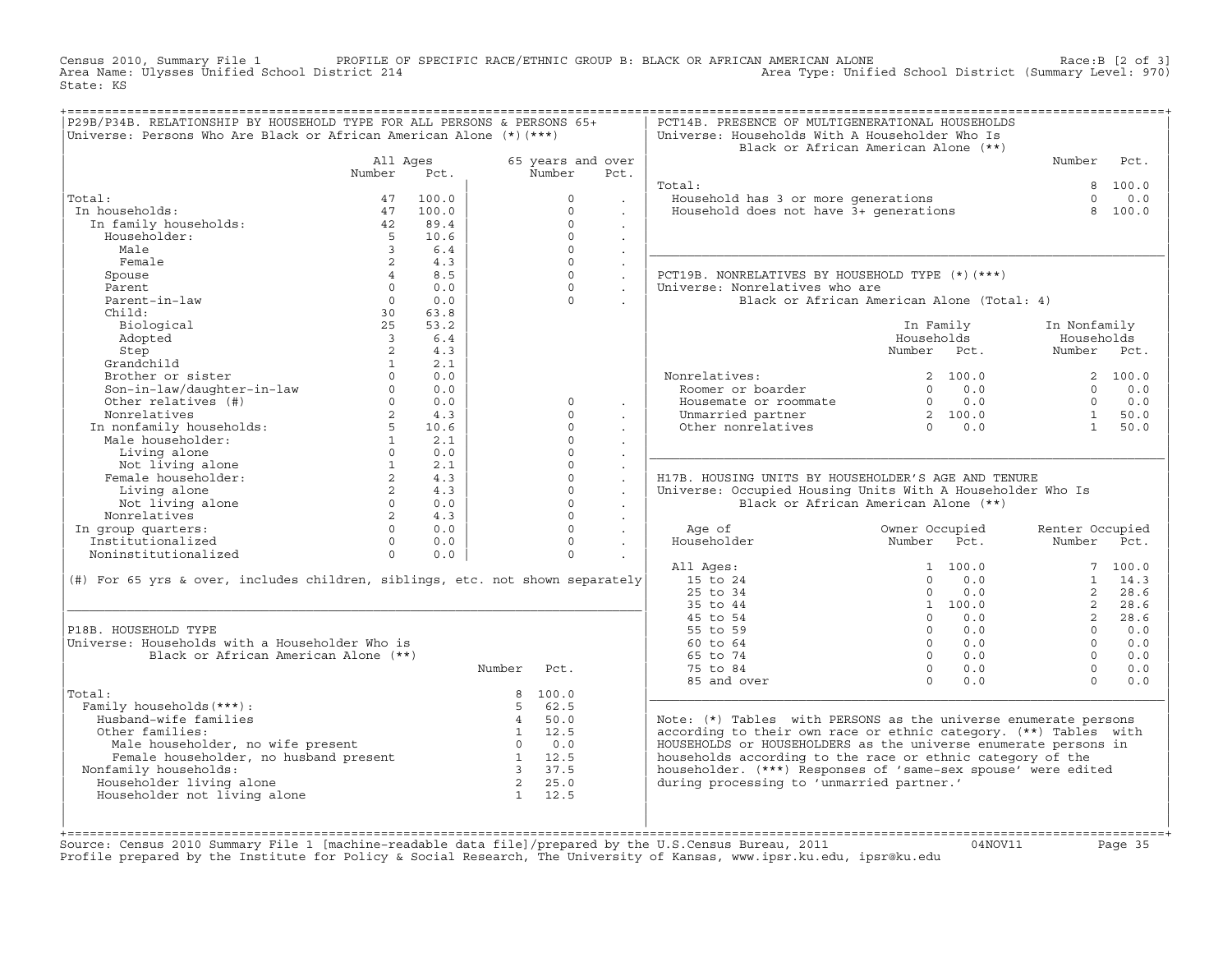Census 2010, Summary File 1 PROFILE OF SPECIFIC RACE/ETHNIC GROUP B: BLACK OR AFRICAN AMERICAN ALONE Race:B [3 of 3]<br>Area Name: Ulysses Unified School District 214 area Type: Unified School District (Summary Level: 970) Area Type: Unified School District (Summary Level: 970) State: KS

+===================================================================================================================================================+|P28B/H16B. HOUSEHOLDS (OCCUPIED HOUSING UNITS) BY HOUSEHOLD SIZE BY TYPE AND BY TENURE | |Universe: Households (Occupied Housing Units) With A Householder Who Is Black or African American Alone (\*\*)(\*\*\*) |

|                             | All<br>Households | Pct.  | Family<br>Households    | Pct.    | Nonfamily<br>Households | Pct.  | Owner<br>Occupied | Pct.  | Renter<br>Occupied | Pct.  |
|-----------------------------|-------------------|-------|-------------------------|---------|-------------------------|-------|-------------------|-------|--------------------|-------|
| All household sizes:        |                   | 100.0 |                         | 5 100.0 |                         | 100.0 |                   | 100.0 |                    | 100.0 |
| 1-person households         |                   | 25.0  | (Family always >1 pers) |         |                         | 66.7  |                   | 0.0   |                    | 28.6  |
| 2-person households         |                   | 0.0   |                         | 0.0     | $\Omega$                | 0.0   |                   | 0.0   |                    | 0.0   |
| 3-person households         |                   | 37.5  |                         | 40.0    |                         | 33.3  |                   | 100.0 |                    | 28.6  |
| 4-person households         |                   | 0.0   |                         | 0.0     | <sup>0</sup>            | 0.0   |                   | 0.0   |                    | 0.0   |
| 5-person households         |                   | 12.5  |                         | 20.0    | $\Omega$                | 0.0   |                   | 0.0   |                    | 14.3  |
| 6-person households         |                   | 12.5  |                         | 20.0    | $\Omega$                | 0.0   |                   | 0.0   |                    | 14.3  |
| 7-or-more person households |                   | 12.5  |                         | 20.0    | 0                       | 0.0   |                   | 0.0   |                    | 14.3  |

|P16B/P17B/P36B/P37B/H11B/H12B. POPULATION IN HOUSEHOLDS AND AVERAGE HOUSEHOLD SIZE BY TYPE AND BY TENURE | Universe: Population in Households (Occupied Housing Units) With A Householder Who Is Black or African American Alone (\*\*)

|                                | Total<br>Population | Pct.     | In<br>Families  | Pct.     | In.<br>Nonfamilies | Pct.     | In Owner<br>Occupied | Pct.         | In Renter<br>Occupied | Pct.                      |
|--------------------------------|---------------------|----------|-----------------|----------|--------------------|----------|----------------------|--------------|-----------------------|---------------------------|
| Total population in households | 31                  | 100.0    | 26              | 83.9     |                    | 5 16.1   |                      | 9.7          | 28                    | 90.3                      |
| Under 18 years                 | 16                  | 100.0    | 16              | 100.0    |                    |          |                      |              |                       |                           |
| 18 years and over              | 15                  | 100.0    | 10 <sup>°</sup> | 66.7     |                    |          |                      |              |                       |                           |
| Average Household Size         | 3.88                | $------$ | 5.20            | $------$ | 1.67               | $------$ |                      | $3.00$ ----- | 4.00                  | $\qquad \qquad - - - - -$ |
| Under 18 years                 | 2.00                | $------$ | 3.20            | $------$ |                    |          |                      |              |                       |                           |
| 18 years and over              | 1.88                | $------$ | 2.00            |          |                    |          |                      | $- - - - -$  |                       | $- - - - -$               |
|                                |                     |          |                 |          |                    |          |                      |              |                       |                           |

Note: Family household numbers include nonrelatives living with families.

| | PCT20/PCT22B. GROUP OUARTERS POPULATION BY SEX BY AGE BY GROUP OUARTERS TYPE Universe: Population in group quarters for persons who are Black or African American Alone (\*)

|                                               |          |       |       | Pct. of<br>All |      | Pct. of<br>Total |        | Pct. of<br>Total |
|-----------------------------------------------|----------|-------|-------|----------------|------|------------------|--------|------------------|
|                                               | Number   | Pct.  | Total | Ages           | Male | $18+$            | Female | $18+$            |
| All types of group quarters:                  | $\Omega$ | 100.0 |       |                |      |                  |        |                  |
| Institutionalized population:                 |          |       |       |                |      |                  |        |                  |
| Correctional facilities for adults            |          |       |       |                |      |                  |        |                  |
| Juvenile facilities                           |          |       |       |                |      |                  |        |                  |
| Nursing facilities/skilled-nursing facilities |          |       |       |                |      |                  |        |                  |
| Other institutional facilities                |          |       |       |                |      |                  |        |                  |
| Noninstitutionalized population:              |          |       |       |                |      |                  |        |                  |
| College/university student housing            |          |       |       |                |      |                  |        |                  |
| Military quarters                             |          |       |       |                |      |                  |        |                  |
| Other noninstitutional facilities             |          |       |       |                |      |                  |        |                  |

|\_\_\_\_\_\_\_\_\_\_\_\_\_\_\_\_\_\_\_\_\_\_\_\_\_\_\_\_\_\_\_\_\_\_\_\_\_\_\_\_\_\_\_\_\_\_\_\_\_\_\_\_\_\_\_\_\_\_\_\_\_\_\_\_\_\_\_\_\_\_\_\_\_\_\_\_\_\_\_\_\_\_\_\_\_\_\_\_\_\_\_\_\_\_\_\_\_\_\_\_\_\_\_\_\_\_\_\_\_\_\_\_\_\_\_\_\_\_\_\_\_\_\_\_\_\_\_\_\_\_\_\_\_\_\_\_\_\_\_\_\_\_\_\_\_\_\_|

| |

or HOUSEHOLDERS as the universe enumerate persons in households according to the race or ethnic category of the householder. | (\*\*\*) Same−sex couple households are included in the family households category if there is at least one additional person | | related to householder by birth or adoption. Same−sex couple households with no relatives of the householder present are tabulated | | in nonfamily households. Responses of 'same−sex spouse' were edited during processing to 'unmarried partner.' |

+===================================================================================================================================================+ Source: Census 2010 Summary File 1 [machine−readable data file]/prepared by the U.S.Census Bureau, 2011 04NOV11 Page 36 Profile prepared by the Institute for Policy & Social Research, The University of Kansas, www.ipsr.ku.edu, ipsr@ku.edu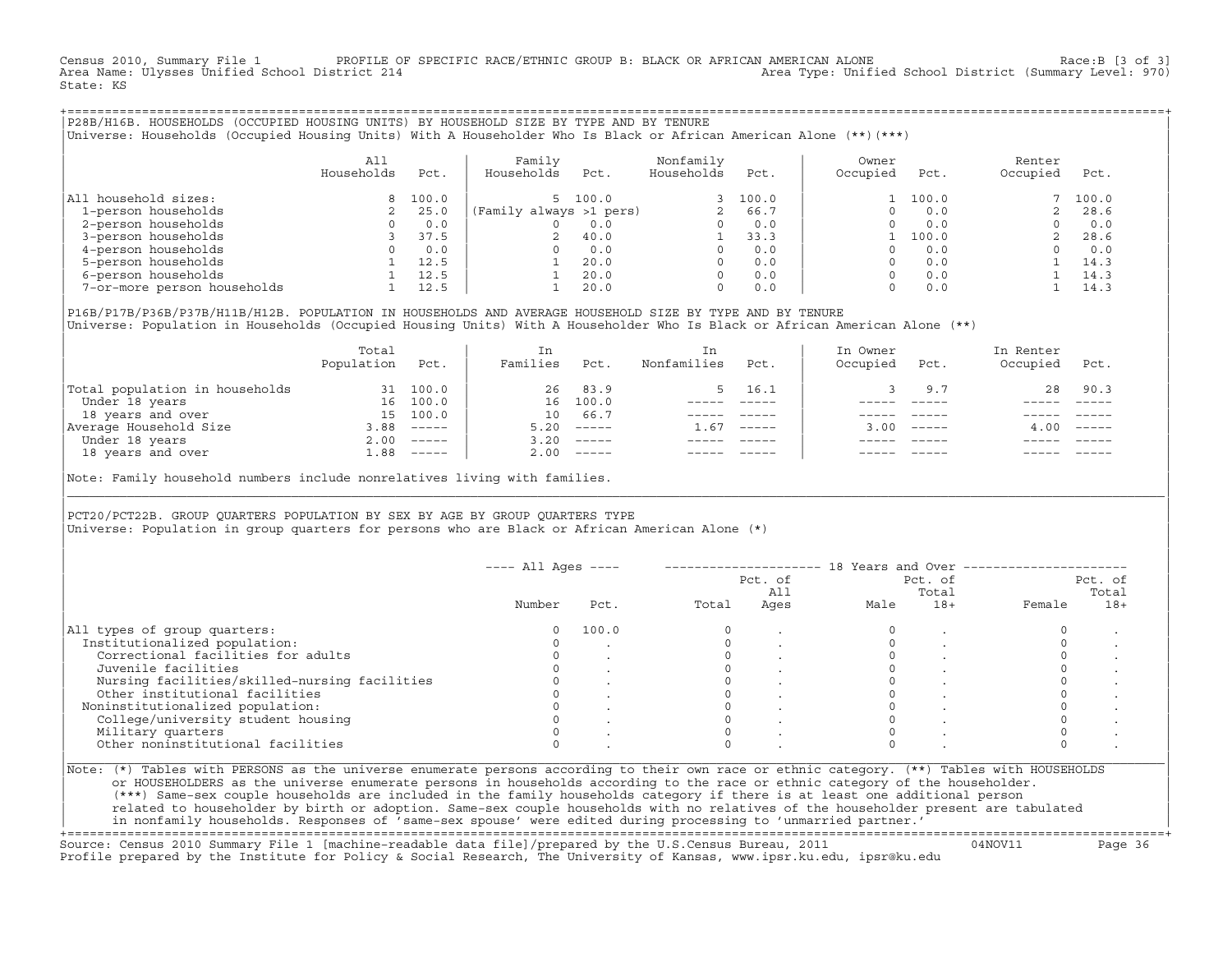Census 2010, Summary File 1 PROFILE OF SPECIFIC RACE/ETHNIC GROUP C: AMERICAN INDIAN AND ALASKA NATIVE ALONE<br>Area Name: Ulysses Unified School District 214 Area Type: Unified School Dist State: KS

| American Indian and Alaska Native Alone (**) (***)<br>Population As % of Population of all Races<br>otal Persons:<br>The Households (*)<br>The Households (*)<br>The Community of the Community of the Community of the Community of the Community of the Community of the Community of the Community of the Community of the Community<br>Total Persons:<br>By Presence of: Own Children<br>Related Children<br>$\begin{array}{c} 7,690 \\ 79 \end{array}$<br>Families Pct.<br>All families:<br>22 100.0<br>P16-18C/P36-37C. HOUSEHOLDS/POPULATION IN HOUSEHOLDS BY HOUSEHOLD TYPE<br>17 77.3<br>Universe: HOUSEHOLDERS Who Are American Indian and Alaska Native Alone<br>12 54.5<br>1 4.5<br>Average<br>8 36.4<br>$\begin{array}{cccc} 1 & 4.5 \\ 3 & 36.4 \\ 3 & 13.6 \\ 5 & 22.7 \\ 2 & 9.1 \\ 1 & 4.5 \\ 0 & 0.0 \\ 0 & 0.0 \\ 1 & 4.5 \\ 1 & 13.6 \\ 2 & 9.1 \\ 0 & 0.0 \\ 1 & 4.5 \\ 1 & 4.5 \\ 1 & 4.5 \\ 1 & 4.5 \\ \end{array}$<br>Total Households (**)<br>Under 18 years<br>18 years and over<br>Tamily Households (***)<br>Under 18 years<br>18 years and over<br>18 years and over<br>18 years and over<br>18 years and over<br>18 years and over<br>Nonfamily Households<br>1.77<br><br>P12C/P13C. POPULATION BY AGE AND SEX<br>Universe: Persons Who Are American Indian and Alaska Native Alone (*)<br>---Both Sexes---<br>$---Male----$<br>$---$ Female-----<br>Number Pct.<br>Number Pct.<br>Number Pct.<br>$\begin{array}{cccccccc} \text{All layers}: & \text{Number} & \text{Pct.} & \text{Number} & \text{Pct.} \\ \text{All layers}: & 96 & 100.0 & 49 & 100.0 & 47 & 100.0 \\ \text{Under 5} & 8 & 8.3 & 3 & 6.1 & 5 & 10.6 \\ \text{5 to 5} & 8 & 8.3 & 3 & 6.1 & 5 & 10.6 \\ \text{5 to 5} & 8 & 8.3 & 4 & 8.5 & 4 & 8.5 \\ \text{10 to 14} & 10 & 10.4 & 8 & 16.3 & 2 & 4.3$<br>1 4.5<br>All Ages:<br>P31C. RELATIONSHIP BY HOUSEHOLD TYPE FOR THE POPULATION UNDER 18 YEARS<br>Universe: Persons under 18 who are<br>American Indian<br>American Indian<br>1 under 18:<br>1 nouseholder or spouse<br>Related child:<br>0 0.0<br>Related child:<br>0 0.0<br>Related child:<br>1 nusband-wife families<br>In other families<br>In other families<br>Male householder<br><br>Total under 18:<br>Commodelid<br>Commodelid<br>Cher relatives<br>coup quarters:<br>stitutionalized population<br>commodelid<br>commodelid<br>commodelid<br>commodelid<br>commodelid<br>commodelid<br>commodelid<br>commodelid<br>commodelid<br>commodelid<br>commodelid<br>commod<br>0.0<br>0.0<br>Nonrelatives<br>0.0<br>In group quarters:<br>Institutionalized population<br>0.0<br>Noninstitutionalized population<br>0.0<br>Note: (*) Tables with PERSONS as the universe enumerate persons according<br>$\begin{array}{cc} 21 & 42.9 \\ 25 & 51.0 \\ 3 & 6.1 \end{array}$<br>27.7<br>$0$ to $17$<br>13<br>29<br>to their own race or ethnic category. (**) Tables with HOUSEHOLDS or<br>18 to 64<br>29 61.7<br>5 10.6<br>HOUSEHOLDERS as the universe enumerate persons in households according<br>65 plus<br>to the race or ethnic category of the householder. (***) Responses of | P29/P29C. POPULATION SUMMARY BY RESIDENCE TYPE FOR DESIGNATED UNIVERSE<br>Universe: PERSONS Who Are American Indian and Alaska Native Alone |      |  |  |  | P38C/39C. FAMILY TYPE BY PRESENCE AND AGE OF OWN OR RELATED CHILDREN<br>Universe: Families With A Householder Who Is |  |  |  |
|---------------------------------------------------------------------------------------------------------------------------------------------------------------------------------------------------------------------------------------------------------------------------------------------------------------------------------------------------------------------------------------------------------------------------------------------------------------------------------------------------------------------------------------------------------------------------------------------------------------------------------------------------------------------------------------------------------------------------------------------------------------------------------------------------------------------------------------------------------------------------------------------------------------------------------------------------------------------------------------------------------------------------------------------------------------------------------------------------------------------------------------------------------------------------------------------------------------------------------------------------------------------------------------------------------------------------------------------------------------------------------------------------------------------------------------------------------------------------------------------------------------------------------------------------------------------------------------------------------------------------------------------------------------------------------------------------------------------------------------------------------------------------------------------------------------------------------------------------------------------------------------------------------------------------------------------------------------------------------------------------------------------------------------------------------------------------------------------------------------------------------------------------------------------------------------------------------------------------------------------------------------------------------------------------------------------------------------------------------------------------------------------------------------------------------------------------------------------------------------------------------------------------------------------------------------------------------------------------------------------------------------------------------------------------------------------------------------------------------------------------------------------------------------------------------------------------------------------------------------------------------------------------------------------------------------------------------------------------------------------------------------------------------------------------------------------------------------------------|---------------------------------------------------------------------------------------------------------------------------------------------|------|--|--|--|----------------------------------------------------------------------------------------------------------------------|--|--|--|
|                                                                                                                                                                                                                                                                                                                                                                                                                                                                                                                                                                                                                                                                                                                                                                                                                                                                                                                                                                                                                                                                                                                                                                                                                                                                                                                                                                                                                                                                                                                                                                                                                                                                                                                                                                                                                                                                                                                                                                                                                                                                                                                                                                                                                                                                                                                                                                                                                                                                                                                                                                                                                                                                                                                                                                                                                                                                                                                                                                                                                                                                                                   |                                                                                                                                             |      |  |  |  |                                                                                                                      |  |  |  |
|                                                                                                                                                                                                                                                                                                                                                                                                                                                                                                                                                                                                                                                                                                                                                                                                                                                                                                                                                                                                                                                                                                                                                                                                                                                                                                                                                                                                                                                                                                                                                                                                                                                                                                                                                                                                                                                                                                                                                                                                                                                                                                                                                                                                                                                                                                                                                                                                                                                                                                                                                                                                                                                                                                                                                                                                                                                                                                                                                                                                                                                                                                   |                                                                                                                                             |      |  |  |  |                                                                                                                      |  |  |  |
|                                                                                                                                                                                                                                                                                                                                                                                                                                                                                                                                                                                                                                                                                                                                                                                                                                                                                                                                                                                                                                                                                                                                                                                                                                                                                                                                                                                                                                                                                                                                                                                                                                                                                                                                                                                                                                                                                                                                                                                                                                                                                                                                                                                                                                                                                                                                                                                                                                                                                                                                                                                                                                                                                                                                                                                                                                                                                                                                                                                                                                                                                                   |                                                                                                                                             |      |  |  |  |                                                                                                                      |  |  |  |
|                                                                                                                                                                                                                                                                                                                                                                                                                                                                                                                                                                                                                                                                                                                                                                                                                                                                                                                                                                                                                                                                                                                                                                                                                                                                                                                                                                                                                                                                                                                                                                                                                                                                                                                                                                                                                                                                                                                                                                                                                                                                                                                                                                                                                                                                                                                                                                                                                                                                                                                                                                                                                                                                                                                                                                                                                                                                                                                                                                                                                                                                                                   |                                                                                                                                             |      |  |  |  |                                                                                                                      |  |  |  |
|                                                                                                                                                                                                                                                                                                                                                                                                                                                                                                                                                                                                                                                                                                                                                                                                                                                                                                                                                                                                                                                                                                                                                                                                                                                                                                                                                                                                                                                                                                                                                                                                                                                                                                                                                                                                                                                                                                                                                                                                                                                                                                                                                                                                                                                                                                                                                                                                                                                                                                                                                                                                                                                                                                                                                                                                                                                                                                                                                                                                                                                                                                   |                                                                                                                                             |      |  |  |  |                                                                                                                      |  |  |  |
|                                                                                                                                                                                                                                                                                                                                                                                                                                                                                                                                                                                                                                                                                                                                                                                                                                                                                                                                                                                                                                                                                                                                                                                                                                                                                                                                                                                                                                                                                                                                                                                                                                                                                                                                                                                                                                                                                                                                                                                                                                                                                                                                                                                                                                                                                                                                                                                                                                                                                                                                                                                                                                                                                                                                                                                                                                                                                                                                                                                                                                                                                                   |                                                                                                                                             |      |  |  |  |                                                                                                                      |  |  |  |
|                                                                                                                                                                                                                                                                                                                                                                                                                                                                                                                                                                                                                                                                                                                                                                                                                                                                                                                                                                                                                                                                                                                                                                                                                                                                                                                                                                                                                                                                                                                                                                                                                                                                                                                                                                                                                                                                                                                                                                                                                                                                                                                                                                                                                                                                                                                                                                                                                                                                                                                                                                                                                                                                                                                                                                                                                                                                                                                                                                                                                                                                                                   |                                                                                                                                             |      |  |  |  |                                                                                                                      |  |  |  |
|                                                                                                                                                                                                                                                                                                                                                                                                                                                                                                                                                                                                                                                                                                                                                                                                                                                                                                                                                                                                                                                                                                                                                                                                                                                                                                                                                                                                                                                                                                                                                                                                                                                                                                                                                                                                                                                                                                                                                                                                                                                                                                                                                                                                                                                                                                                                                                                                                                                                                                                                                                                                                                                                                                                                                                                                                                                                                                                                                                                                                                                                                                   |                                                                                                                                             |      |  |  |  |                                                                                                                      |  |  |  |
|                                                                                                                                                                                                                                                                                                                                                                                                                                                                                                                                                                                                                                                                                                                                                                                                                                                                                                                                                                                                                                                                                                                                                                                                                                                                                                                                                                                                                                                                                                                                                                                                                                                                                                                                                                                                                                                                                                                                                                                                                                                                                                                                                                                                                                                                                                                                                                                                                                                                                                                                                                                                                                                                                                                                                                                                                                                                                                                                                                                                                                                                                                   |                                                                                                                                             |      |  |  |  |                                                                                                                      |  |  |  |
|                                                                                                                                                                                                                                                                                                                                                                                                                                                                                                                                                                                                                                                                                                                                                                                                                                                                                                                                                                                                                                                                                                                                                                                                                                                                                                                                                                                                                                                                                                                                                                                                                                                                                                                                                                                                                                                                                                                                                                                                                                                                                                                                                                                                                                                                                                                                                                                                                                                                                                                                                                                                                                                                                                                                                                                                                                                                                                                                                                                                                                                                                                   |                                                                                                                                             |      |  |  |  |                                                                                                                      |  |  |  |
|                                                                                                                                                                                                                                                                                                                                                                                                                                                                                                                                                                                                                                                                                                                                                                                                                                                                                                                                                                                                                                                                                                                                                                                                                                                                                                                                                                                                                                                                                                                                                                                                                                                                                                                                                                                                                                                                                                                                                                                                                                                                                                                                                                                                                                                                                                                                                                                                                                                                                                                                                                                                                                                                                                                                                                                                                                                                                                                                                                                                                                                                                                   |                                                                                                                                             |      |  |  |  |                                                                                                                      |  |  |  |
|                                                                                                                                                                                                                                                                                                                                                                                                                                                                                                                                                                                                                                                                                                                                                                                                                                                                                                                                                                                                                                                                                                                                                                                                                                                                                                                                                                                                                                                                                                                                                                                                                                                                                                                                                                                                                                                                                                                                                                                                                                                                                                                                                                                                                                                                                                                                                                                                                                                                                                                                                                                                                                                                                                                                                                                                                                                                                                                                                                                                                                                                                                   |                                                                                                                                             |      |  |  |  |                                                                                                                      |  |  |  |
|                                                                                                                                                                                                                                                                                                                                                                                                                                                                                                                                                                                                                                                                                                                                                                                                                                                                                                                                                                                                                                                                                                                                                                                                                                                                                                                                                                                                                                                                                                                                                                                                                                                                                                                                                                                                                                                                                                                                                                                                                                                                                                                                                                                                                                                                                                                                                                                                                                                                                                                                                                                                                                                                                                                                                                                                                                                                                                                                                                                                                                                                                                   |                                                                                                                                             |      |  |  |  |                                                                                                                      |  |  |  |
|                                                                                                                                                                                                                                                                                                                                                                                                                                                                                                                                                                                                                                                                                                                                                                                                                                                                                                                                                                                                                                                                                                                                                                                                                                                                                                                                                                                                                                                                                                                                                                                                                                                                                                                                                                                                                                                                                                                                                                                                                                                                                                                                                                                                                                                                                                                                                                                                                                                                                                                                                                                                                                                                                                                                                                                                                                                                                                                                                                                                                                                                                                   |                                                                                                                                             |      |  |  |  |                                                                                                                      |  |  |  |
|                                                                                                                                                                                                                                                                                                                                                                                                                                                                                                                                                                                                                                                                                                                                                                                                                                                                                                                                                                                                                                                                                                                                                                                                                                                                                                                                                                                                                                                                                                                                                                                                                                                                                                                                                                                                                                                                                                                                                                                                                                                                                                                                                                                                                                                                                                                                                                                                                                                                                                                                                                                                                                                                                                                                                                                                                                                                                                                                                                                                                                                                                                   |                                                                                                                                             |      |  |  |  |                                                                                                                      |  |  |  |
|                                                                                                                                                                                                                                                                                                                                                                                                                                                                                                                                                                                                                                                                                                                                                                                                                                                                                                                                                                                                                                                                                                                                                                                                                                                                                                                                                                                                                                                                                                                                                                                                                                                                                                                                                                                                                                                                                                                                                                                                                                                                                                                                                                                                                                                                                                                                                                                                                                                                                                                                                                                                                                                                                                                                                                                                                                                                                                                                                                                                                                                                                                   |                                                                                                                                             |      |  |  |  |                                                                                                                      |  |  |  |
|                                                                                                                                                                                                                                                                                                                                                                                                                                                                                                                                                                                                                                                                                                                                                                                                                                                                                                                                                                                                                                                                                                                                                                                                                                                                                                                                                                                                                                                                                                                                                                                                                                                                                                                                                                                                                                                                                                                                                                                                                                                                                                                                                                                                                                                                                                                                                                                                                                                                                                                                                                                                                                                                                                                                                                                                                                                                                                                                                                                                                                                                                                   |                                                                                                                                             |      |  |  |  |                                                                                                                      |  |  |  |
|                                                                                                                                                                                                                                                                                                                                                                                                                                                                                                                                                                                                                                                                                                                                                                                                                                                                                                                                                                                                                                                                                                                                                                                                                                                                                                                                                                                                                                                                                                                                                                                                                                                                                                                                                                                                                                                                                                                                                                                                                                                                                                                                                                                                                                                                                                                                                                                                                                                                                                                                                                                                                                                                                                                                                                                                                                                                                                                                                                                                                                                                                                   |                                                                                                                                             |      |  |  |  |                                                                                                                      |  |  |  |
|                                                                                                                                                                                                                                                                                                                                                                                                                                                                                                                                                                                                                                                                                                                                                                                                                                                                                                                                                                                                                                                                                                                                                                                                                                                                                                                                                                                                                                                                                                                                                                                                                                                                                                                                                                                                                                                                                                                                                                                                                                                                                                                                                                                                                                                                                                                                                                                                                                                                                                                                                                                                                                                                                                                                                                                                                                                                                                                                                                                                                                                                                                   |                                                                                                                                             |      |  |  |  |                                                                                                                      |  |  |  |
|                                                                                                                                                                                                                                                                                                                                                                                                                                                                                                                                                                                                                                                                                                                                                                                                                                                                                                                                                                                                                                                                                                                                                                                                                                                                                                                                                                                                                                                                                                                                                                                                                                                                                                                                                                                                                                                                                                                                                                                                                                                                                                                                                                                                                                                                                                                                                                                                                                                                                                                                                                                                                                                                                                                                                                                                                                                                                                                                                                                                                                                                                                   |                                                                                                                                             |      |  |  |  |                                                                                                                      |  |  |  |
|                                                                                                                                                                                                                                                                                                                                                                                                                                                                                                                                                                                                                                                                                                                                                                                                                                                                                                                                                                                                                                                                                                                                                                                                                                                                                                                                                                                                                                                                                                                                                                                                                                                                                                                                                                                                                                                                                                                                                                                                                                                                                                                                                                                                                                                                                                                                                                                                                                                                                                                                                                                                                                                                                                                                                                                                                                                                                                                                                                                                                                                                                                   |                                                                                                                                             |      |  |  |  |                                                                                                                      |  |  |  |
|                                                                                                                                                                                                                                                                                                                                                                                                                                                                                                                                                                                                                                                                                                                                                                                                                                                                                                                                                                                                                                                                                                                                                                                                                                                                                                                                                                                                                                                                                                                                                                                                                                                                                                                                                                                                                                                                                                                                                                                                                                                                                                                                                                                                                                                                                                                                                                                                                                                                                                                                                                                                                                                                                                                                                                                                                                                                                                                                                                                                                                                                                                   |                                                                                                                                             |      |  |  |  |                                                                                                                      |  |  |  |
|                                                                                                                                                                                                                                                                                                                                                                                                                                                                                                                                                                                                                                                                                                                                                                                                                                                                                                                                                                                                                                                                                                                                                                                                                                                                                                                                                                                                                                                                                                                                                                                                                                                                                                                                                                                                                                                                                                                                                                                                                                                                                                                                                                                                                                                                                                                                                                                                                                                                                                                                                                                                                                                                                                                                                                                                                                                                                                                                                                                                                                                                                                   |                                                                                                                                             |      |  |  |  |                                                                                                                      |  |  |  |
|                                                                                                                                                                                                                                                                                                                                                                                                                                                                                                                                                                                                                                                                                                                                                                                                                                                                                                                                                                                                                                                                                                                                                                                                                                                                                                                                                                                                                                                                                                                                                                                                                                                                                                                                                                                                                                                                                                                                                                                                                                                                                                                                                                                                                                                                                                                                                                                                                                                                                                                                                                                                                                                                                                                                                                                                                                                                                                                                                                                                                                                                                                   |                                                                                                                                             |      |  |  |  |                                                                                                                      |  |  |  |
|                                                                                                                                                                                                                                                                                                                                                                                                                                                                                                                                                                                                                                                                                                                                                                                                                                                                                                                                                                                                                                                                                                                                                                                                                                                                                                                                                                                                                                                                                                                                                                                                                                                                                                                                                                                                                                                                                                                                                                                                                                                                                                                                                                                                                                                                                                                                                                                                                                                                                                                                                                                                                                                                                                                                                                                                                                                                                                                                                                                                                                                                                                   |                                                                                                                                             |      |  |  |  |                                                                                                                      |  |  |  |
|                                                                                                                                                                                                                                                                                                                                                                                                                                                                                                                                                                                                                                                                                                                                                                                                                                                                                                                                                                                                                                                                                                                                                                                                                                                                                                                                                                                                                                                                                                                                                                                                                                                                                                                                                                                                                                                                                                                                                                                                                                                                                                                                                                                                                                                                                                                                                                                                                                                                                                                                                                                                                                                                                                                                                                                                                                                                                                                                                                                                                                                                                                   |                                                                                                                                             |      |  |  |  |                                                                                                                      |  |  |  |
|                                                                                                                                                                                                                                                                                                                                                                                                                                                                                                                                                                                                                                                                                                                                                                                                                                                                                                                                                                                                                                                                                                                                                                                                                                                                                                                                                                                                                                                                                                                                                                                                                                                                                                                                                                                                                                                                                                                                                                                                                                                                                                                                                                                                                                                                                                                                                                                                                                                                                                                                                                                                                                                                                                                                                                                                                                                                                                                                                                                                                                                                                                   |                                                                                                                                             |      |  |  |  |                                                                                                                      |  |  |  |
|                                                                                                                                                                                                                                                                                                                                                                                                                                                                                                                                                                                                                                                                                                                                                                                                                                                                                                                                                                                                                                                                                                                                                                                                                                                                                                                                                                                                                                                                                                                                                                                                                                                                                                                                                                                                                                                                                                                                                                                                                                                                                                                                                                                                                                                                                                                                                                                                                                                                                                                                                                                                                                                                                                                                                                                                                                                                                                                                                                                                                                                                                                   |                                                                                                                                             |      |  |  |  |                                                                                                                      |  |  |  |
|                                                                                                                                                                                                                                                                                                                                                                                                                                                                                                                                                                                                                                                                                                                                                                                                                                                                                                                                                                                                                                                                                                                                                                                                                                                                                                                                                                                                                                                                                                                                                                                                                                                                                                                                                                                                                                                                                                                                                                                                                                                                                                                                                                                                                                                                                                                                                                                                                                                                                                                                                                                                                                                                                                                                                                                                                                                                                                                                                                                                                                                                                                   |                                                                                                                                             |      |  |  |  |                                                                                                                      |  |  |  |
|                                                                                                                                                                                                                                                                                                                                                                                                                                                                                                                                                                                                                                                                                                                                                                                                                                                                                                                                                                                                                                                                                                                                                                                                                                                                                                                                                                                                                                                                                                                                                                                                                                                                                                                                                                                                                                                                                                                                                                                                                                                                                                                                                                                                                                                                                                                                                                                                                                                                                                                                                                                                                                                                                                                                                                                                                                                                                                                                                                                                                                                                                                   |                                                                                                                                             |      |  |  |  |                                                                                                                      |  |  |  |
|                                                                                                                                                                                                                                                                                                                                                                                                                                                                                                                                                                                                                                                                                                                                                                                                                                                                                                                                                                                                                                                                                                                                                                                                                                                                                                                                                                                                                                                                                                                                                                                                                                                                                                                                                                                                                                                                                                                                                                                                                                                                                                                                                                                                                                                                                                                                                                                                                                                                                                                                                                                                                                                                                                                                                                                                                                                                                                                                                                                                                                                                                                   |                                                                                                                                             |      |  |  |  |                                                                                                                      |  |  |  |
|                                                                                                                                                                                                                                                                                                                                                                                                                                                                                                                                                                                                                                                                                                                                                                                                                                                                                                                                                                                                                                                                                                                                                                                                                                                                                                                                                                                                                                                                                                                                                                                                                                                                                                                                                                                                                                                                                                                                                                                                                                                                                                                                                                                                                                                                                                                                                                                                                                                                                                                                                                                                                                                                                                                                                                                                                                                                                                                                                                                                                                                                                                   |                                                                                                                                             |      |  |  |  |                                                                                                                      |  |  |  |
|                                                                                                                                                                                                                                                                                                                                                                                                                                                                                                                                                                                                                                                                                                                                                                                                                                                                                                                                                                                                                                                                                                                                                                                                                                                                                                                                                                                                                                                                                                                                                                                                                                                                                                                                                                                                                                                                                                                                                                                                                                                                                                                                                                                                                                                                                                                                                                                                                                                                                                                                                                                                                                                                                                                                                                                                                                                                                                                                                                                                                                                                                                   |                                                                                                                                             |      |  |  |  |                                                                                                                      |  |  |  |
|                                                                                                                                                                                                                                                                                                                                                                                                                                                                                                                                                                                                                                                                                                                                                                                                                                                                                                                                                                                                                                                                                                                                                                                                                                                                                                                                                                                                                                                                                                                                                                                                                                                                                                                                                                                                                                                                                                                                                                                                                                                                                                                                                                                                                                                                                                                                                                                                                                                                                                                                                                                                                                                                                                                                                                                                                                                                                                                                                                                                                                                                                                   |                                                                                                                                             |      |  |  |  |                                                                                                                      |  |  |  |
|                                                                                                                                                                                                                                                                                                                                                                                                                                                                                                                                                                                                                                                                                                                                                                                                                                                                                                                                                                                                                                                                                                                                                                                                                                                                                                                                                                                                                                                                                                                                                                                                                                                                                                                                                                                                                                                                                                                                                                                                                                                                                                                                                                                                                                                                                                                                                                                                                                                                                                                                                                                                                                                                                                                                                                                                                                                                                                                                                                                                                                                                                                   |                                                                                                                                             |      |  |  |  |                                                                                                                      |  |  |  |
|                                                                                                                                                                                                                                                                                                                                                                                                                                                                                                                                                                                                                                                                                                                                                                                                                                                                                                                                                                                                                                                                                                                                                                                                                                                                                                                                                                                                                                                                                                                                                                                                                                                                                                                                                                                                                                                                                                                                                                                                                                                                                                                                                                                                                                                                                                                                                                                                                                                                                                                                                                                                                                                                                                                                                                                                                                                                                                                                                                                                                                                                                                   |                                                                                                                                             |      |  |  |  |                                                                                                                      |  |  |  |
|                                                                                                                                                                                                                                                                                                                                                                                                                                                                                                                                                                                                                                                                                                                                                                                                                                                                                                                                                                                                                                                                                                                                                                                                                                                                                                                                                                                                                                                                                                                                                                                                                                                                                                                                                                                                                                                                                                                                                                                                                                                                                                                                                                                                                                                                                                                                                                                                                                                                                                                                                                                                                                                                                                                                                                                                                                                                                                                                                                                                                                                                                                   |                                                                                                                                             |      |  |  |  |                                                                                                                      |  |  |  |
|                                                                                                                                                                                                                                                                                                                                                                                                                                                                                                                                                                                                                                                                                                                                                                                                                                                                                                                                                                                                                                                                                                                                                                                                                                                                                                                                                                                                                                                                                                                                                                                                                                                                                                                                                                                                                                                                                                                                                                                                                                                                                                                                                                                                                                                                                                                                                                                                                                                                                                                                                                                                                                                                                                                                                                                                                                                                                                                                                                                                                                                                                                   |                                                                                                                                             |      |  |  |  |                                                                                                                      |  |  |  |
|                                                                                                                                                                                                                                                                                                                                                                                                                                                                                                                                                                                                                                                                                                                                                                                                                                                                                                                                                                                                                                                                                                                                                                                                                                                                                                                                                                                                                                                                                                                                                                                                                                                                                                                                                                                                                                                                                                                                                                                                                                                                                                                                                                                                                                                                                                                                                                                                                                                                                                                                                                                                                                                                                                                                                                                                                                                                                                                                                                                                                                                                                                   |                                                                                                                                             |      |  |  |  |                                                                                                                      |  |  |  |
|                                                                                                                                                                                                                                                                                                                                                                                                                                                                                                                                                                                                                                                                                                                                                                                                                                                                                                                                                                                                                                                                                                                                                                                                                                                                                                                                                                                                                                                                                                                                                                                                                                                                                                                                                                                                                                                                                                                                                                                                                                                                                                                                                                                                                                                                                                                                                                                                                                                                                                                                                                                                                                                                                                                                                                                                                                                                                                                                                                                                                                                                                                   |                                                                                                                                             |      |  |  |  |                                                                                                                      |  |  |  |
|                                                                                                                                                                                                                                                                                                                                                                                                                                                                                                                                                                                                                                                                                                                                                                                                                                                                                                                                                                                                                                                                                                                                                                                                                                                                                                                                                                                                                                                                                                                                                                                                                                                                                                                                                                                                                                                                                                                                                                                                                                                                                                                                                                                                                                                                                                                                                                                                                                                                                                                                                                                                                                                                                                                                                                                                                                                                                                                                                                                                                                                                                                   |                                                                                                                                             |      |  |  |  |                                                                                                                      |  |  |  |
|                                                                                                                                                                                                                                                                                                                                                                                                                                                                                                                                                                                                                                                                                                                                                                                                                                                                                                                                                                                                                                                                                                                                                                                                                                                                                                                                                                                                                                                                                                                                                                                                                                                                                                                                                                                                                                                                                                                                                                                                                                                                                                                                                                                                                                                                                                                                                                                                                                                                                                                                                                                                                                                                                                                                                                                                                                                                                                                                                                                                                                                                                                   |                                                                                                                                             |      |  |  |  |                                                                                                                      |  |  |  |
|                                                                                                                                                                                                                                                                                                                                                                                                                                                                                                                                                                                                                                                                                                                                                                                                                                                                                                                                                                                                                                                                                                                                                                                                                                                                                                                                                                                                                                                                                                                                                                                                                                                                                                                                                                                                                                                                                                                                                                                                                                                                                                                                                                                                                                                                                                                                                                                                                                                                                                                                                                                                                                                                                                                                                                                                                                                                                                                                                                                                                                                                                                   |                                                                                                                                             |      |  |  |  |                                                                                                                      |  |  |  |
|                                                                                                                                                                                                                                                                                                                                                                                                                                                                                                                                                                                                                                                                                                                                                                                                                                                                                                                                                                                                                                                                                                                                                                                                                                                                                                                                                                                                                                                                                                                                                                                                                                                                                                                                                                                                                                                                                                                                                                                                                                                                                                                                                                                                                                                                                                                                                                                                                                                                                                                                                                                                                                                                                                                                                                                                                                                                                                                                                                                                                                                                                                   |                                                                                                                                             |      |  |  |  |                                                                                                                      |  |  |  |
|                                                                                                                                                                                                                                                                                                                                                                                                                                                                                                                                                                                                                                                                                                                                                                                                                                                                                                                                                                                                                                                                                                                                                                                                                                                                                                                                                                                                                                                                                                                                                                                                                                                                                                                                                                                                                                                                                                                                                                                                                                                                                                                                                                                                                                                                                                                                                                                                                                                                                                                                                                                                                                                                                                                                                                                                                                                                                                                                                                                                                                                                                                   |                                                                                                                                             |      |  |  |  |                                                                                                                      |  |  |  |
|                                                                                                                                                                                                                                                                                                                                                                                                                                                                                                                                                                                                                                                                                                                                                                                                                                                                                                                                                                                                                                                                                                                                                                                                                                                                                                                                                                                                                                                                                                                                                                                                                                                                                                                                                                                                                                                                                                                                                                                                                                                                                                                                                                                                                                                                                                                                                                                                                                                                                                                                                                                                                                                                                                                                                                                                                                                                                                                                                                                                                                                                                                   |                                                                                                                                             |      |  |  |  |                                                                                                                      |  |  |  |
|                                                                                                                                                                                                                                                                                                                                                                                                                                                                                                                                                                                                                                                                                                                                                                                                                                                                                                                                                                                                                                                                                                                                                                                                                                                                                                                                                                                                                                                                                                                                                                                                                                                                                                                                                                                                                                                                                                                                                                                                                                                                                                                                                                                                                                                                                                                                                                                                                                                                                                                                                                                                                                                                                                                                                                                                                                                                                                                                                                                                                                                                                                   |                                                                                                                                             |      |  |  |  |                                                                                                                      |  |  |  |
|                                                                                                                                                                                                                                                                                                                                                                                                                                                                                                                                                                                                                                                                                                                                                                                                                                                                                                                                                                                                                                                                                                                                                                                                                                                                                                                                                                                                                                                                                                                                                                                                                                                                                                                                                                                                                                                                                                                                                                                                                                                                                                                                                                                                                                                                                                                                                                                                                                                                                                                                                                                                                                                                                                                                                                                                                                                                                                                                                                                                                                                                                                   |                                                                                                                                             |      |  |  |  |                                                                                                                      |  |  |  |
|                                                                                                                                                                                                                                                                                                                                                                                                                                                                                                                                                                                                                                                                                                                                                                                                                                                                                                                                                                                                                                                                                                                                                                                                                                                                                                                                                                                                                                                                                                                                                                                                                                                                                                                                                                                                                                                                                                                                                                                                                                                                                                                                                                                                                                                                                                                                                                                                                                                                                                                                                                                                                                                                                                                                                                                                                                                                                                                                                                                                                                                                                                   |                                                                                                                                             |      |  |  |  |                                                                                                                      |  |  |  |
|                                                                                                                                                                                                                                                                                                                                                                                                                                                                                                                                                                                                                                                                                                                                                                                                                                                                                                                                                                                                                                                                                                                                                                                                                                                                                                                                                                                                                                                                                                                                                                                                                                                                                                                                                                                                                                                                                                                                                                                                                                                                                                                                                                                                                                                                                                                                                                                                                                                                                                                                                                                                                                                                                                                                                                                                                                                                                                                                                                                                                                                                                                   |                                                                                                                                             |      |  |  |  |                                                                                                                      |  |  |  |
|                                                                                                                                                                                                                                                                                                                                                                                                                                                                                                                                                                                                                                                                                                                                                                                                                                                                                                                                                                                                                                                                                                                                                                                                                                                                                                                                                                                                                                                                                                                                                                                                                                                                                                                                                                                                                                                                                                                                                                                                                                                                                                                                                                                                                                                                                                                                                                                                                                                                                                                                                                                                                                                                                                                                                                                                                                                                                                                                                                                                                                                                                                   |                                                                                                                                             |      |  |  |  |                                                                                                                      |  |  |  |
| 24.3 31.8<br>'same-sex spouse' were edited during processing to 'unmarried partner.'                                                                                                                                                                                                                                                                                                                                                                                                                                                                                                                                                                                                                                                                                                                                                                                                                                                                                                                                                                                                                                                                                                                                                                                                                                                                                                                                                                                                                                                                                                                                                                                                                                                                                                                                                                                                                                                                                                                                                                                                                                                                                                                                                                                                                                                                                                                                                                                                                                                                                                                                                                                                                                                                                                                                                                                                                                                                                                                                                                                                              | Median Aqe                                                                                                                                  | 30.0 |  |  |  |                                                                                                                      |  |  |  |

Source: Census 2010 Summary File 1 [machine-readable data file]/prepared by the U.S.Census Bureau, 2011 Page 37<br>Profile prepared by the Institute for Policy & Social Research, The University of Kansas, www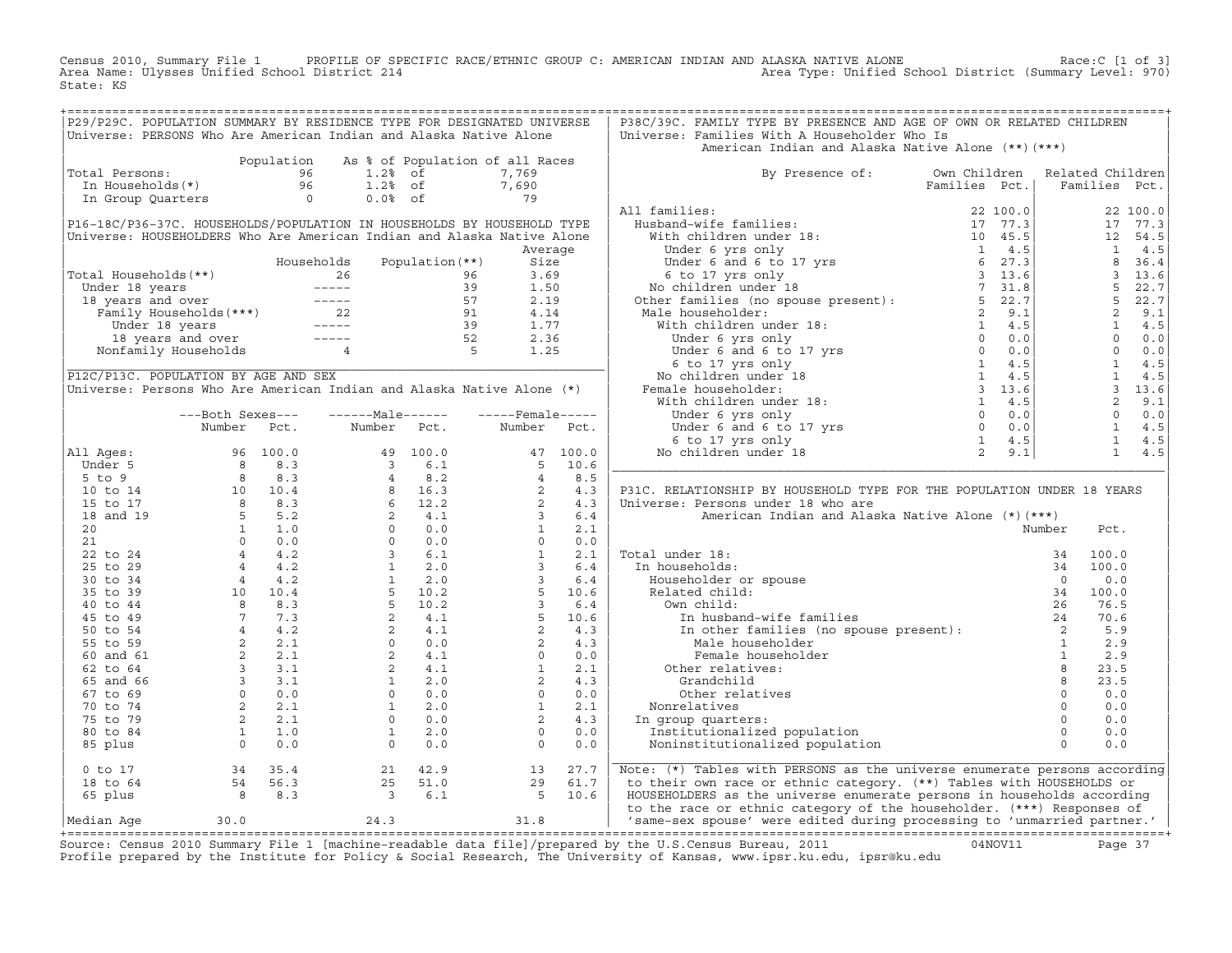Census 2010, Summary File 1 PROFILE OF SPECIFIC RACE/ETHNIC GROUP C: AMERICAN INDIAN AND ALASKA NATIVE ALONE Race:C [2 of 3]<br>Area Name: Ulysses Unified School District 214 Area Type: Unified School District (Summary Level: Area Type: Unified School District (Summary Level: 970) State: KS

| P29C/P34C. RELATIONSHIP BY HOUSEHOLD TYPE FOR ALL PERSONS & PERSONS 65+                                                                                                                                                                                                                        |                         |                |             |                                                 |                   | PCT14C. PRESENCE OF MULTIGENERATIONAL HOUSEHOLDS                                                                                                                                                                                   |                |                                                     |                 |                 |
|------------------------------------------------------------------------------------------------------------------------------------------------------------------------------------------------------------------------------------------------------------------------------------------------|-------------------------|----------------|-------------|-------------------------------------------------|-------------------|------------------------------------------------------------------------------------------------------------------------------------------------------------------------------------------------------------------------------------|----------------|-----------------------------------------------------|-----------------|-----------------|
| Universe: Persons Who Are American Indian and Alaska Native Alone $(*)$ (***)                                                                                                                                                                                                                  |                         |                |             |                                                 |                   | Universe: Households With A Householder Who Is                                                                                                                                                                                     |                |                                                     |                 |                 |
|                                                                                                                                                                                                                                                                                                |                         |                |             |                                                 |                   | American Indian and Alaska Native Alone (**)                                                                                                                                                                                       |                |                                                     |                 |                 |
|                                                                                                                                                                                                                                                                                                | All Ages                |                |             |                                                 | 65 years and over |                                                                                                                                                                                                                                    |                |                                                     | Number Pct.     |                 |
|                                                                                                                                                                                                                                                                                                | Number Pct.             |                |             | Number                                          | Pct.              |                                                                                                                                                                                                                                    |                |                                                     |                 |                 |
|                                                                                                                                                                                                                                                                                                |                         |                |             |                                                 |                   | Total:                                                                                                                                                                                                                             |                |                                                     |                 | 26 100.0        |
| Total:                                                                                                                                                                                                                                                                                         | 96                      | 100.0          |             |                                                 | 8 100.0           | Household has 3 or more generations 3 11.5<br>Household does not have 3+ generations 23 88.5                                                                                                                                       |                |                                                     |                 |                 |
| In households:                                                                                                                                                                                                                                                                                 | 96                      | 100.0          |             | 8                                               | 100.0             |                                                                                                                                                                                                                                    |                |                                                     |                 |                 |
| In family households:                                                                                                                                                                                                                                                                          |                         | 93.8           |             | $7^{\circ}$                                     | 87.5              |                                                                                                                                                                                                                                    |                |                                                     |                 |                 |
| Householder:                                                                                                                                                                                                                                                                                   | $\frac{90}{22}$         | 22.9           |             | $4 \quad$                                       | 50.0              |                                                                                                                                                                                                                                    |                |                                                     |                 |                 |
| Male                                                                                                                                                                                                                                                                                           | 19                      | 19.8           |             | 3 <sup>7</sup>                                  | 37.5              |                                                                                                                                                                                                                                    |                |                                                     |                 |                 |
| Female                                                                                                                                                                                                                                                                                         | $\overline{\mathbf{3}}$ | 3.1            |             | 1                                               | 12.5              |                                                                                                                                                                                                                                    |                |                                                     |                 |                 |
| Spouse                                                                                                                                                                                                                                                                                         | 20                      | 20.8           |             | $\overline{3}$                                  | 37.5              | PCT19C. NONRELATIVES BY HOUSEHOLD TYPE (*) (***)                                                                                                                                                                                   |                |                                                     |                 |                 |
|                                                                                                                                                                                                                                                                                                | $\bigcap$               | 0.0            |             | $\cap$                                          | 0.0               |                                                                                                                                                                                                                                    |                |                                                     |                 |                 |
| Parent                                                                                                                                                                                                                                                                                         |                         |                |             |                                                 |                   | Universe: Nonrelatives who are                                                                                                                                                                                                     |                |                                                     |                 |                 |
| Parent-in-law                                                                                                                                                                                                                                                                                  | $\overline{0}$          | 0.0            |             | $\Omega$                                        | 0.0               | American Indian and Alaska Native Alone (Total: 4)                                                                                                                                                                                 |                |                                                     |                 |                 |
| Child:                                                                                                                                                                                                                                                                                         | 34                      | 35.4           |             |                                                 |                   |                                                                                                                                                                                                                                    |                |                                                     |                 |                 |
| Biological                                                                                                                                                                                                                                                                                     | 33                      | 34.4           |             |                                                 |                   |                                                                                                                                                                                                                                    |                | In Family                                           | In Nonfamily    |                 |
| Adopted                                                                                                                                                                                                                                                                                        | $\overline{0}$          | 0.0            |             |                                                 |                   |                                                                                                                                                                                                                                    | Households     |                                                     | Households      |                 |
| Step                                                                                                                                                                                                                                                                                           | $\overline{1}$          | 1.0            |             |                                                 |                   |                                                                                                                                                                                                                                    | Number Pct.    |                                                     | Number Pct.     |                 |
| Grandchild                                                                                                                                                                                                                                                                                     | $8^{\circ}$             | 8.3            |             |                                                 |                   |                                                                                                                                                                                                                                    |                |                                                     |                 |                 |
| Grandchild<br>Brother or sister<br>Son-in-law/daughter-in-law<br>0 0.0<br>2 2.1<br>Other relatives (#)<br>2 2.1                                                                                                                                                                                |                         |                |             |                                                 |                   | Nonrelatives:<br>Roomer or boarder                                                                                                                                                                                                 |                | 2 100.0                                             |                 | 2 100.0         |
|                                                                                                                                                                                                                                                                                                |                         |                |             |                                                 |                   | Noomer or boarder<br>Housemate or roommate $\begin{array}{cccccc} 2 & 100.0 & 2 & 100.0 \\ 0.0 & 0.0 & 0 & 0.0 \\ \text{Unmarried partner} & 2 & 100.0 & 1 & 50.0 \\ \text{Other nonrelatives} & 0 & 0.0 & 0 & 0.0 \\ \end{array}$ |                |                                                     |                 |                 |
|                                                                                                                                                                                                                                                                                                |                         |                |             | $\Omega$                                        | 0.0               |                                                                                                                                                                                                                                    |                |                                                     |                 |                 |
|                                                                                                                                                                                                                                                                                                |                         |                |             | $\Omega$                                        | 0.0               |                                                                                                                                                                                                                                    |                |                                                     |                 |                 |
|                                                                                                                                                                                                                                                                                                |                         |                |             | $\mathbf{1}$                                    | 12.5              |                                                                                                                                                                                                                                    |                |                                                     |                 |                 |
|                                                                                                                                                                                                                                                                                                |                         |                |             | $\Omega$                                        | 0.0               |                                                                                                                                                                                                                                    |                |                                                     |                 |                 |
|                                                                                                                                                                                                                                                                                                |                         |                |             | $\Omega$                                        | 0.0               |                                                                                                                                                                                                                                    |                |                                                     |                 |                 |
|                                                                                                                                                                                                                                                                                                |                         |                |             |                                                 |                   |                                                                                                                                                                                                                                    |                |                                                     |                 |                 |
|                                                                                                                                                                                                                                                                                                |                         |                |             | $\begin{array}{c} 0 \\ 0 \\ 1 \\ 1 \end{array}$ | 0.0               |                                                                                                                                                                                                                                    |                |                                                     |                 |                 |
|                                                                                                                                                                                                                                                                                                |                         |                |             |                                                 | 12.5              | H17C. HOUSING UNITS BY HOUSEHOLDER'S AGE AND TENURE                                                                                                                                                                                |                |                                                     |                 |                 |
|                                                                                                                                                                                                                                                                                                |                         |                |             |                                                 | 12.5              | Universe: Occupied Housing Units With A Householder Who Is                                                                                                                                                                         |                |                                                     |                 |                 |
|                                                                                                                                                                                                                                                                                                |                         |                |             | $\Omega$                                        | 0.0               | American Indian and Alaska Native Alone (**)                                                                                                                                                                                       |                |                                                     |                 |                 |
|                                                                                                                                                                                                                                                                                                |                         |                |             | $\Omega$                                        | 0.0               |                                                                                                                                                                                                                                    |                |                                                     |                 |                 |
|                                                                                                                                                                                                                                                                                                |                         |                |             | $\Omega$                                        | 0.0               | Age of                                                                                                                                                                                                                             | Owner Occupied |                                                     | Renter Occupied |                 |
| Nonrelatives 2<br>n group quarters: 0<br>Institutionalized 0<br>Noninstitutionalized 0<br>0                                                                                                                                                                                                    |                         | $0 \qquad 0.0$ |             | $\Omega$                                        | 0.0               | Age of                                   Owner Occupied<br>Householder                     Number     Pct.                                                                                                                         |                |                                                     | Number Pct.     |                 |
|                                                                                                                                                                                                                                                                                                |                         | 0.0            |             | $\Omega$                                        | 0.0               |                                                                                                                                                                                                                                    |                |                                                     |                 |                 |
|                                                                                                                                                                                                                                                                                                |                         |                |             |                                                 |                   | All Ages:                                                                                                                                                                                                                          |                | 17 100.0                                            |                 | 9 100.0         |
| (#) For 65 yrs & over, includes children, siblings, etc. not shown separately                                                                                                                                                                                                                  |                         |                |             |                                                 |                   | 15 to 24                                                                                                                                                                                                                           |                | $1 \quad 5.9$                                       |                 | 2, 22.2         |
|                                                                                                                                                                                                                                                                                                |                         |                |             |                                                 |                   | 25 to 34                                                                                                                                                                                                                           |                |                                                     |                 | $1 \quad 11.1$  |
|                                                                                                                                                                                                                                                                                                |                         |                |             |                                                 |                   | 35 to 44                                                                                                                                                                                                                           |                |                                                     |                 | 44.4            |
|                                                                                                                                                                                                                                                                                                |                         |                |             |                                                 |                   | 45 to 54                                                                                                                                                                                                                           |                |                                                     | $2^{\circ}$     | 22.2            |
| P18C. HOUSEHOLD TYPE                                                                                                                                                                                                                                                                           |                         |                |             |                                                 |                   |                                                                                                                                                                                                                                    |                |                                                     |                 | $\Omega$<br>0.0 |
|                                                                                                                                                                                                                                                                                                |                         |                |             |                                                 |                   | 55 to 59                                                                                                                                                                                                                           |                |                                                     |                 |                 |
| Universe: Households with a Householder Who is                                                                                                                                                                                                                                                 |                         |                |             |                                                 |                   | 60 to 64                                                                                                                                                                                                                           |                |                                                     | $\Omega$        | 0.0             |
| American Indian and Alaska Native Alone (**)                                                                                                                                                                                                                                                   |                         |                |             |                                                 |                   | 65 to 74                                                                                                                                                                                                                           |                |                                                     | $\Omega$        | 0.0             |
|                                                                                                                                                                                                                                                                                                |                         |                | Number Pct. |                                                 |                   | 75 to 84                                                                                                                                                                                                                           |                | $\begin{array}{cc} 3 & 17.6 \\ 0 & 0.0 \end{array}$ | $\Omega$        | 0.0             |
|                                                                                                                                                                                                                                                                                                |                         |                |             |                                                 |                   | 85 and over                                                                                                                                                                                                                        |                |                                                     | $\Omega$        | 0.0             |
| Total:                                                                                                                                                                                                                                                                                         |                         |                |             | 26 100.0                                        |                   |                                                                                                                                                                                                                                    |                |                                                     |                 |                 |
| Family households (***) :                                                                                                                                                                                                                                                                      |                         |                |             | 22 84.6                                         |                   |                                                                                                                                                                                                                                    |                |                                                     |                 |                 |
| Husband-wife families                                                                                                                                                                                                                                                                          |                         |                |             | 17 65.4                                         |                   | Note: $(*)$ Tables with PERSONS as the universe enumerate persons                                                                                                                                                                  |                |                                                     |                 |                 |
| Other families:                                                                                                                                                                                                                                                                                |                         |                | $5 \t 19.2$ |                                                 |                   | according to their own race or ethnic category. (**) Tables with                                                                                                                                                                   |                |                                                     |                 |                 |
|                                                                                                                                                                                                                                                                                                |                         |                |             |                                                 |                   | HOUSEHOLDS or HOUSEHOLDERS as the universe enumerate persons in                                                                                                                                                                    |                |                                                     |                 |                 |
|                                                                                                                                                                                                                                                                                                |                         |                |             |                                                 |                   | households according to the race or ethnic category of the                                                                                                                                                                         |                |                                                     |                 |                 |
| Nonfamily households:                                                                                                                                                                                                                                                                          |                         |                |             |                                                 |                   | householder. (***) Responses of 'same-sex spouse' were edited                                                                                                                                                                      |                |                                                     |                 |                 |
| Householder living alone                                                                                                                                                                                                                                                                       |                         |                |             |                                                 |                   | during processing to 'unmarried partner.'                                                                                                                                                                                          |                |                                                     |                 |                 |
| % Cher families:<br>Male householder, no wife present<br>2 7.7<br>Female householder, no husband present<br>3 11.5<br>family households:<br>9 11.5<br>0useholder living alone<br>9 11.5<br>2 11.5<br>11.5<br>11.5<br>2 11.5<br>11.5<br>2 11.5<br>3 11.5<br>13.<br>Householder not living alone |                         |                |             |                                                 |                   |                                                                                                                                                                                                                                    |                |                                                     |                 |                 |
|                                                                                                                                                                                                                                                                                                |                         |                |             |                                                 |                   |                                                                                                                                                                                                                                    |                |                                                     |                 |                 |
|                                                                                                                                                                                                                                                                                                |                         |                |             |                                                 |                   |                                                                                                                                                                                                                                    |                |                                                     |                 |                 |
|                                                                                                                                                                                                                                                                                                |                         |                |             |                                                 |                   |                                                                                                                                                                                                                                    |                |                                                     |                 |                 |
|                                                                                                                                                                                                                                                                                                |                         |                |             |                                                 |                   |                                                                                                                                                                                                                                    |                |                                                     |                 |                 |

+===================================================================================================================================================+Source: Census 2010 Summary File 1 [machine−readable data file]/prepared by the U.S.Census Bureau, 2011 04NOV11 Page 38 Profile prepared by the Institute for Policy & Social Research, The University of Kansas, www.ipsr.ku.edu, ipsr@ku.edu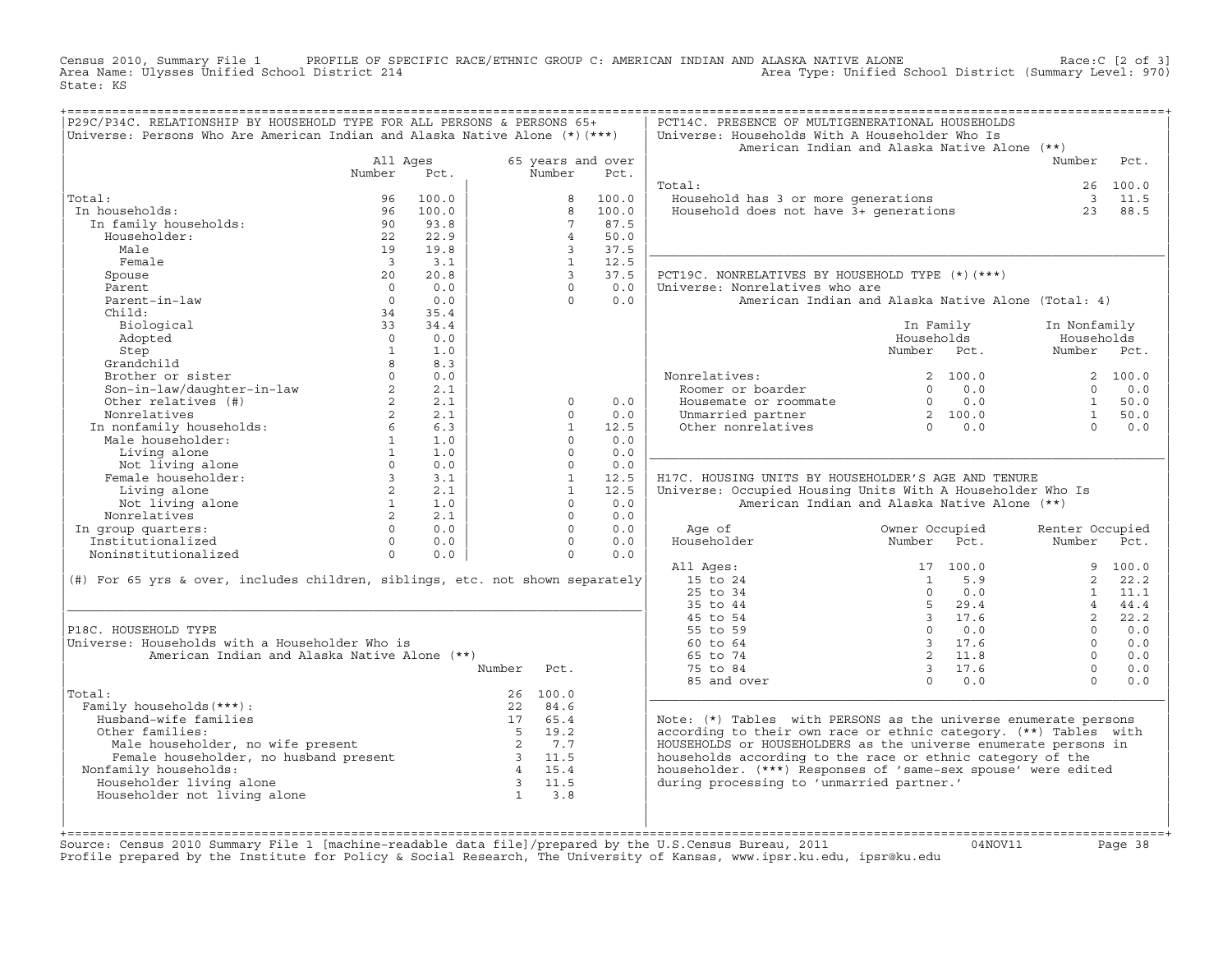Census 2010, Summary File 1 PROFILE OF SPECIFIC RACE/ETHNIC GROUP C: AMERICAN INDIAN AND ALASKA NATIVE ALONE Race:C [3 of 3]<br>Area Name: Ulysses Unified School District 214 Area Type: Unified School District (Summary Level: 970) State: KS

+===================================================================================================================================================+|P28C/H16C. HOUSEHOLDS (OCCUPIED HOUSING UNITS) BY HOUSEHOLD SIZE BY TYPE AND BY TENURE | |Universe: Households (Occupied Housing Units) With A Householder Who Is American Indian and Alaska Native Alone (\*\*)(\*\*\*) |

|                             | A11<br>Households | Pct.  | Family<br>Households<br>Pct. | Nonfamily<br>Households | Pct.  | Owner<br>Occupied | Pct.     | Renter<br>Occupied | Pct.  |
|-----------------------------|-------------------|-------|------------------------------|-------------------------|-------|-------------------|----------|--------------------|-------|
| All household sizes:        | 26                | 100.0 | 100.0<br>$22^{\circ}$        | 4                       | 100.0 |                   | 17 100.0 | 9.                 | 100.0 |
| 1-person households         |                   | 11.5  | (Family always >1 pers)      |                         | 75.0  |                   | 11.8     |                    | 11.1  |
| 2-person households         |                   | 34.6  | 36.4<br>8                    |                         | 25.0  |                   | 29.4     |                    | 44.4  |
| 3-person households         |                   | 7.7   | 9.1                          |                         | 0.0   |                   | 0.0      |                    | 22.2  |
| 4-person households         |                   | 3.8   | 4.5                          |                         | 0.0   |                   | 5.9      |                    | 0.0   |
| 5-person households         |                   | 23.1  | 27.3<br>6                    |                         | 0.0   |                   | 23.5     |                    | 22.2  |
| 6-person households         |                   | 3.8   | 4.5                          | $\Omega$                | 0.0   |                   | 5.9      |                    | 0.0   |
| 7-or-more person households | 4                 | 15.4  | 18.2<br>4                    | 0                       | 0.0   |                   | 23.5     |                    | 0.0   |

|P16C/P17C/P36C/P37C/H11C/H12C. POPULATION IN HOUSEHOLDS AND AVERAGE HOUSEHOLD SIZE BY TYPE AND BY TENURE | Universe: Population in Households (Occupied Housing Units) With A Householder Who Is American Indian and Alaska Native Alone (\*\*)

|                                | Total<br>Population | Pct.         | In<br>Families | Pct.     | In<br>Nonfamilies | Pct.     | In Owner<br>Occupied | Pct.          | In Renter<br>Occupied | Pct.     |
|--------------------------------|---------------------|--------------|----------------|----------|-------------------|----------|----------------------|---------------|-----------------------|----------|
| Total population in households | 96                  | 100.0        | 91             | 94.8     |                   | 5.2      | 71                   | 74.0          |                       | 25 26.0  |
| Under 18 years                 | 39                  | 100.0        | 39             | 100.0    |                   |          |                      |               |                       |          |
| 18 years and over              | 57                  | 100.0        | 52             | 91.2     |                   |          |                      |               |                       |          |
| Average Household Size         | 3.69                | $------$     | 4.14           | $------$ | 1.25              | $------$ | 4.18                 | $\frac{1}{2}$ | 2.78                  | $------$ |
| Under 18 years                 | 1.50                | $------$     | 1.77           | $------$ |                   |          |                      |               |                       |          |
| 18 years and over              |                     | $2.19$ ----- | 2.36           |          |                   |          |                      |               |                       | $------$ |
|                                |                     |              |                |          |                   |          |                      |               |                       |          |

Note: Family household numbers include nonrelatives living with families.

| | PCT20/PCT22C. GROUP OUARTERS POPULATION BY SEX BY AGE BY GROUP OUARTERS TYPE Universe: Population in group quarters for persons who are American Indian and Alaska Native Alone (\*)

|                                               |        |       |       | Pct. of<br>All |      | Pct. of<br>Total |        | Pct. of<br>Total |
|-----------------------------------------------|--------|-------|-------|----------------|------|------------------|--------|------------------|
|                                               | Number | Pct.  | Total | Ages           | Male | $18+$            | Female | $18+$            |
| All types of group quarters:                  |        | 100.0 |       |                |      |                  |        |                  |
| Institutionalized population:                 |        |       |       |                |      |                  |        |                  |
| Correctional facilities for adults            |        |       |       |                |      |                  |        |                  |
| Juvenile facilities                           |        |       |       |                |      |                  |        |                  |
| Nursing facilities/skilled-nursing facilities |        |       |       |                |      |                  |        |                  |
| Other institutional facilities                |        |       |       |                |      |                  |        |                  |
| Noninstitutionalized population:              |        |       |       |                |      |                  |        |                  |
| College/university student housing            |        |       |       |                |      |                  |        |                  |
| Military quarters                             |        |       |       |                |      |                  |        |                  |
| Other noninstitutional facilities             |        |       |       |                |      |                  |        |                  |

|\_\_\_\_\_\_\_\_\_\_\_\_\_\_\_\_\_\_\_\_\_\_\_\_\_\_\_\_\_\_\_\_\_\_\_\_\_\_\_\_\_\_\_\_\_\_\_\_\_\_\_\_\_\_\_\_\_\_\_\_\_\_\_\_\_\_\_\_\_\_\_\_\_\_\_\_\_\_\_\_\_\_\_\_\_\_\_\_\_\_\_\_\_\_\_\_\_\_\_\_\_\_\_\_\_\_\_\_\_\_\_\_\_\_\_\_\_\_\_\_\_\_\_\_\_\_\_\_\_\_\_\_\_\_\_\_\_\_\_\_\_\_\_\_\_\_\_|

| |

ERS as the universe enumerate persons in households according to the race or ethnic category of the householder. | (\*\*\*) Same−sex couple households are included in the family households category if there is at least one additional person | | related to householder by birth or adoption. Same−sex couple households with no relatives of the householder present are tabulated | | in nonfamily households. Responses of 'same−sex spouse' were edited during processing to 'unmarried partner.' |

+===================================================================================================================================================+ Source: Census 2010 Summary File 1 [machine−readable data file]/prepared by the U.S.Census Bureau, 2011 04NOV11 Page 39 Profile prepared by the Institute for Policy & Social Research, The University of Kansas, www.ipsr.ku.edu, ipsr@ku.edu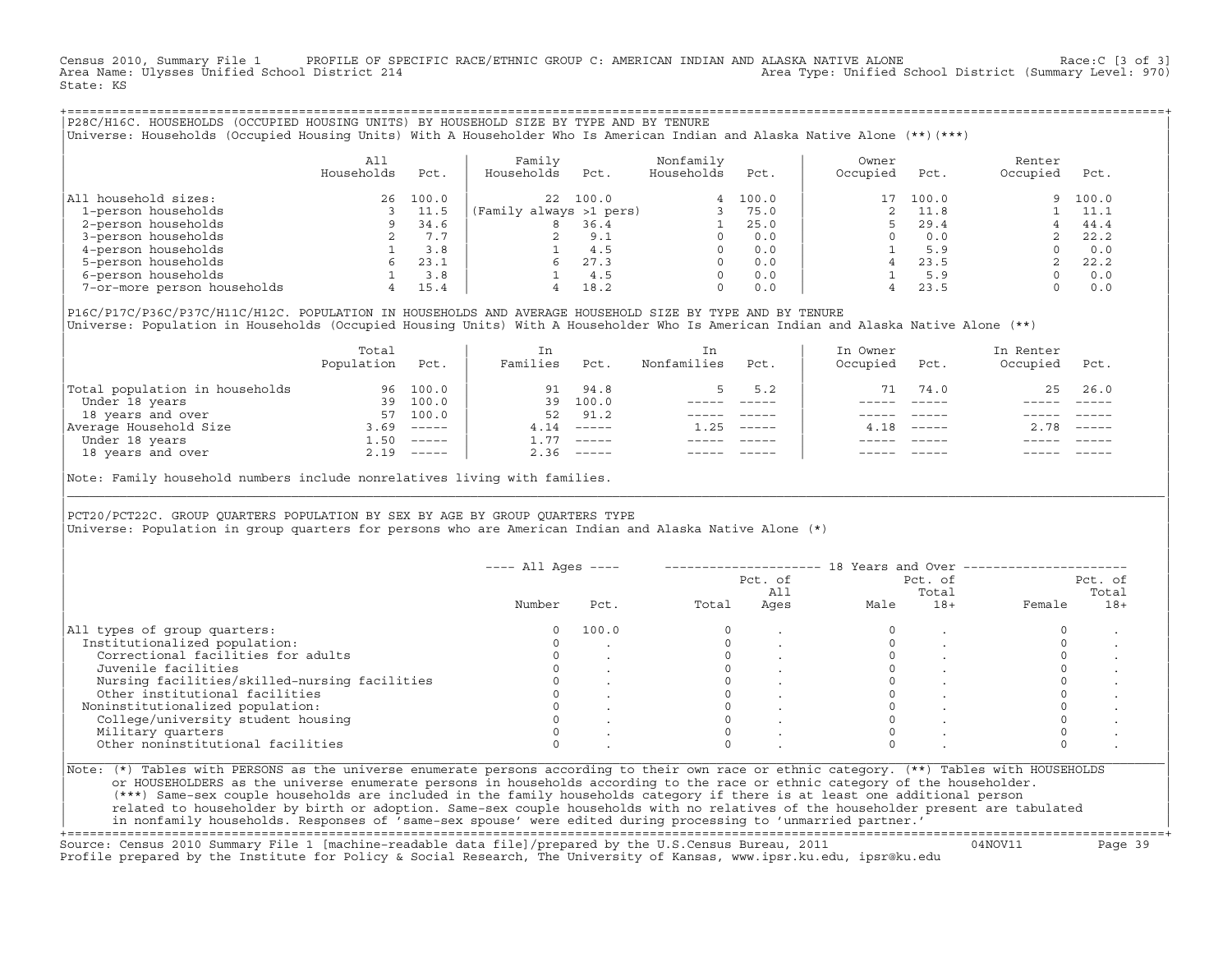Census 2010, Summary File 1 PROFILE OF SPECIFIC RACE/ETHNIC GROUP D: ASIAN ALONE Race:D [1 of 3] Area Type: Unified School District (Summary Level: 970) State: KS

+===================================================================================================================================================+|P29/P29D. POPULATION SUMMARY BY RESIDENCE TYPE FOR DESIGNATED UNIVERSE | P38D/39D. FAMILY TYPE BY PRESENCE AND AGE OF OWN OR RELATED CHILDREN<br>|Universe: PERSONS Who Are Asian Alone Universe: Families With A Householder Who Is Asian Alone  $(**)$   $(***)$ | Population As % of Population of all Races<br>
1 Total Persons: 27 0.3% of 7,769<br>
In Households(\*) 27 0.4% of 7,690<br>
In Group Quarters 0 0.0% of 79 |Total Persons:  $27$  0.3% of 7,769 | By Presence of: Own Children Related Children | In Households(\*) 27 0.4% of 7,690 | Families Pct.| Families Pct.| | In Group Quarters 0 0.0% of 79 | | | | All families:  $\qquad \qquad$  4 100.0| 4 100.0| 4 100.0| |P16−18D/P36−37D. HOUSEHOLDS/POPULATION IN HOUSEHOLDS BY HOUSEHOLD TYPE | Husband−wife families: 3 75.0| 3 75.0| |Universe: HOUSEHOLDERS Who Are Asian Alone | With children under 18: 3 75.0| 3 75.0| | Average | Under 6 yrs only 0 0.0| 0 0.0| | Households Population(\*\*) Size | Under 6 and 6 to 17 yrs 1 25.0| 1 25.0| |Total Households(\*\*) 10 21 2.10 | 6 to 17 yrs only 2 50.0| 2 50.0| | Under 18 years −−−−− 5 0.50 | No children under 18 0 0.0| 0 0.0| | 18 years and over −−−−− 16 1.60 | Other families (no spouse present): 1 25.0| 1 25.0| | Family Households(\*\*\*) 4 15 3.75 | Male householder: 0 0.0| 0 0.0| | Under 18 years −−−−− 5 1.25 | With children under 18: 0 0.0| 0 0.0| | 18 years and over −−−−− 10 2.50 | Under 6 yrs only 0 0.0| 0 0.0| | Nonfamily Households 6 6 1.00 | Under 6 and 6 to 17 yrs 0 0.0| 0 0.0| |\_\_\_\_\_\_\_\_\_\_\_\_\_\_\_\_\_\_\_\_\_\_\_\_\_\_\_\_\_\_\_\_\_\_\_\_\_\_\_\_\_\_\_\_\_\_\_\_\_\_\_\_\_\_\_\_\_\_\_\_\_\_\_\_\_\_\_\_\_\_\_\_| 6 to 17 yrs only 0 0.0| 0 0.0| |P12D/P13D. POPULATION BY AGE AND SEX | No children under 18 0 0.0| 0 0.0| 0 0.0| |Universe: Persons Who Are Asian Alone (\*) | Female householder: 1 25.0| 1 25.0| | | With children under 18: 1 25.0| 1 25.0| | −−−Both Sexes−−− −−−−−−Male−−−−−− −−−−−Female−−−−− | Under 6 yrs only 1 25.0| 1 25.0| | Number Pct. Number Pct. Number Pct. | Under 6 and 6 to 17 yrs 0 0.0| 0 0.0| | | 6 to 17 yrs only 0 0.0| 0 0.0| |All Ages: 27 100.0 11 100.0 16 100.0 | No children under 18 0 0.0| 0 0.0| | Under 5 2 7.4 1 9.1 1 6.3 |\_\_\_\_\_\_\_\_\_\_\_\_\_\_\_\_\_\_\_\_\_\_\_\_\_\_\_\_\_\_\_\_\_\_\_\_\_\_\_\_\_\_\_\_\_\_\_\_\_\_\_\_\_\_\_\_\_\_\_\_\_\_\_\_\_\_\_\_\_\_\_\_\_\_| | 5 to 9 5 18.5 3 27.3 2 12.5 | | | 10 to 14 0 0.0 0 0.0 0 0.0 | P31D. RELATIONSHIP BY HOUSEHOLD TYPE FOR THE POPULATION UNDER 18 YEARS | | 15 to 17  $1$  3.7  $0$  0.0  $1$  6.3 | Universe: Persons under 18 who are | 18 and 19 0 0.0 0 0.0 0 0.0 | Asian Alone (\*)(\*\*\*) | | 20 0 0.0 0 0.0 0 0.0 0 0.0 | 0 0.0 | 0 0.0 | 0 0.0 | 0 0.0 | 0 0.0 | 0 0.0 | 0 0.0 | 0 0.0 | 0 0.0 | 0 0.0 | 0 0.0 | 0 0.0 | 0 0.0 | 0 0.0 | 0 0.0 | 0 0.0 | 0 0.0 | 0 0.0 | 0 0.0 | 0 0.0 | 0 0.0 | 0 0.0 | 0 0.0 | 0 0.0 |  $\begin{array}{ccccccccccc} & 21 & & & 0 & 0.0 & & & 0 & 0.0 & & & & 0.0 & & & & & & \ & & & & 21 & & & & & 0 & 0.0 & & & & & & & \ & & & & & & & & & & & & & & & & \end{array}$ | 22 to 24 1 3.7 0 0.0 1 6.3 | Total under 18: 8 100.0 | | 25 to 29 3 11.1 1 9.1 2 12.5 | In households: 8 100.0 | | 30 to 34 3 11.1 0 0.0 3 18.8 | Householder or spouse 0 0.0 | | 35 to 39 4 14.8 2 18.2 2 12.5 | Related child: 7 87.5 | | 40 to 44 1 3.7 1 9.1 0 0.0 | Own child: 7 87.5 | | 45 to 49 0 0.0 0 0.0 0 0.0 | In husband−wife families 6 75.0 | | 50 to 54 1 3.7 0 0.0 1 6.3 | In other families (no spouse present): 1 12.5 | | 55 to 59 0 0.0 0 0.0 0 0.0 | Male householder 0 0.0 | | 60 and 61 2 7.4 1 9.1 1 6.3 | Female householder 1 12.5 | | 62 to 64 1 3.7 1 9.1 0 0.0 | Other relatives: 0 0.0 | | 65 and 66 1 3.7 0 0.0 1 6.3 | Grandchild 0 0.0 | | 67 to 69 0 0.0 0 0.0 0 0.0 | Other relatives 0 0.0 | | 70 to 74 1 3.7 1 9.1 0 0.0 | Nonrelatives 1 12.5 | | 75 to 79 0 0.0 0 0.0 0 0.0 | In group quarters: 0 0.0 | | 80 to 84 0 0.0 0 0.0 0 0.0 | Institutionalized population 0 0.0 | | 85 plus 1 3.7 0 0.0 1 6.3 | Noninstitutionalized population 0 0.0 | | |\_\_\_\_\_\_\_\_\_\_\_\_\_\_\_\_\_\_\_\_\_\_\_\_\_\_\_\_\_\_\_\_\_\_\_\_\_\_\_\_\_\_\_\_\_\_\_\_\_\_\_\_\_\_\_\_\_\_\_\_\_\_\_\_\_\_\_\_\_\_\_\_\_\_|  $\begin{array}{|l|} \hline \begin{array}{c} 0 \text{ to } 17 \end{array} \end{array} \hspace{1.2cm} \text{8} \hspace{1.2cm} \begin{array}{c} 29.6 \end{array} \hspace{1.2cm} \text{4} \hspace{1.2cm} \begin{array}{c} 36.4 \end{array} \end{array} \hspace{1.2cm} \text{9} \hspace{1.2cm} \begin{array}{c} 4 \hspace{1.2cm} \end{array} \begin{array}{c} 25.0 \end{array} \hspace{1.2cm} \begin{array}{c} \hline \text{Note: (*) Tables with PERSONS as the$ | 18 to 64 16 59.3 6 54.5 10 62.5 | to their own race or ethnic category. (\*\*) Tables with HOUSEHOLDS or |  $|$  65 plus  $|$  3  $|$  11.1  $|$  9.1  $|$  2 12.5  $|$  HOUSEHOLDERS as the universe enumerate persons in households according | to the race or ethnic category of the householder. (\*\*\*) Responses of

|Median Age 30.8 36.5 30.5 | 'same−sex spouse' were edited during processing to 'unmarried partner.' | +===================================================================================================================================================+ Source: Census 2010 Summary File 1 [machine−readable data file]/prepared by the U.S.Census Bureau, 2011 04NOV11 Page 40 Profile prepared by the Institute for Policy & Social Research, The University of Kansas, www.ipsr.ku.edu, ipsr@ku.edu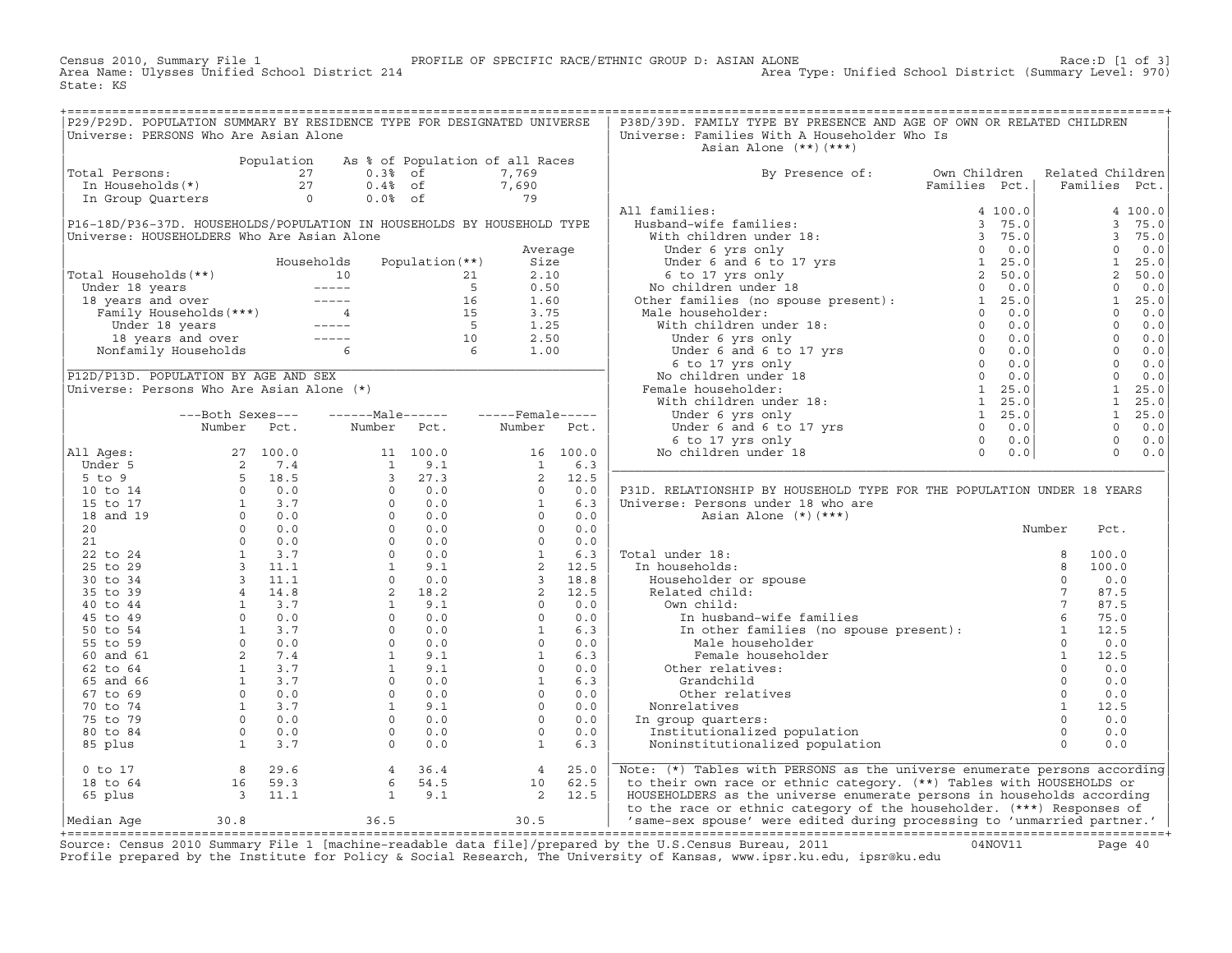Census 2010, Summary File 1 PROFILE OF SPECIFIC RACE/ETHNIC GROUP D: ASIAN ALONE Race:D [2 of 3] Area Type: Unified School District (Summary Level: 970) State: KS

| P29D/P34D. RELATIONSHIP BY HOUSEHOLD TYPE FOR ALL PERSONS & PERSONS 65+<br>Universe: Persons Who Are Asian Alone (*) (***)                                                                                                     |                |           |                |                |                   | PCT14D. PRESENCE OF MULTIGENERATIONAL HOUSEHOLDS<br>Universe: Households With A Householder Who Is<br>Asian Alone (**) |                 |                 |            |
|--------------------------------------------------------------------------------------------------------------------------------------------------------------------------------------------------------------------------------|----------------|-----------|----------------|----------------|-------------------|------------------------------------------------------------------------------------------------------------------------|-----------------|-----------------|------------|
|                                                                                                                                                                                                                                | All Ages       |           |                |                | 65 years and over |                                                                                                                        |                 | Number          | Pct.       |
|                                                                                                                                                                                                                                | Number         | Pct.      |                | Number         | Pct.              |                                                                                                                        |                 |                 |            |
|                                                                                                                                                                                                                                |                |           |                |                |                   | Total:                                                                                                                 |                 |                 | 10 100.0   |
| Total:                                                                                                                                                                                                                         | 27             | 100.0     |                | $\mathcal{E}$  | 100.0             | Household has 3 or more generations<br>Household does not have 3+ generations                                          |                 |                 | 1 10.0     |
| In households:                                                                                                                                                                                                                 | 27             | 100.0     |                | $\overline{3}$ | 100.0             |                                                                                                                        |                 | $\mathsf{Q}$    | 90.0       |
| In family households:                                                                                                                                                                                                          | 20             | 74.1      |                | 2              | 66.7              |                                                                                                                        |                 |                 |            |
| Householder:                                                                                                                                                                                                                   | $\overline{4}$ | 14.8      |                | $\circ$        | 0.0               |                                                                                                                        |                 |                 |            |
| Male                                                                                                                                                                                                                           | 2              | 7.4       |                | $\Omega$       | 0.0               |                                                                                                                        |                 |                 |            |
| Female                                                                                                                                                                                                                         | 2              | 7.4       |                | $\Omega$       | 0.0               |                                                                                                                        |                 |                 |            |
| Spouse                                                                                                                                                                                                                         | 6 <sup>1</sup> | 22.2      |                | $\Omega$       | 0.0               | PCT19D. NONRELATIVES BY HOUSEHOLD TYPE (*)(***)                                                                        |                 |                 |            |
| Parent                                                                                                                                                                                                                         | $2^{\circ}$    | 7.4       |                | $2^{\circ}$    | 66.7              | Universe: Nonrelatives who are                                                                                         |                 |                 |            |
| Parent-in-law                                                                                                                                                                                                                  | $\Omega$       | 0.0       |                | $\Omega$       | 0.0               | Asian Alone (Total: 2)                                                                                                 |                 |                 |            |
| Child:                                                                                                                                                                                                                         | $7^{\circ}$    | 25.9      |                |                |                   |                                                                                                                        |                 |                 |            |
| Biological                                                                                                                                                                                                                     | 6 <sup>1</sup> | 22.2      |                |                |                   |                                                                                                                        | In Family       | In Nonfamily    |            |
| Adopted                                                                                                                                                                                                                        | 1              | 3.7       |                |                |                   |                                                                                                                        | Households      | Households      |            |
| Step                                                                                                                                                                                                                           | $\Omega$       | 0.0       |                |                |                   |                                                                                                                        | Number Pct.     | Number Pct.     |            |
| Grandchild                                                                                                                                                                                                                     | $\Omega$       | 0.0       |                |                |                   |                                                                                                                        |                 |                 |            |
| Brother or sister<br>Brother or sister<br>Son-in-law/daughter-in-law<br>Other relatives (#)                                                                                                                                    | $\Omega$       | 0.0       |                |                |                   | Nonrelatives:                                                                                                          | 1 100.0         |                 | 1 100.0    |
|                                                                                                                                                                                                                                | $\Omega$       | 0.0       |                |                |                   | Roomer or boarder                                                                                                      | $0 \t 0.0$      | $\Omega$        | 0.0        |
|                                                                                                                                                                                                                                | $\Omega$       | 0.0       |                | $\circ$        | 0.0               |                                                                                                                        |                 | $\Omega$        | 0.0        |
| Nonrelatives                                                                                                                                                                                                                   |                | $1 \t3.7$ |                | $\Omega$       | 0.0               |                                                                                                                        |                 |                 | 1, 100, 0  |
| In nonfamily households:<br>Male householder:<br>4<br>Living alone                                                                                                                                                             |                | 25.9      |                | $\mathbf{1}$   | 33.3              | Housemate or roommate $\begin{array}{cccc} 0 & 0.0 \\ 0 & 0.0 \\ 0 & 0.0 \\ 0 & 0.0 \\ 1 & 100.0 \\ \end{array}$       |                 | $\cap$          | 0.0        |
|                                                                                                                                                                                                                                |                | 14.8      |                | $\Omega$       | 0.0               |                                                                                                                        |                 |                 |            |
| Living alone                                                                                                                                                                                                                   | $\overline{4}$ | 14.8      |                | $\Omega$       | 0.0               |                                                                                                                        |                 |                 |            |
| Living alone<br>Not living alone<br>emale householder:                                                                                                                                                                         | $\Omega$       | 0.0       |                | $\Omega$       | 0.0               |                                                                                                                        |                 |                 |            |
| Female householder:                                                                                                                                                                                                            | $2^{\circ}$    | 7.4       |                | $\mathbf{1}$   | 33.3              | H17D. HOUSING UNITS BY HOUSEHOLDER'S AGE AND TENURE                                                                    |                 |                 |            |
| Living alone                                                                                                                                                                                                                   | $2 \quad$      | 7.4       |                | $\mathbf{1}$   | 33.3              | Universe: Occupied Housing Units With A Householder Who Is                                                             |                 |                 |            |
| $\overline{\text{Not living alone}}$                                                                                                                                                                                           | $\Omega$       | 0.0       |                | $\Omega$       | 0.0               | Asian Alone (**)                                                                                                       |                 |                 |            |
| Nonrelatives                                                                                                                                                                                                                   | 1              | 3.7       |                | $\Omega$       | 0.0               |                                                                                                                        |                 |                 |            |
| In group quarters:                                                                                                                                                                                                             | $\Omega$       | 0.0       |                | $\Omega$       | 0.0               | Age of                                                                                                                 | Owner Occupied  | Renter Occupied |            |
| Institutionalized                                                                                                                                                                                                              | $\Omega$       | 0.0       |                | $\Omega$       | 0.0               | Householder                                                                                                            | Number<br>Pct.  | Number Pct.     |            |
| Noninstitutionalized                                                                                                                                                                                                           | $\Omega$       | 0.0       |                | $\Omega$       | 0.0               |                                                                                                                        |                 |                 |            |
|                                                                                                                                                                                                                                |                |           |                |                |                   | All Ages:                                                                                                              | 2, 100.0        |                 | 8 100.0    |
| (#) For 65 yrs & over, includes children, siblings, etc. not shown separately                                                                                                                                                  |                |           |                |                |                   | 15 to 24                                                                                                               | $\Omega$<br>0.0 |                 | $1 \t12.5$ |
|                                                                                                                                                                                                                                |                |           |                |                |                   | $25$ to $34$                                                                                                           | $\Omega$<br>0.0 | $\overline{2}$  | 25.0       |
|                                                                                                                                                                                                                                |                |           |                |                |                   | 35 to 44                                                                                                               | 2, 100.0        | $2^{\circ}$     | 25.0       |
|                                                                                                                                                                                                                                |                |           |                |                |                   | 45 to 54                                                                                                               | $\Omega$<br>0.0 | $\cap$          | 0.0        |
| P18D. HOUSEHOLD TYPE                                                                                                                                                                                                           |                |           |                |                |                   | 55 to 59                                                                                                               | $\Omega$<br>0.0 | $\Omega$        | 0.0        |
| Universe: Households with a Householder Who is                                                                                                                                                                                 |                |           |                |                |                   | 60 to 64                                                                                                               | $\Omega$<br>0.0 | $2^{\circ}$     | 25.0       |
| Asian Alone (**)                                                                                                                                                                                                               |                |           |                |                |                   | 65 to 74                                                                                                               | $\Omega$<br>0.0 | $\Omega$        | 0.0        |
|                                                                                                                                                                                                                                |                |           | Number         | Pct.           |                   | 75 to 84                                                                                                               | $\circ$<br>0.0  | $\Omega$        | 0.0        |
|                                                                                                                                                                                                                                |                |           |                |                |                   | 85 and over                                                                                                            | $\Omega$<br>0.0 | $1 \quad$       | 12.5       |
| Total:                                                                                                                                                                                                                         |                |           |                | 10, 100, 0     |                   |                                                                                                                        |                 |                 |            |
| Family households (***) :                                                                                                                                                                                                      |                |           | $\overline{4}$ | 40.0           |                   |                                                                                                                        |                 |                 |            |
| Husband-wife families                                                                                                                                                                                                          |                |           | $\overline{3}$ | 30.0           |                   | Note: (*) Tables with PERSONS as the universe enumerate persons                                                        |                 |                 |            |
| Other families:                                                                                                                                                                                                                |                |           |                | $1 \quad 10.0$ |                   | according to their own race or ethnic category. (**) Tables with                                                       |                 |                 |            |
| Male householder, no wife present                                                                                                                                                                                              |                |           |                |                |                   | HOUSEHOLDS or HOUSEHOLDERS as the universe enumerate persons in                                                        |                 |                 |            |
| Male householder, no wife present that the contract of the contract of the contract of the contract of the contract of the contract of the contract of the contract of the contract of the contract of the contract of the con |                |           |                |                |                   | households according to the race or ethnic category of the                                                             |                 |                 |            |
| Nonfamily households:                                                                                                                                                                                                          |                |           | 6 <sup>6</sup> | 60.0           |                   | householder. (***) Responses of 'same-sex spouse' were edited                                                          |                 |                 |            |
| Householder living alone                                                                                                                                                                                                       |                |           | 6              | 60.0           |                   | during processing to 'unmarried partner.'                                                                              |                 |                 |            |
| Householder not living alone                                                                                                                                                                                                   |                |           | $\Omega$       | 0.0            |                   |                                                                                                                        |                 |                 |            |
|                                                                                                                                                                                                                                |                |           |                |                |                   |                                                                                                                        |                 |                 |            |
|                                                                                                                                                                                                                                |                |           |                |                |                   |                                                                                                                        |                 |                 |            |

+===================================================================================================================================================+Source: Census 2010 Summary File 1 [machine−readable data file]/prepared by the U.S.Census Bureau, 2011 04NOV11 Page 41 Profile prepared by the Institute for Policy & Social Research, The University of Kansas, www.ipsr.ku.edu, ipsr@ku.edu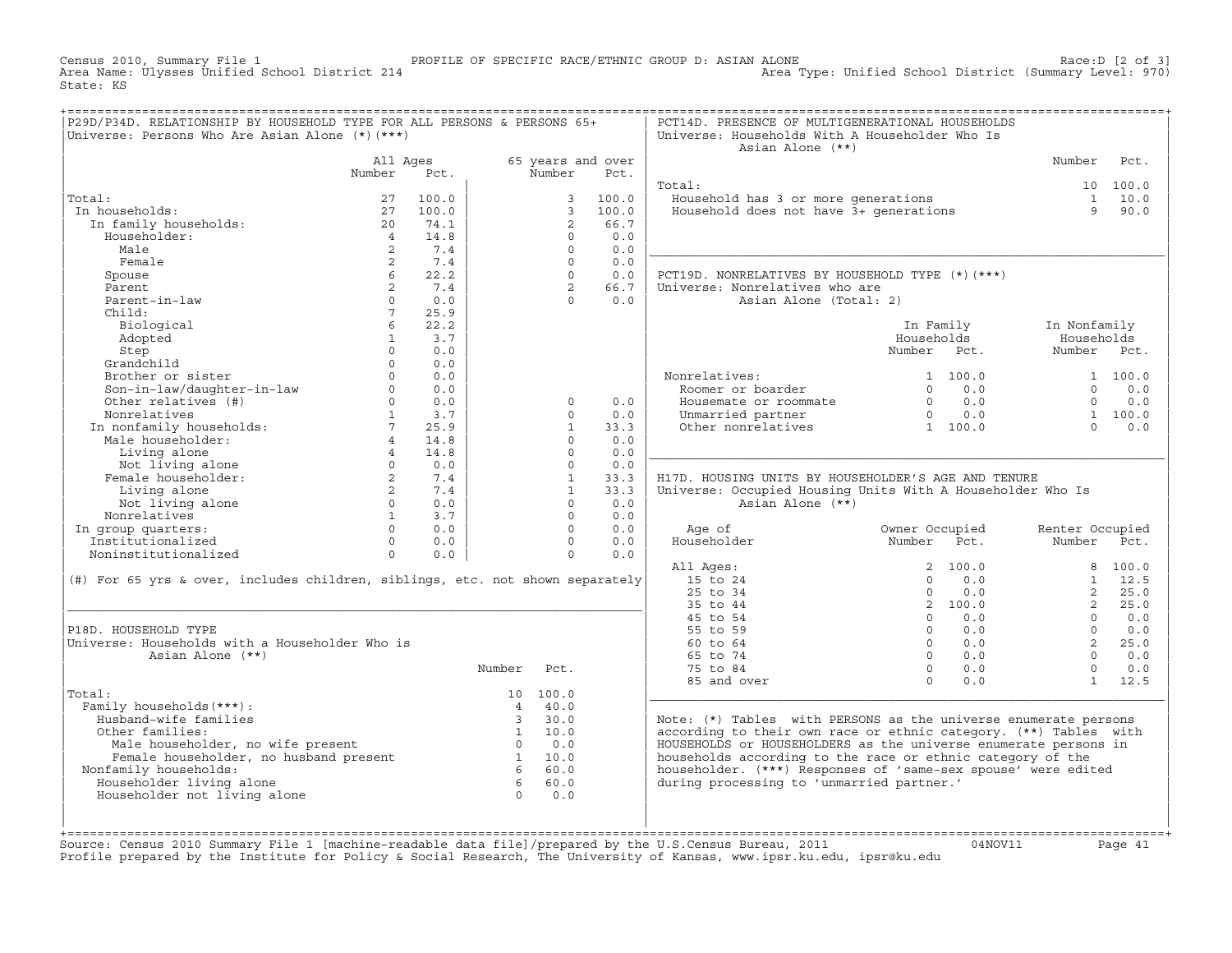Census 2010, Summary File 1 PROFILE OF SPECIFIC RACE/ETHNIC GROUP D: ASIAN ALONE Race:D [3 of 3] Area Type: Unified School District (Summary Level: 970) State: KS

+===================================================================================================================================================+|P28D/H16D. HOUSEHOLDS (OCCUPIED HOUSING UNITS) BY HOUSEHOLD SIZE BY TYPE AND BY TENURE | |Universe: Households (Occupied Housing Units) With A Householder Who Is Asian Alone (\*\*)(\*\*\*) |

|                             | All<br>Households | Pct.  | Family<br>Households<br>Pct. | Nonfamily<br>Households | Pct.    | Owner<br>Occupied | Pct.     | Renter<br>Occupied | Pct.  |  |
|-----------------------------|-------------------|-------|------------------------------|-------------------------|---------|-------------------|----------|--------------------|-------|--|
| All household sizes:        | 10                | 100.0 | 4 100.0                      |                         | 6 100.0 |                   | 2, 100.0 |                    | 100.0 |  |
| 1-person households         |                   | 60.0  | (Family always >1 pers)      |                         | 100.0   |                   | 0.0      |                    | 75.0  |  |
| 2-person households         |                   | 10.0  | 25.0                         |                         | 0.0     |                   | 0.0      |                    | 12.5  |  |
| 3-person households         |                   | 10.0  | 25.0                         |                         | 0.0     |                   | 0.0      |                    | 12.5  |  |
| 4-person households         |                   | 10.0  | 25.0                         |                         | 0.0     |                   | 50.0     |                    | 0.0   |  |
| 5-person households         |                   | 0.0   | 0.0                          |                         | 0.0     |                   | 0.0      |                    | 0.0   |  |
| 6-person households         |                   | 10.0  | 25.0                         |                         | 0.0     |                   | 50.0     |                    | 0.0   |  |
| 7-or-more person households |                   | 0.0   | 0.0                          |                         | 0.0     |                   | 0.0      |                    | 0.0   |  |

| | |P16D/P17D/P36D/P37D/H11D/H12D. POPULATION IN HOUSEHOLDS AND AVERAGE HOUSEHOLD SIZE BY TYPE AND BY TENURE | |Universe: Population in Households (Occupied Housing Units) With A Householder Who Is Asian Alone (\*\*) |

|                                | Total<br>Population | Pct.                      | In<br>Families | Pct.                                                                                                                                                                                                                                                                                                                                                                                                                                                                                 | In.<br>Nonfamilies | Pct.     | In Owner<br>Occupied | Pct.          | In Renter<br>Occupied | Pct.     |  |
|--------------------------------|---------------------|---------------------------|----------------|--------------------------------------------------------------------------------------------------------------------------------------------------------------------------------------------------------------------------------------------------------------------------------------------------------------------------------------------------------------------------------------------------------------------------------------------------------------------------------------|--------------------|----------|----------------------|---------------|-----------------------|----------|--|
| Total population in households | 21                  | 100.0                     |                | 15 71.4                                                                                                                                                                                                                                                                                                                                                                                                                                                                              | 6.                 | 28.6     | 10                   | 47.6          |                       | 52.4     |  |
| Under 18 years                 |                     | 5, 100.0                  |                | 5, 100.0                                                                                                                                                                                                                                                                                                                                                                                                                                                                             |                    |          |                      |               |                       |          |  |
| 18 years and over              | 16                  | 100.0                     | $10^{-}$       | 62.5                                                                                                                                                                                                                                                                                                                                                                                                                                                                                 |                    |          |                      |               |                       |          |  |
| Average Household Size         | 2.10                |                           | 3.75           | $------$                                                                                                                                                                                                                                                                                                                                                                                                                                                                             | 1.00               | $------$ | 5.00                 | $- - - - - -$ | 38                    | $------$ |  |
| Under 18 years                 | 0.50                | $\qquad \qquad - - - - -$ | 1.25           | $------$                                                                                                                                                                                                                                                                                                                                                                                                                                                                             |                    |          |                      |               |                       |          |  |
| 18 years and over              | 1.60                |                           | 2.50           | $\begin{tabular}{cccccc} \multicolumn{2}{c}{} & \multicolumn{2}{c}{} & \multicolumn{2}{c}{} & \multicolumn{2}{c}{} & \multicolumn{2}{c}{} & \multicolumn{2}{c}{} & \multicolumn{2}{c}{} & \multicolumn{2}{c}{} & \multicolumn{2}{c}{} & \multicolumn{2}{c}{} & \multicolumn{2}{c}{} & \multicolumn{2}{c}{} & \multicolumn{2}{c}{} & \multicolumn{2}{c}{} & \multicolumn{2}{c}{} & \multicolumn{2}{c}{} & \multicolumn{2}{c}{} & \multicolumn{2}{c}{} & \multicolumn{2}{c}{} & \mult$ |                    |          |                      |               |                       | $------$ |  |
|                                |                     |                           |                |                                                                                                                                                                                                                                                                                                                                                                                                                                                                                      |                    |          |                      |               |                       |          |  |

Note: Family household numbers include nonrelatives living with families.

## | | PCT20/PCT22D. GROUP OUARTERS POPULATION BY SEX BY AGE BY GROUP OUARTERS TYPE Universe: Population in group quarters for persons who are Asian Alone  $(*)$

|                                               | $---$ All Ages $---$ |       |       | Pct. of<br>All | 18 Years and Over -- | Pct. of<br>Total |        | Pct. of<br>Total |
|-----------------------------------------------|----------------------|-------|-------|----------------|----------------------|------------------|--------|------------------|
|                                               | Number               | Pct.  | Total | Ages           | Male                 | $18+$            | Female | $18+$            |
| All types of group quarters:                  |                      | 100.0 |       |                |                      |                  |        |                  |
| Institutionalized population:                 |                      |       |       |                |                      |                  |        |                  |
| Correctional facilities for adults            |                      |       |       |                |                      |                  |        |                  |
| Juvenile facilities                           |                      |       |       |                |                      |                  |        |                  |
| Nursing facilities/skilled-nursing facilities |                      |       |       |                |                      |                  |        |                  |
| Other institutional facilities                |                      |       |       |                |                      |                  |        |                  |
| Noninstitutionalized population:              |                      |       |       |                |                      |                  |        |                  |
| College/university student housing            |                      |       |       |                |                      |                  |        |                  |
| Military quarters                             |                      |       |       |                |                      |                  |        |                  |
| Other noninstitutional facilities             |                      |       |       |                |                      |                  |        |                  |

|\_\_\_\_\_\_\_\_\_\_\_\_\_\_\_\_\_\_\_\_\_\_\_\_\_\_\_\_\_\_\_\_\_\_\_\_\_\_\_\_\_\_\_\_\_\_\_\_\_\_\_\_\_\_\_\_\_\_\_\_\_\_\_\_\_\_\_\_\_\_\_\_\_\_\_\_\_\_\_\_\_\_\_\_\_\_\_\_\_\_\_\_\_\_\_\_\_\_\_\_\_\_\_\_\_\_\_\_\_\_\_\_\_\_\_\_\_\_\_\_\_\_\_\_\_\_\_\_\_\_\_\_\_\_\_\_\_\_\_\_\_\_\_\_\_\_\_|

| |

|Note: (\*) Tables with PERSONS as the universe enumerate persons according to their own race or ethnic category. (\*\*) Tables with HOUSEHOLDS | or HOUSEHOLDERS as the universe enumerate persons in households according to the race or ethnic category of the householder. | (\*\*\*) Same−sex couple households are included in the family households category if there is at least one additional person | | related to householder by birth or adoption. Same−sex couple households with no relatives of the householder present are tabulated | | in nonfamily households. Responses of 'same−sex spouse' were edited during processing to 'unmarried partner.' |

+===================================================================================================================================================+ Source: Census 2010 Summary File 1 [machine−readable data file]/prepared by the U.S.Census Bureau, 2011 04NOV11 Page 42 Profile prepared by the Institute for Policy & Social Research, The University of Kansas, www.ipsr.ku.edu, ipsr@ku.edu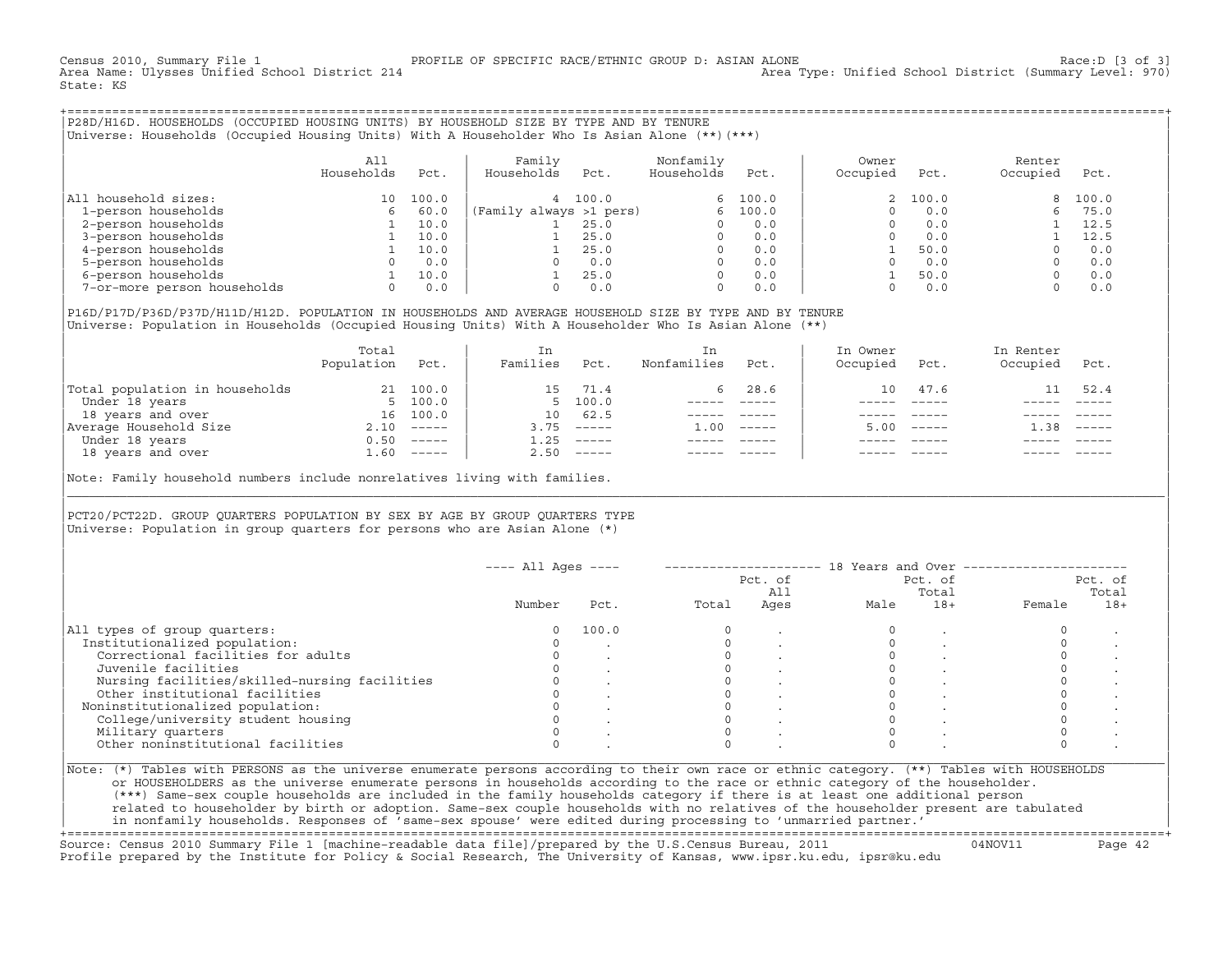Census 2010, Summary File 1 PROFILE OF SPECIFIC RACE/ETHNIC GROUP E: NAT HAWAIIAN/OTH PACIFIC ISLANDER ALONE Race:E [1 of 3]<br>Area Name: Ulysses Unified School District 214 State: KS

| P29/P29E. POPULATION SUMMARY BY RESIDENCE TYPE FOR DESIGNATED UNIVERSE<br>Universe: PERSONS Who Are Nat Hawaiian/Oth Pacific Islander Alone                                                                                                                                                                                                                                        |                                                                              |                                                       |                                            |                                             |                  |                           | P38E/39E. FAMILY TYPE BY PRESENCE AND AGE OF OWN OR RELATED CHILDREN<br>Universe: Families With A Householder Who Is                                                                                                                             |               |          |                     |
|------------------------------------------------------------------------------------------------------------------------------------------------------------------------------------------------------------------------------------------------------------------------------------------------------------------------------------------------------------------------------------|------------------------------------------------------------------------------|-------------------------------------------------------|--------------------------------------------|---------------------------------------------|------------------|---------------------------|--------------------------------------------------------------------------------------------------------------------------------------------------------------------------------------------------------------------------------------------------|---------------|----------|---------------------|
|                                                                                                                                                                                                                                                                                                                                                                                    |                                                                              |                                                       |                                            |                                             |                  |                           | Nat Hawaiian/Oth Pacific Islander Alone (**)(***)                                                                                                                                                                                                |               |          |                     |
|                                                                                                                                                                                                                                                                                                                                                                                    |                                                                              |                                                       | Population As % of Population of all Races |                                             |                  |                           |                                                                                                                                                                                                                                                  |               |          |                     |
| Total Persons:<br>otal Persons: $\begin{array}{ccc} 0 & 0.08 & -\text{if} \\ 0 & 0.08 & \text{if} \\ 0 & 0.08 & \text{if} \\ 0 & 0.08 & \text{if} \\ 0 & 0.08 & \text{if} \\ 0 & 0.08 & \text{if} \\ 0 & 0.08 & \text{if} \\ 0 & 0.08 & \text{if} \\ 0 & 0.08 & \text{if} \\ 0 & 0.08 & \text{if} \\ 0 & 0.08 & \text{if} \\ 0 & 0.08 & \text{if} \\ 0 & 0.08 & \text{if} \\ 0 & $ |                                                                              |                                                       |                                            |                                             | 7,769            |                           | By Presence of: Own Children Related Children                                                                                                                                                                                                    |               |          |                     |
|                                                                                                                                                                                                                                                                                                                                                                                    |                                                                              |                                                       |                                            |                                             |                  |                           |                                                                                                                                                                                                                                                  | Families Pct. |          | Families Pct.       |
|                                                                                                                                                                                                                                                                                                                                                                                    |                                                                              |                                                       |                                            | $0.0\% \text{ of}$<br>$0.0\% \text{ of}$ 79 |                  |                           |                                                                                                                                                                                                                                                  |               |          |                     |
|                                                                                                                                                                                                                                                                                                                                                                                    |                                                                              |                                                       |                                            |                                             |                  |                           | All families:                                                                                                                                                                                                                                    |               |          | $\mathbf{0}$        |
| P16-18E/P36-37E. HOUSEHOLDS/POPULATION IN HOUSEHOLDS BY HOUSEHOLD TYPE                                                                                                                                                                                                                                                                                                             |                                                                              |                                                       |                                            |                                             |                  |                           |                                                                                                                                                                                                                                                  |               |          | $\mathbf{0}$        |
| Universe: HOUSEHOLDERS Who Are Nat Hawaiian/Oth Pacific Islander Alone                                                                                                                                                                                                                                                                                                             |                                                                              |                                                       |                                            |                                             |                  |                           |                                                                                                                                                                                                                                                  |               |          | $\circ$             |
|                                                                                                                                                                                                                                                                                                                                                                                    |                                                                              |                                                       |                                            |                                             | Average          |                           |                                                                                                                                                                                                                                                  |               |          | $\mathsf{O}\xspace$ |
|                                                                                                                                                                                                                                                                                                                                                                                    |                                                                              |                                                       |                                            |                                             |                  |                           |                                                                                                                                                                                                                                                  |               |          | $\mathbf 0$         |
| Total Households(**)                                                                                                                                                                                                                                                                                                                                                               |                                                                              |                                                       |                                            |                                             |                  |                           |                                                                                                                                                                                                                                                  |               |          | $\mathbf 0$         |
|                                                                                                                                                                                                                                                                                                                                                                                    |                                                                              |                                                       |                                            |                                             |                  |                           |                                                                                                                                                                                                                                                  |               |          | $\mathbf{0}$        |
|                                                                                                                                                                                                                                                                                                                                                                                    |                                                                              |                                                       |                                            |                                             |                  |                           |                                                                                                                                                                                                                                                  |               |          | $\circ$             |
|                                                                                                                                                                                                                                                                                                                                                                                    |                                                                              |                                                       |                                            |                                             |                  |                           |                                                                                                                                                                                                                                                  |               |          | $\mathbf 0$         |
|                                                                                                                                                                                                                                                                                                                                                                                    |                                                                              |                                                       |                                            |                                             |                  |                           |                                                                                                                                                                                                                                                  |               |          | $\circ$             |
| 0 13 years 18 years 19 years (**)<br>Under 18 years (**)<br>18 years and over 18 years (**)<br>Under 18 years (**)<br>Under 18 years (**)<br>Under 18 years (**)<br>Under 18 years (**)<br>18 years and over 18 years (**)<br>18 years and ove                                                                                                                                     |                                                                              |                                                       |                                            |                                             |                  |                           |                                                                                                                                                                                                                                                  |               |          | $\circ$             |
|                                                                                                                                                                                                                                                                                                                                                                                    |                                                                              |                                                       |                                            |                                             |                  |                           |                                                                                                                                                                                                                                                  |               |          | $\mathbf 0$         |
|                                                                                                                                                                                                                                                                                                                                                                                    |                                                                              |                                                       |                                            |                                             |                  |                           |                                                                                                                                                                                                                                                  |               |          | $\mathbf{0}$        |
|                                                                                                                                                                                                                                                                                                                                                                                    |                                                                              |                                                       |                                            |                                             |                  |                           |                                                                                                                                                                                                                                                  |               |          |                     |
| P12E/P13E. POPULATION BY AGE AND SEX                                                                                                                                                                                                                                                                                                                                               |                                                                              |                                                       |                                            |                                             |                  |                           |                                                                                                                                                                                                                                                  |               |          | $\mathbf 0$         |
| Universe: Persons Who Are Nat Hawaiian/Oth Pacific Islander Alone (*)                                                                                                                                                                                                                                                                                                              |                                                                              |                                                       |                                            |                                             |                  |                           |                                                                                                                                                                                                                                                  |               |          | $\mathsf{O}\xspace$ |
|                                                                                                                                                                                                                                                                                                                                                                                    |                                                                              |                                                       |                                            |                                             |                  |                           |                                                                                                                                                                                                                                                  |               |          | $\circ$             |
|                                                                                                                                                                                                                                                                                                                                                                                    |                                                                              |                                                       | ---Both Sexes--- -------Male------         |                                             | -----Female----- |                           |                                                                                                                                                                                                                                                  |               |          | $\mathbf 0$         |
|                                                                                                                                                                                                                                                                                                                                                                                    | Number Pct.                                                                  |                                                       | Number Pct. Number Pct.                    |                                             |                  |                           |                                                                                                                                                                                                                                                  |               |          | $\circ$             |
|                                                                                                                                                                                                                                                                                                                                                                                    |                                                                              |                                                       |                                            |                                             |                  |                           |                                                                                                                                                                                                                                                  |               |          | $\circ$             |
| All Ages:                                                                                                                                                                                                                                                                                                                                                                          |                                                                              |                                                       |                                            |                                             |                  |                           |                                                                                                                                                                                                                                                  |               |          | $\Omega$            |
|                                                                                                                                                                                                                                                                                                                                                                                    |                                                                              |                                                       |                                            |                                             |                  |                           |                                                                                                                                                                                                                                                  |               |          |                     |
|                                                                                                                                                                                                                                                                                                                                                                                    |                                                                              |                                                       |                                            |                                             |                  | $\sim$                    |                                                                                                                                                                                                                                                  |               |          |                     |
|                                                                                                                                                                                                                                                                                                                                                                                    |                                                                              |                                                       |                                            |                                             |                  | $\ddot{\phantom{a}}$      | All families:<br>Husband-wife families:<br>With children under 18:<br>Under 6 yrs only<br>Under 6 and 6 to 17 yrs<br>6 to 17 yrs only<br>No children under 18<br>Other families (no spouse present):<br>Near families (no spouse present):<br>Ma |               |          |                     |
|                                                                                                                                                                                                                                                                                                                                                                                    |                                                                              |                                                       |                                            |                                             |                  | $\ddot{\phantom{a}}$      | P31E. RELATIONSHIP BY HOUSEHOLD TYPE FOR THE POPULATION UNDER 18 YEARS                                                                                                                                                                           |               |          |                     |
|                                                                                                                                                                                                                                                                                                                                                                                    |                                                                              |                                                       |                                            |                                             |                  | $\sim$                    | Universe: Persons under 18 who are                                                                                                                                                                                                               |               |          |                     |
|                                                                                                                                                                                                                                                                                                                                                                                    |                                                                              |                                                       |                                            |                                             |                  |                           |                                                                                                                                                                                                                                                  |               |          |                     |
|                                                                                                                                                                                                                                                                                                                                                                                    |                                                                              |                                                       |                                            |                                             |                  |                           | Nat Hawaiian/Oth Pacific Islander Alone (*)(***)                                                                                                                                                                                                 |               | Number   | Pct.                |
|                                                                                                                                                                                                                                                                                                                                                                                    |                                                                              |                                                       |                                            |                                             |                  |                           |                                                                                                                                                                                                                                                  |               |          |                     |
|                                                                                                                                                                                                                                                                                                                                                                                    |                                                                              |                                                       |                                            |                                             |                  |                           | Total under 18:                                                                                                                                                                                                                                  |               | $\circ$  |                     |
|                                                                                                                                                                                                                                                                                                                                                                                    |                                                                              |                                                       |                                            |                                             |                  | $\ddot{\phantom{a}}$      |                                                                                                                                                                                                                                                  |               |          |                     |
|                                                                                                                                                                                                                                                                                                                                                                                    |                                                                              |                                                       |                                            |                                             |                  | $\sim$                    | In households:                                                                                                                                                                                                                                   |               | $\Omega$ |                     |
|                                                                                                                                                                                                                                                                                                                                                                                    |                                                                              |                                                       |                                            |                                             |                  | $\sim$                    | Householder or spouse                                                                                                                                                                                                                            |               | $\Omega$ |                     |
|                                                                                                                                                                                                                                                                                                                                                                                    |                                                                              |                                                       |                                            |                                             |                  | $\sim$ $-$                | Related child:                                                                                                                                                                                                                                   |               | $\Omega$ |                     |
|                                                                                                                                                                                                                                                                                                                                                                                    |                                                                              |                                                       |                                            |                                             |                  |                           | Own child:                                                                                                                                                                                                                                       |               | $\Omega$ |                     |
|                                                                                                                                                                                                                                                                                                                                                                                    |                                                                              |                                                       |                                            |                                             |                  |                           | In husband-wife families                                                                                                                                                                                                                         |               |          |                     |
|                                                                                                                                                                                                                                                                                                                                                                                    |                                                                              |                                                       |                                            |                                             | $\overline{0}$   |                           | In other families (no spouse present):                                                                                                                                                                                                           |               | $\Omega$ |                     |
|                                                                                                                                                                                                                                                                                                                                                                                    |                                                                              |                                                       |                                            |                                             | $\overline{0}$ . |                           | Male householder                                                                                                                                                                                                                                 |               |          |                     |
|                                                                                                                                                                                                                                                                                                                                                                                    |                                                                              |                                                       |                                            |                                             |                  | <b>Contract Contract</b>  | Female householder                                                                                                                                                                                                                               |               | $\Omega$ |                     |
|                                                                                                                                                                                                                                                                                                                                                                                    |                                                                              |                                                       |                                            |                                             |                  | $\sim$                    | Other relatives:                                                                                                                                                                                                                                 |               | $\Omega$ |                     |
|                                                                                                                                                                                                                                                                                                                                                                                    |                                                                              |                                                       |                                            |                                             |                  | $\mathbf{L}^{\text{max}}$ | Grandchild                                                                                                                                                                                                                                       |               |          |                     |
|                                                                                                                                                                                                                                                                                                                                                                                    |                                                                              |                                                       |                                            |                                             |                  |                           | Other relatives                                                                                                                                                                                                                                  |               |          |                     |
|                                                                                                                                                                                                                                                                                                                                                                                    |                                                                              |                                                       |                                            |                                             |                  |                           | Nonrelatives                                                                                                                                                                                                                                     |               |          |                     |
|                                                                                                                                                                                                                                                                                                                                                                                    |                                                                              |                                                       |                                            |                                             |                  |                           | In group quarters:                                                                                                                                                                                                                               |               | $\Omega$ |                     |
|                                                                                                                                                                                                                                                                                                                                                                                    |                                                                              |                                                       |                                            |                                             |                  | $\ddot{\phantom{0}}$      | Institutionalized population                                                                                                                                                                                                                     |               | $\Omega$ |                     |
|                                                                                                                                                                                                                                                                                                                                                                                    |                                                                              |                                                       |                                            |                                             |                  | $\sim$                    | Noninstitutionalized population                                                                                                                                                                                                                  |               | $\Omega$ |                     |
| 0 to 17                                                                                                                                                                                                                                                                                                                                                                            |                                                                              | $\begin{matrix} 0 & 0 \\ 0 & 0 \\ 0 & 0 \end{matrix}$ | $\circ$                                    |                                             | $\circ$          | $\sim$                    |                                                                                                                                                                                                                                                  |               |          |                     |
| 18 to 64                                                                                                                                                                                                                                                                                                                                                                           |                                                                              |                                                       | $\Omega$                                   |                                             | $\Omega$         |                           | Note: (*) Tables with PERSONS as the universe enumerate persons according                                                                                                                                                                        |               |          |                     |
| 65 plus                                                                                                                                                                                                                                                                                                                                                                            | $\begin{matrix} 0 & & \cdot \\ & & 0 \\ & & & \cdot \\ & & & 0 \end{matrix}$ |                                                       | $\Omega$                                   |                                             | $\Omega$         |                           | to their own race or ethnic category. (**) Tables with HOUSEHOLDS or<br>HOUSEHOLDERS as the universe enumerate persons in households according                                                                                                   |               |          |                     |
| Median Aqe                                                                                                                                                                                                                                                                                                                                                                         | 0.0                                                                          |                                                       | 0.0                                        |                                             | 0.0              |                           | to the race or ethnic category of the householder. (***) Responses of<br>'same-sex spouse' were edited during processing to 'unmarried partner.'                                                                                                 |               |          |                     |

Source: Census 2010 Summary File 1 [machine-readable data file]/prepared by the U.S.Census Bureau, 2011 Page 43<br>Profile prepared by the Institute for Policy & Social Research, The University of Kansas, www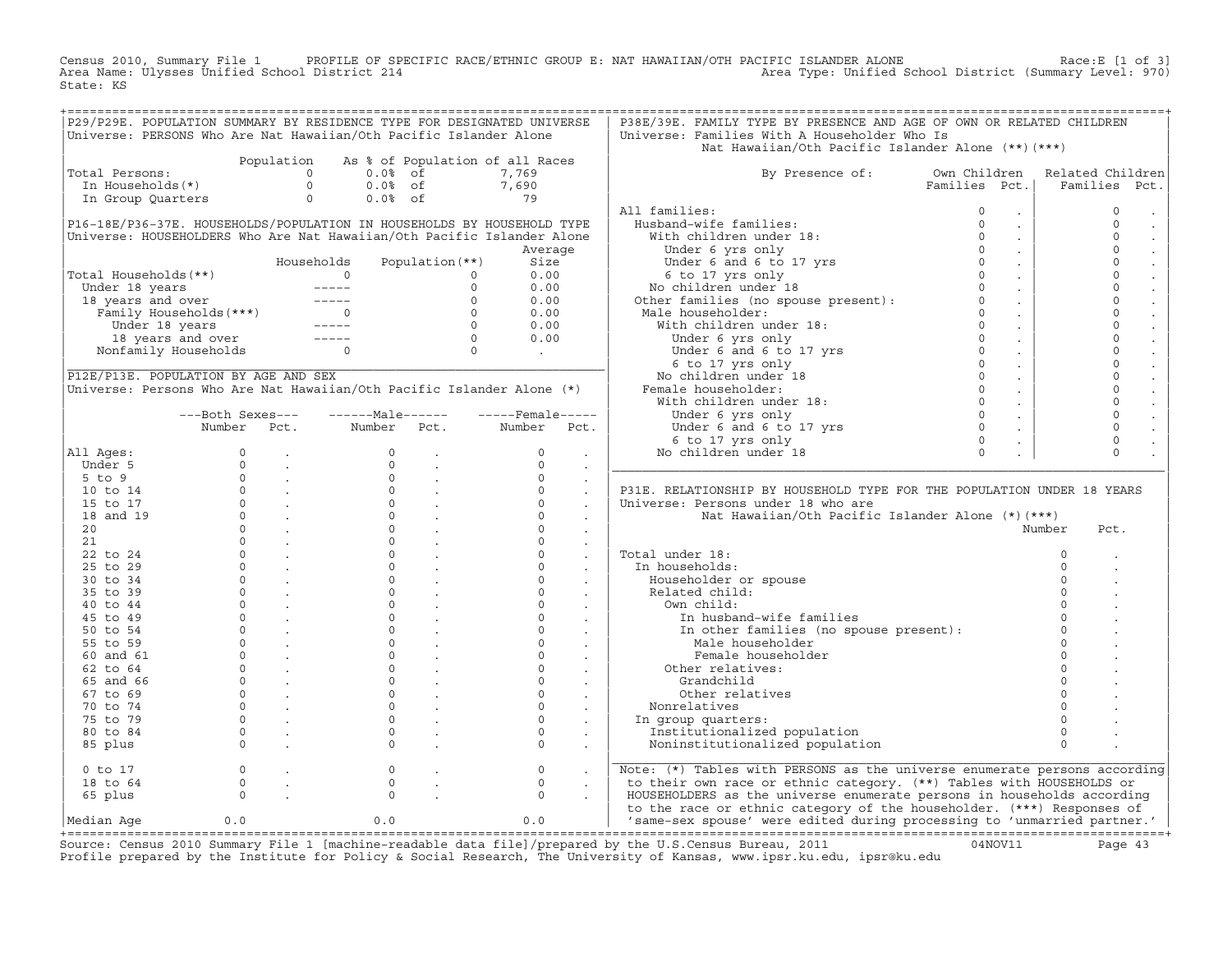Census 2010, Summary File 1 PROFILE OF SPECIFIC RACE/ETHNIC GROUP E: NAT HAWAIIAN/OTH PACIFIC ISLANDER ALONE<br>Area Name: Ulysses Unified School District 214 Area Type: Unified School Dist State: KS

| 65 years and over<br>Number<br>$\Omega$<br>$\Omega$<br>$\Omega$<br>$\Omega$<br>$\Omega$<br>$\Omega$<br>$\Omega$<br>$\Omega$<br>$\Omega$<br>$\Omega$<br>$\Omega$<br>$\Omega$<br>$\Omega$ | Pct.<br>$\sim$<br>$\sim$<br>$\ddot{\phantom{a}}$<br>$\sim$<br>$\sim$<br>$\ddot{\phantom{a}}$<br>$\sim$<br>$\sim$<br>$\sim$<br>$\mathbf{r}$                          | Total:<br>Household has 3 or more generations<br>Household does not have 3+ generations<br>PCT19E. NONRELATIVES BY HOUSEHOLD TYPE (*)(***)<br>Universe: Nonrelatives who are<br>Nonrelatives:<br>Roomer or boarder<br>Housemate or roommate<br>Unmarried partner<br>Other nonrelatives | Nat Hawaiian/Oth Pacific Islander Alone (**)<br>Nat Hawaiian/Oth Pacific Islander Alone (Total: 0)<br>In Family<br>Households<br>Number Pct.<br>0 100.0<br>$\begin{array}{ccc} 0 & & \cdot \end{array}$<br>$\begin{matrix} 0 & & \cdot \\ & & \cdot \\ & & & \cdot \\ 0 & & & \cdot \end{matrix}$ | Number<br>$\cap$<br>$\Omega$<br>In Nonfamily<br>Households<br>Number Pct.<br>$\cap$<br>$\Omega$<br>$\Omega$<br>$\Omega$ | Pct.<br>0 100.0<br>0 100.0                                                                                                                                                                                                                                                                                                              |
|-----------------------------------------------------------------------------------------------------------------------------------------------------------------------------------------|---------------------------------------------------------------------------------------------------------------------------------------------------------------------|----------------------------------------------------------------------------------------------------------------------------------------------------------------------------------------------------------------------------------------------------------------------------------------|---------------------------------------------------------------------------------------------------------------------------------------------------------------------------------------------------------------------------------------------------------------------------------------------------|-------------------------------------------------------------------------------------------------------------------------|-----------------------------------------------------------------------------------------------------------------------------------------------------------------------------------------------------------------------------------------------------------------------------------------------------------------------------------------|
|                                                                                                                                                                                         |                                                                                                                                                                     |                                                                                                                                                                                                                                                                                        |                                                                                                                                                                                                                                                                                                   |                                                                                                                         |                                                                                                                                                                                                                                                                                                                                         |
|                                                                                                                                                                                         |                                                                                                                                                                     |                                                                                                                                                                                                                                                                                        |                                                                                                                                                                                                                                                                                                   |                                                                                                                         |                                                                                                                                                                                                                                                                                                                                         |
|                                                                                                                                                                                         |                                                                                                                                                                     |                                                                                                                                                                                                                                                                                        |                                                                                                                                                                                                                                                                                                   |                                                                                                                         |                                                                                                                                                                                                                                                                                                                                         |
|                                                                                                                                                                                         |                                                                                                                                                                     |                                                                                                                                                                                                                                                                                        |                                                                                                                                                                                                                                                                                                   |                                                                                                                         |                                                                                                                                                                                                                                                                                                                                         |
|                                                                                                                                                                                         |                                                                                                                                                                     |                                                                                                                                                                                                                                                                                        |                                                                                                                                                                                                                                                                                                   |                                                                                                                         |                                                                                                                                                                                                                                                                                                                                         |
|                                                                                                                                                                                         |                                                                                                                                                                     |                                                                                                                                                                                                                                                                                        |                                                                                                                                                                                                                                                                                                   |                                                                                                                         |                                                                                                                                                                                                                                                                                                                                         |
|                                                                                                                                                                                         |                                                                                                                                                                     |                                                                                                                                                                                                                                                                                        |                                                                                                                                                                                                                                                                                                   |                                                                                                                         |                                                                                                                                                                                                                                                                                                                                         |
|                                                                                                                                                                                         |                                                                                                                                                                     |                                                                                                                                                                                                                                                                                        |                                                                                                                                                                                                                                                                                                   |                                                                                                                         |                                                                                                                                                                                                                                                                                                                                         |
|                                                                                                                                                                                         |                                                                                                                                                                     |                                                                                                                                                                                                                                                                                        |                                                                                                                                                                                                                                                                                                   |                                                                                                                         |                                                                                                                                                                                                                                                                                                                                         |
|                                                                                                                                                                                         |                                                                                                                                                                     |                                                                                                                                                                                                                                                                                        |                                                                                                                                                                                                                                                                                                   |                                                                                                                         |                                                                                                                                                                                                                                                                                                                                         |
|                                                                                                                                                                                         |                                                                                                                                                                     |                                                                                                                                                                                                                                                                                        |                                                                                                                                                                                                                                                                                                   |                                                                                                                         |                                                                                                                                                                                                                                                                                                                                         |
|                                                                                                                                                                                         |                                                                                                                                                                     |                                                                                                                                                                                                                                                                                        |                                                                                                                                                                                                                                                                                                   |                                                                                                                         |                                                                                                                                                                                                                                                                                                                                         |
|                                                                                                                                                                                         |                                                                                                                                                                     |                                                                                                                                                                                                                                                                                        |                                                                                                                                                                                                                                                                                                   |                                                                                                                         |                                                                                                                                                                                                                                                                                                                                         |
|                                                                                                                                                                                         |                                                                                                                                                                     |                                                                                                                                                                                                                                                                                        |                                                                                                                                                                                                                                                                                                   |                                                                                                                         |                                                                                                                                                                                                                                                                                                                                         |
|                                                                                                                                                                                         |                                                                                                                                                                     |                                                                                                                                                                                                                                                                                        |                                                                                                                                                                                                                                                                                                   |                                                                                                                         |                                                                                                                                                                                                                                                                                                                                         |
|                                                                                                                                                                                         |                                                                                                                                                                     |                                                                                                                                                                                                                                                                                        |                                                                                                                                                                                                                                                                                                   |                                                                                                                         |                                                                                                                                                                                                                                                                                                                                         |
|                                                                                                                                                                                         |                                                                                                                                                                     |                                                                                                                                                                                                                                                                                        |                                                                                                                                                                                                                                                                                                   |                                                                                                                         |                                                                                                                                                                                                                                                                                                                                         |
|                                                                                                                                                                                         |                                                                                                                                                                     |                                                                                                                                                                                                                                                                                        |                                                                                                                                                                                                                                                                                                   |                                                                                                                         |                                                                                                                                                                                                                                                                                                                                         |
|                                                                                                                                                                                         |                                                                                                                                                                     |                                                                                                                                                                                                                                                                                        |                                                                                                                                                                                                                                                                                                   |                                                                                                                         |                                                                                                                                                                                                                                                                                                                                         |
|                                                                                                                                                                                         |                                                                                                                                                                     |                                                                                                                                                                                                                                                                                        |                                                                                                                                                                                                                                                                                                   |                                                                                                                         | $\sim$                                                                                                                                                                                                                                                                                                                                  |
|                                                                                                                                                                                         |                                                                                                                                                                     |                                                                                                                                                                                                                                                                                        |                                                                                                                                                                                                                                                                                                   |                                                                                                                         |                                                                                                                                                                                                                                                                                                                                         |
|                                                                                                                                                                                         |                                                                                                                                                                     |                                                                                                                                                                                                                                                                                        |                                                                                                                                                                                                                                                                                                   |                                                                                                                         |                                                                                                                                                                                                                                                                                                                                         |
| $\Omega$                                                                                                                                                                                |                                                                                                                                                                     |                                                                                                                                                                                                                                                                                        |                                                                                                                                                                                                                                                                                                   |                                                                                                                         |                                                                                                                                                                                                                                                                                                                                         |
| $\Omega$                                                                                                                                                                                |                                                                                                                                                                     |                                                                                                                                                                                                                                                                                        |                                                                                                                                                                                                                                                                                                   |                                                                                                                         |                                                                                                                                                                                                                                                                                                                                         |
| $\Omega$                                                                                                                                                                                |                                                                                                                                                                     | H17E. HOUSING UNITS BY HOUSEHOLDER'S AGE AND TENURE                                                                                                                                                                                                                                    |                                                                                                                                                                                                                                                                                                   |                                                                                                                         |                                                                                                                                                                                                                                                                                                                                         |
| $\Omega$                                                                                                                                                                                | $\mathbf{r}$<br>$\ddot{\phantom{a}}$                                                                                                                                | Universe: Occupied Housing Units With A Householder Who Is                                                                                                                                                                                                                             |                                                                                                                                                                                                                                                                                                   |                                                                                                                         |                                                                                                                                                                                                                                                                                                                                         |
| $\Omega$                                                                                                                                                                                | $\sim$                                                                                                                                                              |                                                                                                                                                                                                                                                                                        | Nat Hawaiian/Oth Pacific Islander Alone (**)                                                                                                                                                                                                                                                      |                                                                                                                         |                                                                                                                                                                                                                                                                                                                                         |
| $\Omega$                                                                                                                                                                                | $\ddot{\phantom{0}}$                                                                                                                                                |                                                                                                                                                                                                                                                                                        |                                                                                                                                                                                                                                                                                                   |                                                                                                                         |                                                                                                                                                                                                                                                                                                                                         |
| $\Omega$                                                                                                                                                                                | $\sim$                                                                                                                                                              | Age of                                                                                                                                                                                                                                                                                 | Owner Occupied                                                                                                                                                                                                                                                                                    | Renter Occupied                                                                                                         |                                                                                                                                                                                                                                                                                                                                         |
| $\Omega$                                                                                                                                                                                | $\sim$                                                                                                                                                              | Householder                                                                                                                                                                                                                                                                            | Number Pct.                                                                                                                                                                                                                                                                                       | Number Pct.                                                                                                             |                                                                                                                                                                                                                                                                                                                                         |
| $\Omega$                                                                                                                                                                                |                                                                                                                                                                     |                                                                                                                                                                                                                                                                                        |                                                                                                                                                                                                                                                                                                   |                                                                                                                         |                                                                                                                                                                                                                                                                                                                                         |
|                                                                                                                                                                                         |                                                                                                                                                                     | All Ages:                                                                                                                                                                                                                                                                              | 0 100.0                                                                                                                                                                                                                                                                                           |                                                                                                                         | 0 100.0                                                                                                                                                                                                                                                                                                                                 |
| (#) For 65 yrs & over, includes children, siblings, etc. not shown separately                                                                                                           |                                                                                                                                                                     | 15 to 24                                                                                                                                                                                                                                                                               | $\Omega$<br><b>Contract Contract</b>                                                                                                                                                                                                                                                              | $\cap$                                                                                                                  |                                                                                                                                                                                                                                                                                                                                         |
|                                                                                                                                                                                         |                                                                                                                                                                     | 25 to 34                                                                                                                                                                                                                                                                               | $\Omega$                                                                                                                                                                                                                                                                                          | $\cap$                                                                                                                  |                                                                                                                                                                                                                                                                                                                                         |
|                                                                                                                                                                                         |                                                                                                                                                                     | 35 to 44                                                                                                                                                                                                                                                                               | $0 \qquad \qquad .$                                                                                                                                                                                                                                                                               | $\cap$                                                                                                                  | $\ddot{\phantom{a}}$                                                                                                                                                                                                                                                                                                                    |
|                                                                                                                                                                                         |                                                                                                                                                                     | 45 to 54                                                                                                                                                                                                                                                                               | $\begin{matrix} 0 & \cdots & \cdots \end{matrix}$                                                                                                                                                                                                                                                 | $\Omega$                                                                                                                | $\ddot{\phantom{a}}$                                                                                                                                                                                                                                                                                                                    |
|                                                                                                                                                                                         |                                                                                                                                                                     | 55 to 59                                                                                                                                                                                                                                                                               | $\begin{array}{ccc} & & & \\ & & & \end{array}$                                                                                                                                                                                                                                                   | $\Omega$                                                                                                                |                                                                                                                                                                                                                                                                                                                                         |
|                                                                                                                                                                                         |                                                                                                                                                                     | 60 to 64                                                                                                                                                                                                                                                                               | $0 \qquad \qquad .$                                                                                                                                                                                                                                                                               | $\Omega$                                                                                                                |                                                                                                                                                                                                                                                                                                                                         |
|                                                                                                                                                                                         |                                                                                                                                                                     | 65 to 74                                                                                                                                                                                                                                                                               | $0 \qquad \qquad$                                                                                                                                                                                                                                                                                 | $\Omega$                                                                                                                |                                                                                                                                                                                                                                                                                                                                         |
| Number<br>Pct.                                                                                                                                                                          |                                                                                                                                                                     | 75 to 84                                                                                                                                                                                                                                                                               | $\Omega$                                                                                                                                                                                                                                                                                          | $\Omega$                                                                                                                |                                                                                                                                                                                                                                                                                                                                         |
|                                                                                                                                                                                         |                                                                                                                                                                     | 85 and over                                                                                                                                                                                                                                                                            | $\Omega$                                                                                                                                                                                                                                                                                          | $\Omega$                                                                                                                |                                                                                                                                                                                                                                                                                                                                         |
| 100.0<br>$\Omega$                                                                                                                                                                       |                                                                                                                                                                     |                                                                                                                                                                                                                                                                                        |                                                                                                                                                                                                                                                                                                   |                                                                                                                         |                                                                                                                                                                                                                                                                                                                                         |
|                                                                                                                                                                                         |                                                                                                                                                                     |                                                                                                                                                                                                                                                                                        |                                                                                                                                                                                                                                                                                                   |                                                                                                                         |                                                                                                                                                                                                                                                                                                                                         |
| $\Omega$<br><b>Contract</b>                                                                                                                                                             |                                                                                                                                                                     |                                                                                                                                                                                                                                                                                        |                                                                                                                                                                                                                                                                                                   |                                                                                                                         |                                                                                                                                                                                                                                                                                                                                         |
| $\sim$                                                                                                                                                                                  |                                                                                                                                                                     |                                                                                                                                                                                                                                                                                        |                                                                                                                                                                                                                                                                                                   |                                                                                                                         |                                                                                                                                                                                                                                                                                                                                         |
|                                                                                                                                                                                         |                                                                                                                                                                     |                                                                                                                                                                                                                                                                                        |                                                                                                                                                                                                                                                                                                   |                                                                                                                         |                                                                                                                                                                                                                                                                                                                                         |
|                                                                                                                                                                                         |                                                                                                                                                                     |                                                                                                                                                                                                                                                                                        |                                                                                                                                                                                                                                                                                                   |                                                                                                                         |                                                                                                                                                                                                                                                                                                                                         |
|                                                                                                                                                                                         |                                                                                                                                                                     |                                                                                                                                                                                                                                                                                        |                                                                                                                                                                                                                                                                                                   |                                                                                                                         |                                                                                                                                                                                                                                                                                                                                         |
| $\sim$                                                                                                                                                                                  |                                                                                                                                                                     |                                                                                                                                                                                                                                                                                        |                                                                                                                                                                                                                                                                                                   |                                                                                                                         |                                                                                                                                                                                                                                                                                                                                         |
| $\mathcal{L}^{\mathcal{L}}$                                                                                                                                                             |                                                                                                                                                                     |                                                                                                                                                                                                                                                                                        |                                                                                                                                                                                                                                                                                                   |                                                                                                                         |                                                                                                                                                                                                                                                                                                                                         |
|                                                                                                                                                                                         |                                                                                                                                                                     |                                                                                                                                                                                                                                                                                        |                                                                                                                                                                                                                                                                                                   |                                                                                                                         |                                                                                                                                                                                                                                                                                                                                         |
|                                                                                                                                                                                         | $\circ$<br>$\begin{array}{ccccccc}\n0 & & & \end{array}$<br>$\begin{array}{ccc} & & & \\ & & & \end{array}$<br>$\begin{array}{ccc} & & 0 & \end{array}$<br>$\Omega$ |                                                                                                                                                                                                                                                                                        |                                                                                                                                                                                                                                                                                                   | $\Omega$<br>during processing to 'unmarried partner.'<br>$\overline{a}$                                                 | Note: $(*)$ Tables with PERSONS as the universe enumerate persons<br>according to their own race or ethnic category. (**) Tables with<br>HOUSEHOLDS or HOUSEHOLDERS as the universe enumerate persons in<br>households according to the race or ethnic category of the<br>householder. (***) Responses of 'same-sex spouse' were edited |

+===================================================================================================================================================+Source: Census 2010 Summary File 1 [machine−readable data file]/prepared by the U.S.Census Bureau, 2011 04NOV11 Page 44 Profile prepared by the Institute for Policy & Social Research, The University of Kansas, www.ipsr.ku.edu, ipsr@ku.edu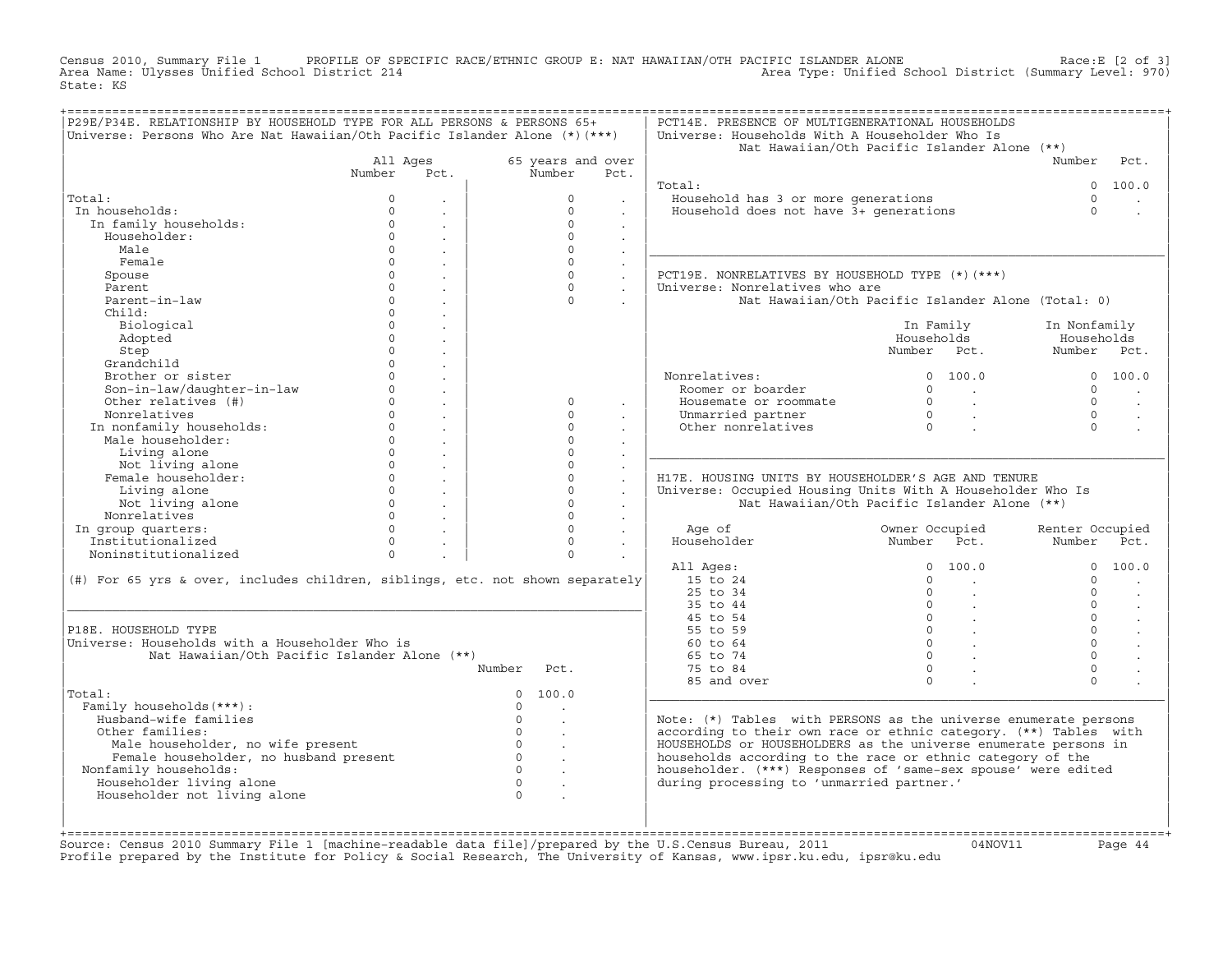Census 2010, Summary File 1 PROFILE OF SPECIFIC RACE/ETHNIC GROUP E: NAT HAWAIIAN/OTH PACIFIC ISLANDER ALONE Race:E [3 of 3]<br>Area Name: Ulysses Unified School District 214 Area Type: Unified School District (Summary Level: 970) State: KS

| P28E/H16E. HOUSEHOLDS (OCCUPIED HOUSING UNITS) BY HOUSEHOLD SIZE BY TYPE AND BY TENURE<br>Universe: Households (Occupied Housing Units) With A Householder Who Is Nat Hawaiian/Oth Pacific Islander Alone (**)(***) |                   |      |                         |      |                         |      |                   |      |                    |      |  |
|---------------------------------------------------------------------------------------------------------------------------------------------------------------------------------------------------------------------|-------------------|------|-------------------------|------|-------------------------|------|-------------------|------|--------------------|------|--|
|                                                                                                                                                                                                                     | All<br>Households | Pct. | Family<br>Households    | Pct. | Nonfamily<br>Households | Pct. | Owner<br>Occupied | Pct. | Renter<br>Occupied | Pct. |  |
| All household sizes:                                                                                                                                                                                                |                   |      |                         |      |                         |      |                   |      |                    |      |  |
| 1-person households                                                                                                                                                                                                 |                   |      | (Family always >1 pers) |      |                         |      |                   |      |                    |      |  |
| 2-person households                                                                                                                                                                                                 |                   |      |                         |      |                         |      |                   |      |                    |      |  |
| 3-person households                                                                                                                                                                                                 |                   |      |                         |      |                         |      |                   |      |                    |      |  |
| 4-person households                                                                                                                                                                                                 |                   |      |                         |      |                         |      |                   |      |                    |      |  |
| 5-person households                                                                                                                                                                                                 |                   |      |                         |      |                         |      |                   |      |                    |      |  |
| 6-person households                                                                                                                                                                                                 |                   |      |                         |      |                         |      |                   |      |                    |      |  |
| 7-or-more person households                                                                                                                                                                                         |                   |      |                         |      |                         |      |                   |      |                    |      |  |
|                                                                                                                                                                                                                     |                   |      |                         |      |                         |      |                   |      |                    |      |  |

|P16E/P17E/P36E/P37E/H11E/H12E. POPULATION IN HOUSEHOLDS AND AVERAGE HOUSEHOLD SIZE BY TYPE AND BY TENURE | |Universe: Population in Households (Occupied Housing Units) With A Householder Who Is Nat Hawaiian/Oth Pacific Islander Alone (\*\*) |

|                                | Total<br>Population | Pct.                                                                                                                                                                                                                                                                                                                                                                                                                                                                                 | In<br>Families | Pct.     | In.<br>Nonfamilies | Pct.          | In Owner<br>Occupied | Pct.          | In Renter<br>Occupied | Pct.     |  |
|--------------------------------|---------------------|--------------------------------------------------------------------------------------------------------------------------------------------------------------------------------------------------------------------------------------------------------------------------------------------------------------------------------------------------------------------------------------------------------------------------------------------------------------------------------------|----------------|----------|--------------------|---------------|----------------------|---------------|-----------------------|----------|--|
| Total population in households | $\Omega$            | 100.0                                                                                                                                                                                                                                                                                                                                                                                                                                                                                |                |          |                    |               |                      |               |                       |          |  |
| Under 18 years                 | $\Omega$            | 100.0                                                                                                                                                                                                                                                                                                                                                                                                                                                                                |                |          |                    |               |                      |               |                       |          |  |
| 18 years and over              |                     | 0 100.0                                                                                                                                                                                                                                                                                                                                                                                                                                                                              |                |          |                    |               |                      |               |                       |          |  |
| Average Household Size         | 0.00                | $------$                                                                                                                                                                                                                                                                                                                                                                                                                                                                             | 0.00           | $------$ |                    | $- - - - - -$ | 0. OO -              | $\frac{1}{2}$ | 0.00                  | $------$ |  |
| Under 18 years                 | 0.00                | $------$                                                                                                                                                                                                                                                                                                                                                                                                                                                                             | 0.00           | $------$ |                    |               |                      |               |                       |          |  |
| 18 years and over              | 0.00                | $\begin{tabular}{cccccc} \multicolumn{2}{c}{} & \multicolumn{2}{c}{} & \multicolumn{2}{c}{} & \multicolumn{2}{c}{} & \multicolumn{2}{c}{} & \multicolumn{2}{c}{} & \multicolumn{2}{c}{} & \multicolumn{2}{c}{} & \multicolumn{2}{c}{} & \multicolumn{2}{c}{} & \multicolumn{2}{c}{} & \multicolumn{2}{c}{} & \multicolumn{2}{c}{} & \multicolumn{2}{c}{} & \multicolumn{2}{c}{} & \multicolumn{2}{c}{} & \multicolumn{2}{c}{} & \multicolumn{2}{c}{} & \multicolumn{2}{c}{} & \mult$ | 0.00           | $------$ |                    |               |                      |               |                       | ------   |  |
|                                |                     |                                                                                                                                                                                                                                                                                                                                                                                                                                                                                      |                |          |                    |               |                      |               |                       |          |  |

|Note: Family household numbers include nonrelatives living with families. |

| | PCT20/PCT22E. GROUP OUARTERS POPULATION BY SEX BY AGE BY GROUP OUARTERS TYPE |Universe: Population in group quarters for persons who are Nat Hawaiian/Oth Pacific Islander Alone (\*) |

|                                               |        |       |       | Pct. of<br>All |      | Pct. of<br>Total |        | Pct. of<br>Total |
|-----------------------------------------------|--------|-------|-------|----------------|------|------------------|--------|------------------|
|                                               | Number | Pct.  | Total | Ages           | Male | $18+$            | Female | $18+$            |
| All types of group quarters:                  |        | 100.0 |       |                |      |                  |        |                  |
| Institutionalized population:                 |        |       |       |                |      |                  |        |                  |
| Correctional facilities for adults            |        |       |       |                |      |                  |        |                  |
| Juvenile facilities                           |        |       |       |                |      |                  |        |                  |
| Nursing facilities/skilled-nursing facilities |        |       |       |                |      |                  |        |                  |
| Other institutional facilities                |        |       |       |                |      |                  |        |                  |
| Noninstitutionalized population:              |        |       |       |                |      |                  |        |                  |
| College/university student housing            |        |       |       |                |      |                  |        |                  |
| Military quarters                             |        |       |       |                |      |                  |        |                  |
| Other noninstitutional facilities             |        |       |       |                |      |                  |        |                  |

|\_\_\_\_\_\_\_\_\_\_\_\_\_\_\_\_\_\_\_\_\_\_\_\_\_\_\_\_\_\_\_\_\_\_\_\_\_\_\_\_\_\_\_\_\_\_\_\_\_\_\_\_\_\_\_\_\_\_\_\_\_\_\_\_\_\_\_\_\_\_\_\_\_\_\_\_\_\_\_\_\_\_\_\_\_\_\_\_\_\_\_\_\_\_\_\_\_\_\_\_\_\_\_\_\_\_\_\_\_\_\_\_\_\_\_\_\_\_\_\_\_\_\_\_\_\_\_\_\_\_\_\_\_\_\_\_\_\_\_\_\_\_\_\_\_\_\_|

| |

| (\*\*\*) Same−sex couple households are included in the family households category if there is at least one additional person | | related to householder by birth or adoption. Same−sex couple households with no relatives of the householder present are tabulated | | in nonfamily households. Responses of 'same−sex spouse' were edited during processing to 'unmarried partner.' |

+===================================================================================================================================================+ Source: Census 2010 Summary File 1 [machine−readable data file]/prepared by the U.S.Census Bureau, 2011 04NOV11 Page 45 Profile prepared by the Institute for Policy & Social Research, The University of Kansas, www.ipsr.ku.edu, ipsr@ku.edu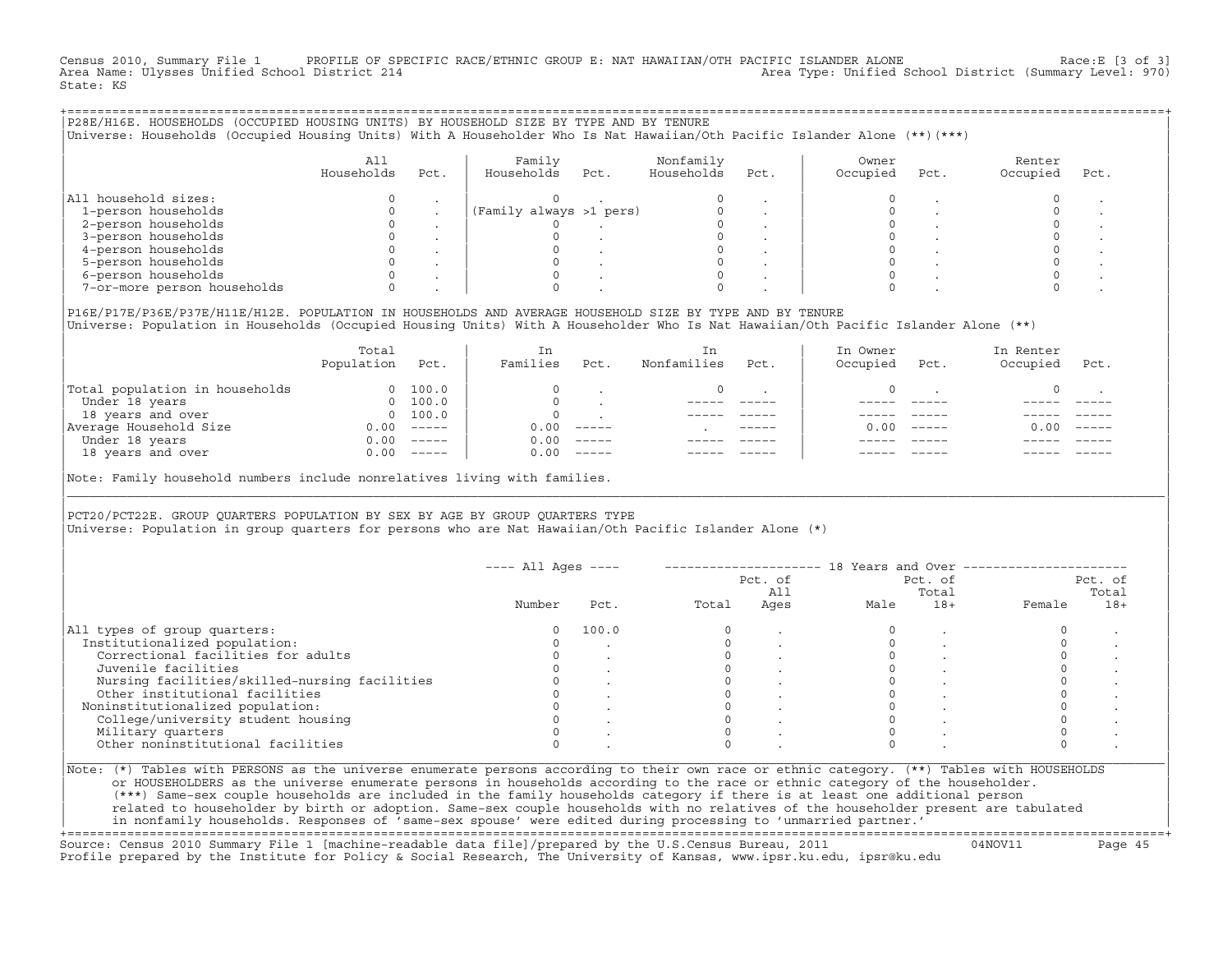Census 2010, Summary File 1 PROFILE OF SPECIFIC RACE/ETHNIC GROUP F: SOME OTHER RACE ALONE Race:F [1 of 3]<br>Area Name: Ulysses Unified School District 214 Area Type: Unified School District (Summary Level: 970) Area Type: Unified School District (Summary Level: 970) State: KS

| P29/P29F. POPULATION SUMMARY BY RESIDENCE TYPE FOR DESIGNATED UNIVERSE                                                                                       |  |  |  | P38F/39F. FAMILY TYPE BY PRESENCE AND AGE OF OWN OR RELATED CHILDREN                                                                                                                                                           |  |  |
|--------------------------------------------------------------------------------------------------------------------------------------------------------------|--|--|--|--------------------------------------------------------------------------------------------------------------------------------------------------------------------------------------------------------------------------------|--|--|
| Universe: PERSONS Who Are Some Other Race Alone                                                                                                              |  |  |  | Universe: Families With A Householder Who Is                                                                                                                                                                                   |  |  |
|                                                                                                                                                              |  |  |  | Some Other Race Alone (**) (***)                                                                                                                                                                                               |  |  |
|                                                                                                                                                              |  |  |  |                                                                                                                                                                                                                                |  |  |
|                                                                                                                                                              |  |  |  | By Presence of: Own Children Related Children<br>Families Pct.   Families Pct.                                                                                                                                                 |  |  |
|                                                                                                                                                              |  |  |  |                                                                                                                                                                                                                                |  |  |
| Population As % of Population of all Races<br>Total Persons: 1,107 14.2% of 7,769<br>In Households(*) 1,105 14.4% of 7,690<br>In Group Quarters 2 2.5% of 79 |  |  |  |                                                                                                                                                                                                                                |  |  |
|                                                                                                                                                              |  |  |  |                                                                                                                                                                                                                                |  |  |
|                                                                                                                                                              |  |  |  |                                                                                                                                                                                                                                |  |  |
|                                                                                                                                                              |  |  |  |                                                                                                                                                                                                                                |  |  |
|                                                                                                                                                              |  |  |  |                                                                                                                                                                                                                                |  |  |
|                                                                                                                                                              |  |  |  |                                                                                                                                                                                                                                |  |  |
|                                                                                                                                                              |  |  |  |                                                                                                                                                                                                                                |  |  |
|                                                                                                                                                              |  |  |  |                                                                                                                                                                                                                                |  |  |
|                                                                                                                                                              |  |  |  |                                                                                                                                                                                                                                |  |  |
|                                                                                                                                                              |  |  |  |                                                                                                                                                                                                                                |  |  |
|                                                                                                                                                              |  |  |  |                                                                                                                                                                                                                                |  |  |
|                                                                                                                                                              |  |  |  |                                                                                                                                                                                                                                |  |  |
|                                                                                                                                                              |  |  |  |                                                                                                                                                                                                                                |  |  |
|                                                                                                                                                              |  |  |  |                                                                                                                                                                                                                                |  |  |
|                                                                                                                                                              |  |  |  |                                                                                                                                                                                                                                |  |  |
|                                                                                                                                                              |  |  |  |                                                                                                                                                                                                                                |  |  |
|                                                                                                                                                              |  |  |  |                                                                                                                                                                                                                                |  |  |
|                                                                                                                                                              |  |  |  |                                                                                                                                                                                                                                |  |  |
|                                                                                                                                                              |  |  |  |                                                                                                                                                                                                                                |  |  |
|                                                                                                                                                              |  |  |  |                                                                                                                                                                                                                                |  |  |
|                                                                                                                                                              |  |  |  |                                                                                                                                                                                                                                |  |  |
|                                                                                                                                                              |  |  |  | P31F. RELATIONSHIP BY HOUSEHOLD TYPE FOR THE POPULATION UNDER 18 YEARS                                                                                                                                                         |  |  |
|                                                                                                                                                              |  |  |  |                                                                                                                                                                                                                                |  |  |
|                                                                                                                                                              |  |  |  |                                                                                                                                                                                                                                |  |  |
|                                                                                                                                                              |  |  |  |                                                                                                                                                                                                                                |  |  |
|                                                                                                                                                              |  |  |  |                                                                                                                                                                                                                                |  |  |
|                                                                                                                                                              |  |  |  |                                                                                                                                                                                                                                |  |  |
|                                                                                                                                                              |  |  |  |                                                                                                                                                                                                                                |  |  |
|                                                                                                                                                              |  |  |  |                                                                                                                                                                                                                                |  |  |
|                                                                                                                                                              |  |  |  |                                                                                                                                                                                                                                |  |  |
|                                                                                                                                                              |  |  |  |                                                                                                                                                                                                                                |  |  |
|                                                                                                                                                              |  |  |  |                                                                                                                                                                                                                                |  |  |
|                                                                                                                                                              |  |  |  |                                                                                                                                                                                                                                |  |  |
|                                                                                                                                                              |  |  |  |                                                                                                                                                                                                                                |  |  |
|                                                                                                                                                              |  |  |  |                                                                                                                                                                                                                                |  |  |
|                                                                                                                                                              |  |  |  |                                                                                                                                                                                                                                |  |  |
|                                                                                                                                                              |  |  |  |                                                                                                                                                                                                                                |  |  |
|                                                                                                                                                              |  |  |  |                                                                                                                                                                                                                                |  |  |
|                                                                                                                                                              |  |  |  |                                                                                                                                                                                                                                |  |  |
|                                                                                                                                                              |  |  |  |                                                                                                                                                                                                                                |  |  |
|                                                                                                                                                              |  |  |  |                                                                                                                                                                                                                                |  |  |
|                                                                                                                                                              |  |  |  | 0 to 17 and 18 to 64 and 18 to 64 and 18 to 64 and 18 to 64 and 18 to 64 and 18 to 64 and 18 to 64 and 18 to 64 and 18 to 64 and 18 to 64 58.3 and 18 to 64 and 18 to 64 and 18 to 64 and 18 to 64 and 18 to 64 and 18 to 65 p |  |  |
|                                                                                                                                                              |  |  |  |                                                                                                                                                                                                                                |  |  |
|                                                                                                                                                              |  |  |  |                                                                                                                                                                                                                                |  |  |
|                                                                                                                                                              |  |  |  |                                                                                                                                                                                                                                |  |  |
|                                                                                                                                                              |  |  |  |                                                                                                                                                                                                                                |  |  |

Source: Census 2010 Summary File 1 [machine-readable data file]/prepared by the U.S.Census Bureau, 2011 Page 46<br>Profile prepared by the Institute for Policy & Social Research, The University of Kansas, www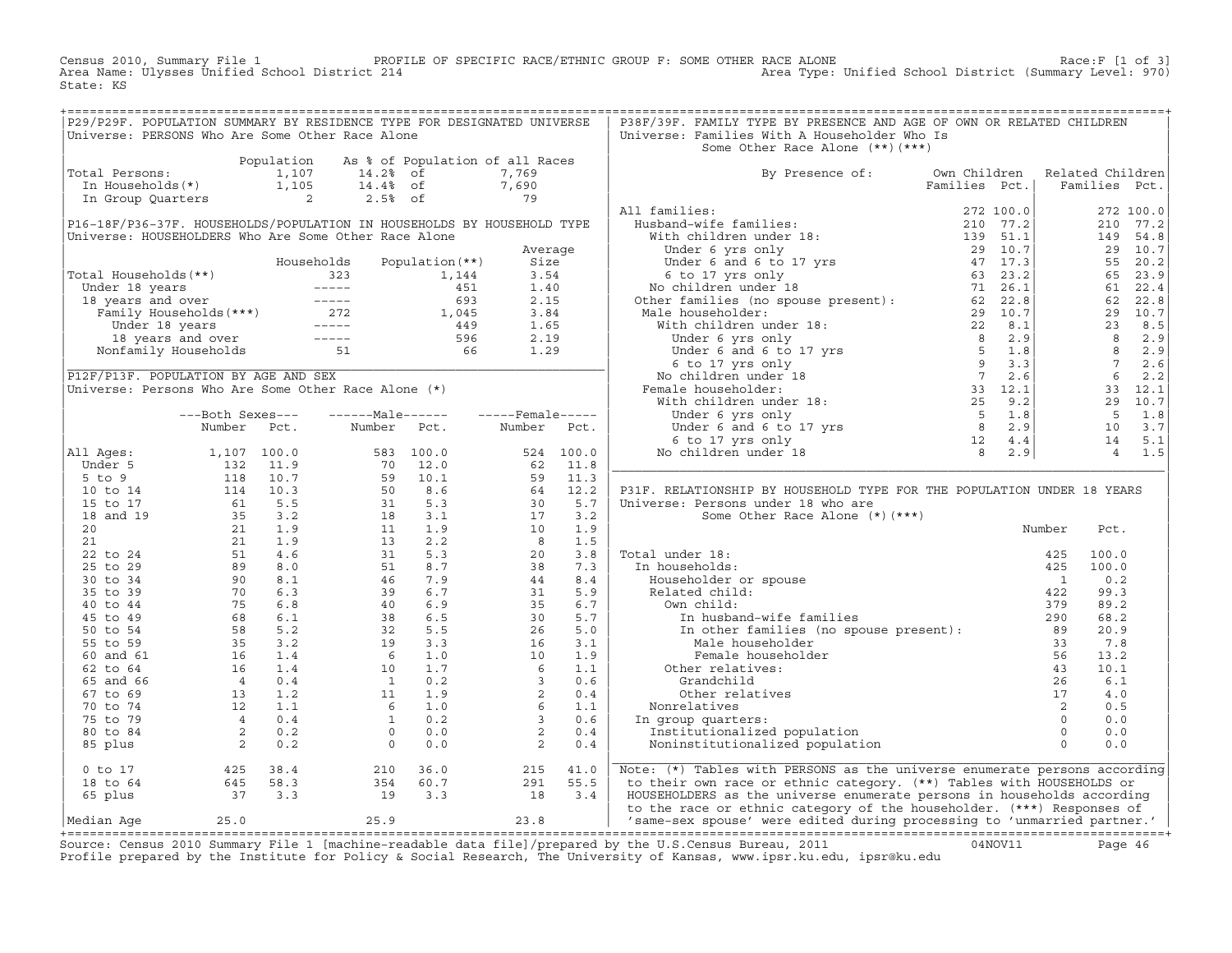Census 2010, Summary File 1 PROFILE OF SPECIFIC RACE/ETHNIC GROUP F: SOME OTHER RACE ALONE RACE OF SPECIFIC RACE ALONE<br>Area Name: Ulysses Unified School District 214 Area Type: Unified School District (Summary Level: 970) Area Type: Unified School District (Summary Level: 970) State: KS

| P29F/P34F. RELATIONSHIP BY HOUSEHOLD TYPE FOR ALL PERSONS & PERSONS 65+                                                                                                                                                                                                        |        |                                                    |                                               |                         |                           | PCT14F. PRESENCE OF MULTIGENERATIONAL HOUSEHOLDS                                                                                                                                |                                                                                                                                                                                                                                                                            |                 |           |
|--------------------------------------------------------------------------------------------------------------------------------------------------------------------------------------------------------------------------------------------------------------------------------|--------|----------------------------------------------------|-----------------------------------------------|-------------------------|---------------------------|---------------------------------------------------------------------------------------------------------------------------------------------------------------------------------|----------------------------------------------------------------------------------------------------------------------------------------------------------------------------------------------------------------------------------------------------------------------------|-----------------|-----------|
|                                                                                                                                                                                                                                                                                |        |                                                    |                                               |                         |                           |                                                                                                                                                                                 |                                                                                                                                                                                                                                                                            |                 |           |
| Universe: Persons Who Are Some Other Race Alone $(*)$ $(***)$                                                                                                                                                                                                                  |        |                                                    |                                               |                         |                           | Universe: Households With A Householder Who Is<br>Some Other Race Alone (**)                                                                                                    |                                                                                                                                                                                                                                                                            |                 |           |
|                                                                                                                                                                                                                                                                                |        |                                                    |                                               |                         |                           |                                                                                                                                                                                 |                                                                                                                                                                                                                                                                            |                 |           |
|                                                                                                                                                                                                                                                                                |        | All Ages<br>Pct.                                   |                                               | Number                  | 65 years and over<br>Pct. |                                                                                                                                                                                 |                                                                                                                                                                                                                                                                            | Number          | Pct.      |
|                                                                                                                                                                                                                                                                                | Number |                                                    |                                               |                         |                           |                                                                                                                                                                                 |                                                                                                                                                                                                                                                                            |                 |           |
|                                                                                                                                                                                                                                                                                |        |                                                    |                                               |                         |                           | Total:                                                                                                                                                                          |                                                                                                                                                                                                                                                                            |                 | 323 100.0 |
| Total:                                                                                                                                                                                                                                                                         | 1,107  | 100.0                                              |                                               |                         | 37 100.0                  | bcai.<br>Household has 3 or more generations and the case of 23<br>Household does not have 3+ generations 300                                                                   |                                                                                                                                                                                                                                                                            | 23              | 7.1       |
| :al:<br>n households:<br>In family households:<br>Householder:<br>In households:                                                                                                                                                                                               | 1,105  | 99.8                                               |                                               | 37                      | 100.0                     |                                                                                                                                                                                 |                                                                                                                                                                                                                                                                            |                 | 92.9      |
|                                                                                                                                                                                                                                                                                | 1,041  | 94.0                                               |                                               | 31                      | 83.8                      |                                                                                                                                                                                 |                                                                                                                                                                                                                                                                            |                 |           |
|                                                                                                                                                                                                                                                                                | 272    | 24.6                                               | $\begin{array}{c} 14 \\ 14 \\ 11 \end{array}$ |                         | 37.8                      |                                                                                                                                                                                 |                                                                                                                                                                                                                                                                            |                 |           |
| Male                                                                                                                                                                                                                                                                           | 210    | 19.0                                               |                                               |                         | 29.7                      |                                                                                                                                                                                 |                                                                                                                                                                                                                                                                            |                 |           |
| Female                                                                                                                                                                                                                                                                         | 62     |                                                    |                                               | $\overline{\mathbf{3}}$ | 8.1                       |                                                                                                                                                                                 |                                                                                                                                                                                                                                                                            |                 |           |
|                                                                                                                                                                                                                                                                                |        | $\begin{bmatrix} 5.6 \\ 17.8 \\ 1.3 \end{bmatrix}$ |                                               |                         |                           | PCT19F. NONRELATIVES BY HOUSEHOLD TYPE (*)(***)                                                                                                                                 |                                                                                                                                                                                                                                                                            |                 |           |
|                                                                                                                                                                                                                                                                                |        |                                                    |                                               |                         |                           | Universe: Nonrelatives who are                                                                                                                                                  |                                                                                                                                                                                                                                                                            |                 |           |
|                                                                                                                                                                                                                                                                                |        |                                                    |                                               |                         |                           |                                                                                                                                                                                 | Some Other Race Alone (Total: 48)                                                                                                                                                                                                                                          |                 |           |
|                                                                                                                                                                                                                                                                                |        |                                                    |                                               |                         |                           |                                                                                                                                                                                 |                                                                                                                                                                                                                                                                            |                 |           |
|                                                                                                                                                                                                                                                                                |        |                                                    |                                               |                         |                           |                                                                                                                                                                                 | In Family                                                                                                                                                                                                                                                                  | In Nonfamily    |           |
|                                                                                                                                                                                                                                                                                |        |                                                    |                                               |                         |                           |                                                                                                                                                                                 | Households                                                                                                                                                                                                                                                                 | Households      |           |
|                                                                                                                                                                                                                                                                                |        |                                                    |                                               |                         |                           |                                                                                                                                                                                 | Number Pct.                                                                                                                                                                                                                                                                | Number Pct.     |           |
|                                                                                                                                                                                                                                                                                |        |                                                    |                                               |                         |                           |                                                                                                                                                                                 |                                                                                                                                                                                                                                                                            |                 |           |
|                                                                                                                                                                                                                                                                                |        |                                                    |                                               |                         |                           |                                                                                                                                                                                 |                                                                                                                                                                                                                                                                            |                 |           |
|                                                                                                                                                                                                                                                                                |        |                                                    |                                               |                         |                           |                                                                                                                                                                                 |                                                                                                                                                                                                                                                                            |                 |           |
|                                                                                                                                                                                                                                                                                |        |                                                    |                                               |                         |                           |                                                                                                                                                                                 |                                                                                                                                                                                                                                                                            |                 |           |
|                                                                                                                                                                                                                                                                                |        |                                                    |                                               |                         |                           | Nonrelatives: 35 100.0 13 100.0<br>Roomer or boarder 2 5.7 0 0.0<br>Housemate or roommate 9 25.7 4 30.8<br>Unmarried partner 19 54.3 6 46.2<br>Other nonrelatives 5 14.3 3 23.1 |                                                                                                                                                                                                                                                                            |                 |           |
|                                                                                                                                                                                                                                                                                |        |                                                    |                                               |                         |                           |                                                                                                                                                                                 |                                                                                                                                                                                                                                                                            |                 |           |
|                                                                                                                                                                                                                                                                                |        |                                                    |                                               |                         |                           |                                                                                                                                                                                 |                                                                                                                                                                                                                                                                            |                 |           |
|                                                                                                                                                                                                                                                                                |        |                                                    |                                               |                         |                           |                                                                                                                                                                                 |                                                                                                                                                                                                                                                                            |                 |           |
| readic process and the special of the special control of the special control of the special control of the special control of the special control of the special control of the special control of the special control of the                                                  |        |                                                    |                                               |                         |                           |                                                                                                                                                                                 |                                                                                                                                                                                                                                                                            |                 |           |
|                                                                                                                                                                                                                                                                                |        |                                                    |                                               |                         |                           | H17F. HOUSING UNITS BY HOUSEHOLDER'S AGE AND TENURE                                                                                                                             |                                                                                                                                                                                                                                                                            |                 |           |
|                                                                                                                                                                                                                                                                                |        |                                                    |                                               |                         |                           | Universe: Occupied Housing Units With A Householder Who Is                                                                                                                      |                                                                                                                                                                                                                                                                            |                 |           |
|                                                                                                                                                                                                                                                                                |        |                                                    |                                               |                         |                           | Some Other Race Alone (**)                                                                                                                                                      |                                                                                                                                                                                                                                                                            |                 |           |
|                                                                                                                                                                                                                                                                                |        |                                                    |                                               |                         |                           |                                                                                                                                                                                 |                                                                                                                                                                                                                                                                            |                 |           |
|                                                                                                                                                                                                                                                                                |        |                                                    |                                               |                         |                           | Age of                                                                                                                                                                          | Owner Occupied                                                                                                                                                                                                                                                             | Renter Occupied |           |
|                                                                                                                                                                                                                                                                                |        |                                                    |                                               |                         |                           |                                                                                                                                                                                 |                                                                                                                                                                                                                                                                            | Number Pct.     |           |
|                                                                                                                                                                                                                                                                                |        |                                                    |                                               |                         |                           |                                                                                                                                                                                 |                                                                                                                                                                                                                                                                            |                 |           |
|                                                                                                                                                                                                                                                                                |        |                                                    |                                               |                         |                           | All Ages:                                                                                                                                                                       |                                                                                                                                                                                                                                                                            |                 |           |
| $(\#)$ For 65 yrs & over, includes children, siblings, etc. not shown separately                                                                                                                                                                                               |        |                                                    |                                               |                         |                           | 15 to 24                                                                                                                                                                        |                                                                                                                                                                                                                                                                            |                 |           |
|                                                                                                                                                                                                                                                                                |        |                                                    |                                               |                         |                           | 25 to 34                                                                                                                                                                        |                                                                                                                                                                                                                                                                            |                 |           |
|                                                                                                                                                                                                                                                                                |        |                                                    |                                               |                         |                           | 35 to 44                                                                                                                                                                        |                                                                                                                                                                                                                                                                            |                 |           |
|                                                                                                                                                                                                                                                                                |        |                                                    |                                               |                         |                           | 45 to 54                                                                                                                                                                        |                                                                                                                                                                                                                                                                            |                 |           |
| P18F. HOUSEHOLD TYPE                                                                                                                                                                                                                                                           |        |                                                    |                                               |                         |                           | 55 to 59                                                                                                                                                                        | $\begin{array}{cccc} 222 & 100.0 & & & & 101 & 100.0 \\ 15 & 6.8 & & 18 & 17.8 \\ 43 & 19.4 & & 36 & 35.6 \\ 61 & 27.5 & & 17 & 16.8 \\ 57 & 25.7 & & 16 & 15.8 \\ 18 & 8.1 & & 5 & 5.0 \\ 12 & 5.4 & & 5 & 5.0 \\ 3 & 1.4 & & 0 & 0.0 \\ 0 & 0.0 & & 0 & 0.0 \end{array}$ |                 |           |
| Universe: Households with a Householder Who is                                                                                                                                                                                                                                 |        |                                                    |                                               |                         |                           | 60 to 64                                                                                                                                                                        |                                                                                                                                                                                                                                                                            |                 |           |
| Some Other Race Alone (**)                                                                                                                                                                                                                                                     |        |                                                    |                                               |                         |                           | 65 to 74                                                                                                                                                                        |                                                                                                                                                                                                                                                                            |                 |           |
|                                                                                                                                                                                                                                                                                |        |                                                    | Number Pct.                                   |                         |                           | 75 to 84                                                                                                                                                                        |                                                                                                                                                                                                                                                                            |                 |           |
|                                                                                                                                                                                                                                                                                |        |                                                    |                                               |                         |                           | 85 and over                                                                                                                                                                     |                                                                                                                                                                                                                                                                            |                 |           |
| Total:                                                                                                                                                                                                                                                                         |        |                                                    |                                               | 323 100.0               |                           |                                                                                                                                                                                 |                                                                                                                                                                                                                                                                            |                 |           |
| Family households (***):                                                                                                                                                                                                                                                       |        |                                                    |                                               | 272 84.2                |                           |                                                                                                                                                                                 |                                                                                                                                                                                                                                                                            |                 |           |
| Husband-wife families                                                                                                                                                                                                                                                          |        |                                                    | $272$ $84.2$<br>210 $65.0$                    |                         |                           | Note: $(*)$ Tables with PERSONS as the universe enumerate persons                                                                                                               |                                                                                                                                                                                                                                                                            |                 |           |
| Other families:                                                                                                                                                                                                                                                                |        |                                                    |                                               |                         |                           | according to their own race or ethnic category. (**) Tables with                                                                                                                |                                                                                                                                                                                                                                                                            |                 |           |
|                                                                                                                                                                                                                                                                                |        |                                                    |                                               |                         |                           | HOUSEHOLDS or HOUSEHOLDERS as the universe enumerate persons in                                                                                                                 |                                                                                                                                                                                                                                                                            |                 |           |
|                                                                                                                                                                                                                                                                                |        |                                                    |                                               |                         |                           | households according to the race or ethnic category of the                                                                                                                      |                                                                                                                                                                                                                                                                            |                 |           |
| Nonfamily households:                                                                                                                                                                                                                                                          |        |                                                    |                                               |                         |                           | householder. (***) Responses of 'same-sex spouse' were edited                                                                                                                   |                                                                                                                                                                                                                                                                            |                 |           |
| Householder living alone                                                                                                                                                                                                                                                       |        |                                                    |                                               |                         |                           | during processing to 'unmarried partner.'                                                                                                                                       |                                                                                                                                                                                                                                                                            |                 |           |
| Householder not living alone                                                                                                                                                                                                                                                   |        |                                                    |                                               |                         |                           |                                                                                                                                                                                 |                                                                                                                                                                                                                                                                            |                 |           |
| And the multiples:<br>Male householder, no wife present<br>Female householder, no husband present<br>Family households:<br>15.8<br>15.8<br>15.8<br>15.8<br>15.9<br>16<br>29 00<br>16<br>16<br>16<br>29 00<br>33<br>10.2<br>51 15.8<br>15.8<br>16<br>20<br>12.4<br>16<br>20<br> |        |                                                    |                                               |                         |                           |                                                                                                                                                                                 |                                                                                                                                                                                                                                                                            |                 |           |
|                                                                                                                                                                                                                                                                                |        |                                                    |                                               |                         |                           |                                                                                                                                                                                 |                                                                                                                                                                                                                                                                            |                 |           |
|                                                                                                                                                                                                                                                                                |        |                                                    |                                               |                         |                           |                                                                                                                                                                                 |                                                                                                                                                                                                                                                                            |                 |           |

+===================================================================================================================================================+Source: Census 2010 Summary File 1 [machine−readable data file]/prepared by the U.S.Census Bureau, 2011 04NOV11 Page 47 Profile prepared by the Institute for Policy & Social Research, The University of Kansas, www.ipsr.ku.edu, ipsr@ku.edu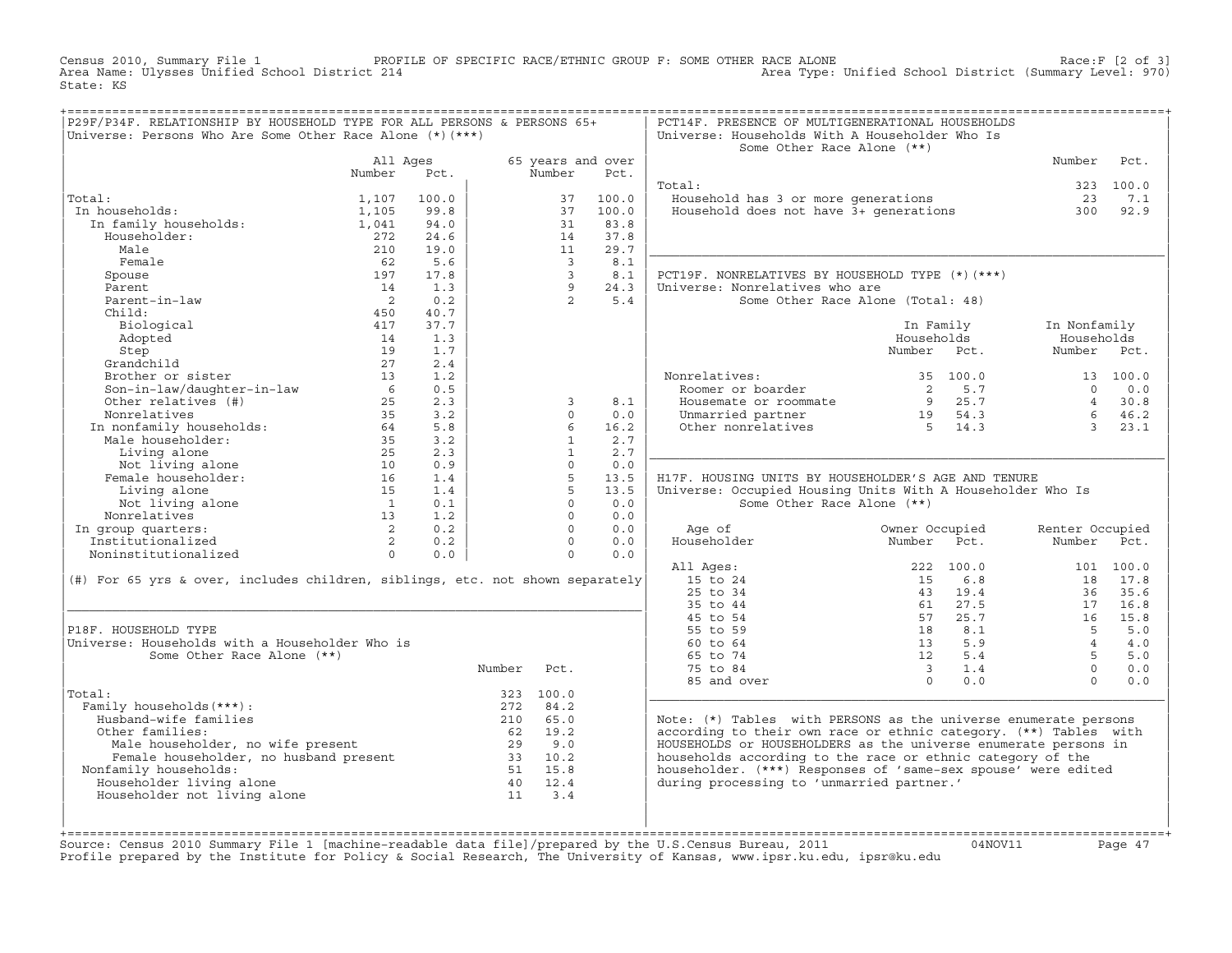Census 2010, Summary File 1 PROFILE OF SPECIFIC RACE/ETHNIC GROUP F: SOME OTHER RACE ALONE Rach of 3]<br>Area Name: Ulysses Unified School District 214 Area Type: Unified School District (Summary Level: 970) Area Type: Unified School District (Summary Level: 970) State: KS

+===================================================================================================================================================+|P28F/H16F. HOUSEHOLDS (OCCUPIED HOUSING UNITS) BY HOUSEHOLD SIZE BY TYPE AND BY TENURE | |Universe: Households (Occupied Housing Units) With A Householder Who Is Some Other Race Alone (\*\*)(\*\*\*) |

|                             | All<br>Households | Pct.  | Family<br>Households    | Pct.  | Nonfamily<br>Households | Pct.  | Owner<br>Occupied | Pct.      | Renter<br>Occupied | Pct.  |  |
|-----------------------------|-------------------|-------|-------------------------|-------|-------------------------|-------|-------------------|-----------|--------------------|-------|--|
| household sizes:<br>All     | 323               | 100.0 | 272                     | 100.0 | 51                      | 100.0 |                   | 222 100.0 | 101                | 100.0 |  |
| 1-person households         | 40                | 12.4  | (Family always >1 pers) |       | 40                      | 78.4  | 19                | 8.6       | 21                 | 20.8  |  |
| 2-person households         | 56                | 17.3  | 48                      | 17.6  | 8                       | 15.7  | 39                | 17.6      |                    | 16.8  |  |
| 3-person households         | 70                | 21.7  | 68                      | 25.0  |                         | 3.9   | 46                | 20.7      | 24                 | 23.8  |  |
| 4-person households         | 72                | 22.3  |                         | 26.1  |                         | 2.0   | 52                | 23.4      | 20                 | 19.8  |  |
| 5-person households         | 41                | 12.7  | 41                      | 15.1  | $\Omega$                | 0.0   | 32                | 14.4      |                    | 8.9   |  |
| 6-person households         | 24                | 7.4   | 2.4                     | 8.8   | $\Omega$                | 0.0   | 19                | 8.6       |                    | 5.0   |  |
| 7-or-more person households | 20                | 6.2   | 20                      | 7.4   | $\Omega$                | 0.0   | 15                | 6.8       |                    | 5.0   |  |

|P16F/P17F/P36F/P37F/H11F/H12F. POPULATION IN HOUSEHOLDS AND AVERAGE HOUSEHOLD SIZE BY TYPE AND BY TENURE | Universe: Population in Households (Occupied Housing Units) With A Householder Who Is Some Other Race Alone (\*\*)

|                                | Total<br>Population | Pct.         | In<br>Families | Pct.                      | In.<br>Nonfamilies | Pct.     | In Owner<br>Occupied | Pct.                      | In Renter<br>Occupied | Pct.        |
|--------------------------------|---------------------|--------------|----------------|---------------------------|--------------------|----------|----------------------|---------------------------|-----------------------|-------------|
| Total population in households |                     | 1,144 100.0  | 1,045          | 91.3                      | 66                 | 5.8      | 825                  | 72.1                      | 319                   | 27.9        |
| Under 18 years                 | 451                 | 100.0        | 449            | 99.6                      |                    |          |                      |                           |                       |             |
| 18 years and over              | 693                 | 100.0        | 596            | 86.0                      |                    |          |                      |                           |                       |             |
| Average Household Size         |                     | $3.54$ ----- | 3.84           | $------$                  | 1.29               | $------$ | 372                  | $\qquad \qquad - - - - -$ | 3.16                  | $------$    |
| Under 18 years                 | $\pm 0.40$          | $------$     | 1.65           | $------$                  |                    |          |                      |                           |                       |             |
| 18 years and over              |                     | $2.15$ ----- | 2.19           | $\qquad \qquad - - - - -$ |                    |          |                      |                           |                       | $- - - - -$ |
|                                |                     |              |                |                           |                    |          |                      |                           |                       |             |

Note: Family household numbers include nonrelatives living with families.

| | PCT20/PCT22F. GROUP OUARTERS POPULATION BY SEX BY AGE BY GROUP OUARTERS TYPE Universe: Population in group quarters for persons who are Some Other Race Alone (\*)

|                                               | $---$ All Ages $---$ |       |       | Pct. of<br>All | 18 Years and Over ------------- | Pct. of<br>Total |        | Pct. of<br>Total |
|-----------------------------------------------|----------------------|-------|-------|----------------|---------------------------------|------------------|--------|------------------|
|                                               | Number               | Pct.  | Total | Ages           | Male                            | $18+$            | Female | $18+$            |
| All types of group quarters:                  | 2                    | 100.0 |       | 100.0          |                                 | 50.0             |        | 50.0             |
| Institutionalized population:                 | 2                    | 100.0 |       | 100.0          |                                 | 50.0             |        | 50.0             |
| Correctional facilities for adults            |                      | 0.0   |       | 0.0            |                                 | 0.0              |        | 0.0              |
| Juvenile facilities                           |                      | 0.0   |       | 0.0            |                                 | 0.0              |        | 0.0              |
| Nursing facilities/skilled-nursing facilities | 2                    | 100.0 |       | 100.0          |                                 | 50.0             |        | 50.0             |
| Other institutional facilities                |                      | 0.0   |       | 0.0            |                                 | 0.0              |        | 0.0              |
| Noninstitutionalized population:              |                      | 0.0   |       | 0.0            |                                 | 0.0              |        | 0.0              |
| College/university student housing            |                      | 0.0   |       | 0.0            |                                 | 0.0              |        | 0.0              |
| Military quarters                             |                      | 0.0   |       | 0.0            |                                 | 0.0              |        | 0.0              |
| Other noninstitutional facilities             |                      | 0.0   |       | 0.0            |                                 | 0.0              |        | 0.0              |

|\_\_\_\_\_\_\_\_\_\_\_\_\_\_\_\_\_\_\_\_\_\_\_\_\_\_\_\_\_\_\_\_\_\_\_\_\_\_\_\_\_\_\_\_\_\_\_\_\_\_\_\_\_\_\_\_\_\_\_\_\_\_\_\_\_\_\_\_\_\_\_\_\_\_\_\_\_\_\_\_\_\_\_\_\_\_\_\_\_\_\_\_\_\_\_\_\_\_\_\_\_\_\_\_\_\_\_\_\_\_\_\_\_\_\_\_\_\_\_\_\_\_\_\_\_\_\_\_\_\_\_\_\_\_\_\_\_\_\_\_\_\_\_\_\_\_\_|

| |

|Note: (\*) Tables with PERSONS as the universe enumerate persons according to their own race or ethnic category. (\*\*) Tables with HOUSEHOLDS | or HOUSEHOLDERS as the universe enumerate persons in households according to the race or ethnic category of the householder. | (\*\*\*) Same−sex couple households are included in the family households category if there is at least one additional person | | related to householder by birth or adoption. Same−sex couple households with no relatives of the householder present are tabulated | | in nonfamily households. Responses of 'same−sex spouse' were edited during processing to 'unmarried partner.' |

+===================================================================================================================================================+ Source: Census 2010 Summary File 1 [machine−readable data file]/prepared by the U.S.Census Bureau, 2011 04NOV11 Page 48 Profile prepared by the Institute for Policy & Social Research, The University of Kansas, www.ipsr.ku.edu, ipsr@ku.edu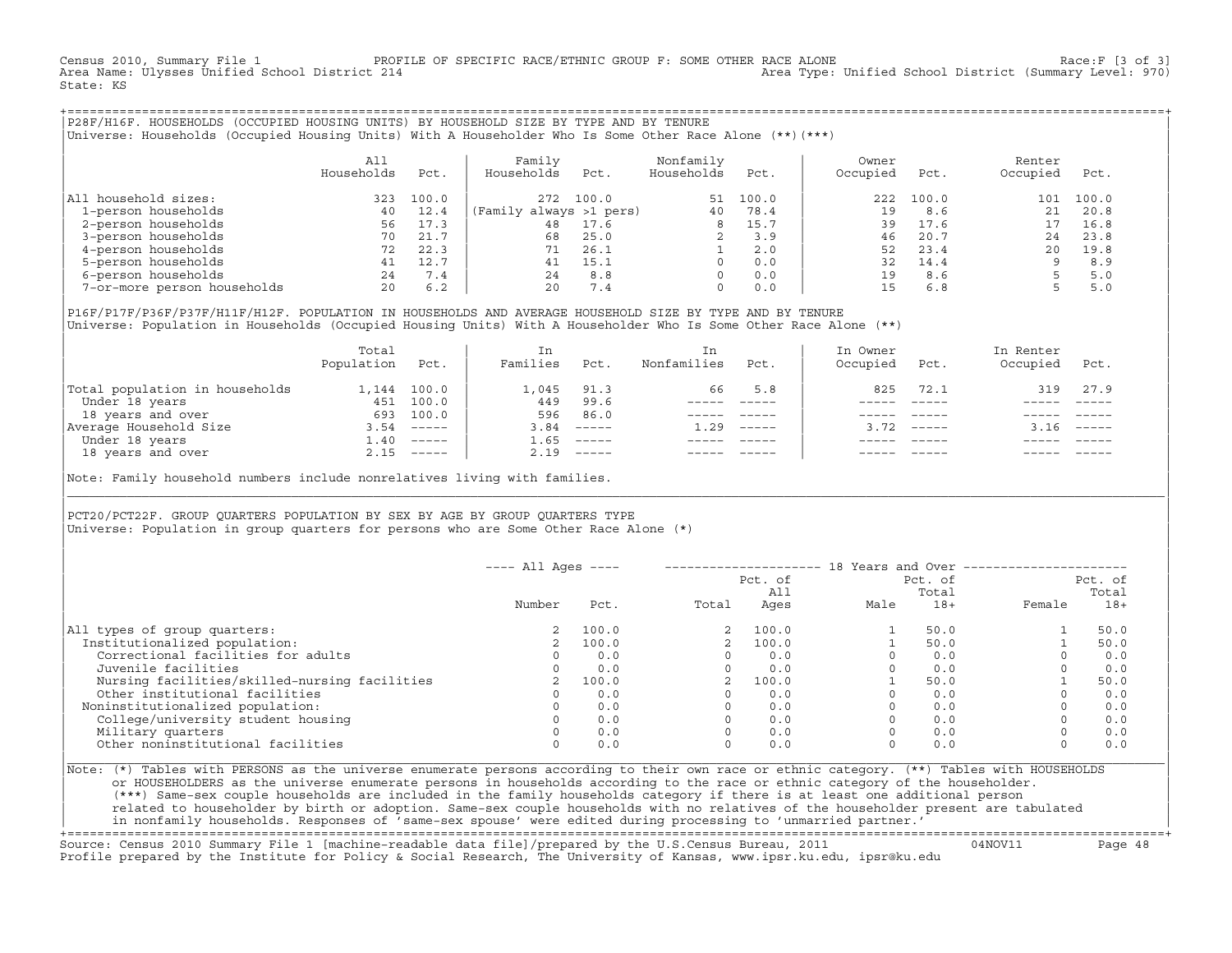Census 2010, Summary File 1 PROFILE OF SPECIFIC RACE/ETHNIC GROUP G: TWO OR MORE RACES Race:G [1 of 3] Area Name: Ulysses Unified School District 214 Area Type: Unified School District (Summary Level: 970) State: KS

+===================================================================================================================================================+

| Universe: PERSONS Who Are Two or More Races<br>Two or More Races $(**)$ $(***)$<br>As % of Population of all Races<br>Population<br>By Presence of:<br>Own Children<br>Related Children<br>Total Persons:<br>181<br>$2.3%$ of<br>7,769<br>181<br>$2.4%$ of<br>7,690<br>Families Pct.<br>In Households(*)<br>Families Pct.<br>$\circ$<br>$0.0%$ of<br>79<br>In Group Quarters<br>All families:<br>37 100.0<br>37 100.0<br>P16-18G/P36-37G. HOUSEHOLDS/POPULATION IN HOUSEHOLDS BY HOUSEHOLD TYPE<br>Husband-wife families:<br>26 70.3<br>26 70.3<br>Universe: HOUSEHOLDERS Who Are Two or More Races<br>With children under 18:<br>17 45.9<br>19 51.4<br>4 10.8<br>Under 6 yrs only<br>4 10.8<br>Average<br>Size<br>4 10.8<br>$5^{\circ}$<br>13.5<br>Households<br>Population $(**)$<br>Under 6 and 6 to 17 yrs<br>9 24.3<br>Total Households (**)<br>3.29<br>6 to 17 yrs only<br>10<br>27.0<br>48<br>158<br>9<br>$\begin{array}{cccccc} - & - & - & - & - \\ \end{array}$<br>61<br>1.27<br>No children under 18<br>24.3<br>$7\overline{ }$<br>18.9<br>Under 18 years<br>Other families (no spouse present):<br>$\qquad \qquad - - - - -$<br>97<br>2.02<br>11 29.7<br>29.7<br>18 years and over<br>11<br>37<br>Family Households (***)<br>138<br>3.73<br>Male householder:<br>7 18.9<br>$7\overline{ }$<br>18.9<br>$\frac{1}{2} \frac{1}{2} \frac{1}{2} \frac{1}{2} \frac{1}{2} \frac{1}{2} \frac{1}{2} \frac{1}{2} \frac{1}{2} \frac{1}{2} \frac{1}{2} \frac{1}{2} \frac{1}{2} \frac{1}{2} \frac{1}{2} \frac{1}{2} \frac{1}{2} \frac{1}{2} \frac{1}{2} \frac{1}{2} \frac{1}{2} \frac{1}{2} \frac{1}{2} \frac{1}{2} \frac{1}{2} \frac{1}{2} \frac{1}{2} \frac{1}{2} \frac{1}{2} \frac{1}{2} \frac{1}{2} \frac{$<br>60<br>With children under 18:<br>4 10.8<br>5<br>13.5<br>Under 18 years<br>1.62<br>$\frac{1}{2} \frac{1}{2} \frac{1}{2} \frac{1}{2} \frac{1}{2} \frac{1}{2} \frac{1}{2} \frac{1}{2} \frac{1}{2} \frac{1}{2} \frac{1}{2} \frac{1}{2} \frac{1}{2} \frac{1}{2} \frac{1}{2} \frac{1}{2} \frac{1}{2} \frac{1}{2} \frac{1}{2} \frac{1}{2} \frac{1}{2} \frac{1}{2} \frac{1}{2} \frac{1}{2} \frac{1}{2} \frac{1}{2} \frac{1}{2} \frac{1}{2} \frac{1}{2} \frac{1}{2} \frac{1}{2} \frac{$<br>78<br>2.11<br>$\mathbf{1}$<br>2.7<br>$\mathbf{1}$<br>2.7<br>18 years and over<br>Under 6 yrs only<br>Under $6$ and $6$ to $17$ yrs<br>$6$ to $17$ yrs only<br>11<br>1.36<br>2<br>$\overline{2}$<br>15<br>5.4<br>5.4<br>Nonfamily Households<br>2<br>1<br>5.4<br>6 to 17 yrs only<br>2.7<br>$\overline{3}$<br>$\overline{2}$<br>P12G/P13G. POPULATION BY AGE AND SEX<br>No children under 18<br>8.1<br>5.4<br>Universe: Persons Who Are Two or More Races (*)<br>Female householder:<br>4 10.8<br>$\overline{4}$<br>10.8<br>4 10.8<br>10.8<br>With children under 18:<br>$4\overline{ }$<br>$---Male----$<br>1<br>2.7<br>$\mathbf{1}$<br>2.7<br>---Both Sexes---<br>$---$ Female -----<br>Under 6 yrs only<br>Under $6$ and $6$ to $17$ yrs<br>$6$ to $17$ yrs only<br>$\Omega$<br>$\circ$<br>Pct.<br>Number<br>Pct.<br>Number<br>0.0<br>0.0<br>Number<br>Pct.<br>$\mathcal{E}$<br>$\mathbf{3}$<br>6 to 17 yrs only<br>8.1<br>8.1<br>$\Omega$<br>0.0<br>All Ages:<br>181 100.0<br>93 100.0<br>88 100.0<br>No children under 18<br>0.0<br>$\Omega$<br>Under 5<br>31<br>17.1<br>17<br>18.3<br>14<br>15.9<br>13.3<br>16.1<br>9<br>10.2<br>$5$ to 9<br>24<br>15<br>8.8<br>8<br>8.6<br>8<br>9.1<br>16<br>P31G. RELATIONSHIP BY HOUSEHOLD TYPE FOR THE POPULATION UNDER 18 YEARS<br>10 to 14<br>6.1<br>6.5<br>5<br>5.7<br>11<br>6<br>Universe: Persons under 18 who are<br>15 to 17<br>$6\overline{6}$<br>3.3<br>$\overline{3}$<br>3.2<br>$\overline{3}$<br>3.4<br>18 and 19<br>Two or More Races $(*)$ $(***)$<br>1.7<br>2.2<br>$\overline{3}$<br>$2^{\circ}$<br>$\mathbf{1}$<br>1.1<br>20<br>Number<br>Pct.<br>21<br>$\Omega$<br>0.0<br>$\Omega$<br>0.0<br>$\Omega$<br>0.0<br>$4\overline{ }$<br>8<br>4.4<br>4.3<br>$\overline{4}$<br>4.5<br>Total under 18:<br>22 to 24<br>82<br>100.0<br>6.6<br>$\overline{4}$<br>4.3<br>8<br>9.1<br>25 to 29<br>12<br>In households:<br>100.0<br>82<br>7.7<br>9<br>9.7<br>5<br>5.7<br>14<br>Householder or spouse<br>30 to 34<br>$\Omega$<br>0.0<br>$7^{\circ}$<br>11<br>7.5<br>$\overline{4}$<br>35 to 39<br>6.1<br>4.5<br>Related child:<br>82<br>100.0<br>$7^{\circ}$<br>3.9<br>$\overline{4}$<br>4.3<br>$\overline{3}$<br>3.4<br>Own child:<br>84.1<br>40 to 44<br>69<br>7.2<br>$\overline{4}$<br>4.3<br>9<br>10.2<br>13<br>In husband-wife families<br>52<br>45 to 49<br>63.4<br>$\circ$<br>0.0<br>2.2<br>$\overline{4}$<br>4.3<br>In other families (no spouse present):<br>50 to 54<br>$\overline{4}$<br>17<br>20.7<br>5<br>$7\overline{ }$<br>3.9<br>5.7<br>55 to 59<br>2<br>2.2<br>Male householder<br>- 6<br>7.3<br>$\overline{a}$<br>1<br>1<br>60 and 61<br>1.1<br>1.1<br>1.1<br>Female householder<br>11<br>13.4<br>$\Omega$<br>$\Omega$<br>0.0<br>$\Omega$<br>0.0<br>0.0<br>62 to 64<br>Other relatives:<br>13<br>15.9<br>2<br>1.1<br>0.0<br>2<br>2.3<br>65 and 66<br>$\circ$<br>Grandchild<br>13<br>15.9<br>2<br>$\mathbf{1}$<br>1.1<br>$\mathbf{1}$<br>1.1<br>1.1<br>Other relatives<br>$\circ$<br>0.0<br>67 to 69<br>$\mathbf{3}$<br>1.7<br>$\mathbf{1}$<br>1.1<br>2<br>2.3<br>70 to 74<br>Nonrelatives<br>$\Omega$<br>0.0<br>$\overline{4}$<br>2.2<br>1.1<br>$\overline{3}$<br>75 to 79<br>$\mathbf{1}$<br>3.4<br>$\Omega$<br>In group quarters:<br>0.0<br>$\circ$<br>0.0<br>$\overline{0}$<br>0.0<br>$\circ$<br>0.0<br>Institutionalized population<br>$\circ$<br>80 to 84<br>0.0<br>0.6<br>$\Omega$<br>0.0<br>1.1<br>$\Omega$<br>0.0<br>85 plus<br>1<br>$\mathbf{1}$<br>Noninstitutionalized population<br>Note: (*) Tables with PERSONS as the universe enumerate persons according<br>$0$ to $17$<br>82<br>45.3<br>46<br>49.5<br>36<br>40.9<br>47.3<br>43<br>48.9<br>to their own race or ethnic category. (**) Tables with HOUSEHOLDS or<br>18 to 64<br>87<br>48.1<br>44<br>HOUSEHOLDERS as the universe enumerate persons in households according<br>6.6<br>3.2<br>9<br>10.2<br>65 plus<br>12<br>$\overline{3}$<br>to the race or ethnic category of the householder. (***) Responses of<br>20.8<br>18.3<br>24.5<br>'same-sex spouse' were edited during processing to 'unmarried partner.'<br>Median Age | P29/P29G. POPULATION SUMMARY BY RESIDENCE TYPE FOR DESIGNATED UNIVERSE |  |  |  | P38G/39G. FAMILY TYPE BY PRESENCE AND AGE OF OWN OR RELATED CHILDREN |  |  |
|--------------------------------------------------------------------------------------------------------------------------------------------------------------------------------------------------------------------------------------------------------------------------------------------------------------------------------------------------------------------------------------------------------------------------------------------------------------------------------------------------------------------------------------------------------------------------------------------------------------------------------------------------------------------------------------------------------------------------------------------------------------------------------------------------------------------------------------------------------------------------------------------------------------------------------------------------------------------------------------------------------------------------------------------------------------------------------------------------------------------------------------------------------------------------------------------------------------------------------------------------------------------------------------------------------------------------------------------------------------------------------------------------------------------------------------------------------------------------------------------------------------------------------------------------------------------------------------------------------------------------------------------------------------------------------------------------------------------------------------------------------------------------------------------------------------------------------------------------------------------------------------------------------------------------------------------------------------------------------------------------------------------------------------------------------------------------------------------------------------------------------------------------------------------------------------------------------------------------------------------------------------------------------------------------------------------------------------------------------------------------------------------------------------------------------------------------------------------------------------------------------------------------------------------------------------------------------------------------------------------------------------------------------------------------------------------------------------------------------------------------------------------------------------------------------------------------------------------------------------------------------------------------------------------------------------------------------------------------------------------------------------------------------------------------------------------------------------------------------------------------------------------------------------------------------------------------------------------------------------------------------------------------------------------------------------------------------------------------------------------------------------------------------------------------------------------------------------------------------------------------------------------------------------------------------------------------------------------------------------------------------------------------------------------------------------------------------------------------------------------------------------------------------------------------------------------------------------------------------------------------------------------------------------------------------------------------------------------------------------------------------------------------------------------------------------------------------------------------------------------------------------------------------------------------------------------------------------------------------------------------------------------------------------------------------------------------------------------------------------------------------------------------------------------------------------------------------------------------------------------------------------------------------------------------------------------------------------------------------------------------------------------------------------------------------------------------------------------------------------------------------------------------------------------------------------------------------------------------------------------------------------------------------------------------------------------------------------------------------------------------------------------------------------------------------------------------------------------------------------------------------------------------------------------------------------------------------------------------------------------------------------------------------------------------------------------------------------------------------------------------------------------------------------------------------------------------------------------------------------------------------------------------------------------------------------------------------------------------------------------------------------------------------------------------------------------------------------------------------------------------------------------------------------------------------------------------------------------------------------------------------------------------------------------------------------------------------------------------------------------------------------------------------------------------------------------------------------------------------------------------------------------------------------------------------------------------------------------------------------------------------------------|------------------------------------------------------------------------|--|--|--|----------------------------------------------------------------------|--|--|
|                                                                                                                                                                                                                                                                                                                                                                                                                                                                                                                                                                                                                                                                                                                                                                                                                                                                                                                                                                                                                                                                                                                                                                                                                                                                                                                                                                                                                                                                                                                                                                                                                                                                                                                                                                                                                                                                                                                                                                                                                                                                                                                                                                                                                                                                                                                                                                                                                                                                                                                                                                                                                                                                                                                                                                                                                                                                                                                                                                                                                                                                                                                                                                                                                                                                                                                                                                                                                                                                                                                                                                                                                                                                                                                                                                                                                                                                                                                                                                                                                                                                                                                                                                                                                                                                                                                                                                                                                                                                                                                                                                                                                                                                                                                                                                                                                                                                                                                                                                                                                                                                                                                                                                                                                                                                                                                                                                                                                                                                                                                                                                                                                                                                                                                                                                                                                                                                                                                                                                                                                                                                                                                                                                                                                                                                    |                                                                        |  |  |  | Universe: Families With A Householder Who Is                         |  |  |
|                                                                                                                                                                                                                                                                                                                                                                                                                                                                                                                                                                                                                                                                                                                                                                                                                                                                                                                                                                                                                                                                                                                                                                                                                                                                                                                                                                                                                                                                                                                                                                                                                                                                                                                                                                                                                                                                                                                                                                                                                                                                                                                                                                                                                                                                                                                                                                                                                                                                                                                                                                                                                                                                                                                                                                                                                                                                                                                                                                                                                                                                                                                                                                                                                                                                                                                                                                                                                                                                                                                                                                                                                                                                                                                                                                                                                                                                                                                                                                                                                                                                                                                                                                                                                                                                                                                                                                                                                                                                                                                                                                                                                                                                                                                                                                                                                                                                                                                                                                                                                                                                                                                                                                                                                                                                                                                                                                                                                                                                                                                                                                                                                                                                                                                                                                                                                                                                                                                                                                                                                                                                                                                                                                                                                                                                    |                                                                        |  |  |  |                                                                      |  |  |
|                                                                                                                                                                                                                                                                                                                                                                                                                                                                                                                                                                                                                                                                                                                                                                                                                                                                                                                                                                                                                                                                                                                                                                                                                                                                                                                                                                                                                                                                                                                                                                                                                                                                                                                                                                                                                                                                                                                                                                                                                                                                                                                                                                                                                                                                                                                                                                                                                                                                                                                                                                                                                                                                                                                                                                                                                                                                                                                                                                                                                                                                                                                                                                                                                                                                                                                                                                                                                                                                                                                                                                                                                                                                                                                                                                                                                                                                                                                                                                                                                                                                                                                                                                                                                                                                                                                                                                                                                                                                                                                                                                                                                                                                                                                                                                                                                                                                                                                                                                                                                                                                                                                                                                                                                                                                                                                                                                                                                                                                                                                                                                                                                                                                                                                                                                                                                                                                                                                                                                                                                                                                                                                                                                                                                                                                    |                                                                        |  |  |  |                                                                      |  |  |
|                                                                                                                                                                                                                                                                                                                                                                                                                                                                                                                                                                                                                                                                                                                                                                                                                                                                                                                                                                                                                                                                                                                                                                                                                                                                                                                                                                                                                                                                                                                                                                                                                                                                                                                                                                                                                                                                                                                                                                                                                                                                                                                                                                                                                                                                                                                                                                                                                                                                                                                                                                                                                                                                                                                                                                                                                                                                                                                                                                                                                                                                                                                                                                                                                                                                                                                                                                                                                                                                                                                                                                                                                                                                                                                                                                                                                                                                                                                                                                                                                                                                                                                                                                                                                                                                                                                                                                                                                                                                                                                                                                                                                                                                                                                                                                                                                                                                                                                                                                                                                                                                                                                                                                                                                                                                                                                                                                                                                                                                                                                                                                                                                                                                                                                                                                                                                                                                                                                                                                                                                                                                                                                                                                                                                                                                    |                                                                        |  |  |  |                                                                      |  |  |
|                                                                                                                                                                                                                                                                                                                                                                                                                                                                                                                                                                                                                                                                                                                                                                                                                                                                                                                                                                                                                                                                                                                                                                                                                                                                                                                                                                                                                                                                                                                                                                                                                                                                                                                                                                                                                                                                                                                                                                                                                                                                                                                                                                                                                                                                                                                                                                                                                                                                                                                                                                                                                                                                                                                                                                                                                                                                                                                                                                                                                                                                                                                                                                                                                                                                                                                                                                                                                                                                                                                                                                                                                                                                                                                                                                                                                                                                                                                                                                                                                                                                                                                                                                                                                                                                                                                                                                                                                                                                                                                                                                                                                                                                                                                                                                                                                                                                                                                                                                                                                                                                                                                                                                                                                                                                                                                                                                                                                                                                                                                                                                                                                                                                                                                                                                                                                                                                                                                                                                                                                                                                                                                                                                                                                                                                    |                                                                        |  |  |  |                                                                      |  |  |
|                                                                                                                                                                                                                                                                                                                                                                                                                                                                                                                                                                                                                                                                                                                                                                                                                                                                                                                                                                                                                                                                                                                                                                                                                                                                                                                                                                                                                                                                                                                                                                                                                                                                                                                                                                                                                                                                                                                                                                                                                                                                                                                                                                                                                                                                                                                                                                                                                                                                                                                                                                                                                                                                                                                                                                                                                                                                                                                                                                                                                                                                                                                                                                                                                                                                                                                                                                                                                                                                                                                                                                                                                                                                                                                                                                                                                                                                                                                                                                                                                                                                                                                                                                                                                                                                                                                                                                                                                                                                                                                                                                                                                                                                                                                                                                                                                                                                                                                                                                                                                                                                                                                                                                                                                                                                                                                                                                                                                                                                                                                                                                                                                                                                                                                                                                                                                                                                                                                                                                                                                                                                                                                                                                                                                                                                    |                                                                        |  |  |  |                                                                      |  |  |
|                                                                                                                                                                                                                                                                                                                                                                                                                                                                                                                                                                                                                                                                                                                                                                                                                                                                                                                                                                                                                                                                                                                                                                                                                                                                                                                                                                                                                                                                                                                                                                                                                                                                                                                                                                                                                                                                                                                                                                                                                                                                                                                                                                                                                                                                                                                                                                                                                                                                                                                                                                                                                                                                                                                                                                                                                                                                                                                                                                                                                                                                                                                                                                                                                                                                                                                                                                                                                                                                                                                                                                                                                                                                                                                                                                                                                                                                                                                                                                                                                                                                                                                                                                                                                                                                                                                                                                                                                                                                                                                                                                                                                                                                                                                                                                                                                                                                                                                                                                                                                                                                                                                                                                                                                                                                                                                                                                                                                                                                                                                                                                                                                                                                                                                                                                                                                                                                                                                                                                                                                                                                                                                                                                                                                                                                    |                                                                        |  |  |  |                                                                      |  |  |
|                                                                                                                                                                                                                                                                                                                                                                                                                                                                                                                                                                                                                                                                                                                                                                                                                                                                                                                                                                                                                                                                                                                                                                                                                                                                                                                                                                                                                                                                                                                                                                                                                                                                                                                                                                                                                                                                                                                                                                                                                                                                                                                                                                                                                                                                                                                                                                                                                                                                                                                                                                                                                                                                                                                                                                                                                                                                                                                                                                                                                                                                                                                                                                                                                                                                                                                                                                                                                                                                                                                                                                                                                                                                                                                                                                                                                                                                                                                                                                                                                                                                                                                                                                                                                                                                                                                                                                                                                                                                                                                                                                                                                                                                                                                                                                                                                                                                                                                                                                                                                                                                                                                                                                                                                                                                                                                                                                                                                                                                                                                                                                                                                                                                                                                                                                                                                                                                                                                                                                                                                                                                                                                                                                                                                                                                    |                                                                        |  |  |  |                                                                      |  |  |
|                                                                                                                                                                                                                                                                                                                                                                                                                                                                                                                                                                                                                                                                                                                                                                                                                                                                                                                                                                                                                                                                                                                                                                                                                                                                                                                                                                                                                                                                                                                                                                                                                                                                                                                                                                                                                                                                                                                                                                                                                                                                                                                                                                                                                                                                                                                                                                                                                                                                                                                                                                                                                                                                                                                                                                                                                                                                                                                                                                                                                                                                                                                                                                                                                                                                                                                                                                                                                                                                                                                                                                                                                                                                                                                                                                                                                                                                                                                                                                                                                                                                                                                                                                                                                                                                                                                                                                                                                                                                                                                                                                                                                                                                                                                                                                                                                                                                                                                                                                                                                                                                                                                                                                                                                                                                                                                                                                                                                                                                                                                                                                                                                                                                                                                                                                                                                                                                                                                                                                                                                                                                                                                                                                                                                                                                    |                                                                        |  |  |  |                                                                      |  |  |
|                                                                                                                                                                                                                                                                                                                                                                                                                                                                                                                                                                                                                                                                                                                                                                                                                                                                                                                                                                                                                                                                                                                                                                                                                                                                                                                                                                                                                                                                                                                                                                                                                                                                                                                                                                                                                                                                                                                                                                                                                                                                                                                                                                                                                                                                                                                                                                                                                                                                                                                                                                                                                                                                                                                                                                                                                                                                                                                                                                                                                                                                                                                                                                                                                                                                                                                                                                                                                                                                                                                                                                                                                                                                                                                                                                                                                                                                                                                                                                                                                                                                                                                                                                                                                                                                                                                                                                                                                                                                                                                                                                                                                                                                                                                                                                                                                                                                                                                                                                                                                                                                                                                                                                                                                                                                                                                                                                                                                                                                                                                                                                                                                                                                                                                                                                                                                                                                                                                                                                                                                                                                                                                                                                                                                                                                    |                                                                        |  |  |  |                                                                      |  |  |
|                                                                                                                                                                                                                                                                                                                                                                                                                                                                                                                                                                                                                                                                                                                                                                                                                                                                                                                                                                                                                                                                                                                                                                                                                                                                                                                                                                                                                                                                                                                                                                                                                                                                                                                                                                                                                                                                                                                                                                                                                                                                                                                                                                                                                                                                                                                                                                                                                                                                                                                                                                                                                                                                                                                                                                                                                                                                                                                                                                                                                                                                                                                                                                                                                                                                                                                                                                                                                                                                                                                                                                                                                                                                                                                                                                                                                                                                                                                                                                                                                                                                                                                                                                                                                                                                                                                                                                                                                                                                                                                                                                                                                                                                                                                                                                                                                                                                                                                                                                                                                                                                                                                                                                                                                                                                                                                                                                                                                                                                                                                                                                                                                                                                                                                                                                                                                                                                                                                                                                                                                                                                                                                                                                                                                                                                    |                                                                        |  |  |  |                                                                      |  |  |
|                                                                                                                                                                                                                                                                                                                                                                                                                                                                                                                                                                                                                                                                                                                                                                                                                                                                                                                                                                                                                                                                                                                                                                                                                                                                                                                                                                                                                                                                                                                                                                                                                                                                                                                                                                                                                                                                                                                                                                                                                                                                                                                                                                                                                                                                                                                                                                                                                                                                                                                                                                                                                                                                                                                                                                                                                                                                                                                                                                                                                                                                                                                                                                                                                                                                                                                                                                                                                                                                                                                                                                                                                                                                                                                                                                                                                                                                                                                                                                                                                                                                                                                                                                                                                                                                                                                                                                                                                                                                                                                                                                                                                                                                                                                                                                                                                                                                                                                                                                                                                                                                                                                                                                                                                                                                                                                                                                                                                                                                                                                                                                                                                                                                                                                                                                                                                                                                                                                                                                                                                                                                                                                                                                                                                                                                    |                                                                        |  |  |  |                                                                      |  |  |
|                                                                                                                                                                                                                                                                                                                                                                                                                                                                                                                                                                                                                                                                                                                                                                                                                                                                                                                                                                                                                                                                                                                                                                                                                                                                                                                                                                                                                                                                                                                                                                                                                                                                                                                                                                                                                                                                                                                                                                                                                                                                                                                                                                                                                                                                                                                                                                                                                                                                                                                                                                                                                                                                                                                                                                                                                                                                                                                                                                                                                                                                                                                                                                                                                                                                                                                                                                                                                                                                                                                                                                                                                                                                                                                                                                                                                                                                                                                                                                                                                                                                                                                                                                                                                                                                                                                                                                                                                                                                                                                                                                                                                                                                                                                                                                                                                                                                                                                                                                                                                                                                                                                                                                                                                                                                                                                                                                                                                                                                                                                                                                                                                                                                                                                                                                                                                                                                                                                                                                                                                                                                                                                                                                                                                                                                    |                                                                        |  |  |  |                                                                      |  |  |
|                                                                                                                                                                                                                                                                                                                                                                                                                                                                                                                                                                                                                                                                                                                                                                                                                                                                                                                                                                                                                                                                                                                                                                                                                                                                                                                                                                                                                                                                                                                                                                                                                                                                                                                                                                                                                                                                                                                                                                                                                                                                                                                                                                                                                                                                                                                                                                                                                                                                                                                                                                                                                                                                                                                                                                                                                                                                                                                                                                                                                                                                                                                                                                                                                                                                                                                                                                                                                                                                                                                                                                                                                                                                                                                                                                                                                                                                                                                                                                                                                                                                                                                                                                                                                                                                                                                                                                                                                                                                                                                                                                                                                                                                                                                                                                                                                                                                                                                                                                                                                                                                                                                                                                                                                                                                                                                                                                                                                                                                                                                                                                                                                                                                                                                                                                                                                                                                                                                                                                                                                                                                                                                                                                                                                                                                    |                                                                        |  |  |  |                                                                      |  |  |
|                                                                                                                                                                                                                                                                                                                                                                                                                                                                                                                                                                                                                                                                                                                                                                                                                                                                                                                                                                                                                                                                                                                                                                                                                                                                                                                                                                                                                                                                                                                                                                                                                                                                                                                                                                                                                                                                                                                                                                                                                                                                                                                                                                                                                                                                                                                                                                                                                                                                                                                                                                                                                                                                                                                                                                                                                                                                                                                                                                                                                                                                                                                                                                                                                                                                                                                                                                                                                                                                                                                                                                                                                                                                                                                                                                                                                                                                                                                                                                                                                                                                                                                                                                                                                                                                                                                                                                                                                                                                                                                                                                                                                                                                                                                                                                                                                                                                                                                                                                                                                                                                                                                                                                                                                                                                                                                                                                                                                                                                                                                                                                                                                                                                                                                                                                                                                                                                                                                                                                                                                                                                                                                                                                                                                                                                    |                                                                        |  |  |  |                                                                      |  |  |
|                                                                                                                                                                                                                                                                                                                                                                                                                                                                                                                                                                                                                                                                                                                                                                                                                                                                                                                                                                                                                                                                                                                                                                                                                                                                                                                                                                                                                                                                                                                                                                                                                                                                                                                                                                                                                                                                                                                                                                                                                                                                                                                                                                                                                                                                                                                                                                                                                                                                                                                                                                                                                                                                                                                                                                                                                                                                                                                                                                                                                                                                                                                                                                                                                                                                                                                                                                                                                                                                                                                                                                                                                                                                                                                                                                                                                                                                                                                                                                                                                                                                                                                                                                                                                                                                                                                                                                                                                                                                                                                                                                                                                                                                                                                                                                                                                                                                                                                                                                                                                                                                                                                                                                                                                                                                                                                                                                                                                                                                                                                                                                                                                                                                                                                                                                                                                                                                                                                                                                                                                                                                                                                                                                                                                                                                    |                                                                        |  |  |  |                                                                      |  |  |
|                                                                                                                                                                                                                                                                                                                                                                                                                                                                                                                                                                                                                                                                                                                                                                                                                                                                                                                                                                                                                                                                                                                                                                                                                                                                                                                                                                                                                                                                                                                                                                                                                                                                                                                                                                                                                                                                                                                                                                                                                                                                                                                                                                                                                                                                                                                                                                                                                                                                                                                                                                                                                                                                                                                                                                                                                                                                                                                                                                                                                                                                                                                                                                                                                                                                                                                                                                                                                                                                                                                                                                                                                                                                                                                                                                                                                                                                                                                                                                                                                                                                                                                                                                                                                                                                                                                                                                                                                                                                                                                                                                                                                                                                                                                                                                                                                                                                                                                                                                                                                                                                                                                                                                                                                                                                                                                                                                                                                                                                                                                                                                                                                                                                                                                                                                                                                                                                                                                                                                                                                                                                                                                                                                                                                                                                    |                                                                        |  |  |  |                                                                      |  |  |
|                                                                                                                                                                                                                                                                                                                                                                                                                                                                                                                                                                                                                                                                                                                                                                                                                                                                                                                                                                                                                                                                                                                                                                                                                                                                                                                                                                                                                                                                                                                                                                                                                                                                                                                                                                                                                                                                                                                                                                                                                                                                                                                                                                                                                                                                                                                                                                                                                                                                                                                                                                                                                                                                                                                                                                                                                                                                                                                                                                                                                                                                                                                                                                                                                                                                                                                                                                                                                                                                                                                                                                                                                                                                                                                                                                                                                                                                                                                                                                                                                                                                                                                                                                                                                                                                                                                                                                                                                                                                                                                                                                                                                                                                                                                                                                                                                                                                                                                                                                                                                                                                                                                                                                                                                                                                                                                                                                                                                                                                                                                                                                                                                                                                                                                                                                                                                                                                                                                                                                                                                                                                                                                                                                                                                                                                    |                                                                        |  |  |  |                                                                      |  |  |
|                                                                                                                                                                                                                                                                                                                                                                                                                                                                                                                                                                                                                                                                                                                                                                                                                                                                                                                                                                                                                                                                                                                                                                                                                                                                                                                                                                                                                                                                                                                                                                                                                                                                                                                                                                                                                                                                                                                                                                                                                                                                                                                                                                                                                                                                                                                                                                                                                                                                                                                                                                                                                                                                                                                                                                                                                                                                                                                                                                                                                                                                                                                                                                                                                                                                                                                                                                                                                                                                                                                                                                                                                                                                                                                                                                                                                                                                                                                                                                                                                                                                                                                                                                                                                                                                                                                                                                                                                                                                                                                                                                                                                                                                                                                                                                                                                                                                                                                                                                                                                                                                                                                                                                                                                                                                                                                                                                                                                                                                                                                                                                                                                                                                                                                                                                                                                                                                                                                                                                                                                                                                                                                                                                                                                                                                    |                                                                        |  |  |  |                                                                      |  |  |
|                                                                                                                                                                                                                                                                                                                                                                                                                                                                                                                                                                                                                                                                                                                                                                                                                                                                                                                                                                                                                                                                                                                                                                                                                                                                                                                                                                                                                                                                                                                                                                                                                                                                                                                                                                                                                                                                                                                                                                                                                                                                                                                                                                                                                                                                                                                                                                                                                                                                                                                                                                                                                                                                                                                                                                                                                                                                                                                                                                                                                                                                                                                                                                                                                                                                                                                                                                                                                                                                                                                                                                                                                                                                                                                                                                                                                                                                                                                                                                                                                                                                                                                                                                                                                                                                                                                                                                                                                                                                                                                                                                                                                                                                                                                                                                                                                                                                                                                                                                                                                                                                                                                                                                                                                                                                                                                                                                                                                                                                                                                                                                                                                                                                                                                                                                                                                                                                                                                                                                                                                                                                                                                                                                                                                                                                    |                                                                        |  |  |  |                                                                      |  |  |
|                                                                                                                                                                                                                                                                                                                                                                                                                                                                                                                                                                                                                                                                                                                                                                                                                                                                                                                                                                                                                                                                                                                                                                                                                                                                                                                                                                                                                                                                                                                                                                                                                                                                                                                                                                                                                                                                                                                                                                                                                                                                                                                                                                                                                                                                                                                                                                                                                                                                                                                                                                                                                                                                                                                                                                                                                                                                                                                                                                                                                                                                                                                                                                                                                                                                                                                                                                                                                                                                                                                                                                                                                                                                                                                                                                                                                                                                                                                                                                                                                                                                                                                                                                                                                                                                                                                                                                                                                                                                                                                                                                                                                                                                                                                                                                                                                                                                                                                                                                                                                                                                                                                                                                                                                                                                                                                                                                                                                                                                                                                                                                                                                                                                                                                                                                                                                                                                                                                                                                                                                                                                                                                                                                                                                                                                    |                                                                        |  |  |  |                                                                      |  |  |
|                                                                                                                                                                                                                                                                                                                                                                                                                                                                                                                                                                                                                                                                                                                                                                                                                                                                                                                                                                                                                                                                                                                                                                                                                                                                                                                                                                                                                                                                                                                                                                                                                                                                                                                                                                                                                                                                                                                                                                                                                                                                                                                                                                                                                                                                                                                                                                                                                                                                                                                                                                                                                                                                                                                                                                                                                                                                                                                                                                                                                                                                                                                                                                                                                                                                                                                                                                                                                                                                                                                                                                                                                                                                                                                                                                                                                                                                                                                                                                                                                                                                                                                                                                                                                                                                                                                                                                                                                                                                                                                                                                                                                                                                                                                                                                                                                                                                                                                                                                                                                                                                                                                                                                                                                                                                                                                                                                                                                                                                                                                                                                                                                                                                                                                                                                                                                                                                                                                                                                                                                                                                                                                                                                                                                                                                    |                                                                        |  |  |  |                                                                      |  |  |
|                                                                                                                                                                                                                                                                                                                                                                                                                                                                                                                                                                                                                                                                                                                                                                                                                                                                                                                                                                                                                                                                                                                                                                                                                                                                                                                                                                                                                                                                                                                                                                                                                                                                                                                                                                                                                                                                                                                                                                                                                                                                                                                                                                                                                                                                                                                                                                                                                                                                                                                                                                                                                                                                                                                                                                                                                                                                                                                                                                                                                                                                                                                                                                                                                                                                                                                                                                                                                                                                                                                                                                                                                                                                                                                                                                                                                                                                                                                                                                                                                                                                                                                                                                                                                                                                                                                                                                                                                                                                                                                                                                                                                                                                                                                                                                                                                                                                                                                                                                                                                                                                                                                                                                                                                                                                                                                                                                                                                                                                                                                                                                                                                                                                                                                                                                                                                                                                                                                                                                                                                                                                                                                                                                                                                                                                    |                                                                        |  |  |  |                                                                      |  |  |
|                                                                                                                                                                                                                                                                                                                                                                                                                                                                                                                                                                                                                                                                                                                                                                                                                                                                                                                                                                                                                                                                                                                                                                                                                                                                                                                                                                                                                                                                                                                                                                                                                                                                                                                                                                                                                                                                                                                                                                                                                                                                                                                                                                                                                                                                                                                                                                                                                                                                                                                                                                                                                                                                                                                                                                                                                                                                                                                                                                                                                                                                                                                                                                                                                                                                                                                                                                                                                                                                                                                                                                                                                                                                                                                                                                                                                                                                                                                                                                                                                                                                                                                                                                                                                                                                                                                                                                                                                                                                                                                                                                                                                                                                                                                                                                                                                                                                                                                                                                                                                                                                                                                                                                                                                                                                                                                                                                                                                                                                                                                                                                                                                                                                                                                                                                                                                                                                                                                                                                                                                                                                                                                                                                                                                                                                    |                                                                        |  |  |  |                                                                      |  |  |
|                                                                                                                                                                                                                                                                                                                                                                                                                                                                                                                                                                                                                                                                                                                                                                                                                                                                                                                                                                                                                                                                                                                                                                                                                                                                                                                                                                                                                                                                                                                                                                                                                                                                                                                                                                                                                                                                                                                                                                                                                                                                                                                                                                                                                                                                                                                                                                                                                                                                                                                                                                                                                                                                                                                                                                                                                                                                                                                                                                                                                                                                                                                                                                                                                                                                                                                                                                                                                                                                                                                                                                                                                                                                                                                                                                                                                                                                                                                                                                                                                                                                                                                                                                                                                                                                                                                                                                                                                                                                                                                                                                                                                                                                                                                                                                                                                                                                                                                                                                                                                                                                                                                                                                                                                                                                                                                                                                                                                                                                                                                                                                                                                                                                                                                                                                                                                                                                                                                                                                                                                                                                                                                                                                                                                                                                    |                                                                        |  |  |  |                                                                      |  |  |
|                                                                                                                                                                                                                                                                                                                                                                                                                                                                                                                                                                                                                                                                                                                                                                                                                                                                                                                                                                                                                                                                                                                                                                                                                                                                                                                                                                                                                                                                                                                                                                                                                                                                                                                                                                                                                                                                                                                                                                                                                                                                                                                                                                                                                                                                                                                                                                                                                                                                                                                                                                                                                                                                                                                                                                                                                                                                                                                                                                                                                                                                                                                                                                                                                                                                                                                                                                                                                                                                                                                                                                                                                                                                                                                                                                                                                                                                                                                                                                                                                                                                                                                                                                                                                                                                                                                                                                                                                                                                                                                                                                                                                                                                                                                                                                                                                                                                                                                                                                                                                                                                                                                                                                                                                                                                                                                                                                                                                                                                                                                                                                                                                                                                                                                                                                                                                                                                                                                                                                                                                                                                                                                                                                                                                                                                    |                                                                        |  |  |  |                                                                      |  |  |
|                                                                                                                                                                                                                                                                                                                                                                                                                                                                                                                                                                                                                                                                                                                                                                                                                                                                                                                                                                                                                                                                                                                                                                                                                                                                                                                                                                                                                                                                                                                                                                                                                                                                                                                                                                                                                                                                                                                                                                                                                                                                                                                                                                                                                                                                                                                                                                                                                                                                                                                                                                                                                                                                                                                                                                                                                                                                                                                                                                                                                                                                                                                                                                                                                                                                                                                                                                                                                                                                                                                                                                                                                                                                                                                                                                                                                                                                                                                                                                                                                                                                                                                                                                                                                                                                                                                                                                                                                                                                                                                                                                                                                                                                                                                                                                                                                                                                                                                                                                                                                                                                                                                                                                                                                                                                                                                                                                                                                                                                                                                                                                                                                                                                                                                                                                                                                                                                                                                                                                                                                                                                                                                                                                                                                                                                    |                                                                        |  |  |  |                                                                      |  |  |
|                                                                                                                                                                                                                                                                                                                                                                                                                                                                                                                                                                                                                                                                                                                                                                                                                                                                                                                                                                                                                                                                                                                                                                                                                                                                                                                                                                                                                                                                                                                                                                                                                                                                                                                                                                                                                                                                                                                                                                                                                                                                                                                                                                                                                                                                                                                                                                                                                                                                                                                                                                                                                                                                                                                                                                                                                                                                                                                                                                                                                                                                                                                                                                                                                                                                                                                                                                                                                                                                                                                                                                                                                                                                                                                                                                                                                                                                                                                                                                                                                                                                                                                                                                                                                                                                                                                                                                                                                                                                                                                                                                                                                                                                                                                                                                                                                                                                                                                                                                                                                                                                                                                                                                                                                                                                                                                                                                                                                                                                                                                                                                                                                                                                                                                                                                                                                                                                                                                                                                                                                                                                                                                                                                                                                                                                    |                                                                        |  |  |  |                                                                      |  |  |
|                                                                                                                                                                                                                                                                                                                                                                                                                                                                                                                                                                                                                                                                                                                                                                                                                                                                                                                                                                                                                                                                                                                                                                                                                                                                                                                                                                                                                                                                                                                                                                                                                                                                                                                                                                                                                                                                                                                                                                                                                                                                                                                                                                                                                                                                                                                                                                                                                                                                                                                                                                                                                                                                                                                                                                                                                                                                                                                                                                                                                                                                                                                                                                                                                                                                                                                                                                                                                                                                                                                                                                                                                                                                                                                                                                                                                                                                                                                                                                                                                                                                                                                                                                                                                                                                                                                                                                                                                                                                                                                                                                                                                                                                                                                                                                                                                                                                                                                                                                                                                                                                                                                                                                                                                                                                                                                                                                                                                                                                                                                                                                                                                                                                                                                                                                                                                                                                                                                                                                                                                                                                                                                                                                                                                                                                    |                                                                        |  |  |  |                                                                      |  |  |
|                                                                                                                                                                                                                                                                                                                                                                                                                                                                                                                                                                                                                                                                                                                                                                                                                                                                                                                                                                                                                                                                                                                                                                                                                                                                                                                                                                                                                                                                                                                                                                                                                                                                                                                                                                                                                                                                                                                                                                                                                                                                                                                                                                                                                                                                                                                                                                                                                                                                                                                                                                                                                                                                                                                                                                                                                                                                                                                                                                                                                                                                                                                                                                                                                                                                                                                                                                                                                                                                                                                                                                                                                                                                                                                                                                                                                                                                                                                                                                                                                                                                                                                                                                                                                                                                                                                                                                                                                                                                                                                                                                                                                                                                                                                                                                                                                                                                                                                                                                                                                                                                                                                                                                                                                                                                                                                                                                                                                                                                                                                                                                                                                                                                                                                                                                                                                                                                                                                                                                                                                                                                                                                                                                                                                                                                    |                                                                        |  |  |  |                                                                      |  |  |
|                                                                                                                                                                                                                                                                                                                                                                                                                                                                                                                                                                                                                                                                                                                                                                                                                                                                                                                                                                                                                                                                                                                                                                                                                                                                                                                                                                                                                                                                                                                                                                                                                                                                                                                                                                                                                                                                                                                                                                                                                                                                                                                                                                                                                                                                                                                                                                                                                                                                                                                                                                                                                                                                                                                                                                                                                                                                                                                                                                                                                                                                                                                                                                                                                                                                                                                                                                                                                                                                                                                                                                                                                                                                                                                                                                                                                                                                                                                                                                                                                                                                                                                                                                                                                                                                                                                                                                                                                                                                                                                                                                                                                                                                                                                                                                                                                                                                                                                                                                                                                                                                                                                                                                                                                                                                                                                                                                                                                                                                                                                                                                                                                                                                                                                                                                                                                                                                                                                                                                                                                                                                                                                                                                                                                                                                    |                                                                        |  |  |  |                                                                      |  |  |
|                                                                                                                                                                                                                                                                                                                                                                                                                                                                                                                                                                                                                                                                                                                                                                                                                                                                                                                                                                                                                                                                                                                                                                                                                                                                                                                                                                                                                                                                                                                                                                                                                                                                                                                                                                                                                                                                                                                                                                                                                                                                                                                                                                                                                                                                                                                                                                                                                                                                                                                                                                                                                                                                                                                                                                                                                                                                                                                                                                                                                                                                                                                                                                                                                                                                                                                                                                                                                                                                                                                                                                                                                                                                                                                                                                                                                                                                                                                                                                                                                                                                                                                                                                                                                                                                                                                                                                                                                                                                                                                                                                                                                                                                                                                                                                                                                                                                                                                                                                                                                                                                                                                                                                                                                                                                                                                                                                                                                                                                                                                                                                                                                                                                                                                                                                                                                                                                                                                                                                                                                                                                                                                                                                                                                                                                    |                                                                        |  |  |  |                                                                      |  |  |
|                                                                                                                                                                                                                                                                                                                                                                                                                                                                                                                                                                                                                                                                                                                                                                                                                                                                                                                                                                                                                                                                                                                                                                                                                                                                                                                                                                                                                                                                                                                                                                                                                                                                                                                                                                                                                                                                                                                                                                                                                                                                                                                                                                                                                                                                                                                                                                                                                                                                                                                                                                                                                                                                                                                                                                                                                                                                                                                                                                                                                                                                                                                                                                                                                                                                                                                                                                                                                                                                                                                                                                                                                                                                                                                                                                                                                                                                                                                                                                                                                                                                                                                                                                                                                                                                                                                                                                                                                                                                                                                                                                                                                                                                                                                                                                                                                                                                                                                                                                                                                                                                                                                                                                                                                                                                                                                                                                                                                                                                                                                                                                                                                                                                                                                                                                                                                                                                                                                                                                                                                                                                                                                                                                                                                                                                    |                                                                        |  |  |  |                                                                      |  |  |
|                                                                                                                                                                                                                                                                                                                                                                                                                                                                                                                                                                                                                                                                                                                                                                                                                                                                                                                                                                                                                                                                                                                                                                                                                                                                                                                                                                                                                                                                                                                                                                                                                                                                                                                                                                                                                                                                                                                                                                                                                                                                                                                                                                                                                                                                                                                                                                                                                                                                                                                                                                                                                                                                                                                                                                                                                                                                                                                                                                                                                                                                                                                                                                                                                                                                                                                                                                                                                                                                                                                                                                                                                                                                                                                                                                                                                                                                                                                                                                                                                                                                                                                                                                                                                                                                                                                                                                                                                                                                                                                                                                                                                                                                                                                                                                                                                                                                                                                                                                                                                                                                                                                                                                                                                                                                                                                                                                                                                                                                                                                                                                                                                                                                                                                                                                                                                                                                                                                                                                                                                                                                                                                                                                                                                                                                    |                                                                        |  |  |  |                                                                      |  |  |
|                                                                                                                                                                                                                                                                                                                                                                                                                                                                                                                                                                                                                                                                                                                                                                                                                                                                                                                                                                                                                                                                                                                                                                                                                                                                                                                                                                                                                                                                                                                                                                                                                                                                                                                                                                                                                                                                                                                                                                                                                                                                                                                                                                                                                                                                                                                                                                                                                                                                                                                                                                                                                                                                                                                                                                                                                                                                                                                                                                                                                                                                                                                                                                                                                                                                                                                                                                                                                                                                                                                                                                                                                                                                                                                                                                                                                                                                                                                                                                                                                                                                                                                                                                                                                                                                                                                                                                                                                                                                                                                                                                                                                                                                                                                                                                                                                                                                                                                                                                                                                                                                                                                                                                                                                                                                                                                                                                                                                                                                                                                                                                                                                                                                                                                                                                                                                                                                                                                                                                                                                                                                                                                                                                                                                                                                    |                                                                        |  |  |  |                                                                      |  |  |
|                                                                                                                                                                                                                                                                                                                                                                                                                                                                                                                                                                                                                                                                                                                                                                                                                                                                                                                                                                                                                                                                                                                                                                                                                                                                                                                                                                                                                                                                                                                                                                                                                                                                                                                                                                                                                                                                                                                                                                                                                                                                                                                                                                                                                                                                                                                                                                                                                                                                                                                                                                                                                                                                                                                                                                                                                                                                                                                                                                                                                                                                                                                                                                                                                                                                                                                                                                                                                                                                                                                                                                                                                                                                                                                                                                                                                                                                                                                                                                                                                                                                                                                                                                                                                                                                                                                                                                                                                                                                                                                                                                                                                                                                                                                                                                                                                                                                                                                                                                                                                                                                                                                                                                                                                                                                                                                                                                                                                                                                                                                                                                                                                                                                                                                                                                                                                                                                                                                                                                                                                                                                                                                                                                                                                                                                    |                                                                        |  |  |  |                                                                      |  |  |
|                                                                                                                                                                                                                                                                                                                                                                                                                                                                                                                                                                                                                                                                                                                                                                                                                                                                                                                                                                                                                                                                                                                                                                                                                                                                                                                                                                                                                                                                                                                                                                                                                                                                                                                                                                                                                                                                                                                                                                                                                                                                                                                                                                                                                                                                                                                                                                                                                                                                                                                                                                                                                                                                                                                                                                                                                                                                                                                                                                                                                                                                                                                                                                                                                                                                                                                                                                                                                                                                                                                                                                                                                                                                                                                                                                                                                                                                                                                                                                                                                                                                                                                                                                                                                                                                                                                                                                                                                                                                                                                                                                                                                                                                                                                                                                                                                                                                                                                                                                                                                                                                                                                                                                                                                                                                                                                                                                                                                                                                                                                                                                                                                                                                                                                                                                                                                                                                                                                                                                                                                                                                                                                                                                                                                                                                    |                                                                        |  |  |  |                                                                      |  |  |
|                                                                                                                                                                                                                                                                                                                                                                                                                                                                                                                                                                                                                                                                                                                                                                                                                                                                                                                                                                                                                                                                                                                                                                                                                                                                                                                                                                                                                                                                                                                                                                                                                                                                                                                                                                                                                                                                                                                                                                                                                                                                                                                                                                                                                                                                                                                                                                                                                                                                                                                                                                                                                                                                                                                                                                                                                                                                                                                                                                                                                                                                                                                                                                                                                                                                                                                                                                                                                                                                                                                                                                                                                                                                                                                                                                                                                                                                                                                                                                                                                                                                                                                                                                                                                                                                                                                                                                                                                                                                                                                                                                                                                                                                                                                                                                                                                                                                                                                                                                                                                                                                                                                                                                                                                                                                                                                                                                                                                                                                                                                                                                                                                                                                                                                                                                                                                                                                                                                                                                                                                                                                                                                                                                                                                                                                    |                                                                        |  |  |  |                                                                      |  |  |
|                                                                                                                                                                                                                                                                                                                                                                                                                                                                                                                                                                                                                                                                                                                                                                                                                                                                                                                                                                                                                                                                                                                                                                                                                                                                                                                                                                                                                                                                                                                                                                                                                                                                                                                                                                                                                                                                                                                                                                                                                                                                                                                                                                                                                                                                                                                                                                                                                                                                                                                                                                                                                                                                                                                                                                                                                                                                                                                                                                                                                                                                                                                                                                                                                                                                                                                                                                                                                                                                                                                                                                                                                                                                                                                                                                                                                                                                                                                                                                                                                                                                                                                                                                                                                                                                                                                                                                                                                                                                                                                                                                                                                                                                                                                                                                                                                                                                                                                                                                                                                                                                                                                                                                                                                                                                                                                                                                                                                                                                                                                                                                                                                                                                                                                                                                                                                                                                                                                                                                                                                                                                                                                                                                                                                                                                    |                                                                        |  |  |  |                                                                      |  |  |
|                                                                                                                                                                                                                                                                                                                                                                                                                                                                                                                                                                                                                                                                                                                                                                                                                                                                                                                                                                                                                                                                                                                                                                                                                                                                                                                                                                                                                                                                                                                                                                                                                                                                                                                                                                                                                                                                                                                                                                                                                                                                                                                                                                                                                                                                                                                                                                                                                                                                                                                                                                                                                                                                                                                                                                                                                                                                                                                                                                                                                                                                                                                                                                                                                                                                                                                                                                                                                                                                                                                                                                                                                                                                                                                                                                                                                                                                                                                                                                                                                                                                                                                                                                                                                                                                                                                                                                                                                                                                                                                                                                                                                                                                                                                                                                                                                                                                                                                                                                                                                                                                                                                                                                                                                                                                                                                                                                                                                                                                                                                                                                                                                                                                                                                                                                                                                                                                                                                                                                                                                                                                                                                                                                                                                                                                    |                                                                        |  |  |  |                                                                      |  |  |
|                                                                                                                                                                                                                                                                                                                                                                                                                                                                                                                                                                                                                                                                                                                                                                                                                                                                                                                                                                                                                                                                                                                                                                                                                                                                                                                                                                                                                                                                                                                                                                                                                                                                                                                                                                                                                                                                                                                                                                                                                                                                                                                                                                                                                                                                                                                                                                                                                                                                                                                                                                                                                                                                                                                                                                                                                                                                                                                                                                                                                                                                                                                                                                                                                                                                                                                                                                                                                                                                                                                                                                                                                                                                                                                                                                                                                                                                                                                                                                                                                                                                                                                                                                                                                                                                                                                                                                                                                                                                                                                                                                                                                                                                                                                                                                                                                                                                                                                                                                                                                                                                                                                                                                                                                                                                                                                                                                                                                                                                                                                                                                                                                                                                                                                                                                                                                                                                                                                                                                                                                                                                                                                                                                                                                                                                    |                                                                        |  |  |  |                                                                      |  |  |
|                                                                                                                                                                                                                                                                                                                                                                                                                                                                                                                                                                                                                                                                                                                                                                                                                                                                                                                                                                                                                                                                                                                                                                                                                                                                                                                                                                                                                                                                                                                                                                                                                                                                                                                                                                                                                                                                                                                                                                                                                                                                                                                                                                                                                                                                                                                                                                                                                                                                                                                                                                                                                                                                                                                                                                                                                                                                                                                                                                                                                                                                                                                                                                                                                                                                                                                                                                                                                                                                                                                                                                                                                                                                                                                                                                                                                                                                                                                                                                                                                                                                                                                                                                                                                                                                                                                                                                                                                                                                                                                                                                                                                                                                                                                                                                                                                                                                                                                                                                                                                                                                                                                                                                                                                                                                                                                                                                                                                                                                                                                                                                                                                                                                                                                                                                                                                                                                                                                                                                                                                                                                                                                                                                                                                                                                    |                                                                        |  |  |  |                                                                      |  |  |
|                                                                                                                                                                                                                                                                                                                                                                                                                                                                                                                                                                                                                                                                                                                                                                                                                                                                                                                                                                                                                                                                                                                                                                                                                                                                                                                                                                                                                                                                                                                                                                                                                                                                                                                                                                                                                                                                                                                                                                                                                                                                                                                                                                                                                                                                                                                                                                                                                                                                                                                                                                                                                                                                                                                                                                                                                                                                                                                                                                                                                                                                                                                                                                                                                                                                                                                                                                                                                                                                                                                                                                                                                                                                                                                                                                                                                                                                                                                                                                                                                                                                                                                                                                                                                                                                                                                                                                                                                                                                                                                                                                                                                                                                                                                                                                                                                                                                                                                                                                                                                                                                                                                                                                                                                                                                                                                                                                                                                                                                                                                                                                                                                                                                                                                                                                                                                                                                                                                                                                                                                                                                                                                                                                                                                                                                    |                                                                        |  |  |  |                                                                      |  |  |
|                                                                                                                                                                                                                                                                                                                                                                                                                                                                                                                                                                                                                                                                                                                                                                                                                                                                                                                                                                                                                                                                                                                                                                                                                                                                                                                                                                                                                                                                                                                                                                                                                                                                                                                                                                                                                                                                                                                                                                                                                                                                                                                                                                                                                                                                                                                                                                                                                                                                                                                                                                                                                                                                                                                                                                                                                                                                                                                                                                                                                                                                                                                                                                                                                                                                                                                                                                                                                                                                                                                                                                                                                                                                                                                                                                                                                                                                                                                                                                                                                                                                                                                                                                                                                                                                                                                                                                                                                                                                                                                                                                                                                                                                                                                                                                                                                                                                                                                                                                                                                                                                                                                                                                                                                                                                                                                                                                                                                                                                                                                                                                                                                                                                                                                                                                                                                                                                                                                                                                                                                                                                                                                                                                                                                                                                    |                                                                        |  |  |  |                                                                      |  |  |
|                                                                                                                                                                                                                                                                                                                                                                                                                                                                                                                                                                                                                                                                                                                                                                                                                                                                                                                                                                                                                                                                                                                                                                                                                                                                                                                                                                                                                                                                                                                                                                                                                                                                                                                                                                                                                                                                                                                                                                                                                                                                                                                                                                                                                                                                                                                                                                                                                                                                                                                                                                                                                                                                                                                                                                                                                                                                                                                                                                                                                                                                                                                                                                                                                                                                                                                                                                                                                                                                                                                                                                                                                                                                                                                                                                                                                                                                                                                                                                                                                                                                                                                                                                                                                                                                                                                                                                                                                                                                                                                                                                                                                                                                                                                                                                                                                                                                                                                                                                                                                                                                                                                                                                                                                                                                                                                                                                                                                                                                                                                                                                                                                                                                                                                                                                                                                                                                                                                                                                                                                                                                                                                                                                                                                                                                    |                                                                        |  |  |  |                                                                      |  |  |
|                                                                                                                                                                                                                                                                                                                                                                                                                                                                                                                                                                                                                                                                                                                                                                                                                                                                                                                                                                                                                                                                                                                                                                                                                                                                                                                                                                                                                                                                                                                                                                                                                                                                                                                                                                                                                                                                                                                                                                                                                                                                                                                                                                                                                                                                                                                                                                                                                                                                                                                                                                                                                                                                                                                                                                                                                                                                                                                                                                                                                                                                                                                                                                                                                                                                                                                                                                                                                                                                                                                                                                                                                                                                                                                                                                                                                                                                                                                                                                                                                                                                                                                                                                                                                                                                                                                                                                                                                                                                                                                                                                                                                                                                                                                                                                                                                                                                                                                                                                                                                                                                                                                                                                                                                                                                                                                                                                                                                                                                                                                                                                                                                                                                                                                                                                                                                                                                                                                                                                                                                                                                                                                                                                                                                                                                    |                                                                        |  |  |  |                                                                      |  |  |
|                                                                                                                                                                                                                                                                                                                                                                                                                                                                                                                                                                                                                                                                                                                                                                                                                                                                                                                                                                                                                                                                                                                                                                                                                                                                                                                                                                                                                                                                                                                                                                                                                                                                                                                                                                                                                                                                                                                                                                                                                                                                                                                                                                                                                                                                                                                                                                                                                                                                                                                                                                                                                                                                                                                                                                                                                                                                                                                                                                                                                                                                                                                                                                                                                                                                                                                                                                                                                                                                                                                                                                                                                                                                                                                                                                                                                                                                                                                                                                                                                                                                                                                                                                                                                                                                                                                                                                                                                                                                                                                                                                                                                                                                                                                                                                                                                                                                                                                                                                                                                                                                                                                                                                                                                                                                                                                                                                                                                                                                                                                                                                                                                                                                                                                                                                                                                                                                                                                                                                                                                                                                                                                                                                                                                                                                    |                                                                        |  |  |  |                                                                      |  |  |
|                                                                                                                                                                                                                                                                                                                                                                                                                                                                                                                                                                                                                                                                                                                                                                                                                                                                                                                                                                                                                                                                                                                                                                                                                                                                                                                                                                                                                                                                                                                                                                                                                                                                                                                                                                                                                                                                                                                                                                                                                                                                                                                                                                                                                                                                                                                                                                                                                                                                                                                                                                                                                                                                                                                                                                                                                                                                                                                                                                                                                                                                                                                                                                                                                                                                                                                                                                                                                                                                                                                                                                                                                                                                                                                                                                                                                                                                                                                                                                                                                                                                                                                                                                                                                                                                                                                                                                                                                                                                                                                                                                                                                                                                                                                                                                                                                                                                                                                                                                                                                                                                                                                                                                                                                                                                                                                                                                                                                                                                                                                                                                                                                                                                                                                                                                                                                                                                                                                                                                                                                                                                                                                                                                                                                                                                    |                                                                        |  |  |  |                                                                      |  |  |
|                                                                                                                                                                                                                                                                                                                                                                                                                                                                                                                                                                                                                                                                                                                                                                                                                                                                                                                                                                                                                                                                                                                                                                                                                                                                                                                                                                                                                                                                                                                                                                                                                                                                                                                                                                                                                                                                                                                                                                                                                                                                                                                                                                                                                                                                                                                                                                                                                                                                                                                                                                                                                                                                                                                                                                                                                                                                                                                                                                                                                                                                                                                                                                                                                                                                                                                                                                                                                                                                                                                                                                                                                                                                                                                                                                                                                                                                                                                                                                                                                                                                                                                                                                                                                                                                                                                                                                                                                                                                                                                                                                                                                                                                                                                                                                                                                                                                                                                                                                                                                                                                                                                                                                                                                                                                                                                                                                                                                                                                                                                                                                                                                                                                                                                                                                                                                                                                                                                                                                                                                                                                                                                                                                                                                                                                    |                                                                        |  |  |  |                                                                      |  |  |
|                                                                                                                                                                                                                                                                                                                                                                                                                                                                                                                                                                                                                                                                                                                                                                                                                                                                                                                                                                                                                                                                                                                                                                                                                                                                                                                                                                                                                                                                                                                                                                                                                                                                                                                                                                                                                                                                                                                                                                                                                                                                                                                                                                                                                                                                                                                                                                                                                                                                                                                                                                                                                                                                                                                                                                                                                                                                                                                                                                                                                                                                                                                                                                                                                                                                                                                                                                                                                                                                                                                                                                                                                                                                                                                                                                                                                                                                                                                                                                                                                                                                                                                                                                                                                                                                                                                                                                                                                                                                                                                                                                                                                                                                                                                                                                                                                                                                                                                                                                                                                                                                                                                                                                                                                                                                                                                                                                                                                                                                                                                                                                                                                                                                                                                                                                                                                                                                                                                                                                                                                                                                                                                                                                                                                                                                    |                                                                        |  |  |  |                                                                      |  |  |
|                                                                                                                                                                                                                                                                                                                                                                                                                                                                                                                                                                                                                                                                                                                                                                                                                                                                                                                                                                                                                                                                                                                                                                                                                                                                                                                                                                                                                                                                                                                                                                                                                                                                                                                                                                                                                                                                                                                                                                                                                                                                                                                                                                                                                                                                                                                                                                                                                                                                                                                                                                                                                                                                                                                                                                                                                                                                                                                                                                                                                                                                                                                                                                                                                                                                                                                                                                                                                                                                                                                                                                                                                                                                                                                                                                                                                                                                                                                                                                                                                                                                                                                                                                                                                                                                                                                                                                                                                                                                                                                                                                                                                                                                                                                                                                                                                                                                                                                                                                                                                                                                                                                                                                                                                                                                                                                                                                                                                                                                                                                                                                                                                                                                                                                                                                                                                                                                                                                                                                                                                                                                                                                                                                                                                                                                    |                                                                        |  |  |  |                                                                      |  |  |
|                                                                                                                                                                                                                                                                                                                                                                                                                                                                                                                                                                                                                                                                                                                                                                                                                                                                                                                                                                                                                                                                                                                                                                                                                                                                                                                                                                                                                                                                                                                                                                                                                                                                                                                                                                                                                                                                                                                                                                                                                                                                                                                                                                                                                                                                                                                                                                                                                                                                                                                                                                                                                                                                                                                                                                                                                                                                                                                                                                                                                                                                                                                                                                                                                                                                                                                                                                                                                                                                                                                                                                                                                                                                                                                                                                                                                                                                                                                                                                                                                                                                                                                                                                                                                                                                                                                                                                                                                                                                                                                                                                                                                                                                                                                                                                                                                                                                                                                                                                                                                                                                                                                                                                                                                                                                                                                                                                                                                                                                                                                                                                                                                                                                                                                                                                                                                                                                                                                                                                                                                                                                                                                                                                                                                                                                    |                                                                        |  |  |  |                                                                      |  |  |
|                                                                                                                                                                                                                                                                                                                                                                                                                                                                                                                                                                                                                                                                                                                                                                                                                                                                                                                                                                                                                                                                                                                                                                                                                                                                                                                                                                                                                                                                                                                                                                                                                                                                                                                                                                                                                                                                                                                                                                                                                                                                                                                                                                                                                                                                                                                                                                                                                                                                                                                                                                                                                                                                                                                                                                                                                                                                                                                                                                                                                                                                                                                                                                                                                                                                                                                                                                                                                                                                                                                                                                                                                                                                                                                                                                                                                                                                                                                                                                                                                                                                                                                                                                                                                                                                                                                                                                                                                                                                                                                                                                                                                                                                                                                                                                                                                                                                                                                                                                                                                                                                                                                                                                                                                                                                                                                                                                                                                                                                                                                                                                                                                                                                                                                                                                                                                                                                                                                                                                                                                                                                                                                                                                                                                                                                    |                                                                        |  |  |  |                                                                      |  |  |
|                                                                                                                                                                                                                                                                                                                                                                                                                                                                                                                                                                                                                                                                                                                                                                                                                                                                                                                                                                                                                                                                                                                                                                                                                                                                                                                                                                                                                                                                                                                                                                                                                                                                                                                                                                                                                                                                                                                                                                                                                                                                                                                                                                                                                                                                                                                                                                                                                                                                                                                                                                                                                                                                                                                                                                                                                                                                                                                                                                                                                                                                                                                                                                                                                                                                                                                                                                                                                                                                                                                                                                                                                                                                                                                                                                                                                                                                                                                                                                                                                                                                                                                                                                                                                                                                                                                                                                                                                                                                                                                                                                                                                                                                                                                                                                                                                                                                                                                                                                                                                                                                                                                                                                                                                                                                                                                                                                                                                                                                                                                                                                                                                                                                                                                                                                                                                                                                                                                                                                                                                                                                                                                                                                                                                                                                    |                                                                        |  |  |  |                                                                      |  |  |

|Median Age 20.8 18.3 24.5 | 'same−sex spouse' were edited during processing to 'unmarried partner.' | +===================================================================================================================================================+ Source: Census 2010 Summary File 1 [machine−readable data file]/prepared by the U.S.Census Bureau, 2011 04NOV11 Page 49 Profile prepared by the Institute for Policy & Social Research, The University of Kansas, www.ipsr.ku.edu, ipsr@ku.edu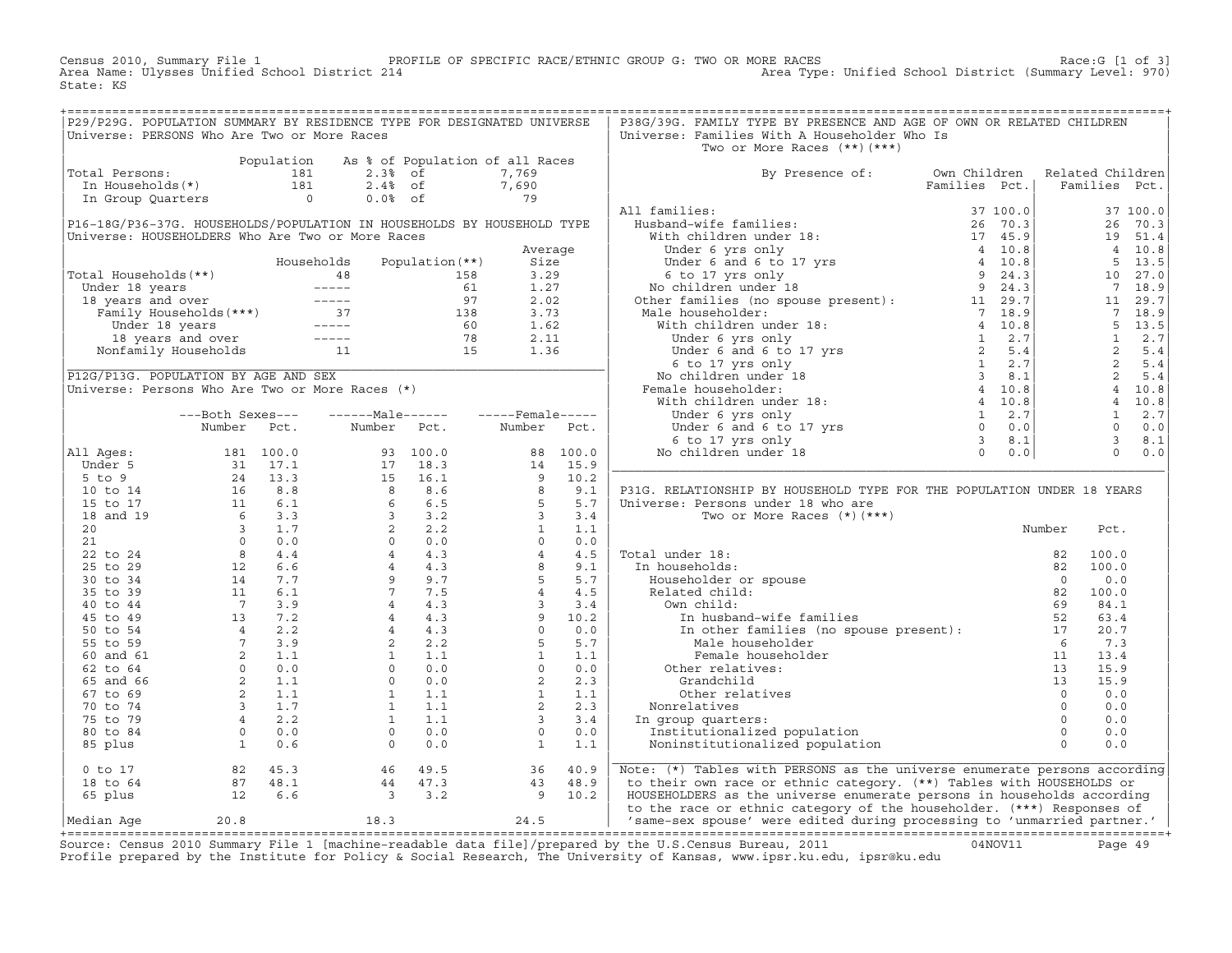Census 2010, Summary File 1 PROFILE OF SPECIFIC RACE/ETHNIC GROUP G: TWO OR MORE RACES Race:G [2 of 3] Area Type: Unified School District (Summary Level: 970) State: KS

| P29G/P34G. RELATIONSHIP BY HOUSEHOLD TYPE FOR ALL PERSONS & PERSONS 65+<br>Universe: Persons Who Are Two or More Races (*) (***)                                                                                               |                         |                                            |        |                     |                           | PCT14G. PRESENCE OF MULTIGENERATIONAL HOUSEHOLDS<br>Universe: Households With A Householder Who Is<br>Two or More Races (**) |                       |                                |          |
|--------------------------------------------------------------------------------------------------------------------------------------------------------------------------------------------------------------------------------|-------------------------|--------------------------------------------|--------|---------------------|---------------------------|------------------------------------------------------------------------------------------------------------------------------|-----------------------|--------------------------------|----------|
|                                                                                                                                                                                                                                | All Ages<br>Number Pct. |                                            |        | Number              | 65 years and over<br>Pct. |                                                                                                                              |                       | Number                         | Pct.     |
|                                                                                                                                                                                                                                |                         |                                            |        |                     |                           | Total:                                                                                                                       |                       |                                | 48 100.0 |
| Total:                                                                                                                                                                                                                         | 181                     | 100.0                                      |        | 12                  | 100.0                     |                                                                                                                              |                       | $\overline{4}$                 | 8.3      |
| In households:                                                                                                                                                                                                                 | 181                     | 100.0                                      |        | 12                  | 100.0                     | Household has 3 or more generations<br>Household does not have 3+ generations                                                |                       | 44                             | 91.7     |
| In family households:                                                                                                                                                                                                          | 169                     | 93.4                                       |        | $7^{\circ}$         | 58.3                      |                                                                                                                              |                       |                                |          |
| Householder:                                                                                                                                                                                                                   | 37                      | 20.4                                       |        | $\mathbf{3}$        | 25.0                      |                                                                                                                              |                       |                                |          |
| Male                                                                                                                                                                                                                           | 28                      | 15.5                                       |        | 2                   | 16.7                      |                                                                                                                              |                       |                                |          |
| Female                                                                                                                                                                                                                         | $\overline{9}$          | 5.0                                        |        | $\mathbf{1}$        | 8.3                       |                                                                                                                              |                       |                                |          |
| Spouse                                                                                                                                                                                                                         | 28                      | 15.5                                       |        | $\overline{a}$      | 16.7                      | PCT19G. NONRELATIVES BY HOUSEHOLD TYPE (*) (***)                                                                             |                       |                                |          |
| Parent                                                                                                                                                                                                                         | $\overline{2}$          | 1.1                                        |        | $2^{\circ}$         | 16.7                      | Universe: Nonrelatives who are                                                                                               |                       |                                |          |
| Parent-in-law                                                                                                                                                                                                                  | $\overline{0}$          | 0.0                                        |        | $\Omega$            | 0.0                       | Two or More Races (Total: 4)                                                                                                 |                       |                                |          |
| Child:                                                                                                                                                                                                                         | 83                      | 45.9                                       |        |                     |                           |                                                                                                                              |                       |                                |          |
| Biological                                                                                                                                                                                                                     | 73                      | 40.3                                       |        |                     |                           |                                                                                                                              | In Family             | In Nonfamily                   |          |
| Adopted                                                                                                                                                                                                                        | $5^{\circ}$             | 2.8                                        |        |                     |                           |                                                                                                                              | Households            | Households                     |          |
| Step                                                                                                                                                                                                                           | $5^{\circ}$             | 2.8                                        |        |                     |                           |                                                                                                                              | Number Pct.           | Number Pct.                    |          |
| Grandchild                                                                                                                                                                                                                     | 14                      | 7.7                                        |        |                     |                           |                                                                                                                              |                       |                                |          |
| Brother or sister                                                                                                                                                                                                              | $\overline{0}$          | 0.0                                        |        |                     |                           | Nonrelatives:<br>Roomer or boarder                                                                                           | 3, 100.0              |                                | 1 100.0  |
| Son-in-law/daughter-in-law<br>Other relatives (#)                                                                                                                                                                              | $\overline{\mathbf{1}}$ | 0.6                                        |        |                     |                           |                                                                                                                              | $0 \t 0.0$            | $\Omega$                       | 0.0      |
|                                                                                                                                                                                                                                | $\mathbf{1}$            | 0.6                                        |        | $\circ$             | 0.0                       |                                                                                                                              |                       |                                | 1 100.0  |
| Nonrelatives                                                                                                                                                                                                                   | $\overline{\mathbf{3}}$ | 1.7                                        |        | $\Omega$            | 0.0                       | Housemate or roommate $0$ 0.0<br>Unmarried partner 3 100.0<br>Other nonrelatives 0 0.0                                       |                       | $\Omega$                       | 0.0      |
| In nonfamily households:<br>Male householder:<br>6                                                                                                                                                                             |                         | 6.6                                        |        | $5^{\circ}$         | 41.7                      |                                                                                                                              |                       | $\cap$                         | 0.0      |
|                                                                                                                                                                                                                                |                         | 3.3                                        |        | $\mathbf{1}$        | 8.3                       |                                                                                                                              |                       |                                |          |
| Living alone                                                                                                                                                                                                                   | $\overline{\mathbf{3}}$ | 1.7                                        |        | $\mathbf{1}$        | 8.3                       |                                                                                                                              |                       |                                |          |
|                                                                                                                                                                                                                                |                         | 1.7                                        |        | $\Omega$            | 0.0                       |                                                                                                                              |                       |                                |          |
| Living alone 3<br>Not living alone 3<br>Female householder: 5<br>Living alone 5<br>5                                                                                                                                           | 5 <sub>1</sub>          | 2.8                                        |        | 4<br>$\overline{4}$ | 33.3                      | H17G. HOUSING UNITS BY HOUSEHOLDER'S AGE AND TENURE                                                                          |                       |                                |          |
| Living alone<br>Not living alone<br>borrelatives                                                                                                                                                                               |                         | 2.8                                        |        | $\Omega$            | 33.3                      | Universe: Occupied Housing Units With A Householder Who Is                                                                   |                       |                                |          |
| Nonrelatives                                                                                                                                                                                                                   |                         | $\begin{matrix}0&&0.0\\1&&0.6\end{matrix}$ |        | $\Omega$            | 0.0<br>0.0                | Two or More Races (**)                                                                                                       |                       |                                |          |
| $\begin{array}{ccccc} & & & & 1 & \\ & & & & 0 & \\ & & & & & 0 \\ & & & & & & 0 \\ \mathrm{c} \mathrm{d} & & & & & 0 \end{array}$<br>In group quarters:                                                                       |                         | 0.0                                        |        | $\Omega$            | 0.0                       | Age of                                                                                                                       | Owner Occupied        |                                |          |
| Institutionalized                                                                                                                                                                                                              |                         | $0 \qquad 0.0$                             |        | $\Omega$            | 0.0                       | Householder                                                                                                                  | Number<br>Pct.        | Renter Occupied<br>Number Pct. |          |
| Noninstitutionalized                                                                                                                                                                                                           |                         | 0.0                                        |        | $\Omega$            | 0.0                       |                                                                                                                              |                       |                                |          |
|                                                                                                                                                                                                                                |                         |                                            |        |                     |                           | All Ages:                                                                                                                    | 31 100.0              |                                | 17 100.0 |
| (#) For 65 yrs & over, includes children, siblings, etc. not shown separately                                                                                                                                                  |                         |                                            |        |                     |                           | 15 to 24                                                                                                                     | $\overline{2}$<br>6.5 | $\mathbf{1}$                   | 5.9      |
|                                                                                                                                                                                                                                |                         |                                            |        |                     |                           | $25$ to $34$                                                                                                                 | 5 16.1                | 6                              | 35.3     |
|                                                                                                                                                                                                                                |                         |                                            |        |                     |                           | 35 to 44                                                                                                                     | 10 32.3               |                                | 2 11.8   |
|                                                                                                                                                                                                                                |                         |                                            |        |                     |                           | 45 to 54                                                                                                                     | $5 \t16.1$            | $\overline{4}$                 | 23.5     |
| P18G. HOUSEHOLD TYPE                                                                                                                                                                                                           |                         |                                            |        |                     |                           | 55 to 59                                                                                                                     | $\overline{2}$<br>6.5 | $\mathbf{1}$                   | 5.9      |
| Universe: Households with a Householder Who is                                                                                                                                                                                 |                         |                                            |        |                     |                           | $60 \text{ to } 64$                                                                                                          | $1 \t3.2$             | $\mathbf{1}$                   | 5.9      |
| Two or More Races (**)                                                                                                                                                                                                         |                         |                                            |        |                     |                           | 65 to 74                                                                                                                     | 4 12.9                | $\overline{1}$                 | 5.9      |
|                                                                                                                                                                                                                                |                         |                                            | Number | Pct.                |                           | 75 to 84                                                                                                                     | $1 \t 3.2$            | $\mathbf{1}$                   | 5.9      |
|                                                                                                                                                                                                                                |                         |                                            |        |                     |                           | 85 and over                                                                                                                  | $1 \t 3.2$            | $\Omega$                       | 0.0      |
| Total:                                                                                                                                                                                                                         |                         |                                            |        | 48 100.0            |                           |                                                                                                                              |                       |                                |          |
| Family households (***) :                                                                                                                                                                                                      |                         |                                            |        | 37 77.1             |                           |                                                                                                                              |                       |                                |          |
| Husband-wife families                                                                                                                                                                                                          |                         |                                            |        | 26 54.2             |                           | Note: (*) Tables with PERSONS as the universe enumerate persons                                                              |                       |                                |          |
| Other families:                                                                                                                                                                                                                |                         |                                            |        | 11 22.9             |                           | according to their own race or ethnic category. (**) Tables with                                                             |                       |                                |          |
| Male householder, no wife present that the same householder, no husband present that the same of the same of the same of the same of the same of the same of the same of the same of the same of the same of the same of the s |                         |                                            |        |                     |                           | HOUSEHOLDS or HOUSEHOLDERS as the universe enumerate persons in                                                              |                       |                                |          |
|                                                                                                                                                                                                                                |                         |                                            |        |                     |                           | households according to the race or ethnic category of the                                                                   |                       |                                |          |
| Nonfamily households:                                                                                                                                                                                                          |                         |                                            |        | 11 22.9             |                           | householder. (***) Responses of 'same-sex spouse' were edited                                                                |                       |                                |          |
| Householder living alone                                                                                                                                                                                                       |                         |                                            |        | 8 16.7              |                           | during processing to 'unmarried partner.'                                                                                    |                       |                                |          |
| Householder not living alone                                                                                                                                                                                                   |                         |                                            |        | 36.3                |                           |                                                                                                                              |                       |                                |          |
|                                                                                                                                                                                                                                |                         |                                            |        |                     |                           |                                                                                                                              |                       |                                |          |
|                                                                                                                                                                                                                                |                         |                                            |        |                     |                           |                                                                                                                              |                       |                                |          |

+===================================================================================================================================================+Source: Census 2010 Summary File 1 [machine-readable data file]/prepared by the U.S.Census Bureau, 2011 Page 50<br>Profile prepared by the Institute for Policy & Social Research, The University of Kansas, www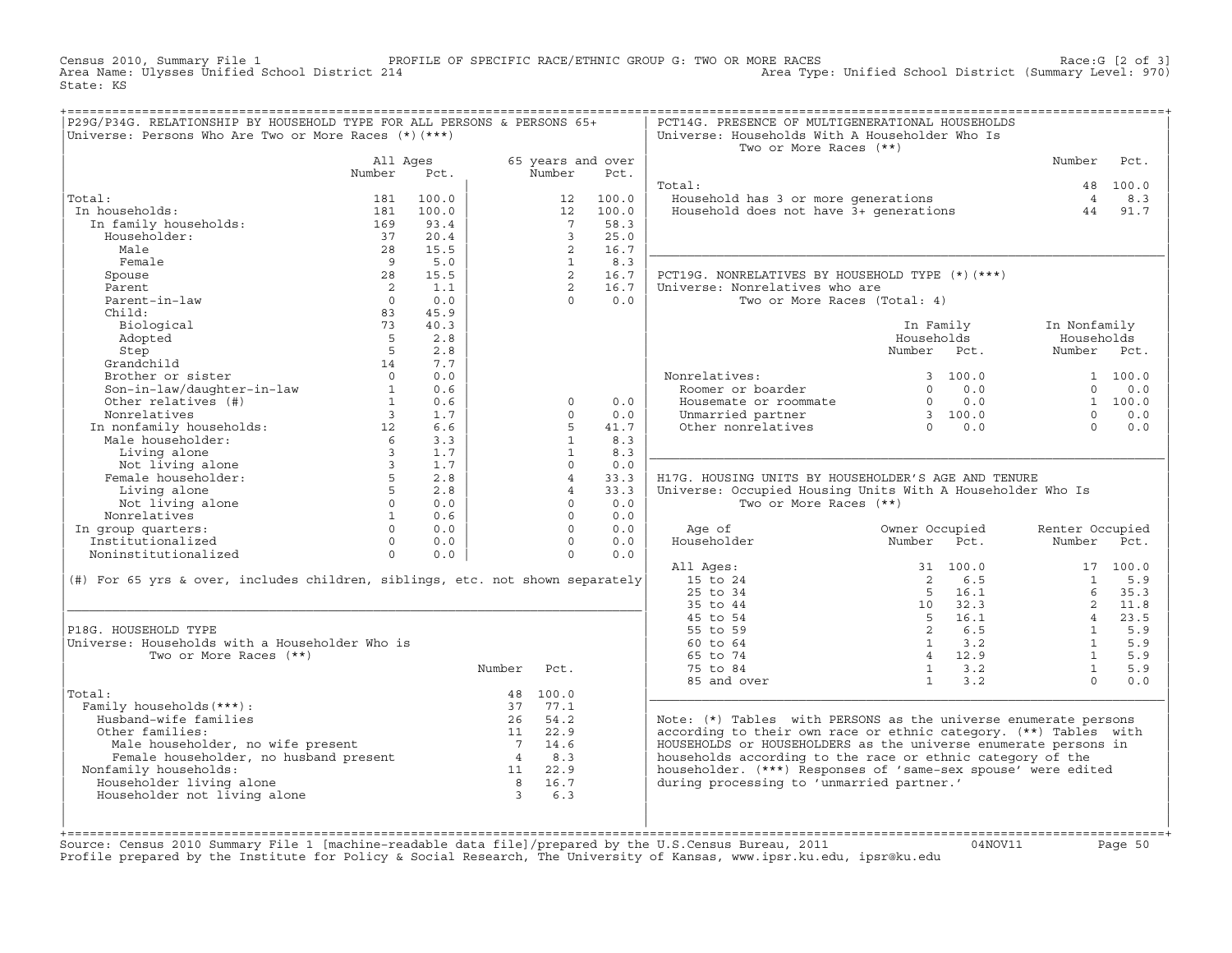Census 2010, Summary File 1 PROFILE OF SPECIFIC RACE/ETHNIC GROUP G: TWO OR MORE RACES Race:G [3 of 3] Area Type: Unified School District (Summary Level: 970) State: KS

+===================================================================================================================================================+|P28G/H16G. HOUSEHOLDS (OCCUPIED HOUSING UNITS) BY HOUSEHOLD SIZE BY TYPE AND BY TENURE | |Universe: Households (Occupied Housing Units) With A Householder Who Is Two or More Races (\*\*)(\*\*\*) |

|                             | A11<br>Households | Pct.  | Family<br>Households    | Pct.  | Nonfamily<br>Households | Pct.  | Owner<br>Occupied | Pct.  | Renter<br>Occupied | Pct.  |  |
|-----------------------------|-------------------|-------|-------------------------|-------|-------------------------|-------|-------------------|-------|--------------------|-------|--|
| All household sizes:        | 48                | 100.0 | 37                      | 100.0 |                         | 100.0 | 31                | 100.0 | 17                 | 100.0 |  |
| 1-person households         |                   | 16.7  | (Family always >1 pers) |       | 8                       | 72.7  |                   | 9.7   |                    | 29.4  |  |
| 2-person households         | 12                | 25.0  | 10                      | 27.0  |                         | 18.2  |                   | 19.4  |                    | 35.3  |  |
| 3-person households         |                   | 12.5  |                         | 13.5  |                         | 9.1   |                   | 9.7   |                    | 17.6  |  |
| 4-person households         |                   | 25.0  | 12 <sup>°</sup>         | 32.4  | $\Omega$                | 0.0   | 10                | 32.3  |                    | 11.8  |  |
| 5-person households         |                   | 10.4  |                         | 13.5  |                         | 0.0   |                   | 12.9  |                    | 5.9   |  |
| 6-person households         |                   | 4.2   |                         | 5.4   | $\Omega$                | 0.0   |                   | 6.5   |                    | 0.0   |  |
| 7-or-more person households |                   | 6.3   |                         | 8.1   | $\Omega$                | 0.0   |                   | 9.7   |                    | 0.0   |  |

|P16G/P17G/P36G/P37G/H11G/H12G. POPULATION IN HOUSEHOLDS AND AVERAGE HOUSEHOLD SIZE BY TYPE AND BY TENURE | Universe: Population in Households (Occupied Housing Units) With A Householder Who Is Two or More Races (\*\*)

|                                | Total<br>Population | Pct.         | In<br>Families | Pct.                      | In.<br>Nonfamilies | Pct.     | In Owner<br>Occupied | Pct.                      | In Renter<br>Occupied | Pct.        |
|--------------------------------|---------------------|--------------|----------------|---------------------------|--------------------|----------|----------------------|---------------------------|-----------------------|-------------|
| Total population in households | 158                 | 100.0        | 138            | 87.3                      | 15                 | 9.5      | 119                  | 75.3                      | 39                    | 24.7        |
| Under 18 years                 | 61                  | 100.0        | 60             | 98.4                      |                    |          |                      |                           |                       |             |
| 18 years and over              | 97                  | 100.0        | 78             | 80.4                      |                    |          |                      |                           |                       |             |
| Average Household Size         | 3.29                | $------$     | 3.73           | $------$                  | 1.36               | $------$ | 3.84                 | $\qquad \qquad - - - - -$ | 2.29                  | $------$    |
| Under 18 years                 | 1.27                | $------$     | 1.62           | $------$                  |                    |          |                      |                           |                       |             |
| 18 years and over              |                     | $2.02$ ----- | 2.11           | $\qquad \qquad - - - - -$ |                    |          |                      | $- - - - -$               |                       | $- - - - -$ |
|                                |                     |              |                |                           |                    |          |                      |                           |                       |             |

Note: Family household numbers include nonrelatives living with families.

| | PCT20/PCT22G. GROUP OUARTERS POPULATION BY SEX BY AGE BY GROUP OUARTERS TYPE Universe: Population in group quarters for persons who are Two or More Races (\*)

|                                               |        |       |       | Pct. of<br>All |      | Pct. of<br>Total |        | Pct. of<br>Total |
|-----------------------------------------------|--------|-------|-------|----------------|------|------------------|--------|------------------|
|                                               | Number | Pct.  | Total | Ages           | Male | $18+$            | Female | $18+$            |
| All types of group quarters:                  |        | 100.0 |       |                |      |                  |        |                  |
| Institutionalized population:                 |        |       |       |                |      |                  |        |                  |
| Correctional facilities for adults            |        |       |       |                |      |                  |        |                  |
| Juvenile facilities                           |        |       |       |                |      |                  |        |                  |
| Nursing facilities/skilled-nursing facilities |        |       |       |                |      |                  |        |                  |
| Other institutional facilities                |        |       |       |                |      |                  |        |                  |
| Noninstitutionalized population:              |        |       |       |                |      |                  |        |                  |
| College/university student housing            |        |       |       |                |      |                  |        |                  |
| Military quarters                             |        |       |       |                |      |                  |        |                  |
| Other noninstitutional facilities             |        |       |       |                |      |                  |        |                  |

|\_\_\_\_\_\_\_\_\_\_\_\_\_\_\_\_\_\_\_\_\_\_\_\_\_\_\_\_\_\_\_\_\_\_\_\_\_\_\_\_\_\_\_\_\_\_\_\_\_\_\_\_\_\_\_\_\_\_\_\_\_\_\_\_\_\_\_\_\_\_\_\_\_\_\_\_\_\_\_\_\_\_\_\_\_\_\_\_\_\_\_\_\_\_\_\_\_\_\_\_\_\_\_\_\_\_\_\_\_\_\_\_\_\_\_\_\_\_\_\_\_\_\_\_\_\_\_\_\_\_\_\_\_\_\_\_\_\_\_\_\_\_\_\_\_\_\_|

| |

or HOUSEHOLDERS as the universe enumerate persons in households according to the race or ethnic category of the householder. | (\*\*\*) Same−sex couple households are included in the family households category if there is at least one additional person | | related to householder by birth or adoption. Same−sex couple households with no relatives of the householder present are tabulated | | in nonfamily households. Responses of 'same−sex spouse' were edited during processing to 'unmarried partner.' |

+===================================================================================================================================================+ Source: Census 2010 Summary File 1 [machine−readable data file]/prepared by the U.S.Census Bureau, 2011 04NOV11 Page 51 Profile prepared by the Institute for Policy & Social Research, The University of Kansas, www.ipsr.ku.edu, ipsr@ku.edu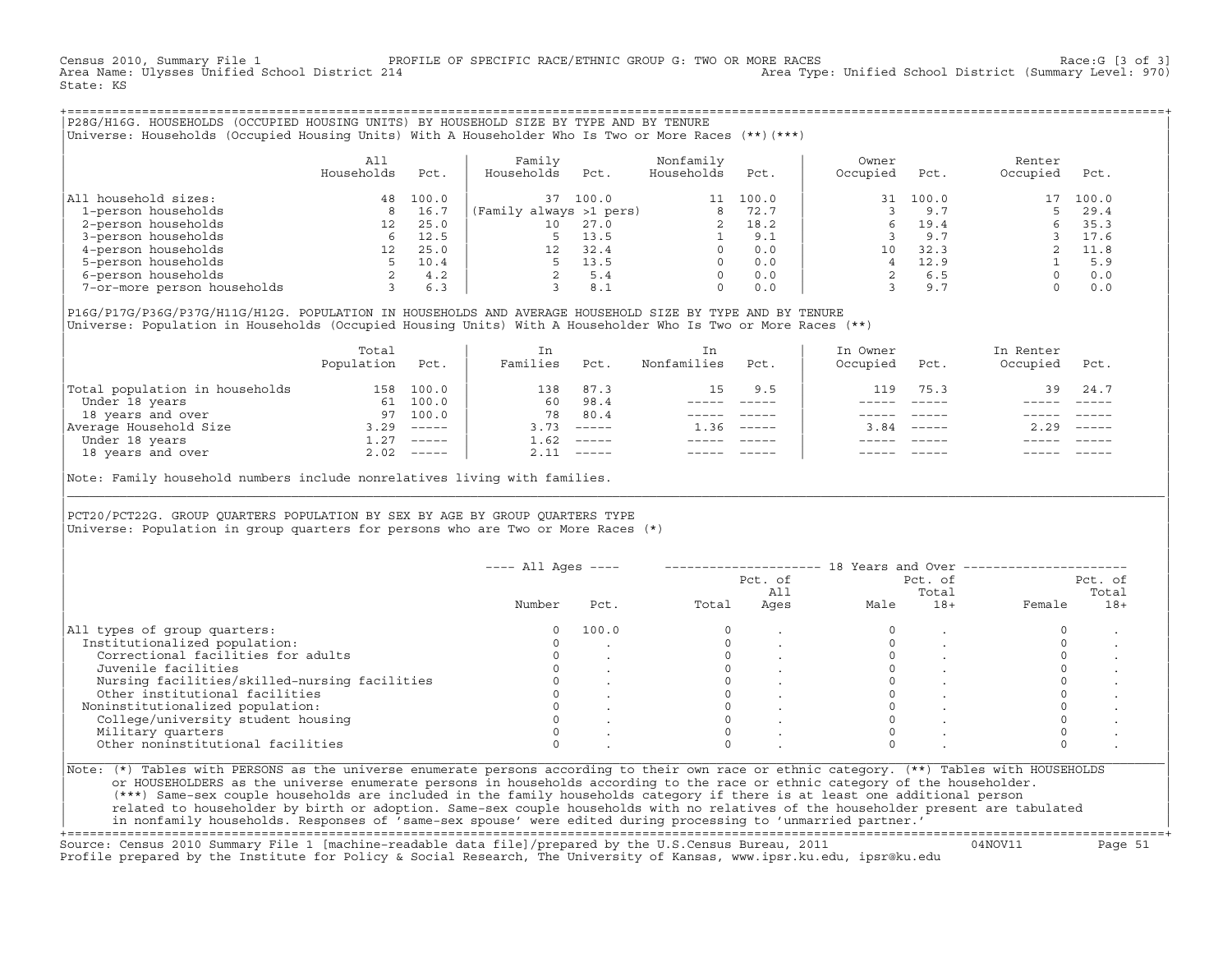Census 2010, Summary File 1 PROFILE OF SPECIFIC RACE/ETHNIC GROUP H: HISPANIC OR LATINO OF ANY RACE Race:H [1 of 3]<br>Area Name: Ulysses Unified School District 214 Area Type: Unified School District (Summary Level: 970) Area Type: Unified School District (Summary Level: 970) State: KS

| P29/P29H. POPULATION SUMMARY BY RESIDENCE TYPE FOR DESIGNATED UNIVERSE<br>Universe: PERSONS Who Are Hispanic or Latino of Any Race<br>Universe: Families With A Householder Who Is<br>Hispanic or Latino of Any Race (**)(***)<br>Population As % of Population of all Races<br>Total Persons: 3,431 44.2% of 7,769<br>In Households(*) 3,416 44.4% of 7,690<br>In Group Quarters 15 19.0% of 79<br>By Presence of: Own Children Related Children<br>Families Pct.   Families Pct.<br>P31H. RELATIONSHIP BY HOUSEHOLD TYPE FOR THE POPULATION UNDER 18 YEARS<br>0 to 17 1,414 41.2 754 41.2 660 41.3<br>18 to 64 1,886 55.0 1,022 55.8 864 54.0 to their own race or ethnic category. (**) Tables with HOUSEHOLDS or<br>65 plus 131 3.8 56 3.1 75 4.7 HOUSEHOLDERS as the universe enumerate perso |  |  |  | P38H/39H. FAMILY TYPE BY PRESENCE AND AGE OF OWN OR RELATED CHILDREN |  |  |  |
|----------------------------------------------------------------------------------------------------------------------------------------------------------------------------------------------------------------------------------------------------------------------------------------------------------------------------------------------------------------------------------------------------------------------------------------------------------------------------------------------------------------------------------------------------------------------------------------------------------------------------------------------------------------------------------------------------------------------------------------------------------------------------------------------------|--|--|--|----------------------------------------------------------------------|--|--|--|
|                                                                                                                                                                                                                                                                                                                                                                                                                                                                                                                                                                                                                                                                                                                                                                                                    |  |  |  |                                                                      |  |  |  |
|                                                                                                                                                                                                                                                                                                                                                                                                                                                                                                                                                                                                                                                                                                                                                                                                    |  |  |  |                                                                      |  |  |  |
|                                                                                                                                                                                                                                                                                                                                                                                                                                                                                                                                                                                                                                                                                                                                                                                                    |  |  |  |                                                                      |  |  |  |
|                                                                                                                                                                                                                                                                                                                                                                                                                                                                                                                                                                                                                                                                                                                                                                                                    |  |  |  |                                                                      |  |  |  |
|                                                                                                                                                                                                                                                                                                                                                                                                                                                                                                                                                                                                                                                                                                                                                                                                    |  |  |  |                                                                      |  |  |  |
|                                                                                                                                                                                                                                                                                                                                                                                                                                                                                                                                                                                                                                                                                                                                                                                                    |  |  |  |                                                                      |  |  |  |
|                                                                                                                                                                                                                                                                                                                                                                                                                                                                                                                                                                                                                                                                                                                                                                                                    |  |  |  |                                                                      |  |  |  |
|                                                                                                                                                                                                                                                                                                                                                                                                                                                                                                                                                                                                                                                                                                                                                                                                    |  |  |  |                                                                      |  |  |  |
|                                                                                                                                                                                                                                                                                                                                                                                                                                                                                                                                                                                                                                                                                                                                                                                                    |  |  |  |                                                                      |  |  |  |
|                                                                                                                                                                                                                                                                                                                                                                                                                                                                                                                                                                                                                                                                                                                                                                                                    |  |  |  |                                                                      |  |  |  |
|                                                                                                                                                                                                                                                                                                                                                                                                                                                                                                                                                                                                                                                                                                                                                                                                    |  |  |  |                                                                      |  |  |  |
|                                                                                                                                                                                                                                                                                                                                                                                                                                                                                                                                                                                                                                                                                                                                                                                                    |  |  |  |                                                                      |  |  |  |
|                                                                                                                                                                                                                                                                                                                                                                                                                                                                                                                                                                                                                                                                                                                                                                                                    |  |  |  |                                                                      |  |  |  |
|                                                                                                                                                                                                                                                                                                                                                                                                                                                                                                                                                                                                                                                                                                                                                                                                    |  |  |  |                                                                      |  |  |  |
|                                                                                                                                                                                                                                                                                                                                                                                                                                                                                                                                                                                                                                                                                                                                                                                                    |  |  |  |                                                                      |  |  |  |
|                                                                                                                                                                                                                                                                                                                                                                                                                                                                                                                                                                                                                                                                                                                                                                                                    |  |  |  |                                                                      |  |  |  |
|                                                                                                                                                                                                                                                                                                                                                                                                                                                                                                                                                                                                                                                                                                                                                                                                    |  |  |  |                                                                      |  |  |  |
|                                                                                                                                                                                                                                                                                                                                                                                                                                                                                                                                                                                                                                                                                                                                                                                                    |  |  |  |                                                                      |  |  |  |
|                                                                                                                                                                                                                                                                                                                                                                                                                                                                                                                                                                                                                                                                                                                                                                                                    |  |  |  |                                                                      |  |  |  |
|                                                                                                                                                                                                                                                                                                                                                                                                                                                                                                                                                                                                                                                                                                                                                                                                    |  |  |  |                                                                      |  |  |  |
|                                                                                                                                                                                                                                                                                                                                                                                                                                                                                                                                                                                                                                                                                                                                                                                                    |  |  |  |                                                                      |  |  |  |
|                                                                                                                                                                                                                                                                                                                                                                                                                                                                                                                                                                                                                                                                                                                                                                                                    |  |  |  |                                                                      |  |  |  |
|                                                                                                                                                                                                                                                                                                                                                                                                                                                                                                                                                                                                                                                                                                                                                                                                    |  |  |  |                                                                      |  |  |  |
|                                                                                                                                                                                                                                                                                                                                                                                                                                                                                                                                                                                                                                                                                                                                                                                                    |  |  |  |                                                                      |  |  |  |
|                                                                                                                                                                                                                                                                                                                                                                                                                                                                                                                                                                                                                                                                                                                                                                                                    |  |  |  |                                                                      |  |  |  |
|                                                                                                                                                                                                                                                                                                                                                                                                                                                                                                                                                                                                                                                                                                                                                                                                    |  |  |  |                                                                      |  |  |  |
|                                                                                                                                                                                                                                                                                                                                                                                                                                                                                                                                                                                                                                                                                                                                                                                                    |  |  |  |                                                                      |  |  |  |
|                                                                                                                                                                                                                                                                                                                                                                                                                                                                                                                                                                                                                                                                                                                                                                                                    |  |  |  |                                                                      |  |  |  |
|                                                                                                                                                                                                                                                                                                                                                                                                                                                                                                                                                                                                                                                                                                                                                                                                    |  |  |  |                                                                      |  |  |  |
|                                                                                                                                                                                                                                                                                                                                                                                                                                                                                                                                                                                                                                                                                                                                                                                                    |  |  |  |                                                                      |  |  |  |
|                                                                                                                                                                                                                                                                                                                                                                                                                                                                                                                                                                                                                                                                                                                                                                                                    |  |  |  |                                                                      |  |  |  |
|                                                                                                                                                                                                                                                                                                                                                                                                                                                                                                                                                                                                                                                                                                                                                                                                    |  |  |  |                                                                      |  |  |  |
|                                                                                                                                                                                                                                                                                                                                                                                                                                                                                                                                                                                                                                                                                                                                                                                                    |  |  |  |                                                                      |  |  |  |
|                                                                                                                                                                                                                                                                                                                                                                                                                                                                                                                                                                                                                                                                                                                                                                                                    |  |  |  |                                                                      |  |  |  |
|                                                                                                                                                                                                                                                                                                                                                                                                                                                                                                                                                                                                                                                                                                                                                                                                    |  |  |  |                                                                      |  |  |  |
|                                                                                                                                                                                                                                                                                                                                                                                                                                                                                                                                                                                                                                                                                                                                                                                                    |  |  |  |                                                                      |  |  |  |
|                                                                                                                                                                                                                                                                                                                                                                                                                                                                                                                                                                                                                                                                                                                                                                                                    |  |  |  |                                                                      |  |  |  |
|                                                                                                                                                                                                                                                                                                                                                                                                                                                                                                                                                                                                                                                                                                                                                                                                    |  |  |  |                                                                      |  |  |  |
|                                                                                                                                                                                                                                                                                                                                                                                                                                                                                                                                                                                                                                                                                                                                                                                                    |  |  |  |                                                                      |  |  |  |
|                                                                                                                                                                                                                                                                                                                                                                                                                                                                                                                                                                                                                                                                                                                                                                                                    |  |  |  |                                                                      |  |  |  |
|                                                                                                                                                                                                                                                                                                                                                                                                                                                                                                                                                                                                                                                                                                                                                                                                    |  |  |  |                                                                      |  |  |  |
|                                                                                                                                                                                                                                                                                                                                                                                                                                                                                                                                                                                                                                                                                                                                                                                                    |  |  |  |                                                                      |  |  |  |
|                                                                                                                                                                                                                                                                                                                                                                                                                                                                                                                                                                                                                                                                                                                                                                                                    |  |  |  |                                                                      |  |  |  |
|                                                                                                                                                                                                                                                                                                                                                                                                                                                                                                                                                                                                                                                                                                                                                                                                    |  |  |  |                                                                      |  |  |  |
|                                                                                                                                                                                                                                                                                                                                                                                                                                                                                                                                                                                                                                                                                                                                                                                                    |  |  |  |                                                                      |  |  |  |
|                                                                                                                                                                                                                                                                                                                                                                                                                                                                                                                                                                                                                                                                                                                                                                                                    |  |  |  |                                                                      |  |  |  |
|                                                                                                                                                                                                                                                                                                                                                                                                                                                                                                                                                                                                                                                                                                                                                                                                    |  |  |  |                                                                      |  |  |  |
|                                                                                                                                                                                                                                                                                                                                                                                                                                                                                                                                                                                                                                                                                                                                                                                                    |  |  |  |                                                                      |  |  |  |
|                                                                                                                                                                                                                                                                                                                                                                                                                                                                                                                                                                                                                                                                                                                                                                                                    |  |  |  |                                                                      |  |  |  |
|                                                                                                                                                                                                                                                                                                                                                                                                                                                                                                                                                                                                                                                                                                                                                                                                    |  |  |  |                                                                      |  |  |  |
|                                                                                                                                                                                                                                                                                                                                                                                                                                                                                                                                                                                                                                                                                                                                                                                                    |  |  |  |                                                                      |  |  |  |
|                                                                                                                                                                                                                                                                                                                                                                                                                                                                                                                                                                                                                                                                                                                                                                                                    |  |  |  |                                                                      |  |  |  |
|                                                                                                                                                                                                                                                                                                                                                                                                                                                                                                                                                                                                                                                                                                                                                                                                    |  |  |  |                                                                      |  |  |  |
|                                                                                                                                                                                                                                                                                                                                                                                                                                                                                                                                                                                                                                                                                                                                                                                                    |  |  |  |                                                                      |  |  |  |
|                                                                                                                                                                                                                                                                                                                                                                                                                                                                                                                                                                                                                                                                                                                                                                                                    |  |  |  |                                                                      |  |  |  |
|                                                                                                                                                                                                                                                                                                                                                                                                                                                                                                                                                                                                                                                                                                                                                                                                    |  |  |  |                                                                      |  |  |  |
|                                                                                                                                                                                                                                                                                                                                                                                                                                                                                                                                                                                                                                                                                                                                                                                                    |  |  |  |                                                                      |  |  |  |

+===================================================================================================================================================+Source: Census 2010 Summary File 1 [machine−readable data file]/prepared by the U.S.Census Bureau, 2011 04NOV11 Page 52 Profile prepared by the Institute for Policy & Social Research, The University of Kansas, www.ipsr.ku.edu, ipsr@ku.edu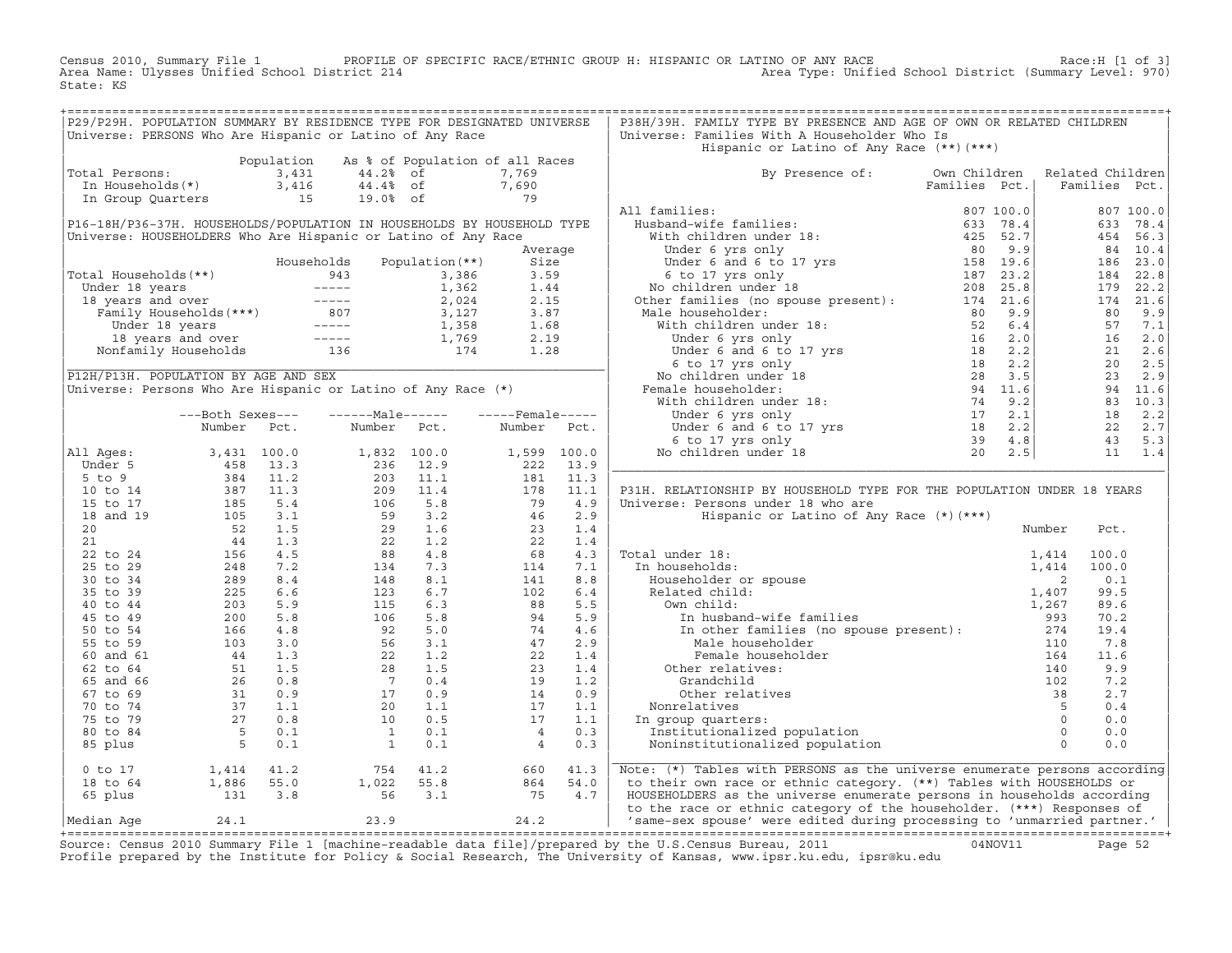Census 2010, Summary File 1 PROFILE OF SPECIFIC RACE/ETHNIC GROUP H: HISPANIC OR LATINO OF ANY RACE Race:H [2 of 3]<br>Area Name: Ulysses Unified School District 214 Area Type: Unified School District (Summary Level: 970) Area Type: Unified School District (Summary Level: 970) State: KS

| P29H/P34H. RELATIONSHIP BY HOUSEHOLD TYPE FOR ALL PERSONS & PERSONS 65+<br>Universe: Persons Who Are Hispanic or Latino of Any Race (*) (***) |                         |       |        |                         |                   | PCT14H. PRESENCE OF MULTIGENERATIONAL HOUSEHOLDS<br>Universe: Households With A Householder Who Is |                                             |                          |           |
|-----------------------------------------------------------------------------------------------------------------------------------------------|-------------------------|-------|--------|-------------------------|-------------------|----------------------------------------------------------------------------------------------------|---------------------------------------------|--------------------------|-----------|
|                                                                                                                                               |                         |       |        |                         |                   |                                                                                                    | Hispanic or Latino of Any Race (**)         |                          |           |
|                                                                                                                                               | All Ages                |       |        |                         | 65 years and over |                                                                                                    |                                             | Number                   | Pct.      |
|                                                                                                                                               | Number                  | Pct.  |        | Number                  | Pct.              |                                                                                                    |                                             |                          |           |
|                                                                                                                                               |                         |       |        |                         |                   | Total:                                                                                             |                                             |                          | 943 100.0 |
| Total:                                                                                                                                        | 3,431                   | 100.0 |        | 131                     | 100.0             | Household has 3 or more generations                                                                |                                             | 73                       | 7.7       |
| In households:                                                                                                                                | 3,416                   | 99.6  |        | 129                     | 98.5              | Household does not have 3+ generations                                                             |                                             | 870                      | 92.3      |
| In family households:                                                                                                                         | 3,244                   | 94.5  |        | 102                     | 77.9              |                                                                                                    |                                             |                          |           |
| Householder:                                                                                                                                  | 807                     | 23.5  |        | 47                      | 35.9              |                                                                                                    |                                             |                          |           |
| Male                                                                                                                                          | 632                     | 18.4  |        | 35                      | 26.7              |                                                                                                    |                                             |                          |           |
| Female                                                                                                                                        | 175                     | 5.1   |        | 12                      | 9.2               |                                                                                                    |                                             |                          |           |
| Spouse                                                                                                                                        | 616                     | 18.0  |        | 35                      | 26.7              | PCT19H. NONRELATIVES BY HOUSEHOLD TYPE (*)(***)                                                    |                                             |                          |           |
| Parent                                                                                                                                        | 25                      | 0.7   |        | 14                      | 10.7              | Universe: Nonrelatives who are                                                                     |                                             |                          |           |
| Parent-in-law                                                                                                                                 | $\overline{\mathbf{8}}$ | 0.2   |        | $\overline{\mathbf{3}}$ | 2.3               |                                                                                                    | Hispanic or Latino of Any Race (Total: 119) |                          |           |
| Child:                                                                                                                                        | 1,485                   | 43.3  |        |                         |                   |                                                                                                    |                                             |                          |           |
| Biological                                                                                                                                    | 1,384                   | 40.3  |        |                         |                   |                                                                                                    | In Family                                   | In Nonfamily             |           |
| Adopted                                                                                                                                       | 34                      | 1.0   |        |                         |                   |                                                                                                    | Households                                  | Households               |           |
| Step                                                                                                                                          | 67                      | 2.0   |        |                         |                   |                                                                                                    | Number Pct.                                 | Number Pct.              |           |
| Grandchild                                                                                                                                    | 106                     | 3.1   |        |                         |                   |                                                                                                    |                                             |                          |           |
| Brother or sister                                                                                                                             | 38                      | 1.1   |        |                         |                   | Nonrelatives:                                                                                      |                                             |                          |           |
|                                                                                                                                               |                         | 0.5   |        |                         |                   | Roomer or boarder                                                                                  | 83 100.0                                    | $\Omega$                 | 36 100.0  |
| Son-in-law/daughter-in-law                                                                                                                    | 17                      |       |        |                         |                   |                                                                                                    | $4 \t 4.8$                                  |                          | 0.0       |
| Other relatives (#)                                                                                                                           | 59                      | 1.7   |        | $\overline{3}$          | 2.3               | Housemate or roommate                                                                              | 14 16.9                                     |                          | 9 25.0    |
| Nonrelatives                                                                                                                                  | 83                      | 2.4   |        | $\Omega$                | 0.0               | Unmarried partner                                                                                  | 56 67.5                                     | 17                       | 47.2      |
| Nonitiative.<br>In nonfamily households:                                                                                                      | 172                     | 5.0   |        | 27                      | 20.6              | Other nonrelatives                                                                                 | $9 \t10.8$                                  | 10                       | 27.8      |
| Male householder:                                                                                                                             | 86                      | 2.5   |        | 6                       | 4.6               |                                                                                                    |                                             |                          |           |
| Living alone                                                                                                                                  | 64                      | 1.9   |        | 6                       | 4.6               |                                                                                                    |                                             |                          |           |
| Not living alone                                                                                                                              | 22                      | 0.6   |        | $\circ$                 | 0.0               |                                                                                                    |                                             |                          |           |
| Female householder:                                                                                                                           | 50                      | 1.5   |        | 20                      | 15.3              | H17H. HOUSING UNITS BY HOUSEHOLDER'S AGE AND TENURE                                                |                                             |                          |           |
| Living alone                                                                                                                                  | 46                      | 1.3   |        | 20                      | 15.3              | Universe: Occupied Housing Units With A Householder Who Is                                         |                                             |                          |           |
| Not living alone                                                                                                                              | $\overline{4}$          | 0.1   |        | $\Omega$                | 0.0               |                                                                                                    | Hispanic or Latino of Any Race (**)         |                          |           |
| Nonrelatives                                                                                                                                  | 36                      | 1.0   |        | $\mathbf{1}$            | 0.8               |                                                                                                    |                                             |                          |           |
| In group quarters:                                                                                                                            | 15                      | 0.4   |        | $\overline{a}$          | 1.5               | Age of                                                                                             | Owner Occupied                              | Renter Occupied          |           |
| Institutionalized                                                                                                                             | 15                      | 0.4   |        | $\overline{2}$          | 1.5               | Householder                                                                                        | Number<br>Pct.                              | Number                   | Pct.      |
| Noninstitutionalized                                                                                                                          | $\Omega$                | 0.0   |        | $\Omega$                | 0.0               |                                                                                                    |                                             |                          |           |
|                                                                                                                                               |                         |       |        |                         |                   | All Ages:                                                                                          | 694 100.0                                   |                          | 249100.0  |
| (#) For 65 yrs & over, includes children, siblings, etc. not shown separately                                                                 |                         |       |        |                         |                   | 15 to 24                                                                                           | 5.3<br>37                                   | 42                       | 16.9      |
|                                                                                                                                               |                         |       |        |                         |                   | 25 to 34                                                                                           | 151<br>21.8                                 |                          | 78 31.3   |
|                                                                                                                                               |                         |       |        |                         |                   | 35 to 44                                                                                           | 26.8<br>186                                 | 47                       | 18.9      |
|                                                                                                                                               |                         |       |        |                         |                   | 45 to 54                                                                                           | 170<br>24.5                                 | 40                       | 16.1      |
| P18H. HOUSEHOLD TYPE                                                                                                                          |                         |       |        |                         |                   | 55 to 59                                                                                           | 7.1<br>49                                   | 14                       | 5.6       |
| Universe: Households with a Householder Who is                                                                                                |                         |       |        |                         |                   | 60 to 64                                                                                           | 6.2<br>43                                   | 13                       | 5.2       |
| Hispanic or Latino of Any Race (**)                                                                                                           |                         |       |        |                         |                   | 65 to 74                                                                                           | 39 5.6                                      | 12                       | 4.8       |
|                                                                                                                                               |                         |       | Number | Pct.                    |                   | 75 to 84                                                                                           | 19<br>2.7                                   | $\overline{\phantom{a}}$ | 1.2       |
|                                                                                                                                               |                         |       |        |                         |                   | 85 and over                                                                                        | $\overline{0}$<br>0.0                       | $\Omega$                 | 0.0       |
| Total:                                                                                                                                        |                         |       |        | 943 100.0               |                   |                                                                                                    |                                             |                          |           |
| Family households (***) :                                                                                                                     |                         |       |        | 807 85.6                |                   |                                                                                                    |                                             |                          |           |
| Husband-wife families                                                                                                                         |                         |       |        | 633 67.1                |                   | Note: (*) Tables with PERSONS as the universe enumerate persons                                    |                                             |                          |           |
| Other families:                                                                                                                               |                         |       |        | 174 18.5                |                   | according to their own race or ethnic category. (**) Tables with                                   |                                             |                          |           |
|                                                                                                                                               |                         |       | 80     | 8.5                     |                   | HOUSEHOLDS or HOUSEHOLDERS as the universe enumerate persons in                                    |                                             |                          |           |
| <br>Male householder, no wife present<br>Female householder, no husband present<br>:amily households:                                         |                         |       |        | 94 10.0                 |                   | households according to the race or ethnic category of the                                         |                                             |                          |           |
|                                                                                                                                               |                         |       |        | 136 14.4                |                   |                                                                                                    |                                             |                          |           |
| Nonfamily households:                                                                                                                         |                         |       |        |                         |                   | householder. (***) Responses of 'same-sex spouse' were edited                                      |                                             |                          |           |
| Householder living alone                                                                                                                      |                         |       |        | 110 11.7                |                   | during processing to 'unmarried partner.'                                                          |                                             |                          |           |
| Householder not living alone                                                                                                                  |                         |       | 26     | 2.8                     |                   |                                                                                                    |                                             |                          |           |
|                                                                                                                                               |                         |       |        |                         |                   |                                                                                                    |                                             |                          |           |
|                                                                                                                                               |                         |       |        |                         |                   |                                                                                                    |                                             |                          |           |
|                                                                                                                                               |                         |       |        |                         |                   |                                                                                                    |                                             |                          |           |

+===================================================================================================================================================+Source: Census 2010 Summary File 1 [machine−readable data file]/prepared by the U.S.Census Bureau, 2011 04NOV11 Page 53 Profile prepared by the Institute for Policy & Social Research, The University of Kansas, www.ipsr.ku.edu, ipsr@ku.edu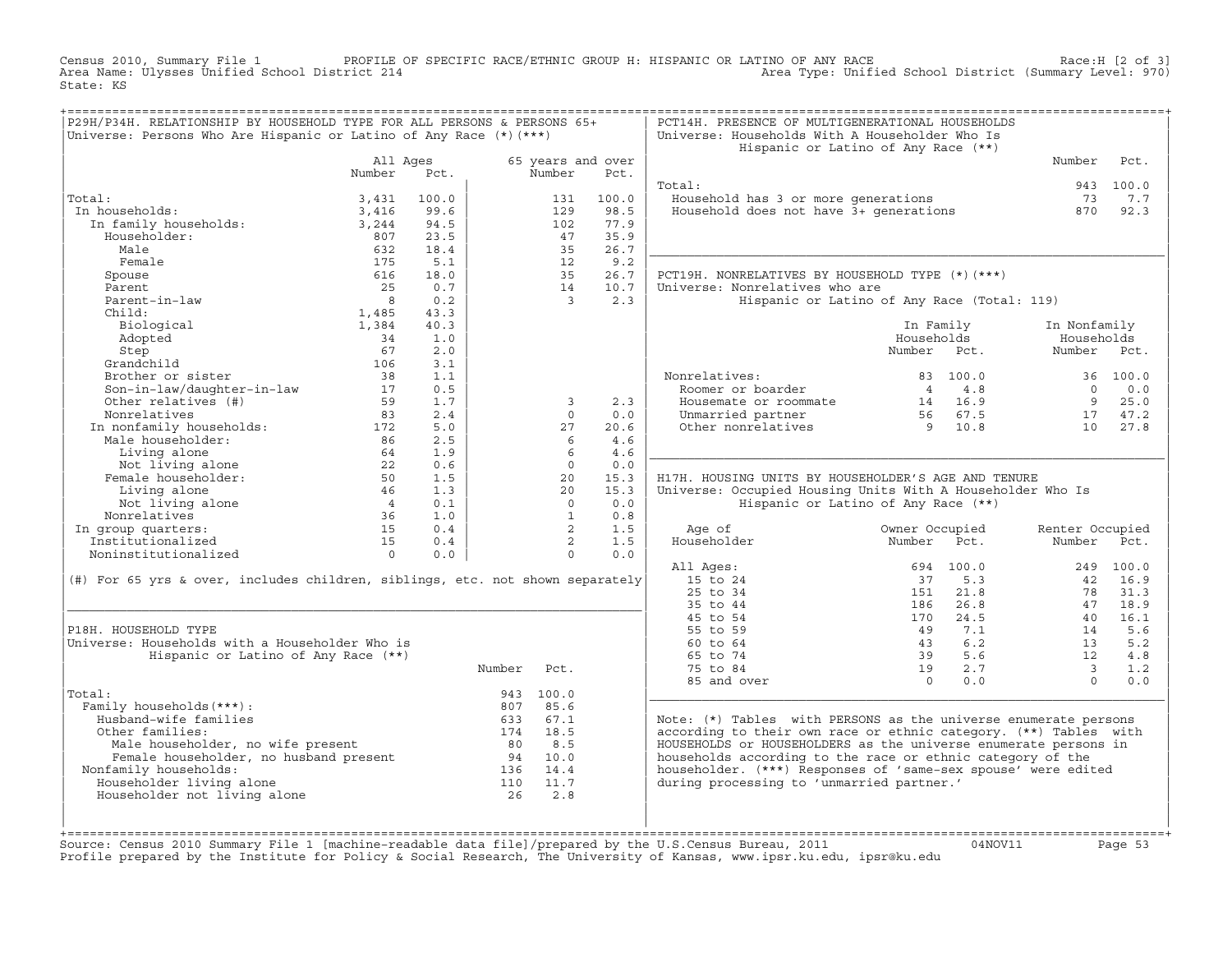Census 2010, Summary File 1 PROFILE OF SPECIFIC RACE/ETHNIC GROUP H: HISPANIC OR LATINO OF ANY RACE RACE Race:H [3 of 3]<br>Area Name: Ulysses Unified School District 214 Area Type: Unified School District (Summary Level: 970) State: KS

+===================================================================================================================================================+|P28H/H16H. HOUSEHOLDS (OCCUPIED HOUSING UNITS) BY HOUSEHOLD SIZE BY TYPE AND BY TENURE | |Universe: Households (Occupied Housing Units) With A Householder Who Is Hispanic or Latino of Any Race (\*\*)(\*\*\*) |

|                             | All<br>Households | Pct.  | Family<br>Households    | Pct.  | Nonfamily<br>Households | Pct.  | Owner<br>Occupied | Pct.  | Renter<br>Occupied | Pct.  |  |
|-----------------------------|-------------------|-------|-------------------------|-------|-------------------------|-------|-------------------|-------|--------------------|-------|--|
| All household sizes:        | 943               | 100.0 | 807                     | 100.0 | 136                     | 100.0 | 694               | 100.0 | 249                | 100.0 |  |
| 1-person households         | 110               | 11.7  | (Family always >1 pers) |       | 110                     | 80.9  | 59                | 8.5   | 51                 | 20.5  |  |
| 2-person households         | 179               | 19.0  | 162                     | 20.1  |                         | 12.5  | 133               | 19.2  | 46                 | 18.5  |  |
| 3-person households         | 183               | 19.4  | 176                     | 21.8  |                         | 5.1   | 127               | 18.3  | 56                 | 22.5  |  |
| 4-person households         | 198               | 21.0  | 197                     | 24.4  |                         | 0.7   | 151               | 21.8  | 47                 | 18.9  |  |
| 5-person households         | 140               | 14.8  | 139                     | 17.2  |                         | 0.7   | 117               | 16.9  | 23                 | 9.2   |  |
| 6-person households         | 78                | 8.3   | 78                      | 9.7   |                         | 0.0   | 66                | 9.5   | 12                 | 4.8   |  |
| 7-or-more person households | 55                | 5.8   | 55                      | 6.8   | 0                       | 0.0   | 41                | 5.9   | 14                 | 5.6   |  |

|P16H/P17H/P36H/P37H/H11H/H12H. POPULATION IN HOUSEHOLDS AND AVERAGE HOUSEHOLD SIZE BY TYPE AND BY TENURE | Universe: Population in Households (Occupied Housing Units) With A Householder Who Is Hispanic or Latino of Any Race (\*\*)

|                                | Total<br>Population | Pct.                      | In<br>Families | Pct.     | In<br>Nonfamilies | Pct.     | In Owner<br>Occupied | Pct.                      | In Renter<br>Occupied | Pct.                      |  |
|--------------------------------|---------------------|---------------------------|----------------|----------|-------------------|----------|----------------------|---------------------------|-----------------------|---------------------------|--|
| Total population in households |                     | 3,386 100.0               | 3,127          | 92.4     | 174               | 5.1      | 2,591                | 76.5                      | 795                   | 23.5                      |  |
| Under 18 years                 | 1,362               | 100.0                     | 1,358          | 99.7     |                   |          |                      |                           |                       |                           |  |
| 18 years and over              |                     | 2,024 100.0               | 1,769          | 87.4     |                   |          |                      |                           |                       |                           |  |
| Average Household Size         | 3.59                | $\qquad \qquad - - - - -$ | 3.87           | $------$ | 1.28              | $------$ | 373                  | $\qquad \qquad - - - - -$ | 3.19                  | $\qquad \qquad - - - - -$ |  |
| Under 18 years                 | $\pm 0.44$          | $------$                  | 1.68           | $------$ |                   |          |                      |                           |                       |                           |  |
| 18 years and over              |                     | $2.15$ -----              | 2.19           |          |                   |          |                      |                           |                       | $- - - - -$               |  |

Note: Family household numbers include nonrelatives living with families.

| | PCT20/PCT22H. GROUP OUARTERS POPULATION BY SEX BY AGE BY GROUP OUARTERS TYPE Universe: Population in group quarters for persons who are Hispanic or Latino of Any Race (\*)

|                                               | $---$ All Ages $---$ |       |       |                |          |                  | 18 Years and Over ------------------ |                  |
|-----------------------------------------------|----------------------|-------|-------|----------------|----------|------------------|--------------------------------------|------------------|
|                                               |                      |       |       | Pct. of<br>A11 |          | Pct. of<br>Total |                                      | Pct. of<br>Total |
|                                               | Number               | Pct.  | Total | Ages           | Male     | $18+$            | Female                               | $18+$            |
| All types of group quarters:                  | 15                   | 100.0 | 15    | 100.0          | 12       | 80.0             |                                      | 20.0             |
| Institutionalized population:                 | 15 <sub>1</sub>      | 100.0 | 15    | 100.0          | 12       | 80.0             |                                      | 20.0             |
| Correctional facilities for adults            |                      | 73.3  |       | 73.3           | 11       | 73.3             |                                      | 0.0              |
| Juvenile facilities                           | $\Omega$             | 0.0   |       | 0.0            | $\Omega$ | 0.0              |                                      | 0.0              |
| Nursing facilities/skilled-nursing facilities |                      | 26.7  |       | 26.7           |          | 6.7              |                                      | 20.0             |
| Other institutional facilities                |                      | 0.0   |       | 0.0            |          | 0.0              |                                      | 0.0              |
| Noninstitutionalized population:              |                      | 0.0   |       | 0.0            |          | 0.0              |                                      | 0.0              |
| College/university student housing            |                      | 0.0   |       | 0.0            |          | 0.0              |                                      | 0.0              |
| Military quarters                             |                      | 0.0   |       | 0.0            |          | 0.0              |                                      | 0.0              |
| Other noninstitutional facilities             |                      | 0.0   |       | 0.0            |          | 0.0              |                                      | 0.0              |

|\_\_\_\_\_\_\_\_\_\_\_\_\_\_\_\_\_\_\_\_\_\_\_\_\_\_\_\_\_\_\_\_\_\_\_\_\_\_\_\_\_\_\_\_\_\_\_\_\_\_\_\_\_\_\_\_\_\_\_\_\_\_\_\_\_\_\_\_\_\_\_\_\_\_\_\_\_\_\_\_\_\_\_\_\_\_\_\_\_\_\_\_\_\_\_\_\_\_\_\_\_\_\_\_\_\_\_\_\_\_\_\_\_\_\_\_\_\_\_\_\_\_\_\_\_\_\_\_\_\_\_\_\_\_\_\_\_\_\_\_\_\_\_\_\_\_\_|

| |

|Note: (\*) Tables with PERSONS as the universe enumerate persons according to their own race or ethnic category. (\*\*) Tables with HOUSEHOLDS | or HOUSEHOLDERS as the universe enumerate persons in households according to the race or ethnic category of the householder. | (\*\*\*) Same−sex couple households are included in the family households category if there is at least one additional person | | related to householder by birth or adoption. Same−sex couple households with no relatives of the householder present are tabulated | | in nonfamily households. Responses of 'same−sex spouse' were edited during processing to 'unmarried partner.' |

+===================================================================================================================================================+ Source: Census 2010 Summary File 1 [machine−readable data file]/prepared by the U.S.Census Bureau, 2011 04NOV11 Page 54 Profile prepared by the Institute for Policy & Social Research, The University of Kansas, www.ipsr.ku.edu, ipsr@ku.edu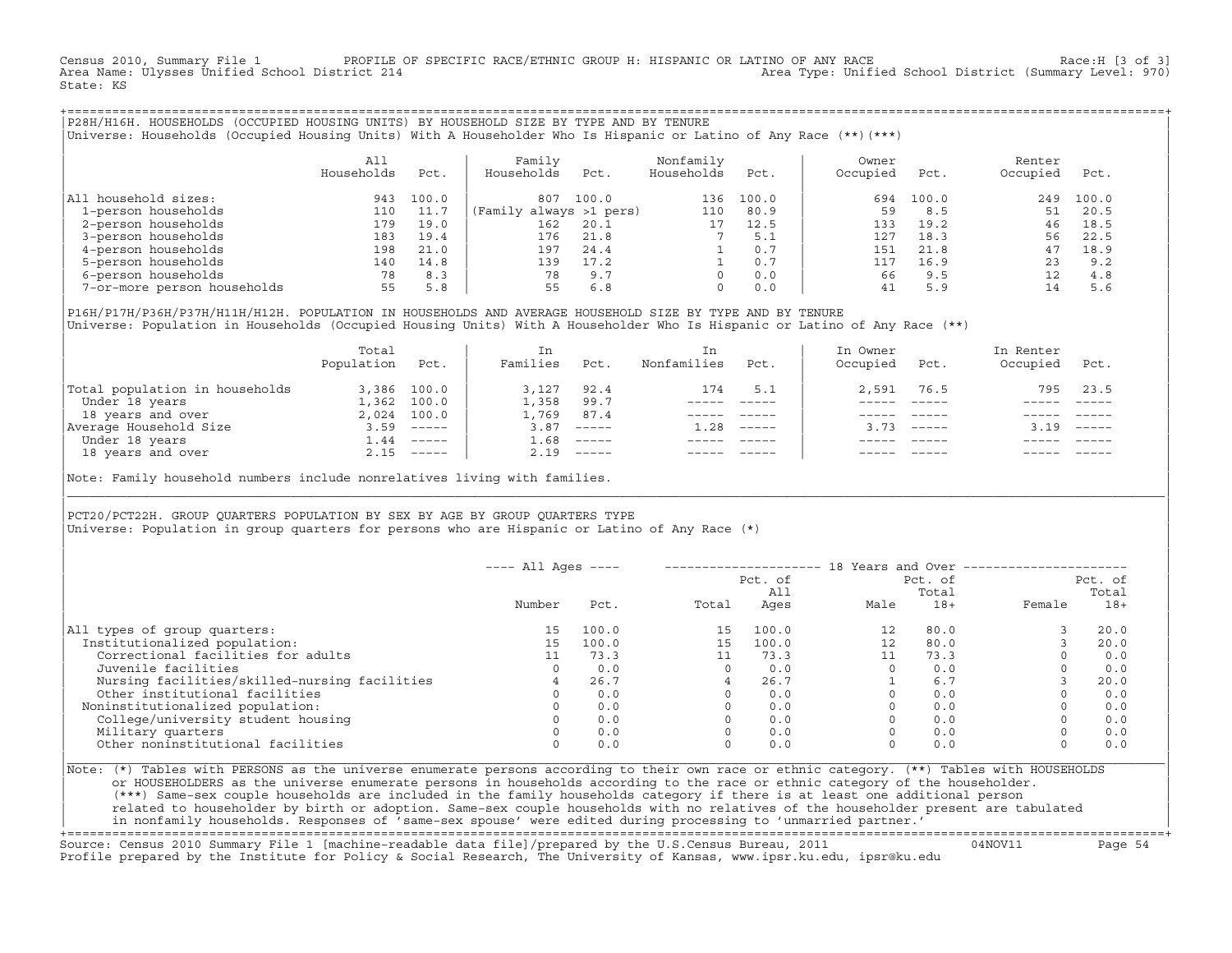Census 2010, Summary File 1 PROFILE OF SPECIFIC RACE/ETHNIC GROUP I: WHITE ALONE, NOT HISPANIC OR LATINO Race:I [1 of 3] Area Name: Ulysses Unified School District 214 Area Type: Unified School District (Summary Level: 970) State: KS

| Total Persons:<br>In Households(*)<br>In Group Quarters<br>P16-18I/P36-37I. HOUSEHOLDS/POPULATION IN HOUSEHOLDS BY HOUSEHOLD TYPE<br>Universe: HOUSEHOLDERS Who Are White Alone, Not Hispanic or Latino<br>Total Households(**)<br>01 Households (**)<br>Under 18 years<br>1,705 1,705 4,185<br>1,705 1,705 4,185<br>1,930<br>18 years and over<br>Family Households (***)<br>1,220 3,595<br>Under 18 years<br>1,018 1,220 3,595<br>1,018 1,018<br>1,018 1,018<br>1,018 1,018<br>1,018 1,01 |                                                                                                                                                                                                                                                                                                                               | Population<br>4,189<br>4,125<br>and the control of the<br>64 | 53.9% of<br>53.6% of<br>81.0% of                                                                                                                                                                                                             | As % of Population of all Races<br>$\frac{1}{2}$ 79                                  | 7,769<br>7,690    |             | White Alone, Not Hispanic or Latino $(**)$ $(***)$                                                                                                                                                                                                                    |                               |                                   |                 |
|---------------------------------------------------------------------------------------------------------------------------------------------------------------------------------------------------------------------------------------------------------------------------------------------------------------------------------------------------------------------------------------------------------------------------------------------------------------------------------------------|-------------------------------------------------------------------------------------------------------------------------------------------------------------------------------------------------------------------------------------------------------------------------------------------------------------------------------|--------------------------------------------------------------|----------------------------------------------------------------------------------------------------------------------------------------------------------------------------------------------------------------------------------------------|--------------------------------------------------------------------------------------|-------------------|-------------|-----------------------------------------------------------------------------------------------------------------------------------------------------------------------------------------------------------------------------------------------------------------------|-------------------------------|-----------------------------------|-----------------|
|                                                                                                                                                                                                                                                                                                                                                                                                                                                                                             |                                                                                                                                                                                                                                                                                                                               |                                                              |                                                                                                                                                                                                                                              |                                                                                      |                   |             |                                                                                                                                                                                                                                                                       |                               |                                   |                 |
|                                                                                                                                                                                                                                                                                                                                                                                                                                                                                             |                                                                                                                                                                                                                                                                                                                               |                                                              |                                                                                                                                                                                                                                              |                                                                                      |                   |             | By Presence of:<br>millies:<br>Framilies:<br>Hubband–wife families:<br>With children under 18:<br>With children under 18:<br>Under 6 and 6 to 17 yrs<br>Under 6 and 6 to 17 yrs<br>Sec.<br>6 to 17 yrs only<br>No children under 18:<br>Wher families (no spouse pres | Own Children<br>Families Pct. | Related Children<br>Families Pct. |                 |
|                                                                                                                                                                                                                                                                                                                                                                                                                                                                                             |                                                                                                                                                                                                                                                                                                                               |                                                              |                                                                                                                                                                                                                                              |                                                                                      |                   |             | All families:                                                                                                                                                                                                                                                         |                               |                                   | 1,220 100.0     |
|                                                                                                                                                                                                                                                                                                                                                                                                                                                                                             |                                                                                                                                                                                                                                                                                                                               |                                                              |                                                                                                                                                                                                                                              |                                                                                      |                   |             |                                                                                                                                                                                                                                                                       |                               |                                   | 1,042 85.4      |
|                                                                                                                                                                                                                                                                                                                                                                                                                                                                                             |                                                                                                                                                                                                                                                                                                                               |                                                              |                                                                                                                                                                                                                                              |                                                                                      |                   |             |                                                                                                                                                                                                                                                                       |                               |                                   | 401 32.9        |
|                                                                                                                                                                                                                                                                                                                                                                                                                                                                                             |                                                                                                                                                                                                                                                                                                                               |                                                              |                                                                                                                                                                                                                                              |                                                                                      | Average           |             |                                                                                                                                                                                                                                                                       |                               | 85                                | 7.0             |
|                                                                                                                                                                                                                                                                                                                                                                                                                                                                                             |                                                                                                                                                                                                                                                                                                                               |                                                              | Households                                                                                                                                                                                                                                   | Population (**)                                                                      | Size              |             |                                                                                                                                                                                                                                                                       |                               |                                   | 106 8.7         |
|                                                                                                                                                                                                                                                                                                                                                                                                                                                                                             |                                                                                                                                                                                                                                                                                                                               |                                                              |                                                                                                                                                                                                                                              |                                                                                      | 2.45              |             |                                                                                                                                                                                                                                                                       |                               |                                   | 210 17.2        |
|                                                                                                                                                                                                                                                                                                                                                                                                                                                                                             |                                                                                                                                                                                                                                                                                                                               |                                                              |                                                                                                                                                                                                                                              |                                                                                      | 0.60              |             |                                                                                                                                                                                                                                                                       |                               |                                   | 641 52.5        |
|                                                                                                                                                                                                                                                                                                                                                                                                                                                                                             |                                                                                                                                                                                                                                                                                                                               |                                                              |                                                                                                                                                                                                                                              |                                                                                      | 1.85              |             |                                                                                                                                                                                                                                                                       |                               |                                   | 178 14.6        |
|                                                                                                                                                                                                                                                                                                                                                                                                                                                                                             |                                                                                                                                                                                                                                                                                                                               |                                                              |                                                                                                                                                                                                                                              |                                                                                      | 2.95              |             |                                                                                                                                                                                                                                                                       |                               |                                   | 47 3.9          |
|                                                                                                                                                                                                                                                                                                                                                                                                                                                                                             |                                                                                                                                                                                                                                                                                                                               |                                                              |                                                                                                                                                                                                                                              |                                                                                      | 0.83              |             |                                                                                                                                                                                                                                                                       |                               |                                   | 31 2.5          |
|                                                                                                                                                                                                                                                                                                                                                                                                                                                                                             |                                                                                                                                                                                                                                                                                                                               |                                                              |                                                                                                                                                                                                                                              | $\begin{array}{cccc} 1,018 & & 0.83 \\ 2,577 & & 2.11 \\ & 534 & & 1.10 \end{array}$ |                   |             |                                                                                                                                                                                                                                                                       |                               |                                   | 12 1.0<br>2 0.2 |
|                                                                                                                                                                                                                                                                                                                                                                                                                                                                                             |                                                                                                                                                                                                                                                                                                                               |                                                              |                                                                                                                                                                                                                                              |                                                                                      |                   |             |                                                                                                                                                                                                                                                                       |                               | 17                                | 1.4             |
| P12I/P13I. POPULATION BY AGE AND SEX                                                                                                                                                                                                                                                                                                                                                                                                                                                        |                                                                                                                                                                                                                                                                                                                               |                                                              |                                                                                                                                                                                                                                              |                                                                                      |                   |             |                                                                                                                                                                                                                                                                       |                               |                                   | $16$ $1.3$      |
| Universe: Persons Who Are White Alone, Not Hispanic or Latino (*)                                                                                                                                                                                                                                                                                                                                                                                                                           |                                                                                                                                                                                                                                                                                                                               |                                                              |                                                                                                                                                                                                                                              |                                                                                      |                   |             |                                                                                                                                                                                                                                                                       |                               |                                   | 131 10.7        |
|                                                                                                                                                                                                                                                                                                                                                                                                                                                                                             |                                                                                                                                                                                                                                                                                                                               |                                                              |                                                                                                                                                                                                                                              |                                                                                      |                   |             |                                                                                                                                                                                                                                                                       |                               |                                   | 83 6.8          |
|                                                                                                                                                                                                                                                                                                                                                                                                                                                                                             | ---Both Sexes---                                                                                                                                                                                                                                                                                                              |                                                              | ------Male------                                                                                                                                                                                                                             |                                                                                      | $---$ Female----- |             |                                                                                                                                                                                                                                                                       |                               |                                   | 19 1.6          |
|                                                                                                                                                                                                                                                                                                                                                                                                                                                                                             | Number                                                                                                                                                                                                                                                                                                                        | Pct.                                                         | Number Pct.                                                                                                                                                                                                                                  |                                                                                      | Number            | Pct.        |                                                                                                                                                                                                                                                                       |                               |                                   | 18 1.5          |
|                                                                                                                                                                                                                                                                                                                                                                                                                                                                                             |                                                                                                                                                                                                                                                                                                                               |                                                              |                                                                                                                                                                                                                                              |                                                                                      |                   |             |                                                                                                                                                                                                                                                                       |                               |                                   | 46 3.8          |
| All Ages:                                                                                                                                                                                                                                                                                                                                                                                                                                                                                   |                                                                                                                                                                                                                                                                                                                               |                                                              |                                                                                                                                                                                                                                              |                                                                                      |                   | 2,123 100.0 |                                                                                                                                                                                                                                                                       |                               |                                   | 48 3.9          |
| Under 5                                                                                                                                                                                                                                                                                                                                                                                                                                                                                     |                                                                                                                                                                                                                                                                                                                               |                                                              |                                                                                                                                                                                                                                              |                                                                                      | 124               | 5.8         |                                                                                                                                                                                                                                                                       |                               |                                   |                 |
| $5$ to $9$                                                                                                                                                                                                                                                                                                                                                                                                                                                                                  | $\begin{array}{cccc} 4\, , 189 & 100 \, . \, 0 \\ 232 & 5 \, . \, 5 \\ 282 & 6 \, . \, 7 \\ 282 & 6 \, . \, 7 \\ 170 & 4 \, . \, 1 \\ 31 & 1 \, . \, 9 \\ 30 & 0 \, . \, 9 \\ 121 & 2 \, . \, 9 \\ 254 & 6 \, . \, 1 \\ 243 & 5 \, . \, 8 \\ 224 & 5 \, . \, 3 \\ 242 & 5 \, . \, 3 \\ 242 & 5 \, . \, 3 \\ 242 & 5 \, . \, $ |                                                              | $\begin{array}{cccc} 2\, , 066 & 100\, . \, 0 \\ 108 & 5\, . \, 2 \\ 151 & 7\, . \, 3 \\ 149 & 7\, . \, 2 \\ 92 & 4\, . \, 5 \\ 31 & 1\, . \, 5 \\ 19 & 0\, . \, 9 \\ 21 & 1\, . \, 0 \\ 69 & 3\, . \, 3 \\ 113 & 5\, . \, 5 \\ \end{array}$ |                                                                                      | 131               | $6.2$       |                                                                                                                                                                                                                                                                       |                               |                                   |                 |
| 10 to 14                                                                                                                                                                                                                                                                                                                                                                                                                                                                                    |                                                                                                                                                                                                                                                                                                                               |                                                              |                                                                                                                                                                                                                                              |                                                                                      | 133               | 6.3         | P31I. RELATIONSHIP BY HOUSEHOLD TYPE FOR THE POPULATION UNDER 18 YEARS                                                                                                                                                                                                |                               |                                   |                 |
| 15 to 17                                                                                                                                                                                                                                                                                                                                                                                                                                                                                    |                                                                                                                                                                                                                                                                                                                               |                                                              |                                                                                                                                                                                                                                              |                                                                                      | 78                | 3.7         | Universe: Persons under 18 who are                                                                                                                                                                                                                                    |                               |                                   |                 |
| 18 and 19                                                                                                                                                                                                                                                                                                                                                                                                                                                                                   |                                                                                                                                                                                                                                                                                                                               |                                                              |                                                                                                                                                                                                                                              |                                                                                      | 50                | 2.4         | White Alone, Not Hispanic or Latino (*) (***)                                                                                                                                                                                                                         |                               |                                   |                 |
| 20<br>21                                                                                                                                                                                                                                                                                                                                                                                                                                                                                    |                                                                                                                                                                                                                                                                                                                               |                                                              |                                                                                                                                                                                                                                              |                                                                                      | 11<br>18          | 0.5<br>0.8  |                                                                                                                                                                                                                                                                       |                               | Number<br>Pct.                    |                 |
| 22 to 24                                                                                                                                                                                                                                                                                                                                                                                                                                                                                    |                                                                                                                                                                                                                                                                                                                               |                                                              |                                                                                                                                                                                                                                              |                                                                                      | 52                | 2.4         | Total under 18:                                                                                                                                                                                                                                                       |                               | 100.0<br>966                      |                 |
| 25 to 29                                                                                                                                                                                                                                                                                                                                                                                                                                                                                    |                                                                                                                                                                                                                                                                                                                               |                                                              | 113                                                                                                                                                                                                                                          | 5.5                                                                                  | 141               | 6.6         | al under 18:<br>a households:<br>Householder or spouse<br>Related child:<br>In households:                                                                                                                                                                            |                               | 100.0<br>966                      |                 |
| 30 to 34                                                                                                                                                                                                                                                                                                                                                                                                                                                                                    |                                                                                                                                                                                                                                                                                                                               |                                                              | 127                                                                                                                                                                                                                                          | 6.1                                                                                  | 116               | 5.5         |                                                                                                                                                                                                                                                                       |                               | $\Omega$<br>0.0                   |                 |
| 35 to 39                                                                                                                                                                                                                                                                                                                                                                                                                                                                                    |                                                                                                                                                                                                                                                                                                                               |                                                              | 111                                                                                                                                                                                                                                          | 5.4                                                                                  | 113               | 5.3         |                                                                                                                                                                                                                                                                       |                               | 98.9<br>955                       |                 |
| 40 to 44                                                                                                                                                                                                                                                                                                                                                                                                                                                                                    |                                                                                                                                                                                                                                                                                                                               |                                                              | 113                                                                                                                                                                                                                                          | 5.5                                                                                  | 129               | 6.1         | Own child:                                                                                                                                                                                                                                                            |                               | 886<br>91.7                       |                 |
| 45 to 49                                                                                                                                                                                                                                                                                                                                                                                                                                                                                    | $\frac{12}{327}$<br>337<br>368                                                                                                                                                                                                                                                                                                | 7.8                                                          | 166                                                                                                                                                                                                                                          | 8.0                                                                                  | 161               | 7.6         | In husband-wife families                                                                                                                                                                                                                                              |                               | 715<br>74.0                       |                 |
| 50 to 54                                                                                                                                                                                                                                                                                                                                                                                                                                                                                    |                                                                                                                                                                                                                                                                                                                               | 8.0                                                          | 171                                                                                                                                                                                                                                          | 8.3                                                                                  | 166               | 7.8         | In other families (no spouse present): 171                                                                                                                                                                                                                            |                               | 17.7                              |                 |
| 55 to 59                                                                                                                                                                                                                                                                                                                                                                                                                                                                                    |                                                                                                                                                                                                                                                                                                                               | 8.8                                                          | 186                                                                                                                                                                                                                                          | 9.0                                                                                  | 182               | 8.6         | Male householder                                                                                                                                                                                                                                                      |                               | 5.3<br>51                         |                 |
| 60 and 61                                                                                                                                                                                                                                                                                                                                                                                                                                                                                   | 144                                                                                                                                                                                                                                                                                                                           | 3.4                                                          | 76                                                                                                                                                                                                                                           | 3.7                                                                                  | 68                | 3.2         | Female householder                                                                                                                                                                                                                                                    |                               | 120<br>12.4                       |                 |
| 62 to 64                                                                                                                                                                                                                                                                                                                                                                                                                                                                                    | $\begin{array}{ccccc} 144 & & \ldots & & \\ & 76 & & 1.8 & & \\ 123 & & 2.9 & & \\ & 155 & & 3.7 & & \\ \end{array}$                                                                                                                                                                                                          |                                                              |                                                                                                                                                                                                                                              |                                                                                      | 77                | 3.6         | Other relatives:                                                                                                                                                                                                                                                      |                               | 7.1<br>69                         |                 |
| 65 and 66                                                                                                                                                                                                                                                                                                                                                                                                                                                                                   |                                                                                                                                                                                                                                                                                                                               |                                                              |                                                                                                                                                                                                                                              |                                                                                      | 37                | 1.7         | Grandchild                                                                                                                                                                                                                                                            |                               | 5.4                               |                 |
| 67 to 69                                                                                                                                                                                                                                                                                                                                                                                                                                                                                    |                                                                                                                                                                                                                                                                                                                               |                                                              |                                                                                                                                                                                                                                              |                                                                                      | 59                | 2.8         | Other relatives                                                                                                                                                                                                                                                       |                               | 1.8                               |                 |
| 70 to 74                                                                                                                                                                                                                                                                                                                                                                                                                                                                                    | $155$ $3.7$<br>$134$ $3.2$<br>$107$ $2.6$                                                                                                                                                                                                                                                                                     |                                                              |                                                                                                                                                                                                                                              |                                                                                      | 91                | 4.3         | Nonrelatives                                                                                                                                                                                                                                                          |                               | 1.1                               |                 |
| 75 to 79<br>80 to 84                                                                                                                                                                                                                                                                                                                                                                                                                                                                        |                                                                                                                                                                                                                                                                                                                               |                                                              |                                                                                                                                                                                                                                              |                                                                                      | 75<br>60          | 3.5<br>2.8  | In group quarters:                                                                                                                                                                                                                                                    |                               | 0.0<br>0.0                        |                 |
| 85 plus                                                                                                                                                                                                                                                                                                                                                                                                                                                                                     | 74                                                                                                                                                                                                                                                                                                                            | 1.8                                                          | $67$ $3.2$<br>$39$ $1.9$<br>$64$ $3.1$<br>$64$ $3.1$<br>$59$ $2.9$<br>$47$ $2.3$<br>$2.3$<br>$1.$<br>23                                                                                                                                      | 1.1                                                                                  | 51                | 2.4         | 9<br>Institutionalized population<br>Noninstitutionalized population                                                                                                                                                                                                  |                               | 0.0                               |                 |
| $0$ to $17$                                                                                                                                                                                                                                                                                                                                                                                                                                                                                 |                                                                                                                                                                                                                                                                                                                               | 23.1                                                         | 500                                                                                                                                                                                                                                          | 24.2                                                                                 | 466               | 22.0        | Note: (*) Tables with PERSONS as the universe enumerate persons according                                                                                                                                                                                             |                               |                                   |                 |
| 18 to 64                                                                                                                                                                                                                                                                                                                                                                                                                                                                                    | $966$<br>2,554                                                                                                                                                                                                                                                                                                                | 61.0                                                         | 1,270                                                                                                                                                                                                                                        | 61.5                                                                                 | 1,284             | 60.5        | to their own race or ethnic category. (**) Tables with HOUSEHOLDS or                                                                                                                                                                                                  |                               |                                   |                 |
| 65 plus                                                                                                                                                                                                                                                                                                                                                                                                                                                                                     | 669 16.0                                                                                                                                                                                                                                                                                                                      |                                                              | 296 14.3                                                                                                                                                                                                                                     |                                                                                      | 373               | 17.6        | HOUSEHOLDERS as the universe enumerate persons in households according                                                                                                                                                                                                |                               |                                   |                 |
| Median Aqe                                                                                                                                                                                                                                                                                                                                                                                                                                                                                  | 42.8                                                                                                                                                                                                                                                                                                                          |                                                              | 41.9                                                                                                                                                                                                                                         |                                                                                      | 43.6              |             | to the race or ethnic category of the householder. (***) Responses of<br>  'same-sex spouse' were edited during processing to 'unmarried partner.'                                                                                                                    |                               |                                   |                 |

Source: Census 2010 Summary File 1 [machine-readable data file]/prepared by the U.S.Census Bureau, 2011 Page 55<br>Profile prepared by the Institute for Policy & Social Research, The University of Kansas, www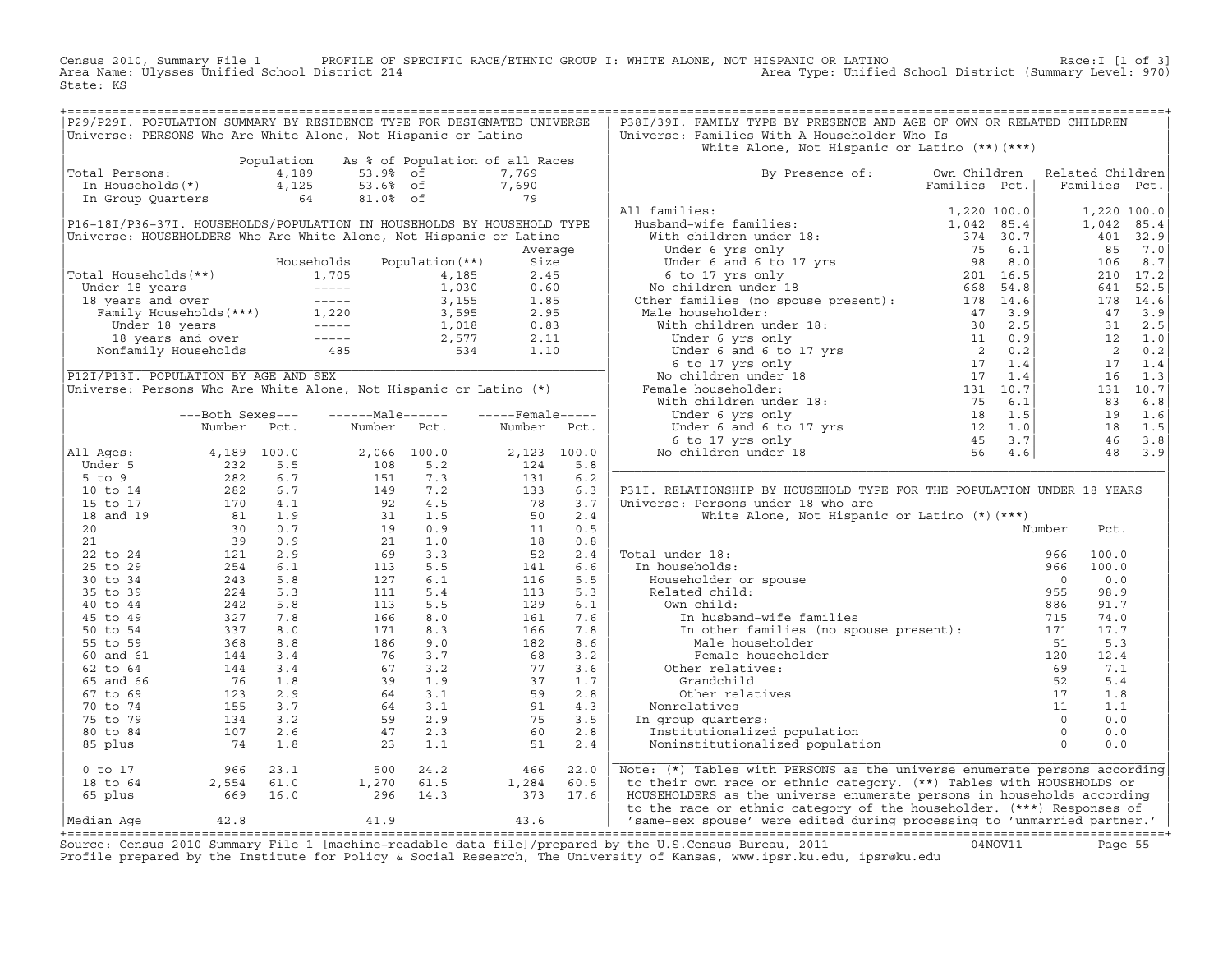Census 2010, Summary File 1 PROFILE OF SPECIFIC RACE/ETHNIC GROUP I: WHITE ALONE, NOT HISPANIC OR LATINO Race:I [2 of 3] Area Name: Ulysses Unified School District 214 Area Type: Unified School District (Summary Level: 970) State: KS

| P29I/P34I. RELATIONSHIP BY HOUSEHOLD TYPE FOR ALL PERSONS & PERSONS 65+                                            |                |       |                                                        |                          |       | PCT14I. PRESENCE OF MULTIGENERATIONAL HOUSEHOLDS                 |                                                  |                         |           |
|--------------------------------------------------------------------------------------------------------------------|----------------|-------|--------------------------------------------------------|--------------------------|-------|------------------------------------------------------------------|--------------------------------------------------|-------------------------|-----------|
| Universe: Persons Who Are White Alone, Not Hispanic or Latino (*) (***)                                            |                |       |                                                        |                          |       | Universe: Households With A Householder Who Is                   |                                                  |                         |           |
|                                                                                                                    |                |       |                                                        |                          |       |                                                                  | White Alone, Not Hispanic or Latino (**)         |                         |           |
|                                                                                                                    | All Ages       |       |                                                        | 65 years and over        |       |                                                                  |                                                  | Number                  | Pct.      |
|                                                                                                                    | Number         | Pct.  |                                                        | Number                   | Pct.  |                                                                  |                                                  |                         |           |
|                                                                                                                    |                |       |                                                        |                          |       | Total:                                                           |                                                  | 1,705 100.0             |           |
| Total:                                                                                                             | 4,189          | 100.0 |                                                        | 669                      | 100.0 | Household has 3 or more generations                              |                                                  | 38                      | 2.2       |
| In households:                                                                                                     | 4,125          | 98.5  |                                                        | 621                      | 92.8  | Household does not have 3+ generations                           |                                                  | 1,667                   | 97.8      |
| In family households:<br>Householder:                                                                              | 3,590          | 85.7  |                                                        | 444                      | 66.4  |                                                                  |                                                  |                         |           |
| Householder:                                                                                                       | 1,220          | 29.1  |                                                        | 243                      | 36.3  |                                                                  |                                                  |                         |           |
| Male                                                                                                               | 988            | 23.6  |                                                        | 215                      | 32.1  |                                                                  |                                                  |                         |           |
| Female                                                                                                             | 232            | 5.5   |                                                        | 28                       | 4.2   |                                                                  |                                                  |                         |           |
| Spouse                                                                                                             | 1,052          | 25.1  |                                                        | 179                      | 26.8  | PCT19I. NONRELATIVES BY HOUSEHOLD TYPE (*) (***)                 |                                                  |                         |           |
| Parent                                                                                                             | 20             | 0.5   |                                                        | 10                       | 1.5   | Universe: Nonrelatives who are                                   |                                                  |                         |           |
| Parent-in-law                                                                                                      | 12             | 0.3   |                                                        | - 9                      | 1.3   |                                                                  | White Alone, Not Hispanic or Latino (Total: 105) |                         |           |
| Child:                                                                                                             | 1,112          | 26.5  |                                                        |                          |       |                                                                  |                                                  |                         |           |
| Biological                                                                                                         | 1,038          | 24.8  |                                                        |                          |       |                                                                  | In Family                                        | In Nonfamily            |           |
| Adopted                                                                                                            | 23             | 0.5   |                                                        |                          |       |                                                                  | Households                                       | Households              |           |
| Step                                                                                                               | 51             | 1.2   |                                                        |                          |       |                                                                  | Number Pct.                                      | Number Pct.             |           |
| Grandchild                                                                                                         | 65             | 1.6   |                                                        |                          |       |                                                                  |                                                  |                         |           |
| Brother or sister                                                                                                  | 19             | 0.5   |                                                        |                          |       | Nonrelatives:                                                    | 55 100.0                                         |                         | 50 100.0  |
| Son-in-law/daughter-in-law                                                                                         | 11             | 0.3   |                                                        |                          |       | Roomer or boarder                                                | 6<br>10.9                                        | $\overline{\mathbf{3}}$ | 6.0       |
| Other relatives (#)                                                                                                | 24             | 0.6   |                                                        | $\overline{3}$           | 0.4   | Housemate or roommate                                            | $3 \t 5.5$                                       | 11                      | 22.0      |
| Nonrelatives                                                                                                       | 55             | 1.3   |                                                        | $\Omega$                 | 0.0   |                                                                  |                                                  | 26                      | 52.0      |
|                                                                                                                    |                |       |                                                        |                          |       | Unmarried partner                                                | 21 38.2<br>$21$ $38.2$<br>25 $45.5$              |                         |           |
|                                                                                                                    |                | 12.8  |                                                        | 177                      | 26.5  | Other nonrelatives                                               |                                                  | 10                      | 20.0      |
|                                                                                                                    |                | 5.9   |                                                        | 44                       | 6.6   |                                                                  |                                                  |                         |           |
| Living alone                                                                                                       | 222            | 5.3   |                                                        | 43                       | 6.4   |                                                                  |                                                  |                         |           |
| Not living alone                                                                                                   | 27             | 0.6   |                                                        | $\overline{1}$           | 0.1   |                                                                  |                                                  |                         |           |
| Female householder:                                                                                                | 236            | 5.6   |                                                        | 129                      | 19.3  | H17I. HOUSING UNITS BY HOUSEHOLDER'S AGE AND TENURE              |                                                  |                         |           |
| Living alone                                                                                                       | 222            | 5.3   |                                                        | 126                      | 18.8  | Universe: Occupied Housing Units With A Householder Who Is       |                                                  |                         |           |
| Not living alone                                                                                                   | 14             | 0.3   |                                                        | $\overline{\phantom{a}}$ | 0.4   |                                                                  | White Alone, Not Hispanic or Latino (**)         |                         |           |
| Nonrelatives                                                                                                       | 50             | 1.2   |                                                        | $\overline{4}$           | 0.6   |                                                                  |                                                  |                         |           |
| In group quarters:                                                                                                 | 64             | 1.5   |                                                        | 48                       | 7.2   | Age of                                                           | Owner Occupied                                   | Renter Occupied         |           |
| Institutionalized                                                                                                  | 64             | 1.5   |                                                        | 48                       | 7.2   | Householder                                                      | Number<br>Pct.                                   | Number                  | Pct.      |
| Noninstitutionalized                                                                                               | $\overline{0}$ | 0.0   |                                                        | $\Omega$                 | 0.0   |                                                                  |                                                  |                         |           |
|                                                                                                                    |                |       |                                                        |                          |       | All Ages:                                                        | 1,290 100.0                                      |                         | 415 100.0 |
| (#) For 65 yrs & over, includes children, siblings, etc. not shown separately                                      |                |       |                                                        |                          |       | 15 to 24                                                         | 19<br>1.5                                        | 35                      | 8.4       |
|                                                                                                                    |                |       |                                                        |                          |       | 25 to 34                                                         | 10.3<br>133                                      | 116                     | 28.0      |
|                                                                                                                    |                |       |                                                        |                          |       | 35 to 44                                                         | 179<br>13.9                                      | 59                      | 14.2      |
|                                                                                                                    |                |       |                                                        |                          |       | 45 to 54                                                         | 22.1<br>285                                      | 79                      | 19.0      |
| P18I. HOUSEHOLD TYPE                                                                                               |                |       |                                                        |                          |       | 55 to 59                                                         | 180<br>14.0                                      | 34                      | 8.2       |
| Universe: Households with a Householder Who is                                                                     |                |       |                                                        |                          |       | 60 to 64                                                         | 139<br>10.8                                      | 31                      | 7.5       |
| White Alone, Not Hispanic or Latino (**)                                                                           |                |       |                                                        |                          |       | 65 to 74                                                         | 14.6<br>188                                      | 28                      | 6.7       |
|                                                                                                                    |                |       | Number                                                 | Pct.                     |       | 75 to 84                                                         | 141 10.9                                         | 19                      | 4.6       |
|                                                                                                                    |                |       |                                                        |                          |       | 85 and over                                                      | 2.0<br>26                                        | 14                      | 3.4       |
| Total:                                                                                                             |                |       |                                                        | 1,705 100.0              |       |                                                                  |                                                  |                         |           |
| Family households (***) :                                                                                          |                |       | 1,220                                                  | 71.6                     |       |                                                                  |                                                  |                         |           |
| Husband-wife families                                                                                              |                |       | 1,042                                                  | 61.1                     |       | Note: (*) Tables with PERSONS as the universe enumerate persons  |                                                  |                         |           |
| Other families:                                                                                                    |                |       | 178                                                    | 10.4                     |       | according to their own race or ethnic category. (**) Tables with |                                                  |                         |           |
|                                                                                                                    |                |       | 47                                                     | 2.8                      |       | HOUSEHOLDS or HOUSEHOLDERS as the universe enumerate persons in  |                                                  |                         |           |
| ncr rummaroo.<br>Male householder, no wife present<br>Female householder, no husband present<br>Family households: |                |       | $\begin{array}{c} 1 \overline{\smash)131} \end{array}$ | 7.7                      |       | households according to the race or ethnic category of the       |                                                  |                         |           |
|                                                                                                                    |                |       | 485 28.4                                               |                          |       |                                                                  |                                                  |                         |           |
| Nonfamily households:                                                                                              |                |       |                                                        |                          |       | householder. (***) Responses of 'same-sex spouse' were edited    |                                                  |                         |           |
| Householder living alone                                                                                           |                |       | $\frac{100}{444}$                                      | 26.0                     |       | during processing to 'unmarried partner.'                        |                                                  |                         |           |
| Householder not living alone                                                                                       |                |       | 41                                                     | 2.4                      |       |                                                                  |                                                  |                         |           |
|                                                                                                                    |                |       |                                                        |                          |       |                                                                  |                                                  |                         |           |
|                                                                                                                    |                |       |                                                        |                          |       |                                                                  |                                                  |                         |           |
|                                                                                                                    |                |       |                                                        |                          |       |                                                                  |                                                  |                         |           |

+===================================================================================================================================================+Source: Census 2010 Summary File 1 [machine−readable data file]/prepared by the U.S.Census Bureau, 2011 04NOV11 Page 56 Profile prepared by the Institute for Policy & Social Research, The University of Kansas, www.ipsr.ku.edu, ipsr@ku.edu